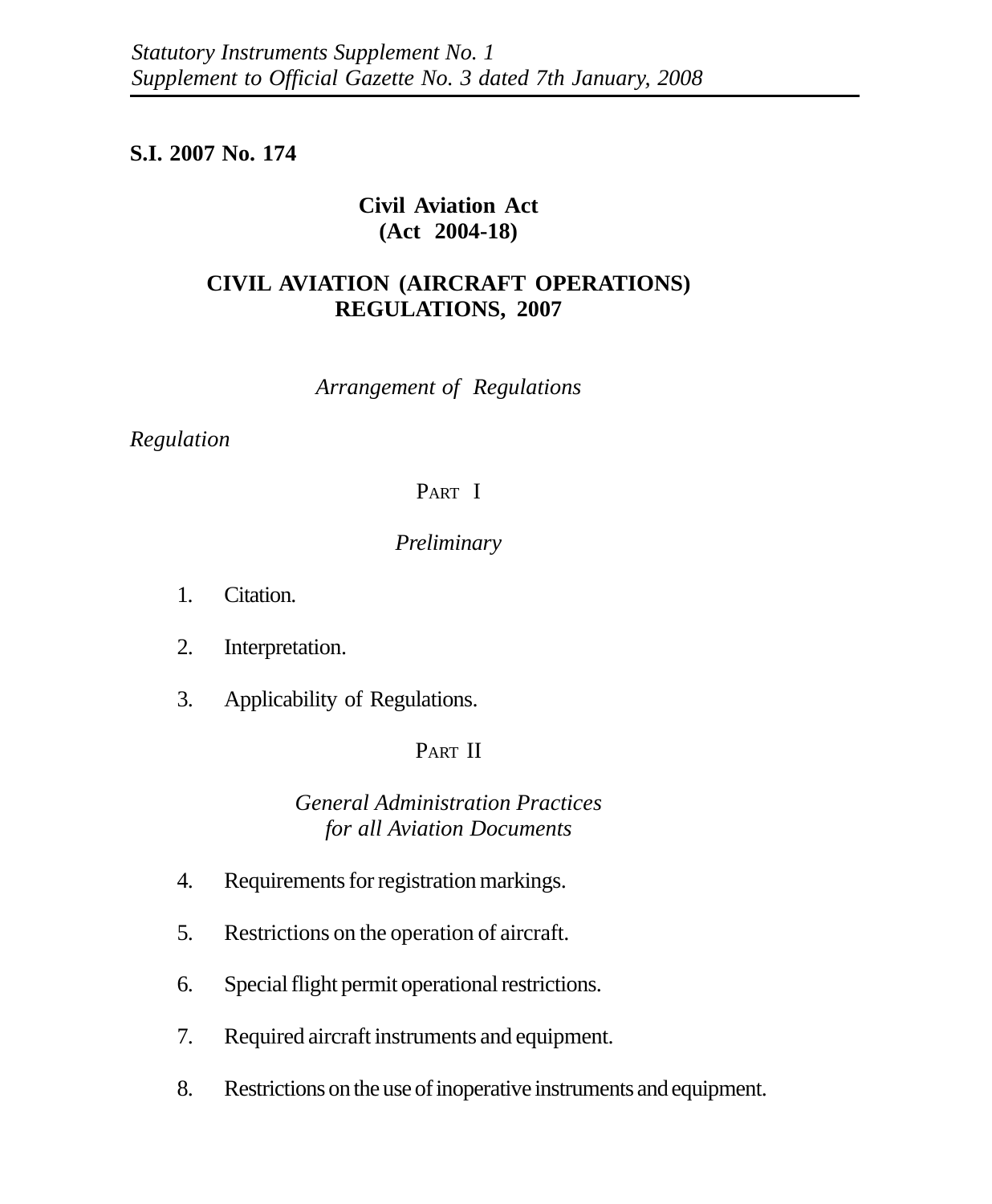- 9. Required aircraft flight manual, marking and placard requirements.
- 10. Required aircraft and equipment inspections.
- 11. Documents to be carried on aircraft for all operations.
- 12. Approval to transport dangerous goods.
- 13. Provisions for safe transport of dangerous goods.
- 14. Specific goods not to be transported.
- 15. Classification of dangerous goods.
- 16. Packing of dangerous goods.
- 17. Labelling and marking of dangerous goods.
- 18. Requirement for a dangerous goods transport document.
- 19. Restrictions on the acceptance of dangerous goods by an operator or his handling agent.
- 20. Inspection for damage, leakage or contamination by dangerous goods.
- 21. Removal of contamination by dangerous goods.
- 22. Loading restrictions for dangerous goods.
- 23. Provision of information in respect of dangerous goods by operator.
- 24. Requirement for dangerous goods training programme.
- 25. Dangerous goods incident and accident reports.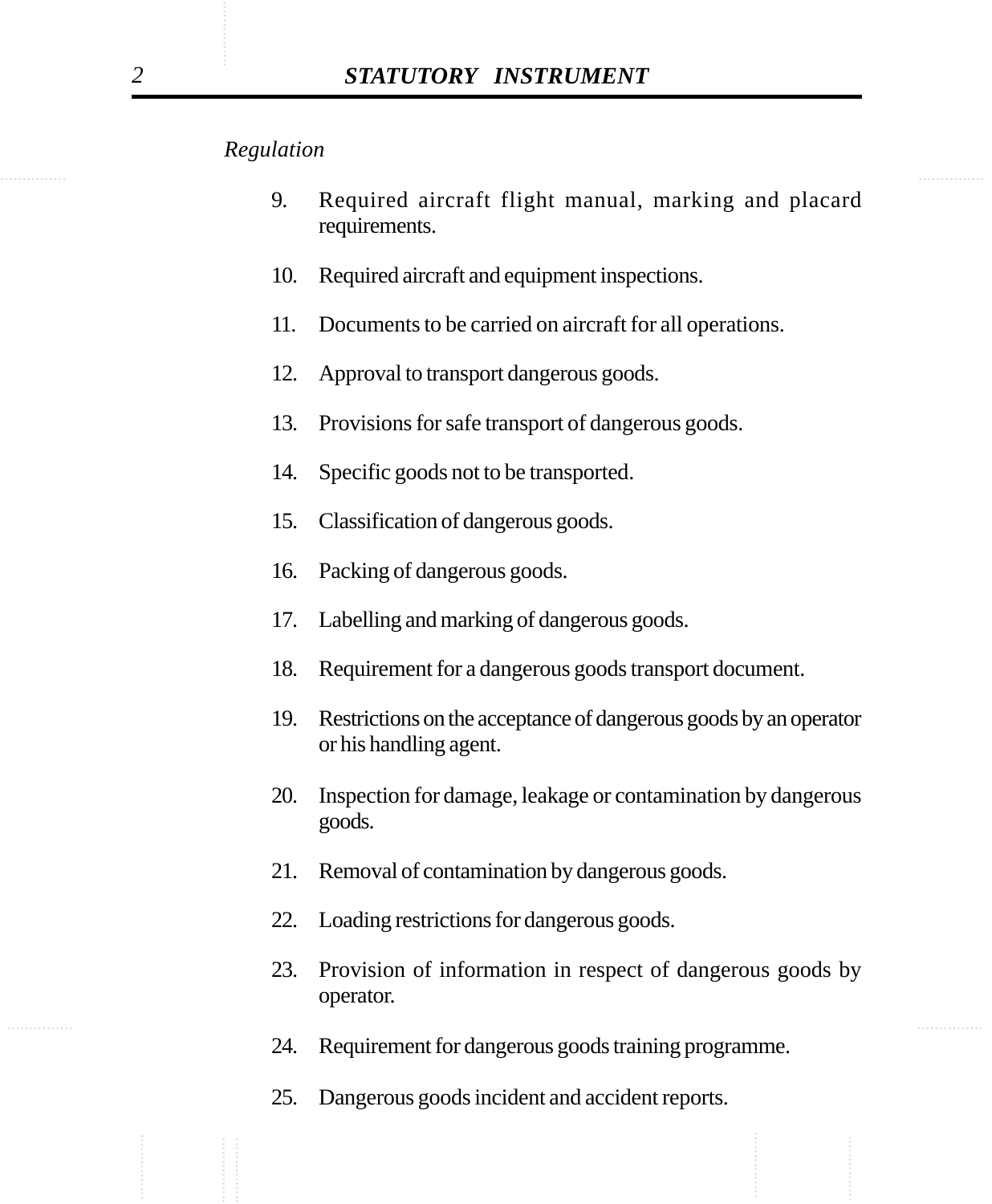# PART III

#### *Aircraft Maintenance Requirements*

- 26. Applicability of Part III.
- 27. General requirements in respect of aircraft.
- 28. Requirements of operator in respect of aircraft.
- 29. Requirements for inspection of aircraft.
- 30. Required changes to aircraft inspection programmes.
- 31. Owner, lessee or operator to keep maintenance records.
- 32. Owner, lessee or operator to retain maintenance records.
- 33. Procedure on transfer of maintenance records.

#### PART IV

#### *Flight Crew Requirements*

- 34. Composition of the flight crew.
- 35. Operator to ensure flight crew qualifications.
- 36. Licence requirements for flight crew.
- 37. Limitation on use of services for commercial air transport operations.
- 38. Rating required for instrument flight rules operations.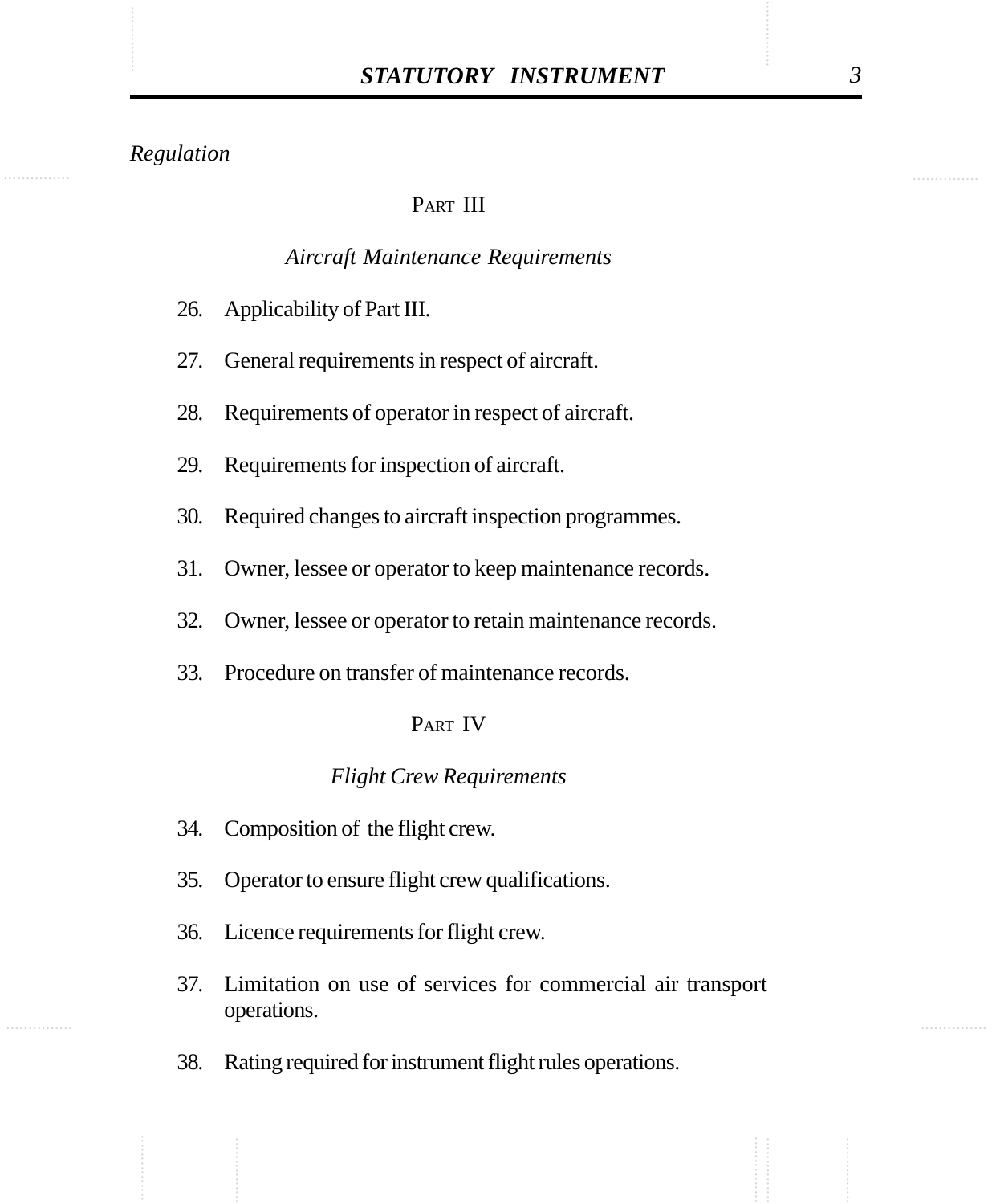- 39. Special authorisation required for Category II or III operations.
- 40. Pilot logbooks.
- 41. Recency requirements for a pilot in command.
- 42. Requirements for flying under instrument flight rules or instrument meteorological conditions.
- 43. Recency take-off and landing requirements for co-pilot.
- 44. Required proficiency for general aviation pilots.
- 45. Pilot privileges and limitations.

#### PART V

#### *Crew Member Duties and Responsibilities*

- 46. Crew responsibilities.
- 47. Powers of the pilot in command.
- 48. Compliance with local regulations.
- 49. Prohibition on the negligent or reckless operations of aircraft.
- 50. Fitness of flight crew.
- 51. Crew members use of seat belts and shoulder harnesses.
- ............... ............... 52. Requirements of flight crew at duty stations.
	- 53. Flight crew emergency duties.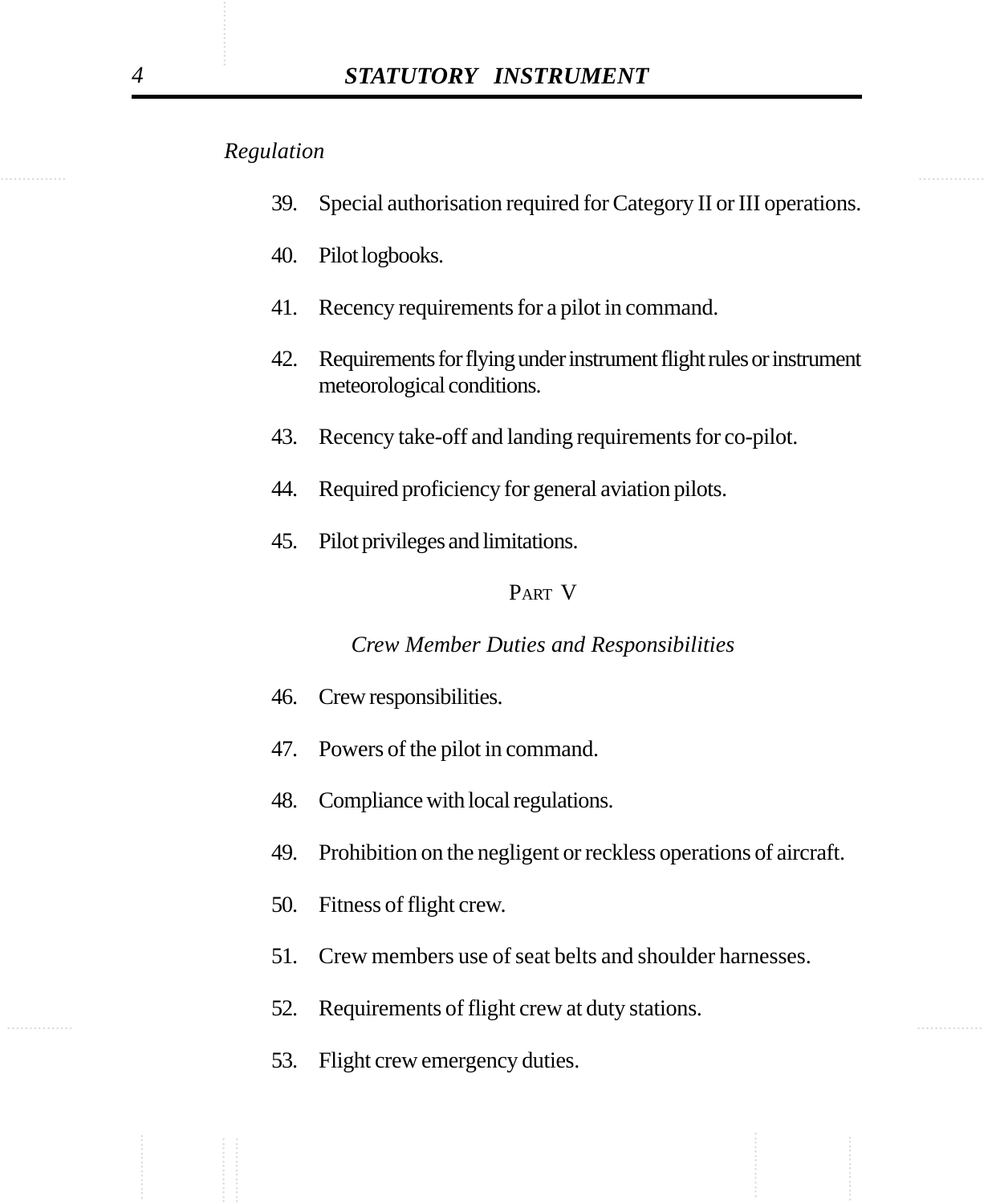- 54. Required crew equipment.
- 55. Compliance with approved checklist procedures.
- 56. Search and rescue information on board aircraft.
- 57. Production of aircraft and flight documentation.
- 58. Prevention of unauthorised persons in flight crew compartment.
- 59. Admission to the cockpit in commercial air transport operations.
- 60. Admission of inspector to the cockpit.
- 61. Requirement for in-flight fuel management.
- 62. Duties of flight crew during critical phases of flight.
- 63. Restriction on manipulation of the controls in commercial air transport operations.
- 64. Simulated abnormal situations during commercial air transport operations.
- 65. Completion of technical logbook for commercial air transport operations.
- 66. Reporting mechanical irregularities.
- 67. General reporting procedures for occurrences.
- 68. Reporting procedures for accidents and serious incidents.
- 69. Reporting procedures for air traffic incidents.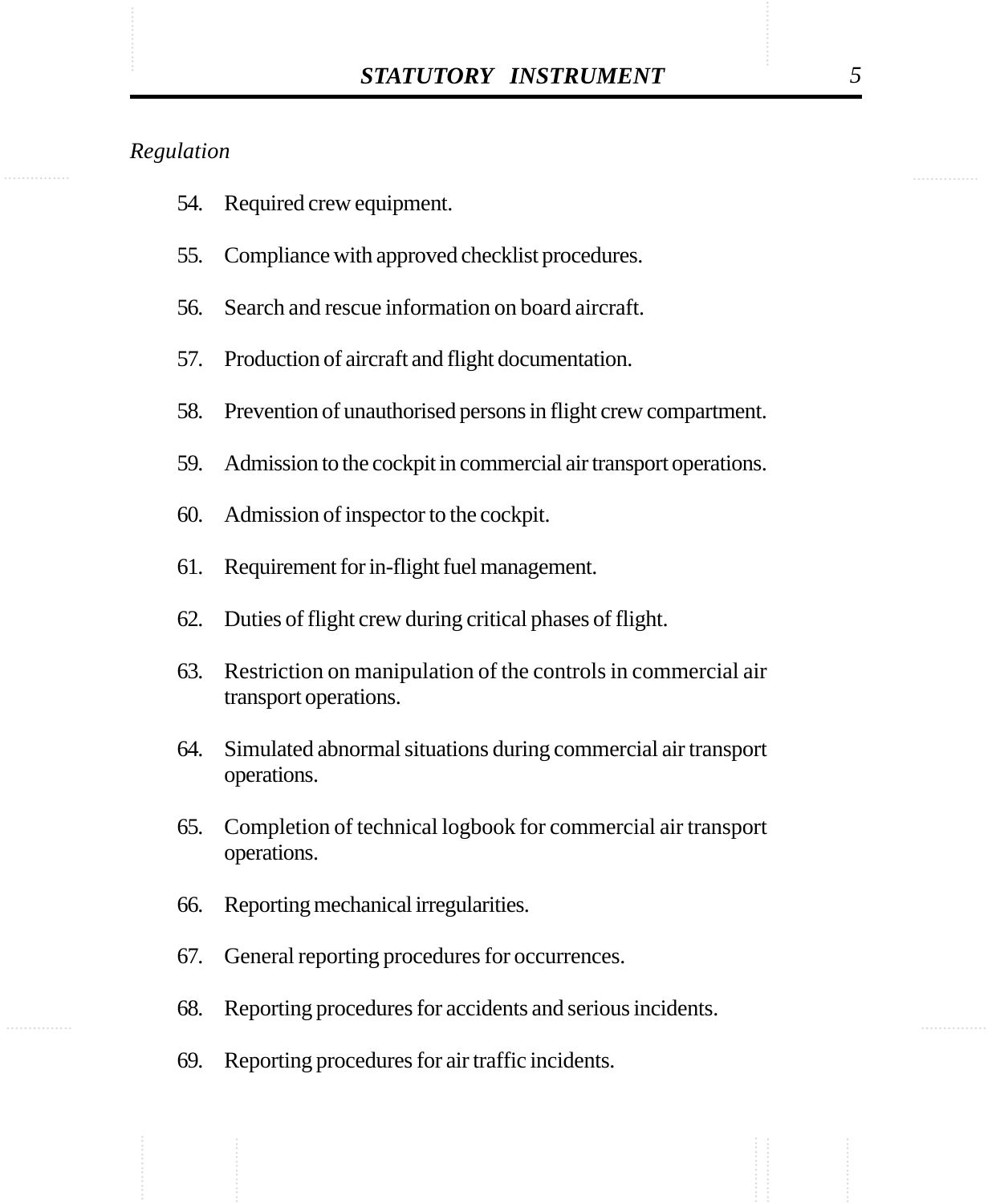- 70. Procedures for reporting airborne collision avoidance system advisory.
- 71. Procedures for reporting bird hazards and strikes.
- 72. Procedures for reporting in-flight emergency.
- 73. Reporting acts of unlawful interference.
- 74. Procedures for reporting potentially hazardous conditions.
- 75. Operation of cockpit voice and flight data recorder.
- 76. Supply and use of oxygen.
- 77. Restrictions on use of portable electronic devices.

#### PART VI

#### *Flight Planning and Supervision*

- 78. Submission of flight plan.
- 79. Air traffic control flight plan for commercial air transport operations.
- 80. Contents of a flight plan.
- 81. Requirements for planned re-clearance.
- 82. Procedures where there are changes to a flight plan.
- 83. Procedures for closing a flight plan.
	- 84. Aircraft airworthiness and safety precautions.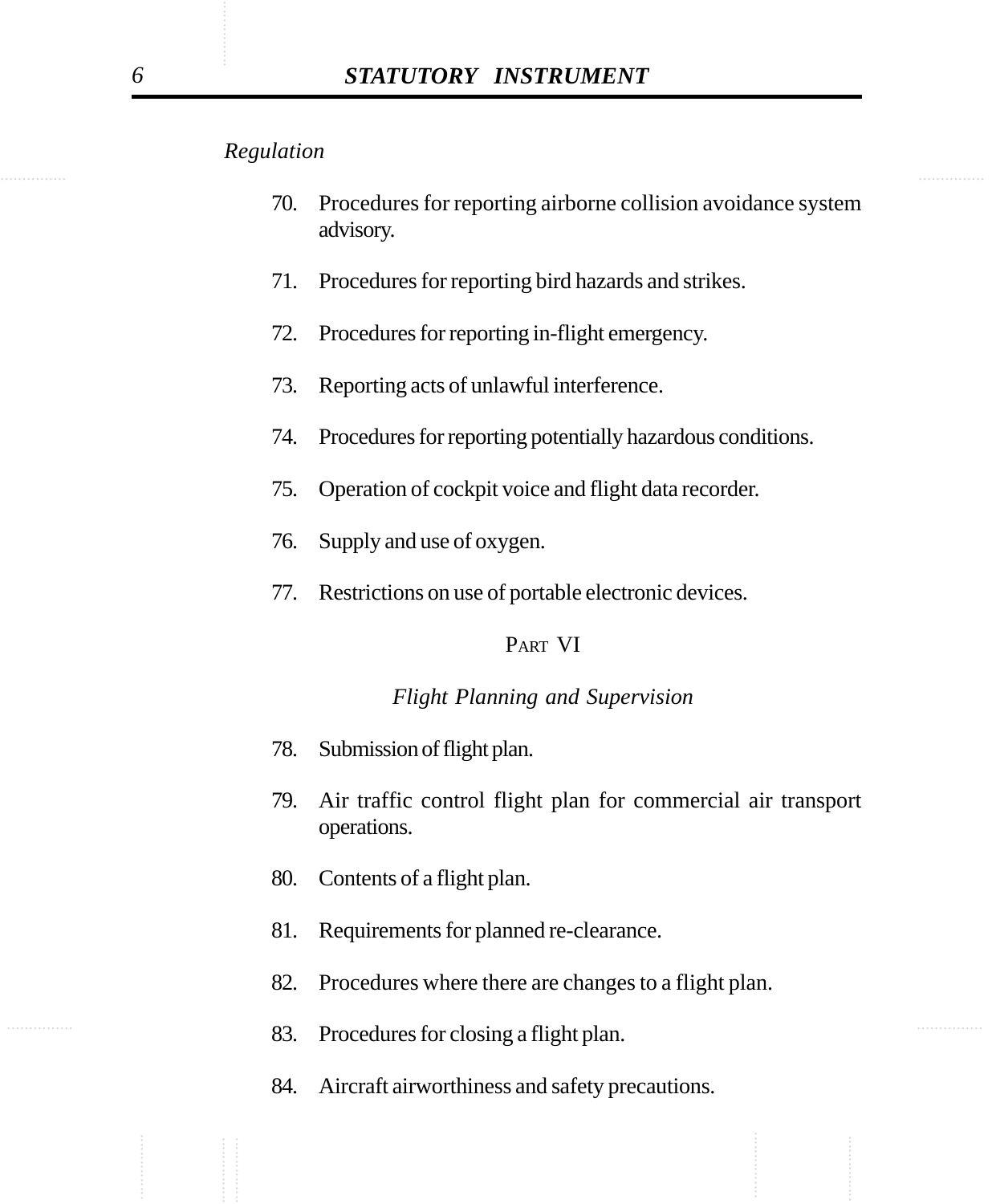- 85. Adequacy of operating facilities.
- 86. Meteorological information.
- 87. Weather limitations for visual flight rules flights.
- 88. Instrument flight rules, destination airport requirements.
- 89. Instrument flight rules, destination alternate requirements.
- 90. Instrument flight rules, alternate airport selection criteria.
- 91. Off-shore alternates for helicopter operations.
- 92. Take-off alternate airports for commercial air transport operations.
- 93. Maximum distance from an adequate airport for two-engine aeroplanes without an extended range operations approval.
- 94. Extended range operations with two-engine aeroplane.
- 95. Requirements for en route alternate airports for extended range operations.
- 96. Fuel, oil and oxygen planning and contingency factors.
- 97. Fuel supply requirements for visual flight rules flight.
- 98. Fuel supply requirement for instrument flight rules flight.
- 99. Requirements for flight planning document distribution and retention for commercial air transport operations.
- 100. Requirements for aircraft loading, mass and balance.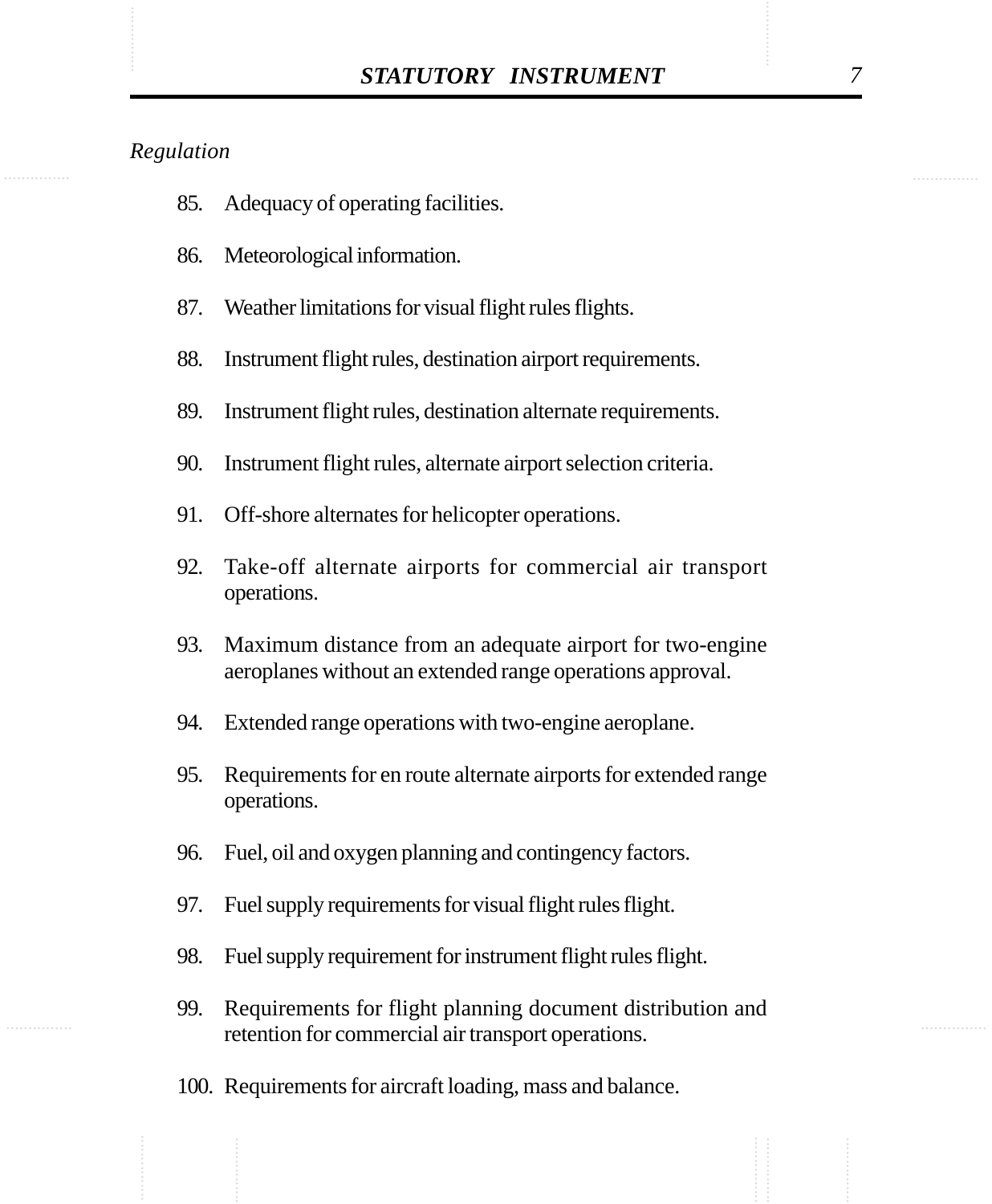- 101. Allowable weights on all load manifests.
- 102. Requirement for flight release for commercial air transport operations.
- 103. Requirements for operational flight plan for commercial air transport operations.
- 104. Requirement to keep records of emergency and survival equipment for commercial air transport operations.

#### PART VII

*Aircraft Operating and Performance Limitations*

- 105. Applicability of this Part.
- 106. General requirements for aircraft operations.
- 107. Aircraft performance calculations.
- 108. General weight and obstruction clearance limitations.
- 109. Applicability of regulations 110 to 118.
- 110. General requirements for aircraft performance in commercial air transport.
- 111. Prohibitions on the use of single-engine aircraft.
- 112. Required mass limitations for aeroplanes.
- 113. Aircraft performance calculations.
	- 114. Commercial air transport operations take-off limitations.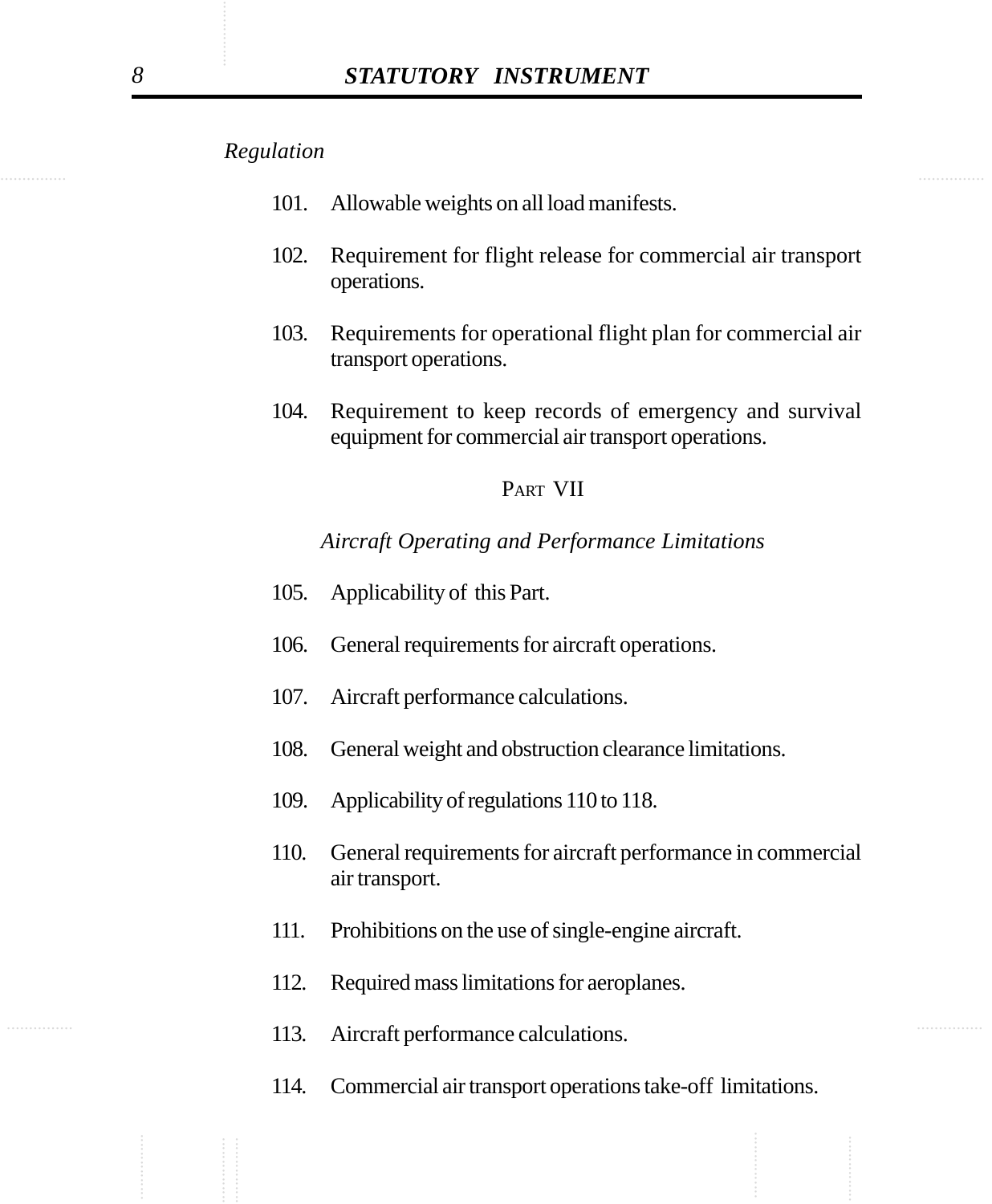| 115. | En route limitations with all engines operating. |  |  |
|------|--------------------------------------------------|--|--|
|      |                                                  |  |  |

- 116. En route limitations where one engine is inoperative.
- 117. En route limitations where two engines of an aeroplane are inoperative.
- 118. Aircraft landing limitations.

#### PART VIII

#### *Flight Rules*

- 119. Applicability of this Part.
- 120. General flight rules requirements.
- 121. Restrictions on the operation of aircraft on the ground.
- 122. Required take-off conditions.
- 123. Requirements and restrictions where flight into known or expected icing.
- 124. Cruising levels with altimeter settings.
- 125. General minimum safe altitudes.
- 126. Minimum safe visual flight rules altitudes for commercial air transport operations.
- 127. Airport operating minima.
- 128. Required threshold crossing height for precision approaches.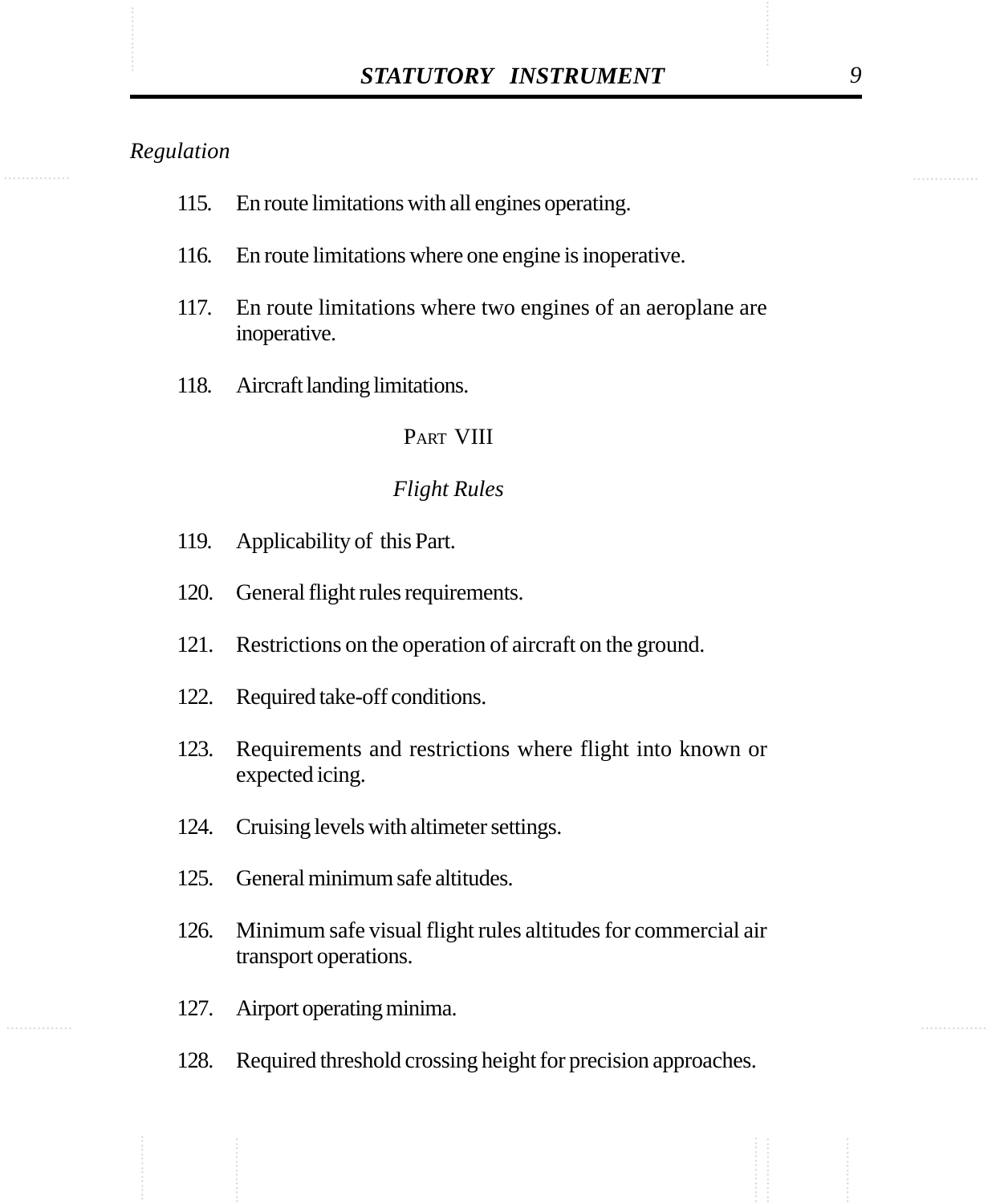| 129. | Instrument approach operating minima requirements. |  |  |  |
|------|----------------------------------------------------|--|--|--|
|      |                                                    |  |  |  |
|      |                                                    |  |  |  |

- 130. General operating rules for Categories II and III operations.
- 131. Requirements for Category II and Category III manual.
- 132. Procedures to be followed where a diversion decision is to be made.
- 133. Procedures to be used for formation flight.
- 134. General right-of-way rules.
- 135. Right-of-way rules for water operations.
- 136. Requirements for the use of aircraft lights.
- 137. Requirements for simulated instrument flight.
- 138. Requirements for in-flight simulation of abnormal situations.
- 139. Restrictions on dropping, spraying and towing.
- 140. Restrictions on aerobatic flight.
- 141. Where flight test can be conducted.
- 142. Use of an aircraft in a prohibited or restricted area.
- 143. Restrictions on operations in minimum navigation performance specification or reduced vertical separation minimum.
- 144. Requirements where operations are conducted on or in the vicinity of an uncontrolled airport.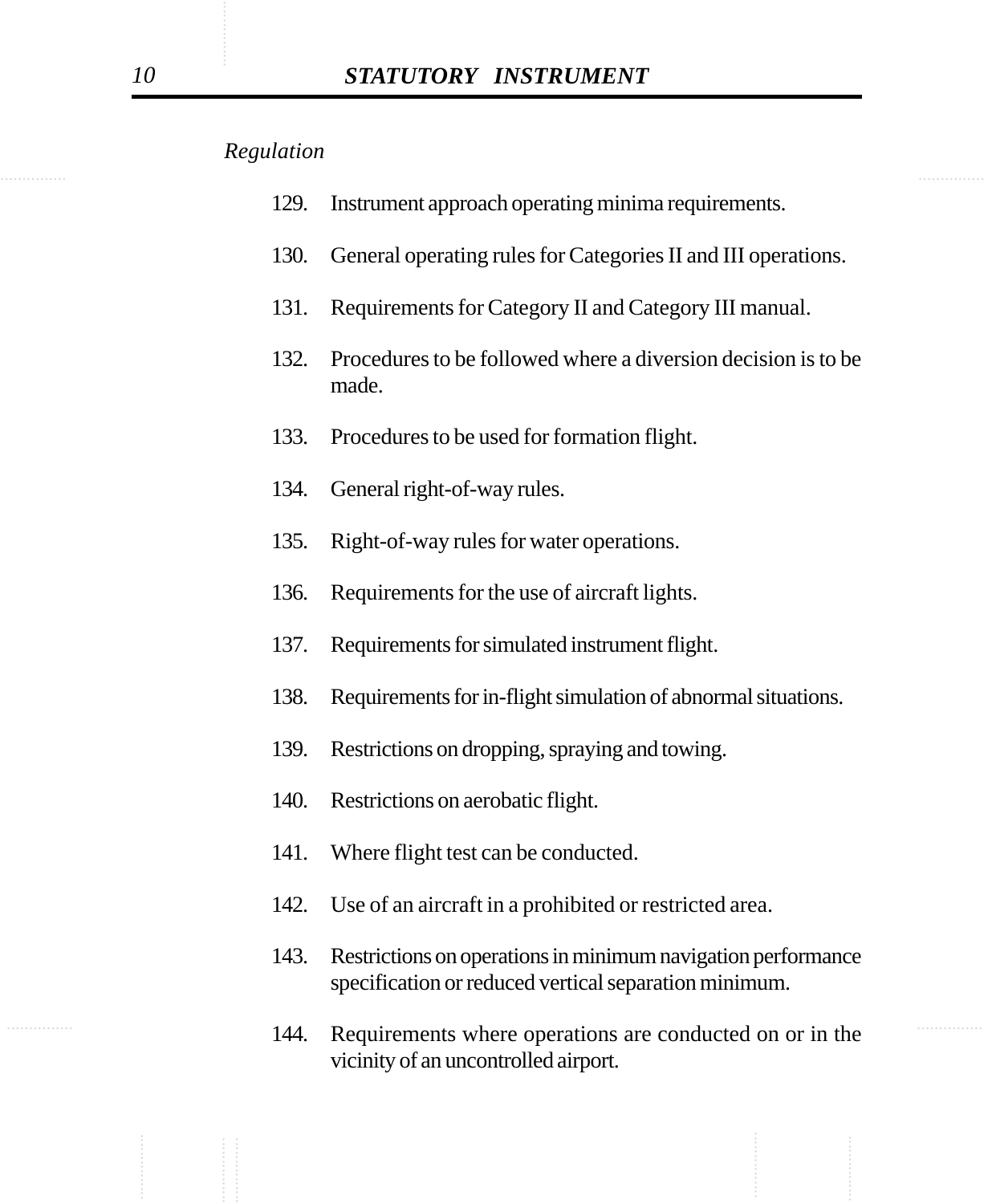- 145. Required altitudes for turbojet or large aircraft on entering airport traffic pattern.
- 146. Compliance with visual and electronic glide slopes.
- 147. Suspension of operations for commercial air transport operations.
- 148. Continuation of flight in commercial air transport when destination airport is temporarily restricted.
- 149. Requirements where interception occurs.
- 150. Requirements for air traffic control clearances.
- 151. Requirement to adhere to air traffic control clearances.
- 152. Communication requirements.
- 153. Pilot in command to fly along assigned route.
- 154. Procedures where inadvertent changes occur.
- 155. Procedures where there are intended changes for air traffic control clearance.
- 156. Requirement for position reports.
- 157. Procedures where operations are conducted on or in the vicinity of a controlled airport.
- 158. Procedures where there has been unlawful interference on board an aircraft.
- 159. Time check requirements.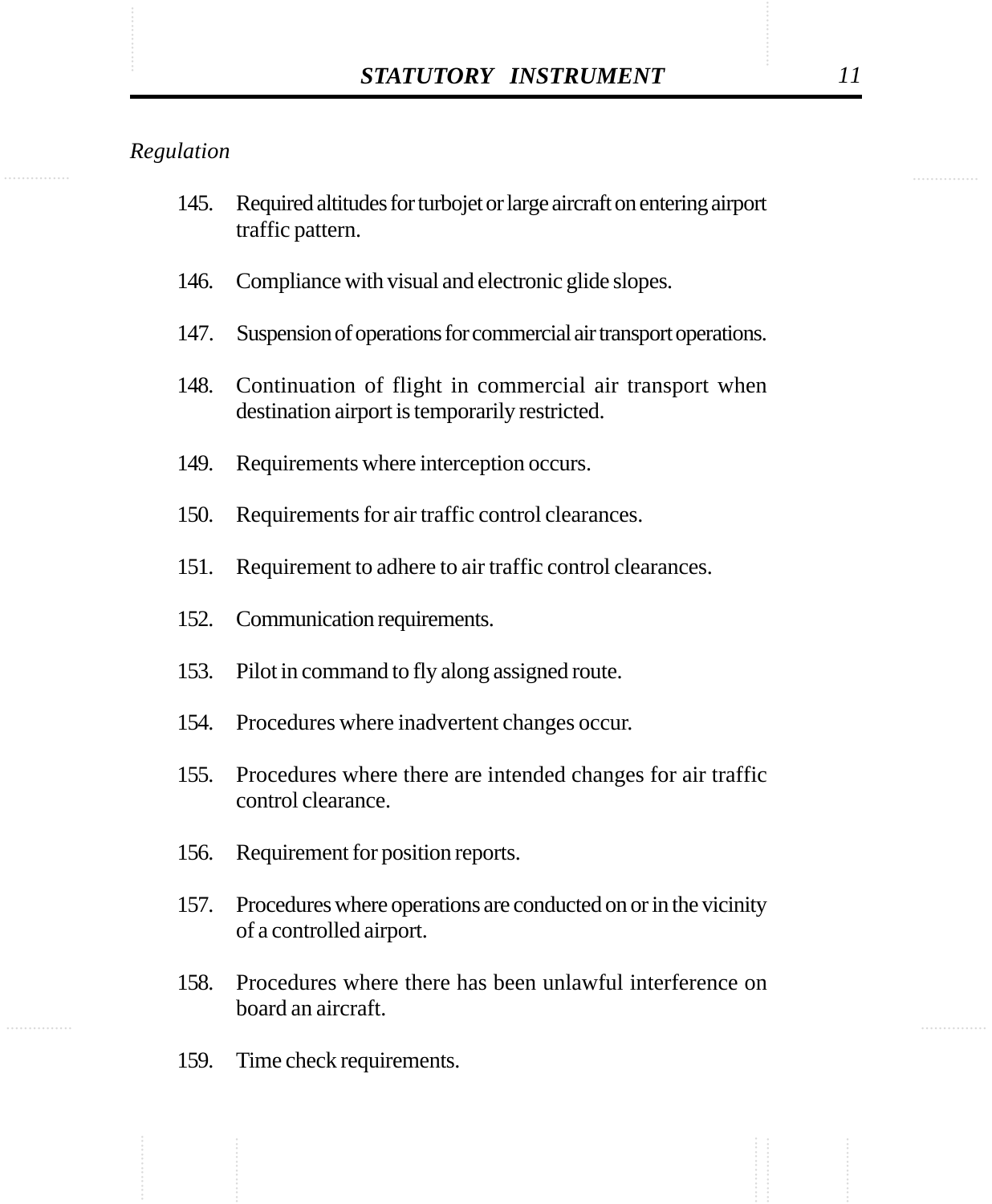- 160. Universal signals requirements.
- 161. Visual flight rules and navigation requirements.
- 162. Restrictions on operations under visual flight rules.
- 163. Visual flight rules and weather minimums for take-off and landing.
- 164. Special visual flight rules flight operation.
- 165. Visual flight rules in cruising altitudes.
- 166. Restrictions on visual flight rules flights.
- 167. Restrictions on operation of visual flight rules.
- 168. Procedure where there is weather deterioration below visual meteorological conditions.
- 169. Changing from visual flight rules to instrument flight rules.
- 170. Two-way radio communication failure in visual flight rules.
- 171. Restrictions on instrument flight rules flights in controlled airspace.
- 172. Procedures for instrument flight rules flights outside controlled airspace.
- 173. Procedures for instrument flight rules take-off minima for commercial air transport.
- 174. Restrictions on take-off or landing under instrument flight rules operations.
	- 175. Minimum altitudes for use of an autopilot.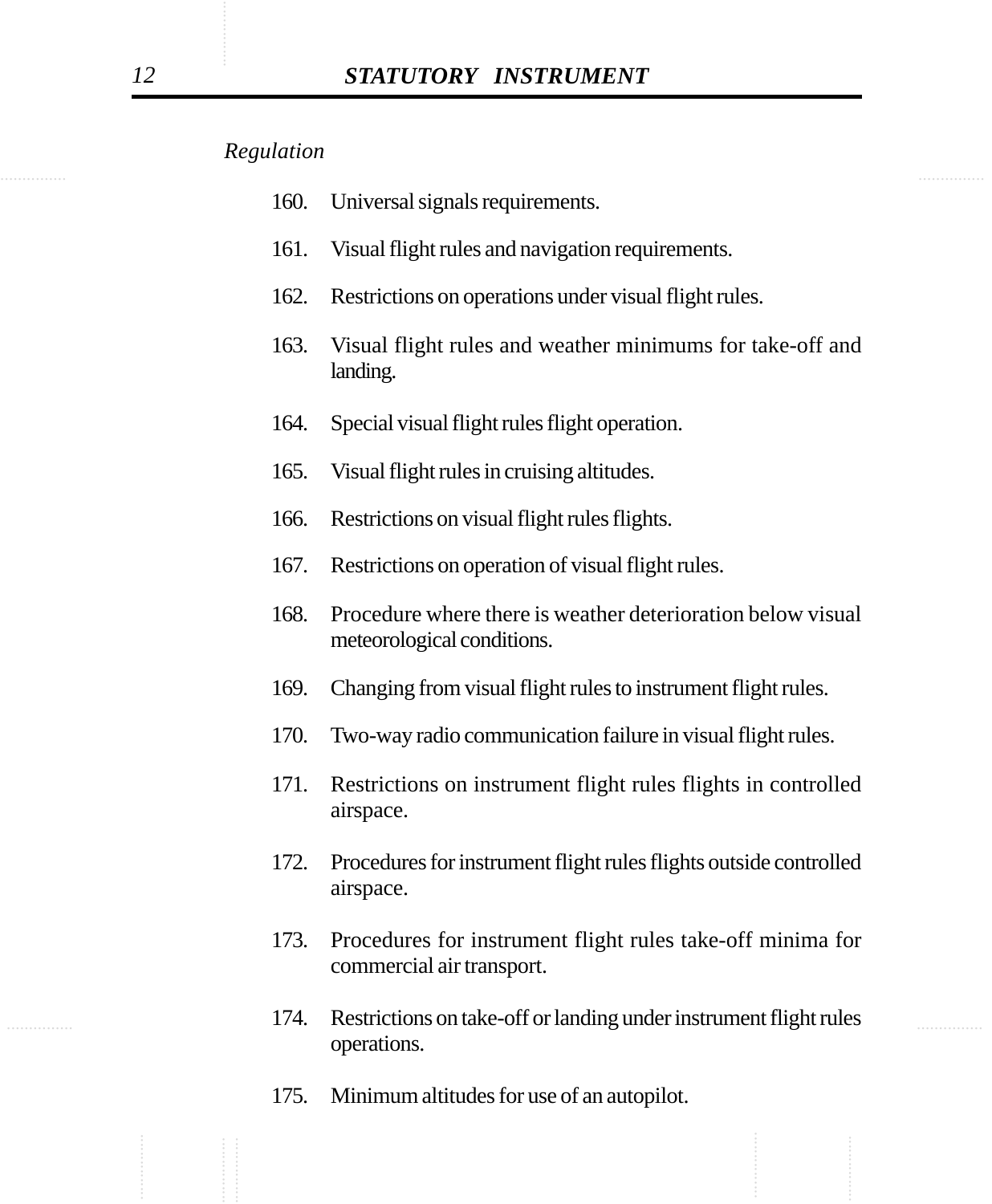- 176. Instrument flight rules cruising altitude or flight level in controlled airspace.
- 177. Instrument flight rules cruising altitude or flight level in uncontrolled airspace.
- 178. Instrument flight rules radio communications.
- 179. Requirement for malfunction reports for operation under instrument flight rules in controlled airspace.
- 180. Continuation of instrument flight rules flight toward a destination.
- 181. Instrument approach procedures and instrument flight rules landing minimums.
- 182. Commencement of an instrument approach.
- 183. Procedures for instrument approaches to civil airports.
- 184. Requirements for operation below decision height or minimum decent altitude.
- 185. Execution of missed approach procedures.
- 186. Requirements for landing during instrument meteorological conditions.
- 187. Procedure where there is a change from instrument flight rules flight to visual flight rules flight.
- 188. Procedure where there is a two-way radio communications failure in instrument flight rules.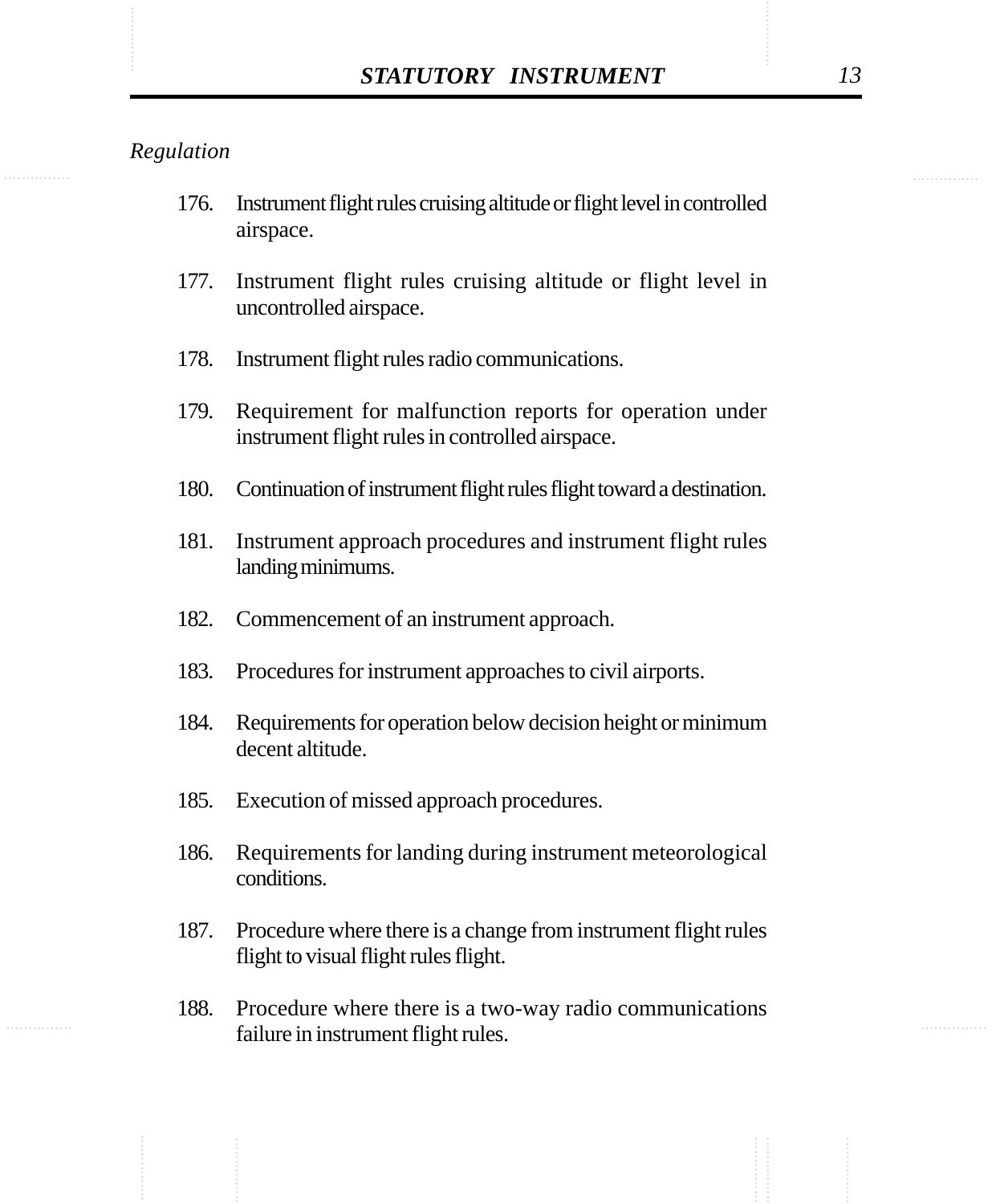# PART IX

#### *Passengers and Passenger Handling*

- 189. Unacceptable conduct of passenger.
- 190. Requirement for refuelling or defuelling with passengers embarking, on board or disembarking.
- 191. Required passenger seats, safety belts and shoulder harnesses.
- 192. Required passenger briefing.
- 193. Required in-flight emergency instruction.
- 194. Minimum supply and use of passenger oxygen.
- 195. Exceptions to use of medication by passenger.
- 196. Restricted areas of access of passengers.
- 197. Applicability of regulations 198 to 219.
- 198. Requirement to comply with instructions given by crew members.
- 199. Denial of transportation of certain categories of passengers in commercial air transport operations.
- 200. Exemptions of certain passenger carrying requirements.
- 201. Cabin crew at duty stations.
- 202. Pilot in command to ensure emergency exit is available.
- 203. Prohibition in respect of armed emergency exit.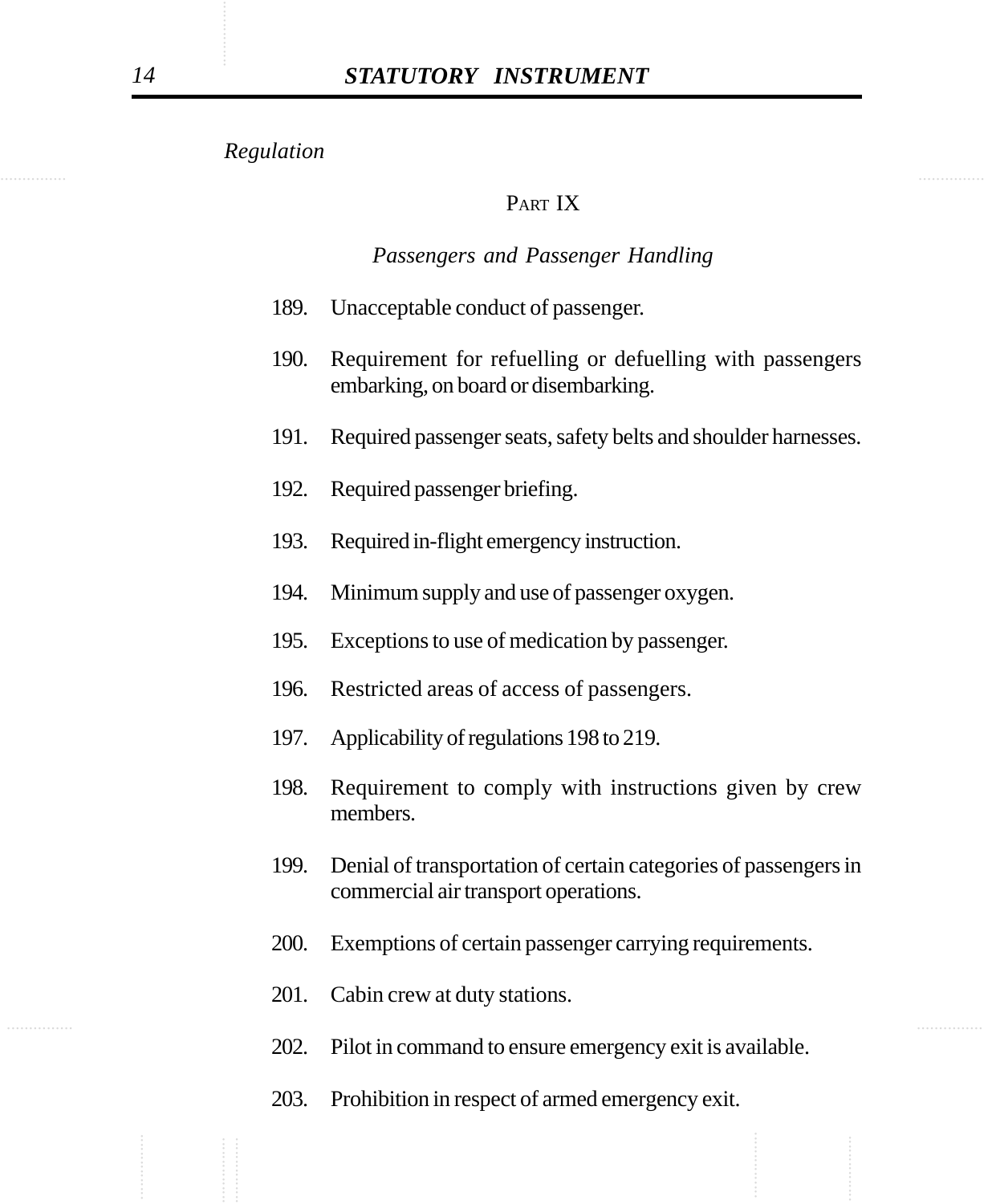| 204. | Prohibition on blocking access to emergency exit.                                              |
|------|------------------------------------------------------------------------------------------------|
| 205. | Pilot in command or senior cabin crew to ensure safety<br>procedures complied with.            |
| 206. | Requirements for passengers with reduced mobility.                                             |
| 207. | Transport of inadmissible passengers, deportees or persons in<br>custody.                      |
| 208. | Passenger requirements for exit row seating.                                                   |
| 209. | Restriction on carriage of weapons.                                                            |
| 210. | Requirements for oxygen for medical use by passengers.                                         |
| 211. | Restrictions on carry-on baggage.                                                              |
| 212. | Carriage of cargo in passenger compartment.                                                    |
| 213. | Prohibition on smoking on aircraft.                                                            |
| 214. | Briefing of passengers prior to take-off in commercial air<br>transport operations.            |
| 215. | Briefing specific to over water operations.                                                    |
| 216. | Required passenger seat belts and information signs in<br>commercial air transport operations. |
| 217. | Requirements for seat backs to be upright prior to take-off and<br>landing.                    |
| 218. | Restrictions of movement in respect of stowage of food and<br>beverage.                        |
| 219. | Requirements to secure items of mass in passenger<br>compartment.                              |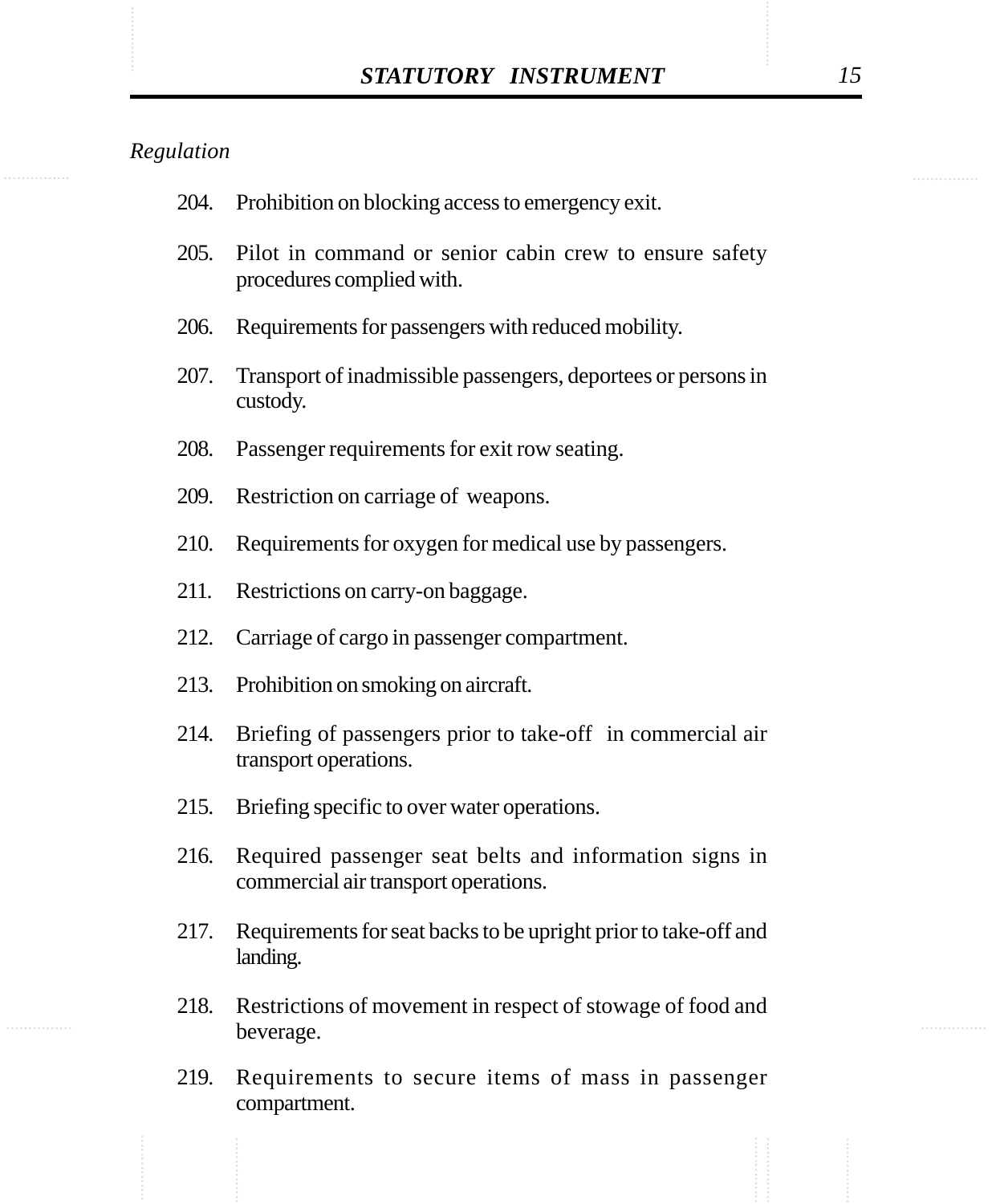## PART X

# *Crew Member and Flight Operations Officer Qualifications for Commercial Air Transport*

- 220. Applicability of this Part.
- 221. Age and special medical certificate restriction.
- 222. Pilot in command requirements for turbojet, turbofan or large aircraft.
- 223. Pilot in command requirements for non-turbo or turbofan aircraft.
- 224. Aeronautical experience requirements for pilot in command in respect of small aeroplanes.
- 225. Co-pilot licence requirements.
- 226. Flight engineer licence requirements.
- 227. Requirements for flight engineer competency.
- 228. Requirements for flight operations officer.
- 229. Crew member or flight operations officer to complete company procedures indoctrination.
- 230. Requirement for initial dangerous goods training.
- 231. Initial security training.
- 232. Requirement for initial crew resource training.
	- 233. Initial emergency equipment drills.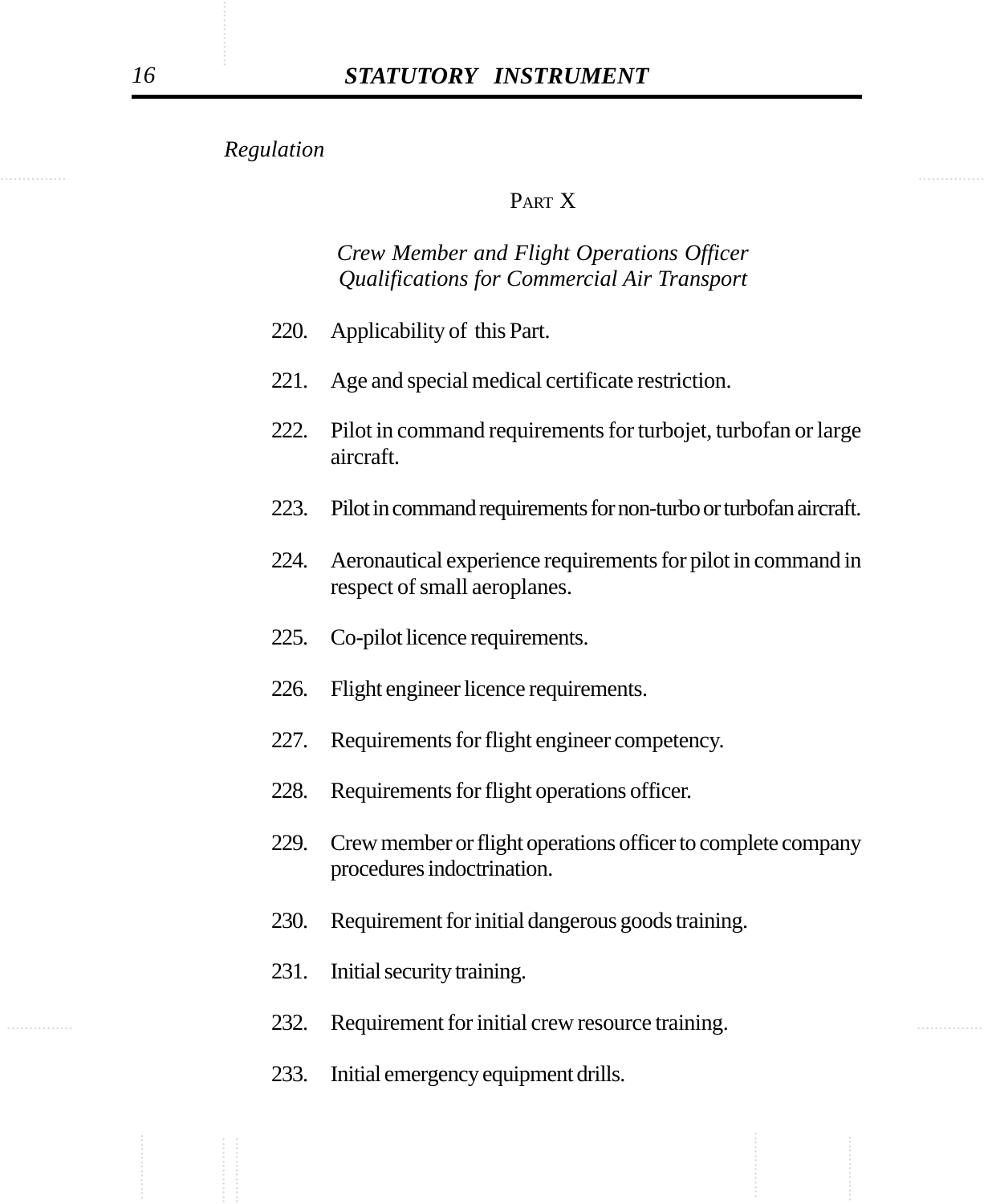| 234. | Required initial aircraft ground training.                                                 |
|------|--------------------------------------------------------------------------------------------|
| 235. | Initial aircraft flight training.                                                          |
| 236. | Initial specialized operations training.                                                   |
| 237. | Requirement for flight crew member to complete difference<br>and familiarization training. |
| 238. | Requirements when aircraft simulators are used.                                            |
| 239. | Requirements for flight crew conversion training and checking.                             |
| 240. | Restrictions on the use by the national air operator of persons<br>as flight crew.         |
| 241. | Nomination as pilot in command.                                                            |
| 242. | Required qualifications to operate in either pilot's seat.                                 |
| 243. | Re-establishing recency of experience by a pilot.                                          |
| 244. | Requirements for operations on more than one type or variant<br>of aircraft.               |
| 245. | Restrictions on operations of helicopters and aeroplanes.                                  |
| 246. | Requirement for the maintenance of training records.                                       |
| 247. | Requirement for the pairing of low experience crew members.                                |
| 248. | Requirement for flight engineer proficiency checks.                                        |
| 249. | Requirement for competency checks for cabin crew.                                          |
|      |                                                                                            |

250. Requirement for competency checks for flight operations officers.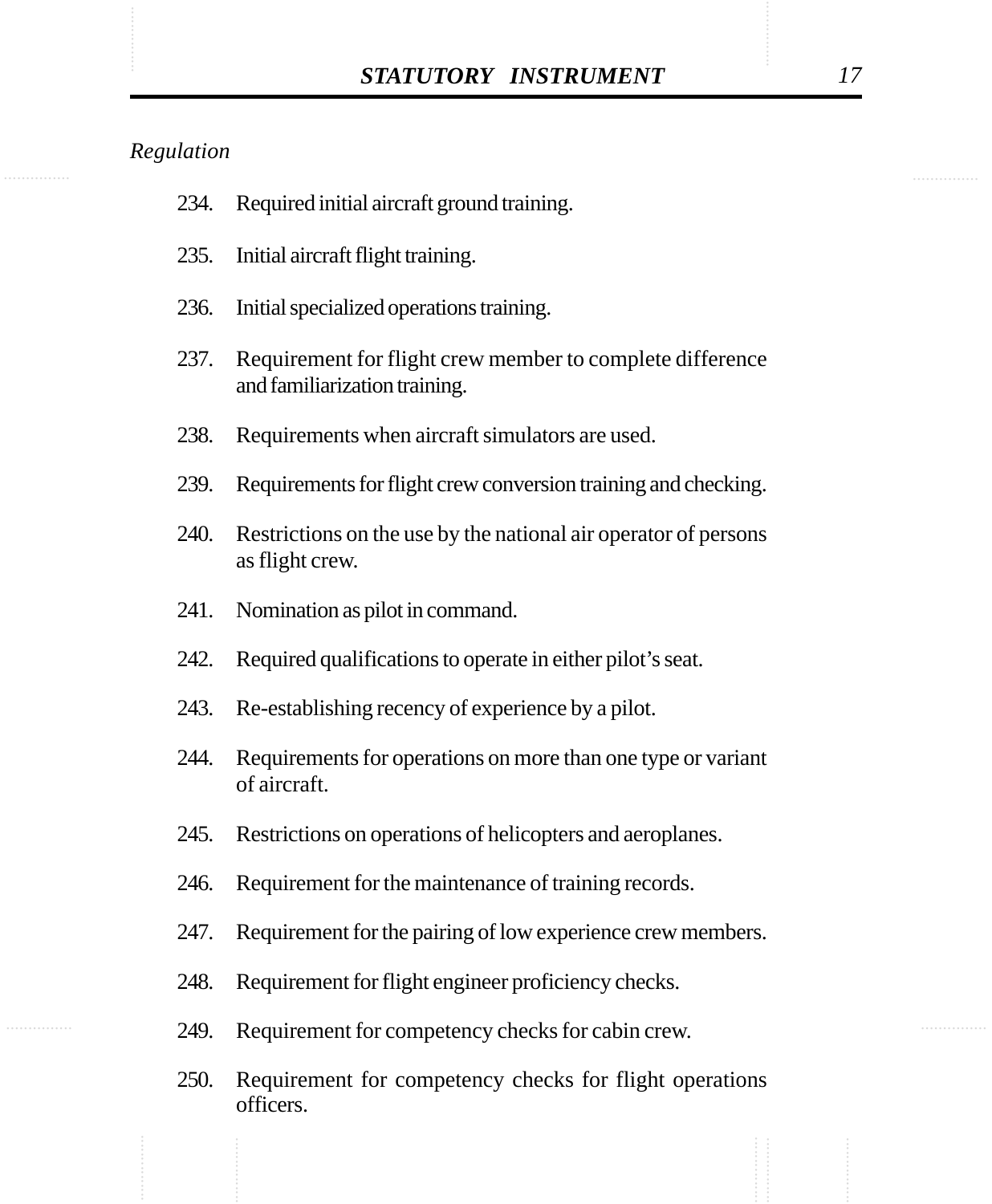- 251. Requirements for supervised line flying for pilots.
- 252. Requirements for supervised line flying for flight engineers.
- 253. Requirements for supervised line experience for cabin crew.
- 254. Familiarization requirements for cabin crew.
- 255. Line observations for flight operations officers.
- 256. Route and airport qualification for pilot in command.
- 257. Required route and area checks for pilot in command.
- 258. Pilot in command and low minimums authorisation.
- 259. Required pilot in command qualifications for designated special airports and heliports.
- 260. Required recurrent training and checking for flight crew members.
- 261. Recurrent training for cabin crew.
- 262. Recurrent training for cabin crew absent from flying duties for more than 6 months.
- 263. Required recurrent training for flight operations officers.
- 264. Required flight instructor training.
- 265. Qualification requirements for flight instructors.
- 266. Restrictions on use of person as a check airman.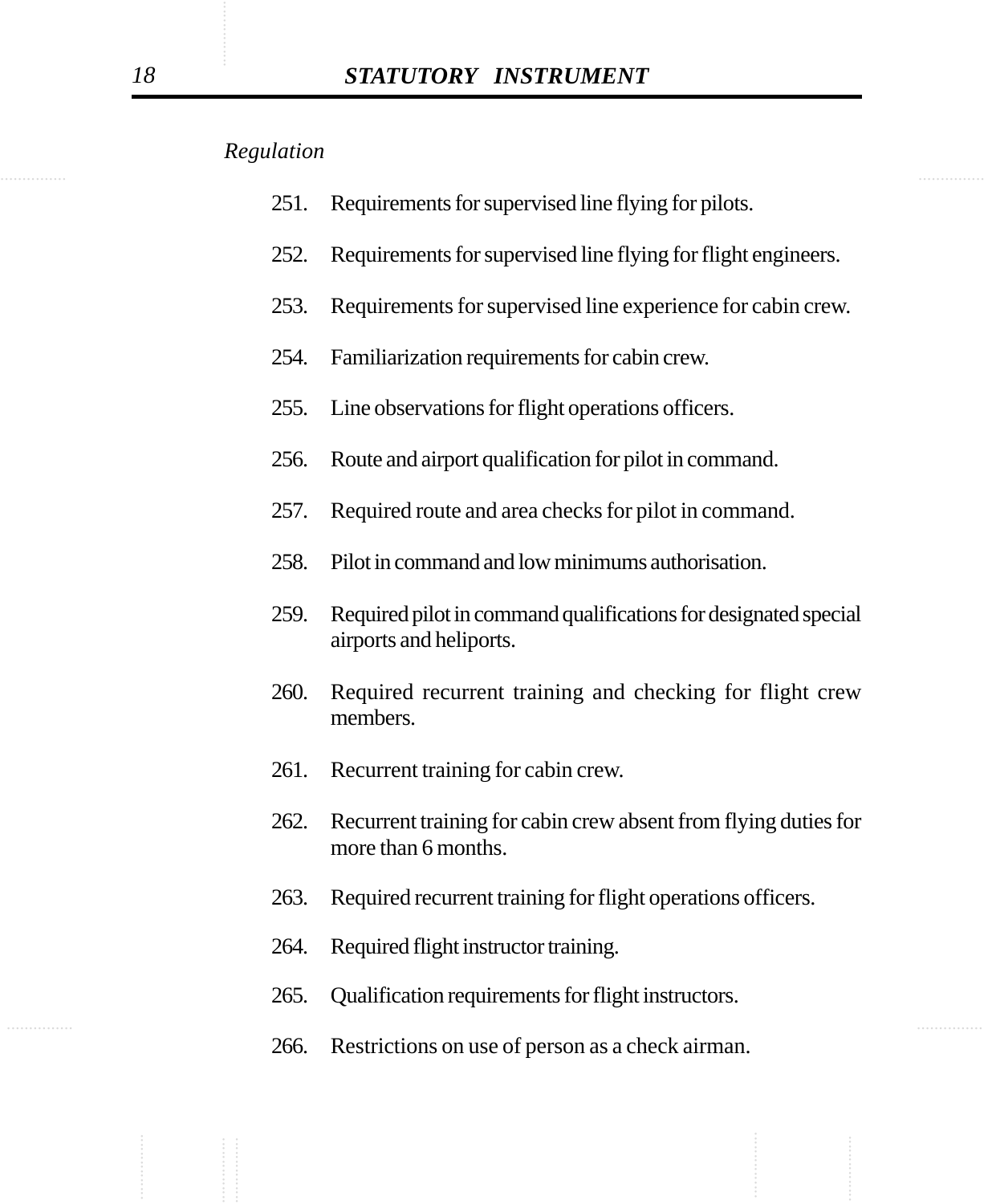STATUTORY INSTRUMENT 19<br>267. Restriction on use of a check airman.<br>Regulation 267. Restriction on use of a check airman. *Regulation*

- 268. Required check airman qualifications.
- 269. Check airman limitations.
- 270. No substitution of simulator experience except with Director's approval.
- 271. Required line qualification for a check airman and instructor.
- 272. Termination of a proficiency, competence or line check.
- 273. Recording of crew member qualifications.
- 274. Monitoring of training and checking activities.
- 275. Procedure for the reduction in training requirements.

#### PART XI

#### *Crew and Flight Duty Limitations*

- 276. Definitions of certain terms and applicability of this Part.
- 277. Responsibilities of national air operator.
- 278. Monitoring system.
- 279. Flight time limitations.
- 280. Flight duty limitations and rest periods.
- 281. Extension of flight duty time by split duty.
- 282. Extension of flight duty by crew augmentation.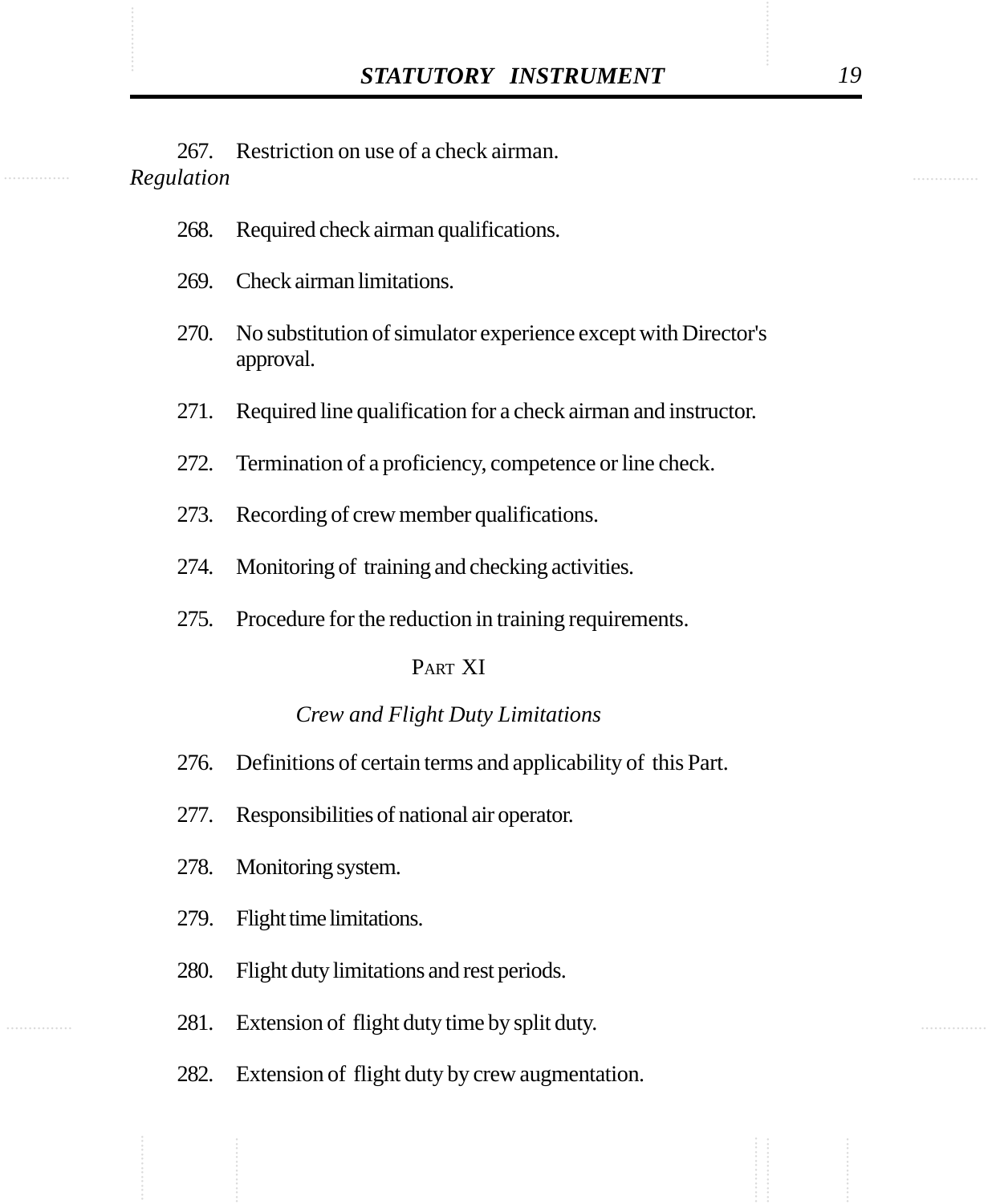............... ............... *Regulation* 283. Unforeseen operational circumstances.

- 284. Delayed reporting time.
- 285. Requirements for time free from duty.
- 286. Positioning time to count as duty time.
- 287. Flight crew members to inform of other times of flying.
- 288. Requirements for flight crew members on reserve.
- 289. Requirements for flights crossing more than four time zones.
- 290. Example of flight and duty time schemes for aeroplane and helicopter operations.

#### PART XII

#### *Commercial Air Transport Flight Release*

- 291. Applicability of this Part.
- 292. Qualified persons required for operational control functions.
- 293. Restrictions on flight operation officer or flight dispatcher.
- 294. Functions and duties of operational control.
- 295. Contents of a flight release or operational flight plan.
- 296. Requirements for aircraft flight release.
- 297. Required facilities and notices to airmen for flight release.
	- 298. Weather reports and forecasts required for flight release.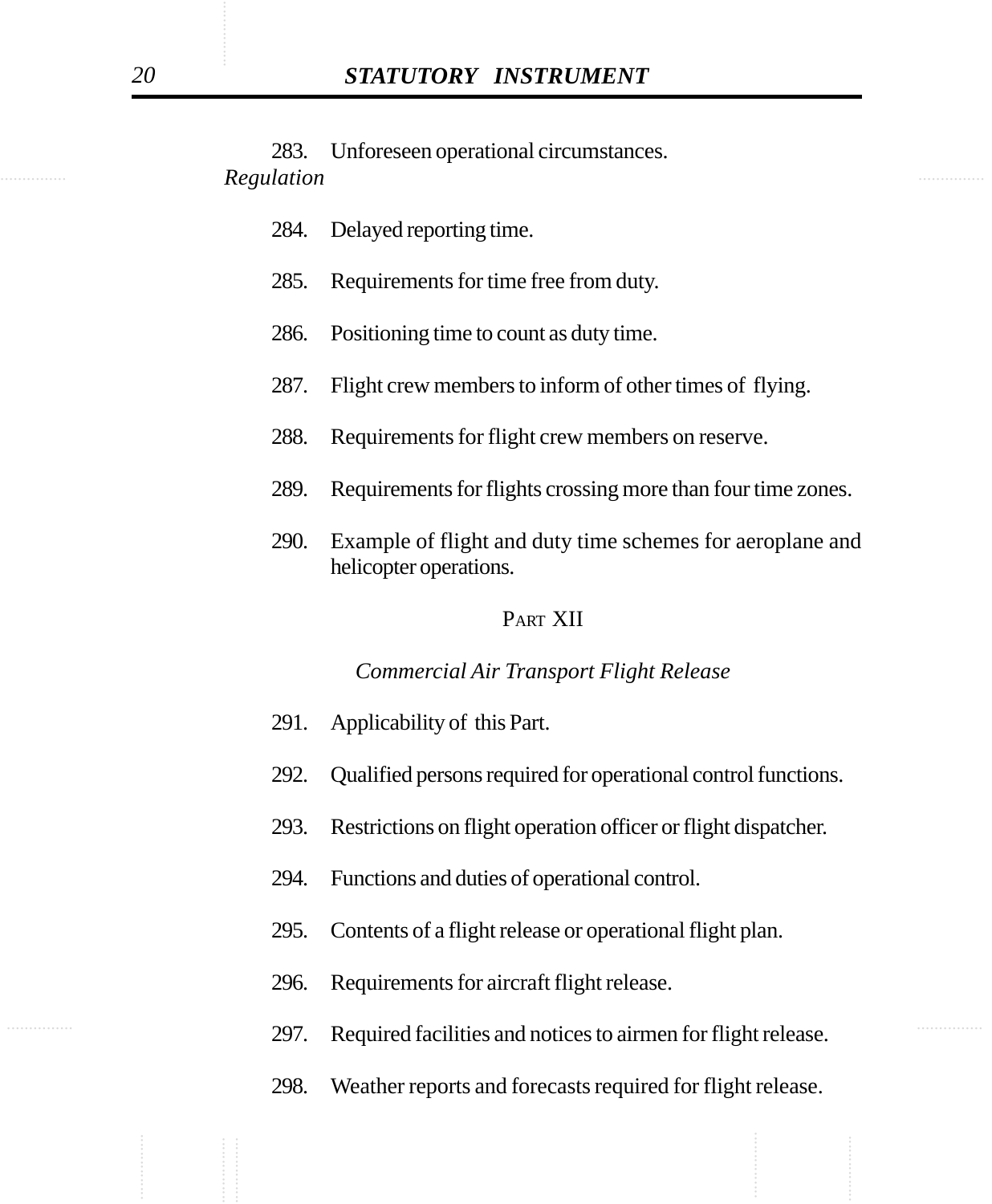- 299. Procedures for flight release in icing conditions.
- 300. Flight release under visual flight rules or instrument flight rules.
- 301. Required minimum fuel supply for flight release.
- 302. Aircraft loading and performance requirement for flight release.
- 303. Amendment or re-release en route requirements for flight release.
- 304. Flight release with airborne weather radar equipment.
- 305. Air operator to comply with minimum standards.
- 306. Director may make Standards or amend Standards.
- 307. Transition provisions.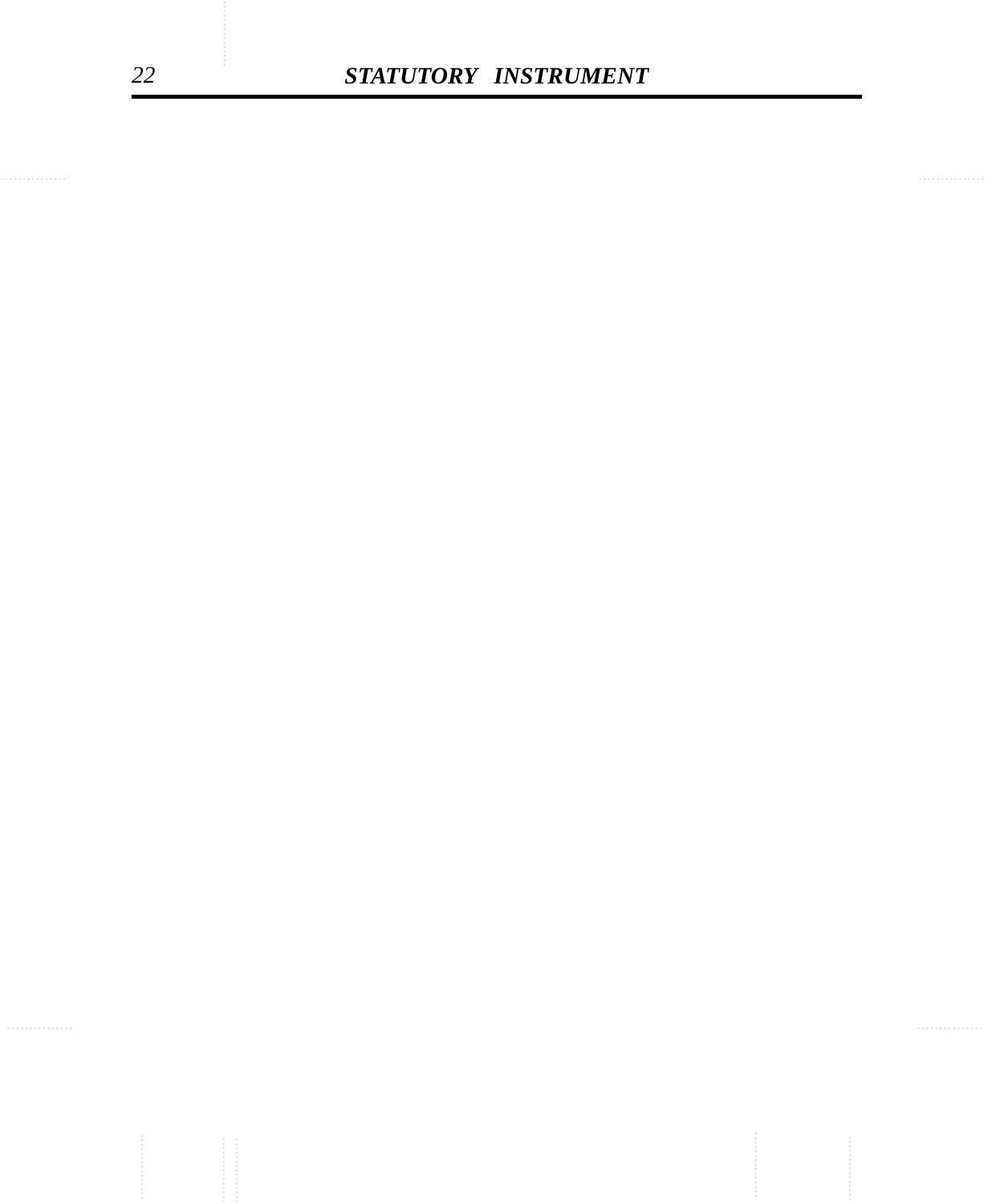# STATUTORY INSTRUMENT<br>
Civil Aviation Act<br>
(Act 2004-18) **Civil Aviation Act (Act 2004-18)**

# **CIVIL AVIATION (AIRCRAFT OPERATIONS) REGULATIONS, 2007**

The Minister in exercise of the powers conferred on him by section 88 of the *Civil Aviation Act*, makes the following Regulations:

#### PART I

#### *Preliminary*

**1.** These Regulations may be cited as the *Civil Aviation (Aircraft* Citation. *Operations) Regulations, 2007*.

**2.** In these Regulations,

Interpretation.

"accident" means an occurrence associated with the operation of an aircraft that takes place between the time any person boards the aircraft with the intention of flight until such time as all persons have disembarked, in which

*(a)* a person is fatally or seriously injured as a result of

- (i) being in the aircraft;
- (ii) direct contact with any part of the aircraft, including parts which have become detached from the aircraft; or
- (iii) direct exposure to jet blast,

except when the injuries are from natural causes, self-inflicted or inflicted by other persons, or when the injuries are to stowaways hiding outside the areas normally available to the passengers and crew; or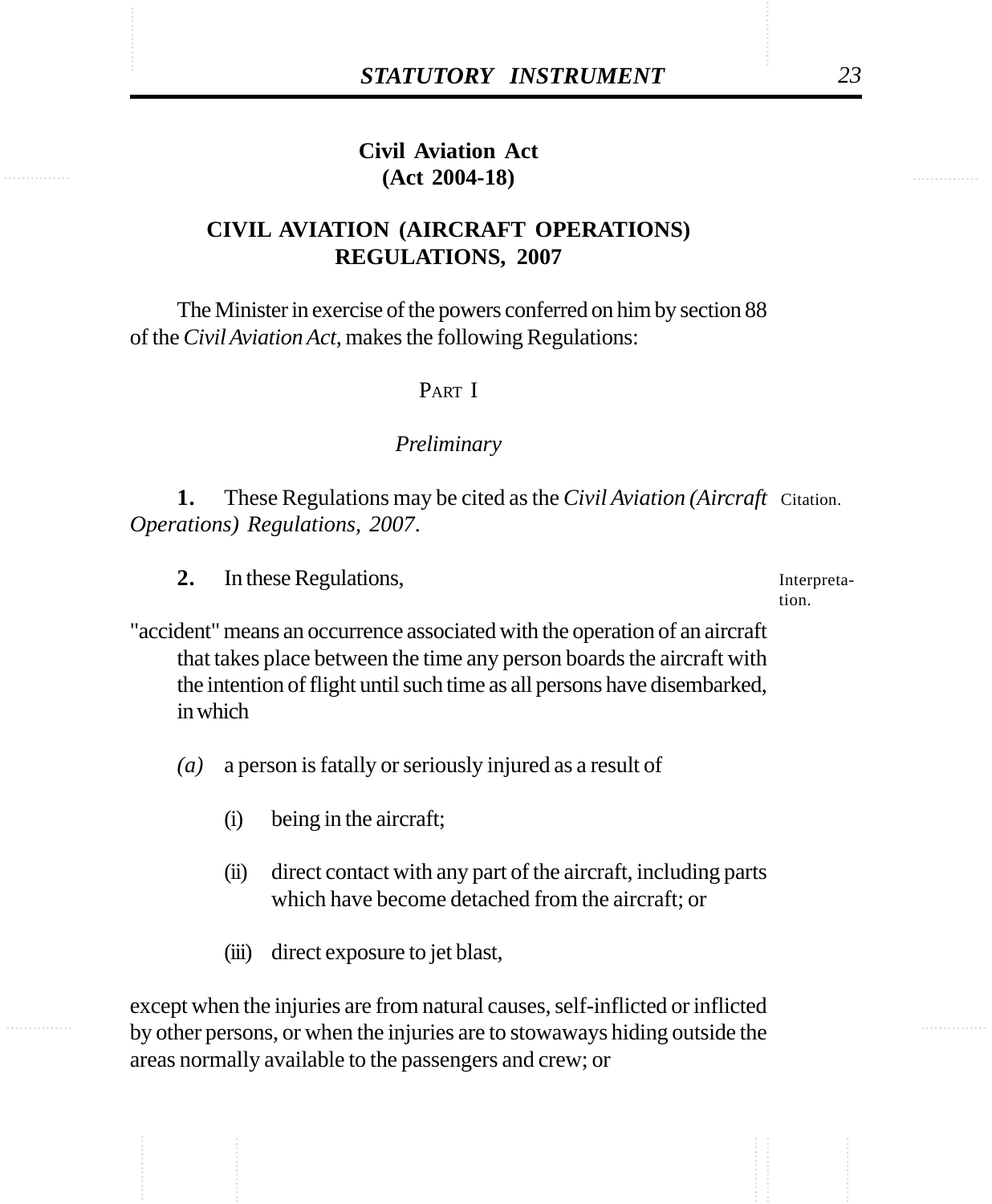- extends the structural strength, performance or flight and streets the structural strength, performance or flight *(b)* the aircraft sustains damage or structural failure which adversely characteristics of the aircraft;
	- *(c)* the aircraft would normally require major repair or replacement of the affected component; except for engine failure or damage, when the damage is limited to the engine, its cowlings or accessories; or for damage limited to propellers, wing tips, antennas, tyres, brakes, fairings, small dents or puncture holes in the aircraft skin; or
	- *(d)* the aircraft is missing or is completely inaccessible;
	- "advisory airspace" means airspace of defined dimensions or designated routes, within which air traffic advisory services are available;
	- "aerial work" means an aircraft operation in which an aircraft is used for specialized services including agriculture, construction, photography, surveying, observation and patrol, search and rescue aerial advertisement;
	- "aerobatic flight" means manoeuvres intentionally performed by an aircraft involving an abrupt change in its altitude, an abnormal attitude or an abnormal variation in speed;
	- "aircraft" means any machine that is capable of deriving support in the atmosphere from reactions of the air, other than a machine designed to derive support in the atmosphere from reactions against the earth's surface of air expelled from the machine and includes a rocket;
- ............... ............... any other arrangement;"air operator" means any person, organisation or enterprise who undertakes to engage in domestic commercial air transport or international commercial air transport, whether directly or indirectly or by a lease in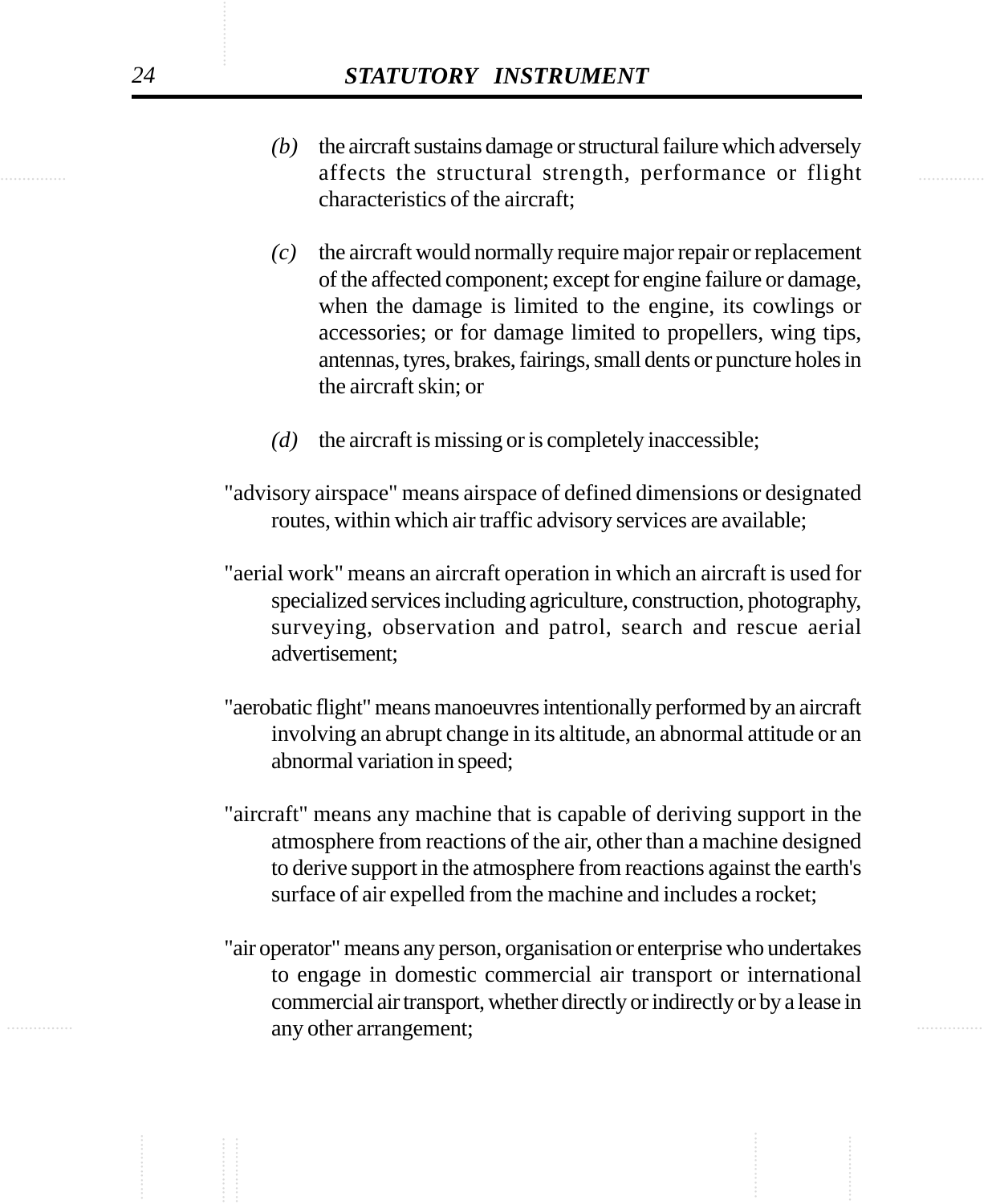- **STATUTORY INSTRUMENT**<br>
"air navigation facility" means any facility available for use or designed for<br>
use in aid of air navigation, including airrorts, landing areas, lights, any "air navigation facility" means any facility available for use or designed for use in aid of air navigation, including airports, landing areas, lights, any apparatus or equipment for signalling, for radio directional finding or for radio or other electrical communication and any other structure or mechanism having a similar purpose for guiding or controlling flight in the air or the landing and take-off of aircraft;
	- "airworthiness directives" means a document issued or adopted by the Director which mandates actions to be performed to restore an acceptable level of safety for an aircraft when evidence shows that the safety level may otherwise be compromised;
	- "airworthy" means an aircraft or aeronautical product is in a fit and safe state for flight and is in conformity with its type design;
	- "attitude" means the orientation of an aircraft with respect to the horizon, whether in level flight, turning or descending;

"Barbadian aircraft" means a civil aircraft registered in Barbados;

- "cabin crew" means a person employed to facilitate the safety of passengers, whose duties are detailed by the air operator or the pilot in command;
- "check airman" means a person who is qualified and permitted to conduct an evaluation in an aircraft, flight simulator, or a flight training device for a particular type aircraft or flight simulator, for a particular air operator;
- "controlled flight" means any flight which is subject to an air traffic control clearance;

"crew" means any member of the flight crew or cabin crew;

"critical engine" means the engine of an aircraft, the failure of which would most adversely affect the performance or handling qualities of an aircraft;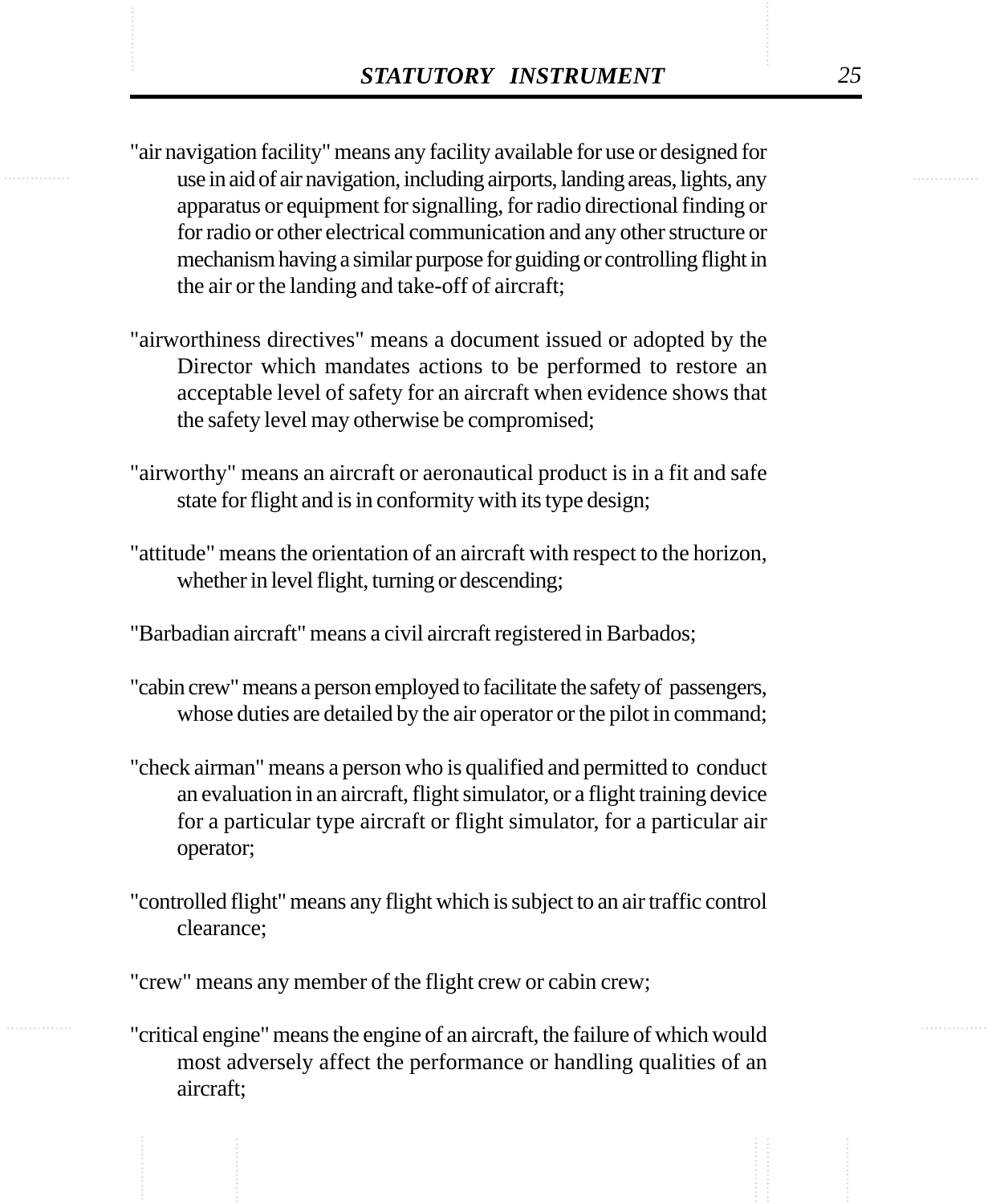- take-off and landing and all flight operations below 10 000 feet, except "critical phases of flight" means those portions of operations involving taxiing, cruise flight;
	- "dangerous goods" means articles or substances which are capable of posing significant risks to health, safety or property when transported by air;
	- "dangerous goods accident" means an occurrence associated with and related to the transport of dangerous goods which results in fatal or serious injury to a person or major property damage;
	- "dangerous goods incident" means an occurrence, other than a dangerous goods accident, associated with and related to the transport of dangerous goods not necessarily occurring on board an aircraft, which results in injury to a person, property damage, fire, breakage, spillage, leakage of fluid or radiation or other evidence that the integrity of the packaging has not been maintained or any occurrence relating to the transport of dangerous goods which seriously jeopardises the aircraft or its occupants;
	- "dangerous goods transport document" means a document specified by the Technical Instructions that bears a signed declaration indicating that the dangerous goods are fully and accurately described by their proper shipping names and the four-digit number assigned by the *United Nations Committee of Experts on the Transport of Dangerous Goods*, to identify a substance or a particular group of substances where assigned, and that they are correctly classified, packed, marked, labelled and in a proper condition for transport;
	- "day" means the period of elapsed time, using co-ordinated universal time or local time that begins at midnight and ends 24 hours later at the next midnight;
- ............... ............... "defined point after take-off," means the point within the takeoff and initial climb phase, before which the ability of a Performance Class II helicopter to continue the flight safely with one engine inoperative is not assured, and a forced landing may be required;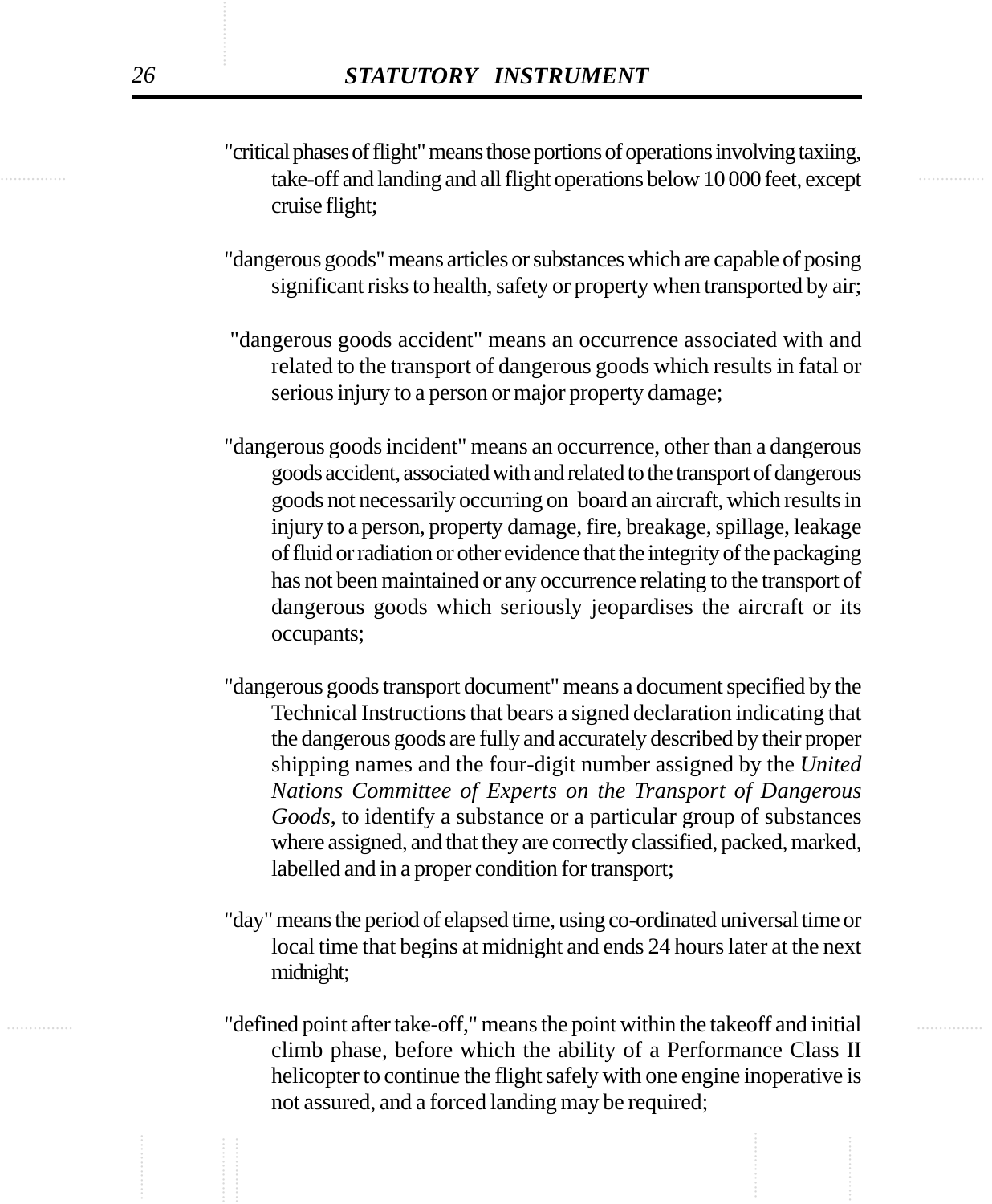- **STATUTORY INSTRUMENT** 27<br>
"defined point before landing" means the point within the approach and landing phase of an aircraft, after which a forced landing may be "defined point before landing" means the point within the approach and landing phase of an aircraft, after which a forced landing may be required;
	- "duty" means any continuous period during which a crew member is required to carry out any task associated with the business of an air operator;
	- "effective length of the runway" means the distance for landing from the point at which the obstruction clearance plane associated with the approach end of the runway intersects the centerline of the runway to the far end;

"extended over water operation" means

- *(a)* in the case of a single-engine land plane, a distance of more than one hundred nautical miles from land suitable for making an emergency landing; or
- *(b)* in the case of a multi-engine land plane, a distance of more than two hundred nautical miles from land suitable for making an emergency landing with the capability of continuing flight with one engine inoperative;

"flight" means one or more sectors and defined by a flight number;

- "flight crew" means those members of the crew of an aircraft who act as pilot in command, co-pilot or flight engineer;
- "flight duty period" means any time during which a person operates in an aircraft as a member of its crew and begins when the crew member is required by the air operator to report for a flight duty and finishes at the end of flight time on the final sector;
- "flight manual" means a manual associated with the certificate of airworthiness that contains the limitations within which an aircraft is to be considered airworthy and instructions and the information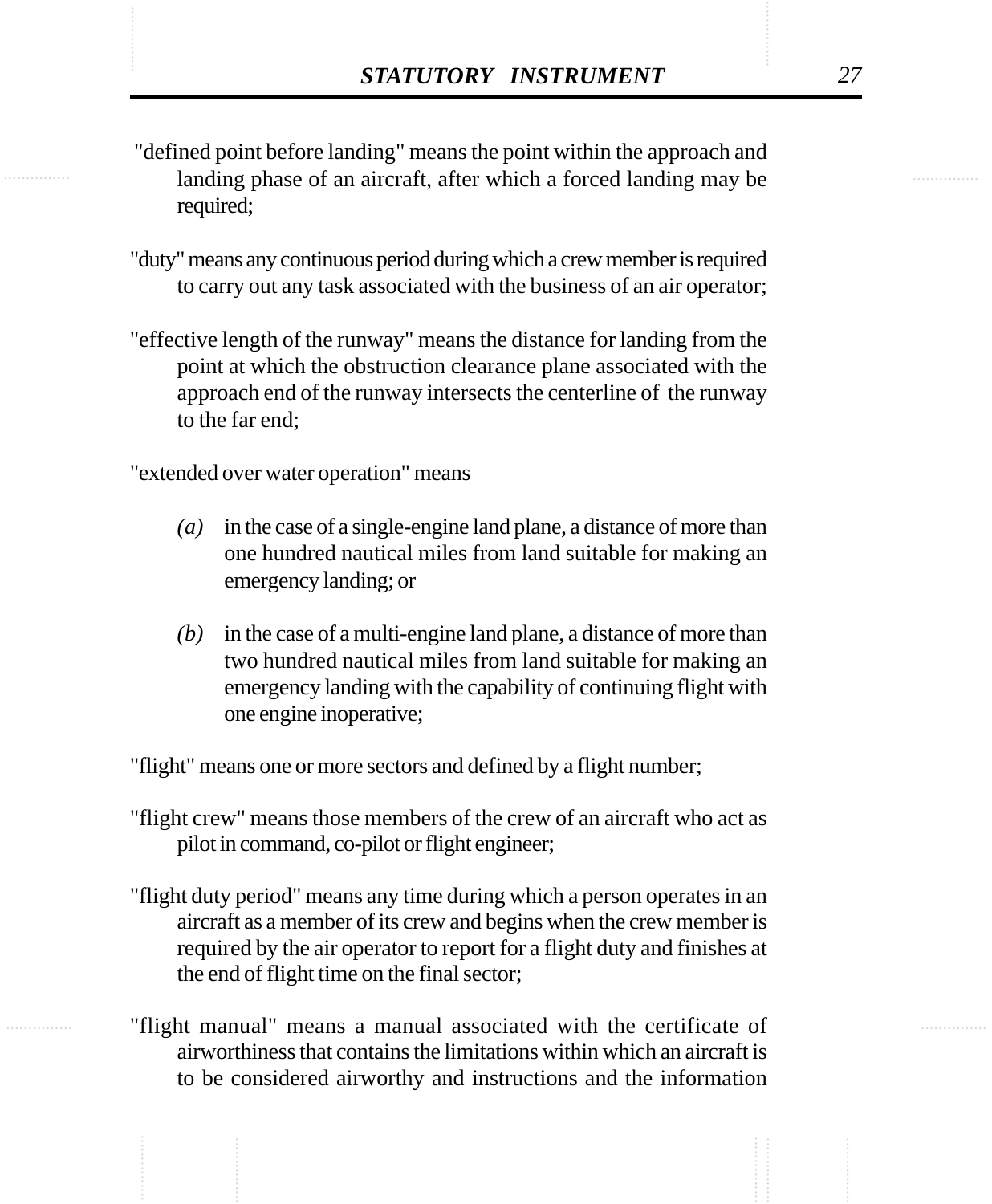............... ............... necessary to the flight crew members for the safe operation of the aircraft;

- "flight plan" means specified information provided to Air Traffic Services Units, relative to an intended flight or portion of a flight of an aircraft, and may mean variously, full information on all items comprised in the flight plan description, covering the whole route of a flight or limited information required when the purpose is to obtain a clearance for a minor portion of a flight such as to cross an airway, to take-off from or to land at a controlled airport;
- "Flight Test Examiner" means a person designated by the Director, to conduct an evaluation in an aircraft, in a flight simulator or in a flight training device for a particular type aircraft, for a particular air operator or approved Aviation Training Organisation;
- "flight time" means the total time from the moment an aeroplane first moves under its own power for the purpose of taking off until the moment it finally comes to rest at the end of flight;
- "flight time (helicopter)" means the total time from the moment a helicopter first moves under its own power for the purpose of taking off until the rotors are next stopped;
- "freight container" means an article of transport equipment for radioactive materials, designed to facilitate the transport of such materials, either packaged or unpackaged, by one or more modes of transport;
- "general aviation operation" means an aircraft operation other than a commercial air transport operation or an aerial work operation;
- ............... ............... unloading, transferring or other processing of passengers or cargo;"handling agent" means an agency which performs on behalf of the operator some or all of the latter's functions including receiving, loading,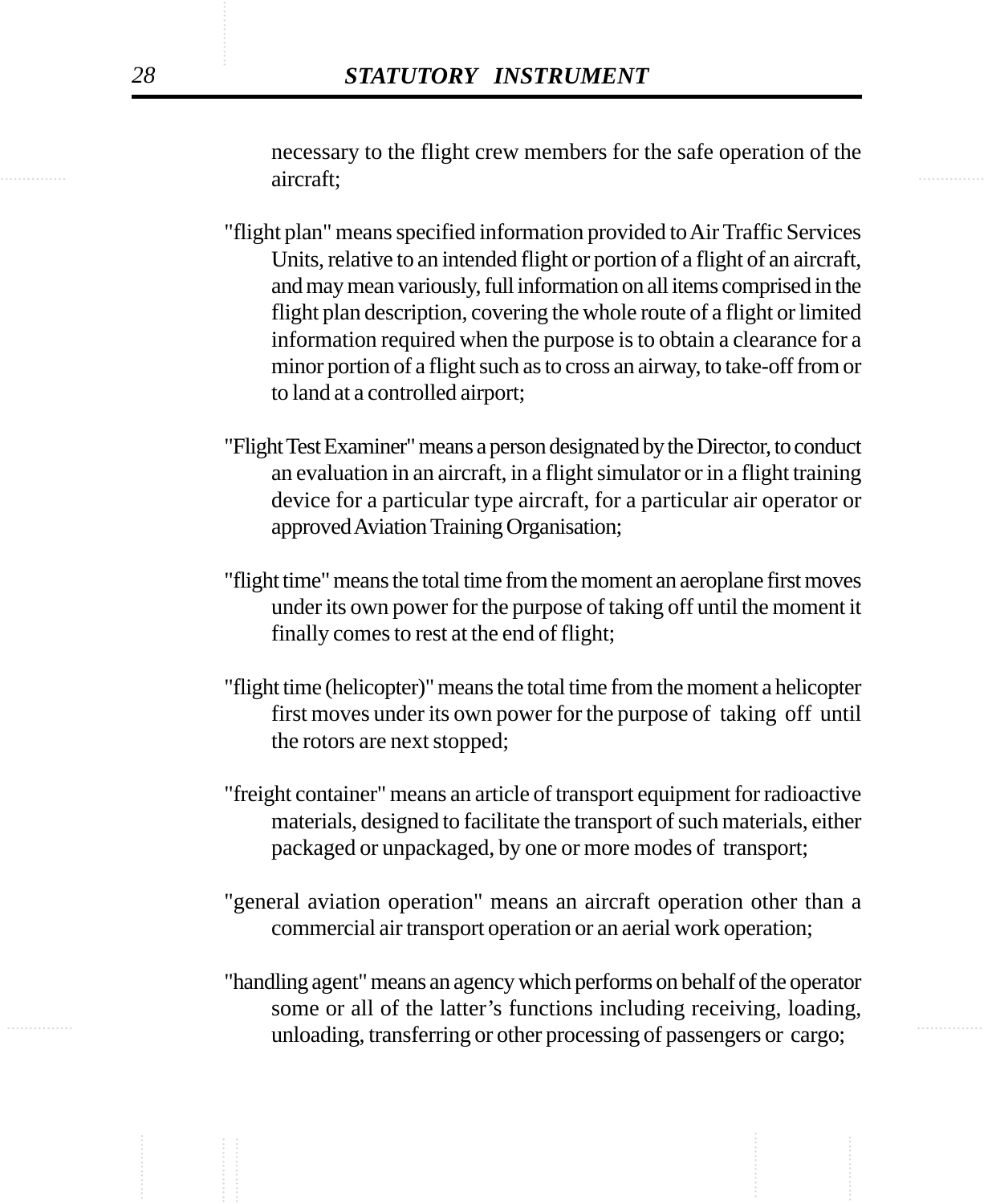STATUTORY INSTRUMENT 29<br>
"helideck" means a heliport located on a floating or fixed offshore structure; "helideck" means a heliport located on a floating or fixed offshore structure;

- "heliport" means an airport or defined area on a structure intended to be used wholly or in part for the arrival, departure, and surface movement of helicopters;
- "incident" means an occurrence, other than an accident, associated with the operation of an aircraft which affects or could affect the safety of operation;
- "journey log" means a form signed by the pilot in command of each flight that records the registration of the aircraft, crew member names and duty assignments, the type of flight, and the date, place, and time of arrival and departure;
- "landing decision point" means the point used in determining landing performance where, should an engine failure occur, the landing may be safely continued or a balked landing initiated;
- "line operating flight time" means flight time recorded by the pilot in command or co-pilot while conducting commercial operations for an air operator;
- "master minimum equipment list" means a list of equipment established by a manufacturer of an aircraft for a particular aircraft type with the approval of the State of manufacture, containing items one or more of which is permitted to be unserviceable at the commencement of a flight, it may be associated with special operating conditions, limitations or procedures and provides the basis for development, review, and approval by the Director of the minimum equipment list of an individual operator;
- "national air operator" means a person, organisation or enterprise who has been issued a Barbados air operator's certificate in accordance with the *Civil Aviation (Air Operator Certification and Administration)* S.I. 2007 *Regulations 2007*;

No. 173.

"occurrence" includes an incident, serious incident or accident;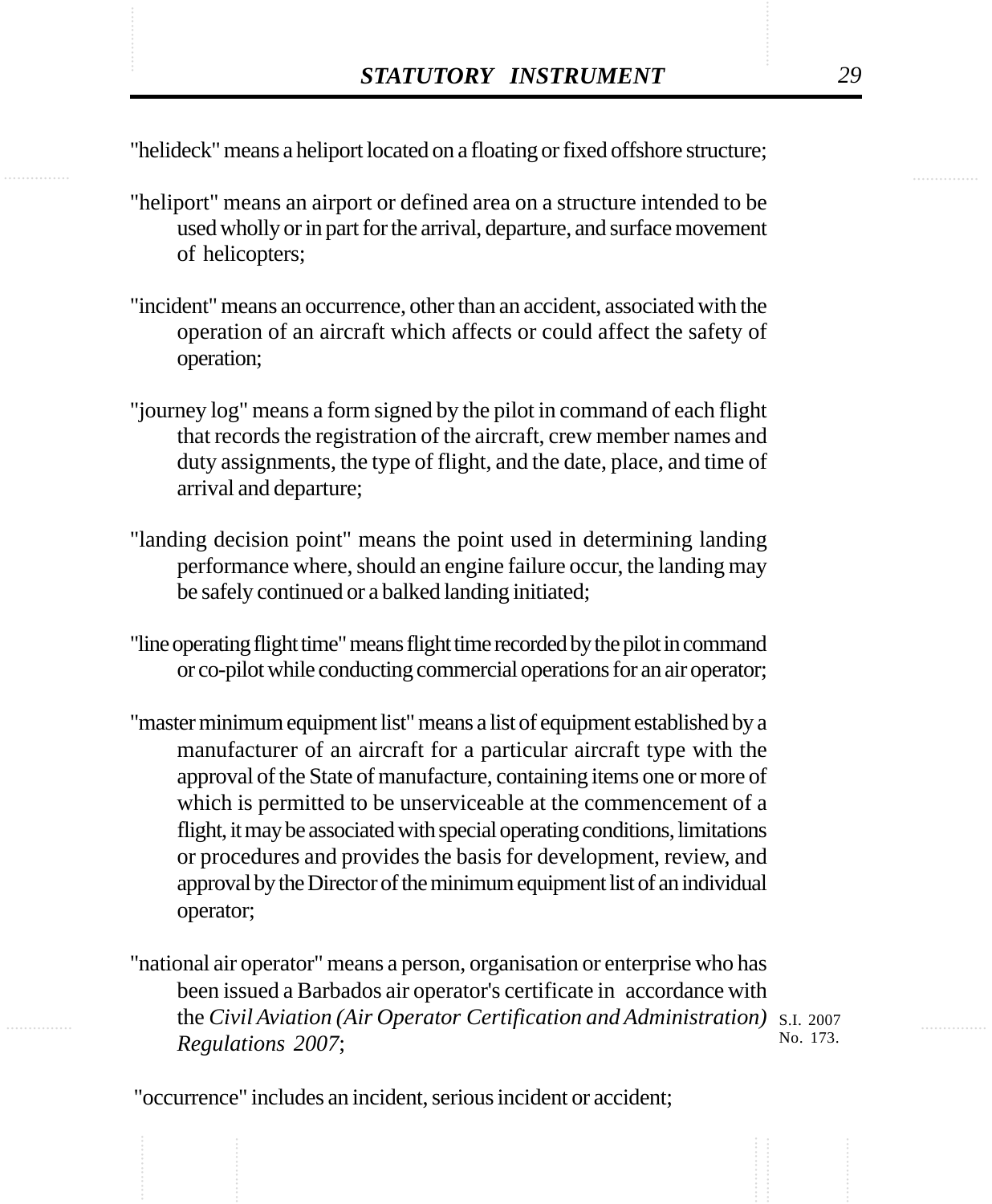............... ............... to engage in aircraft operations and any person "operator" means a person, organisation or enterprise engaged in or offering

- *(a)* who causes or authorises the operation of an aircraft, in the capacity of owner, lessee, or otherwise whether with or without the control of the aircraft;
- *(b)* who or which is deemed to be engaged in the operation of aircraft within the meaning of the *Civil Aviation Act, 2004*;

Act 2004- 18.

- "operational flight plan" means the plan of an operator for the safe conduct of flight based on considerations of aircraft performance, other operating limitations, and relevant expected conditions on the route to be followed and at the airports or heliports concerned;
- "package" means the complete product of the packing operation consisting of the packaging and its contents prepared for transport;
- "packaging" means receptacles and any other components or materials necessary for the receptacle to perform its containment function and to ensure compliance with the packing requirements;
- "passenger exit seats" means those seats from which a passenger can proceed directly to the exit without entering an aisle or passing around an obstruction and those seats in a row of seats through which passengers would have to pass to gain access to an exit, from the first seat inboard of the exit to the first aisle inboard of the exit;
- "proper shipping name" means the name to be used to describe a particular article or substance in all shipping documents and notifications and, where appropriate, on packaging;
- as passengers in surface or air transport on behalf of the air operator; "positioning" means the practice of transferring crews from place to place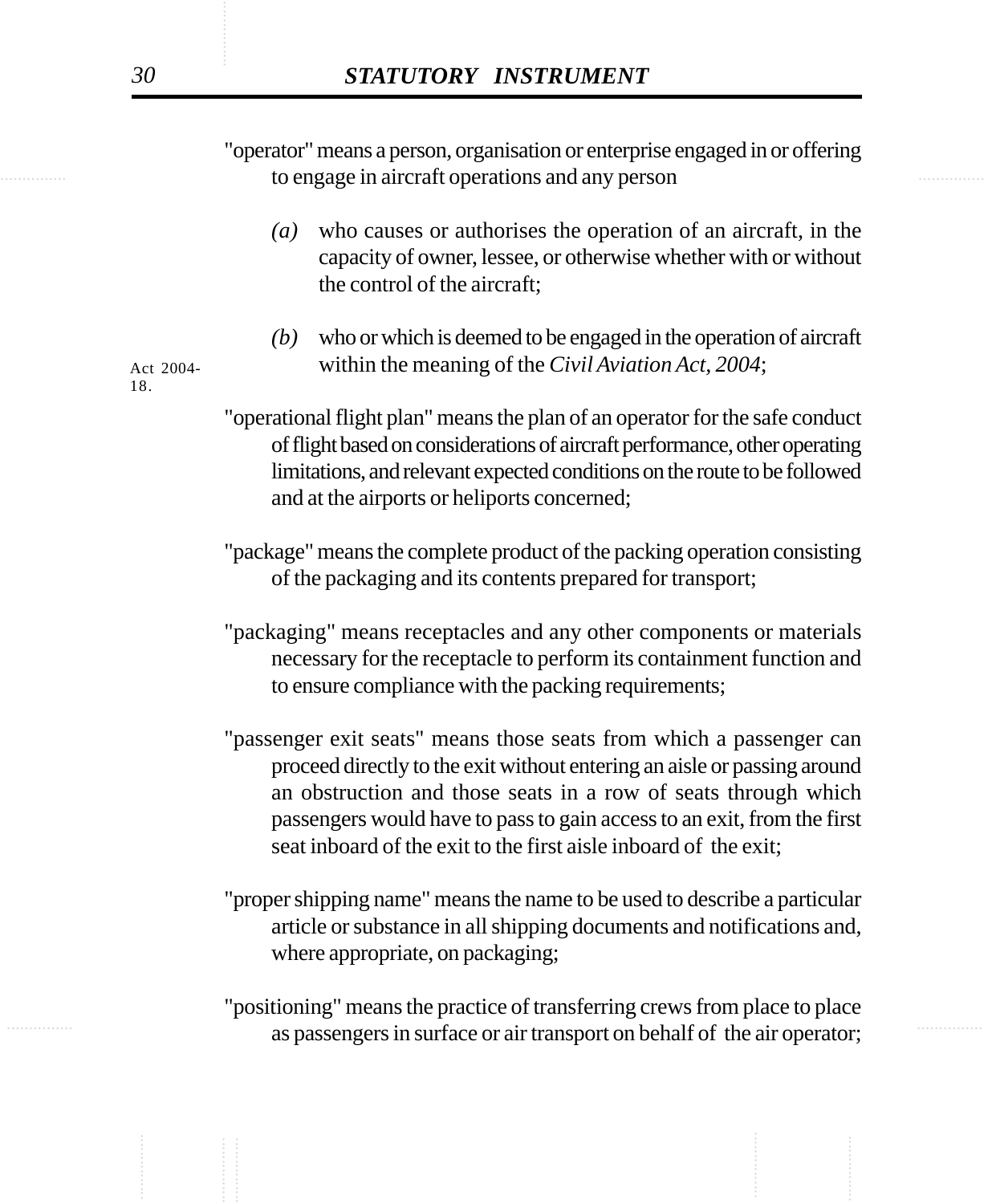- **STATUTORY INSTRUMENT**<br>
"reporting time" means the time at which a crew member is required by the<br>
air operator to report for duty: "reporting time" means the time at which a crew member is required by the air operator to report for duty;
	- "reserve duty" means a period during which the air operator requires a crew member who would otherwise be off-duty to be available for flight duty;
	- "rest period" means a period of time before starting a flying duty period that is designed to give crew members adequate opportunity to rest before a flight;
	- "rostered duty" means a planned duty period or series of duty periods with stipulated start and finish times, notified by the air operator to crews in advance;
	- "rostering period" means a period of consecutive days which the air operator shall roster duty and rest periods notified by the air operator in advance;
	- "scheduled duty" means the allocation of specific flights or other duties to a crew member within the pre-notified rostered series of duty periods;
	- "sector" means the time between an aircraft moving under its own power until it next comes to rest after landing at the designated parking position;
	- "serious incident" means an incident involving circumstances indicating that an accident nearly occurred;
	- "serious injury" means an injury which is sustained by a person in an accident and which
		- *(a)* requires hospitalisation for more than 48 hours, commencing within 7 days from the date the injury was received;
		- *(b)* results in a fracture of any bone (except simple fractures of fingers, toes or nose);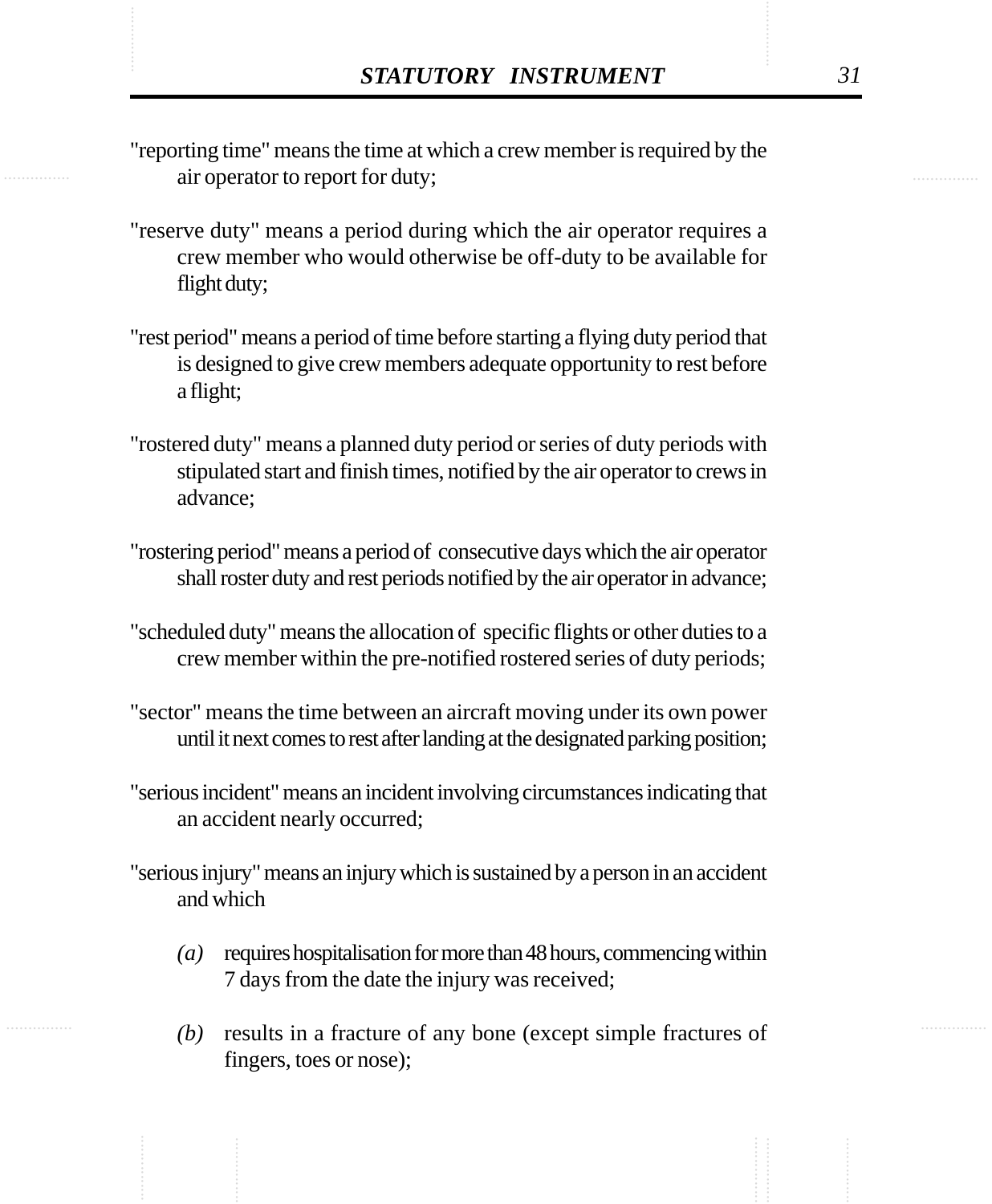| . | $(c)$ involves lacerations which cause severe haemorrhage, nerve, | . |
|---|-------------------------------------------------------------------|---|
|   | muscle or tendon damage;                                          |   |

- *(d)* involves injury to any internal organ;
- *(e)* involves second or third degree burns, or any burns affecting more than 5 per cent of the body surface; or
- *(f)* involves verified exposure to infectious substances or injurious radiation;
- "short haul operation" means flights where the origins and destinations are less than 3 hours time change apart;
- "special flight permit" means a permit issued by the Director in accordance with the *Civil Aviation (Airworthiness) Regulations, 2007* in respect of an aircraft that is capable of safe flight, but unable to meet applicable airworthiness requirements; S.I. 2007 No. 175.
	- "split duty" means a flying duty period which consists of two or more sectors separated by less than a minimum rest period;
	- "State of Origin" means the State in which dangerous goods were first loaded on an aircraft;
	- "suitable accommodation" means a furnished bedroom which is subject to minimum noise, is well ventilated and has the facility to control the levels of light and temperature;
- ............... ............... made or a take-off safely continued; "take-off decision point" means the point used in determining take-off performance of a Performance Class I helicopter from which, an engine failure occurring at that point, either a rejected take-off may be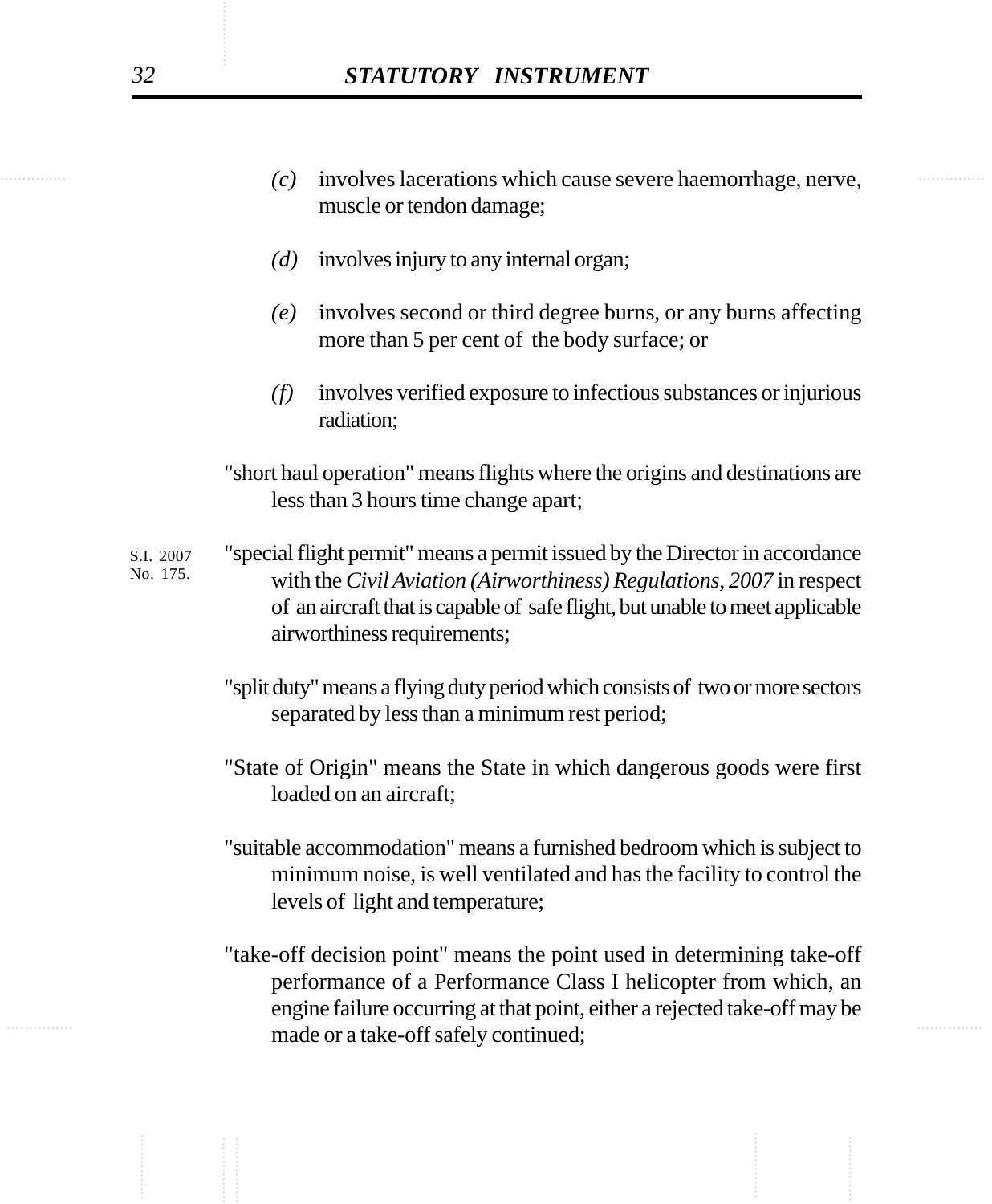- ............... ............... ............... "Technical Instructions" means the International Civil Aviation Organisation Technical Instructions for the safe transport of dangerous goods by air;
	- "travelling" means all time spent by the crew member transiting between the place of rest and the place of reporting for duty and does not count as duty time;
	- "unit load device" means any type of aircraft container for baggage or freight, aircraft pallet with a net, or aircraft pallet with a net over an igloo; and
	- "VHF Omni Range" means a ground based radio navigation equipment capable of giving visual indications in the cockpit bearings by means of signals received from very high frequency omni-directional radio ranges.
		- **3.** (1) These Regulations prescribe the requirements for

Applicability of Regulations.

- *(a)* operations conducted on a Barbadian aircraft by airmen and operators certified by the Director;
- *(b)* the use of foreign registered aircraft by national air operators;
- *(c)* operations of aircraft within Barbados by airmen or air operators of a foreign State.

(2) Operators of Barbadian aircraft and flight crew licensed in Barbados, operating outside of Barbados, shall comply with the requirements under these Regulations unless such compliance would violate any law of the foreign State in which the operation is conducted.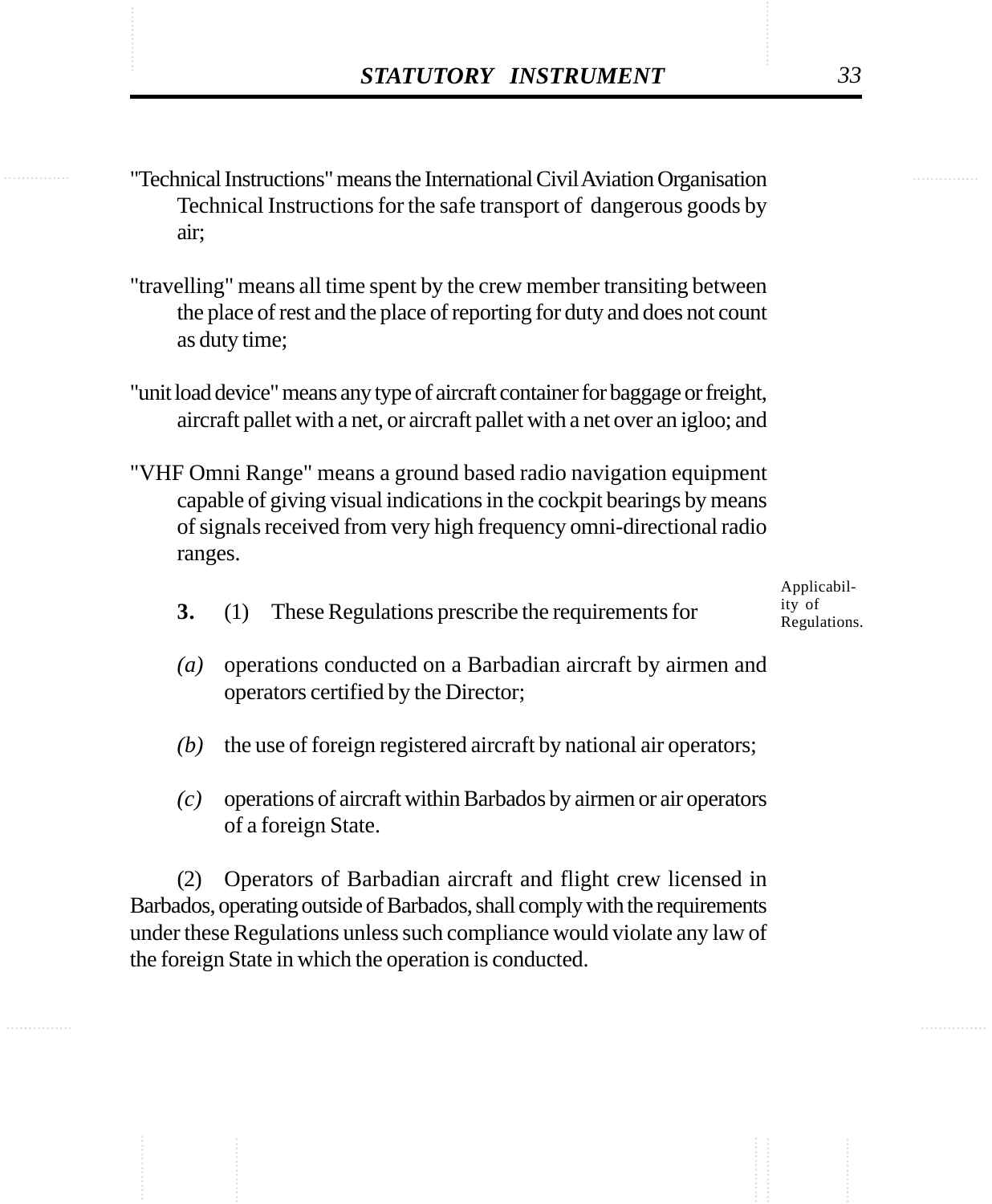#### ............... ............... PART II

#### *General Administration Practices for all Aviation Documents*

Requirements for

registration markings.

**4.** No person shall operate an aircraft, unless the aircraft displays the proper markings prescribed under the *Civil Aviation (Registration and Markings) Regulations, 2007* and in the case of a foreign registered aircraft, markings approved by the State of Registry.

Restrictions on the operation of aircraft.

**5.** (1) No person shall operate an aircraft in Barbados unless it is in an airworthy condition.

(2) Prior to initiating flight, a pilot in command shall determine whether an aircraft is in a condition for safe flight.

(3) The pilot in command shall discontinue a flight as soon as practicable when a mechanical, electrical or structural condition occurs that would render the aircraft no longer airworthy.

**6.** Where a Barbadian aircraft is issued a special flight permit in accordance with the *Civil Aviation (Airworthiness) Regulations, 2007* a person shall operate such aircraft in accordance with the limitations issued

Special flight permit operational restrictions. S.I. 2007 No. 175.

with such special flight permit.

Required aircraft instruments and equipment. S.I. 2007 No. 178.

**7.** No person shall operate a Barbadian aircraft unless it is equipped with the required instruments and navigation equipment appropriate to the type of flight operations conducted and the route being flown, as prescribed under the *Civil Aviation (Instruments and Equipment) Regulations, 2007*.

Restrictions on the use of inoperative instruments and equipment.

**and and and and and and and and and and and a 8.** (1) No person shall take-off in an aircraft with inoperative instruments or equipment installed, except as authorised by the Director.

(2) No person shall operate an aircraft in commercial air transport with inoperative instruments and equipment installed unless maintenance on those items has been properly deferred in accordance with a current minimum equipment list approved by the Director for that aircraft.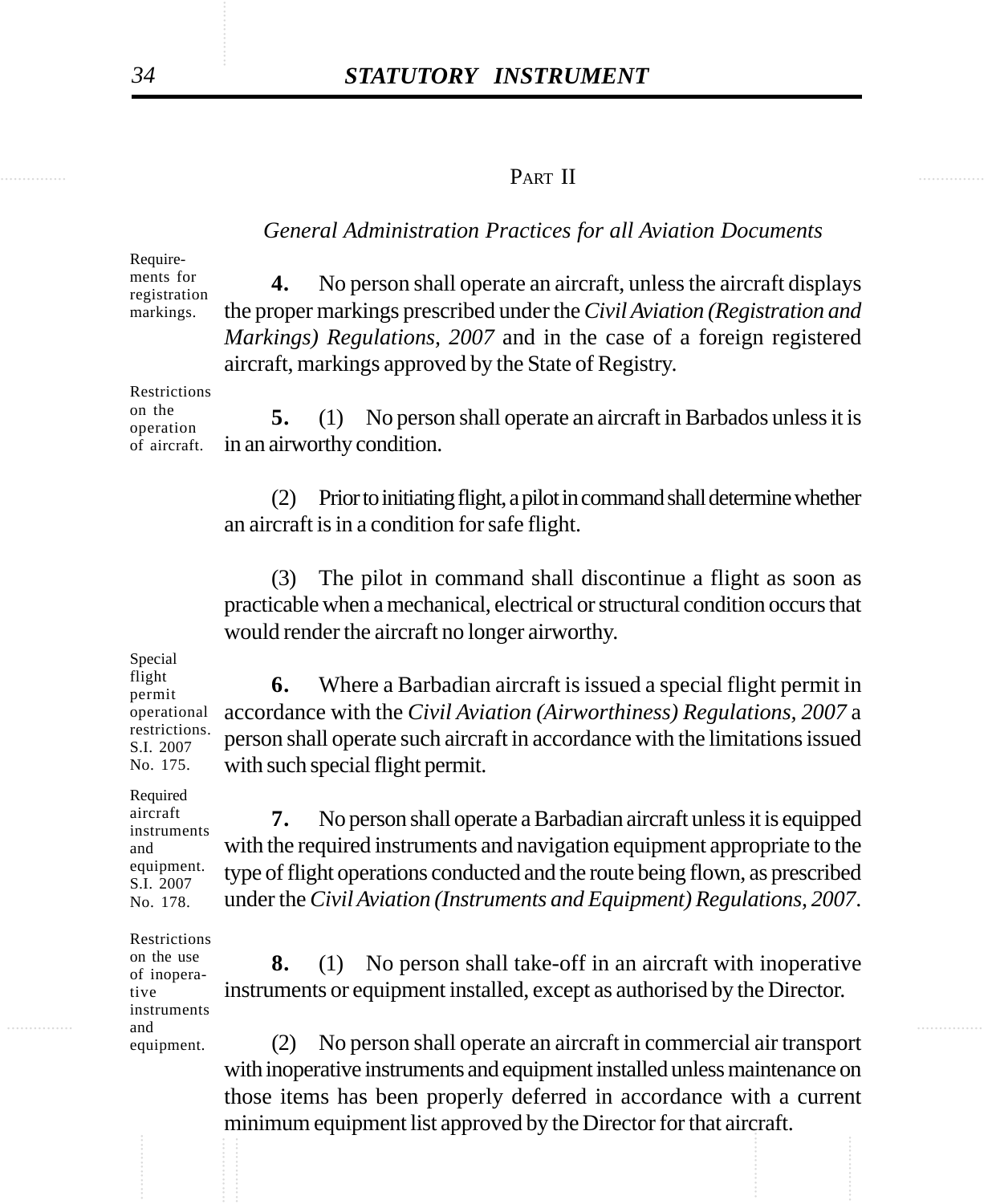STATUTORY INSTRUMENT 35<br>
9. (1) No person shall operate a Barbadian aircraft unless there aircraft **9.** (1) No person shall operate a Barbadian aircraft unless there is available in such aircraft

- *(a)* a current Aircraft Flight Manual; and
- *(b)* an aircraft operating manual approved by the Director for the national air operator.

(2) Where an Aircraft Flight Manual required by paragraph (1)*(a)*, does not exist, another

- *(a)* manual;
- *(b)* document;
- *(c)* instruction;
- *(d)* necessary information;
- *(e)* markings and placards; or
- *(f)* any combination thereof;

that is approved or accepted by the Director and which provides the pilot in command with the necessary limitations for safe operation, shall be on board such aircraft.

(3) No person shall operate an aircraft within or over Barbados without complying with the operating limitations specified

- *(a)* in the Aircraft Flight Manual;
- *(b)* on the markings of the aircraft;
- *(c)* on placards in the aircraft; or
- ............... *(d)* by the certifying authority for the State of Registry of the aircraft.

Required aircraft flight manual, marking and placard require-

ments.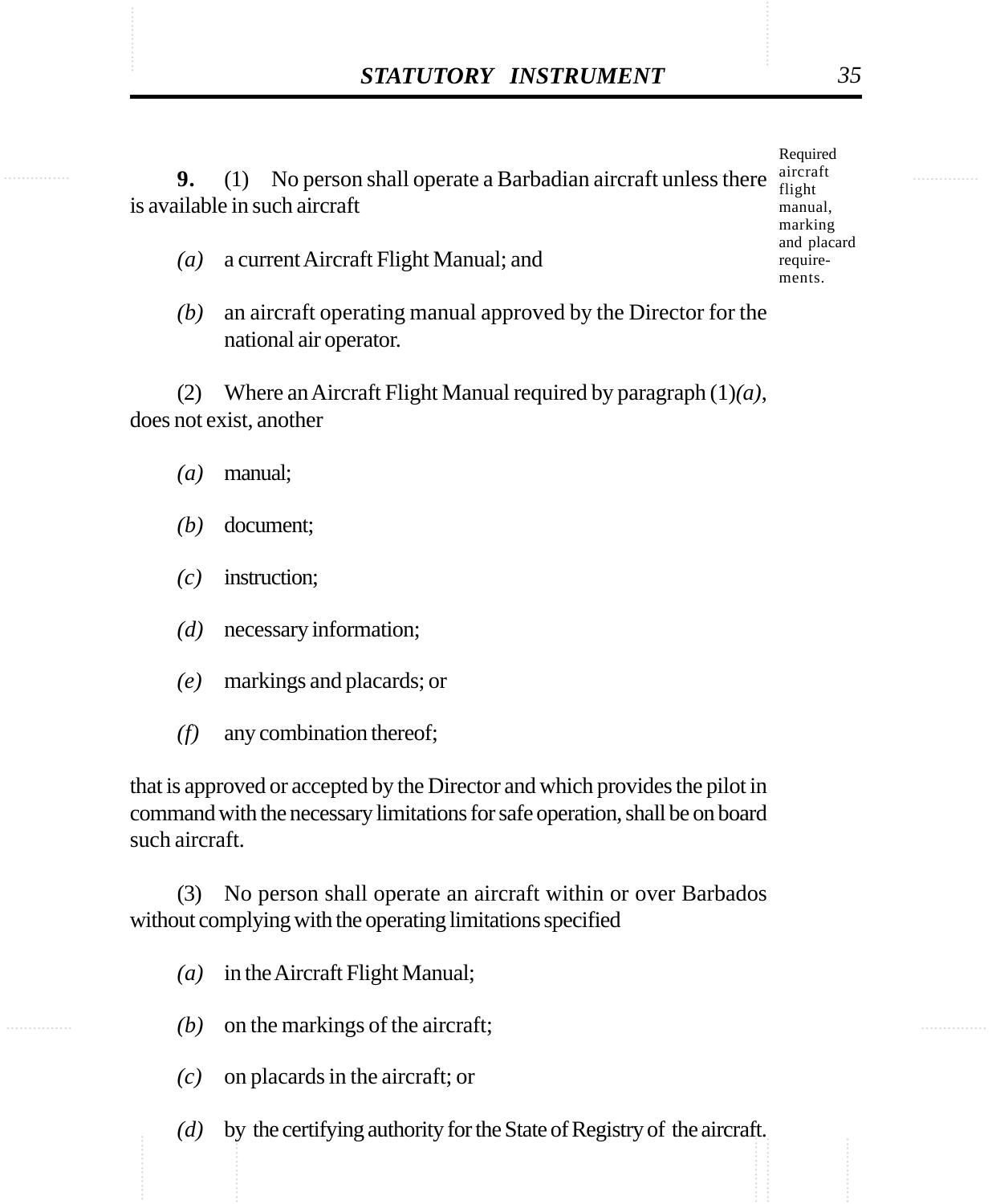instrument markings or combination thereof, containing those operating (4) An operator shall display in his aircraft all placards, listings, limitations prescribed by the certifying authority for the State of Registry of the aircraft.

> **10.** (1) Unless otherwise authorised by the Director, no person shall operate a Barbadian aircraft unless it has had the following inspections: Required aircraft and equipment inspections.

- *(a)* an annual inspection within the past 12 months;
- *(b)* a 100-hour inspection, where the aircraft is used in commercial operations;
- *(c)* an altimeter and pitot-static system inspection in the past 24 months where the aircraft is being operated under instrument flight rules;
- *(d)* a transponder check within the past 12 months, for transponder equipped aircraft; and
- *(e)* an emergency locating transmitter check within the past 12 months, for emergency locating transmitter equipped aircraft.

(2) An aircraft maintained under an alternate maintenance and inspection programme approved by the Director, may not have current annual or 100-hour inspections in its maintenance records.

(3) An alternate maintenance and inspection programme under paragraph (2), may include a recommended programme of the manufacturer, instructions for continued airworthiness or a programme designed by the operator and approved by the Director.

Documents to be carried on aircraft for all operations.

to be an aircraft unless such aircraft has on board, the following current documents **11.** (1) Except as provided in regulation 9, no person shall operate in respect of such aircraft except those current documents marked with an asterisk (\*), are required for operators other than air operators: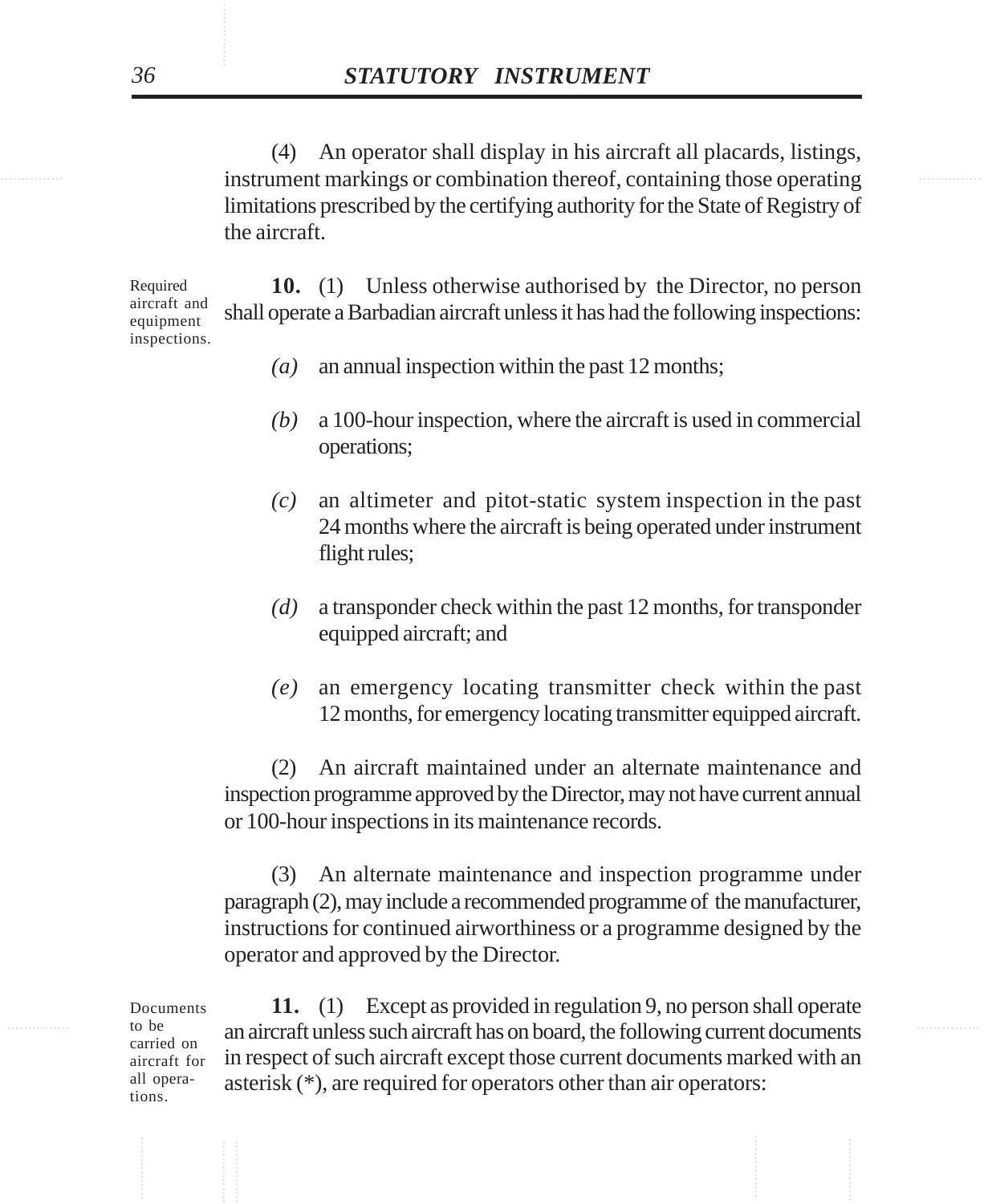- STATUTORY INSTRUMENT 37<br>(a) \*aircraft registration certificate issued to the owner; *(a)* \*aircraft registration certificate issued to the owner;
	- *(b)* \*certificate of airworthiness;
	- *(c)* \*aircraft journey log;
	- *(d)* \*aircraft radio licence;
	- *(e)* \*list of passenger names and points of embarkation and destination;
	- *(f)* cargo manifest including special loads information;
	- *(g)* for the air operator, an aircraft technical log;
	- *(h)* noise certificate issued by the manufacturer;
	- *(i)* \*Aircraft Flight Manual or equivalent document under regulation 9;
	- *(j)* \*the part of the operations manual relevant to operation being conducted;
	- $(k)$  for an air operator, minimum equipment list;
	- *(l)* operational flight plan;
	- *(m)* filed air traffic control flight plan;
	- *(n)* notices to airmen briefing documentation;
	- *(o)* meteorological information;
	- *(p)* mass and balance documentation otherwise referred to as "load sheet";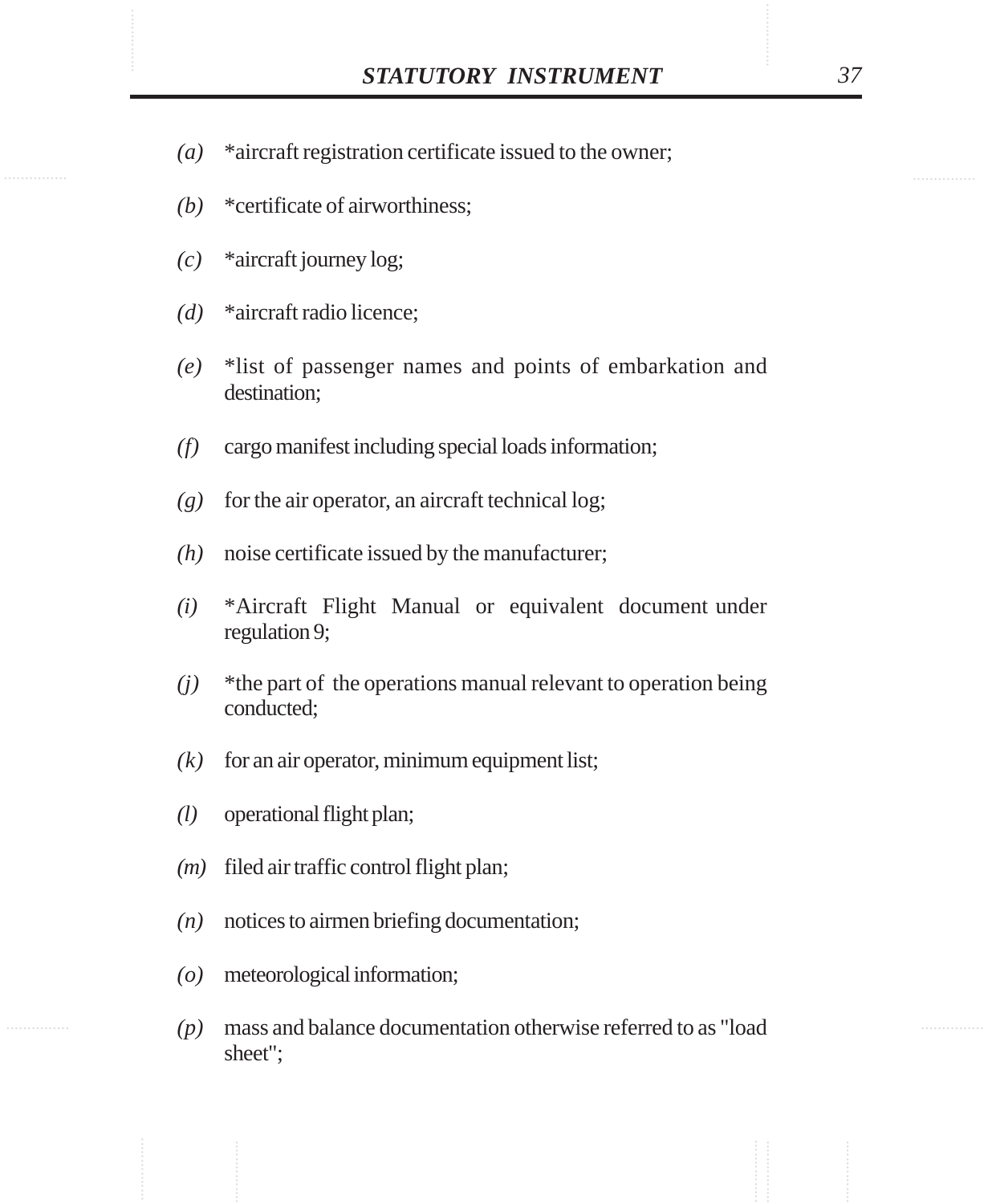- *(q)* listing of special situation passengers;
- *(r)* procedures and signals for intercepted aircraft;
- *(s)* \*current and suitable maps and charts for routes of proposed flight or possibly diverted flights;
- *(t)* forms for complying with the reporting requirements of the Director and the air operator;
- *(u)* for international flights, a general declaration for customs;
- *(v)* any documentation which may be required by the Director or State concerned with the proposed flight;
- *(w)* \*certificate of insurance for the aircraft; and
- *(x)* Category II and Category III manuals for general aviation operations.

(2) The Director may permit the information required under paragraph (1) to be presented in a form other than printed paper where accepted by the Director.

(3) The noise certificate referred to in paragraph (1)*(h)*, shall state the applicable Standards set out in Annex 16, Volume 1 of the Chicago Convention, and may be contained in any other document referred to in paragraph (1) that is approved by the Director.

(4) The operator of an aircraft shall ensure an acceptable standard of accessibility, usability and reliability in respect of the operational flight plan referred to in paragraph (1)*(l)*.

............... ............... (5) In this Regulation "special situation passengers" includes armed security personnel, deportees, persons in custody and persons with special medical needs.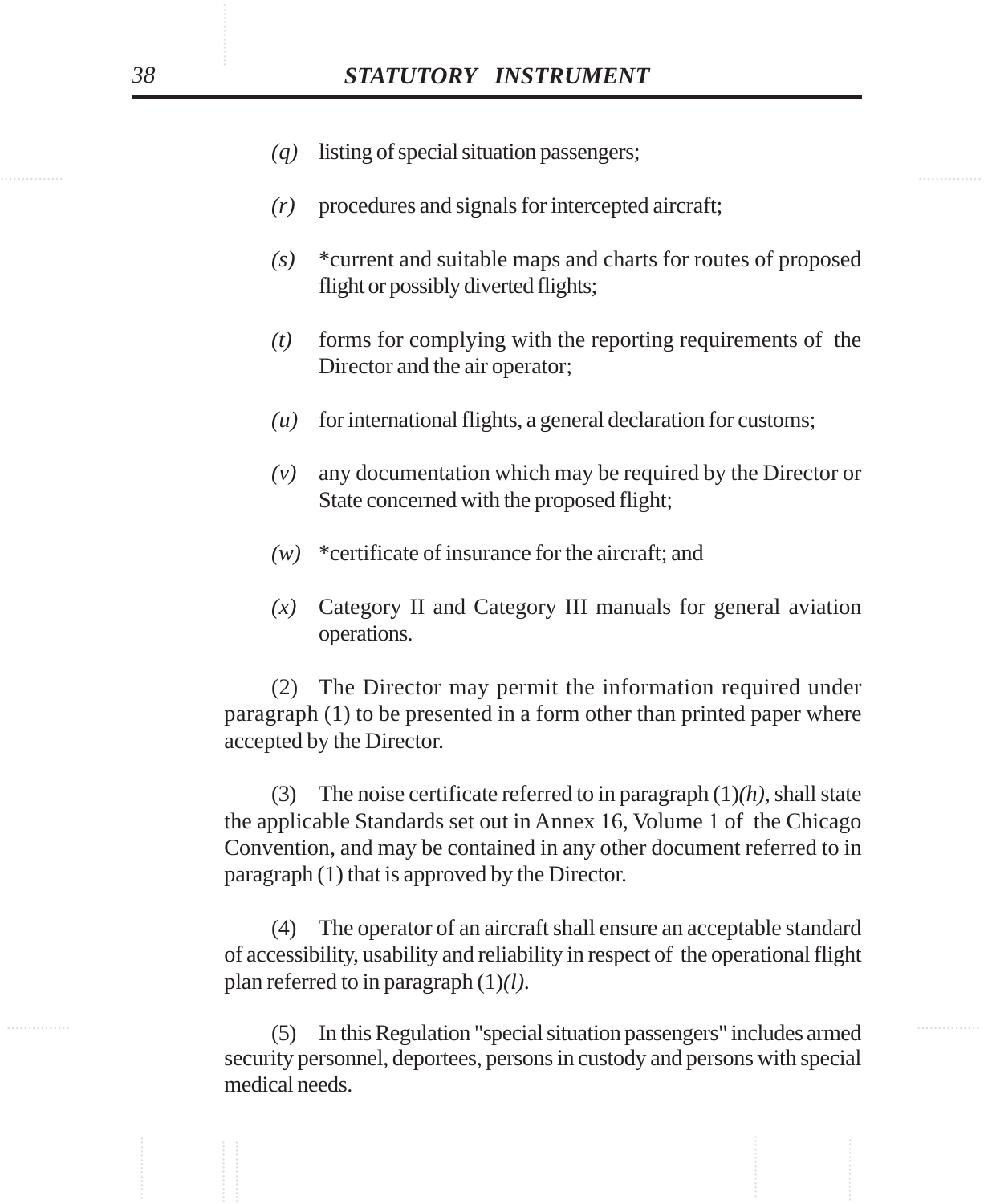**STATUTORY INSTRUMENT** 39<br>
12. (1) No operator shall transport dangerous goods unless the Approval<br>
Director so approves in writing 12. (1) No operator shall transport dangerous goods unless the Approval Director so approves in writing. to transport

dangerous goods.

(2) Where an operator wishes to transport dangerous goods he shall apply to the Director for approval to do so.

(3) Where approval is granted for an operator to transport dangerous goods, the continued validity of such approval shall be dependent upon

- *(a)* the operator remaining in compliance with these Regulations; and
- *(b)* the Director being granted access to the facilities of the organisation to determine continued compliance with these Regulations.

13. (1) An operator shall comply with the provisions contained in Provisions Annex 18 of the Chicago Convention on all occasions when dangerous  $\frac{\text{for safe}}{\text{transno}}$ goods are carried, irrespective of whether the flight is wholly or partly within dangerous or wholly outside Barbados.

transport of goods.

(2) Where dangerous goods are to be transported outside of Barbados, the operator shall review and comply with the appropriate variations notified by Contracting States contained in the Attachment to the Technical Instructions.

(3) Articles and substances which would otherwise be classified as dangerous goods are excluded from the provisions of these Regulations, to the extent specified in the Technical Instructions.

14. (1) An operator shall take all reasonable measures to ensure specific that articles and substances that are specifically identified by name or generic  $\frac{\text{goods not}}{\text{to be}}$ description in the Technical Instructions, as being forbidden for transport transported.under any circumstances, are not carried on any aircraft. to be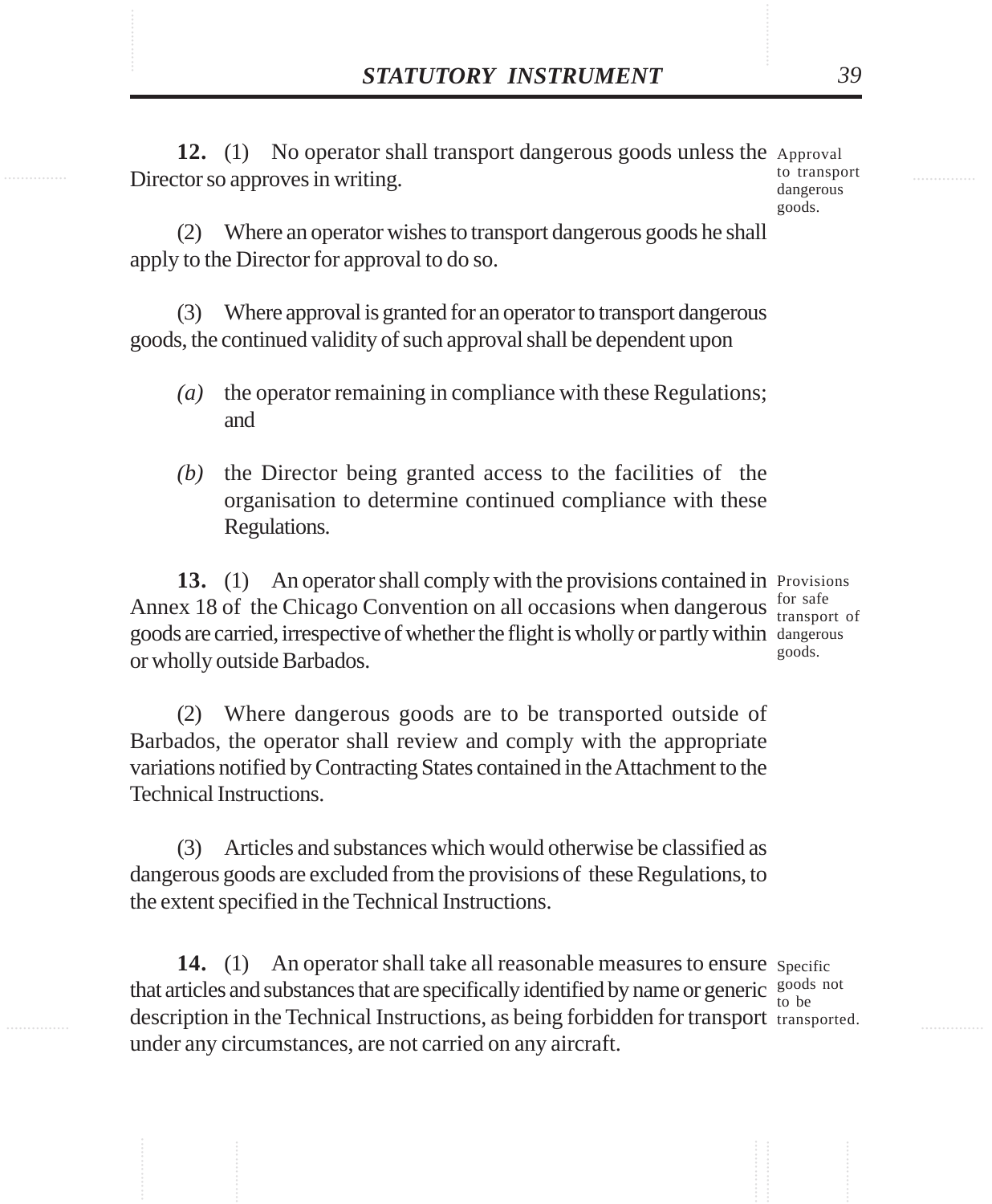extends and substances or other goods that are identified in the Technical metal are identified in the Technical (2) An operator shall take all reasonable measures to ensure that Instructions as being forbidden for transport in normal circumstances are transported only when

- *(a)* they are exempted by the States concerned under the provisions of the Technical Instructions; or
- *(b)* the Technical Instructions indicate that they may be transported under an approval issued by the State of Origin.

**15.** An operator shall take all reasonable measures to ensure that articles and substances are classified as dangerous goods as specified in the Technical Instructions. Classification of dangerous goods.

**16.** An operator shall take all reasonable measures to ensure that dangerous goods are packed as specified in the Technical Instructions. Packing of dangerous goods.

**17.** (1) An operator shall take all reasonable measures to ensure that packages, overpacks and freight containers are labelled and marked as specified in the Technical Instructions. dangerous goods.

> (2) Where dangerous goods are carried on a flight, which takes place wholly or partly outside the territory of Barbados, the operator shall ensure that labelling and marking are in the English Language in addition to any other language requirements.

Requirement for a dangerous goods transport document.

 $\blacksquare$   $\blacksquare$   $\blacksquare$   $\blacksquare$   $\blacksquare$   $\blacksquare$   $\blacksquare$   $\blacksquare$   $\blacksquare$   $\blacksquare$   $\blacksquare$   $\blacksquare$   $\blacksquare$   $\blacksquare$   $\blacksquare$   $\blacksquare$   $\blacksquare$   $\blacksquare$   $\blacksquare$   $\blacksquare$   $\blacksquare$   $\blacksquare$   $\blacksquare$   $\blacksquare$   $\blacksquare$   $\blacksquare$   $\blacksquare$   $\blacksquare$   $\blacksquare$   $\blacksquare$   $\blacksquare$   $\blacks$ **18.** (1) An operator shall ensure that, except when otherwise specified in the Technical Instructions, dangerous goods are accompanied by a dangerous goods transport document which shall contain information specified in the Technical Instructions.

Labelling and marking of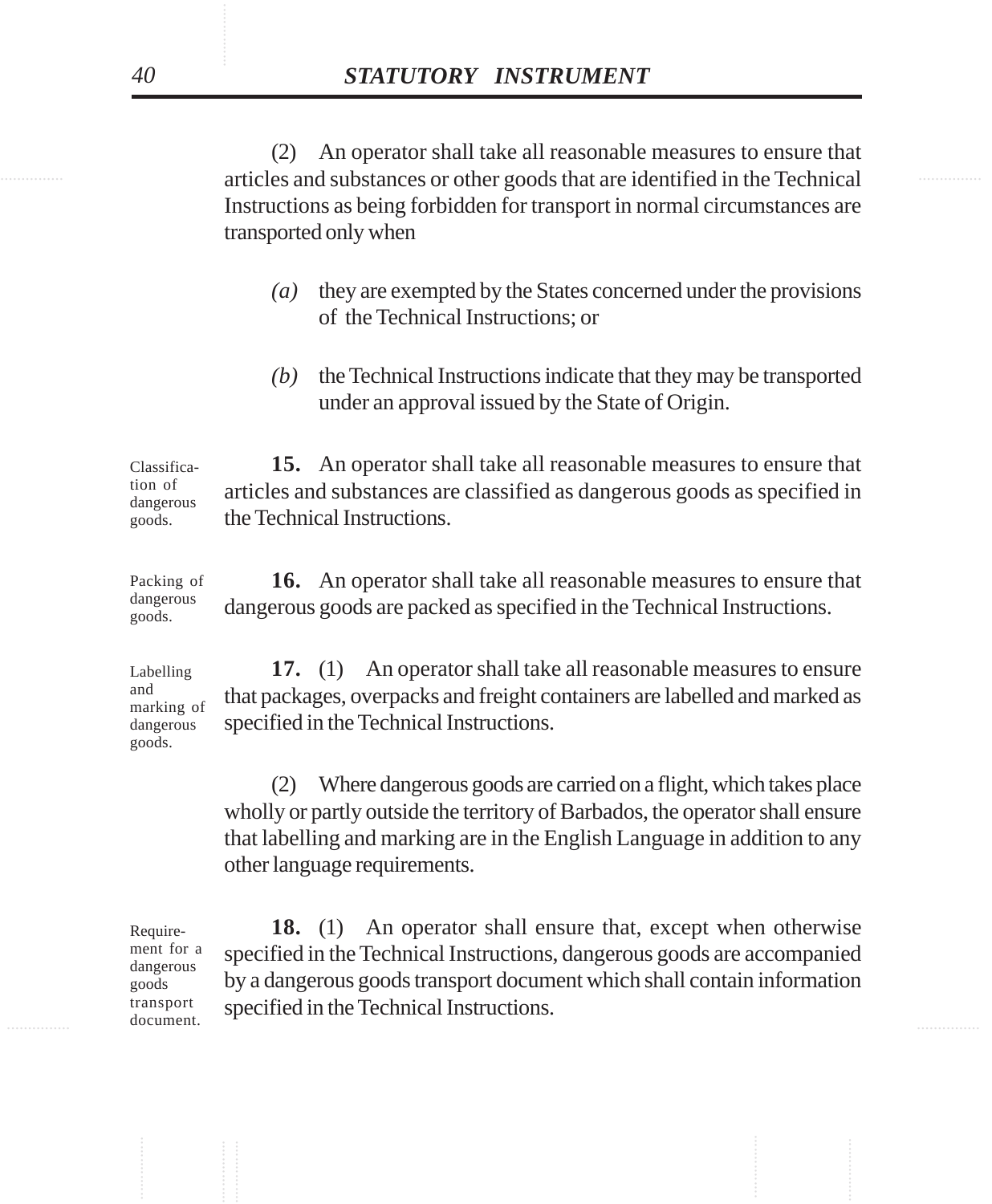**STATUTORY INSTRUMENT** 41<br>(2) The dangerous goods transport document referred to in<br>paragraph (1), shall bear a declaration signed by the person who offers the (2) The dangerous goods transport document referred to in paragraph (1), shall bear a declaration signed by the person who offers the dangerous goods for transport, indicating that the dangerous goods are fully described by their proper shipping names and that they are classified, packed, marked, labelled and are in proper condition for transport by air in accordance with the Technical Instructions.

> (3) Where dangerous goods are carried to a place wholly or partly outside the territory of a State, the operator shall ensure that the English Language is used for the transport document in addition to any other language requirements.

19. (1) No operator or his handling agent, shall accept dangerous Restrictions goods for transport until the package, overpack or freight container has <sup>on the</sup> been inspected in accordance with the acceptance procedures set out in of dangerthe Technical Instructions. acceptance

ous goods by an operator or agent.

(2) An operator, or his handling agent, shall use an acceptance check his handling list which shall

- *(a)* allow for all relevant details to be checked; and
- *(b)* be in such form as will allow for the recording of the results of the acceptance check by manual, mechanical or computerized means.

(3) For the purpose of this Part "overpack" means an enclosure used by a single shipper to contain one or more packages and to form one handling unit for convenience of handling and storage.

**20.** An operator shall ensure that

(a) packages, overpacks and freight containers are inspected for contaminaevidence of leakage or damage immediately prior to loading on tion by an aircraft or into a unit load device, as specified in the Technical  $_{\text{goods}}^{\text{auger}}$ Instructions;

Inspection for damage, leakage or dangerous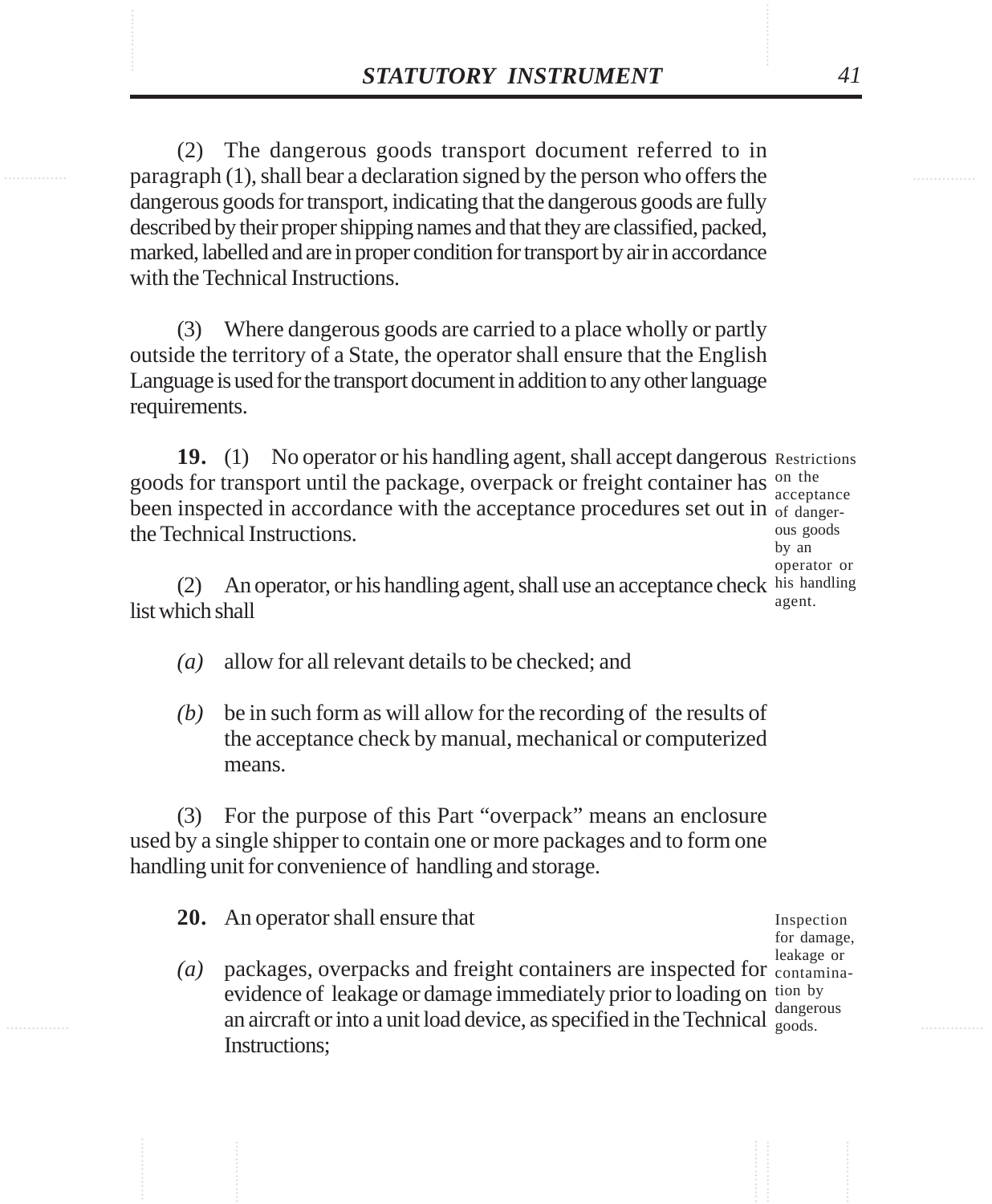- inspected as required by the Technical Instructions and found *(b)* a unit load device is not loaded on an aircraft unless it has been free from any evidence of leakage from, or damage to, the dangerous goods contained therein;
	- *(c)* leaking or damaged packages, overpacks or freight containers are not loaded on an aircraft;
	- *(d)* any package of dangerous goods found on an aircraft and which appears to be damaged or leaking is removed or arrangements are made for its removal by an appropriate authority or organisation;
	- *(e)* after removal of any leaking or damaged goods, the remainder of the consignment is inspected to ensure it is in a proper condition for transport and that no damage or contamination has occurred to the aircraft or its load; and
	- *(f)* packages, overpacks and freight containers are inspected for signs of damage or leakage upon unloading from an aircraft or from a unit load device and, where there is evidence of damage or leakage, the area where the dangerous goods were stowed is inspected for damage or contamination.
	- **21.** An operator shall ensure that
	- *(a)* any contamination found as a result of the leakage or damage of dangerous goods is removed without delay; and
	- *(b)* an aircraft which has been contaminated by radioactive materials is immediately taken out of service and not returned until the radiation level at any accessible surface and the non-fixed contamination are not more than the values specified in the Technical Instructions.

Loading restrictions for dangerous goods.

**22.** (1) An operator shall ensure that dangerous goods are not carried in an aircraft cabin occupied by passengers or in the cockpit, unless otherwise specified in the Technical Instructions.

Removal of contamination by dangerous goods.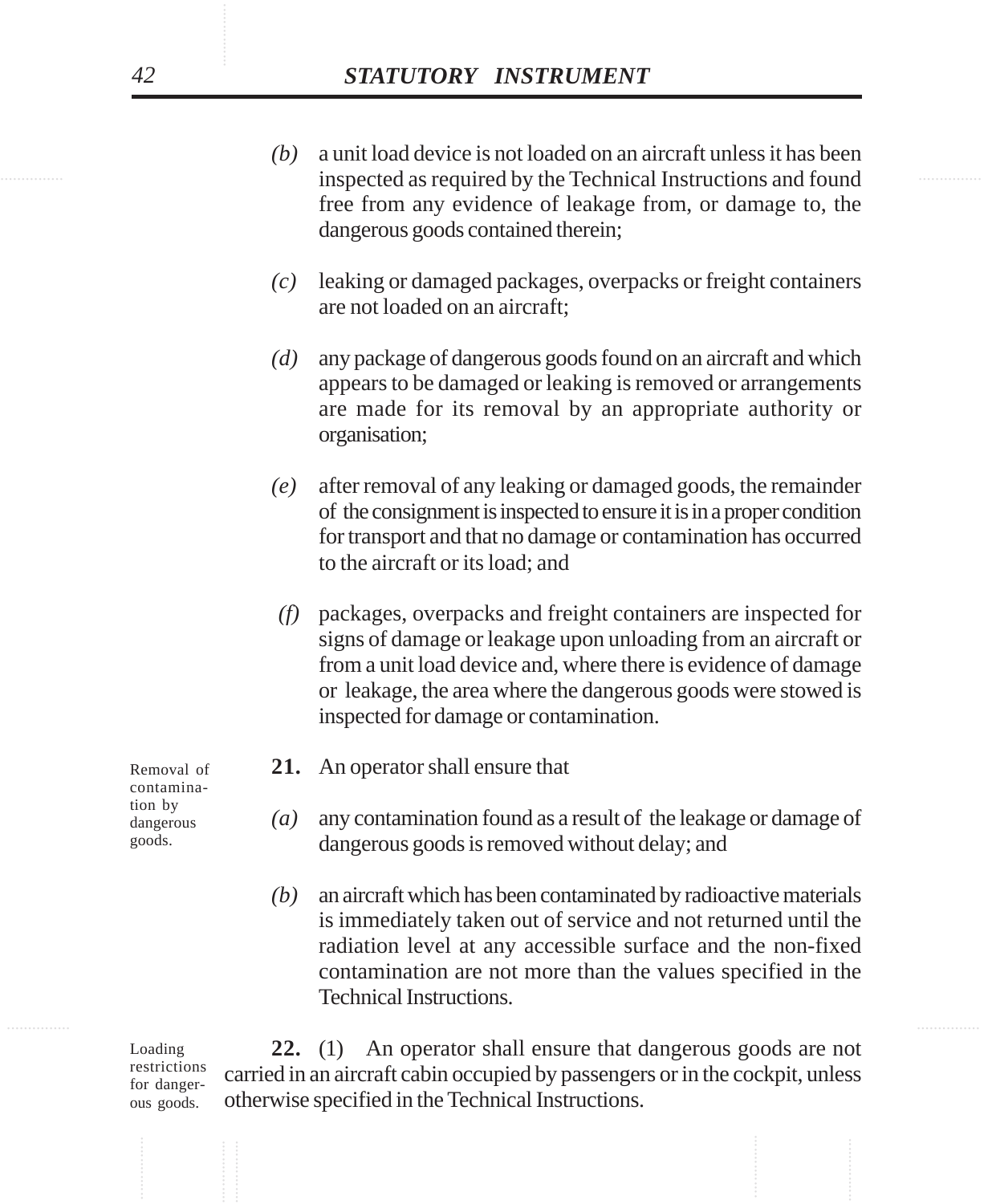**STATUTORY INSTRUMENT** 43<br>(2) An operator shall ensure that dangerous goods are protected<br>from damage when loading, segregating, stowing and securing such (2) An operator shall ensure that dangerous goods are protected from damage when loading, segregating, stowing and securing such dangerous goods on an aircraft as specified in the Technical Instructions.

> (3) An operator shall ensure that packages of dangerous goods bearing the "Cargo Aircraft Only" label are carried on a cargo aircraft and loaded as specified in the Technical Instructions.

**23.** (1) An operator shall ensure that

- $(a)$  information is provided to enable ground staff to carry out their respect of duties with regard to the transport of dangerous goods, including dangerous the actions to be taken in the event of incidents and accidents  $\frac{1}{\text{operator}}$ involving dangerous goods; and
- *(b)* where applicable, the information referred to in paragraph *(a)*, is also provided to his handling agent.

(2) A national air operator shall ensure that information is promulgated as required by the Technical Instructions so that passengers are warned as to the types of goods which they are forbidden from transporting as checked baggage or carry on luggage.

(3) A national air operator and, where applicable, his handling agent, shall ensure that notices are provided at check-in points for cargo giving information about the transport of dangerous goods.

(4) An operator shall ensure that information is provided in his operations manual to enable crew members to carry out their responsibilities in regard to the transport of dangerous goods, including the actions to be taken in the event of emergencies involving dangerous goods which may arise.

(5) An operator shall ensure that the pilot in command is provided with written information on the details in respect of the dangerous goods on board as early as practicable before flights in the manner specified in the Technical Instructions.

Provision of information in goods by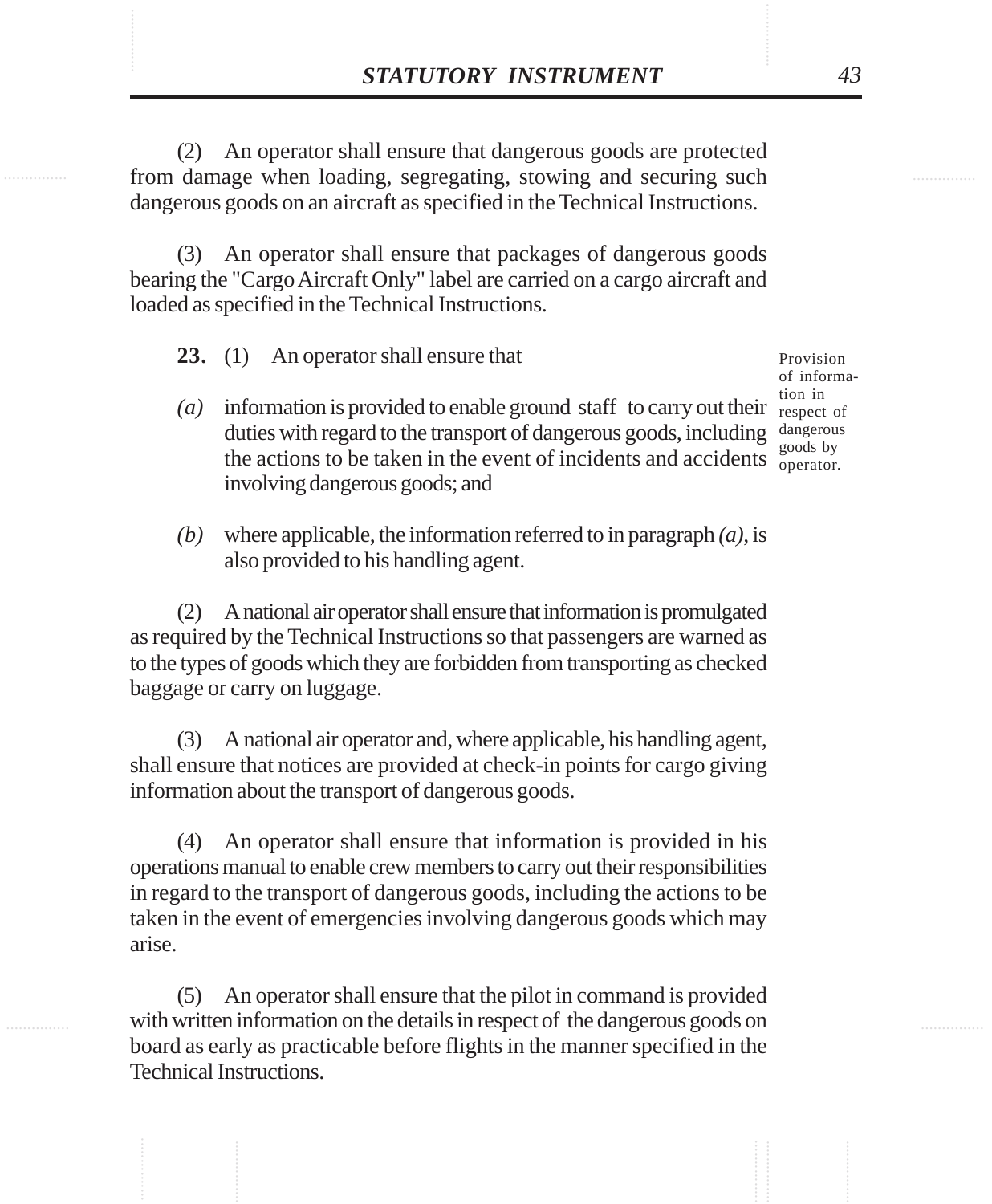examing accident occurs, the operator of such aircraft shall (6) Where dangerous goods are on board an aircraft and an aircraft

- *(a)* as soon as possible, inform the appropriate authority of the State in which the aircraft accident occurred of any dangerous goods carried; and
- *(b)* on request, provide any information required to minimize the hazards created by any dangerous goods carried.

**24.** (1) An operator shall establish, maintain and have approved by the Director, an initial and recurrent dangerous goods training programme, as required by the Technical Instructions in respect of his operations.

(2) Notwithstanding the generality of paragraph (1), an operator who does not hold an approval to carry dangerous goods under regulation 12 shall ensure that

- *(a)* staff who are engaged in general cargo handling have received training to carry out their duties in respect of dangerous goods which cover as a minimum, the areas identified under paragraph (1), to an extent sufficient to ensure that an awareness is gained of the hazards associated with dangerous goods and how to identify the goods;
- *(b)* crew members, passengers and ground handling staff and security staff employed by the national air operator who deal with the screening of passengers and their baggage, have received training which covers as a minimum, the areas identified in paragraph (1), to an extent sufficient to ensure that an awareness is gained
	- (i) of the hazards associated with dangerous goods;
- ............... ............... (ii) how such goods are identified; and
	- (iii) what requirements apply to the carriage of the goods referred to in regulation 13.

Requirement for dangerous goods training programme.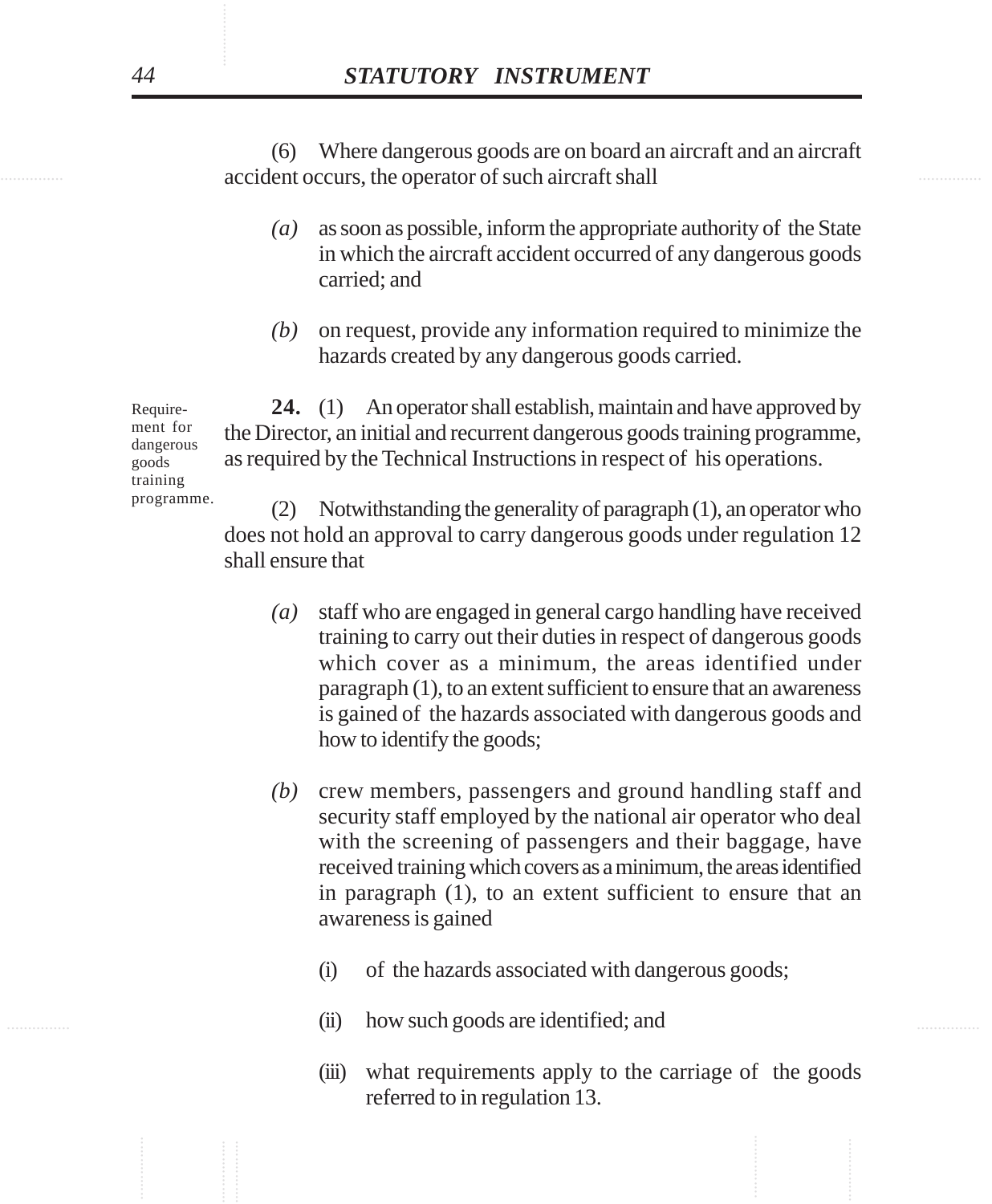**STATUTORY INSTRUMENT** 45<br>25. (1) An operator shall report a dangerous goods incident and Dangerous<br>accident to the Director within 72 hours of the event. unless exceptional <sup>goods</sup> **25.** (1) An operator shall report a dangerous goods incident and Dangerous accident to the Director within 72 hours of the event, unless exceptional  $\frac{goods}{model}$ circumstances prevent such a report.

incident and accident reports.

(2) A report referred to in paragraph (1), shall be made in the form prescribed by the Director and shall be processed in accordance with established and approved procedures.

### PART III

#### *Aircraft Maintenance Requirements*

26. (1) This Part applies to all general aviation and large complex Applicabiaircraft operated in Barbados whether or not the aircraft is registered in  $\frac{1 \text{ity of}}{2 \text{est of } 1}$ Barbados. Part III.

(2) Regulations 28 and 29 do not apply to an aircraft subject to an approved continuous maintenance programme approved by the Director for a national air operator under *Civil Aviation (Air Operator Certification* S.I. 2007 *and Administration) Regulations, 2007*. No.173.

(3) Where any aircraft, not registered in Barbados and operating under an inspection programme approved or accepted by the State of Registry, does not have the equipment required by the Director for operations within Barbados, the operator of such aircraft shall ensure that such equipment is installed and inspected in accordance with the requirements of the State of Registry, acceptable to the Director prior to operation of that aircraft in Barbados.

27. (1) An operator of an aircraft shall be primarily responsible for General maintaining the aircraft in an airworthy condition, including complying with requireall airworthiness directives.

ments in respect of aircraft.

(2) No person shall perform maintenance, preventive maintenance, or alterations to an aircraft other than as prescribed by these Regulations, the Act or other regulations made thereunder.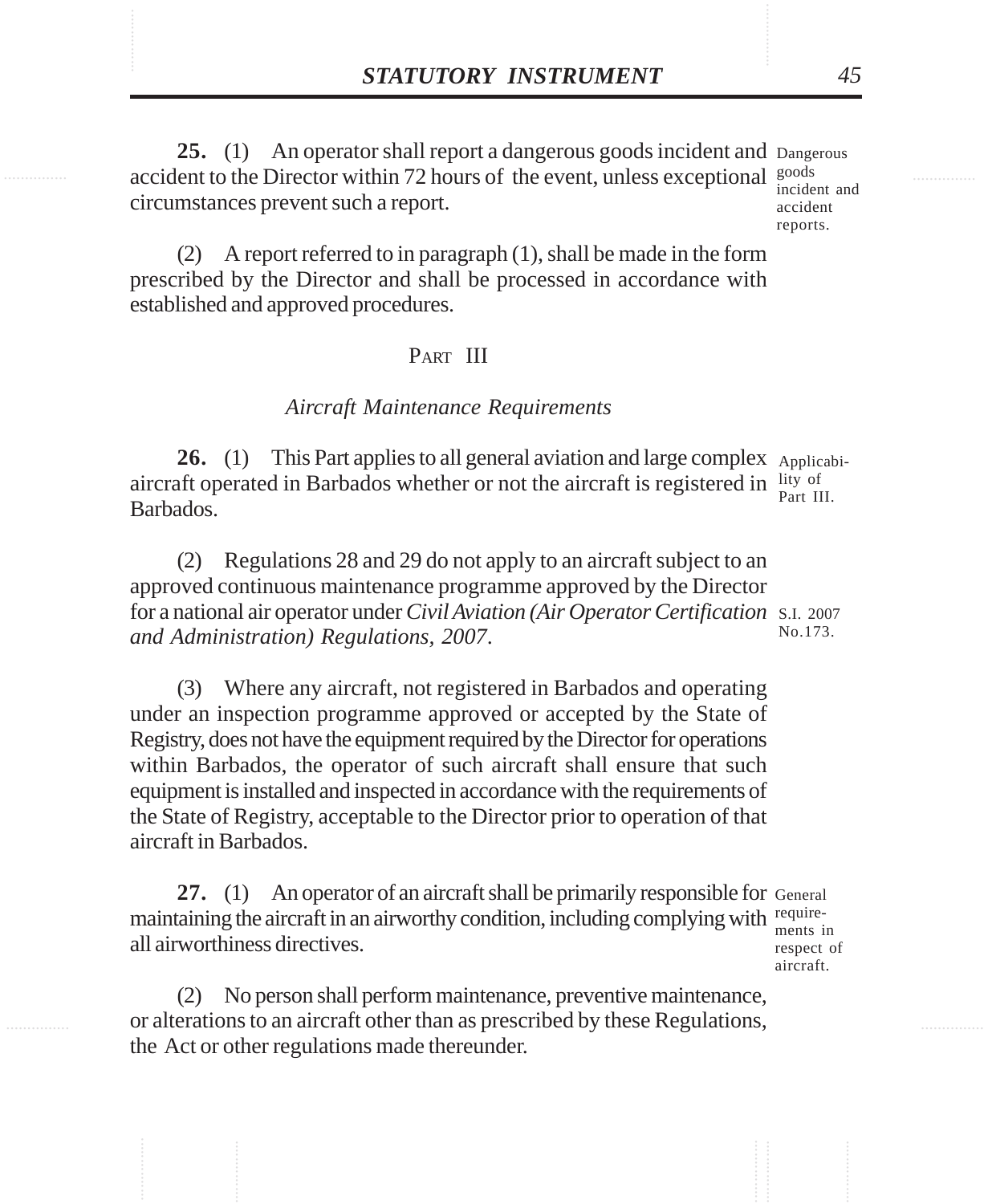equalified in accordance with the Act or regulations made thereunder to (3) No person shall certify an aircraft as airworthy unless he is issue such certification.

> (4) No person shall operate an aircraft for which a maintenance manual of the manufacturer or instructions for continued airworthiness containing an airworthiness limitations section has been issued unless

- *(a)* the mandatory replacement times;
- *(b)* inspection intervals; and
- *(c)* related procedures set forth in the specific operating provisions, are approved by the Director under the Act or regulations made thereunder.

**28.** An operator shall

- *(a)* have his aircraft inspected as prescribed under this Part and discrepancies rectified as required under the Performance Rules prescribed under the Act or regulations made thereunder;
- *(b)* inspect, repair, replace or remove an inoperative instrument or item of equipment at the next required inspection, except when permitted under the provisions of an approved minimum equipment list;
- *(c)* ensure that a placard has been installed on the aircraft when listed discrepancies include inoperative instruments or equipment;
- *(d)* ensure that all maintenance, overhaul, alterations and repairs that affect airworthiness are performed as prescribed in accordance with the Act or regulations made thereunder;
- ............... ............... *(e)* ensure that maintenance personnel make appropriate entries in the maintenance records in accordance with this Part; and

Requirements of operator in respect of aircraft.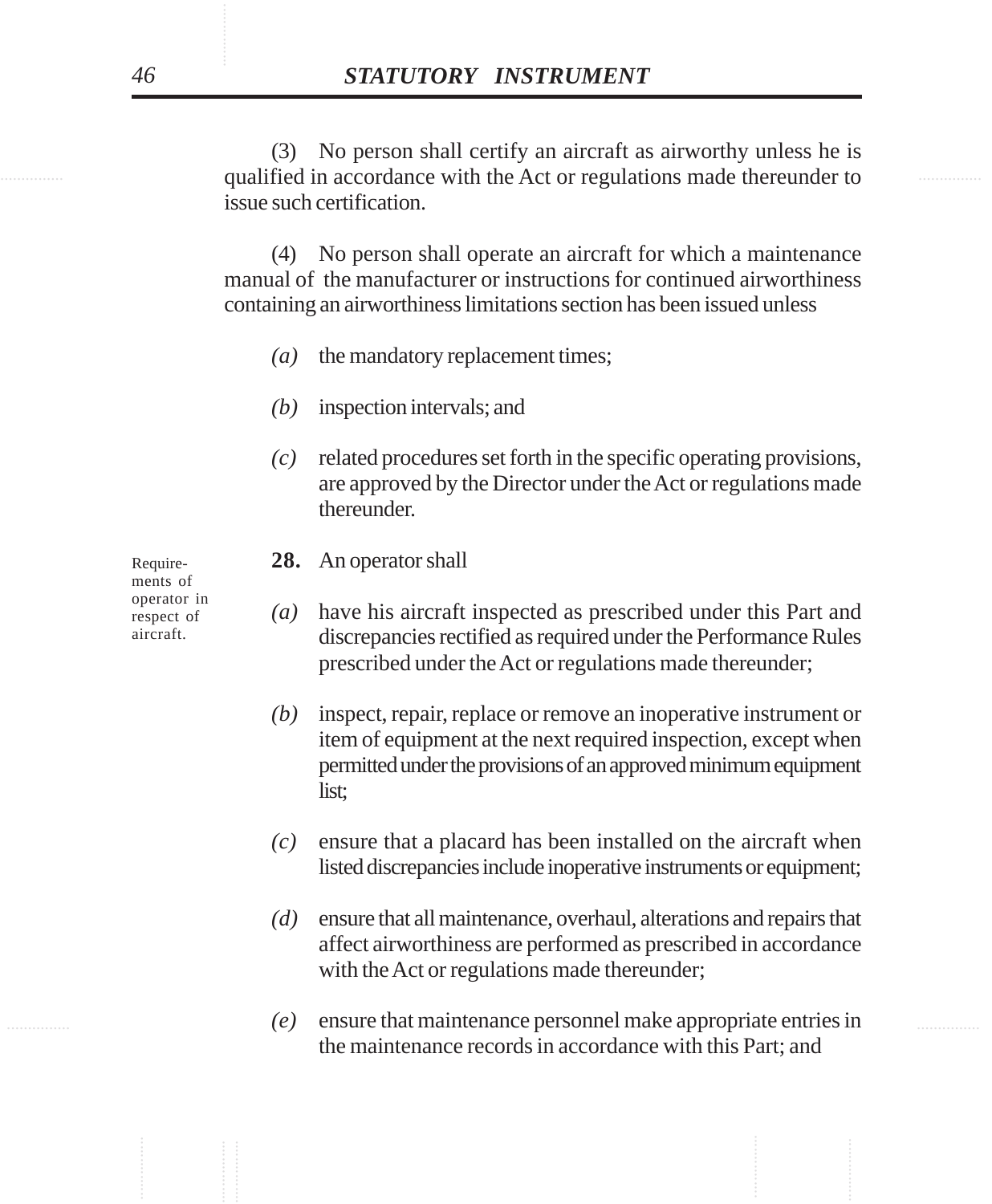**STATUTORY INSTRUMENT** 47<br>
(f) ensure that the appropriate maintenance personnel complete and<br>
sign the certificate of release to service, after the maintenance *(f)* ensure that the appropriate maintenance personnel complete and sign the certificate of release to service, after the maintenance has been accomplished satisfactorily and in accordance with prescribed methods.

> **29.** (1) Except as provided in paragraph (6), a person shall not Requireoperate an aircraft unless, within the preceding 12 months, the aircraft has ments for been inspected in accordance with this Regulation and has had

inspection of aircraft.

- *(a)* an annual inspection in accordance with the Act or regulations made thereunder and has been issued a certificate of release to service by a person authorised under the Act or regulations made thereunder; or
- *(b)* an inspection for the issuance of a certificate of airworthiness in accordance with the Act or regulations made thereunder.

(2) An inspection performed in paragraph (1)*(b)*, shall not be substituted for any other inspection required by this Regulation unless it is performed by a person authorised to perform annual inspections and is entered as an "annual" inspection in the required maintenance record.

- (3) Except as provided in paragraph (6), no person shall
- *(a)* operate for hire an aircraft carrying any person, other than a crew member; or
- *(b)* give flight instruction in an aircraft which that person provides,

unless within the preceding 100 hours of time in service, the aircraft has

- *(c)* received an annual or 100 hour inspection and has been issued a certificate of release to service in accordance with the Act or regulations made thereunder;
- *(d)* received an inspection for the issuance of an airworthiness certificate in accordance with the Act or regulations made thereunder.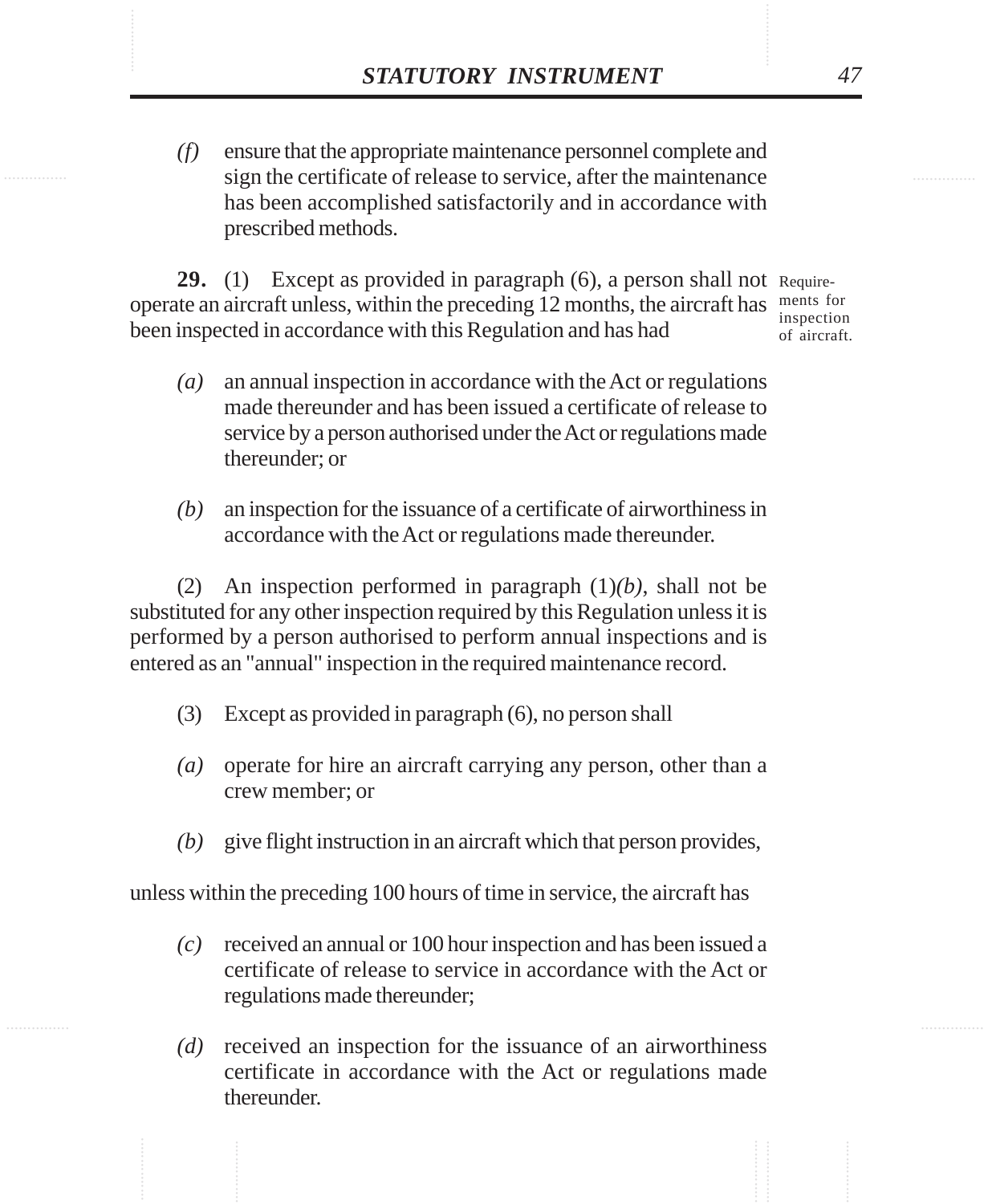exceeded by no more than 10 hours while en route to reach a place where (4) The 100 hour limitation referred to in paragraph (3), may be the inspection can be done.

> (5) The excess time referred to in paragraph (4) that is used to reach a place where the inspection can be done, shall be included in computing the next 100 hours of time in service.

- (6) Paragraphs (1) through (5), shall not apply to
- *(a)* an aircraft that carries a special flight permit;
- *(b)* an aircraft subject to the requirements of paragraph (7) or (9); or
- *(c)* turbine-powered rotorcraft, when the operator elects to inspect such rotorcraft in accordance with paragraph (9).

(7) An operator of an aircraft desiring to use a progressive inspection programme shall submit a written request to the Director.

(8) A written request submitted pursuant to paragraph (7), shall be accompanied by

- *(a)* details of
	- (i) the aircraft maintenance engineer who shall be conducting inspections and maintenance and who holds the appropriate type rating required by the Act or regulations made thereunder;
	- (ii) the approved aircraft maintenance organisation appropriately rated in accordance with the Act or regulations made thereunder; or
	- (iii) the manufacturer of the aircraft who will be supervising or conducting the progressive inspection where applicable;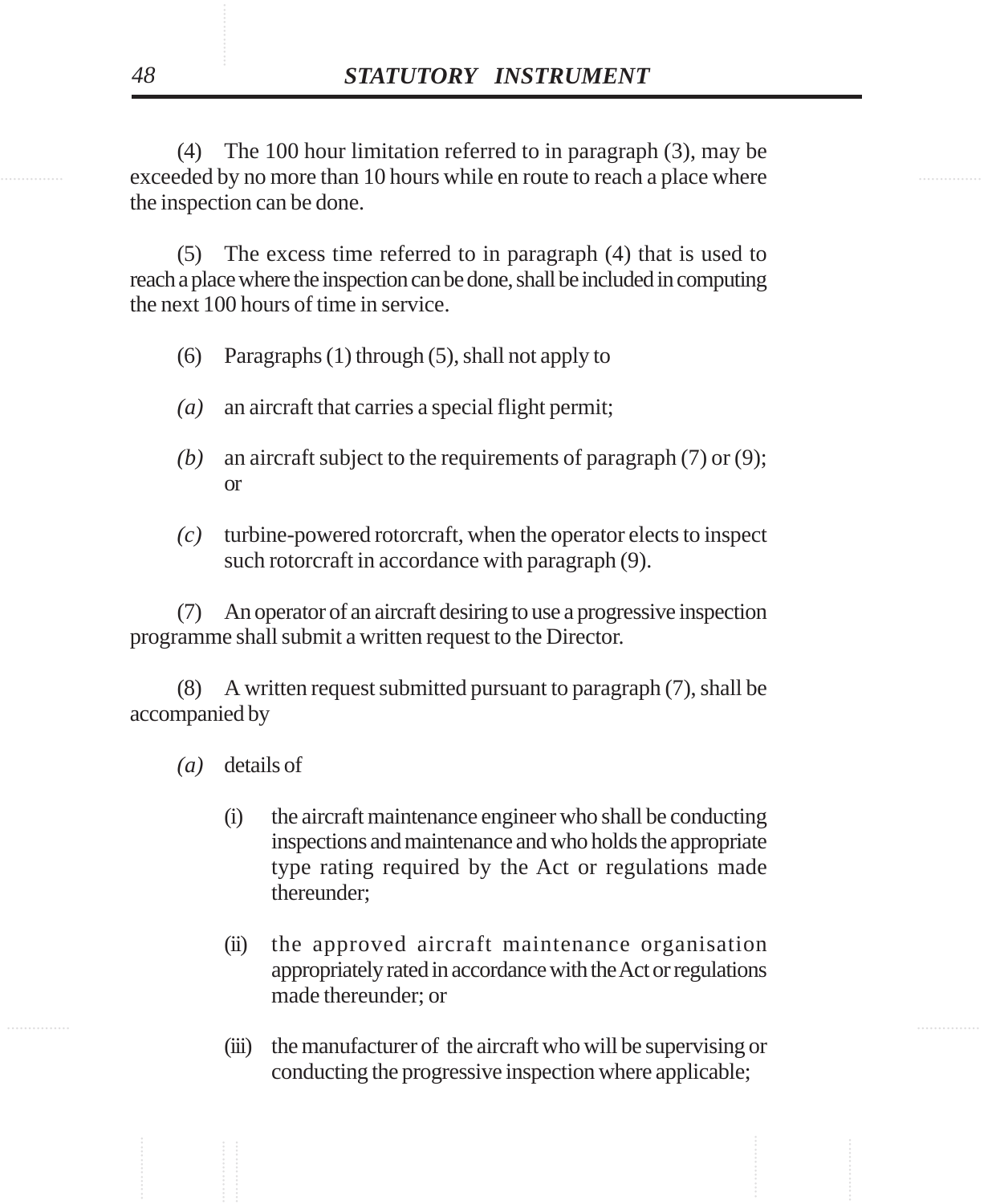- **STATUTORY INSTRUMENT** 49<br>(b) a current inspection procedures manual that is available and readily understandable to the flight crew and maintenance personnel *(b)* a current inspection procedures manual that is available and readily understandable to the flight crew and maintenance personnel that shall contain
	- (i) an explanation of the progressive inspection, including the continuity of inspection responsibility, the making of reports, and the keeping of records and technical reference material;
	- (ii) an inspection schedule, specifying the intervals in hours or days when routine and detailed inspections will be performed, and including instructions for exceeding an inspection interval by not more than 10 hours while en route, and for changing an inspection interval based on service experience;
	- (iii) a sample of the routine and detailed inspection form and instructions for its use; and
	- (iv) a sample of the report, record and instructions for their use;
	- *(c)* details of the housing and equipment required for disassembly and proper inspection of the aircraft; and
	- *(d)* appropriate current technical information for the aircraft.

(9) An operator of a large aeroplane, turbojet multi-engine aeroplane, turbo propeller-powered multi-engine aeroplane and turbine-powered rotorcraft shall select and use one of the following programmes appropriate to the aircraft:

- *(a)* a current inspection programme recommended by the manufacturer;
- *(b)* a continuous maintenance programme that is part of a continuous maintenance programme for that make and model of aircraft currently approved by the Director for use by an operator; or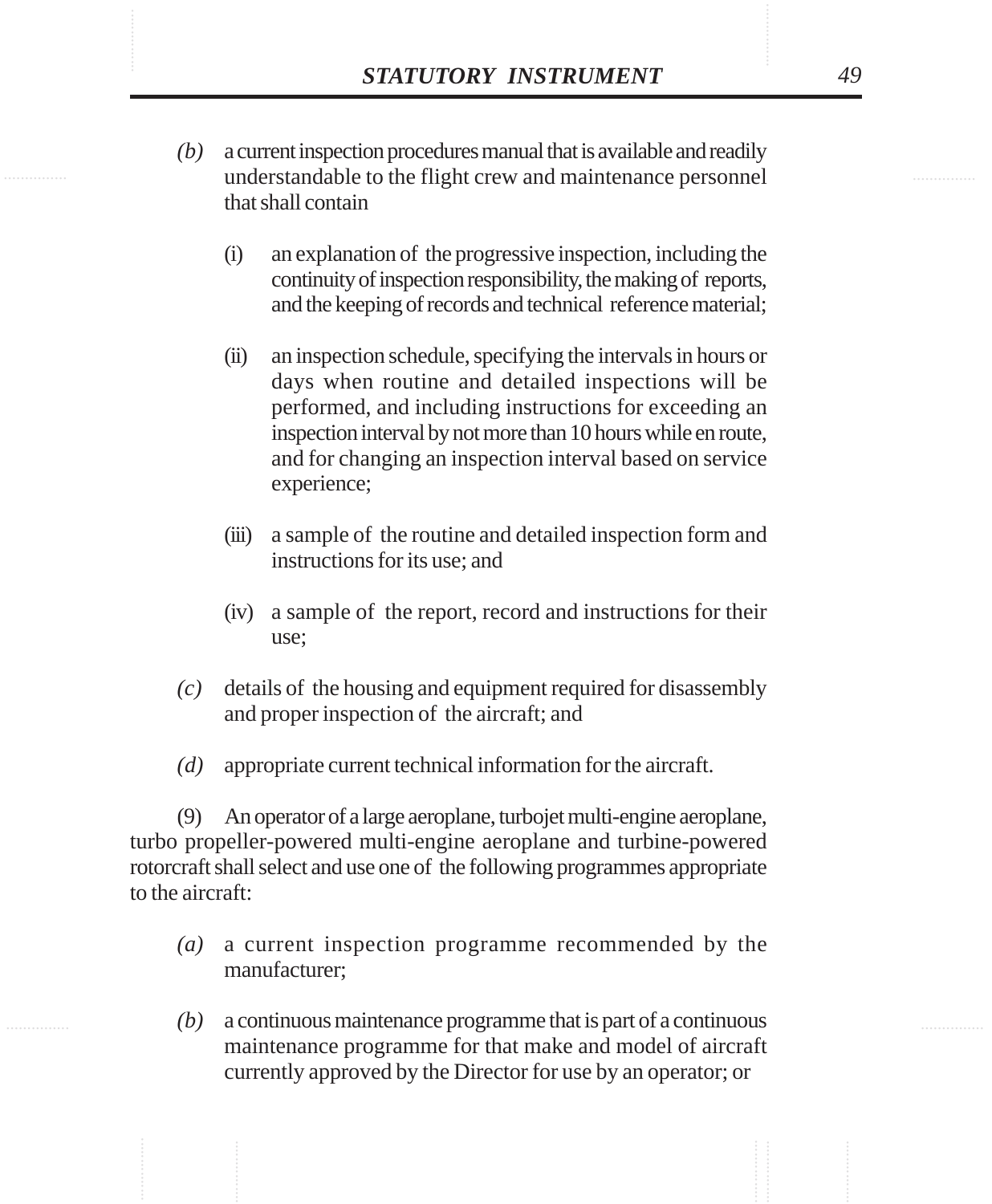- that aircraft and approved by the Director. *(c)* any other inspection programme established by the operator of
	- (10) An operator shall
	- *(a)* include in the programme referred to in paragraph (9), the name and address of the person responsible for the scheduling of the inspections required by the programme; and
	- *(b)* provide a copy of the programme referred to in paragraph (9), to the person performing inspection on the aircraft.

(11) No person shall issue a certificate of release to service an aircraft unless the replacement times for life-limited parts specified in the aircraft specification-type data sheets are complied with and the aircraft, and its associated aeronautical products including survival and emergency equipment are inspected in accordance with an inspection programme referred to in paragraph (9).

(12) A person wishing to establish or change an approved inspection programme shall submit the new programme to the Director for approval.

(13) A request for an approval referred to in paragraph (12), shall be accompanied by

- *(a)* instructions and procedures for the conduct of inspection for the particular make and model aircraft, including necessary tests and checks and details of the parts and areas of the aeronautical products, including survival and emergency equipment required to be inspected; and
- *(b)* a schedule of the inspections required to be performed which may be expressed in terms of time in service, time and cycles of operation or any combination thereof.

(14) Where an operator changes from one inspection programme to another, he shall apply the time in service, calendar times, or cycles of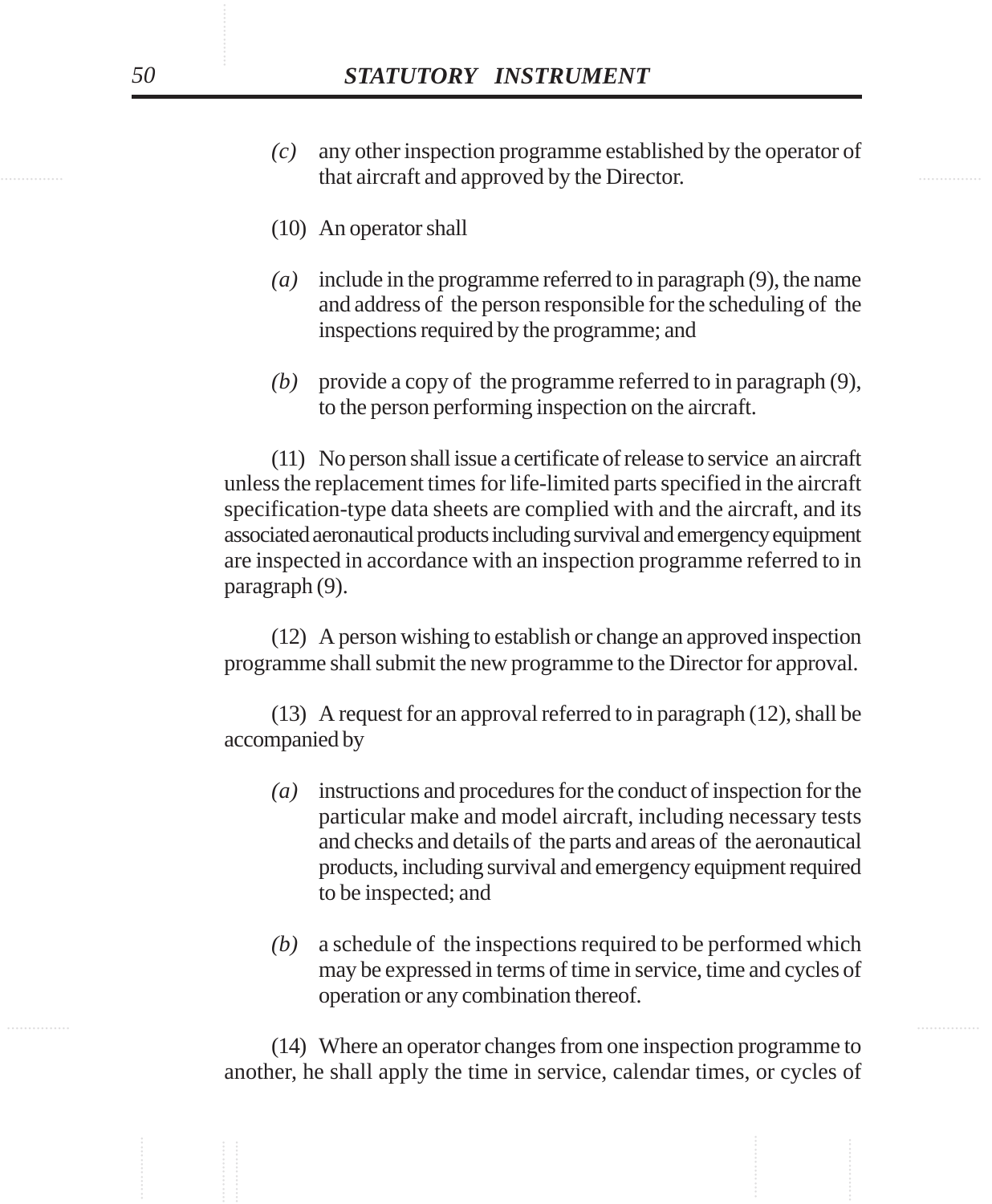**STATUTORY INSTRUMENT** 51<br>operation accumulated under the previous programme in determining when<br>an inspection becomes due under the new programme. operation accumulated under the previous programme in determining when an inspection becomes due under the new programme.

> (15) The frequency and detail of the progressive inspections under this Regulation shall be as set out in the Aircraft Operations Standards.

**30.** (1) Where the Director finds a revision to an approved Required inspection programme is necessary for the continued adequacy of such changes to programme, he shall notify the operator of the changes required to the inspection inspection programme prior to its approval.

aircraft programmes.

(2) Where an operator receives a notification referred to in paragraph (1), he shall make any change in the inspection programme as recommended by the Director.

(3) Notwithstanding paragraph (2), an operator may petition the Director to reconsider the notification, within 30 days of receipt thereof.

(4) A petition referred to in paragraph (3), shall include justification or an alternate method of compliance with an equivalent level of safety being maintained for the decision to be revoked.

(5) Except in the case of an emergency requiring immediate action in the interest of safety, the filing of the petition stays the notification pending a decision by the Director.

**31.** (1) An operator of an aircraft shall keep a maintenance record owner, of

lessee or operator to keep maintenance records.

*(a)* the entire aircraft to include

- (i) the total time in service which shall include hours, calendar time and cycles, as appropriate, of the aircraft and all life limited parts;
- (ii) the current inspection status of the aircraft, including the time since required or approved inspection was last performed;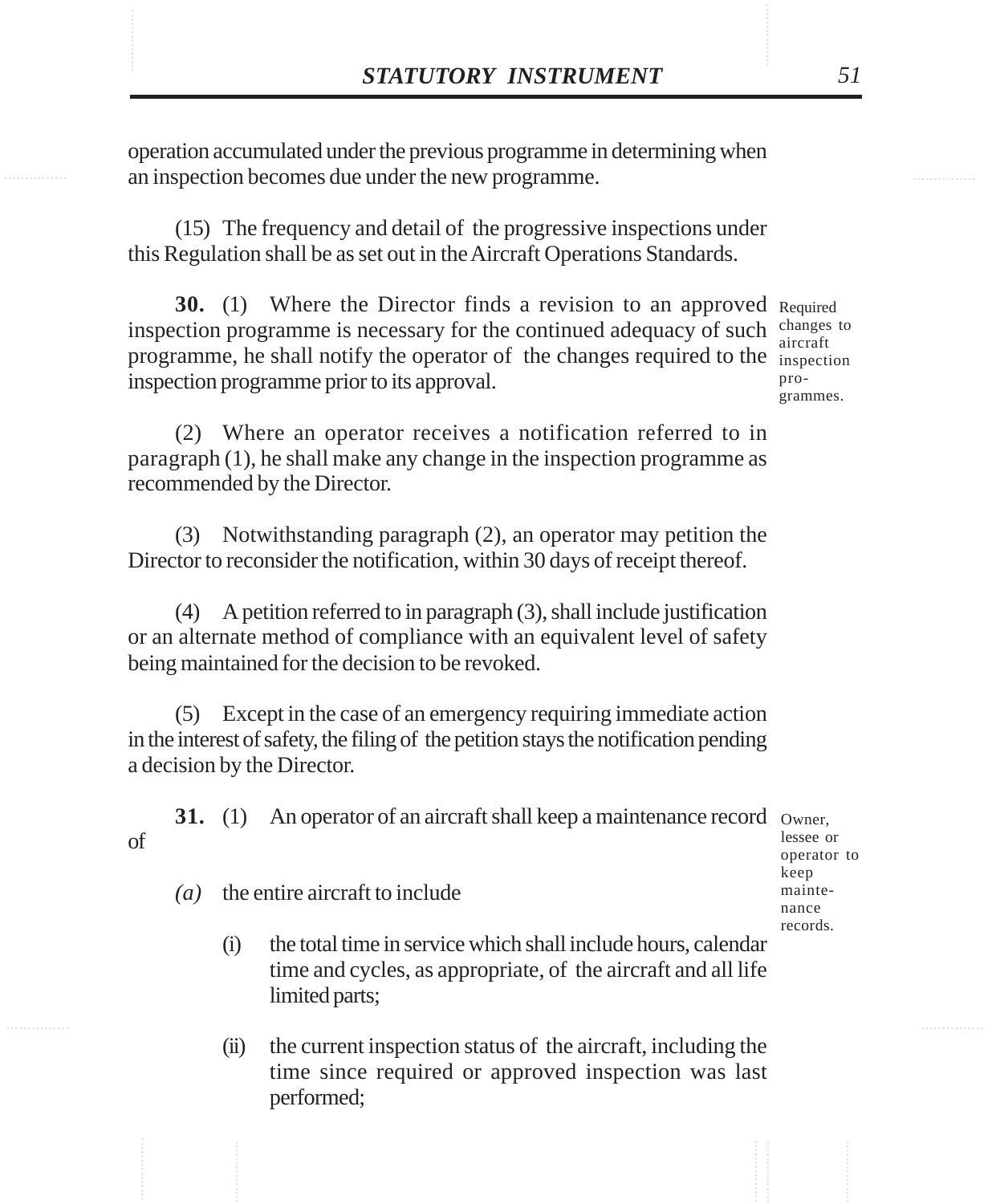- examing the gravity when empty; the contract of the gravity when empty; (iii) the current empty mass and the location of the centre of
	- (iv) addition or removal of equipment;
	- (v) the type and extent of maintenance and alteration, including the time in service and date;
	- (vi) the date when work was performed; and
	- (vii) a chronological list of compliance with airworthiness directives, including methods of compliance;
	- *(b)* life limited aeronautical products including survival and emergency equipment to include
		- (i) total time in service;
		- (ii) date of the last overhaul;
		- (iii) time in service since the last overhaul; and
		- (iv) date of the last inspection;
	- *(c)* instruments and equipment, the serviceability and operating life of which are determined by their time in service to include
		- (i) records of the time in service as are necessary to determine their serviceability or to compute their operating life; and
		- (ii) date of last inspection.

by other work of equivalent scope and detail, the following: retain relationships of the metal of the set of the set of the set of the set of the set of the set of the set of the set of the set of the set of the set of the **32.** (1) Except for records maintained by an Approved Maintenance Owner, Organisation, an operator shall retain, until the work is repeated or superseded lessee or

operator to retain maintenance records.

*(a)* records of the maintenance, preventive maintenance, minor modifications, and records of the 100 hour annual and other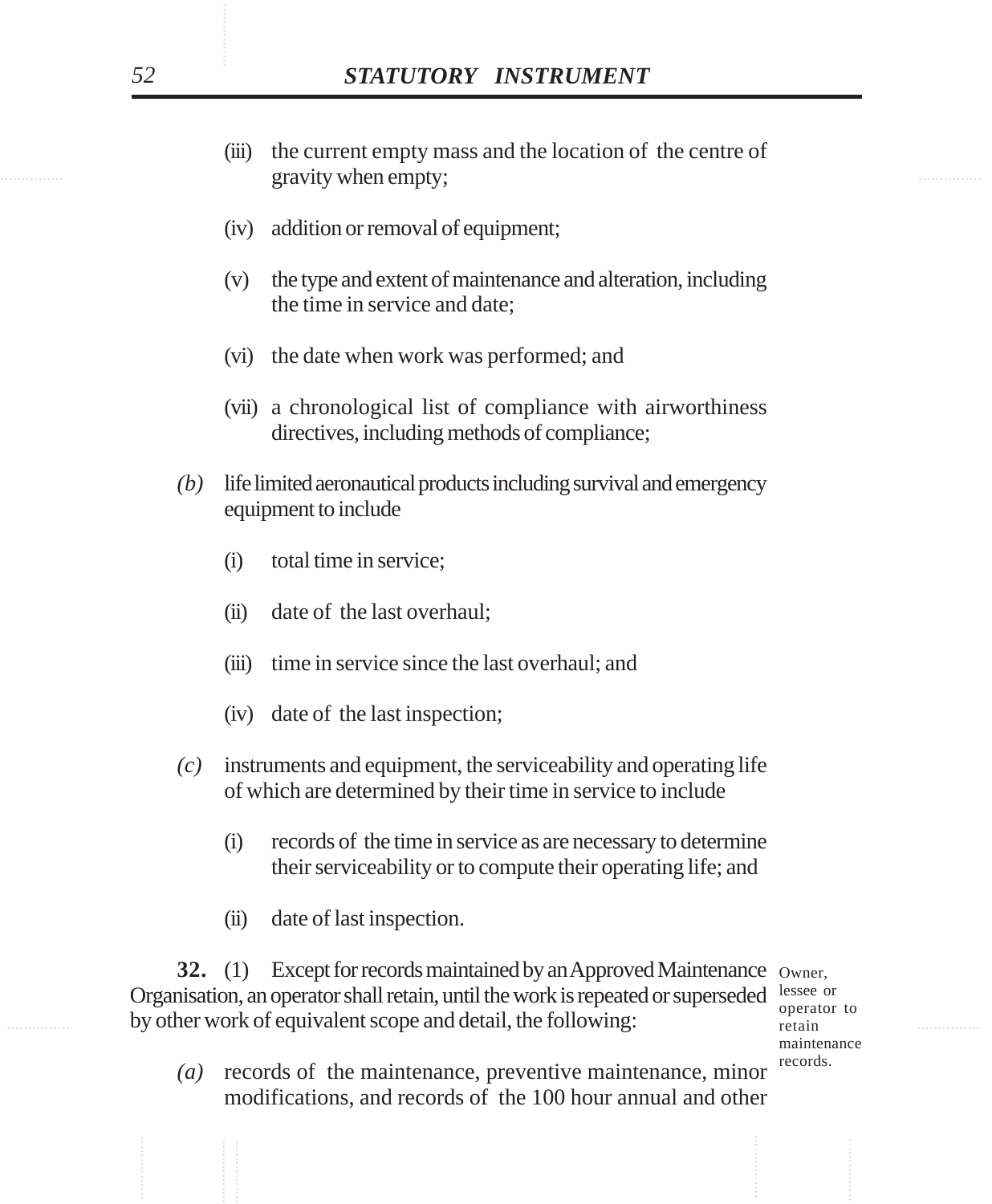**STATUTORY INSTRUMENT** 53<br>
required or approved inspections, as appropriate for each aircraft,<br>
including the airframe and each engine, propeller, rotor and required or approved inspections, as appropriate for each aircraft, including the airframe and each engine, propeller, rotor and appliance of an aircraft to include

- (i) a description or reference to data acceptable to the Director of the work performed;
- (ii) the date of completion of the work performed; and
- (iii) the signature and licence number of the person issuing the certificate of release to service;
- *(b)* records containing the following information:
	- (i) the total time in service of the airframe, each engine, each propeller and each rotor;
	- (ii) the current status of all life-limited aeronautical products;
	- (iii) the time since last overhaul of all items installed on the aircraft which are required to be overhauled on a specified time basis;
	- (iv) the addition and removal of equipment;
	- (v) the current empty mass and the location of the center of gravity of the aircraft when empty;
	- (vi) the current inspection status of the aircraft, including the time since the last inspection required by the inspection programme under which the aircraft and its appliances are maintained;
	- (vii) the current status of applicable airworthiness directives including, for each the method of compliance, the airworthiness directive number, and revision date;
	- (viii) where the airworthiness directive involves recurring action, the time and date when the next action is required; and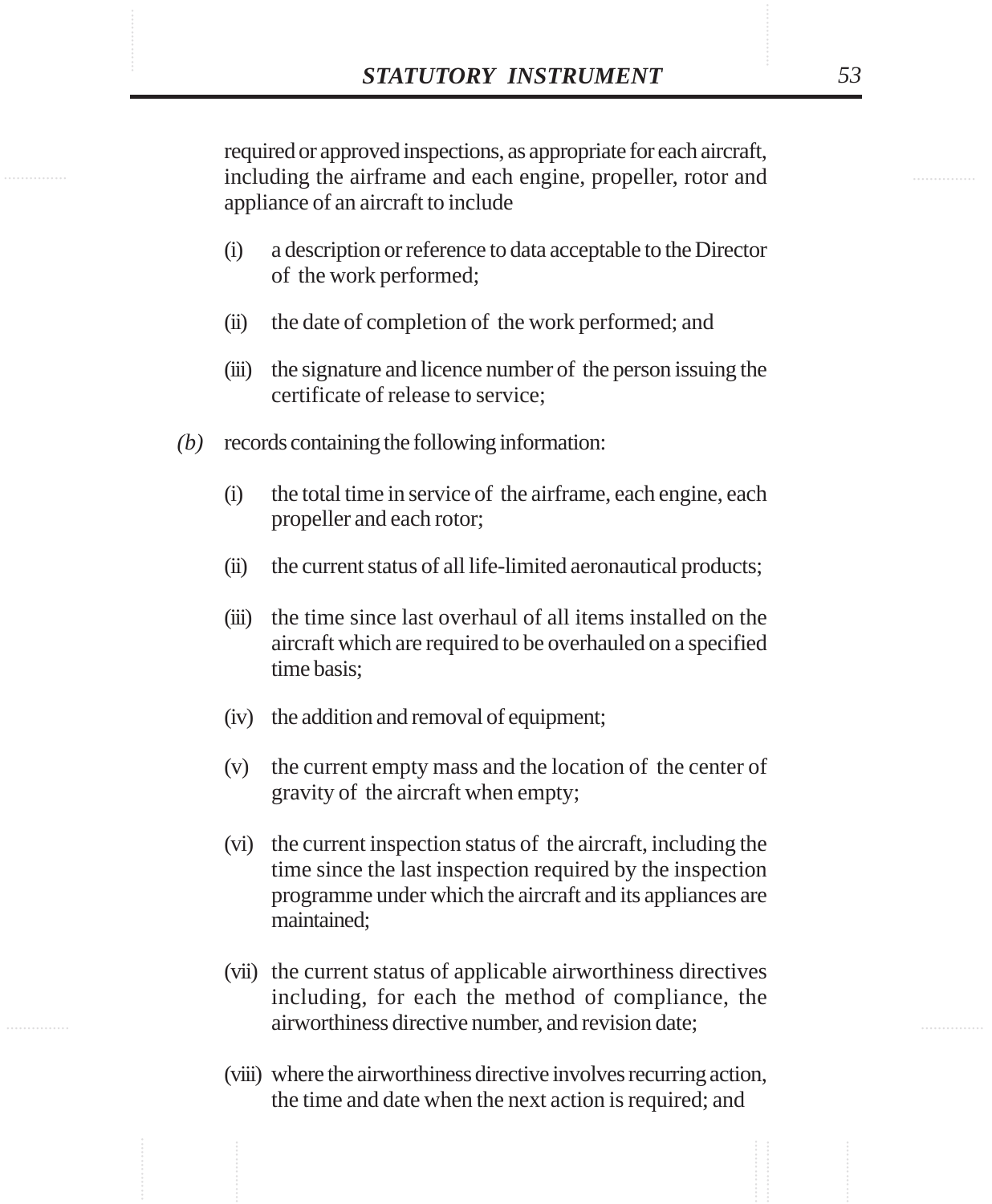major modification to the airframe and currently installed (ix) copies of the prescribed forms for each major repair and engines, rotors, propellers, and appliances.

> (2) The records specified in paragraph (1), shall be retained and transferred with the aircraft at the time the aircraft is sold or leased.

> (3) An operator shall make all maintenance records required by this Regulation available for inspection by the Director.

> (4) The records specified in paragraph (1), shall be preserved by an operator for 2 years after the aircraft has been permanently withdrawn from service or destroyed.

**33.** An operator who sells or leases a Barbadian aircraft shall transfer to the purchaser or lessor at the time of sale or lease, the records identified in regulation 32 in respect of the aircraft in plain language form or in coded form at the option of the purchaser or lessor, where the coded form provides for the preservation and retrieval of information in a manner acceptable to the Director. Procedure on transfer of maintenance records.

## PART IV

### *Flight Crew Requirements*

**34.** (1) An operator shall ensure that

- *(a)* the number and composition of the flight crew is no less than specified in the Aircraft Flight Manual;
- *(b)* all flight crew hold an applicable and valid licence acceptable to the Director and are suitably qualified and competent to conduct the duties assigned to them;
- ............... ............... *(c)* procedures are established that are acceptable to the Director and that prevent the crewing together of inexperienced flight crew;

Composition of the flight crew.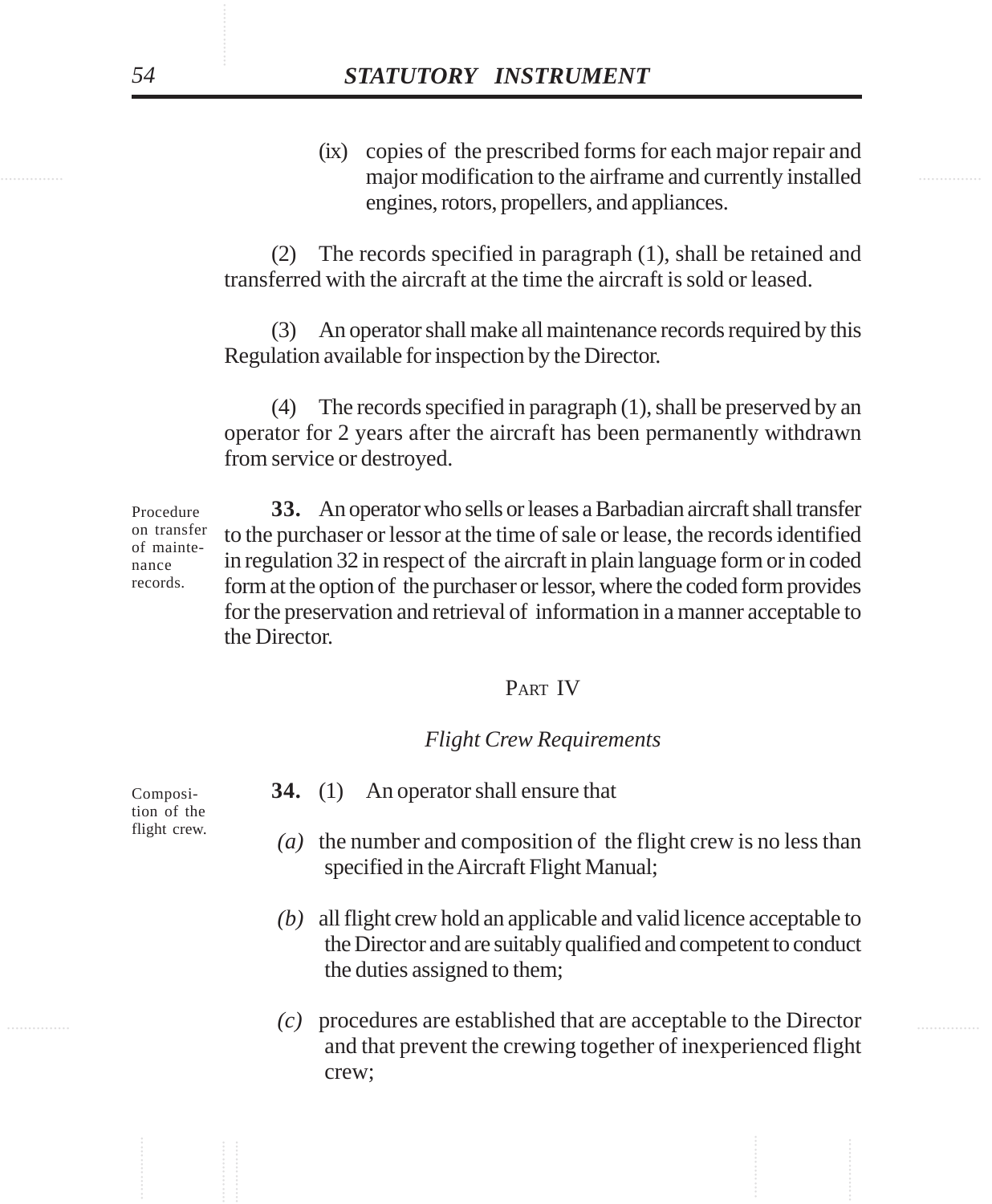- **STATUTORY INSTRUMENT** 55<br>(*d*) one pilot amongst the flight crew, qualified as a pilot in command, is designated as the pilot in command who may delegate the *(d)* one pilot amongst the flight crew, qualified as a pilot in command, is designated as the pilot in command who may delegate the conduct of the flight to another qualified pilot;
	- *(e)* where a dedicated system panel operator is required by the Aircraft Flight Manual, the flight crew includes one crew member who holds a flight engineer licence issued under the *Civil Aviation (General Application and Personnel* S.I. 2007 Licensing) Regulations, 2007 or suitably qualified flight crew No. 172. acceptable to the Director;
	- *(f)* when engaging the services of flight crew who are self-employed or working on a freelance or part-time basis, all applicable flight crew requirements are complied with;
	- *(g)* attention is paid in respect of paragraph *(f)*, to the total number of aircraft types or variants including when his services are engaged by operators that flight crew members may fly for the purpose of commercial air transport;
	- *(h)* a co-pilot is included as part of the flight crew in commercial air transport operations under instrument flight rules, unless the Director has issued a deviation.

(2) Notwithstanding the minimum number and composition of flight crew specified in an Aircraft Flight Manual, where the Director is of the opinion that considerations related to

- *(a)* the type of aircraft used;
- *(b)* the type of operation involved; and
- *(c)* the duration of flight between points where flight crews are changed,

require that the number and composition of the flight crew should exceed the number specified in such Aircraft Flight Manual, the Director may increase the minimum number of flight crew required for this operation.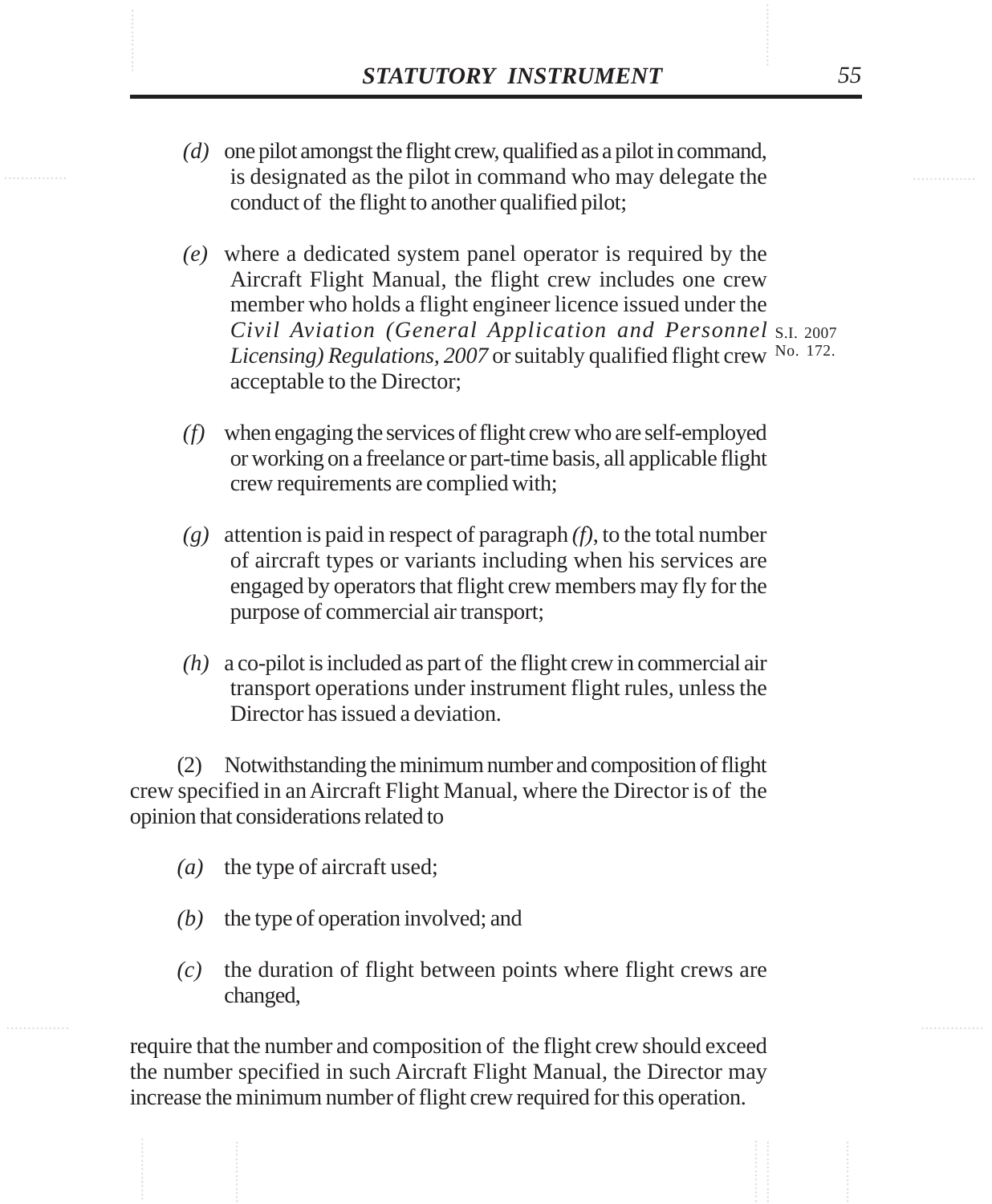composition of flight crew set out in paragraph (2) is met. (3) An operator shall ensure the revised minimum number and

> (4) For operations under instrument flight rules, or at night, an operator shall ensure that

- *(a)* for all turbo-propeller aircraft with an approved passenger seating configuration of more than 9, the minimum flight crew shall be 2 pilots; or
- *(b)* for all turbojet aircraft, the minimum flight crew shall be 2 pilots.

(5) Where an aircraft other than those covered by paragraph (4)*(a)* and *(b)*, is operated by a single pilot, the operator shall ensure that

- *(a)* the operations manual conversion and recurrent training programme includes the additional requirements for a single pilot operation;
- *(b)* the cockpit procedures include
	- (i) engine management and emergency handling;
	- (ii) use of normal, abnormal and emergency check lists;
	- (iii) air traffic control communication;
	- (iv) departure and approach procedures;
	- (v) auto-pilot management; and
	- (vi) use of simplified in-flight documentation;
- in the single-pilot role on the type or class of aircraft in an *(c)* the recurrent checks required by regulation 260 shall be performed environment representative of the operation;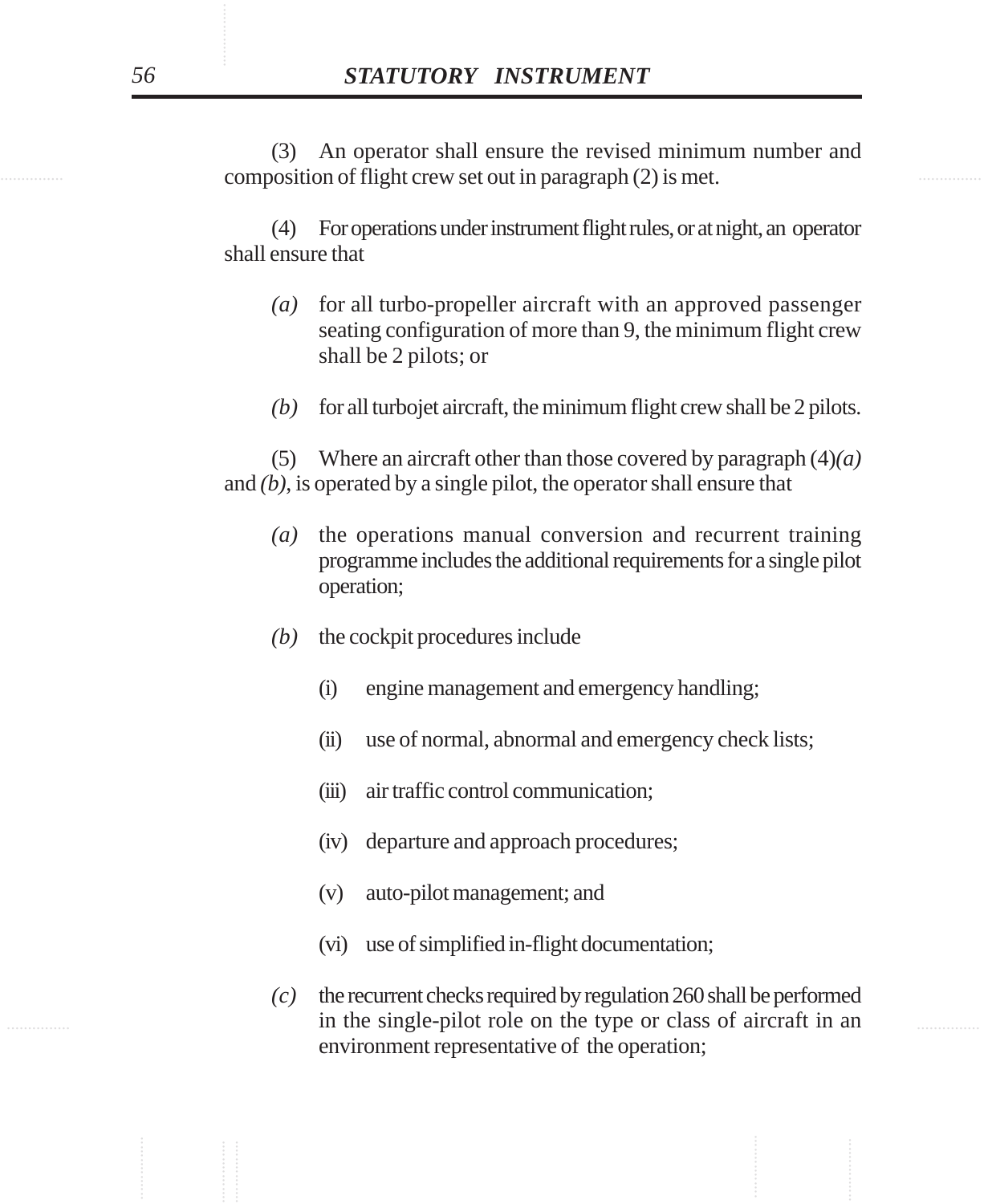- **STATUTORY INSTRUMENT** 57<br>(*d*) the pilot shall have a minimum of 50 hours flight time on the specific type or class of aircraft under instrument flight rules of *(d)* the pilot shall have a minimum of 50 hours flight time on the specific type or class of aircraft under instrument flight rules of which 10 hours shall be as pilot in command; and
	- *(e)* the minimum required recency experience for a pilot engaged in a single-pilot operation under instrument flight rules or at night shall be 5 instrument flight rules flights, including 3 instrument approaches, carried out during the preceding 90 days on the type or class of aircraft in the single-pilot role.

(6) The requirement referred to in paragraph (5)*(e)* may be met by using an instrument flight rules instrument approach check on the type or class of aircraft.

(7) An operator shall ensure that where the requirements under paragraph (5) are not satisfied, the minimum flight crew shall be 2 pilots.

**35.** (1) An operator shall ensure that each member of his flight Operator to crew holds valid licences with appropriate ratings.

ensure flight crew qualifica-

(2) A pilot in command shall not operate an aircraft in air commercial tions.transportation operations unless he ensures that

*(a)* the licence of each flight crew member is valid; and

*(b)* contains the proper ratings.

(3) No pilot shall operate an aircraft in commercial air transport operations or aerial work unless he meets the requirements of the Act or regulations made thereunder for the specific operation and type of aircraft used.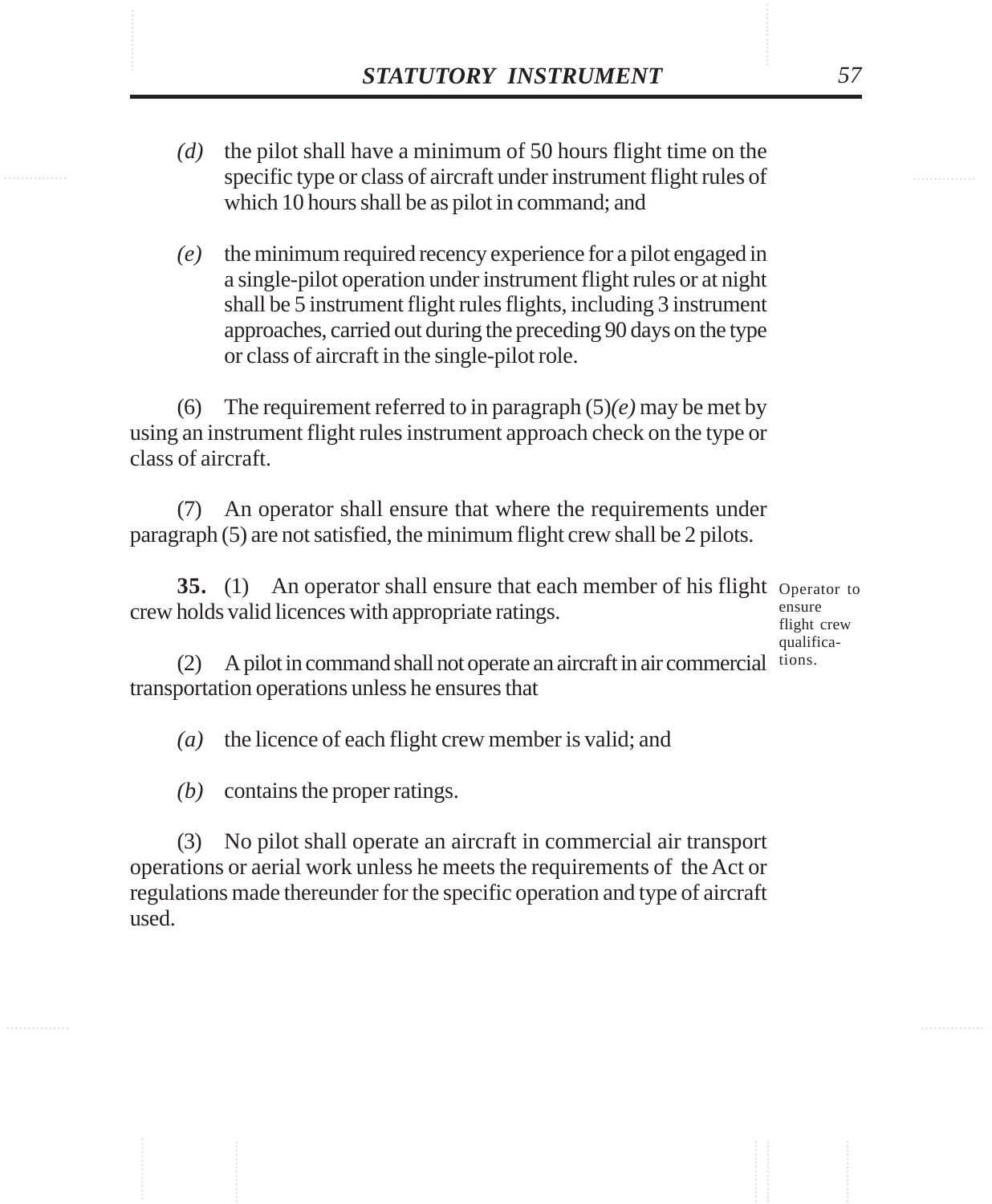require-<br>
capacity as a required flight crew member of **36.** (1) No person shall act as pilot in command or in any other Licence requirements for

- *(a)* a Barbadian aircraft, unless he carries in his personal possession the appropriate and valid licence for that flight crew position for that type of aircraft;
- *(b)* a foreign aircraft, unless he carries in his personal possession the appropriate and valid licence for that type of aircraft which shall include a current medical certificate issued by the State which issued the licence.

(2) The flight crew of an aircraft shall include at least one member who holds a valid licence issued or rendered valid by the Director, authorising operation of the type of radio transmitting equipment to be used.

**37.** No person shall act as a required flight crew member, nor shall any national air operator require a person to act as a required member in commercial air transport operations, where he does not meet the requirements air transport of the *Civil Aviation (General Application and Personnel Licensing) Regulations, 2007* and has successfully completed the full training programme under these Regulations of the national air operator. Limitation on use of services for commercial operations. S.I. 2007 No. 172.

Rating required for instrument flight rules operations.

- **38.** No person shall act as pilot in command of an aircraft under instrument flight rules or in weather conditions less than the minimum prescribed for visual flight rules flight unless
	- *(a)* in the case of an aeroplane, the pilot holds an instrument rating or an airline transport pilot licence with an appropriate aeroplane category, class, and type rating for the aeroplane being flown;
	- *(b)* in the case of a helicopter, the pilot holds a helicopter instrument rating or an airline transport pilot licence for helicopters not limited to visual flight rules operations.

flight crew.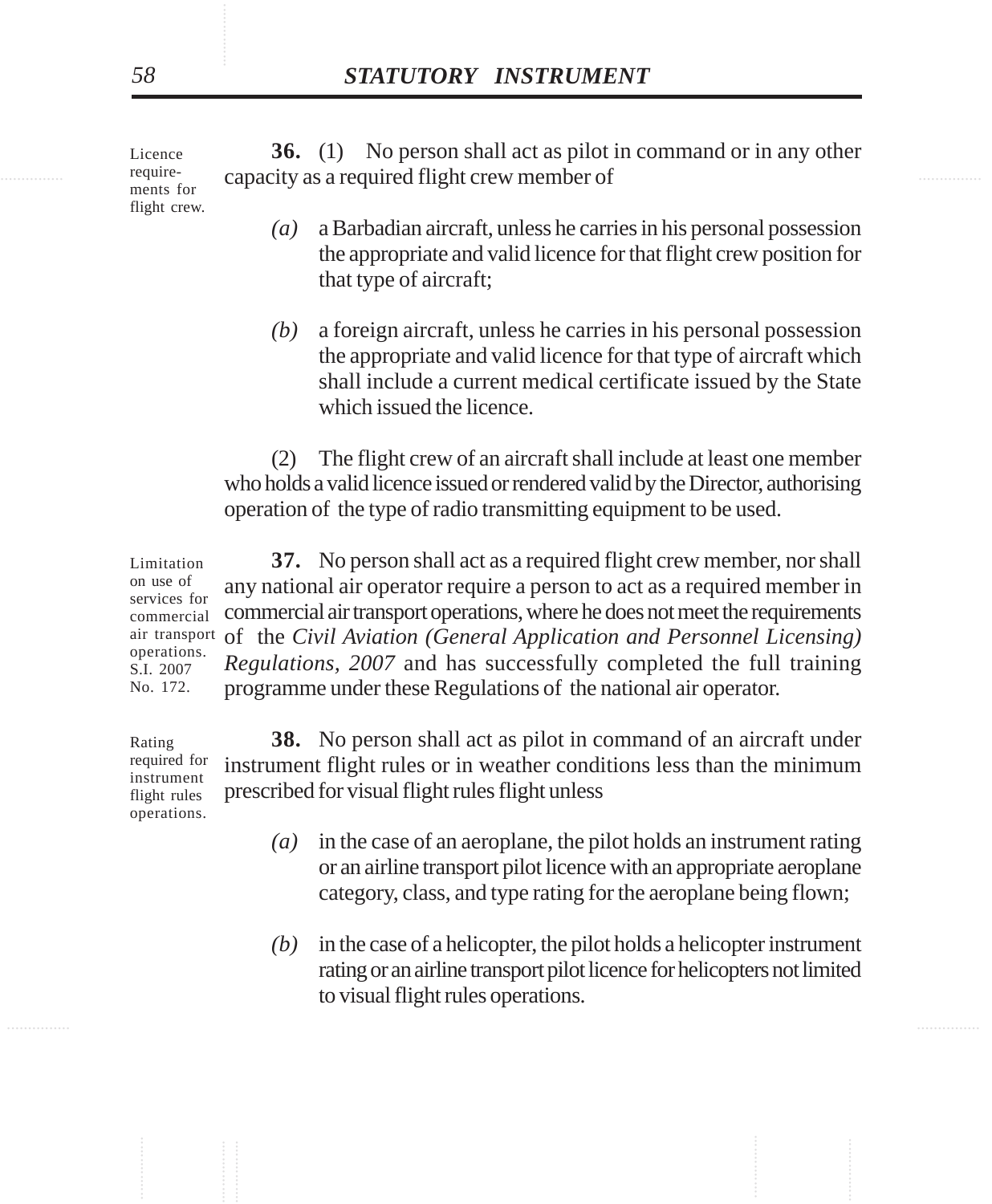**STATUTORY INSTRUMENT** 59<br>39. (1) Except as provided in paragraph (2), a person shall not act Special<br>as a flight crew member of an aircraft in a Category II or III operation authorisa-**39.** (1) Except as provided in paragraph (2), a person shall not act special as a flight crew member of an aircraft in a Category II or III operation under Part VIII unless authorisa-

tion required for Category II or III operations.

- *(a)* in the case of a pilot in command, he holds a current Category II or III pilot authorisation issued in accordance with the *Civil* S.I. 2007 *Aviation (General Application and Personnel Licensing)* No. 172.*Regulations, 2007* for that type of aircraft; and
- *(b)* in the case of a co-pilot, he is authorised under that Part to act as co-pilot in that aircraft in Category II or III operations.

(2) An authorisation is not required for individual pilots of an air operator who has Operations Specifications approving Category II or III operations.

40. (1) A pilot shall provide the Director with evidence that he Pilot possesses the aeronautical training and experience to meet the requirements logbooks. for a licence or rating, or recency of experience as recorded in his logbook.

(2) A student pilot shall carry his logbook, including the proper flight instructor endorsements, on all solo cross-country flights.

41. (1) No person shall act as pilot in command of an aircraft Recency carrying passengers, nor of an aircraft certified for more than one required  $\frac{require}{most}$ flight crew member unless within the preceding 90 days that pilot has

ments for a pilot in command.

- *(a)* made 3 take-offs and landings as the sole manipulator of the flight controls in an aircraft of the same category and class and where a type rating is required, of the same type; or
- *(b)* for a tailwheel aeroplane, made 3 take-offs and landings in a tailwheel aeroplane with each landing to a full stop.

(2) A pilot who has not met the recency of experience for take-offs and landings referred to in paragraph (1), shall satisfactorily complete a re-qualification training programme acceptable to the Director.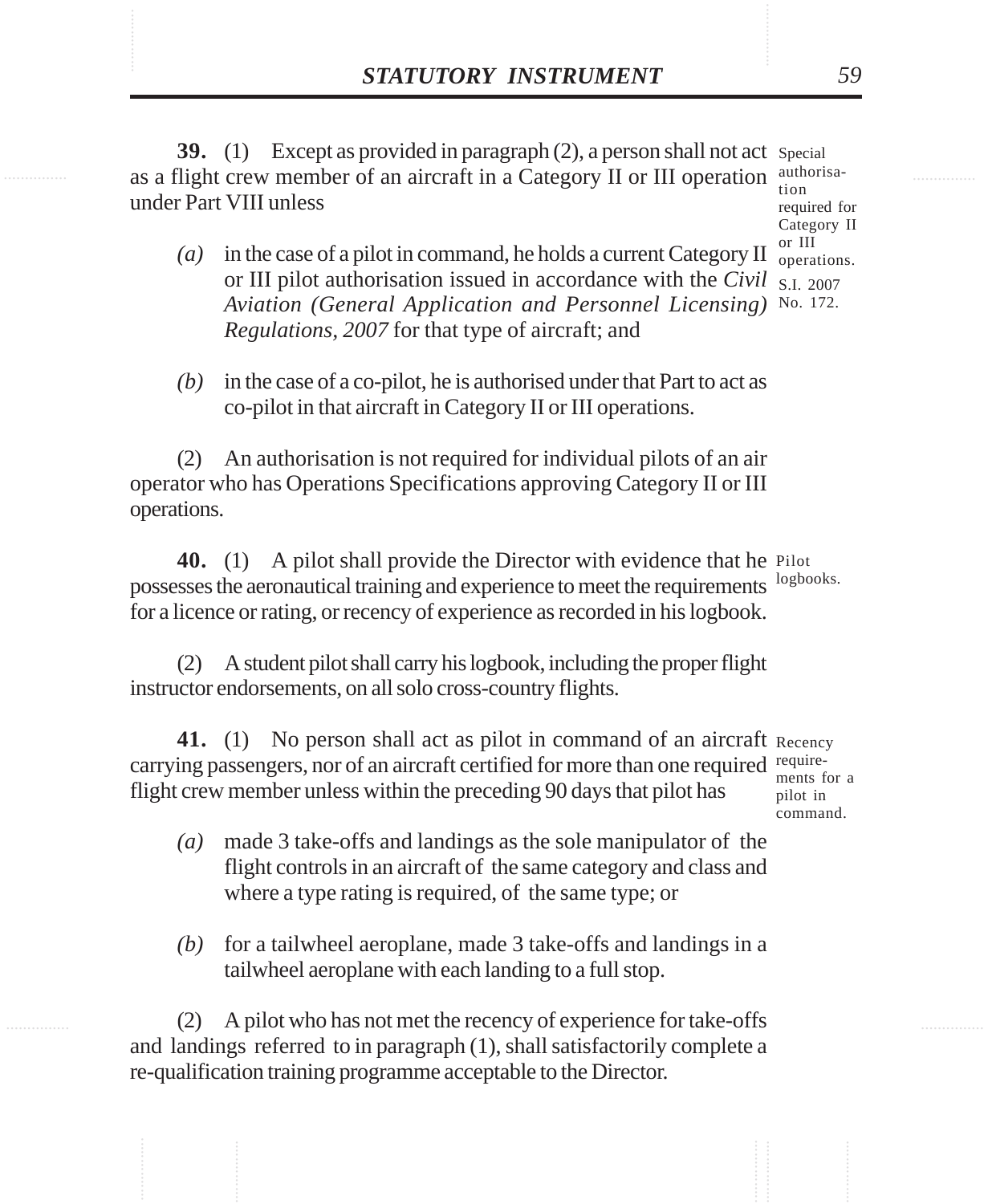a flight simulator. (3) The requirements of paragraphs (1) and (2), may be satisfied in

> (4) The 90 day period prescribed in paragraph (1), may be extended up to a maximum of 120 days where the pilot meets the requirements of paragraph (1), on a line flight under the supervision of a type rating instructor or flight test examiner.

> (5) Where a period beyond the 120 days extension under paragraph (4), is required, the recency requirement shall be satisfied by a training flight or use of a flight simulator.

**42.** (1) No person shall act as pilot in command in an aircraft under Requireinstrument flight rules, nor in instrument meteorological conditions, unless ments for he has, within the past 12 months

- *(a)* logged at least 6 hours of instrument flight time including at least 3 hours in flight in the category of aircraft; and
- *(b)* completed at least 6 instrument approaches.

(2) A pilot who has completed an instrument proficiency check with a flight test examiner, retains recency for instrument flight rules operations for 12 months following such check.

43. (1) No pilot shall act as co-pilot at the flight controls of an Recency aircraft during take-off and landing unless, within the preceding 90 days, such pilot has take-off and landing require-

- *(a)* made 3 take-offs and landings as the pilot in command or copilot in an aircraft of the same category and class and where a type rating is required of the same type; and
- ............... ............... pilot in command or co-pilot in a tailwheel aircraft with each *(b)* for a tailwheel aircraft, made the 3 take-offs and landings as the landing to a full stop.

flying under instrument flight rules or instrument meteorological conditions.

ments for co-pilot.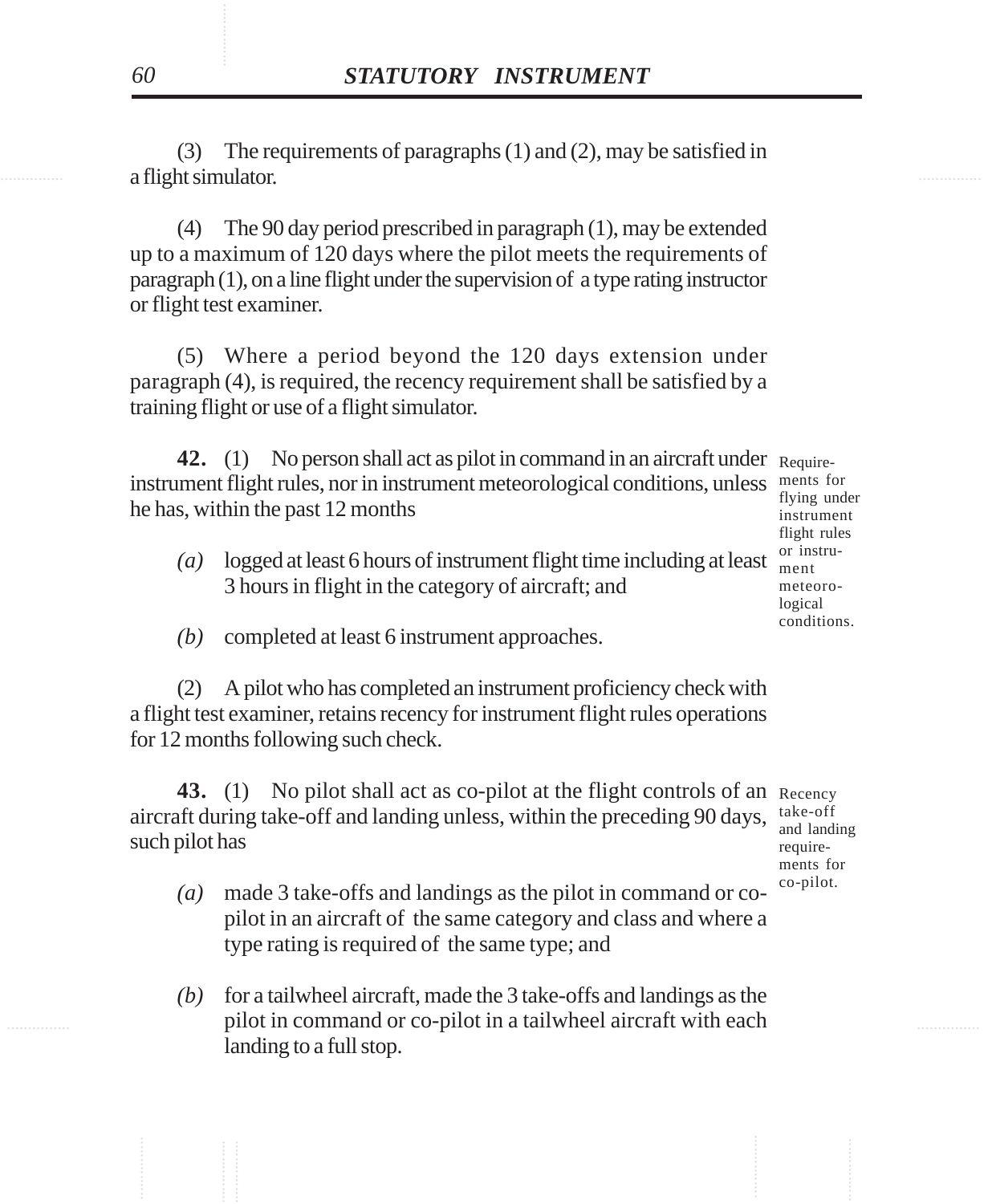**STATUTORY INSTRUMENT** 61<br>(2) A pilot who has not met the recency requirements for takeoffs and landings prescribed by paragraph (1), shall satisfactorily complete a re-(2) A pilot who has not met the recency requirements for takeoffs and landings prescribed by paragraph (1), shall satisfactorily complete a requalification training programme acceptable to the Director.

> (3) The requirements of paragraphs (1) and (2), may be satisfied in a flight simulator.

> (4) The 90 day period prescribed in paragraph (1), may be extended up to a maximum of 120 days where the pilot meets the requirements of paragraph (1), on a line flight under the supervision of a type rating instructor or flight test examiner.

> (5) Where a period beyond the 120 days extension under paragraph (4), is required, the recency requirement shall be satisfied by a training flight or use of a flight simulator.

44. (1) No person shall act as pilot in command of an aircraft type Required certified for more than one pilot unless, since the beginning of the preceding proficiency 12 months, he has passed with a flight test examiner, a proficiency check in aviation an aircraft requiring more than one pilot. pilots.

for general

(2) No person shall act as pilot in command of an aircraft type certified for more than one pilot unless, since the beginning of the preceding 24 months, he has passed a proficiency check in the aircraft type to be operated.

(3) No person shall act as pilot in command of an aircraft type certified for a single pilot unless, since the beginning of the preceding 24 months, he has passed a proficiency check with a flight test examiner.

(4) A flight test examiner conducting proficiency checks under this Regulation shall ensure that each proficiency check duplicates the manoeuvres of the type rating skill test.

(5) No person shall act as co-pilot of an aircraft type certified for more than one pilot unless, since the beginning of the preceding 12 months, he has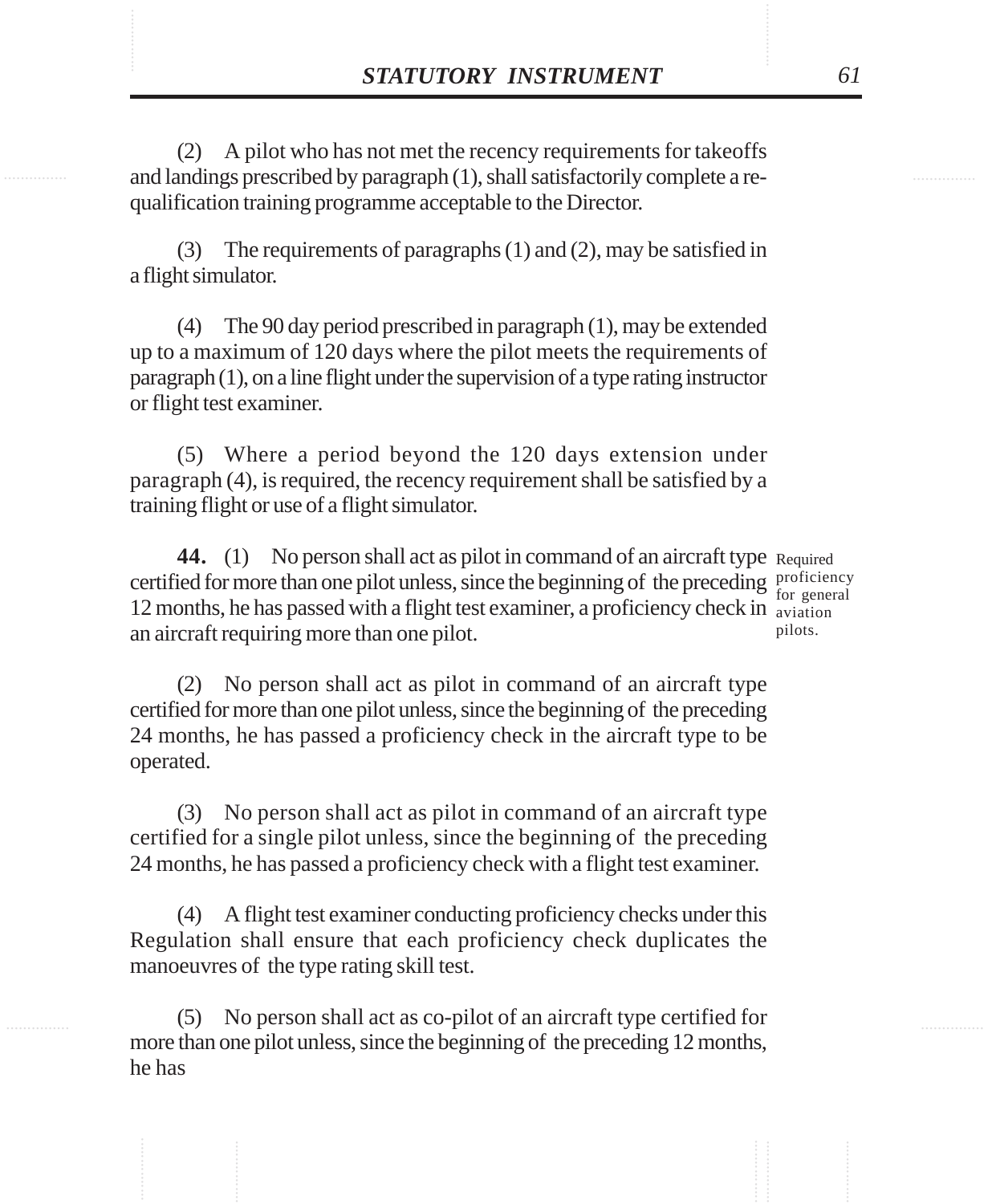- and emergency procedures; and  $\blacksquare$ *(a)* become familiar with the aircraft systems, performance, normal
	- *(b)* logged 3 take-off and landings as the sole manipulator of the controls.

(6) This Regulation shall not apply to pilots engaged in commercial air transport operations.

**45.** A pilot may conduct operations only within the privileges and limitations of his licence. Pilot privileges and limitations.

# PART V

# *Crew Member Duties and Responsibilities*

**46.** (1) A crew member shall be responsible for the proper execution of his duties that Crew responsibilities.

- *(a)* are related to the safety of the aircraft and its occupants; and
- *(b)* are specified in the instructions and procedures laid down in the operations manual.
- (2) A crew member shall
- *(a)* report to the pilot in command any fault, failure, malfunction or defect which he believes may affect the airworthiness or safe operation of an aircraft including emergency system;
- *(b)* report to the pilot in command any occurrence that endangered, or may endanger the safety of operation; and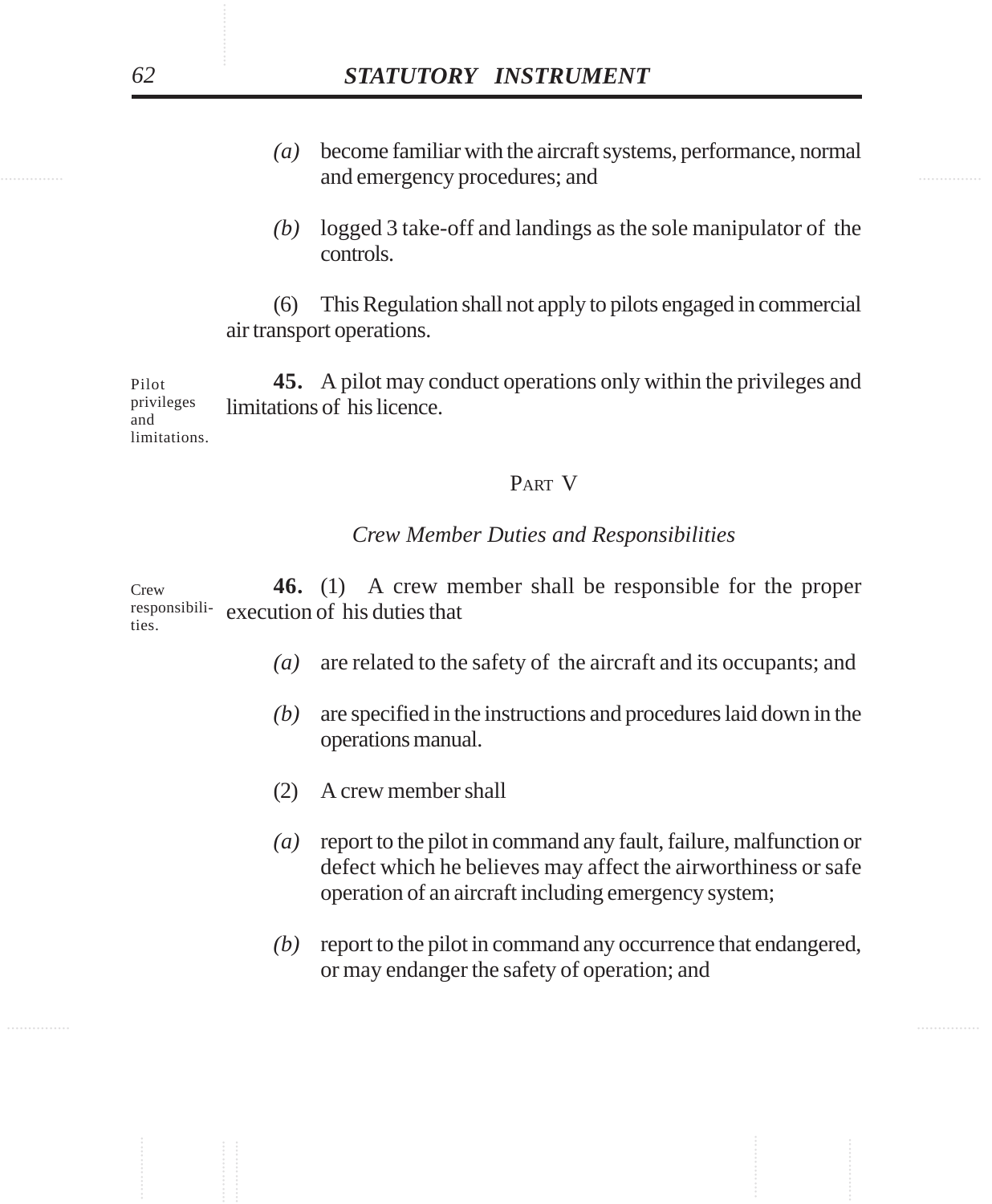**STATUTORY INSTRUMENT** 63<br>(c) make use of the occurrence reporting scheme of the operator<br>in accordance with these Regulations and in all such cases a *(c)* make use of the occurrence reporting scheme of the operator in accordance with these Regulations and in all such cases a copy of the report shall be communicated to the pilot in command concerned.

> (3) Nothing in paragraph (2), shall require a crew member to report an occurrence which has already been reported by another crew member.

- (4) No crew member shall perform duties on an aircraft
- *(a)* while under the influence of any drug that may affect his faculties in a manner contrary to safety;
- *(b)* until a reasonable time period has elapsed after deep-water diving;
- *(c)* following a blood donation except when a reasonable time period has elapsed;
- *(d)* where he is in any doubt of being able to accomplish his assigned duties; or
- *(e)* where he knows or suspects that he is suffering from fatigue, or feels unfit to the extent that the flight may be endangered.
- (5) No crew member shall
- *(a)* consume alcohol less than 8 hours prior to the specified reporting time for flight duty or the commencement of reserve or standby duty;
- *(b)* commence a flight duty period with a blood alcohol level in excess of 0.04 per cent by weight in the period;
- *(c)* consume alcohol during the flight duty period or whilst on reserve or standby duty.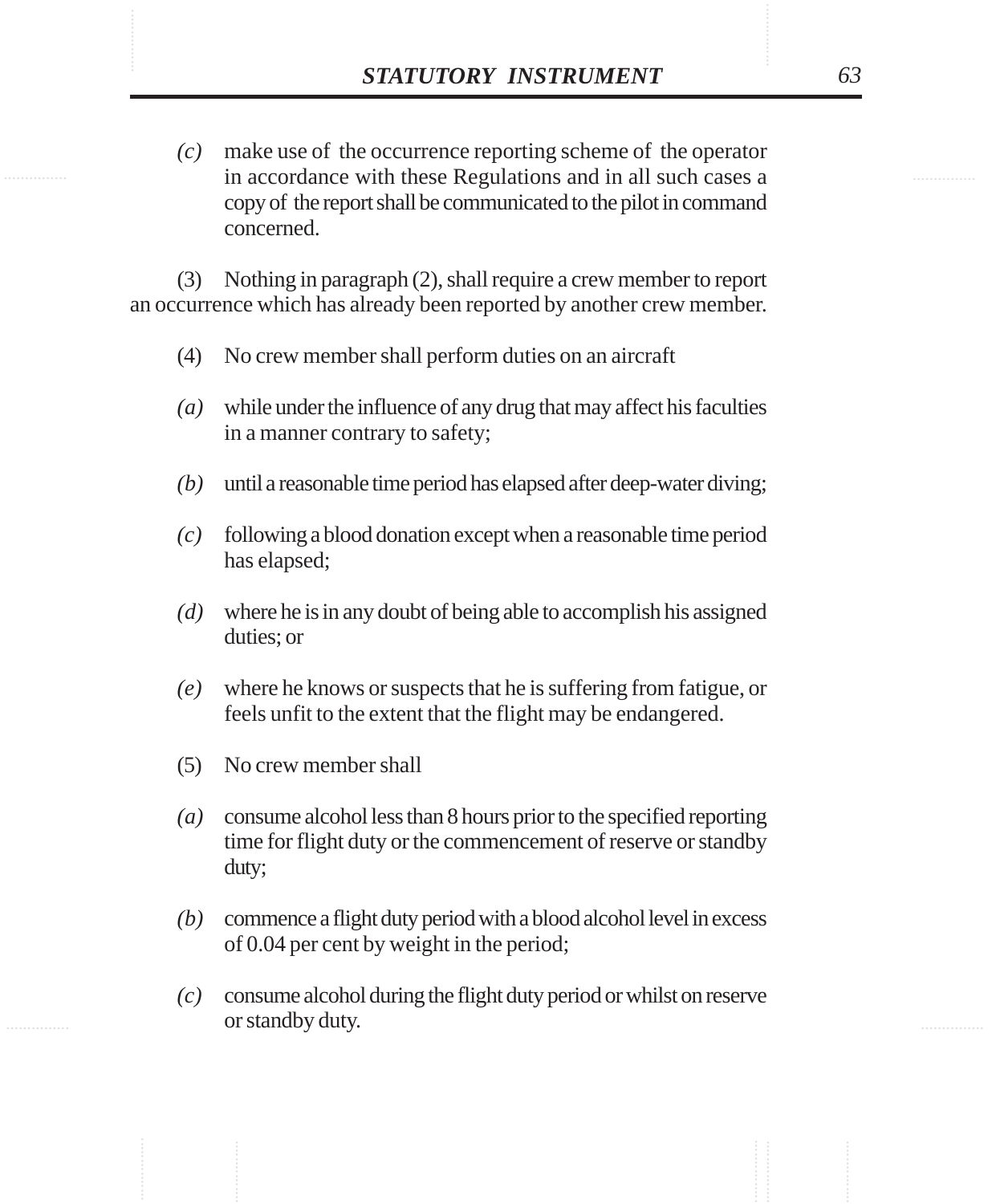- (6) A pilot in command shall
- *(a)* be responsible for the safe operations of the aircraft and the safety of its occupants during flight time;
- *(b)* decide whether or not to accept an aircraft with unserviceable equipment permitted by the configuration deviation list or minimum equipment list;
- *(c)* ensure that the pre-flight inspection has been carried out;
- *(d)* have authority to give all commands he deems necessary for the purpose of securing the safety of the aircraft and of persons or property carried therein;
- *(e)* have authority to require any person to disembark or have removed, who in his opinion, may represent a potential hazard to the safety of the aircraft or its occupants;
- *(f)* have authority to require any part of cargo on an aircraft be removed, which in his opinion, may represent a potential hazard to the safety of the aircraft or its occupants;
- *(g)* not permit any person to be carried in the aircraft who appears to be under the influence of alcohol or drugs to the extent that the safety of the aircraft or its occupants is likely to be endangered;
- *(h)* have the right to refuse transportation of inadmissible passengers, deportees or persons in custody if their carriage poses any risk to the safety of the aircraft or its occupants;
- thereunder; thereunder; the contract of the contract of the contract of the contract of the contract of the contract of the contract of the contract of the contract of the contract of the contract of the contract of the co *(i)* detain any person or cargo for any period he considers reasonably necessary to ensure compliance with the Act or Regulations made thereunder;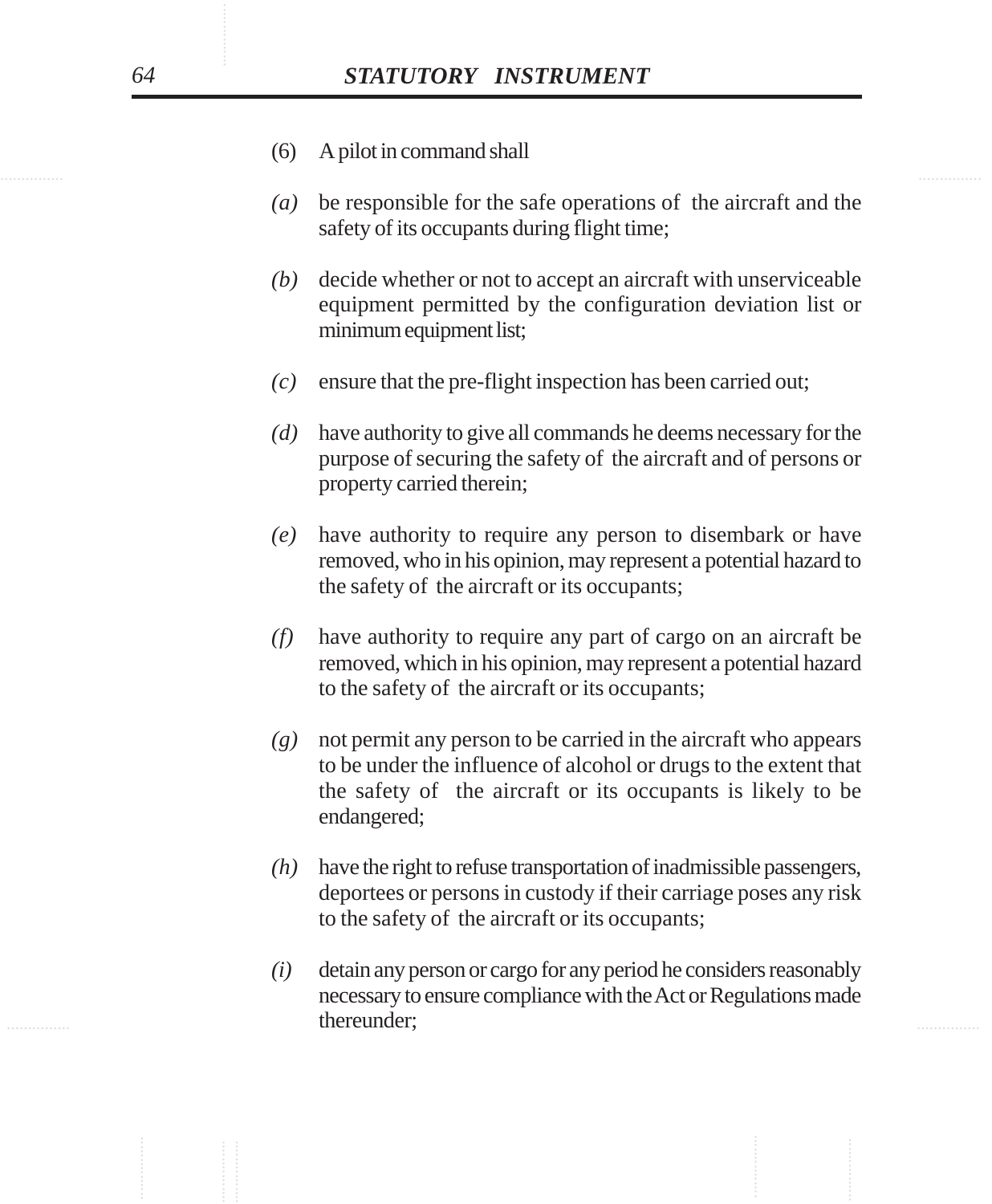- **STATUTORY INSTRUMENT** 65<br>(*j*) ensure that all passengers are briefed on the location of emergency exits and the location and use of relevant safety and *(j)* ensure that all passengers are briefed on the location of emergency exits and the location and use of relevant safety and emergency equipment;
	- *(k)* ensure that all operational procedures and checklists are complied with in accordance with the operations manual;
	- *(l)* not allow any crew member to perform any activity during takeoff, initial climb, final approach and landing except those duties required for the safe operation of the aircraft; and
	- *(m)* not allow
		- (i) a flight data recorder to be disabled, switched off or erased during flight;
		- (ii) recorded data to be erased after flight in the event of an accident or an incident subject to mandatory reporting;
		- (iii) a cockpit voice recorder to be disabled or switched off during flight unless he believes that the recorded data, which otherwise would be erased automatically, should be preserved for incident or accident investigation; and
		- (iv) recorded data to be manually erased during or after flight in the event of an accident or incident, subject to mandatory reporting.

(7) The pilot in command or the pilot to whom conduct of the flight has been delegated shall, in an emergency situation that requires immediate decision and actions, take any action he considers necessary under the circumstances and in such cases he may deviate from rules, operational procedures and methods in the interest of safety.

47. An operator shall take all necessary measures to ensure that all Powers of persons carried in the aircraft, obey all reasonable commands given by the  $\frac{\text{the pilot in}}{\text{command}}$ pilot in command for the purpose of securing the safety of the aircraft and of persons or property carried therein.

command.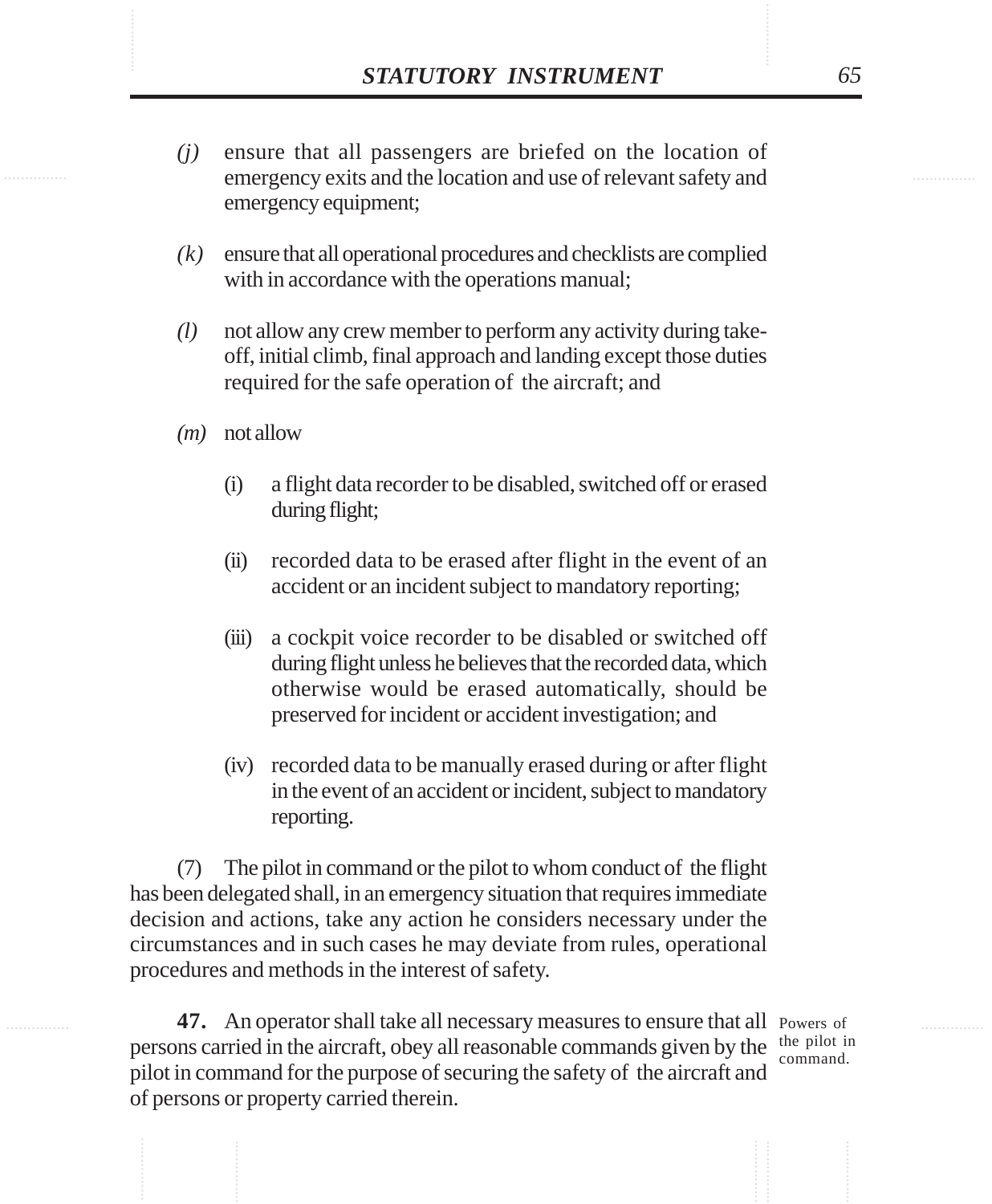with the relevant laws, regulations and procedures of the States in which with local **48.** (1) Subject to paragraph (2), a pilot in command shall comply Compliance the aircraft is operated. regulations.

> (2) Where an emergency situation exists, which endangers the safety of an aircraft or persons on board an aircraft and necessitates the taking of action which involves a violation of the requirements under paragraph (1), the pilot in command shall

- *(a)* notify the appropriate Civil Aviation Authority without delay; and
- *(b)* submit a report of the circumstances, where required by the State in which the incident occurred.

(3) A copy of the report referred to in paragraph (2)*(b)*, shall be submitted by the pilot in command to the Director within 10 days of the violation in the form prescribed.

49. No person shall operate an aircraft in a negligent or reckless Prohibition manner so as to endanger life or property.

on the negligent or reckless operations of aircraft.

**50.** (1) No person shall act as pilot in command or in any other Fitness of capacity as a required flight crew when he is aware of any decrease in his flight crew. medical fitness which might render him unable to safely exercise the privileges of his licence.

(2) The pilot in command shall be responsible for ensuring that a flight is not

- *(a)* commenced where any flight crew member is incapacitated from performing duties for any cause such as injury, sickness, fatigue, the effects of alcohol or drugs; or
- ............... ............... *(b)* continued beyond the nearest suitable airport where the capacity of the flight crew to perform functions is significantly reduced by impairment of faculties due to fatigue, sickness or lack of oxygen.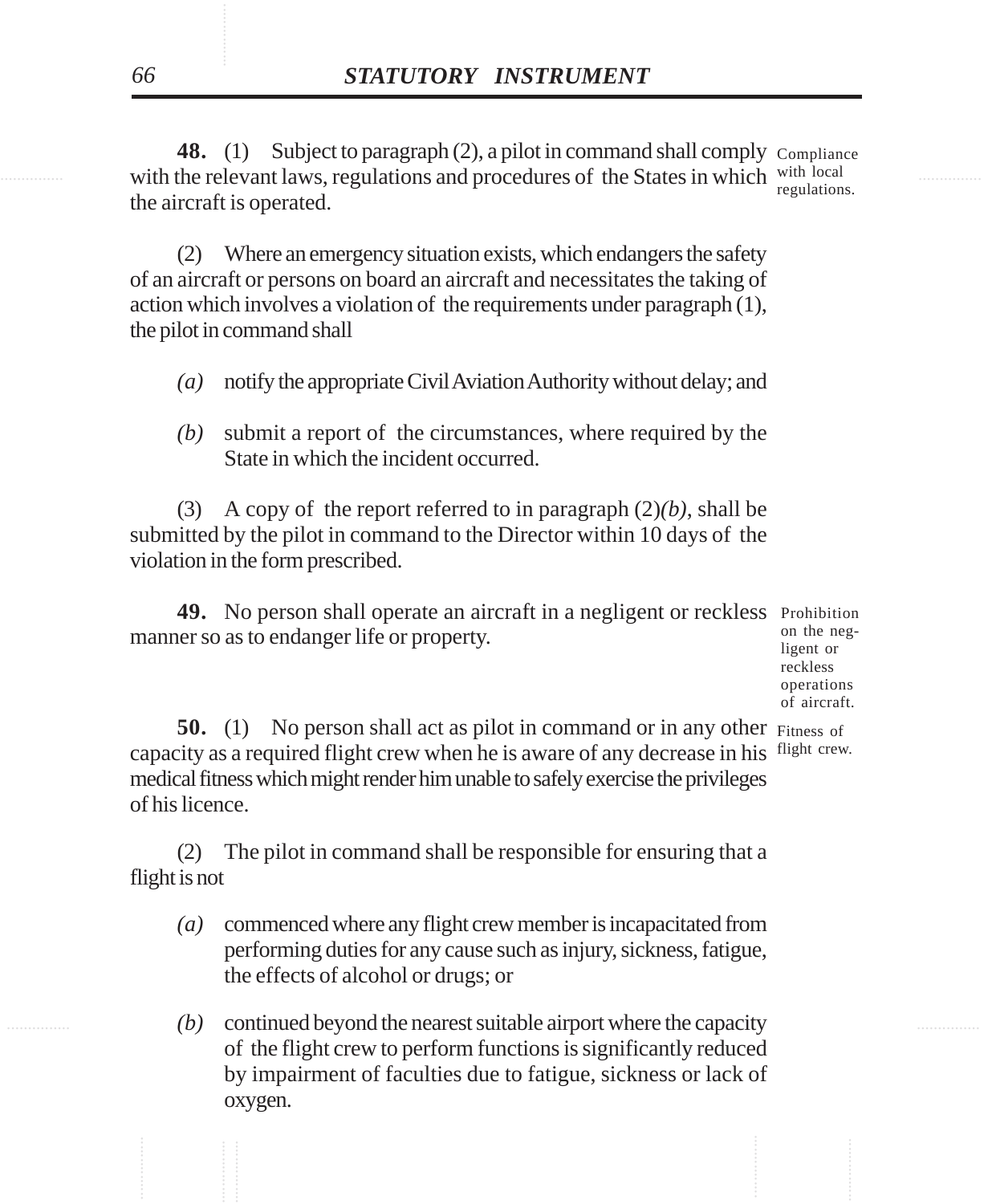**STATUTORY INSTRUMENT** 67<br>51. (1) A crew member shall have his seat belt fastened during Crew take-off and landing and all other times when seated at his station. **51.** (1) A crew member shall have his seat belt fastened during Crew take-off and landing and all other times when seated at his station.

members use of seat belts and harnesses.

(2) A member of the flight crew occupying a pilot seat shall keep shoulder the safety harness fastened during take-off and landing phases.

(3) Crew members other than those specified in paragraph (1), occupying a station equipped with a shoulder harness shall fasten that harness during take-off and landing, except that the shoulder harness may be unfastened where those crew members cannot perform the required duties with the shoulder harness fastened.

(4) An occupant of a seat equipped with a combined safety belt and shoulder harness shall have the combined safety belt and shoulder harness properly secured about himself, during take-off and landing and be able to properly perform assigned duties.

(5) At an unoccupied seat, the safety belt and shoulder harness, where installed, shall be secured so as not to interfere with a crew member in the performance of his duties or with the rapid egress of persons in an emergency.

**52.** (1) A required flight crew member shall remain at his assigned Requireduty station during take-off and landing and critical phases of flight.

ments of flight crew at duty stations.

(2) A flight crew member shall remain at his station during all phases of flight unless

- *(a)* absence is necessary for the performance of his duties in connection with the operation;
- *(b)* absence is necessary for physiological needs, provided one qualified pilot remains at the controls at all times; or
- *(c)* the crew member is taking a rest period and a qualified relief crew member replaces him at the duty station.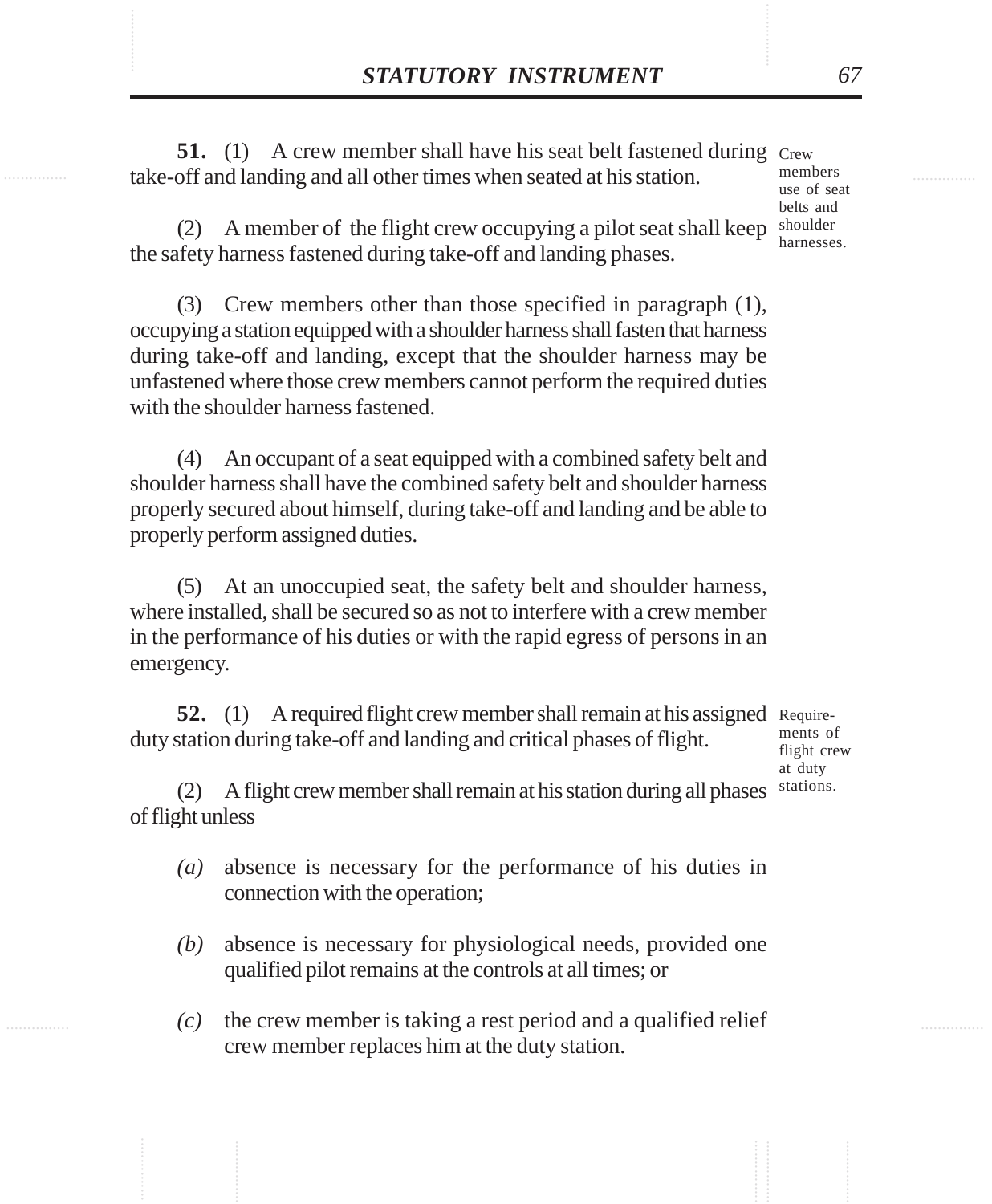required cabin crew members shall be seated at their assigned stations (3) On all decks of an aircraft that are occupied by passengers, during the take-off and landing and whenever deemed necessary by the pilot in command in the interest of safety.

> **53.** An operator shall assign for each type of aircraft the necessary functions that flight crew are to perform in an emergency or in a situation requiring emergency evacuation. Flight crew emergency duties.

> **54.** (1) A crew member involved in night operations shall have a flashlight at his station. Required crew equipment.

> > (2) A flight crew member shall have at his station an aircraft checklist containing at least the pre-take-off, after take-off, before landing and emergency procedures.

> > (3) A flight crew member shall have at his station, current and suitable charts to cover the route of the proposed flight and any route along which it is reasonable to expect that the flight may be diverted.

> > (4) A flight crew member assessed as fit to exercise the privileges of a licence subject to the use of suitable corrective lenses, shall have a spare set of the corrective lenses readily available when performing as a required crew member in commercial air transport operations.

**55.** A pilot in command shall ensure that the flight crew follows the approved checklist procedures under the *Civil Aviation (Air Operator Operating Certification and Administration) Regulations, 2007*, when operating the aircraft.

**56.** For all international flights, a pilot in command shall have on board the aircraft essential information concerning the search and rescue services in the areas over which they intend to operate the aircraft.

............... ............... **57.** A pilot in command shall produce to an inspector from the office of the Director or of any other Civil Aviation Authority of a Contracting State the documentation required to be carried on board an aircraft when such inspector so requests.

Compliance with approved checklist procedures. S.I. 2007 No. 173.

Search and rescue information on board aircraft.

Production of aircraft and flight documentation.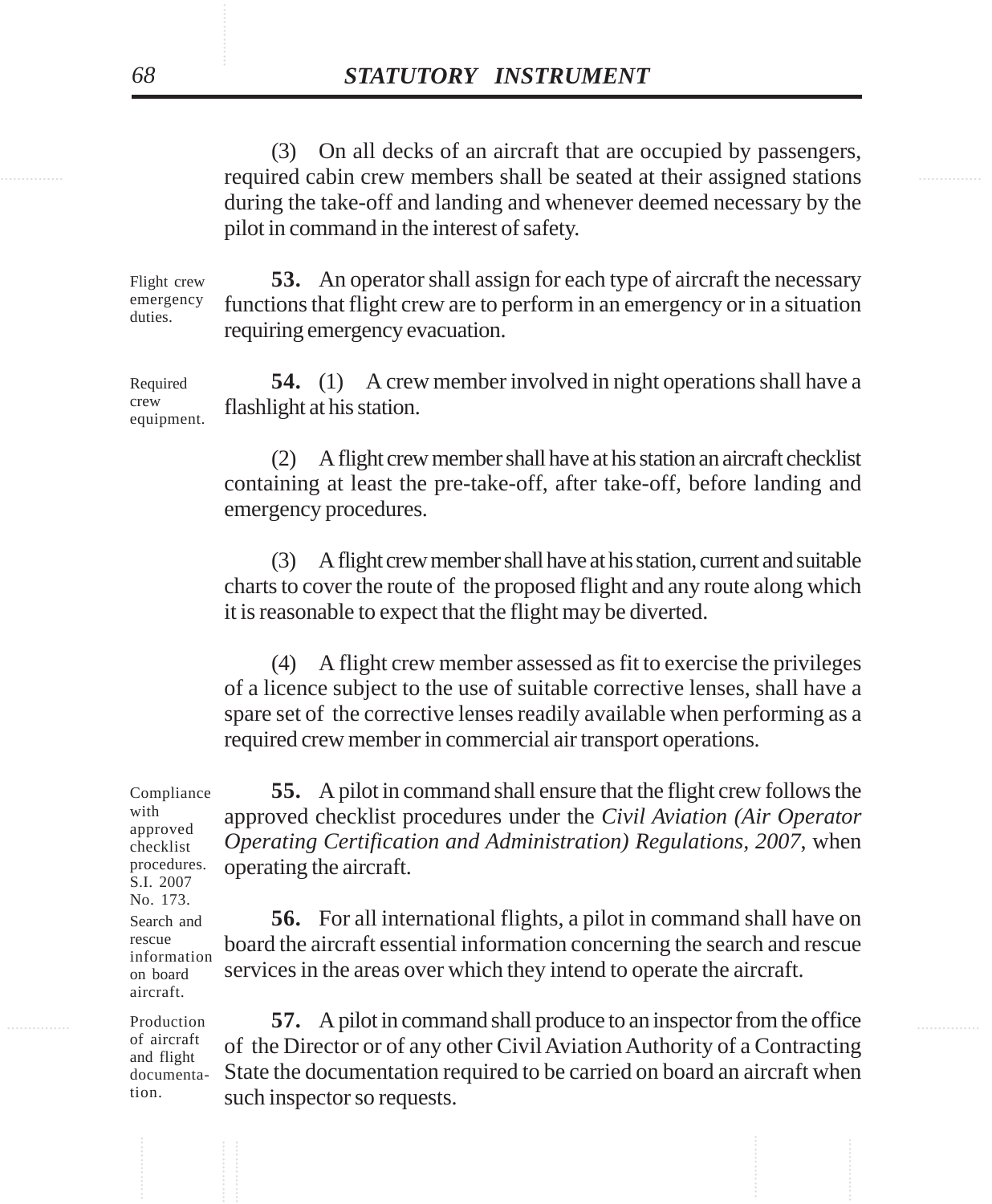**STATUTORY INSTRUMENT** 69<br>
58. A pilot in command shall ensure that approved procedures under Prevention<br>
Civil Aviation (Air Operator Certification and Administration) of unau-**58.** A pilot in command shall ensure that approved procedures under Prevention *Civil Aviation (Air Operator Certification and Administration)* Regulations, 2007 to prevent unauthorised persons from entering the flight persons in crew compartment during flight are complied with at all times during passenger flight crew carrying commercial air transport operations. of unau-

thorised compartment. S.I. 2007 No. 173.

air transport operations.

59. (1) No pilot in command shall admit any person to the cockpit Admission of a Barbadian aircraft engaged in commercial air transport operations unless the person being admitted is to the cockpit in commercial

- *(a)* an operating crew member;
- *(b)* a representative of the Director responsible for certification, licencing or inspection, where this is required for the performance of his official duties;
- *(c)* permitted by the instructions contained in the operations manual;
- *(d)* a flight operations officer of a national air operator on line observation training; and
- *(e)* an air traffic controller who is authorised by the Director to observe air traffic control procedures.
- (2) The pilot in command shall ensure that
- *(a)* in the interest of safety, admission to the cockpit does not cause distraction and interference with the operations of the flight; and
- *(b)* a person who is carried on the cockpit is made familiar with the relevant safety procedures.

**60.** (1) Where, in performing the duties of conducting an inspection, Admission an inspector presents his authorisation to the pilot in command, the pilot in  $\frac{1}{10}$  the command shall give the inspector free and uninterrupted access to the cockpit cockpit. of the aircraft. to the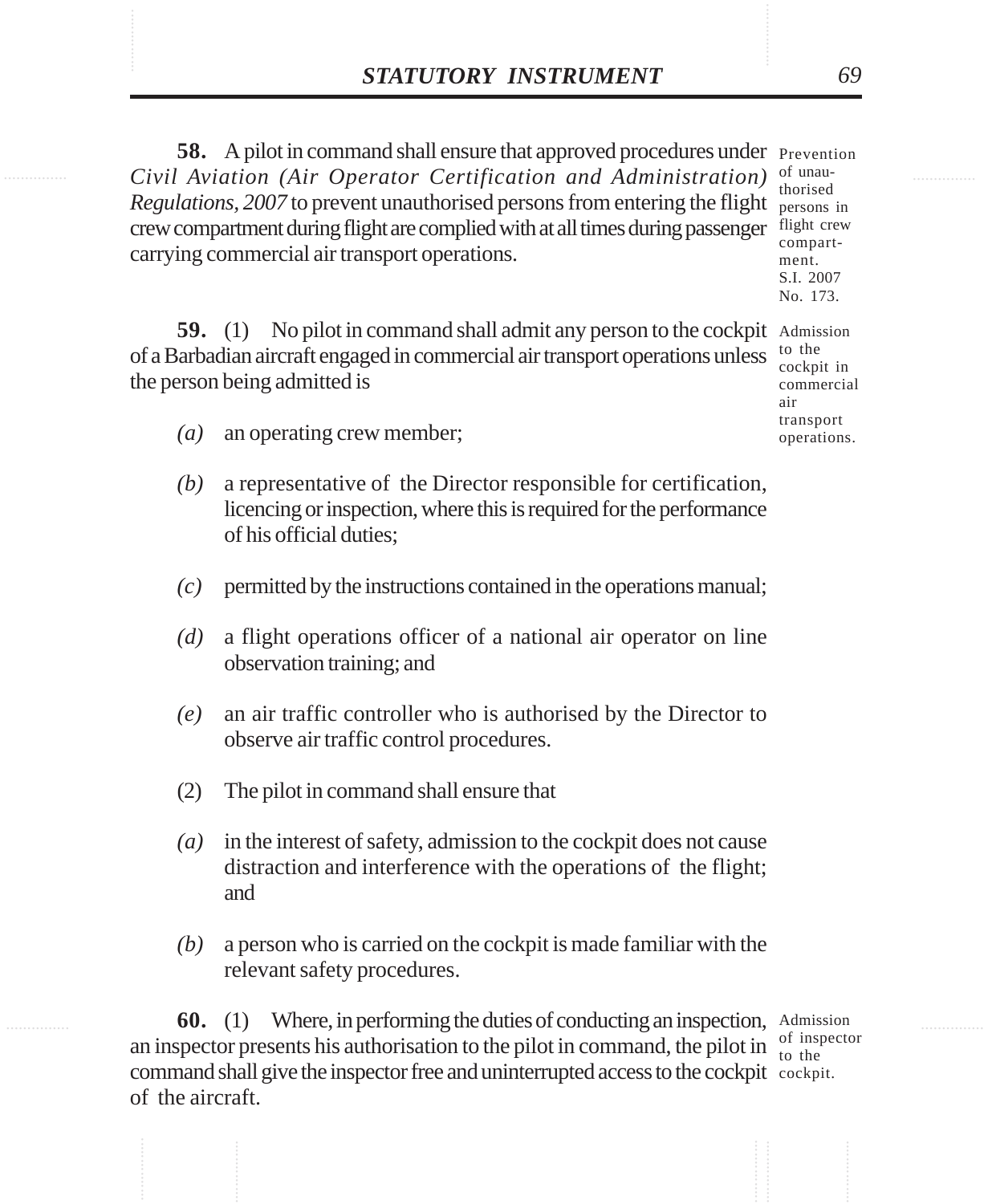inspector, the observer seat most suitable to perform his duties as determined (2) A national air operator shall make available for the use of the by the inspector.

> **61.** (1) An air operator shall establish a procedure to ensure that in-flight fuel checks and fuel management are carried out.

(2) A pilot in command shall ensure that the amount of usable fuel remaining in flight is not less than the fuel required to proceed to an airport where a safe landing can be made, with final reserve fuel remaining.

(3) A pilot in command shall declare an emergency when the actual usable fuel on board is less than the final reserve fuel.

**62.** (1) A flight crew member shall not perform any duties during a critical phase of flight except those required for the safe operation of the aircraft.

(2) No pilot in command shall permit a flight crew member to engage in any activity during a critical phase of flight which could distract or interfere with the performance of his assigned duties.

(3) A flight crew member required to be on cockpit duty shall communicate through boom microphones below flight level 150.

**63.** (1) No pilot in command shall allow an unqualified person to manipulate the controls of an aircraft during commercial air transport the controls **operations.** Restriction on manipulation of in commer-

(2) No pilot in command shall allow any person to manipulate the controls of an aircraft during commercial air transport operations nor shall any person manipulate the controls during flight unless that person operations.

- example 2.1 air operator operating that aircraft; *(a)* is a qualified pilot, flight instructor or check airman of the national
	- *(b)* is an authorised pilot safety representative of the Director; or

Duties of flight crew during critical phases of flight.

cial air transport

Requirement for in-flight fuel management.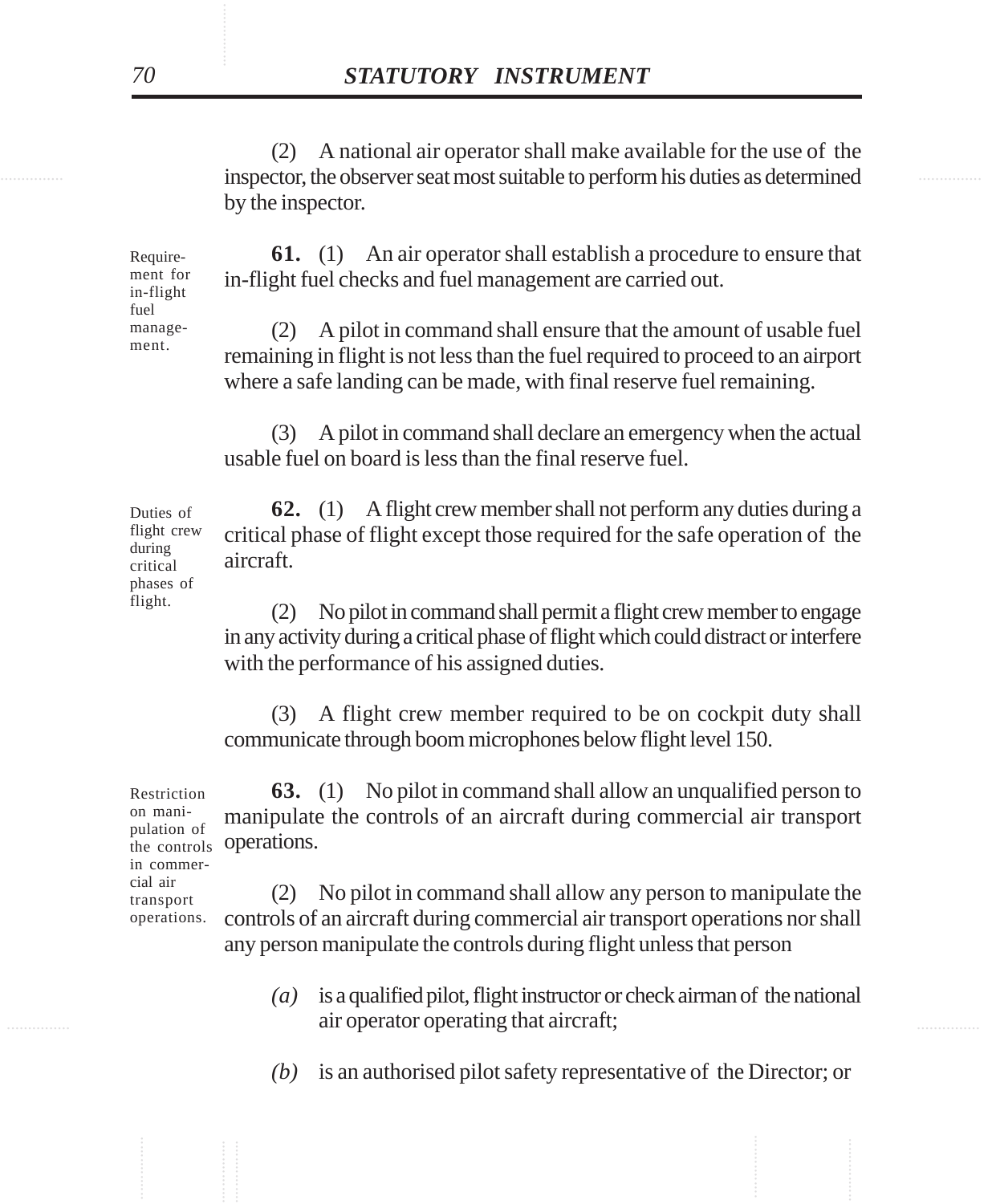**STATUTORY INSTRUMENT** 71<br>(c) has the permission of the pilot in command, is qualified in the aircraft, and is checking flight operations. *(c)* has the permission of the pilot in command, is qualified in the aircraft, and is checking flight operations.

> **64.** No person shall cause or engage in simulated abnormal or Simulated emergency situations or the simulation of instrument meteorological conditions by artificial means during commercial air transport operations.

**65.** (1) The pilot in command shall ensure that all portions of the Completion technical logbook are completed in indelible ink or indelible pencil at the appropriate points before, during and after flight operations.

(2) The pilot in command shall be responsible for the journey log and the general declaration.

**66.** An operator shall ensure that all known or suspected defects Reporting and mechanical irregularities occurring during flight time are entered in the technical log of the aircraft at the end of such flight time. ties.

**67.** (1) An operator shall establish procedures for reporting General occurrences taking into account the following responsibilities:

- *(a)* a pilot in command or the operator of an aircraft shall submit a report to the Director of any occurrence that endangers or could endanger the safety of operation;
- *(b)* a report referred to in paragraph *(a)*, by the pilot in command shall be despatched within 72 hours of the time when the incident was identified unless exceptional circumstances prevent this;
- *(c)* a pilot in command shall ensure that all known or suspected technical defects and all occurrences whose technical limitations occurring while he was responsible for the flight are recorded in the aircraft technical log, and where the deficiency or exigency of technical limitations endangers or could endanger the safety of operation, the pilot in command shall in addition initiate the submission of a report to the Director in accordance with paragraph *(a)*.

abnormal situations during commercial air transport operations. of technical logbook for commercial air transport operations.

mechanical irregulari-

reporting procedures for occurrences.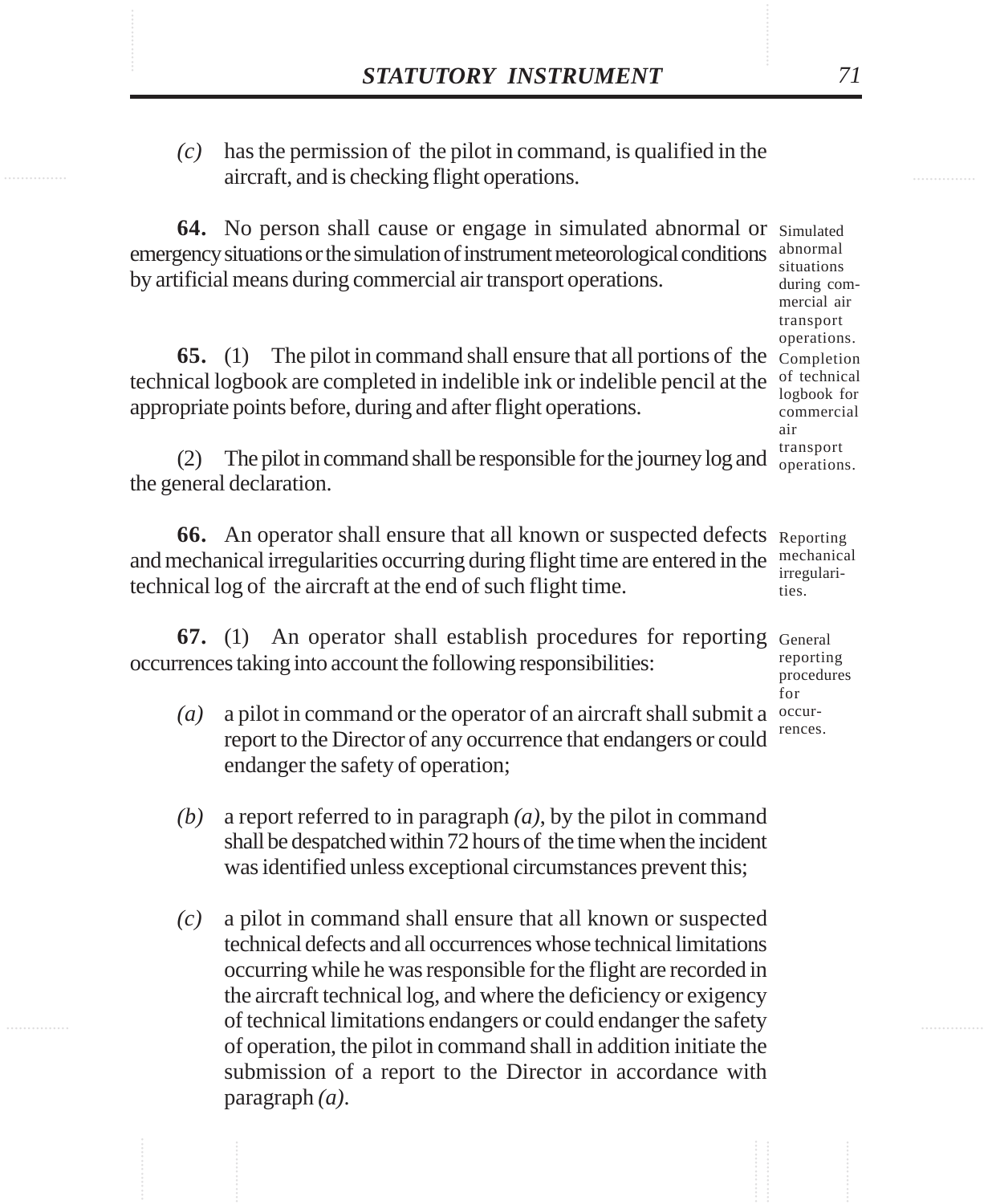$\text{pargraph}(1)$ (2) In the case of incidents reported in accordance with

- *(a)* arising from or relating to, any failure, malfunction defect in the aircraft, its equipment or any item of ground support equipment; or
- *(b)* which causes or may cause adverse effects on continuing airworthiness of the aircraft,

the operator shall also inform the organisation responsible for the design or the supplier or, where applicable, the organisation responsible for continued airworthiness, at the same time as a report is submitted to the Director.

**68.** An operator shall establish procedures for reporting accidents and serious incidents taking into account the following responsibilities and the circumstances:

- *(a)* a pilot in command shall notify the operator of any accident or serious incident occurring while he was responsible for the flight, and when he is incapable of providing such notification, this task shall be undertaken by the next senior crew member as specified by the national air operator where such other member is able to do so;
- *(b)* an operator shall ensure that the Civil Aviation Authority in the State of the operator, the nearest appropriate Civil Aviation Authority where not the Civil Aviation Authority in the State of the operator, and any other organisation required by the State of the operator to be informed, are notified by the quickest means available of any accident or serious incident and in the case of accidents only, at least before the aircraft is moved unless exceptional circumstances prevent this; and
- ............... ............... *(c)* a pilot in command or the operator of an aircraft shall submit a report to the Civil Aviation Authority in the State of the operator within 72 hours of the time when the accident or serious incident occurred.

Reporting procedures for accidents and serious incidents.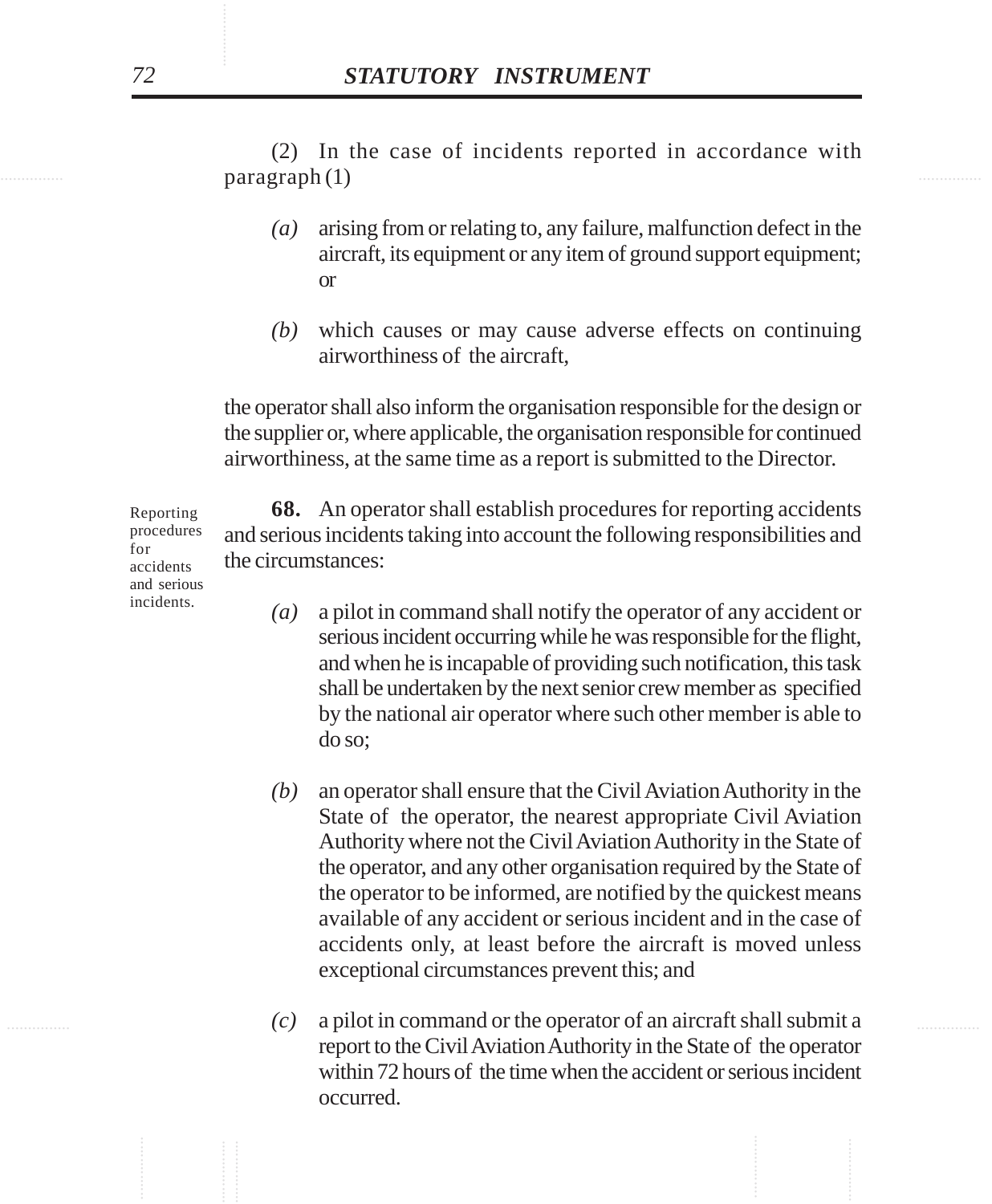**STATUTORY INSTRUMENT** 73<br> **69.** Where an air traffic incident occurs, a pilot in command shall Reporting<br>
without delay notify **69.** Where an air traffic incident occurs, a pilot in command shall Reporting without delay notify

procedures for air traffic incidents.

- *(a)* the air traffic control facility concerned of the incident and of his intention to submit an air traffic incident report after the flight has ended whenever an aircraft in flight has been endangered by
	- (i) near collision with any other flying device;
	- (ii) faulty air traffic procedures or lack of compliance with applicable procedures by air traffic control or by the flight crew; and
	- (iii) failure of air traffic control facilities; and
- *(b)* the Director, of the incident.
- **70.** A pilot in command shall
- $(a)$  immediately notify the air traffic control facility concerned  $a$ <sub>irborne</sub> whenever an aircraft in flight has manoeuvred in response to an airborne collision avoidance system resolution advisory;
- *(b)* submit a report to the Director on any occurrence of an airborne collision avoidance system resolution advisory.

**71.** (1) A pilot in command shall immediately inform the local traffic Procedures control facility whenever a potential bird hazard is observed.

(2) Where a pilot in command of an aircraft is aware that a bird strike has occurred and such bird strike has resulted in significant damage or the loss or malfunction of any essential service of the aircraft, he shall submit a written bird strike report to the Director, upon landing.

(3) Where evidence of a bird strike is discovered on an aircraft when the pilot in command is not available, the operator shall be responsible for submitting the report.

Procedures for reporting collision avoidance system advisory.

for reporting bird hazards and strikes.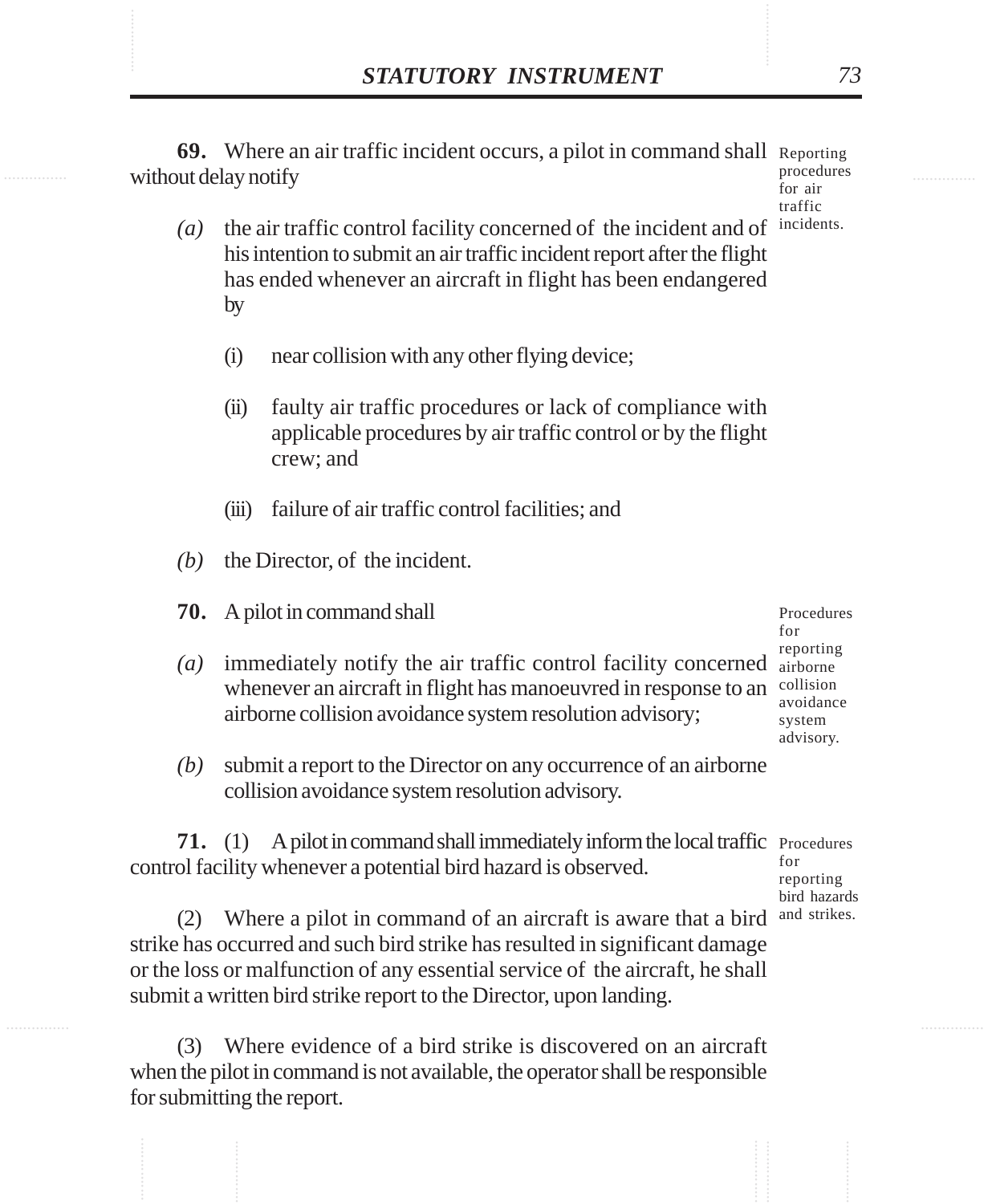experience and inform the appropriate air traffic facility **72.** (1) Where an in-flight emergency occurs, the pilot in command *(a)* of such an occurrence; and Procedures for reporting in-flight emergency.

- 
- *(b)* where the situation permits, any dangerous goods on board the aircraft.

(2) Where an aircraft referred to in paragraph (1) has landed, the pilot in command shall, where the occurrence has been associated with and was related to the transport of dangerous goods, comply also with the reporting requirements specified in regulation 25.

**73.** Where there has been an act of unlawful interference on board an aircraft, the pilot in command or, in his absence, the operator, shall submit a report as soon as practicable to the Civil Aviation Authority of the State where the incident occurred and to the Director. Reporting acts of unlawful interference.

**74.** A pilot in command shall notify the appropriate air traffic control facility as soon as practicable whenever a potentially hazardous condition is encountered during flight such as an irregularity in a ground or navigational facility, a meteorological phenomenon or a volcanic ash cloud. Procedures potentially conditions.

> **75.** (1) A pilot in command shall ensure that whenever an aircraft has flight recorders installed, those recorders are operated continuously

- *(a)* in the case of the flight data recorder, from the instant the aircraft begins its take-off roll until it has completed the landing roll; and
- *(b)* in the case of the cockpit voice recorder, from the instant of the initiation of the pre-start checklist until the end of the aircraft shutdown checklist.

............... ............... or incident investigation by the Director, shall unless necessary permit a (2) No pilot in command, in order to preserve the data for an accident flight data recorder or cockpit voice recorder to be disabled, switched off or erased during flight.

Operation of cockpit voice and flight data recorder.

hazardous

for reporting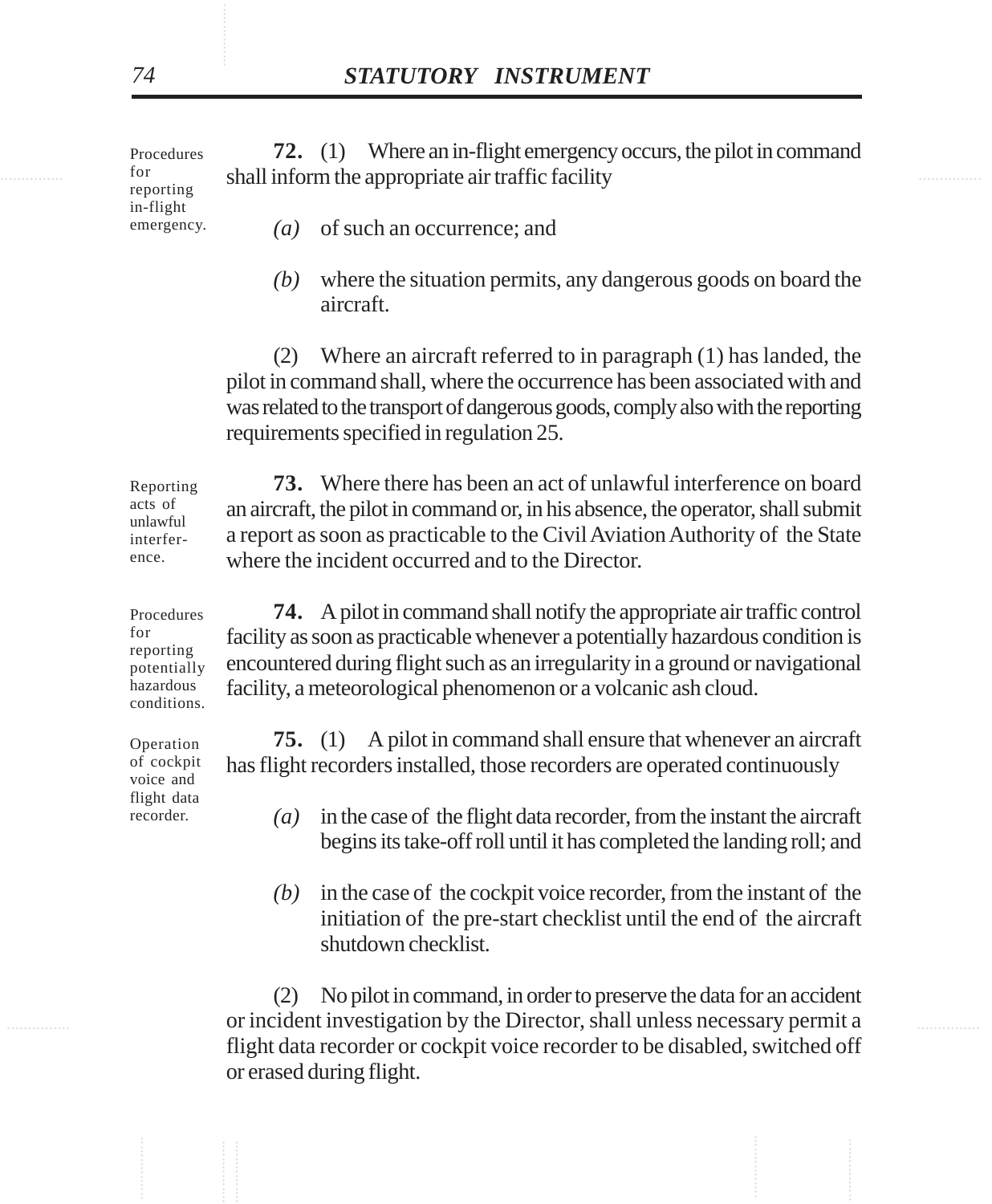**STATUTORY INSTRUMENT** 75<br>(3) In the event of an accident or incident, a pilot in command shall<br>act to preserve the recorded data for subsequent submission to the Director (3) In the event of an accident or incident, a pilot in command shall act to preserve the recorded data for subsequent submission to the Director as may be requested to conduct an investigation.

> **76.** (1) A pilot in command shall ensure that breathing oxygen is supply and provided on flights at such altitudes where a lack of oxygen may result in use of impairment of the faculties of crew members. oxygen.

(2) The minimum supply of oxygen on board the aircraft shall not be less than that prescribed by *Civil Aviation (Instruments and Equipment)* S.I. 2007 *Regulations, 2007*. No. 178.

(3) A pilot in command shall ensure that all flight crew members when performing duties essential to the safe operation of an aircraft in flight, use breathing oxygen continuously where the cabin altitudes exceeds 10 000 feet for a period in excess of 30 minutes.

(4) One pilot at the controls of a pressurised aircraft in flight shall have available at his pilot station, a quick-donning oxygen mask with oxygen readily available on demand

- *(a)* for general aviation operations, at flight levels above 350, where there is no other pilot at his duty station; and
- *(b)* for commercial air transport operations, at flight levels above 250, if there is no other pilot at his duty station.

77. No pilot in command or a senior cabin crew member shall permit Restrictions any person to use, nor shall any person use a portable electronic device on on use of board an aircraft that may adversely affect the performance of the aircraft electronic systems and equipment unless

*(a)* for instrument flight rules operations other than commercial air transport, the pilot or senior crew member allows the use of such device; or

portable devices.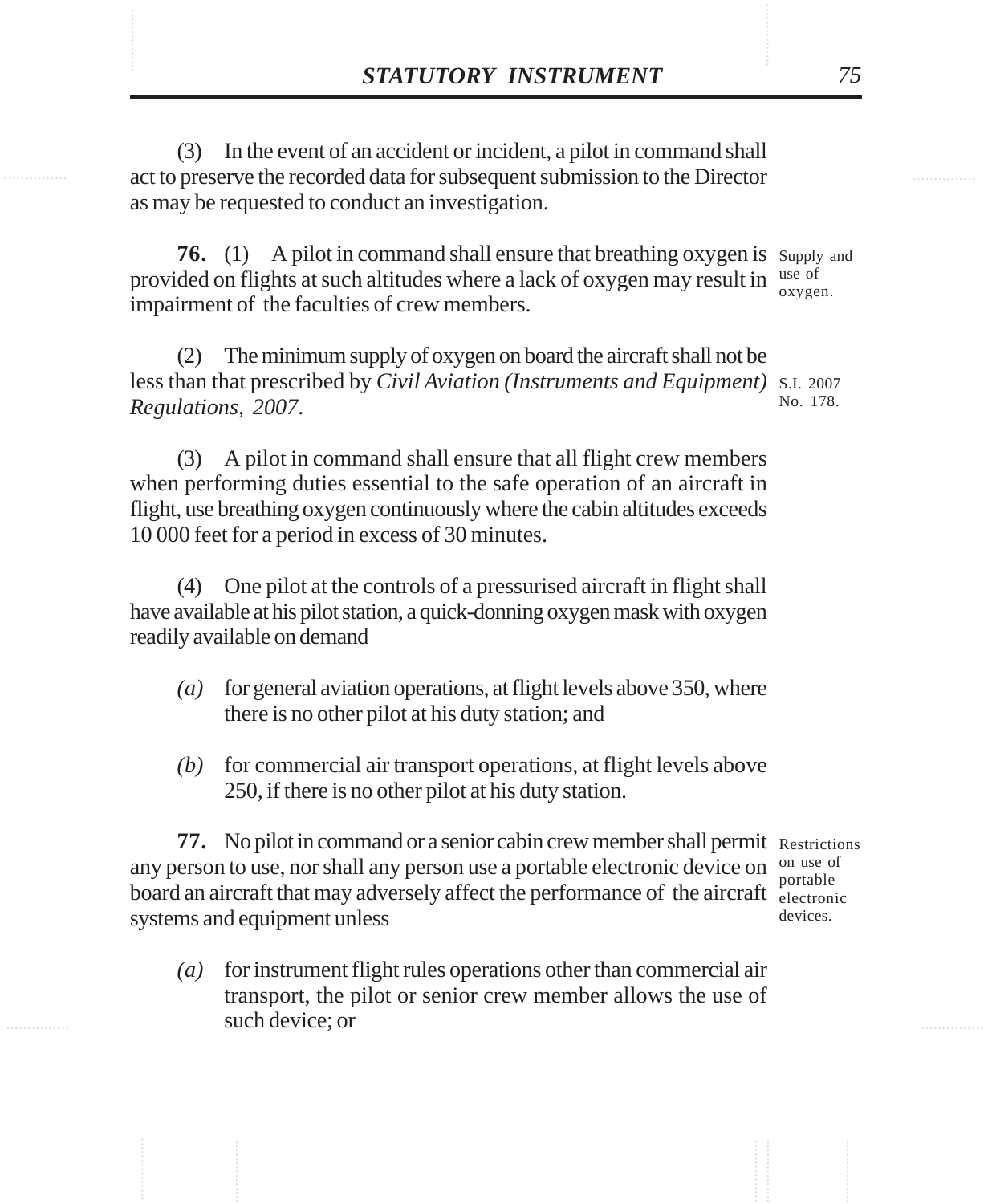- makes a determination of acceptable devices and publishes that *(b)* for commercial air transport operations, the national air operator information in the operations manual for use by the crew members; and
	- *(c)* the pilot in command or senior cabin crew member informs passengers of those portable electronic devices that may be used on the aircraft.

## PART VI

#### *Flight Planning and Supervision*

**78.** (1) Information in respect of an intended flight or portion of a flight, to be provided to the appropriate air traffic control facilities, shall be in the form of an air traffic control flight plan (hereinafter referred to as a "flight plan"). Submission of flight plan.

> (2) A flight plan referred to in paragraph (1), shall be filed for all visual flight rules and instrument flight rule flights.

> (3) A pilot in command shall submit a flight plan before departure or during flight, to the appropriate air traffic control facility, unless arrangements have been made for submission of a repetitive flight plan.

> (4) Unless otherwise prescribed by the appropriate air traffic control facility, a pilot shall submit a flight plan to the appropriate air traffic control facility

- *(a)* at least 60 minutes before departure of the aircraft; or
- *(b)* where submitted during flight, at a time which will ensure its receipt by the appropriate air traffic control facility at least 10 minutes before the aircraft is estimated to reach
	- (i) the intended point of entry into a control area or advisory area; or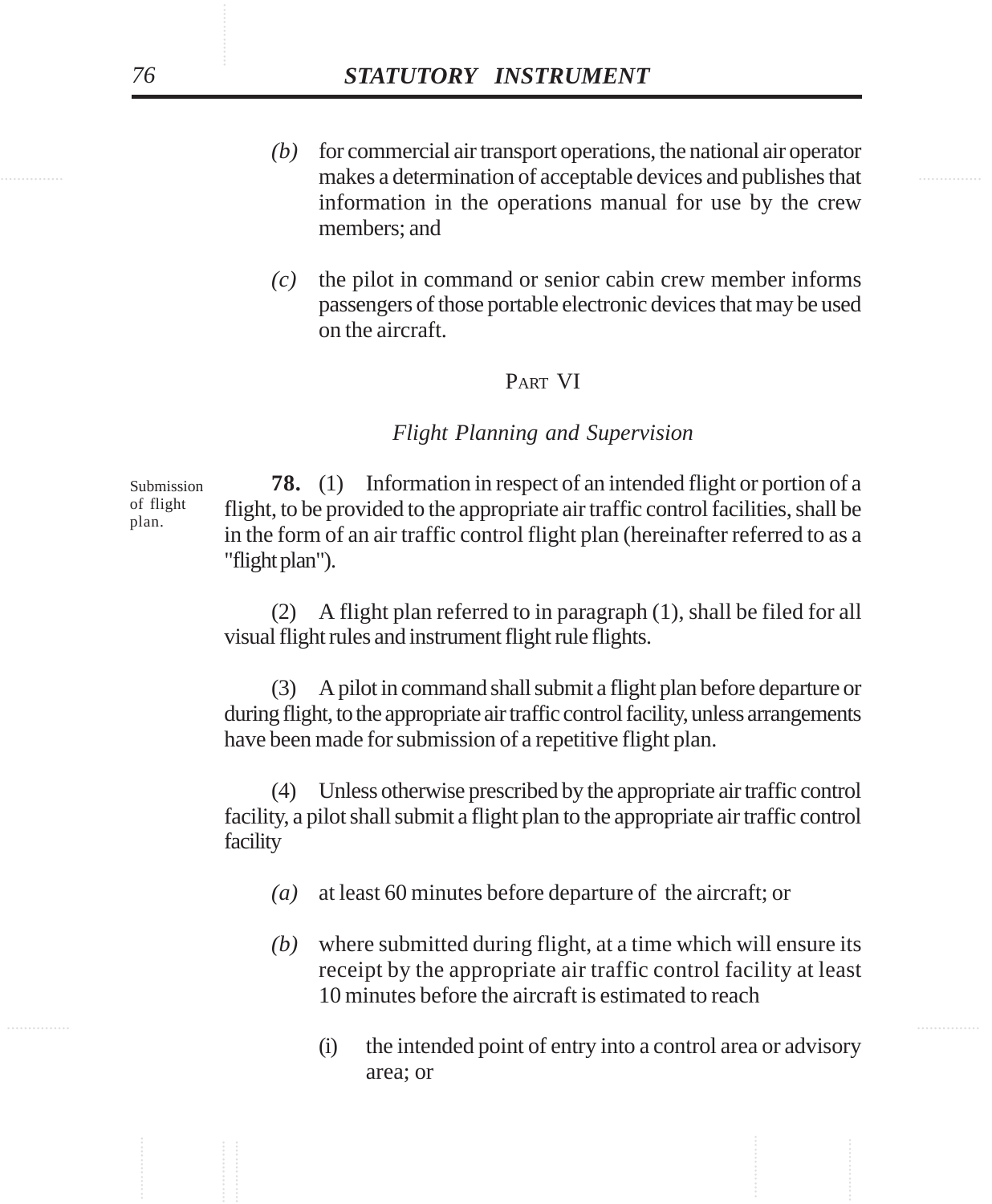**STATUTORY INSTRUMENT** 77<br>(ii) the point of crossing an airway or advisory route. (ii) the point of crossing an airway or advisory route.

> **79.** No person shall take-off an aircraft in commercial air transport Air traffic operations where a flight plan has not been filed, except as authorised by the Director. control

flight plan for commercial air transport operations.

80. (1) A person filing an instrument flight rules flight plan or visual Contents of flight rules flight plan shall provide the following information to air traffic  $\frac{a \text{ flight}}{a \text{light}}$ control facility prior to departure of that aircraft plan.

- *(a)* aircraft identification;
- *(b)* flight rules and type of flight;
- *(c)* number and type of aircraft and wake turbulence category;
- *(d)* equipment;
- *(e)* departure airport and alternate, where required;
- *(f)* estimated off-block time;
- *(g)* cruising speed;
- *(h)* cruising level;
- *(i)* route to be followed;
- *(j)* destination airport and total estimated elapsed time;
- *(k)* alternate airport;
- *(l)* fuel endurance;
- *(m)* total number of persons on board;
- *(n)* emergency and survival equipment;
- *(o)* name of pilot in command; and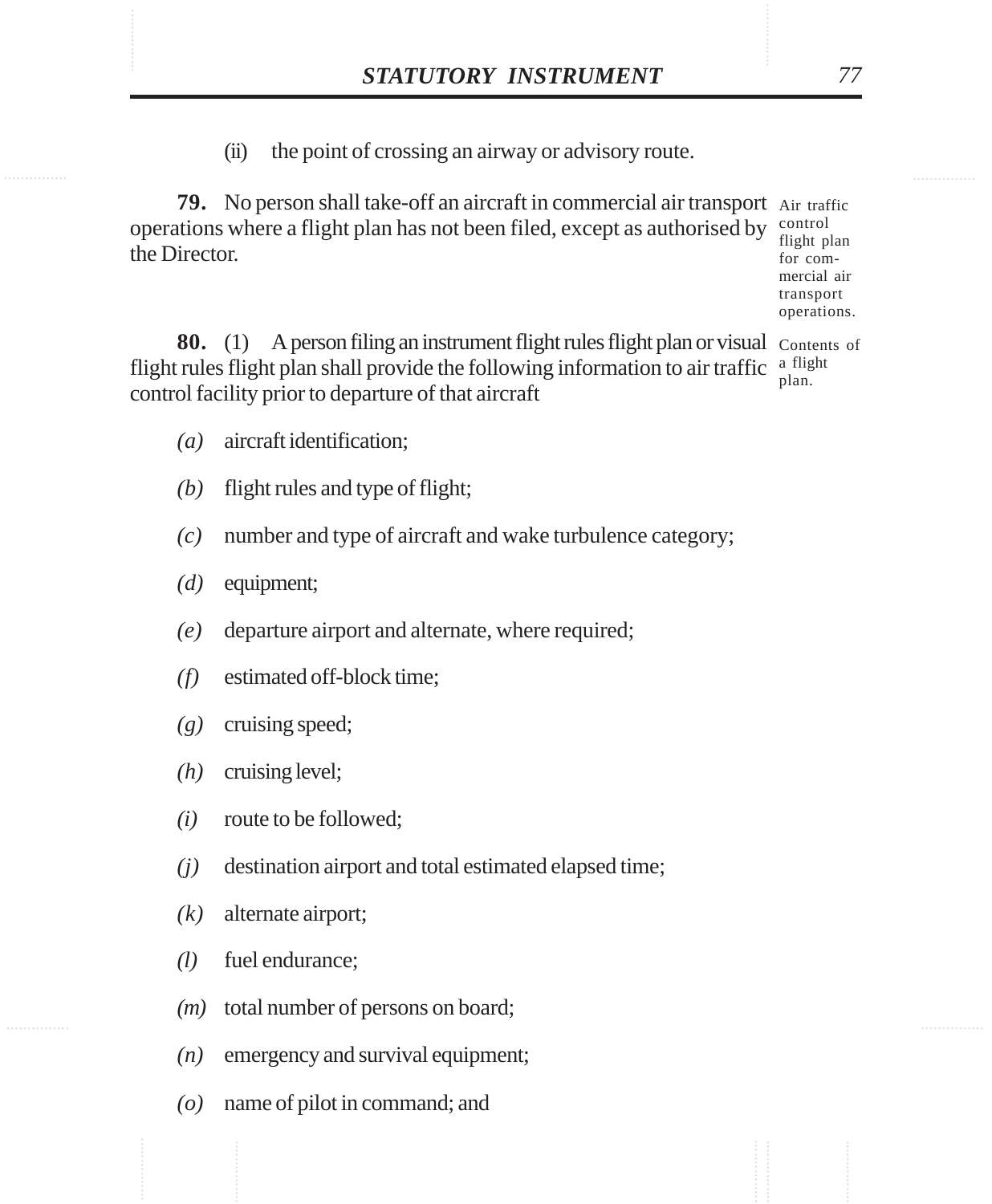*(p)* any other information as may be prescribed by the Director.

(2) A flight plan referred to in paragraph (1), shall contain information on the items set out in paragraph  $(1)(a)$  through  $(k)$  regarding the whole route or the portion thereof for which the flight plan is submitted.

**81.** Where during flight planning a flight operation officer or an equivalently qualified person determines that fuel endurance of the aircraft may permit the pilot in command to change the destination filed to one of greater distance during flight while still complying with the minimum fuel planning requirements, he shall where the pilot in command agrees, notify the appropriate air traffic control facility of this possibility when the flight plan is submitted.

**82.** (1) When a flight plan is submitted for an instrument flight rules flight or a visual flight rules flight operated as a controlled flight, and a change occurs to such flight plan in respect of

*(a)* instrument flight rules flight to visual flight rules flight; or

*(b)* visual flight rules flight to instrument flight rules flight,

the pilot shall report such change as soon as practicable to the appropriate air traffic control facility.

(2) For visual flight rules flight other than that operated as a controlled flight, the pilot in command shall report significant changes to a flight plan as soon as practicable to the appropriate air traffic control facility.

(3) Operational instructions involving a change to the filed flight plan, shall when practicable, be co-ordinated with the appropriate air traffic control facility before transmission to the aircraft.

endurance or total number of persons carried on board, and this information (4) Where information is submitted prior to departure regarding fuel is incorrect at time of departure, such circumstance constitutes a significant change referred to in paragraph (2) and shall be reported to the air traffic control facility.

Requirements for planned reclearance.

Procedures where there are changes to a flight plan.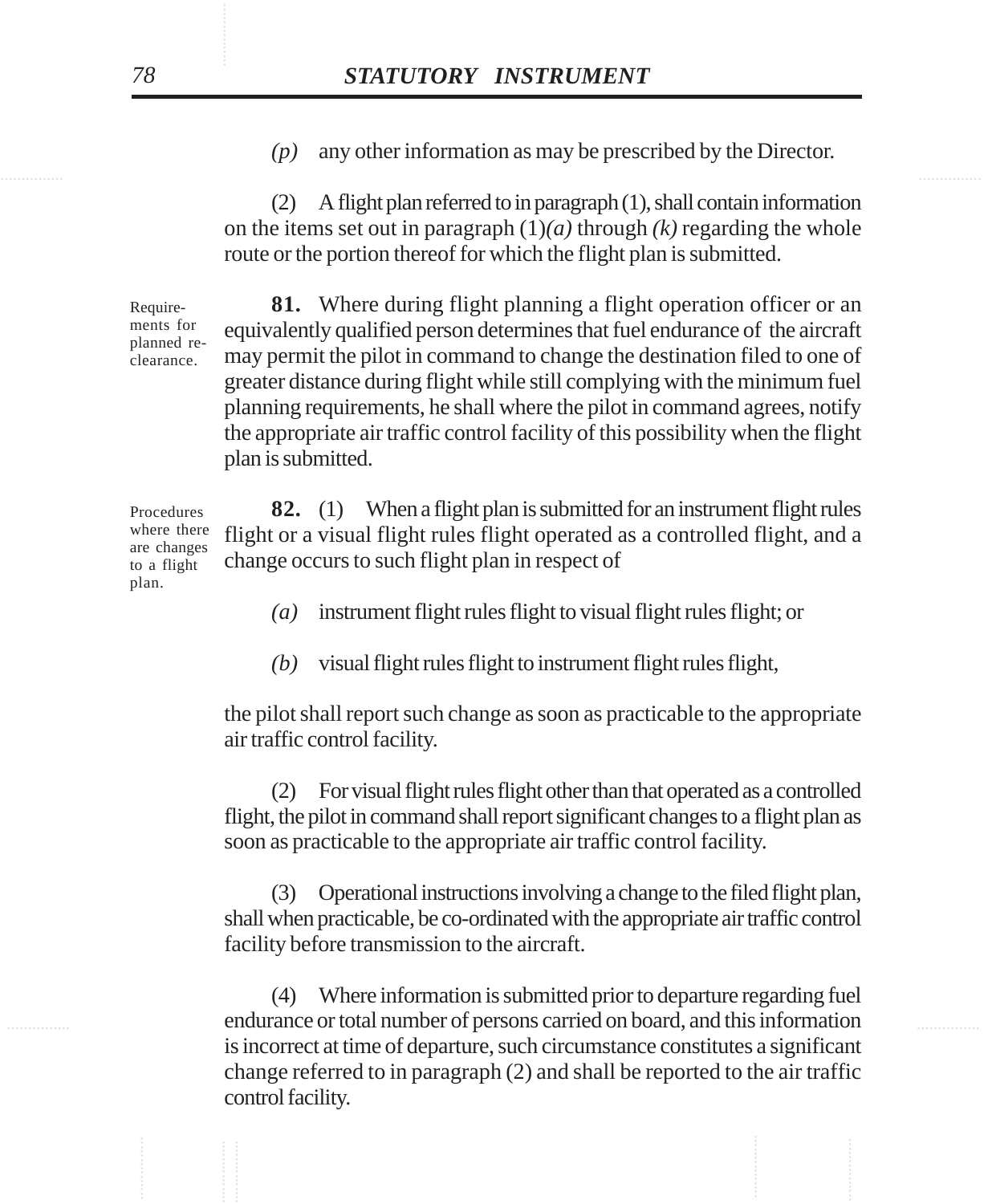**STATUTORY INSTRUMENT** 79<br> **83.** (1) A pilot in command shall make a report of arrival (hereinafter Procedures referred to as an "arrival report") either in person or by radio to the appropriate for closing 83. (1) A pilot in command shall make a report of arrival (hereinafter Procedures referred to as an "arrival report") either in person or by radio to the appropriate  $\frac{60 \text{ c} \cdot \text{closing}}{61 \text{ c} \cdot \text{cutoff}}$ air traffic control facility at the earliest opportunity upon landing at the  $\frac{a}{p}$ destination airport, unless the air traffic control facility automatically closes a flight plan. a flight

> (2) Where a flight plan has been submitted for a portion of a flight, but not the arrival at destination, the pilot shall close that flight plan en route with the appropriate air traffic control facility.

> (3) Where an air traffic control facility referred to in paragraph (2) does not exist at the arrival airport, the pilot shall contact the nearest air traffic control facility to close the flight plan as soon as practicable after landing and by the quickest means available.

> (4) When communication facilities at the arrival airport are known to be inadequate and alternate arrangements for the handling of arrival reports on the ground are not available prior to landing the aircraft, they shall transmit to the appropriate air traffic control facility, a message with all the arrival details which would normally be contained in an arrival report.

> (5) An arrival report under this Regulation shall include the following information:

- *(a)* aircraft identification;
- *(b)* departure airport;
- *(c)* destination airport, only in the case of a diversionary landing;
- *(d)* arrival airport; and
- *(e)* time of arrival.

(6) In this Regulation "closing a flight plan" means an indication by the pilot in command of the end or intended end of a flight within an air traffic control facility.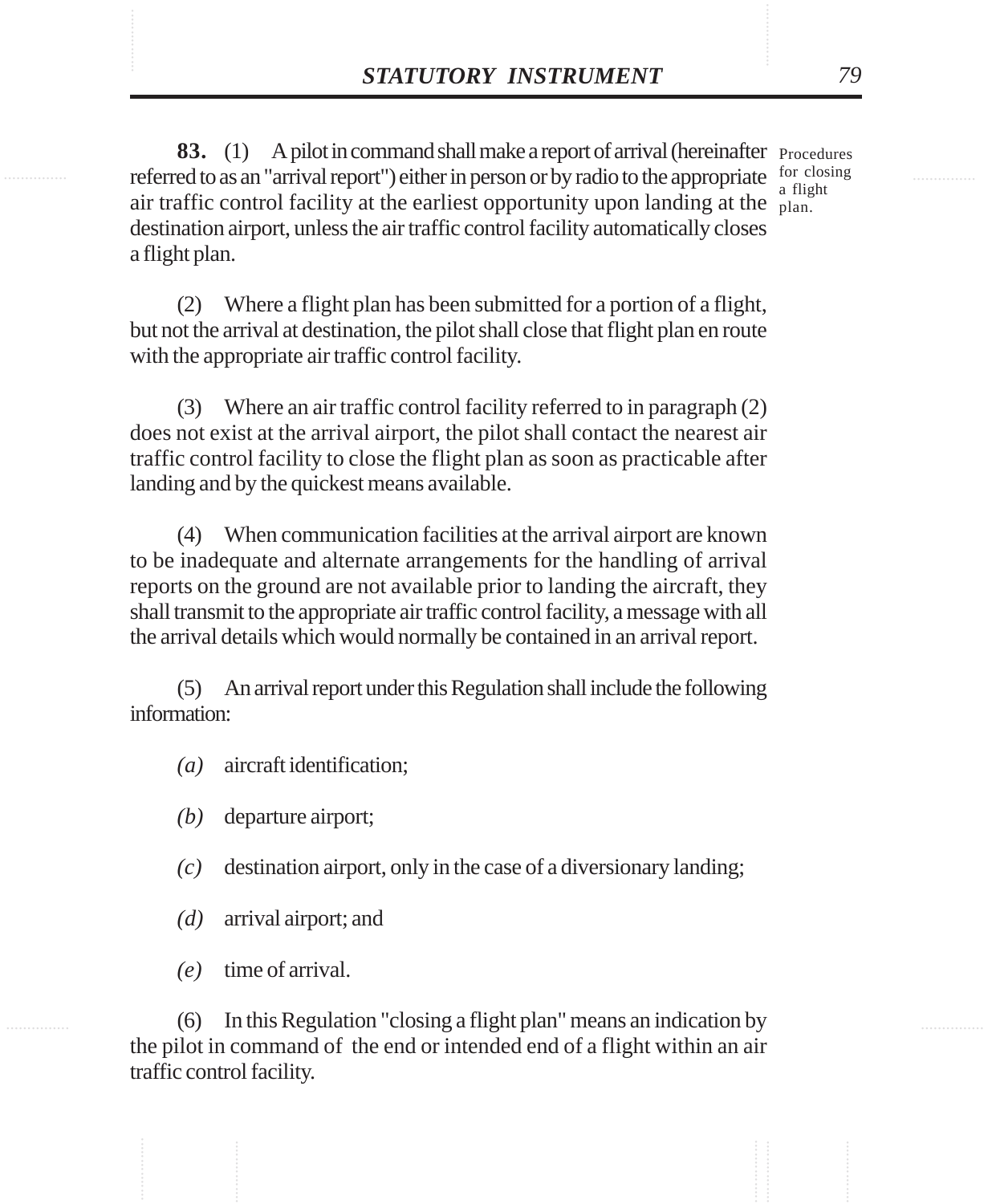expanding the is satisfied that the interval of the issue of the issue of the issue of the issue of the issue of the issue of the issue of the issue of the issue of the issue of the issue of the issue of the issue of the i **84.** (1) No pilot in command shall operate an aircraft in flight unless Aircraft airworthiness and

safety precautions.

- *(a)* the aircraft is airworthy, duly registered and that the appropriate certificates are aboard the aircraft;
- *(b)* the instruments and equipment installed in the aircraft are appropriate, taking into account the expected flight conditions; and
- *(c)* any necessary maintenance has been performed and a certificate of the release to service, has been issued in respect of the aircraft.

(2) For commercial air transport operations, a pilot in command shall certify by signing the aircraft technical log that he is satisfied that the requirements of paragraph (1), have been met for a particular flight.

(3) A pilot in command shall certify by signing the load sheet and operational flight plan that he is satisfied that

- *(a)* the mass and centre of gravity of the aircraft are such that the flight can be conducted safely, taking into account the flight conditions expected;
- *(b)* any load carried is properly distributed and safely secured in accordance with the aircraft loading manual;
- *(c)* a check has been completed indicating that the operating limitations of Part VII can be complied with for the flight to be undertaken.

Adequacy of operating facilities.

<sup>ing</sup> facilities. areas and airport facilities including communication facilities and navigational **85.** (1) No person shall commence a flight unless it has been determined by every reasonable means available that the ground or water aids are available and directly required for such flight and for the safe operation of the aircraft, and are adequate and continuously available irrespective of weather conditions or during their published hours of operations as applicable.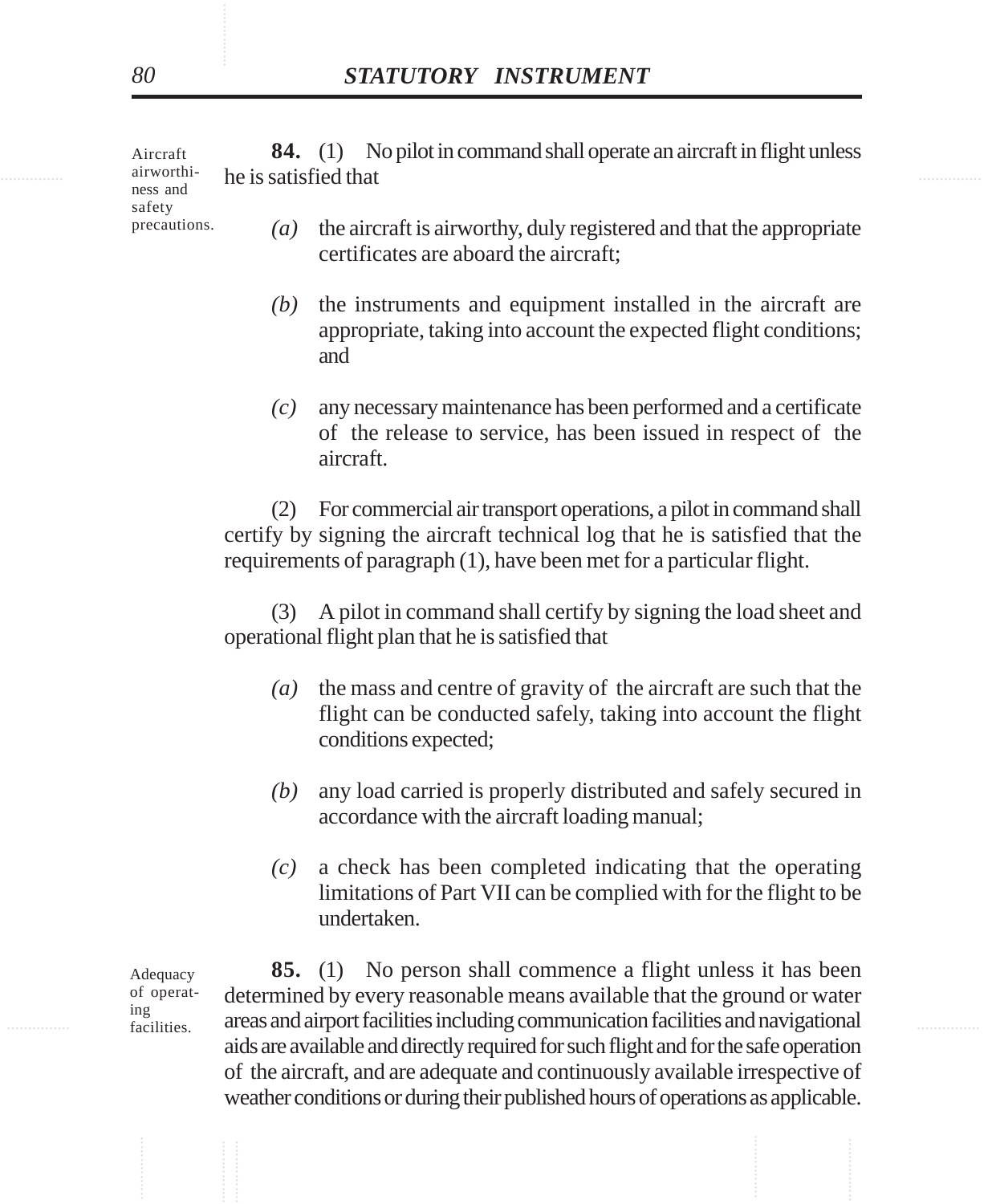**STATUTORY INSTRUMENT** 81<br>
(2) In this Regulation "every reasonable means" means the use at<br>
the point of departure of information available to the pilot in command either (2) In this Regulation "every reasonable means" means the use at the point of departure of information available to the pilot in command either through official information published by the aeronautical information services or readily obtainable from other sources.

> **86.** (1) Before commencing a flight, a pilot in command shall be Meteorofamiliar with all available meteorological information appropriate to the  $\frac{\text{logical}}{\text{inform}}$ intended flight.

information.

- (2) A pilot in command shall include, during preparation for flight
- *(a)* a study of current weather reports and forecasts; and
- *(b)* the planning of an alternative course of action to provide for the possibility that the flight cannot be completed as planned, because of weather conditions.

**87.** No person shall commence a flight to be conducted in accordance weather with visual flight rules unless current meteorological reports, or a combination of current reports and forecasts indicate that the meteorological conditions along the route, or that part of the route to be flown under visual flight rules, will at the appropriate time, allow visual flight rules operations.

limitations for visual flight rules flights.

**88.** (1) No person shall for instrument flight rules flight planning purposes, commence an instrument flight rules flight unless approach minima are prescribed and the information indicates that the weather conditions at airport the airport of intended landing and where required, at least one suitable requirealternate at the estimated time of arrival, will be at or above the minimum

Instrument flight rules, destination ments.

- *(a)* ceiling and visibility values for the standard instrument approach procedure to be used; or
- *(b)* operating altitude, where no instrument approach procedure is to be used, that would allow a visual flight rules descent to the airport.

(2) In accordance with paragraph (1), where instrument flight rules flight planning is required for commercial air transport, the weather at the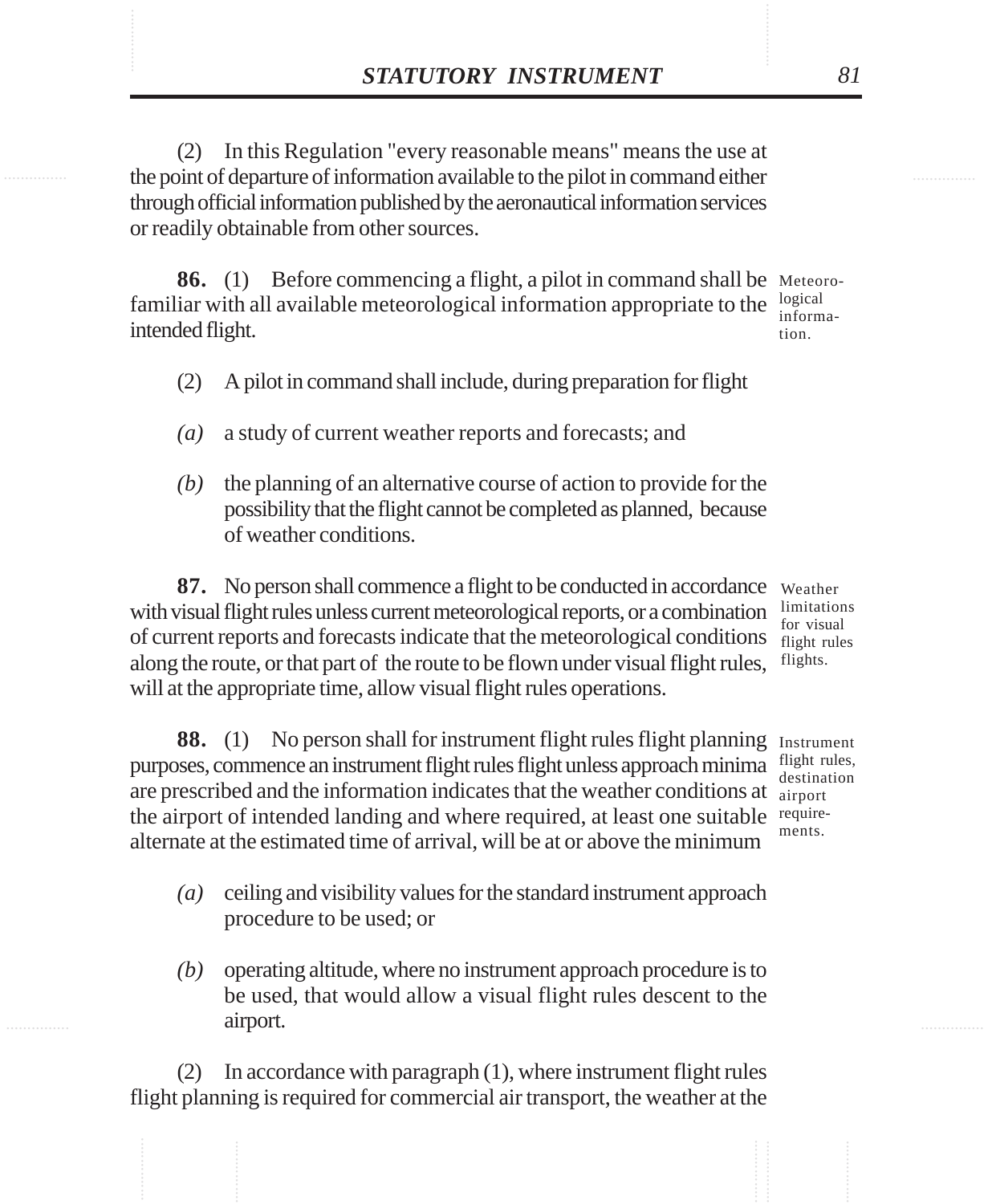and commence a flight where the designated alternate airport meets the destination is not required to be at or above the approach minima to release instrument flight rules weather selection criteria.

> Instrument flight rules, destination alternate requirements.

**89.** (1) A pilot in command shall, for a flight to be conducted in accordance with the instrument flight rules, ensure that at least one destination alternate airport is selected and specified in the operational flight plan referred to in regulation 103 and the air traffic control flight plans, unless

- *(a)* the duration of the flight and the meteorological conditions prevailing are such that there is reasonable certainty that, at the estimated time of arrival at the airport of intended landing and for a reasonable period before and after such time, the approach and landing may be made under visual flight rules;
- *(b)* the airport of intended landing is isolated and there is no suitable destination alternate airport; or
- *(c)* the heliport of intended landing is isolated and no suitable alternate airport is available in which case a point of no return shall be determined.
- (2) The requirements set out in paragraph  $(1)$ , shall be satisfied where
- *(a)* there is a standard instrument approach procedure prescribed for the airport of intended landing by the appropriate authority; and
- *(b)* available current meteorological information indicates that the following meteorological conditions will exist from 2 hours before to 2 hours after the estimated time of arrival:
- exprocedure; and  $\blacksquare$ (i) a cloud base of at least 1 000 feet above the approach minimum associated with the instrument approach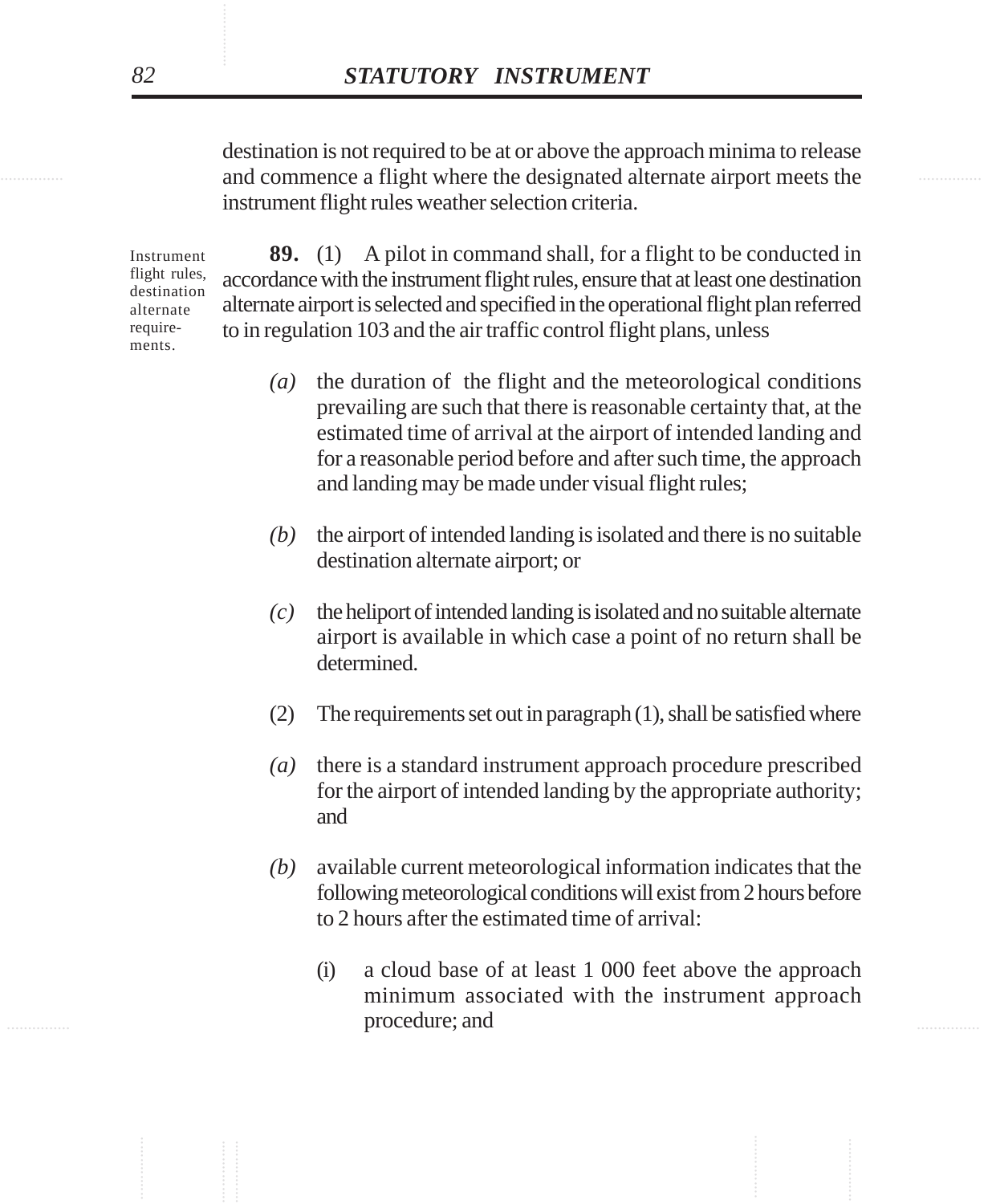**STATUTORY INSTRUMENT** 83<br>
(ii) visibility of 4 kilometres more than the approach minimum<br>
associated with the procedure or 5.5 kilometres whichever (ii) visibility of 4 kilometres more than the approach minimum associated with the procedure or 5.5 kilometres whichever is the greater.

> (3) The ceiling and visibility requirements of paragraph (2)*(b)* may be reduced upon approval of the Director for

- *(a)* helicopters; or
- *(b)* commercial air transport operations where no suitable destination alternate exists.

**90.** (1) No pilot in command shall designate an alternate airport in Instrument an instrument flight rules flight plan unless

flight rules, alternate airport selection criteria.

- *(a)* the current available forecast indicates that the meteorological conditions at that alternate airport at the estimated time of arrival will be at or above approach minima for such alternate airport; or
- *(b)* specifically authorised by the Director.

(2) Unless otherwise specifically authorised by the Director, where approach minima under this Regulation are not published, and where there is no prohibition against using the airport as an instrument flight rules planning alternate, a pilot in command shall ensure that the meteorological conditions at that alternate at the estimated time of arrival will be at or above

- *(a)* a ceiling of at least 600 feet and visibility of not less than 2 nautical miles for a precision approach procedure; or
- *(b)* a ceiling of at least 800 feet and visibility of not less than 2 nautical miles for a non-precision approach procedure.

**91.** (1) No person shall designate an off-shore alternate airport Off-shore landing site for helicopter operations when it is possible to carry enough fuel  $\frac{\text{alternates}}{\text{for}}$ to have an on-shore alternate landing site. for

helicopter operations.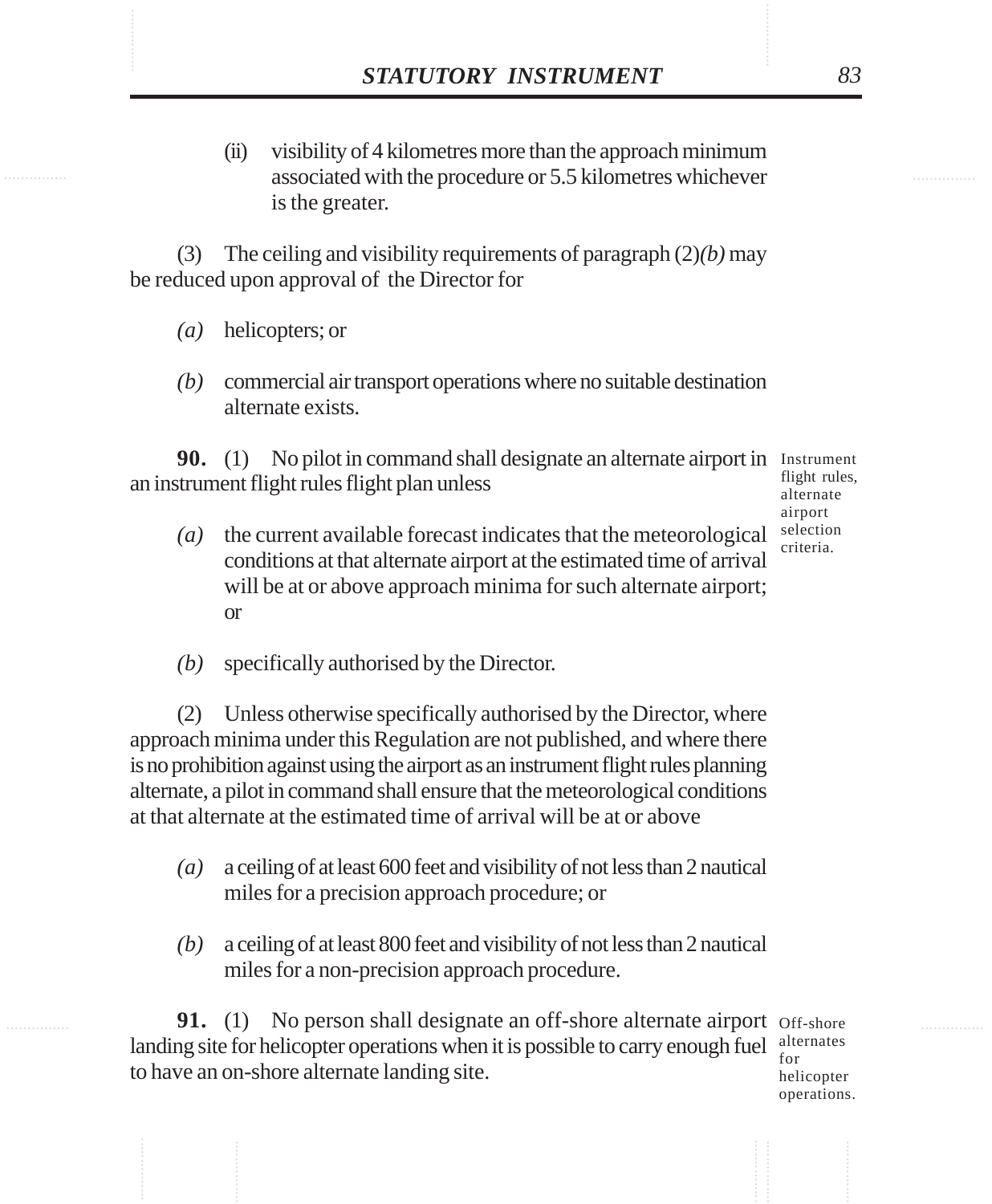helicopter operations shall consider the following: (2) A person selecting an off-shore alternate airport landing site for

- *(a)* calculating the point of no return;
- *(b)* the use of off-shore alternate only after a point of no return;
- *(c)* attaining one engine inoperative performance capability prior to arrival at the alternate;
- *(d)* guaranteeing helideck availability;
- *(e)* the weather information at the helideck shall be available from a source approved by the Director; and
- *(f)* for instrument flight rule operations, an instrument approach procedure shall be prescribed and available.

**92.** (1) No person shall release an aircraft without a suitable takeoff alternate airport specified in the flight release where it would not be possible to return to the airport of departure. Take-off alternate airports for

commercial air transport operations.

(2) A national air operator shall ensure that each take-off alternate airport referred to in paragraph (1), shall be located within

- *(a)* one hour flight time at single-engine cruise speed for two-engine aircraft; or
- *(b)* for three or four-engine aircraft, two hours flight time at oneengine inoperative cruise speed.

**Example 10** possible to return to the airport of departure for other reasons. (3) A take-off alternate airport shall be selected and specified in the operational flight plan where the weather conditions at the airport of departure are at or below the applicable airport operating minima or it would not be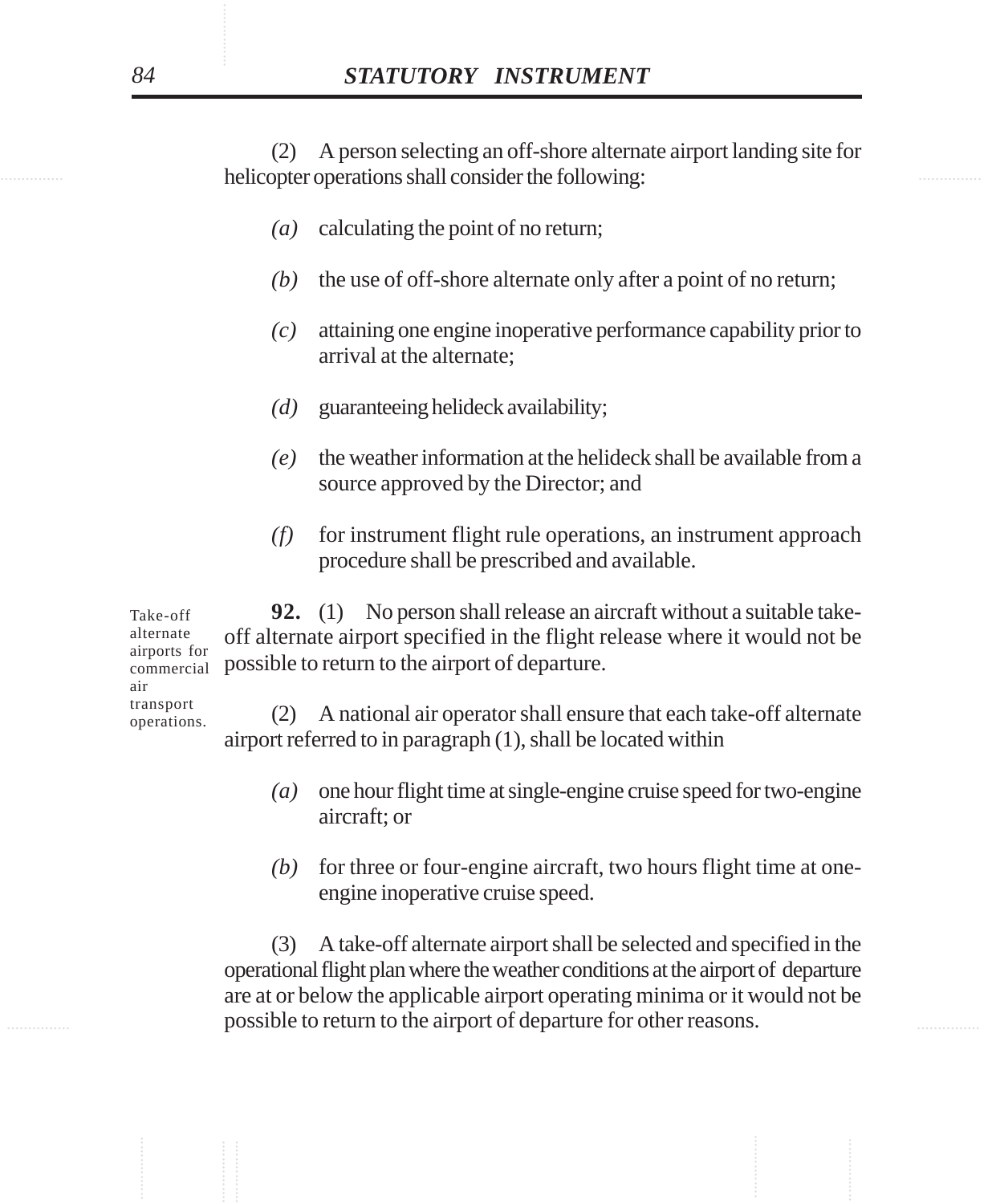- STATUTORY INSTRUMENT 85<br>(4) No operator shall select an alternate airport unless (4) No operator shall select an alternate airport unless
	- *(a)* the appropriate weather reports, forecast or any combination thereof indicate that, during a period commencing one hour before and ending one hour after the estimated time of arrival at the airport, the weather condition will be at or above the applicable landing minima specified for that airport;
	- *(b)* the height of the ceiling is taken into account when the only approaches available are non-precision and circling approaches; and
	- *(c)* limitations related to one-engine inoperative operation are taken into account.

**93.** (1) Unless specifically approved by the Director, no national Maximum air operator shall operate a large two-engine aeroplane over a route that  $\frac{distance}{from an}$ contains a point from an adequate airport, further than the distance flown in 60 minutes at the one-engine-inoperative cruise speed determined in airport for accordance with paragraph (2), with either

from an adequate two-engine aeroplanes without an extended range operations approval.

- *(a)* a maximum approved passenger seating configuration greater than 19; or
- *(b)* a maximum take-off mass greater than 45 360 kilogrammes.

(2) A national air operator shall determine a speed for the calculation of the maximum distance to an adequate airport for each two-engine aeroplane type or variant operated, not exceeding the maximum operating speed based upon the true airspeed that the aeroplane can maintain with one-engine-inoperative under the following conditions:

*(a)* international standard atmosphere;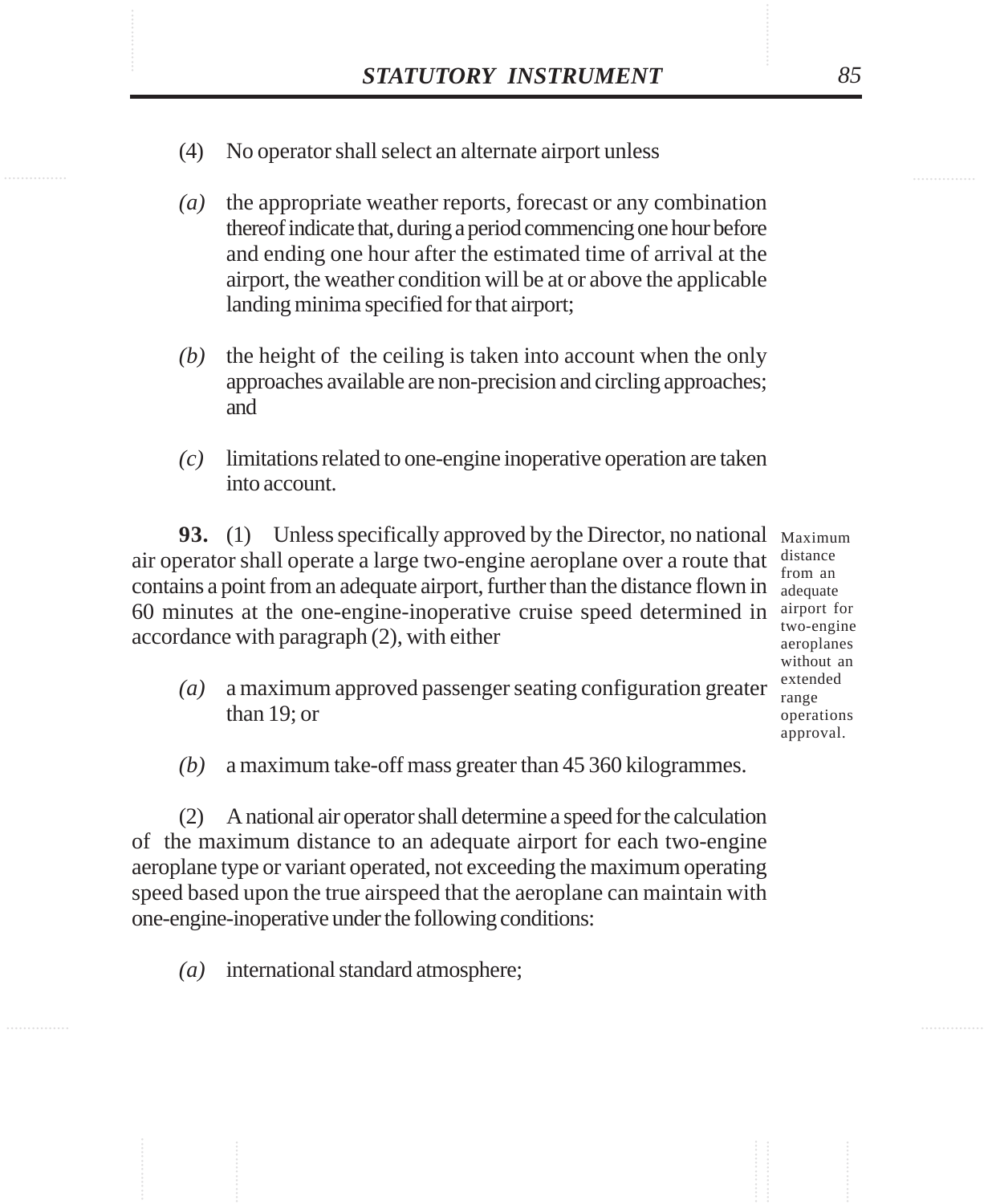- *(b)* level flight
	- (i) for turbine engine powered aeroplane at
		- (A) flight level 170; or
		- (B) the maximum flight level to which the aeroplane, with one-engine-inoperative, can climb and maintain, using the gross rate of climb specified in the aeroplane flight manual,

whichever is less;

- (ii) for a propeller driven aeroplane at
	- (A) flight level 80; or
	- (B) the maximum flight level to which the aeroplane, with one-engine-inoperative, can climb and maintain, using the gross rate of climb specified in the aeroplane flight manual,

whichever is less;

- *(c)* maximum continuous thrust or power on the remaining operating engine;
- *(d)* an aeroplane mass not less than that resulting from
	- (i) take-off at sea-level at maximum take-off mass until the time elapsed since take-off is equal to the applicable threshold prescribed in paragraph (1);
	- (ii) all engines climb to the optimum long range cruise altitude until the time elapsed since take-off is equal to the applicable threshold prescribed in paragraph (1); and
- ............... ............... (iii) all engines cruise at the long range cruise speed at the optimum long range cruise altitude until the time elapsed since take-off is equal to the applicable threshold prescribed in paragraph (1).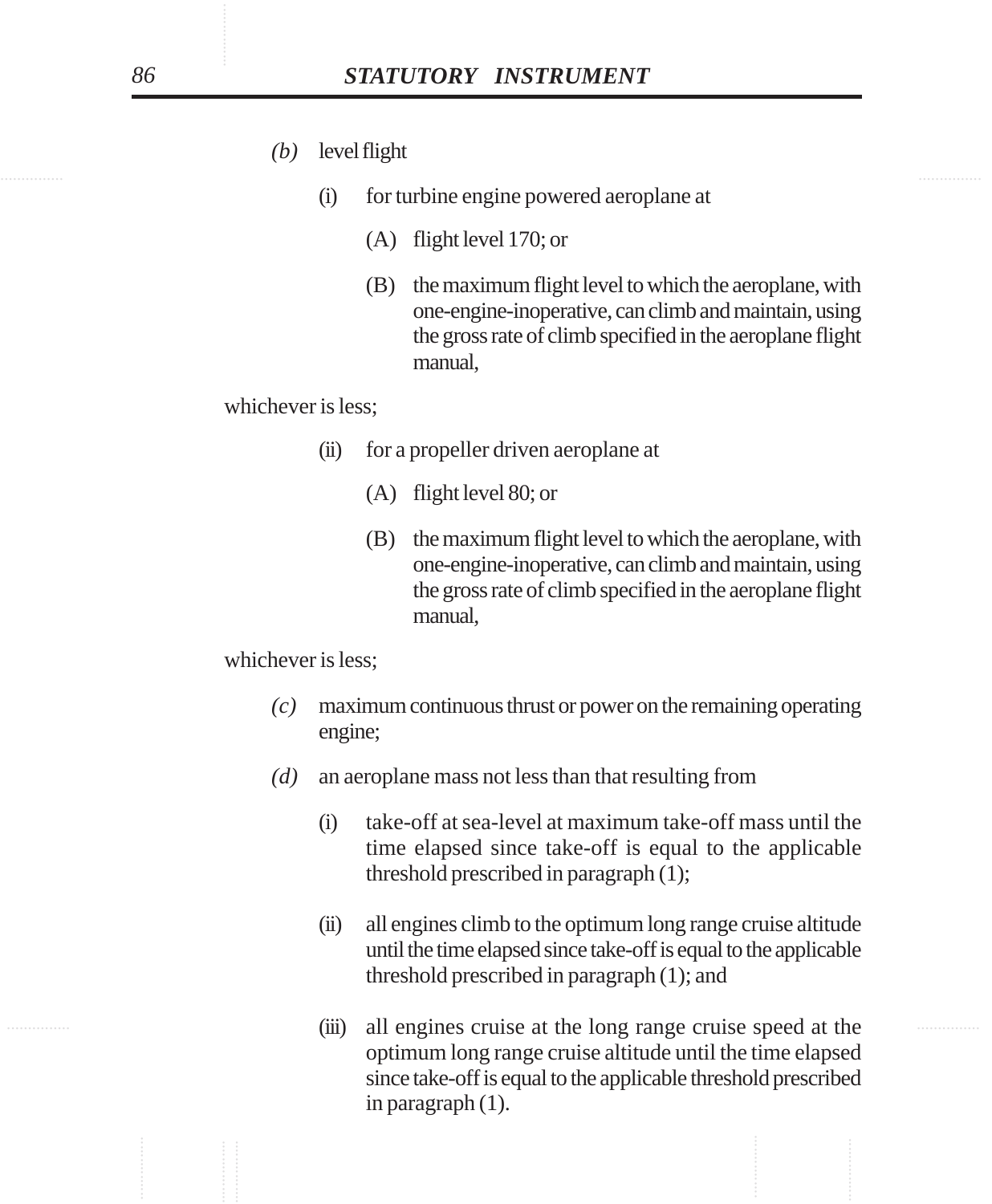**STATUTORY INSTRUMENT** 87<br>
(3) A national air operator shall ensure that the following data, specific<br>
to each type or variant, is included in the operations manual: (3) A national air operator shall ensure that the following data, specific to each type or variant, is included in the operations manual:

- *(a)* the one-engine-inoperative cruise speed, determined in accordance with paragraph (2);
- *(b)* the maximum distance from an adequate airport determined in accordance with paragraphs (1) and (2); and
- *(c)* any other pertinent data required by the Director.

**94.** (1) No operator shall conduct operations beyond the threshold Extended distance determined in accordance with regulation 93 unless so approved by the Director. range

operations with twoengine aeroplane.

(2) An operator wishing to conduct operations beyond the threshold distance determined in accordance with regulation 93 shall apply to the Director for approval to do so.

- (3) Where the Director is satisfied that
- *(a)* the airworthiness certification of the aircraft type;
- *(b)* the reliability of the propulsion system; and
- *(c)* the maintenance procedures of the operator, operating practices, flight dispatch and crew training programmes,

meets the requirements of these Regulations he may approve the operation.

**95.** (1) Prior to conducting an extended range operations flight, an Requireair operator shall ensure that a suitable extended range operations en route ments for alternate is available, within either the approved diversion time or a diversion alternate time based on the minimum equipment list serviceability status of the aircraft, airports for whichever is shorter.

en route extended range operations.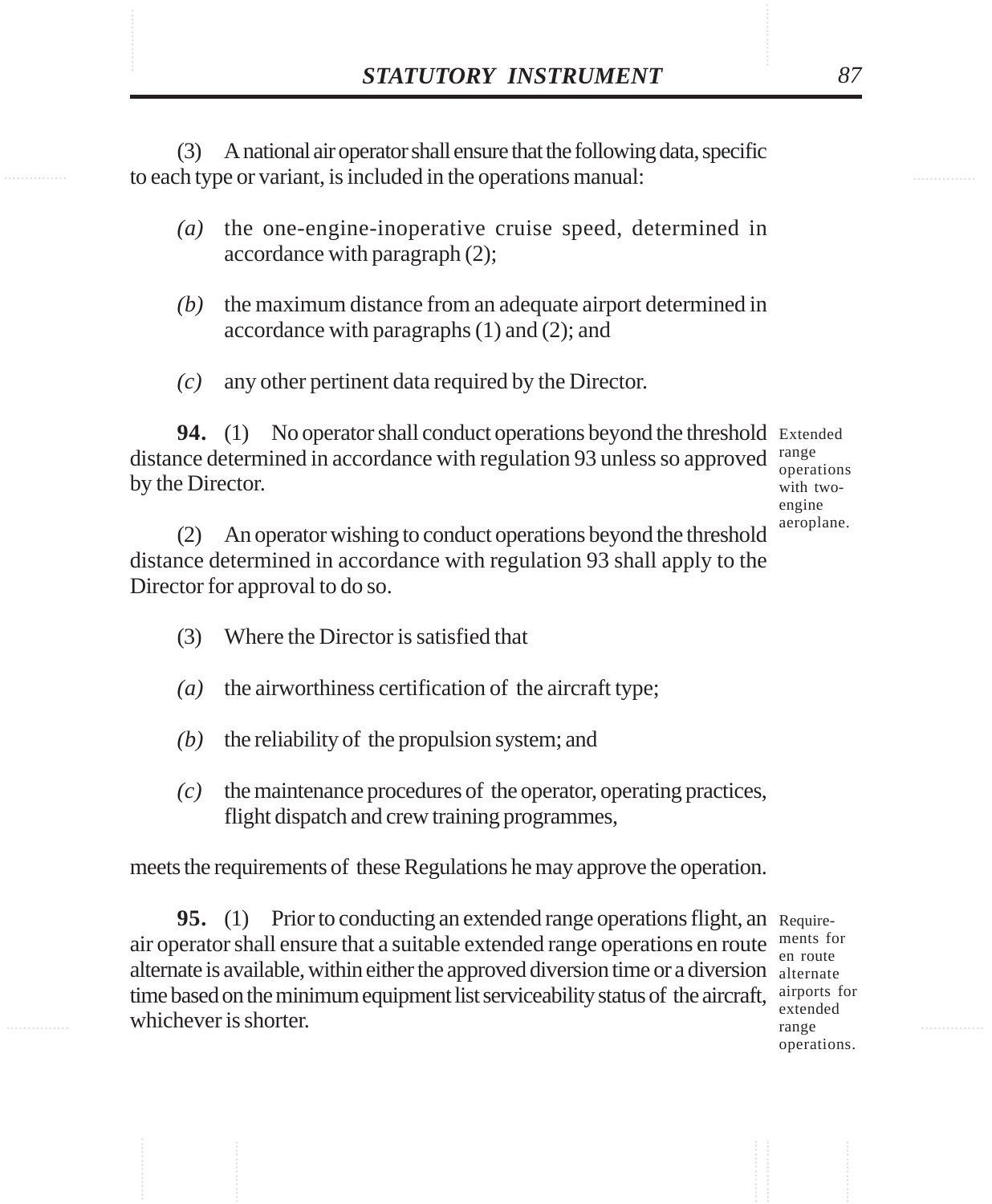alternates for extended range operations are selected and specified in the (2) A pilot in command shall ensure that the required en route flight plan in accordance with the extended range operations diversion time approved by the Director.

> (3) No person shall select an airport as an extended range operations en route alternate airport unless the appropriate weather reports, forecasts or any combination thereof, indicate that during a period commencing one hour before and ending one hour after the expected time of arrival at the airport, the weather conditions will be at or above the planning minima prescribed in the Aircraft Operations Standards.

**96.** (1) No person shall commence a flight unless the aircraft carries sufficient amounts of fuel, oil and oxygen including any reserves to be carried for contingencies needed to ensure the safe completion of the flight. Fuel, oil and oxygen planning and contingency

> (2) In computing the amounts required in paragraph (1), a person shall ensure that additional fuel, oil and oxygen are carried to provide for the increased consumption that would result from any of the following contingencies:

- *(a)* expected winds and other meteorological conditions;
- *(b)* possible variations in air traffic control routings;
- *(c)* anticipated traffic delays;
- *(d)* for instrument flight rules flight, one instrument approach at the destination airport, including a missed approach;
- *(e)* the procedures prescribed in the operations manual for loss of pressurization en route where applicable;
- *(f)* loss of one power unit en route; and
- *(g)* any other conditions that may delay landing of the aircraft or increase fuel and oil consumption.

factors.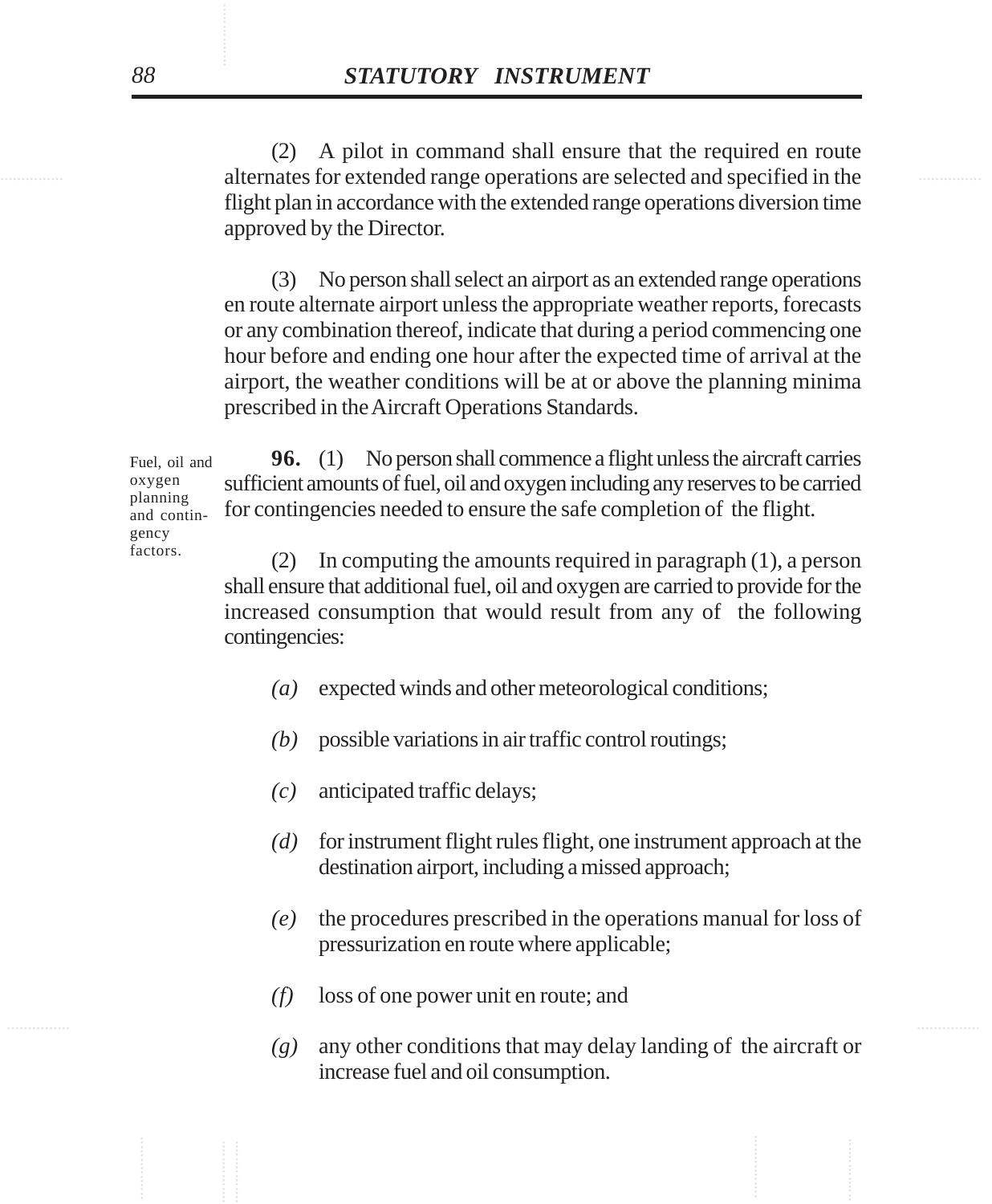**STATUTORY INSTRUMENT** 89<br>
(3) A person computing the required minimum fuel supply shall ensure<br>
that, for flights of more than 2 000 nautical miles, the minimum fuel supply (3) A person computing the required minimum fuel supply shall ensure that, for flights of more than 2 000 nautical miles, the minimum fuel supply calculation includes an additional amount of fuel equal to that necessary to fly 10 per cent of the total time for the flight from take-off to destination.

> (4) No pilot in command shall commence a flight to an airport where a suitable alternate airport is not available due to the destination airport being isolated, without enough reserve fuel for two additional hours flight at normal cruise fuel consumption.

> (5) The Director may grant specific approval for commercial air transport operations to isolated airports without regard to the fuel consumption requirement of paragraph (4).

> (6) A flight plan may be amended in flight in order to re-plan the flight to another airport, provided that the requirements of this Regulation can be complied with from the point where the flight has been re-planned.

> (7) Notwithstanding paragraphs (1) through (5) the Director may require, in addition to any other requirement herein, extra fuel to be carried on a particular route or flight operation in the interest of safety.

> (8) The extra fuel referred to in paragraph (7) shall be included in the computation of the minimum fuel requirement for that route.

**97.** (1) No person shall commence a flight in an aeroplane under Fuel supply visual flight rules unless, considering the wind and forecast weather conditions,  $\frac{require}{ments}$ there is enough fuel to fly to the first point of intended landing and, assuming visual flight normal cruising speed

ments for rules flight.

*(a)* for flights during the day, for at least 30 minutes thereafter; or

- *(b)* for flights at night, for at least 45 minutes thereafter; and
- *(c)* for international flights, for at least an additional 15 per cent of the total flight time calculated for cruise flight.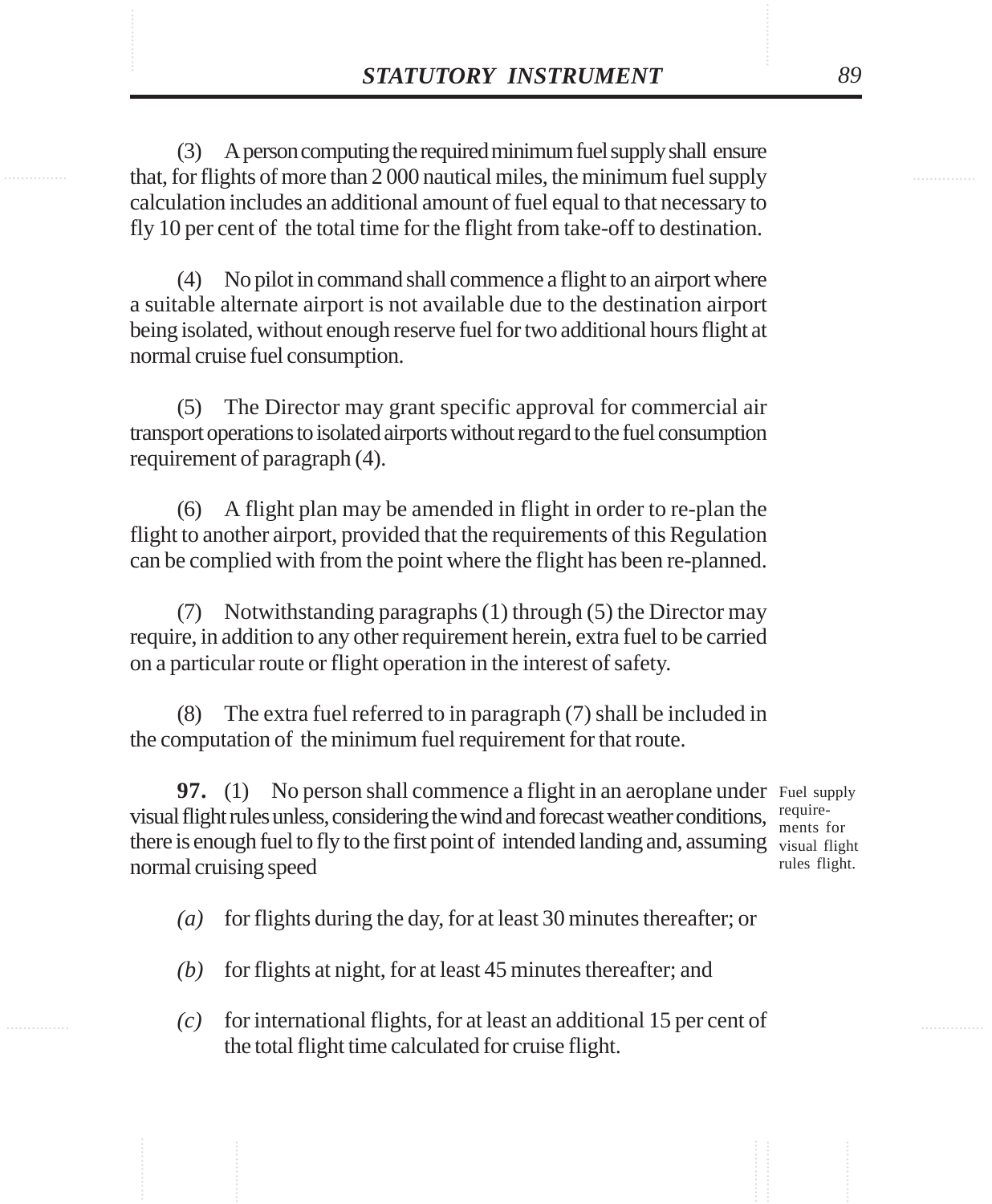............... ............... flight rules unless, considering the wind and forecast weather conditions (2) No person shall commence a flight in a helicopter under visual there is enough fuel to fly to the first point of intended landing and, assuming normal cruising speed

- *(a)* for 20 minutes thereafter; or
- *(b)* for international flights, for at least an additional 10 per cent of the total flight time calculated, plus a reserve for contingencies specified by the operator and approved by the Director.

**98.** (1) No person shall commence a flight under instrument flight rules unless there is enough fuel supply, considering weather reports and forecasts, to fly Fuel supply requirement for instrument flight rules

- *(a)* to the first point of intended landing;
	- *(b)* from the airport to the planned alternate airport, where required; and
	- *(c)* thereafter at normal cruising speed
		- (i) in a propeller-driven aeroplane, for 45 minutes; and
		- (ii) in a rotorcraft, turbojet or turbofan aeroplane, for 30 minutes in a holding pattern at 1 500 feet above the airport, plus a reserve for contingencies specified by the operator and approved by the Director.

(2) For instrument flight rules flight to an isolated airport, the two hour minimum reserve specified in regulation 96(4) shall apply.

**Example 20 Interctor. Example 20 Interctor.** (3) Notwithstanding paragraph (2), regulation 96(5) shall not apply to commercial air transport operations unless specifically approved by the Director.

flight.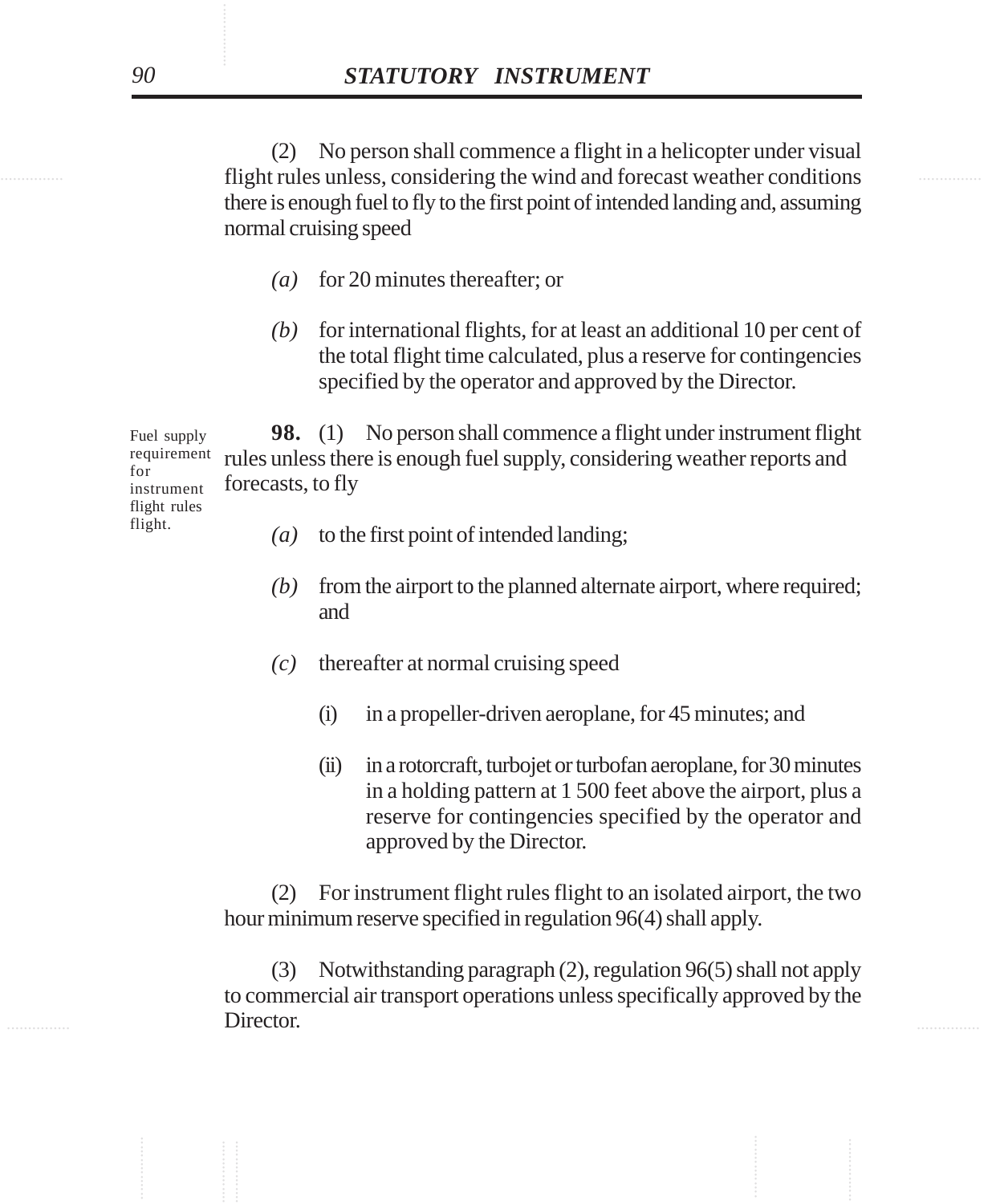**STATUTORY INSTRUMENT** 91<br>
99. (1) For commercial air transport operations. a pilot in command antist for **99.** (1) For commercial air transport operations, a pilot in command shall complete and sign the following flight preparation documents prior to departure:

> (a) an operational flight plan, which takes into consideration notices retention to airmen and weather pertinent to the flight planning decisions regarding minimum fuel supply, en route performance, destination, airport and alternate airports;

Requirements for flight planning document distribution and for commercial air transport operations.

- *(b)* a load manifest, which takes into consideration the distribution of the load, centre of gravity, take-off and landing weights and compliance with maximum operating weight limitations and performance analysis;
- *(c)* an applicable technical log page, where
	- (i) mechanical irregularities were entered after previous flight;
	- (ii) maintenance or inspection functions were performed; or
	- (iii) fuel and oil uplift were recorded; and
	- (iv) a certificate of release to service was issued at the departure airport.

(2) No person shall take-off in an aircraft in commercial air transport unless all flight release documents, signed by the pilot in command, are retained and available at the point of departure.

(3) A pilot in command shall carry on the aircraft a copy of the documents specified in paragraph (1), to the destination airport.

(4) Completed flight preparation documents shall be kept by a national S.I. 2007 air operator in the manner set out in the *Civil Aviation (Air Operator* No. 173.*Certification and Administration) Regulations, 2007*.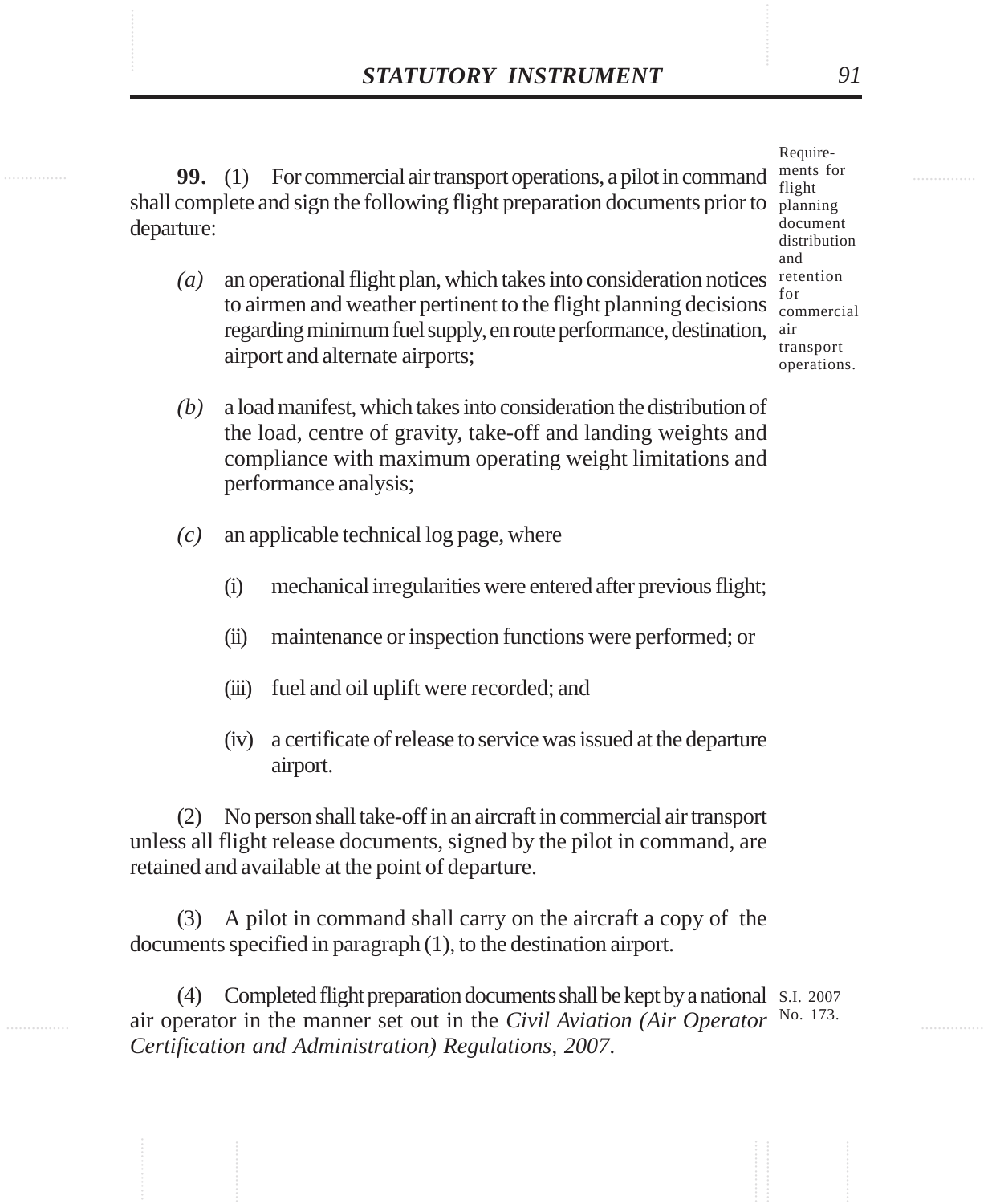............... ............... (5) An operational flight plan shall be completed for every intended flight and shall be approved and signed by the pilot in command and signed by the flight operations officer.

> (6) A copy of the operational flight plan referred to in paragraph (5), shall be filed at the designated retention location.

> (7) Where the procedures referred to in paragraph (6), are not possible the flight plan shall be left with the airport authority or on record at the appropriate authority specified by the national air operator in his operations manual.

> (8) Notwithstanding paragraph (6), the Director may approve a different retention location where all documents can be available for subsequent review.

> (9) In this Regulation "retention location" means the operator or an agent designated by him.

Requirements for aircraft loading, mass and balance.

**100.** (1) No person shall operate an aircraft unless all loads carried are properly distributed and safely secured on the aircraft in accordance with the approved loading manual for such aircraft or the procedures of the manufacturer in the case of small aeroplanes.

(2) No person shall operate an aircraft unless the calculations for the mass and centre of gravity location of the aircraft indicate that the flight can be conducted safely, taking into account the flight conditions expected.

(3) A pilot in command may delegate his responsibility for the proper loading of an aircraft to suitably qualified persons provided by the national air operator, who shall be responsible for supervising such loading.

**EXECUTE:** that proper loading procedures are followed. (4) Notwithstanding paragraph (3), a pilot in command shall ascertain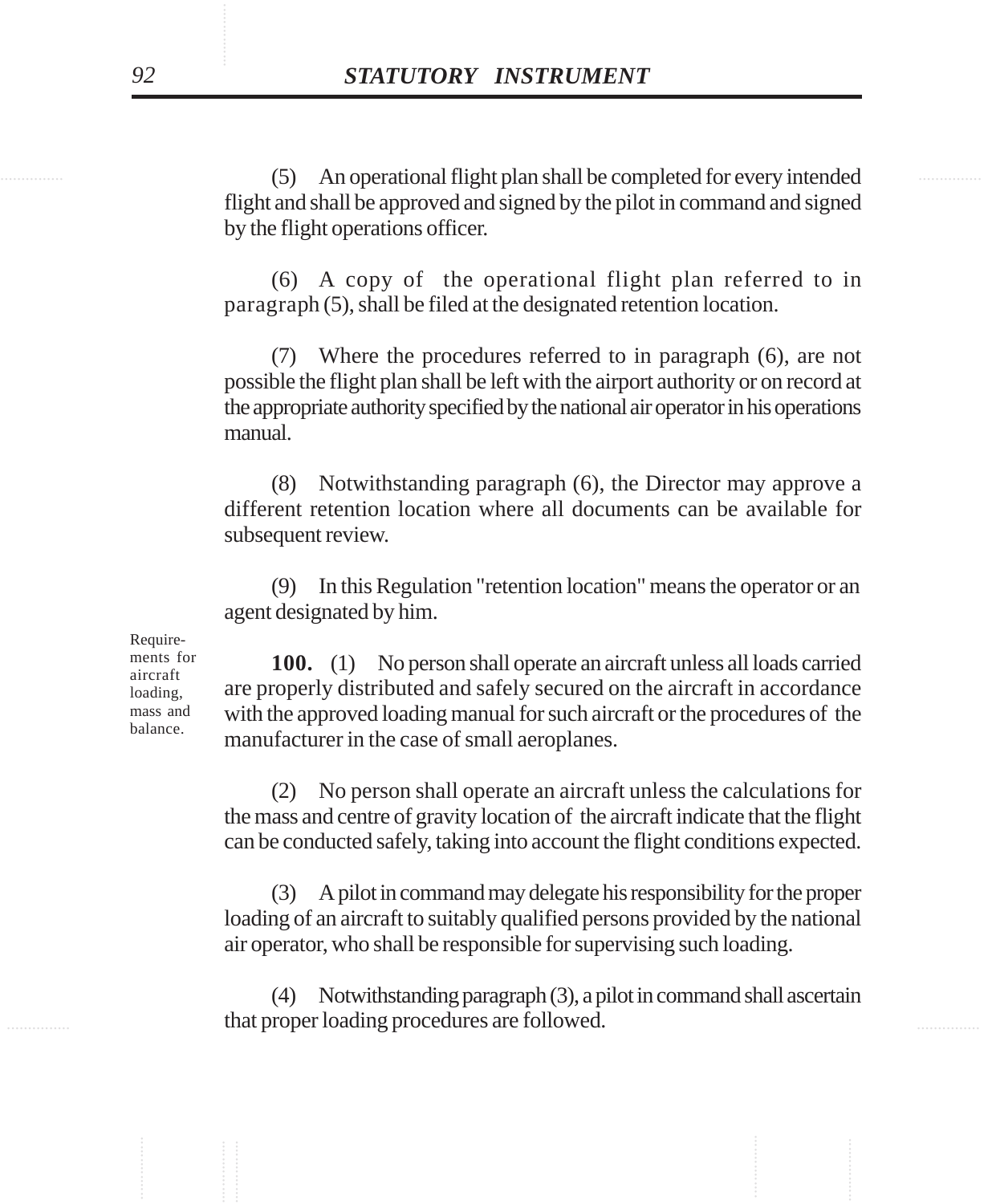**STATUTORY INSTRUMENT** 93<br>
(5) For commercial air transport operations, a pilot in command shall<br>
not commence a flight unless he is satisfied that the loading and mass and (5) For commercial air transport operations, a pilot in command shall not commence a flight unless he is satisfied that the loading and mass and balance calculations contained in the load manifest are accurate and comply with the aircraft limitations.

> (6) A national air operator shall establish mass and balance documentation in the manner set out in the Aircraft Operations Standards, prior to the departure of each flight specifying the load and its distribution which shall enable the pilot in command to determine that the load and its distribution is such that the mass and balance limits of the aircraft are not exceeded.

> (7) The person preparing the mass and balance documentation referred to in paragraph (6), shall be named in such documentation.

> (8) The person supervising the loading of the aircraft shall confirm by signature that the load and its distribution are in accordance with the mass and balance documentation.

> (9) The document shall be acceptable to the pilot in command and his acceptance shall be indicated by countersignature or equivalent.

> (10) An operator shall specify procedures for last minute changes to the load.

> (11) Subject to the approval of the Director, a national air operator may use documentation procedures other than those required by this Regulation.

101. A pilot in command shall ensure that the maximum allowable Allowable weight for a flight does not exceed the maximum allowable take-off weight  $\frac{weights}{all}$ 

all load manifests.

*(a)* for the specific runway and conditions existing at the time of take-off; and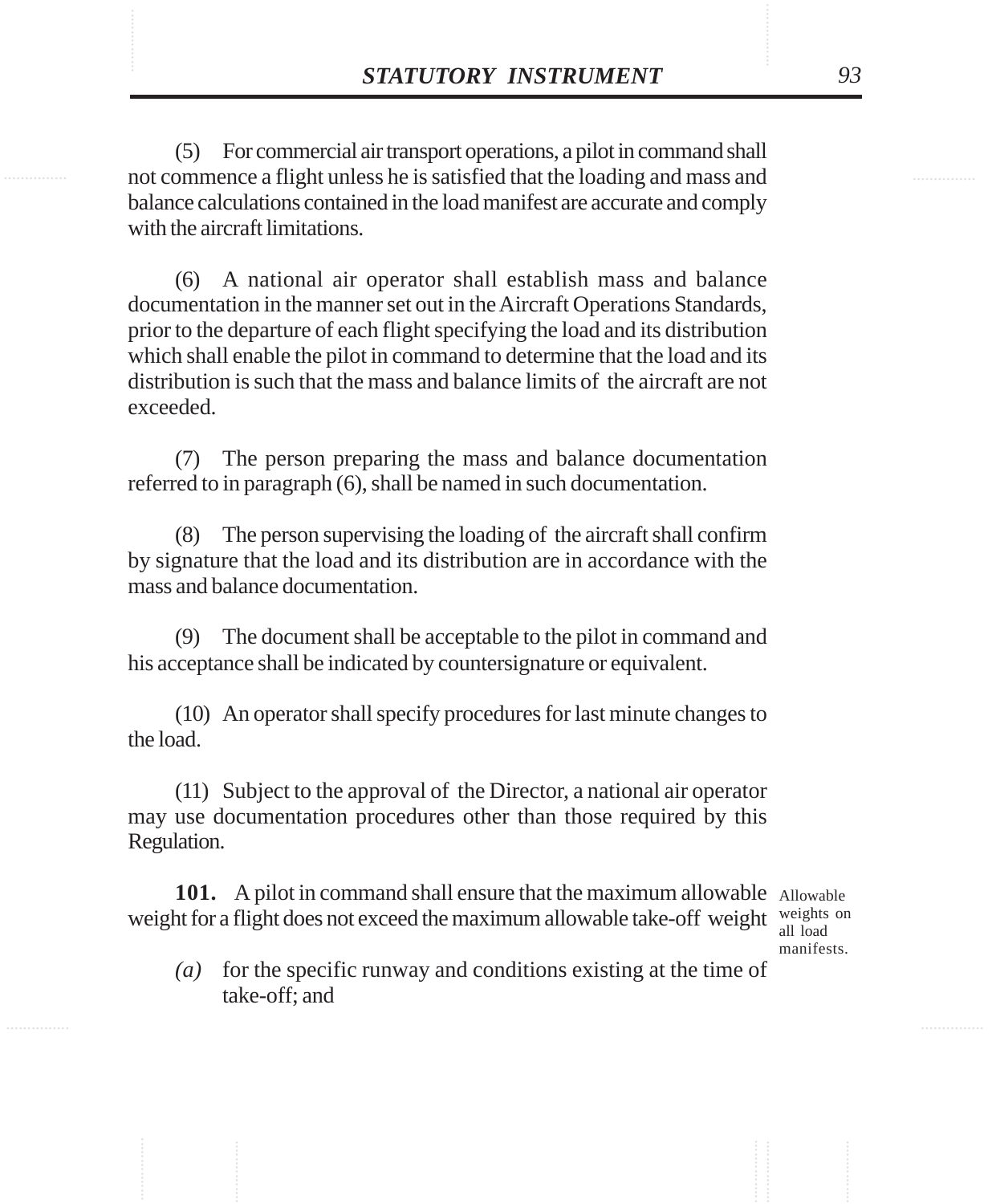............... ............... compliance with applicable en route performance, landing weight *(b)* considering anticipated fuel and oil consumption that allows and landing distance limitations for destination and alternate airports.

> **102.** (1) No person shall commence a flight under a flight following system without specific authority from the person authorised by the air operator to exercise operational control over the flight. release for commercial

> > (2) No person shall commence a passenger-carrying flight in commercial air transport operations for which there is a published schedule, unless a qualified person authorised by the air operator to perform operational control functions has issued a flight release for that specific operation or series of operations.

(3) The pilot in command and flight operations officer shall sign the flight release document.

**103.** (1) No national air operator shall permit a person to commence a flight unless his operational flight plan meets the requirements set out in the Aircraft Operations Standards and has been prepared in accordance with the procedures specified in the operations manual of the national air operator and signed by the pilot in command and the flight operations officer.

(2) A pilot in command shall sign the operational flight plan only when he and the flight operations officer exercising operational supervision have determined that the flight can be safely completed.

(3) The operational flight plan under this Regulation shall include the routing and fuel calculations with respect to the meteorological and other factors expected to complete the flight to the destination and all required alternates.

............... ............... access to the applicable flight planning information for fuel supply, alternate (4) A pilot in command signing an operational flight plan shall have airports, weather reports, forecasts and notices to airmen for the routing and airports of operation.

Requirements for operational flight plan for commercial air transport operations.

Requirement for flight

air transport operations.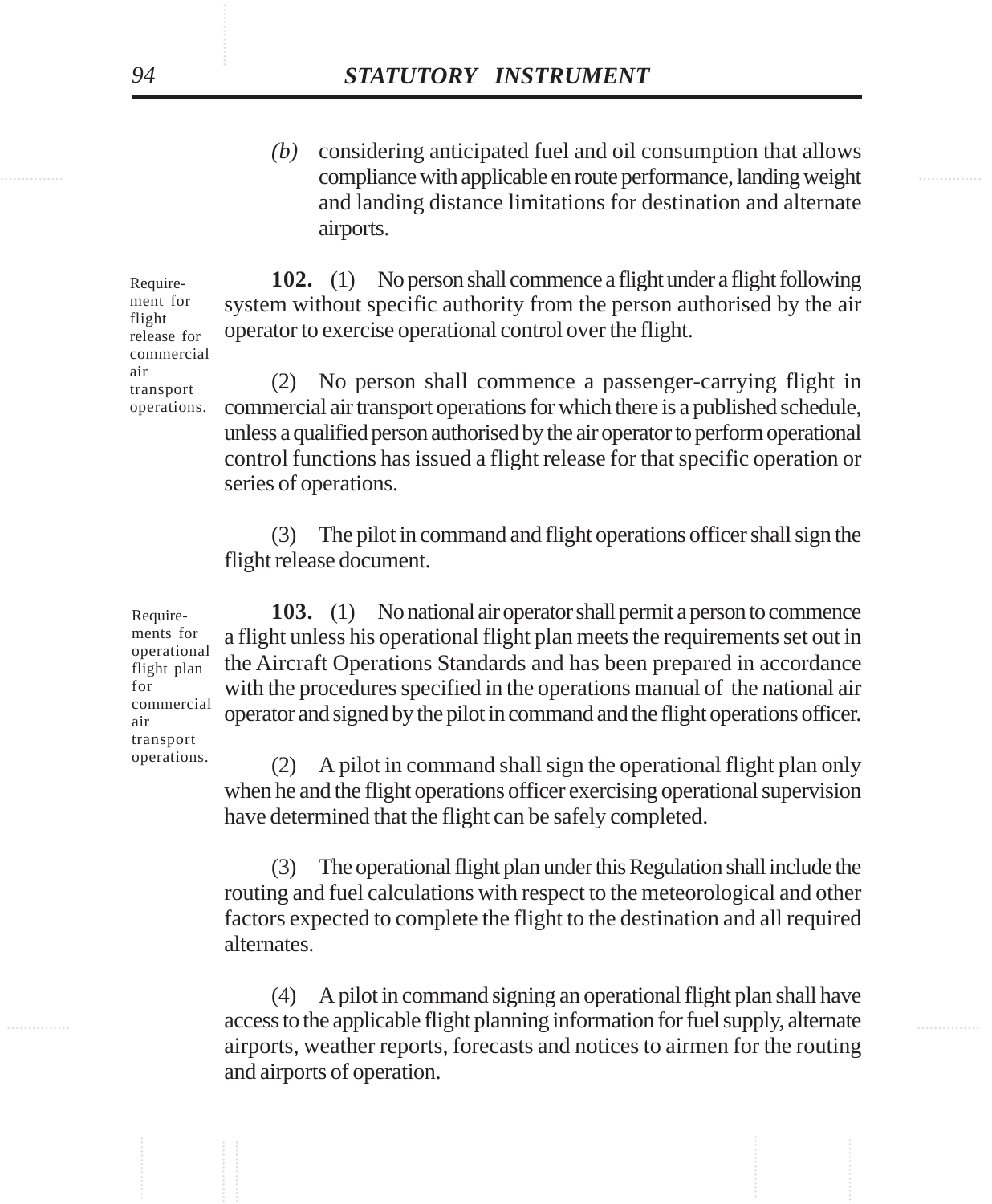**STATUTORY INSTRUMENT** 95<br>
(5) No person shall continue a flight from an intermediate airport<br>
without a new operational flight plan where the aircraft has been on the (5) No person shall continue a flight from an intermediate airport without a new operational flight plan where the aircraft has been on the ground more than 6 hours.

> (6) A pilot in command of an aircraft shall ensure that one copy of the operational flight plan is left at a point of departure, in accordance with the procedures specified in the company operations manual and that another copy is carried on board the aircraft until the aircraft reaches the final destination of the flight.

> (7) A national air operator shall specify in its company operations manual

*(a)* the period for which the operational flight plan shall be kept;

- *(b)* the method of recording the formal approval of the plan by the
	- (i) flight operations officer; and
	- (ii) pilot in command.

(8) A national air operator shall keep a copy of the operational flight plan, including any amendments to the plan, for not less than 90 days.

**104.** (1) An air operator shall at all times have available for immediate Requirecommunication to rescue centres, lists containing information on the  $\frac{men}{keep}$ emergency and survival equipment carried on board any of their aircrafts records of engaged in international air transportation.

ment to emergency and survival equipment for commercial air operations.

(2) The information required in paragraph (1), shall include as applicable the number, colours and type of life rafts and pyrotechnics, details  $\frac{1}{\text{transport}}$ of emergency medical supplies and type and frequencies of the emergency portable radio equipment.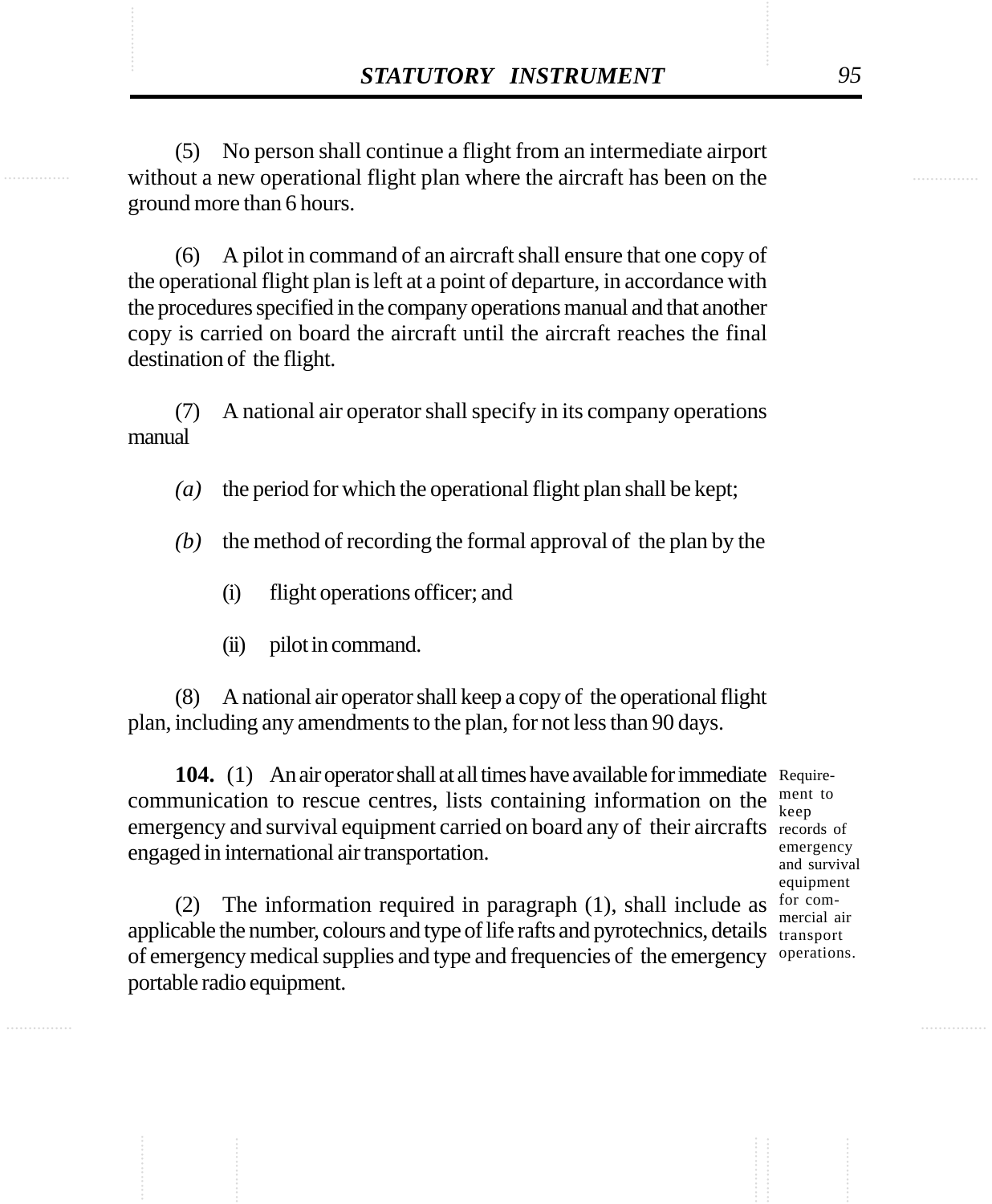# *96 STATUTORY INSTRUMENT*

## PART VII

### *Aircraft Operating and Performance Limitations*

**105.** This Part prescribes the operating and performance limitations for all civil aircraft. Applicability of this Part.

**106.** (1) An operator shall operate an aircraft in accordance with a comprehensive and detailed code of aircraft performance prescribed by the Director in compliance with the applicable Regulations of this Part. General requirements for aircraft operations.

- (2) An operator shall not operate an aircraft that
- *(a)* exceeds its designed performance limitations for any operation, as established by the Director; or
- *(b)* exceeds operating limitations contained in the Aircraft Flight Manual, or its equivalent.

(3) An aircraft shall be operated in compliance with the terms of its certificate of airworthiness and within the approved operating limitations contained in its flight manual.

(4) Only Performance Class I helicopters shall be permitted to operate from elevated heliports in congested areas.

(5) An unmanned free balloon shall be operated in such a manner as to minimize hazards to persons, property or other aircraft in accordance with conditions specified by the Director.

**107.** (1) An operator shall ensure that the aircraft performance data contained in the Aircraft Flight Manual, or other authorised source is used to determine compliance with the appropriate requirements of this Part. Aircraft performance calculations.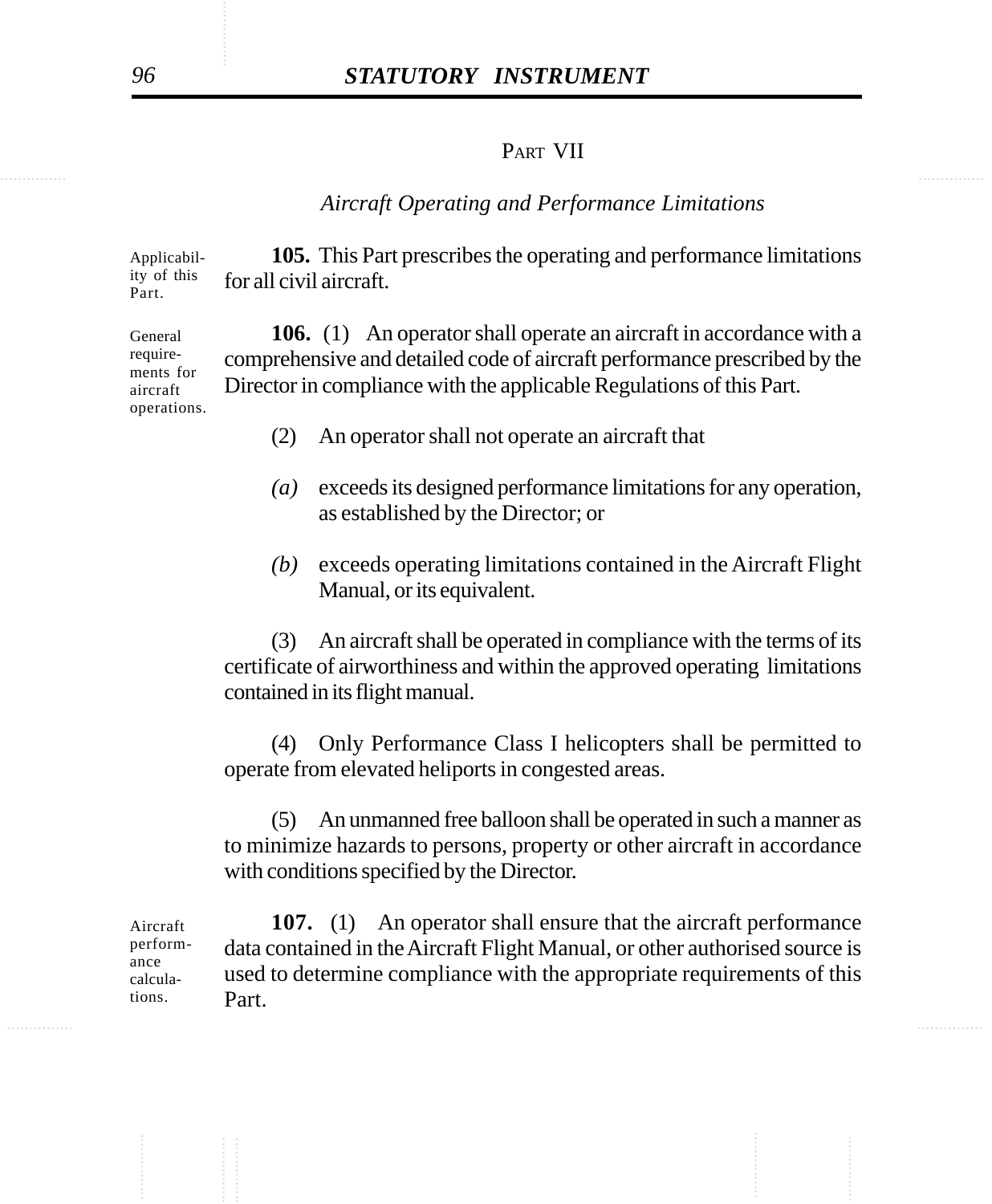**STATUTORY INSTRUMENT** 97<br>(2) When applying performance data, a person performing<br>calculations shall account for the aircraft configuration, environmental (2) When applying performance data, a person performing calculations shall account for the aircraft configuration, environmental conditions and the operation of any system or systems which may have an adverse effect on aircraft performance.

> 108. (1) No operator shall take-off an aircraft without ensuring General that the maximum allowable weight for flight does not exceed the maximum weight and allowable take-off or landing weight or any applicable en route aircraft clearance performance or landing distance limitations considering the

obstruction limitations.

- *(a)* condition of the take-off and landing areas to be used;
- *(b)* gradient of runway to be used in respect of land planes;
- *(c)* pressure altitude;
- *(d)* ambient temperature;
- *(e)* current and forecast winds; and
- *(f)* any known conditions such as atmospheric and aircraft configuration, which may adversely affect aircraft performance.

(2) No operator shall take-off an aircraft, assuming normal engine operations, which due to its weight is unable to safely clear all obstacles during all phases of flight, including all points along intended en route path or any the planned diversions.

(3) An operator shall ensure that an aircraft is operated in compliance with its mass limitations and noise certificate limitations where applicable.

109. Regulations 110 to 118 prescribe aircraft performance and Applicabiloperating limitations for aircraft used in commercial air transport operations.

ity of regulations 110 to 118.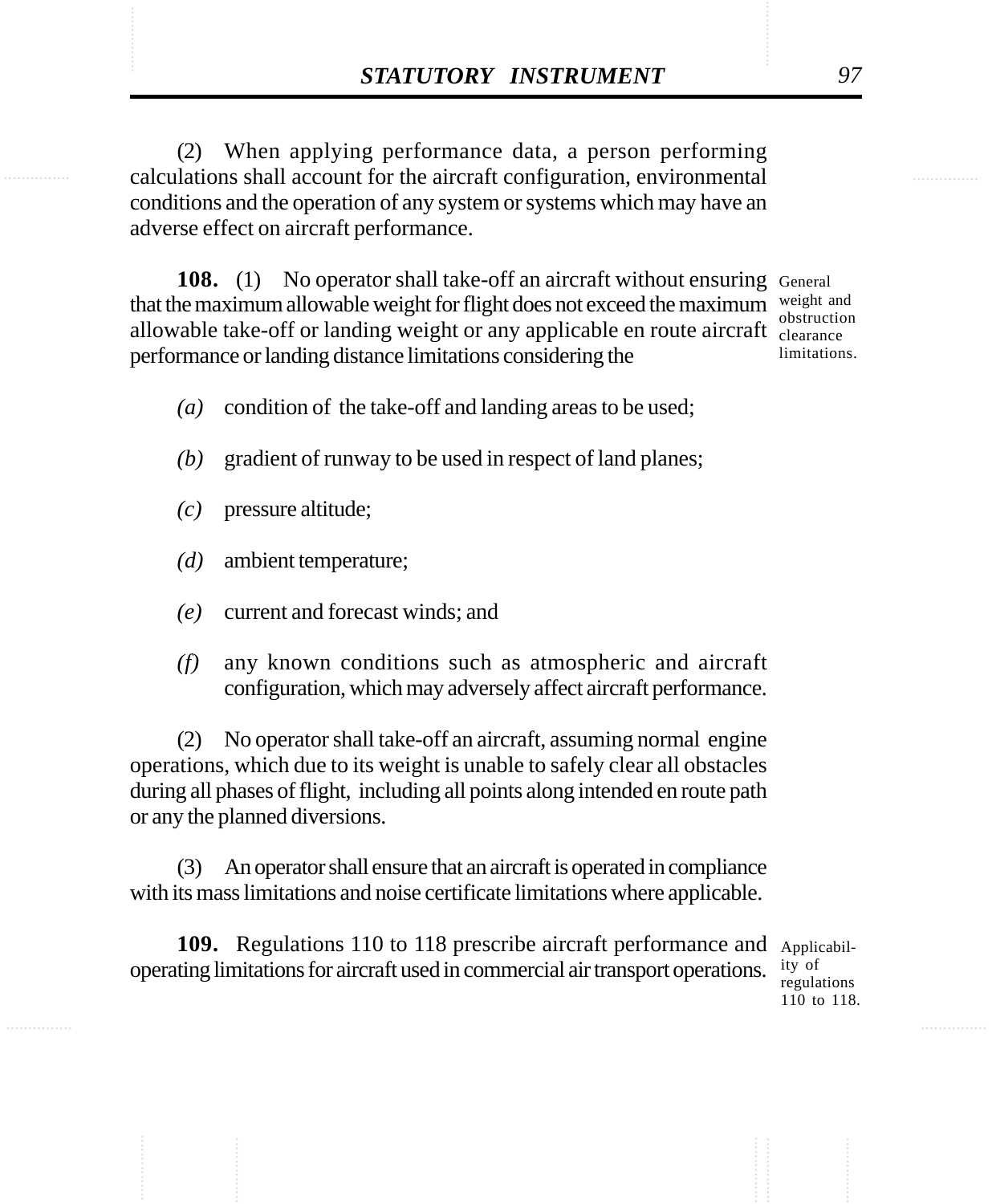regulations 111 to 118 cannot be shown due to specific design characteristics **110.** Where full compliance with the requirements of such as seaplanes, airships, or supersonic aircraft, the operator shall apply approved performance standards that ensure a level of safety not less commercial restrictive than those of relevant requirements of these Regulations. General requirements for mance in transport.

> Prohibitions on the use of singleengine aircraft.

**111.** (1) No operator shall operate a single-engine aircraft used for revenue passenger carrying operations unless such aircraft is continually operated in daylight, under visual flight rules.

(2) No operator shall operate a multi-engine aircraft used for revenue passengers carrying operations that is unable to comply with any of the performance limitations of regulations 114 through 118 unless that aircraft is continually operated

- *(a)* in daylight;
- *(b)* under visual flight rules; and
- *(c)* at a weight that will allow it to climb, with the critical engine inoperative, at least 50 feet a minute when operating at the minimum en route altitude of the intended route or any planned diversion, or at 5 000 feet above mean sea level, whichever is higher.

(3) A multi-engine aircraft that is unable to comply with paragraph (2)*(c)*, is for the purpose of these Regulations, considered to be a single-engine aircraft and shall comply with the requirements of paragraph (4).

(4) No person shall operate a single-engine aircraft in conditions of weather and light and over such routes and diversions there from, that permit a safe forced landing to be executed in the event of engine failure.

aircraft perfor-

air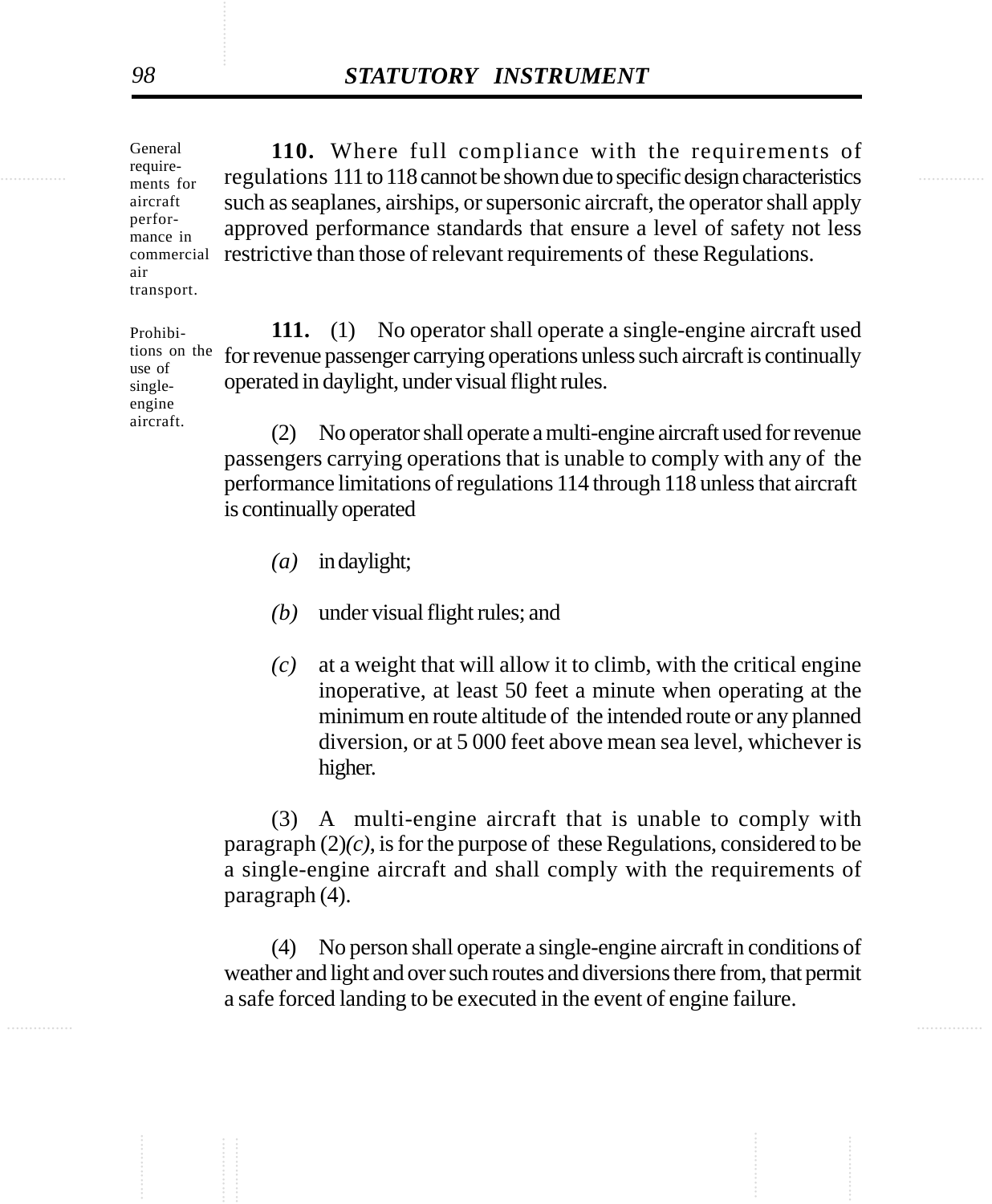**STATUTORY INSTRUMENT** 99<br>
112. (1) The mass of an aircraft at the start of take-off shall not Required exceed the mass at which take-off limitations are complied with, nor the mass **112.** (1) The mass of an aircraft at the start of take-off shall not Required exceed the mass at which take-off limitations are complied with, nor the mass at which en route engine inoperative and landing limitations are complied for with, allowing for expected reductions in mass as the flight proceeds and for any applicable jettisoning of fuel. mass

limitations aeroplanes.

(2) The mass of an aircraft at the start of take-off shall not exceed the maximum take-off mass specified in the flight manual for the pressurealtitude appropriate to the elevation of the airport, and, where used as a parameter to determine the maximum take-off mass, any other local atmospheric condition.

(3) The estimated mass of an aircraft for the expected time of landing at the airport of intended landing and at any alternate airport shall not exceed the maximum landing mass specified in the flight manual for the pressurealtitude appropriate to the elevation of the airport, and, where used as a parameter to determine the maximum landing mass, any other local atmospheric condition.

(4) The mass of an aircraft at the start of take-off and the estimated mass for the expected time of landing at the airport of intended landing and at any alternate airport shall not exceed the relevant maximum mass at which compliance was demonstrated with the applicable noise certification standards, unless otherwise authorised by the relevant authority in respect of that airport.

113. (1) No national air operator shall take-off in an aircraft used Aircraft in commercial air transport without ensuring that the applicable operating  $\frac{\text{performance}}{\text{mono}}$ and performance limitations required for this Regulation can be accurately calculacomputed based on the Aircraft Flight Manual, or other data source approved tions. by the Director.

mance

(2) An air operator calculating performance and operating limitations for an aircraft used in commercial air transport shall ensure that performance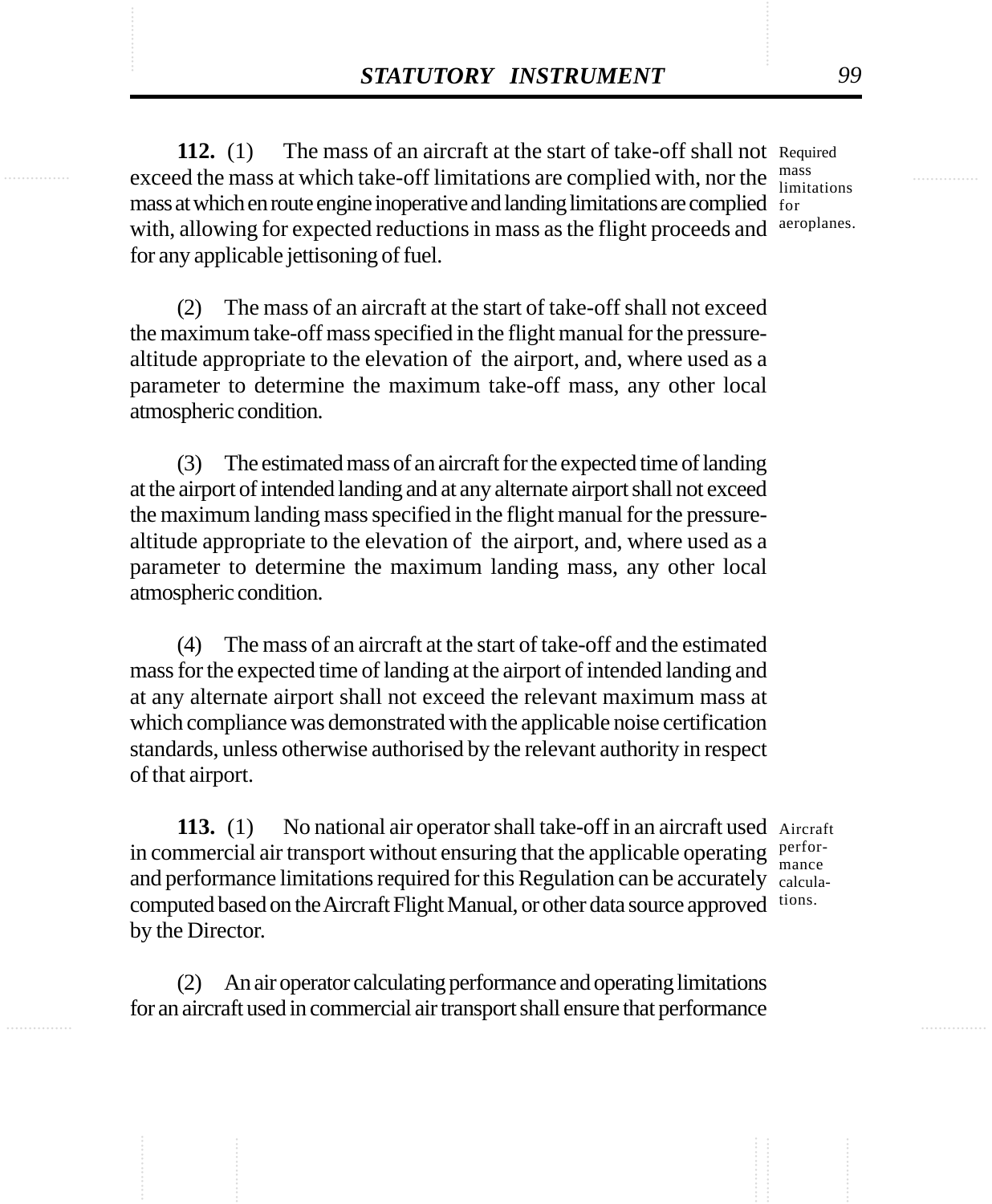**Example 3** and the phase of flight, accurately account for data used to determine compliance with these Regulations can, during any

- *(a)* any reasonably expected adverse operating conditions that may affect aircraft performance;
- *(b)* one engine failure for aircraft having two engines, where applicable; and
- *(c)* two engine failure for aircraft having three or more engines, where applicable.

(3) When calculating the performance and limitation requirements of regulations 114 to 118, a person performing the calculation shall, for all engines operating and for inoperative engines, accurately account

- *(a)* in all phases of flight for
	- (i) the effect of fuel and oil consumption on aircraft weight;
	- (ii) the effect of fuel consumption on fuel reserves resulting from changes in flight paths, winds, and aircraft configuration;
	- (iii) the effect of fuel jettisoning on aircraft weight and fuel reserves, where applicable and approved;
	- (iv) the effect of any ice protection system, where weather conditions require its use;
	- (v) ambient temperatures and winds along intended route and any planned diversion; and
	- (vi) flight paths and minimum altitudes required to remain clear of obstacles; and
- ............... ............... *(b)* during take-off and landing for
	- (i) the condition of the take-off runway or area to be used, including any contamination such as water, slush, snow and ice;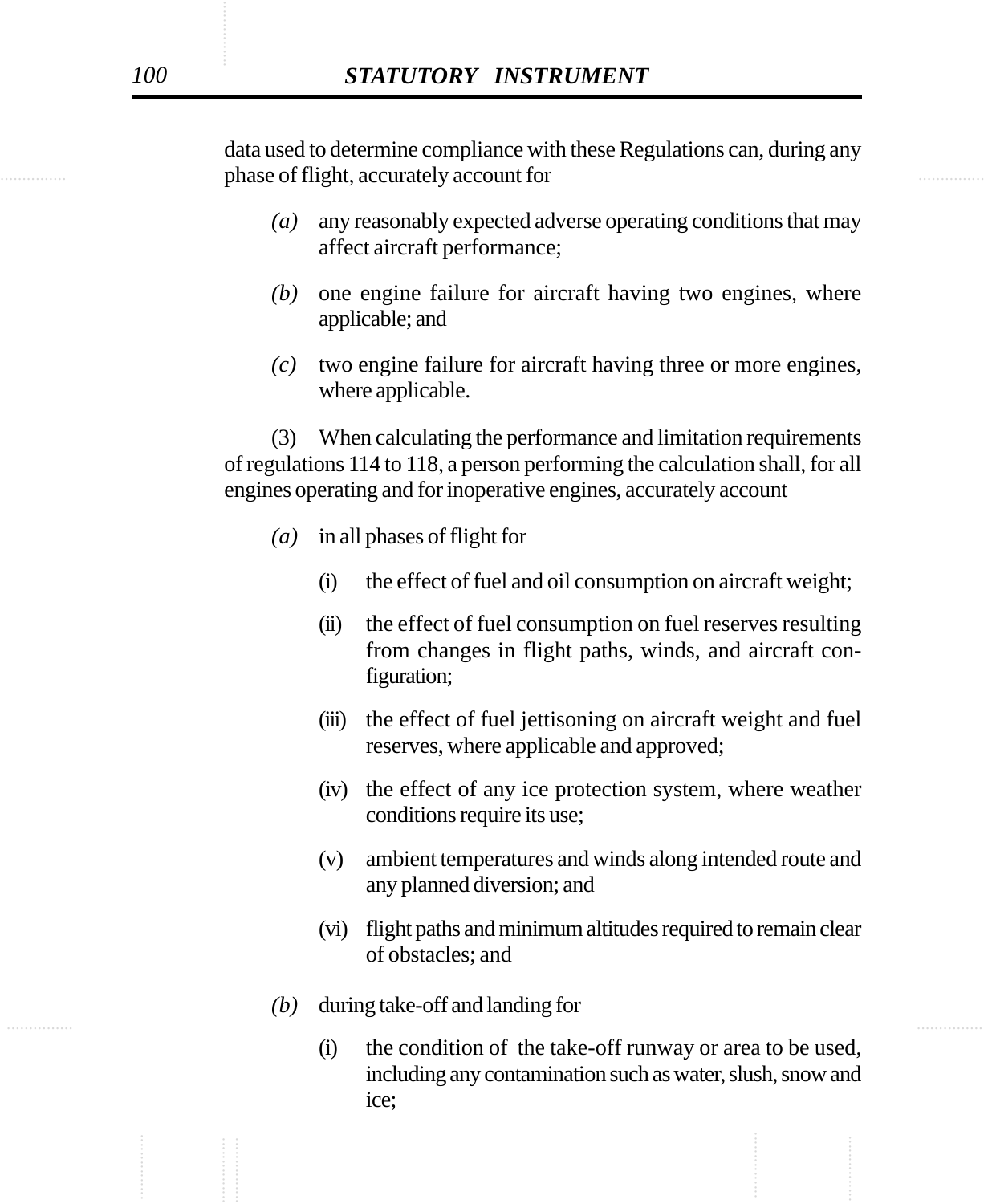- STATUTORY INSTRUMENT [0]<br>
(ii) the gradient of runway to be used; (ii) the gradient of runway to be used;
	- (iii) the runway length including clearways and stopways, where applicable;
	- (iv) pressure altitude at take-off and landing sites;
	- (v) current ambient temperature and wind at take-off;
	- (vi) forecast ambient temperatures and winds at each destination and planned alternate landing site;
	- (vii) the ground handling characteristics, such as braking action, of the type of aircraft; and
	- (viii) landing aid and terrain that may affect the take-off path, landing path, and landing roll.

(4) Obstacle data shall be provided by the air operator, for the development of procedures and calculations to ensure compliance with takeoff and obstacle clearance limitations.

(5) An air operator shall take account of charting accuracy when complying with these Regulations.

(6) Where conditions are different from those on which the performance is based, compliance may be determined by interpolation or by computing the effects of changes in the specific variables, where the results of the interpolation or computations are substantially as accurate as the results of direct tests.

(7) In performing aircraft performance calculation under this Regulation an air operator may correct take-off data based on still air by taking into account not more than 50 per cent of any reported headwind component and not less than 150 per cent of any reported tailwind component.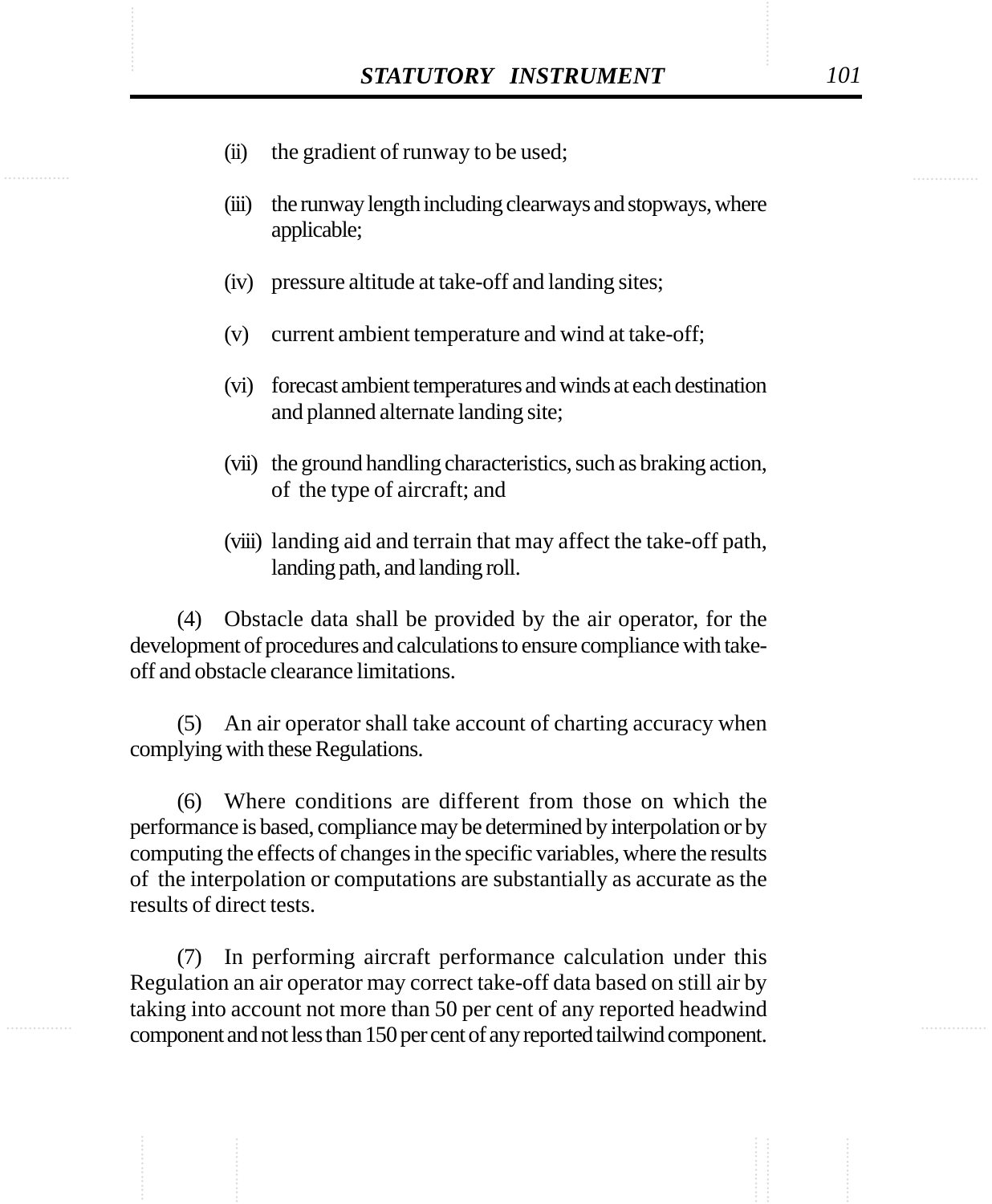Commercial air transport operations take-off limitations.

the sum assessing compliance with this Regulation. **114.** (1) An air operator shall take account of charting accuracy

> (2) An air operator shall ensure that an aeroplane shall be able, in the event of a critical power-unit failing at any point in the take-off, either to discontinue the take-off and stop within the accelerate-stop distance available or to continue the take-off and clear all obstacles along the flight path by an adequate margin until the aircraft is in a position to comply with the en route one engine inoperative limitations.

> (3) A national air operator shall ensure that an aeroplane is not allowed to take-off unless the following requirements are met when determining the maximum permitted take-off mass:

- *(a)* the take-off run shall not be greater than the length of the runway;
- *(b)* where the critical engine fails at any time after the aeroplane reaches  $V<sub>1</sub>$ , to continue the take-off flight path and clear all obstacles either
	- (i) by a height of at least 35 feet vertically for turbine engine powered aeroplanes or 50 feet for reciprocating engine powered aeroplanes; and
	- (ii) by at least 60 metres horizontally within the airport boundaries and by at least 90 metres horizontally after passing the boundaries, without banking more than 15 degrees at any point on the take-off flight path;
- *(c)* for a turbine engine powered aeroplane
- length of any clearway included in the calculation shall not (i) the take-off distance shall not exceed the length of the runway plus the length of any clearway, except that the be greater than half the length of the runway; and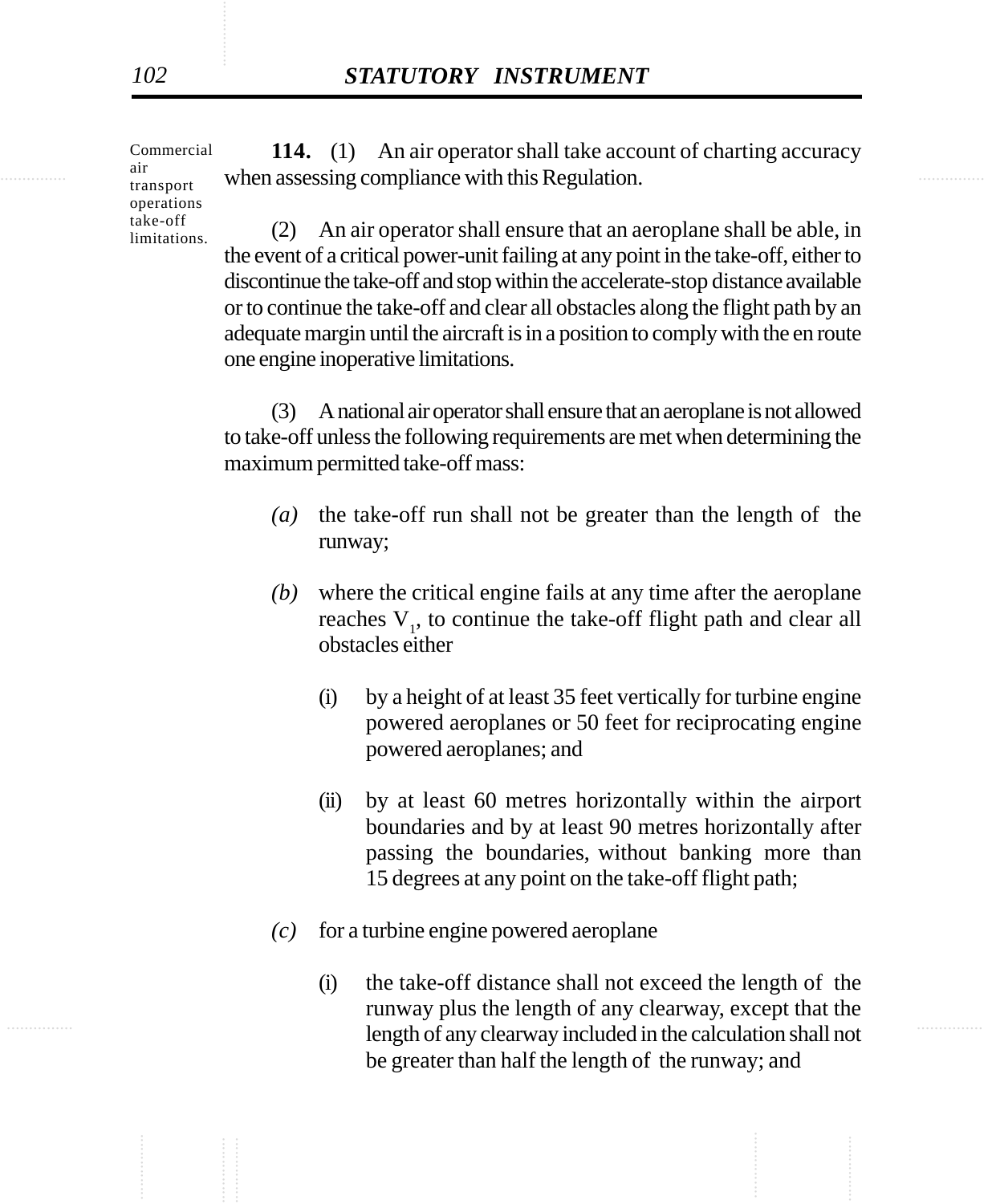- **STATUTORY INSTRUMENT** 103<br>
(ii) the accelerate-stop distance shall not exceed the length of<br>
the runway, plus the length of any stopway, at any time (ii) the accelerate-stop distance shall not exceed the length of the runway, plus the length of any stopway, at any time during take-off until reaching  $V_i$ ;
	- *(d)* the accelerate-stop distance shall not exceed the length of the runway at any time during take-off until reaching  $V_1$  for reciprocating engine powered aeroplane.

(4) In determining the length of the runway available for an aircraft, account shall be taken of the loss, where any, of runway length due to alignment of the aircraft prior to take-off.

(5) An air operator shall ensure that a Performance Class I helicopter is able, in the event of critical engine failure

- *(a)* at or before the take-off decision point, to discontinue the takeoff and stop within the rejected take-off area; or
- *(b)* after the take-off decision point, to continue the take-off and then climb, clearing all obstacles along the flight path, until a suitable landing site is found.

(6) An air operator shall ensure that a Performance Class II helicopter is able, in the event of critical engine failure

- *(a)* before reaching a defined point after take-off, to safely execute a forced landing within the rejected take-off area; or
- *(b)* at any point after reaching a defined point after take-off, to continue the take-off and then climb, clearing all obstacles along the flight path, until a suitable landing site is found.

115. No national air operator shall take-off in a reciprocating engine En route powered aeroplane used in commercial air transport operations at a weight  $\frac{1 \text{imitations}}{\text{with all}}$ that does not allow a rate of climb of at least 6.9  $V_{\text{so}}$ , with all engines engines operating, at an altitude of at least 1 000 feet above all terrain and obstructions operating.within 10 nautical miles of each side of the intended track.

with all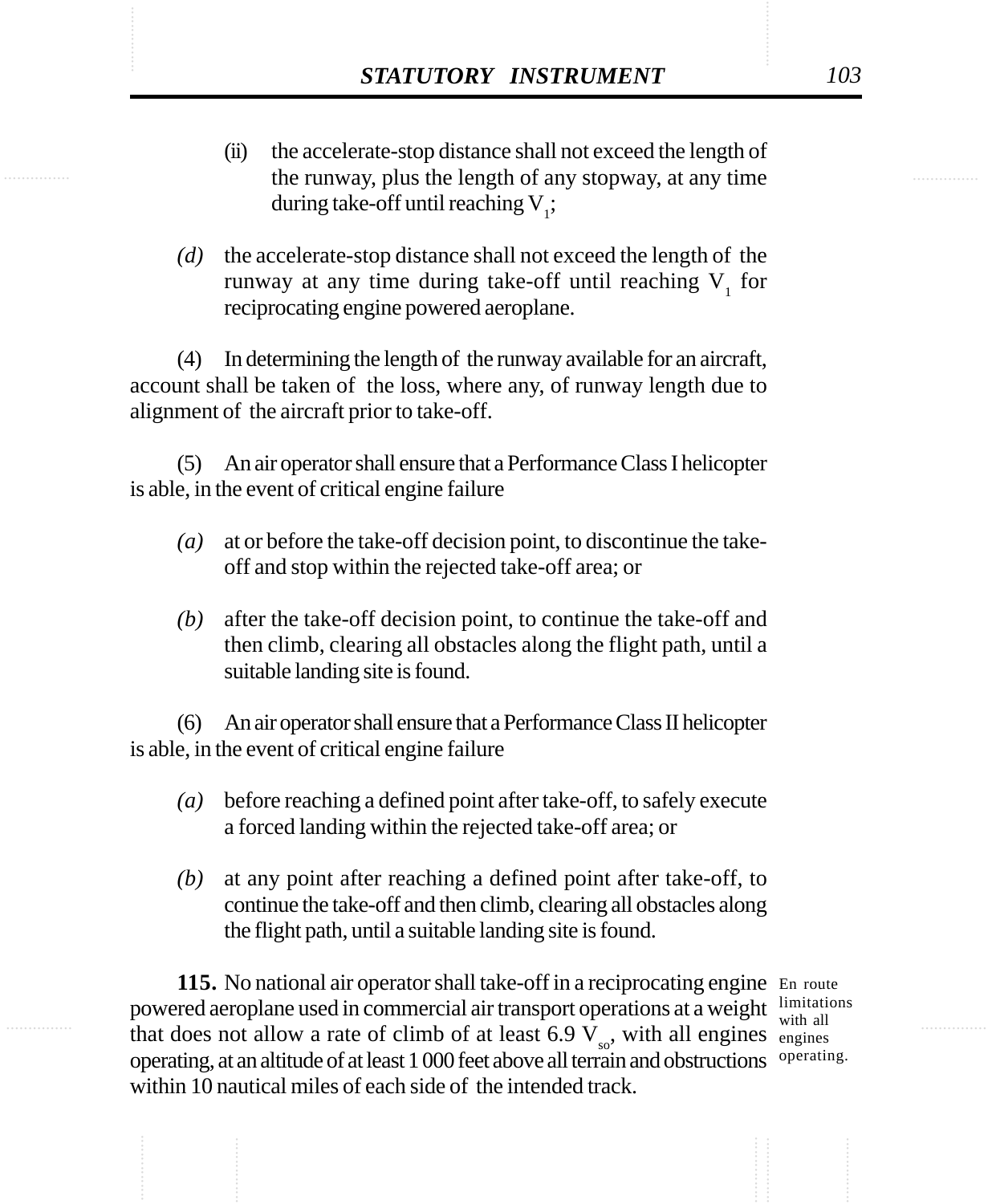where one in commercial air transport operations having two engines unless such **116.** (1) No national air operator shall take-off in an aeroplane used aeroplane can, in the event of a power failure at the most critical point along the route or planned diversion there from, continue the flight to a suitable airport where a landing can be made within the landing limitations and without flying below the minimum flight altitude at any point, while allowing

- *(a)* for a reciprocating engine powered aeroplane
	- (i) at least a rate of climb of 0.079-(0.106/number of engines installed)  $V_{\infty}$  (when  $V_{\infty}$  is expressed in knots) at an altitude of per 1 000 feet above all terrain and obstructions within 5 nautical miles, on each side of the intended track; and
	- (ii) a positive slope at an altitude of at least 1 500 feet above the airport where the aircraft is assumed to land;
- *(b)* for a turbine engine powered transport category aeroplane
	- (i) a positive slope at an altitude of at least 1 000 feet above all terrain and obstructions within 9.3 kilometres, on each side of the intended track;
	- (ii) net flight path from cruising altitude to the intended landing airport that allows at least 2 000 feet clearance above all terrain and obstructions within 5 nautical miles, on each side of the intended track; and
	- (iii) a positive slope at an altitude of at least 1 500 feet above the airport where the aircraft is assumed to land.

............... ............... (2) The climb rate specified in paragraph (1)*(a)*(i) may be amended to  $0.026$  V $_{\rm{so}}^{-2}$  for large transport category aircraft issued a type certificate prior to the year 1953.

En route limitations where one engine is inoperative.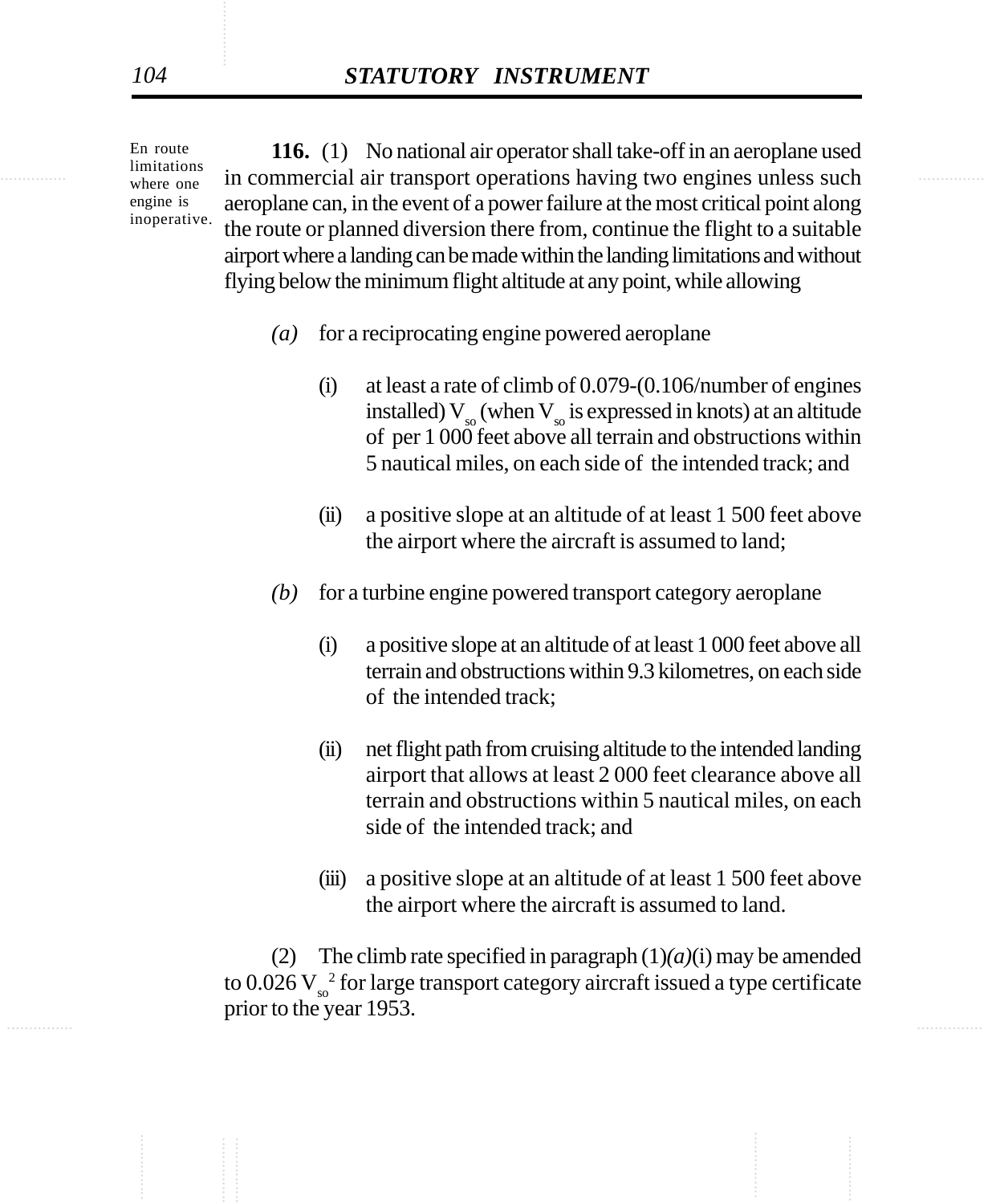**STATUTORY INSTRUMENT** 105<br>
(3) The 5 nautical miles clearance margin stated in paragraph  $(1)(a)$ ,<br>
shall be increased to 10 nautical miles where navigational accuracy does (3) The 5 nautical miles clearance margin stated in paragraph (1)*(a)*, shall be increased to 10 nautical miles where navigational accuracy does not meet the 95 per cent containment level.

> (4) No air operator shall take-off a helicopter used in commercial air transport operations having two engines, unless that helicopter can, in the event of the critical engine failing and any point in the en route phase, continue the flight to the destination or alternate landing site without flying below the minimum flight altitude at any point and clearing all obstacles in the approach path by a safe margin.

117. (1) No national air operator shall take-off in an aeroplane used En route in commercial air transport operations having three or more engines at such a weight where there is no suitable landing airport within 90 minutes at any engines of point along the intended route with all engines operating at cruising power, an aerounless that aircraft can, in the event of simultaneous power failure of two  $\frac{1}{\text{inoperative}}$ . critical engines at the most critical point along that route, continue to a suitable landing airport while allowing

limitations where two plane are

- *(a)* for a turbine engine powered aeroplane
	- (i) a net flight path considering ambient temperatures anticipated along the track clearing vertically, by at least 2 000 feet, all terrain and obstructions within 5 nautical miles on each side of the intended track;
	- (ii) a positive slope at 1 500 feet above the airport of intended landing; and
	- (iii) enough fuel to continue to the airport of intended landing, to arrive at an altitude of at least 1 500 feet directly over the airport and thereafter to fly for 15 minutes at cruise power;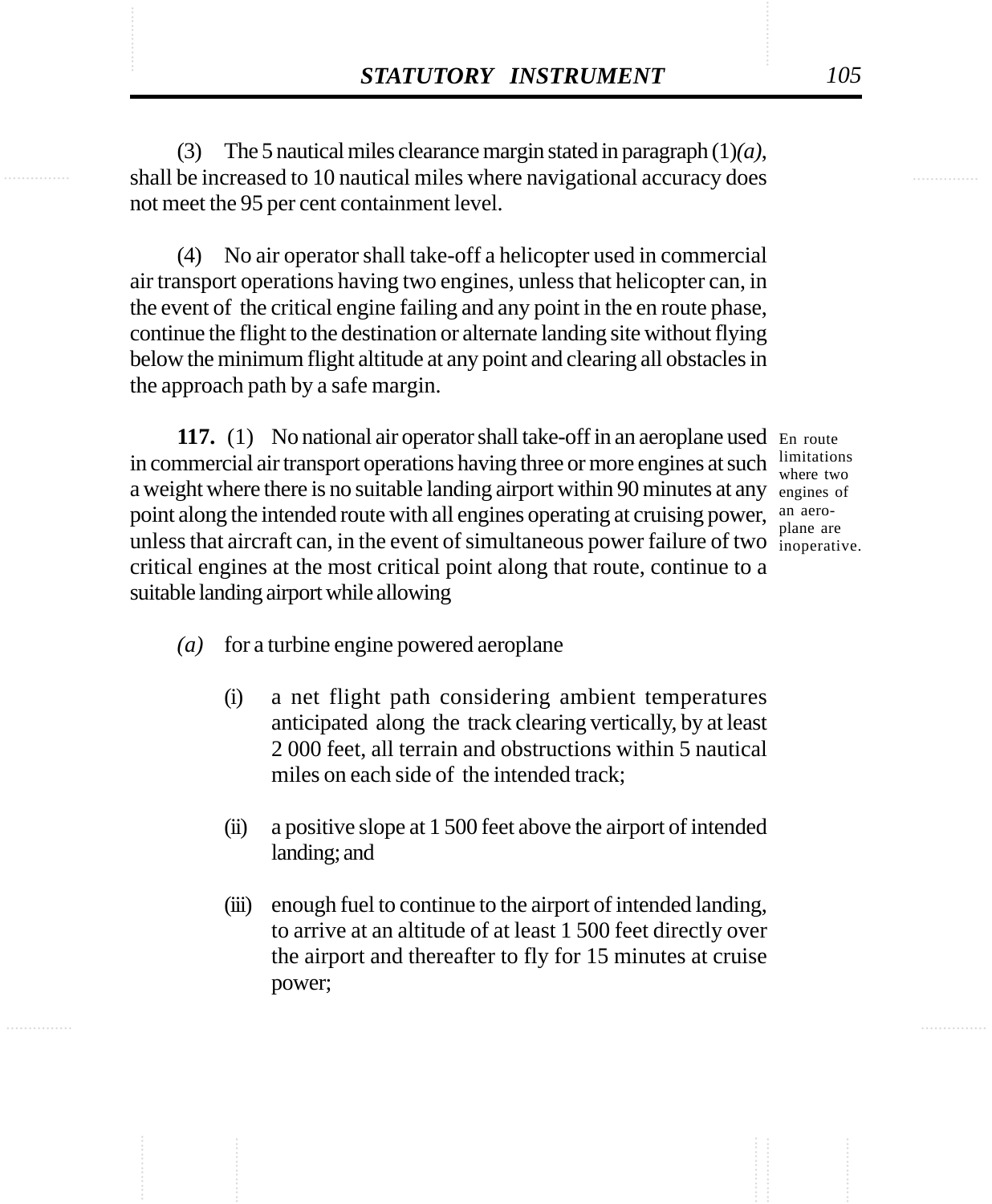- *(b)* for a reciprocating engine powered aeroplane
	- (i) a rate of climb at  $0.013 \text{ V}^{-2}_{\text{so}}$  feet per minute, at an altitude of 1 000 feet above the highest ground or obstruction within 10 nautical miles on each side of the intended track, or at an altitude of 5 000 feet, which ever is higher; and
	- (ii) enough fuel to continue to the airport of intended landing and to arrive at an altitude of at least 300 m directly over that airport.

(2) A national air operator shall ensure that in computing the fuel required to continue to the airport of intended landing under paragraph (1)*(a)* the consumption of fuel and oil after engine failure is the same as the consumption that is allowed for in the net flight path data in the Aircraft Flight Manual.

(3) Where the two engines of the reciprocating aeroplane are predicted to fail at an altitude above the prescribed minimum altitude, compliance with the prescribed rate of climb need not be shown during the descent from the cruising altitude to the prescribed minimum altitude, where those requirements can be met once the prescribed minimum altitude is reached, and assuming descent to be along a net flight path and the rate of descent to be  $0.013\,\mathrm{V_{so}}^2$  greater than the rate in the approved performance data.

(4) Where the jettisoning of fuel is authorised or planned, the weight of the aeroplane at the point where the two engines fail is considered to be not less than that which would include enough fuel to proceed to an airport and to arrive at an altitude of at least 1 000 feet directly over that airport.

the event of two critical engines failing simultaneously at any point in the (5) No national air operator shall take-off in a Performance Class I helicopter or Performance Class II helicopter used in commercial air transport operations having three or more engines, unless that helicopter can, in en route phase of flight, continue the flight to a suitable landing site.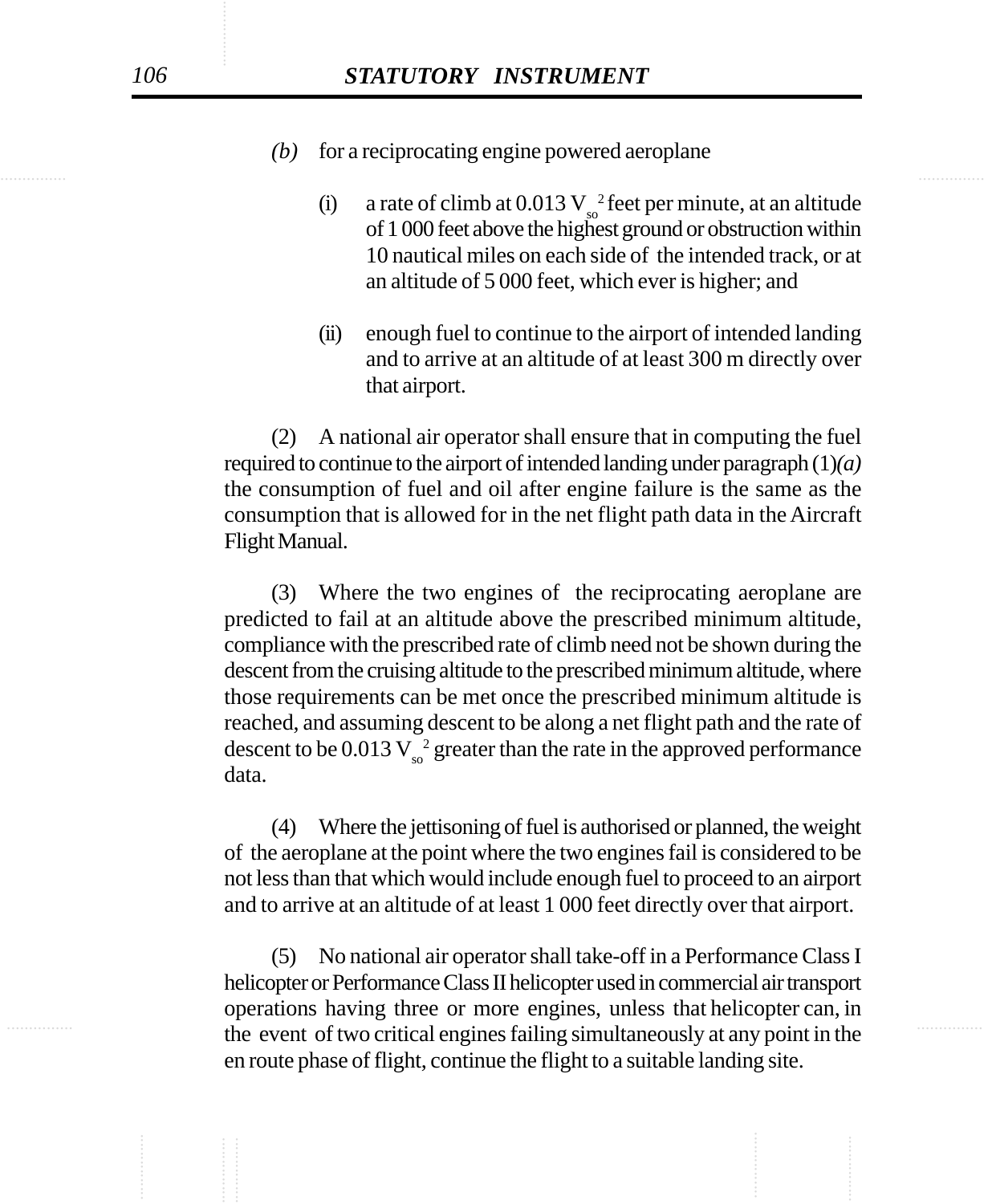STATUTORY INSTRUMENT 107<br>
118. (1) Before commencing an approach to land, a pilot in command Aircraft<br>
shall satisfy himself that, according to the information available to him, the limitations 118. (1) Before commencing an approach to land, a pilot in command Aircraft weather at the airport and the condition of the runway intended to be used, do not prevent a safe approach, landing or missed approach, having regard to the aircraft performance information contained in the operations manual.

limitations.

(2) No national air operator shall take-off in an aeroplane used in commercial air transport operation unless its weight on arrival at either the intended destination airport or any planned alternate airport would allow a full stop landing from a point 50 feet above the intersection of the obstruction clearance plane and the runway, and within

- *(a)* for a turbine engine powered aeroplane, 60 per cent of the effective length of each runway;
- *(b)* for reciprocating engine powered aeroplane, 70 per cent of the effective length of each runway.

(3) For the purpose of determining the allowable landing weight at the destination airport, an operator determining the landing limit shall ensure that

- *(a)* the aeroplane is landed on the most favourable runway and in the most favourable direction, in still air; or
- *(b)* the aeroplane is landed on the most suitable runway considering the probable wind speed and direction, runway conditions, the ground handling characteristics of the aircraft, and considering other conditions such as landing aids, terrain and expected variations in the approach and landing techniques, where such allowance has not been made in the scheduling of performance data.

(4) Where the runway at the landing destination is reported or forecast to be wet or slippery, the landing distance available shall be at least 115 per cent of the required landing distance unless, based on a showing of actual operating landing techniques on wet or slippery runways, a shorter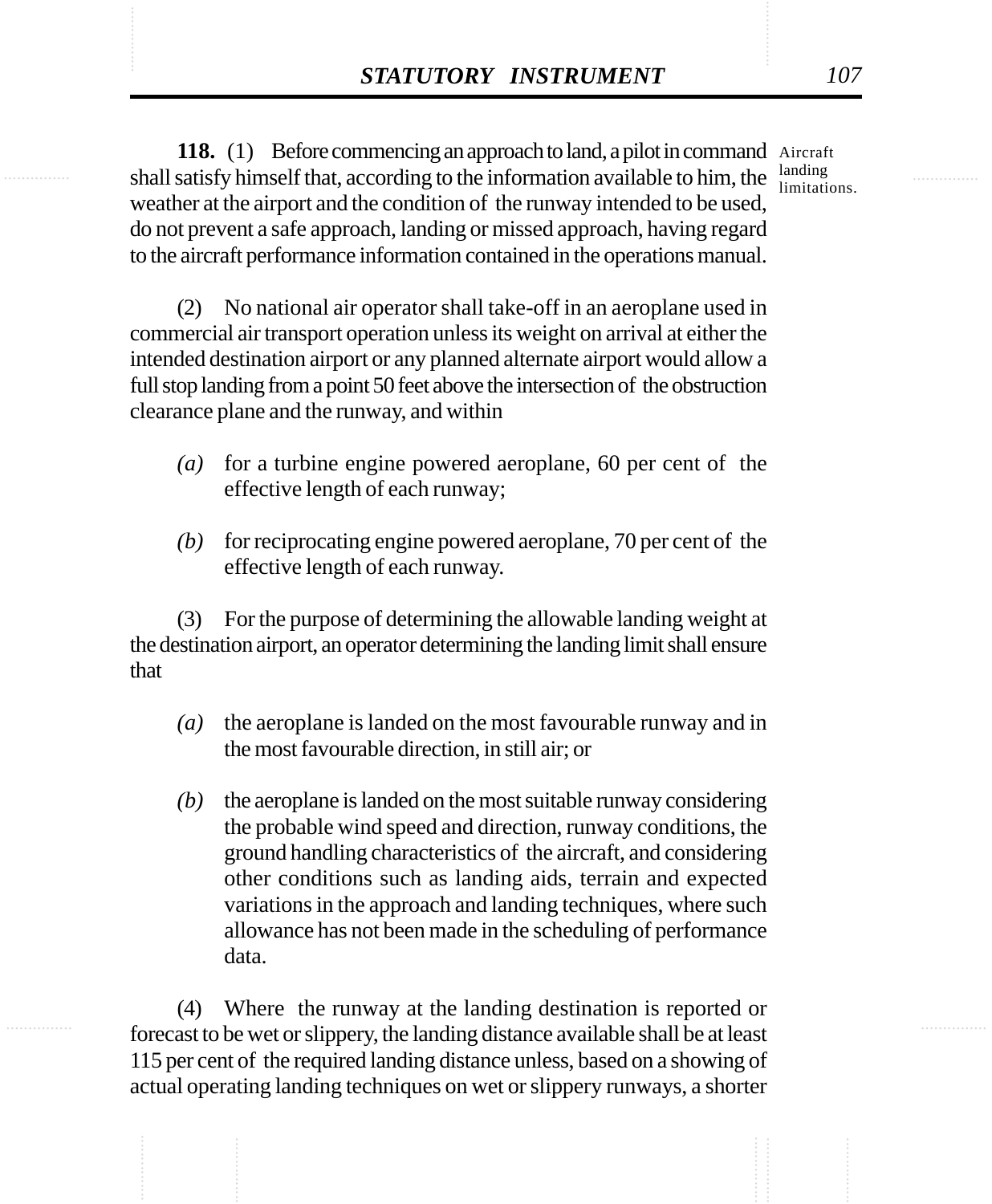approved for a specific type and model aeroplane and this information is landing distance, but not less than that required by paragraph (2), has been included in the aeroplane flight manual.

> (5) A turbine powered transport category aeroplane that would be prohibited from taking off from its destination airport because it could not meet the requirements of paragraph  $(2)(a)$  for mass landing for such destination airport, may take-off from the departure airport where an alternate airport is specified that meets all the requirements of paragraph (2).

> (6) No air operator shall take-off in a helicopter used in commercial air transport unless, with all engines operating on arrival at the intended destination landing site or any planned alternate landing, it can clear all obstacles on the approach path and can land and stop within the landing distance available.

> (7) A national air operator shall ensure that a Performance Class I helicopter is able, in the event of any engine becoming inoperative in the approach and landing phase on arrival at the intended destination landing site or any planned alternate landing and before the landing decision point,

- *(a)* to clear all obstacles on the approach path and be able to land and stop within the landing distance available; or
- *(b)* to perform a balked landing and clear all obstacles in the flight path by an adequate margin and after the landing decision point, land and stop within the landing distance available.

(8) An air operator shall ensure that a Performance Class II helicopter is able in the event of any engine becoming inoperative in the approach and landing phase on arrival at

- *(a)* the intended destination landing site; or
- *(b)* any planned alternative landing site

after reaching a defined point before landing, to safely execute a forced landing within the landing distance available.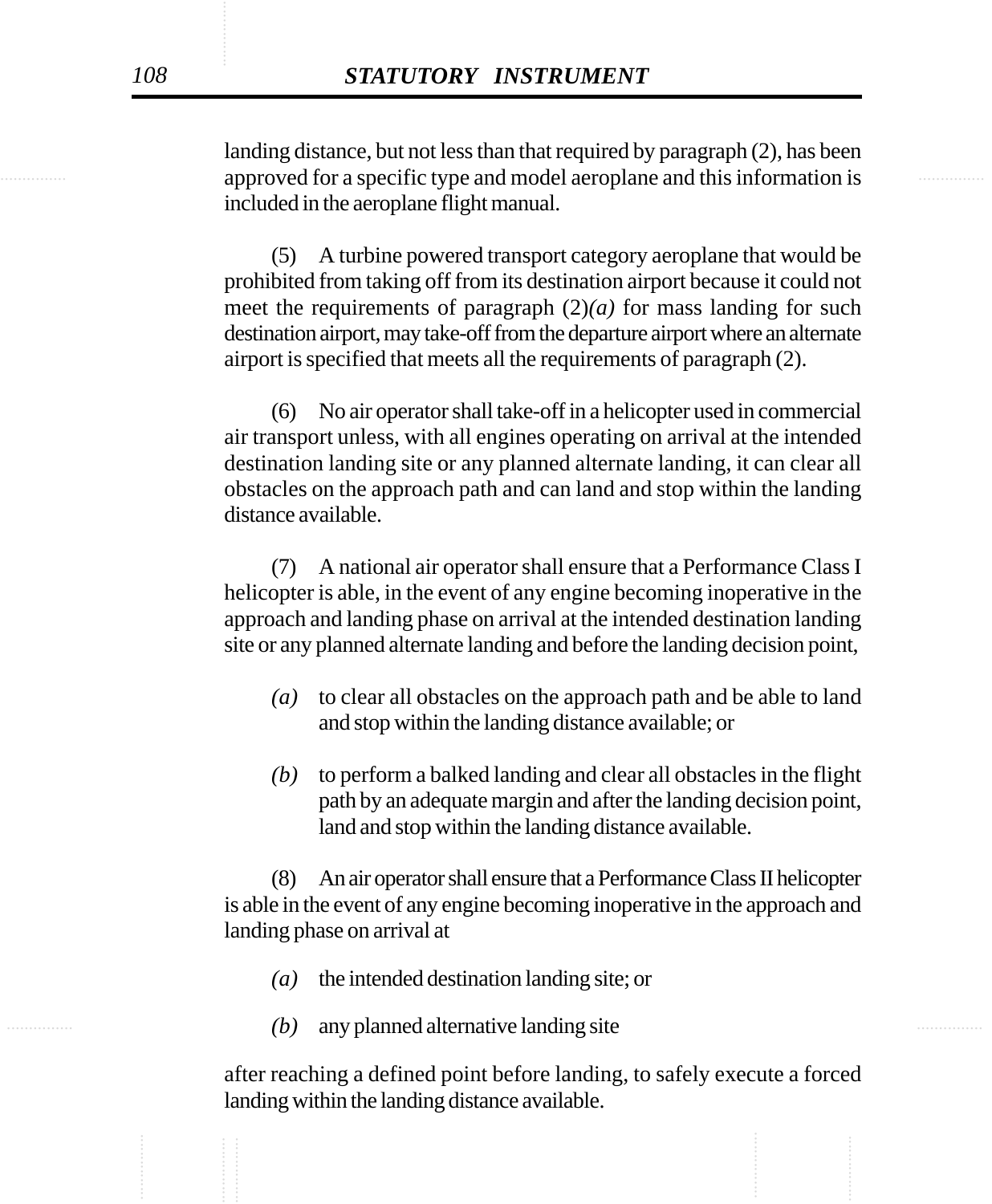**STATUTORY INSTRUMENT** 109<br>
(9) In this Regulation the term "obstruction clearance plane" means<br>
a plane sloping upward from the runway at a slope of 1:20 to the horizontal. (9) In this Regulation the term "obstruction clearance plane" means a plane sloping upward from the runway at a slope of 1:20 to the horizontal, and tangent to or clearing all obstructions within a specified area surrounding the runway as shown in a profile view of that area. In the plan view, the centreline of the specified area coincides with the centreline of the runway, beginning at the point where the obstruction clearance plane intersects the centreline of the runway and proceeding to a point at least 1 500 feet from the beginning point. Thereafter, the centreline coincides with the take-off path over the ground for the runway, in the case of take-offs, or with the instrument approach counterpart, for landings, or where the applicable one of these paths has not been established, it proceeds consistent with turns of at least 4 000 foot radius until a point is reached beyond which the obstruction clearance plane clears all obstructions. This area extends laterally 200 feet on each side of the centreline at the point where the obstruction clearance plane intersects the runway and continues at this width to the end of the runway; then it increases uniformly to 500 feet on each side of the centreline at a point 1 500 feet from the intersection of the obstruction clearance plane with the runway; thereafter, it extends laterally 500 feet on each side of the centreline.

## PART VIII

## *Flight Rules*

119. This Part prescribes the rules of the air applicable to all flight Applicabiloperations.

**120.** (1) The rules set out in this Part (hereinafter referred to as the General "rules of the air") shall apply to aircraft bearing the nationality and registration  $\frac{f_{light}}{r_{cubic}}$ marks of Barbados, wherever they may be, to the extent that they do not ments. conflict with the rules published by State over-flown.

(2) For the purposes of flight over those parts of the high seas where a Contracting State has accepted the responsibility of providing air traffic services, the appropriate Air Traffic Control Authority is the relevant authority designated by the State responsible for providing those services.

ity of this Part.

require-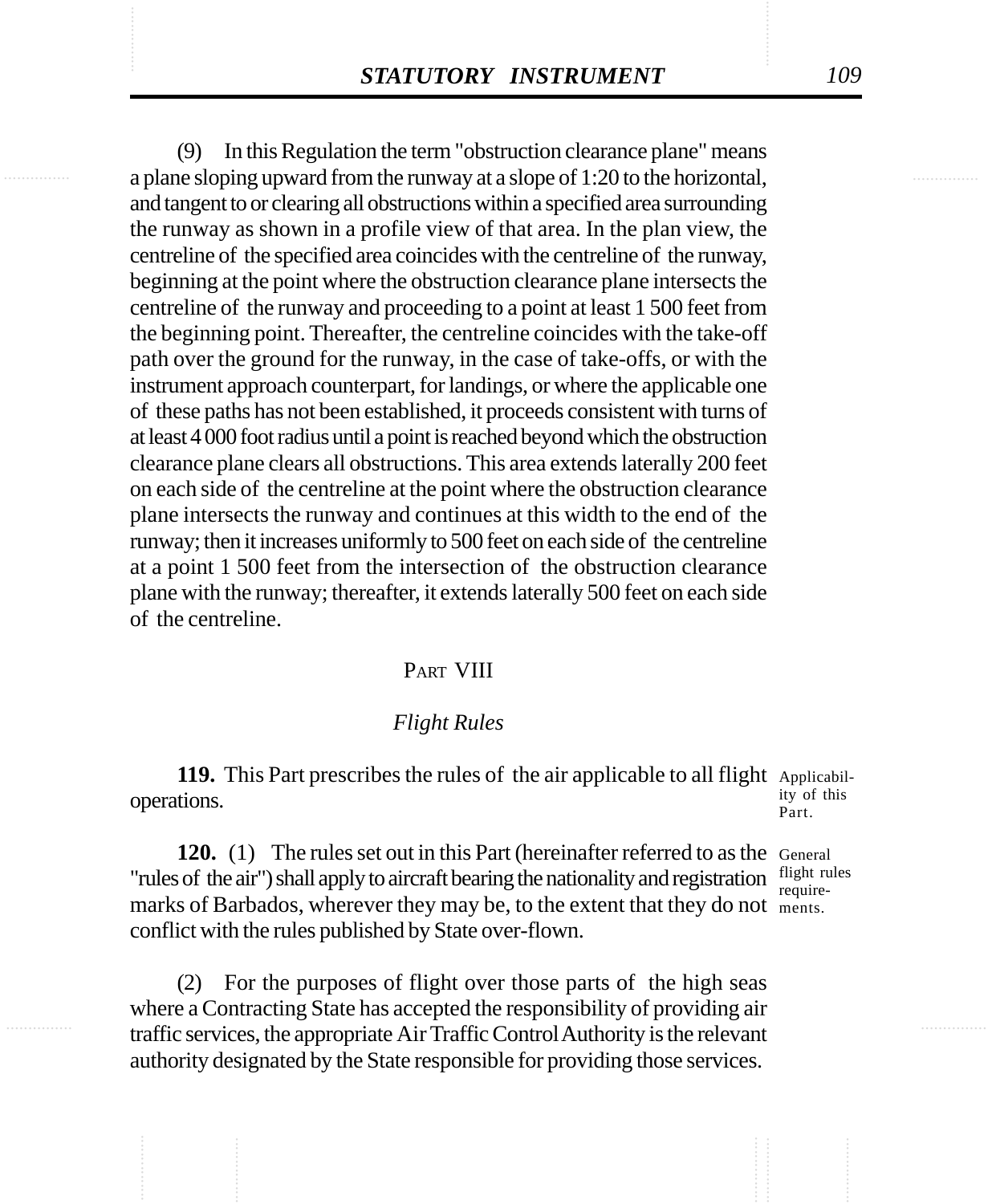extending area of an airport shall be in compliance with the general rules and, in (3) The operation of an aircraft either in flight or on the movement addition, when in flight, either with the visual flight rules or instrument flight rules.

> **121.** (1) No person shall taxi an aircraft on the movement area of an airport unless the person at the controls

- *(a)* has been authorised by the operator, the lessee, or a designated agent;
- *(b)* is fully competent to taxi the aircraft;
- *(c)* is qualified to use the radio where radio communications are required; and
- *(d)* has received instruction from a competent person in respect of airport layout, and where appropriate, information on
	- (i) routes;
	- (ii) signs;
	- (iii) marking;
	- (iv) lights;
	- (v) air traffic control signals and instructions, phraseology and procedures;
- *(e)* is able to conform to the operational standards required for safe aircraft movement at the airport.

under power unless there is a pilot qualified to operate a helicopter, at the (2) An operator shall ensure that a helicopter rotor is not turned controls.

Restrictions on the operation of aircraft on the ground.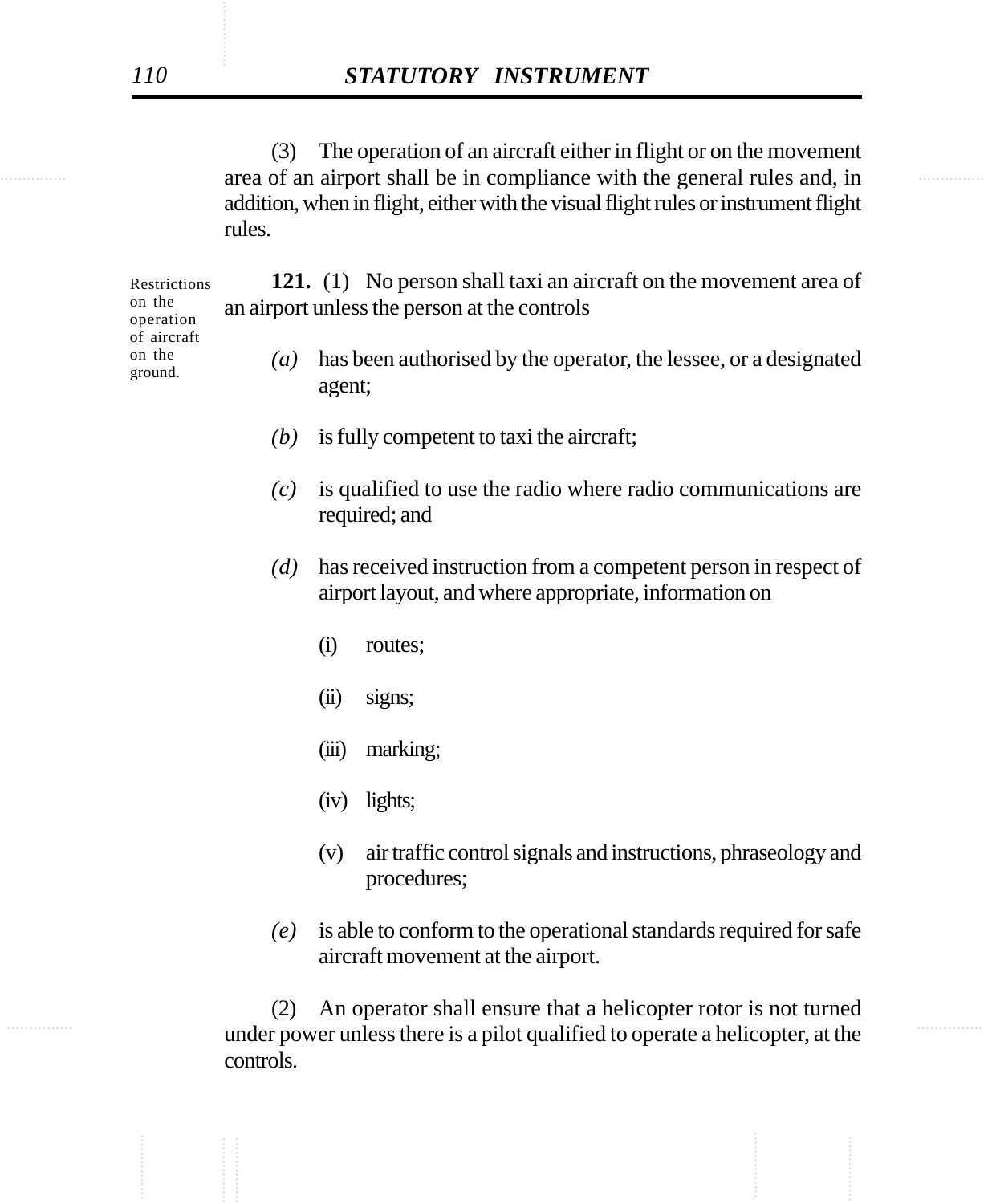**STATUTORY INSTRUMENT** 111<br>122. Before commencing take-off, a pilot in command shall ensure Required that 122. Before commencing take-off, a pilot in command shall ensure Required that take-off conditions.

- *(a)* according to the available information, the weather at the airport and the condition of the runway intended to be used will allow for a safe take-off and departure; and
- *(b)* the runway visual range or visibility in the take-off direction of the aircraft is equal to or better than the applicable minimum.

**123.** (1) An operator shall ensure that a flight is not commenced or Requireintentionally flown into expected or actual icing conditions unless the aircraft ments and is certified and equipped to cope with such conditions.

restrictions where flight into known or expected

(2) An operator shall ensure that an aircraft is not allowed to take- $\frac{d}{2}$ off or continue to operate along a route when icing conditions are expected or encountered, without ensuring that the aircraft is certified for icing operations and has sufficient operational de-icing or anti-icing equipment.

(3) An operator shall ensure that an aircraft is not allowed to takeoff when frost, ice or snow is adhering to the wings, control surfaces, propellers, engine inlets or other critical surfaces which might adversely affect the performance or controllability of the aircraft.

(4) No pilot in command shall take-off and an air operator shall ensure that a pilot is not allowed to take-off in an aircraft when conditions are such that frost, ice or snow may reasonably be expected to adhere to the aircraft, unless the procedures approved for the national air operator by the Director are followed to ensure ground de-icing and anti-icing is accomplished.

(5) An operator shall establish procedures to be followed when ground de-icing and anti-icing and related inspections of the aircraft are necessary.

(6) No pilot in command shall commence take-off unless the external surfaces are clear of any deposit which might adversely affect the performance and controllability of the aircraft except as permitted in the Aircraft Flight Manual.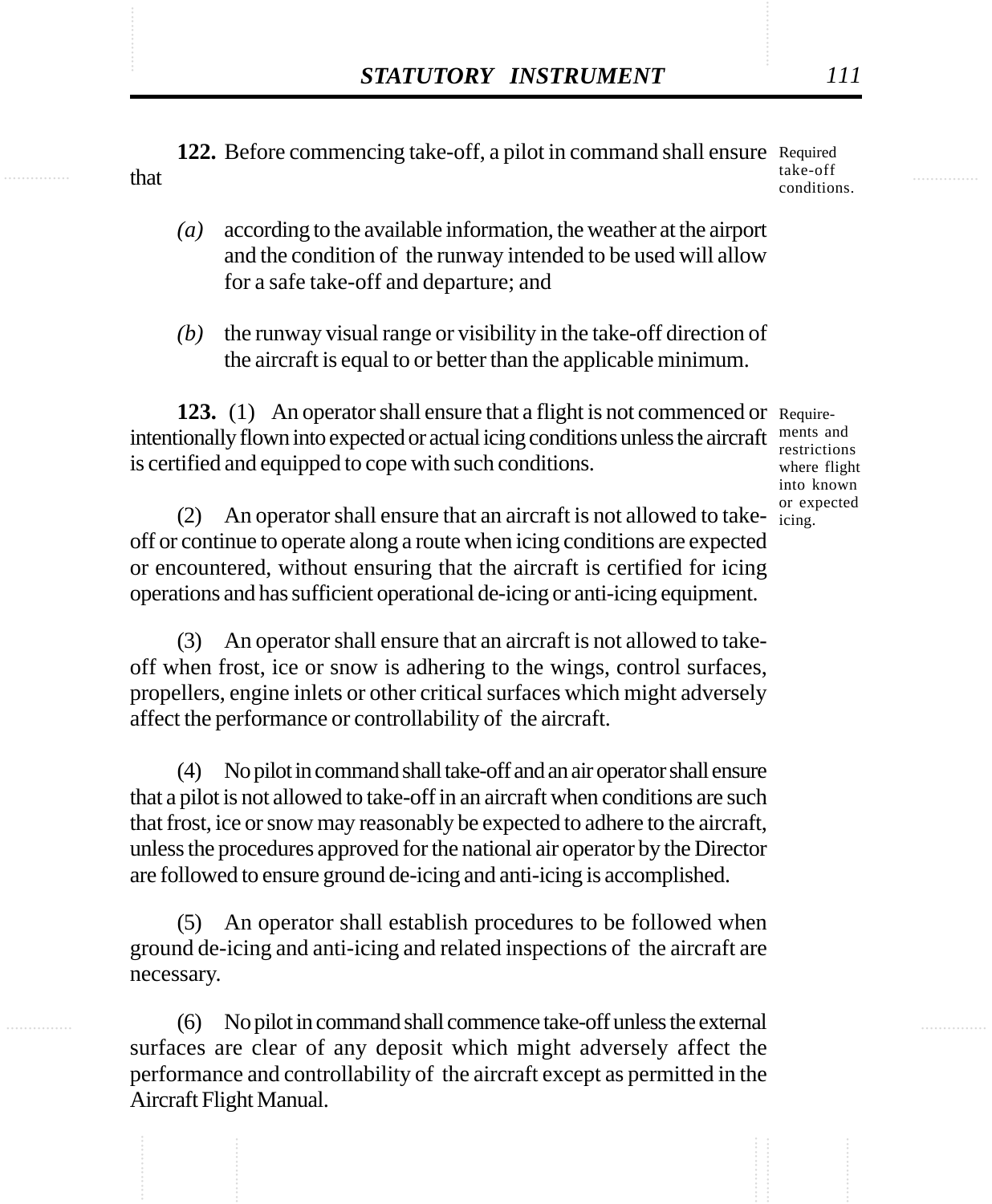be of a type that will not cause glare or reflection such that would handicap (7) Where illumination is used to detect the formation of ice, it shall crew members in the performance of their duties.

> Cruising levels with altimeter settings.

**124.** The cruising levels at which a flight or a portion of a flight is to be conducted shall be in terms of

- *(a)* flight levels, for flights at or above the lowest usable flight level or, where applicable, above the transition altitude;
- *(b)* altitudes, for flights below the lowest usable flight level or, where applicable, at or below the transition altitude.

**125.** (1) An operator shall ensure that when necessary for take-off or landing, an aircraft is not operated below the following altitudes:

- *(a)* an altitude allowing for continuation of flight or an emergency landing without undue hazard to persons or property on the surface where a power unit fails;
- *(b)* an altitude of 1 000 feet above the highest obstacle within a horizontal radius of 600 metres of the aircraft where the aircraft is operated over any congested area of a city, town, or settlement, or over any open-air assembly of persons;
- *(c)* an altitude of 500 feet above the surface where an aircraft is operated over uncongested areas, except over open water or sparsely populated areas where the aircraft shall not be operated closer than 150 metres to any person, vessel, vehicle, or structure.

(2) No pilot of a helicopter is subject to the proximity restrictions of these Regulations, provided the helicopter is operated in a manner that is not hazardous to persons and property on the surface.

............... ............... (3) The pilot of a helicopter shall comply with any routes or altitudes for the area that are prescribed for helicopters by the Director.

General minimum safe altitudes.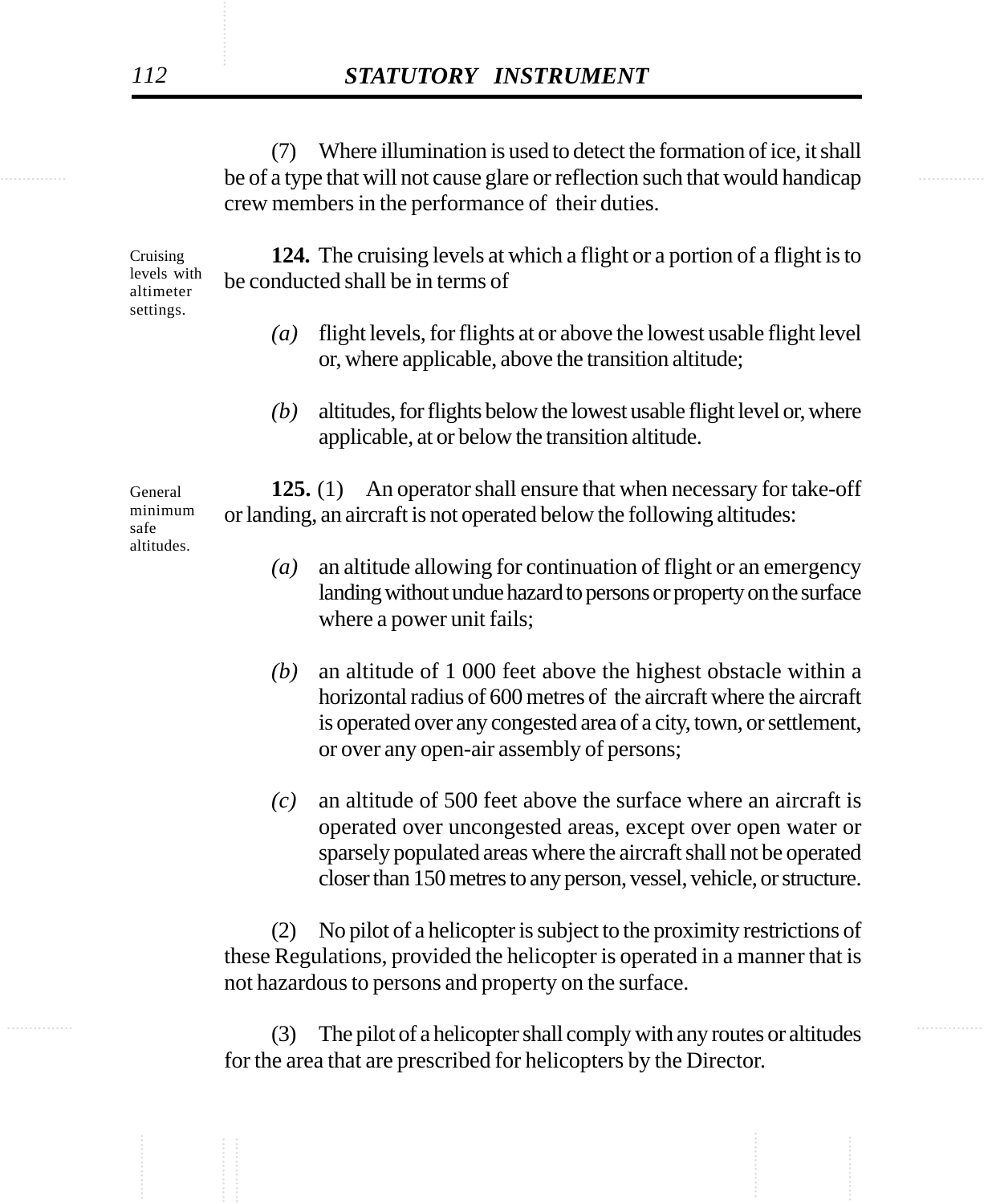**STATUTORY INSTRUMENT** 113<br>(4) An operator shall be permitted to establish minimum flight altitudes<br>for those routes flown for which minimum flight altitudes have been (4) An operator shall be permitted to establish minimum flight altitudes for those routes flown for which minimum flight altitudes have been established by the State flown over or the responsible State, provided that such altitudes shall not be less than those established by that State.

> (5) An operator shall specify the procedures by which it is intended to determine minimum flight altitudes for operations conducted over routes for which minimum flight altitudes have not been established by the State flown over or the responsible State and shall include this procedure in his operations manual.

> (6) The procedure for establishing the minimum flight altitudes referred to in paragraphs (4) and (5) shall be approved by the Director, provided that the minima established by any procedure shall not be lower than that specified in Annex 2 of the Chicago Convention.

> (7) The Director shall approve the procedures referred to in paragraph (6), after careful consideration of the probable effects of the following factors on the safety of the operation in question:

- *(a)* the accuracy and reliability with which the position of the aircraft can be determined;
- *(b)* the inaccuracies in the indications of the altimeters used;
- *(c)* the characteristics of the terrain such as sudden changes in the elevation;
- *(d)* the probability of encountering unfavorable meteorological conditions, such as severe turbulence and descending air currents;
- *(e)* possible inaccuracies in aeronautical charts; and
- *(f)* airspace restrictions.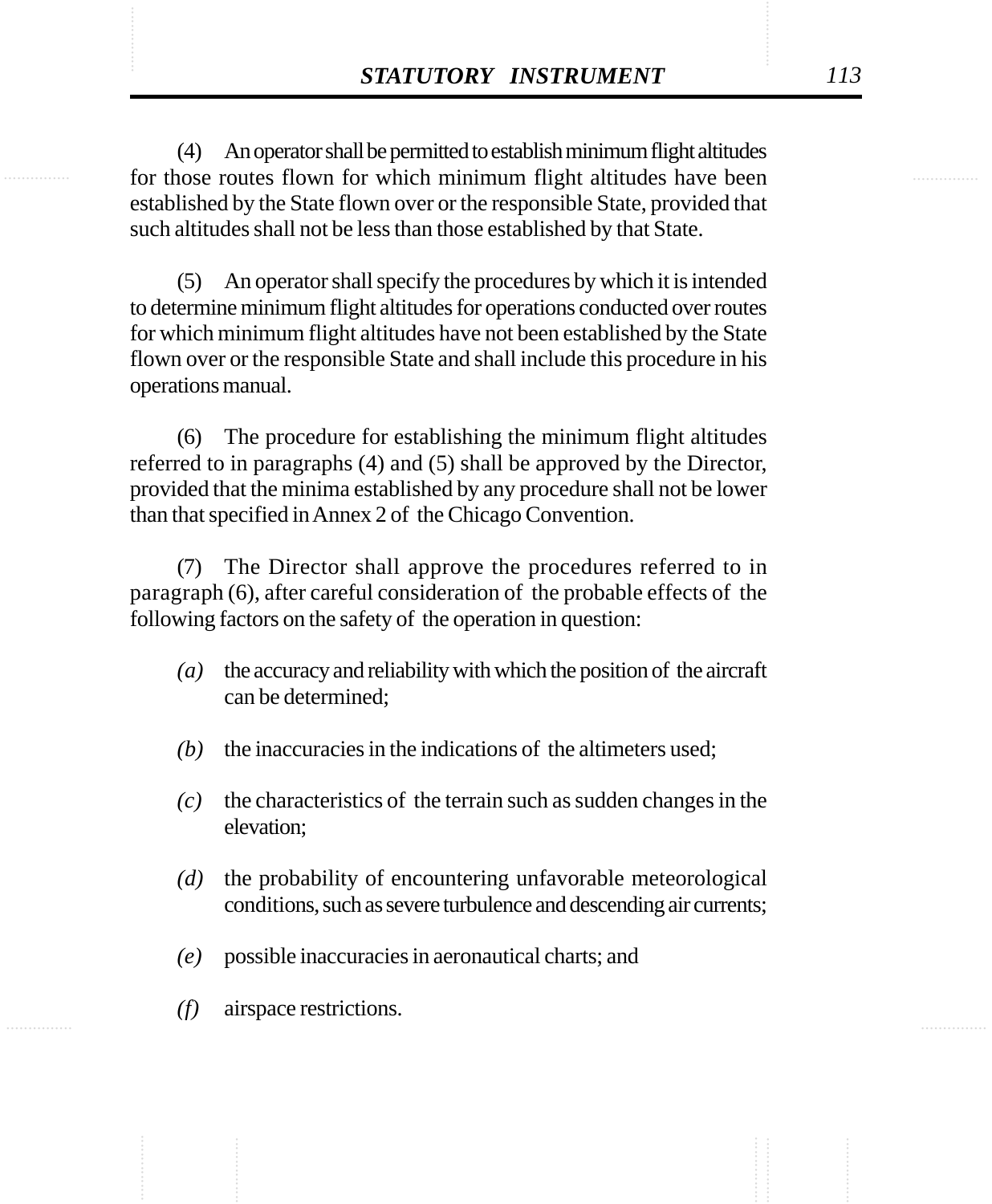Minimum safe visual flight rules commercial air transport operations.

Airport operating minima.

<sup>Sale</sup> visual operated in commercial air transport operation during the day, under visual **126.** (1) A national air operator shall ensure that an aeroplane is not altitudes for flight rules, at an altitude less than 1 000 feet above the surface or within 1 000 feet of any mountain, hill, or other obstruction to flight.

> (2) A national air operator shall ensure that an aeroplane is not operated in commercial air transport operation at night, under visual flight rules, at an altitude less than 1 000 feet above the highest obstacle within a horizontal distance of five nautical miles from the centre of the intended course, or, in designated mountainous areas, less than 2 000 feet above the highest obstacle within a horizontal distance of 5 nautical miles from the centre of the intended course.

**127.** (1) An operator shall establish operating minima for each airport or heliport planned to be used in operations, by a method acceptable to the Director.

(2) Operating minima referred to in paragraph (1), shall not be lower than any that may be established for such airports or heliports by the State in which the airport is located, except when specifically approved by the State.

(3) In establishing the operating minima which will apply to any particular operation, an operator shall take full account of

- *(a)* the type, performance and handling characteristics of the aeroplane;
- *(b)* the composition of the flight crew, their competence and experience;
- *(c)* the dimensions and characteristics of the final approach and take-off site or runways which may be selected for use;
- ............... ............... *(d)* the adequacy and performance of the available visual and nonvisual ground aids;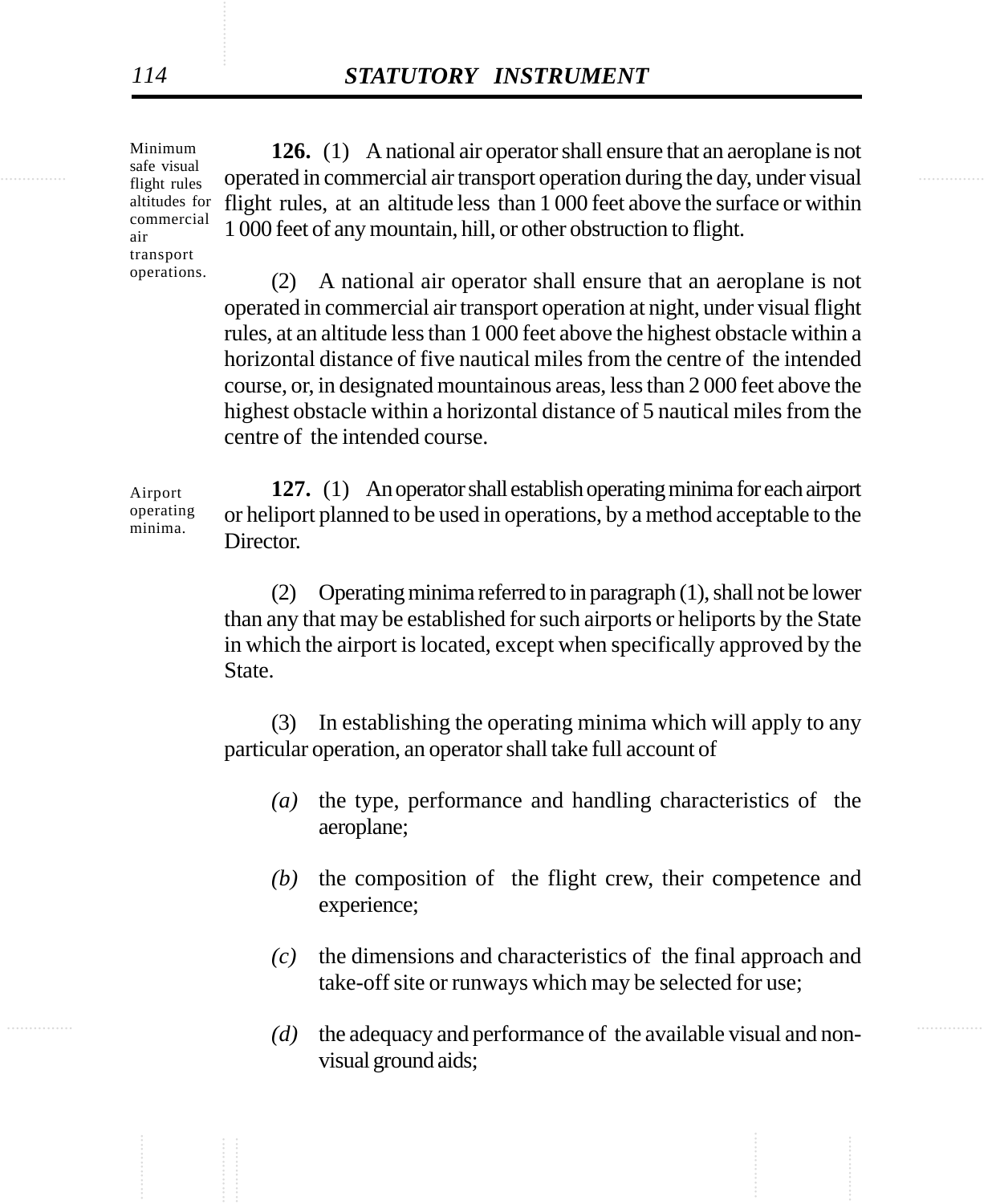- STATUTORY INSTRUMENT 115<br>
(e) the equipment available on the aircraft for the purpose of navigation<br>
and control of the flight path during the approach and the missed *(e)* the equipment available on the aircraft for the purpose of navigation and control of the flight path during the approach and the missed approach;
	- *(f)* the obstacles in the approach and missed approach areas and the obstacle clearance altitude or height for the instrument approach procedures;
	- *(g)* the means used to determine and report meteorological conditions; and
	- *(h)* the obstacles in the climb-out areas and necessary clearance margins from the obstacles.

(4) No pilot in command of an aircraft shall commence take-off unless the weather conditions at the airport of departure are equal to or better than applicable minima for landing at that airport unless a suitable take-off alternate airport is available.

(5) When the reported meteorological visibility is below that required for take-off a pilot shall not take-off.

(6) Where no reported meteorological visibility or runway visual range is available, a take-off may only be commenced where the pilot in command can determine that the runway visual range or visibility along the take-off runway is equal to or better than the required minimum.

128. An operator shall establish operational procedures designed to Required ensure that an aircraft being used to conduct precision approaches crosses the threshold by a safe margin, with the aircraft in the landing configuration height for and attitude.

threshold crossing precision approaches.

129. (1) An operator shall ensure that an aircraft is not operated to Instrument or from, an airport using operating minima lower than those which may be established for that airport by the State in which it is located unless that minima State specifically approves such operation.

approach operating requirements.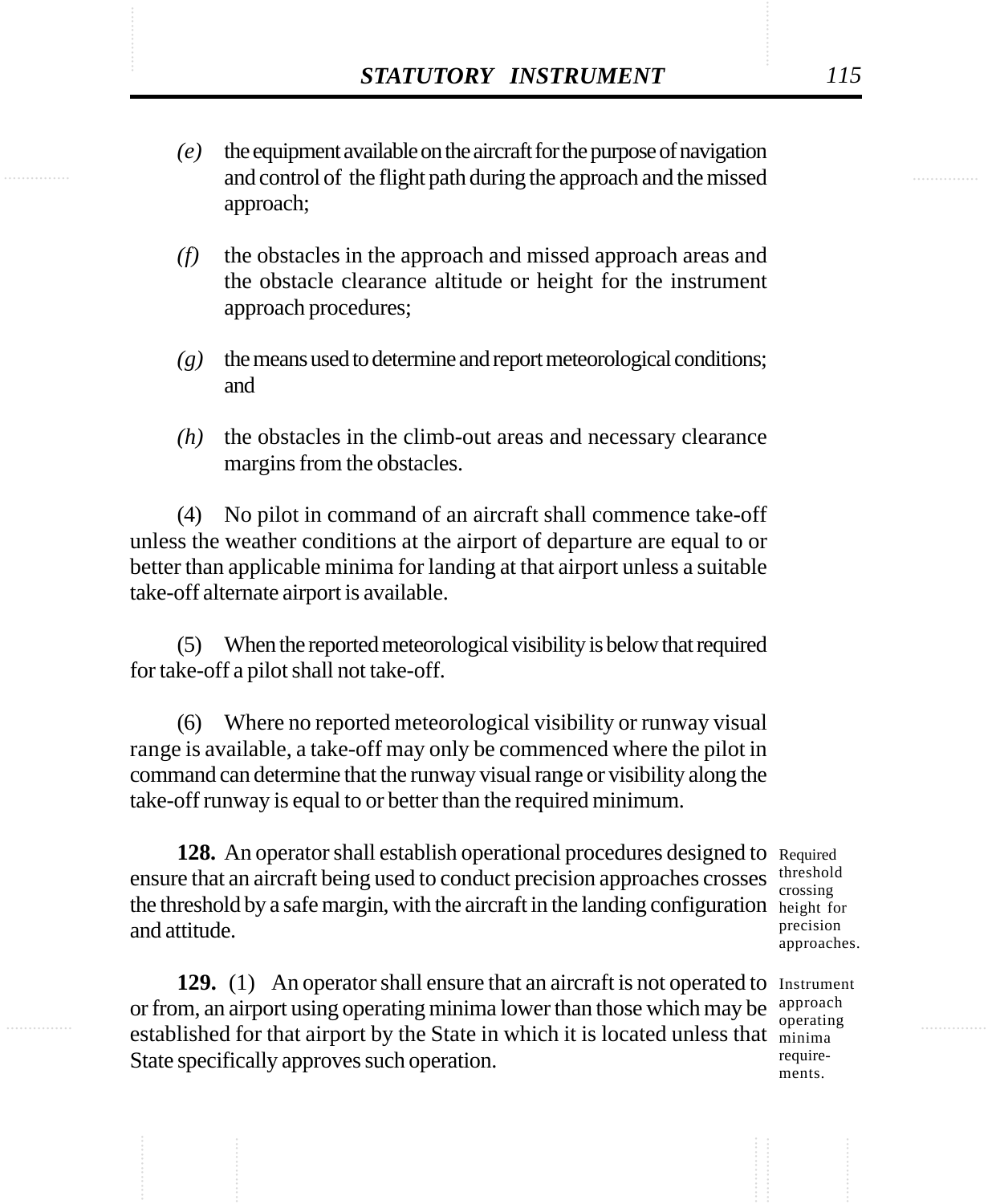minima below 800 metres visibility should not be authorised unless runway (2) For instrument approach and landing operations, airport-operating visual range information is provided.

> (3) The Director may approve one or more instrument approach procedures designed in accordance with the classification of instrument approach and landing operations procedures to serve each instrument runway or airport utilized for instrument flight operation.

> (4) The Director shall cause the instrument approach procedures and landing operations procedures to be promulgated.

**130.** (1) No operator shall conduct Category II or Category III operations unless

- *(a)* each aeroplane concerned is certified for operations with a decision height below 200 feet, or no decision height, and is equipped in accordance with the standards prescribed by the Director;
- *(b)* the operations are approved by the Director;
- *(c)* the flight crew consists of two pilots; and
- *(d)* the decision height is determined by a radio altimeter.

(2) A Category II or Category III instrument approach and landing operations shall not be authorised unless runway visual range information is provided.

(3) When the approach procedure being used provides for and requires the use of a decision height, the authorised decision height is the highest of the following:

*(a)* the decision height or alert height prescribed by the approach procedure;

General operating rules for Categories II and III operations.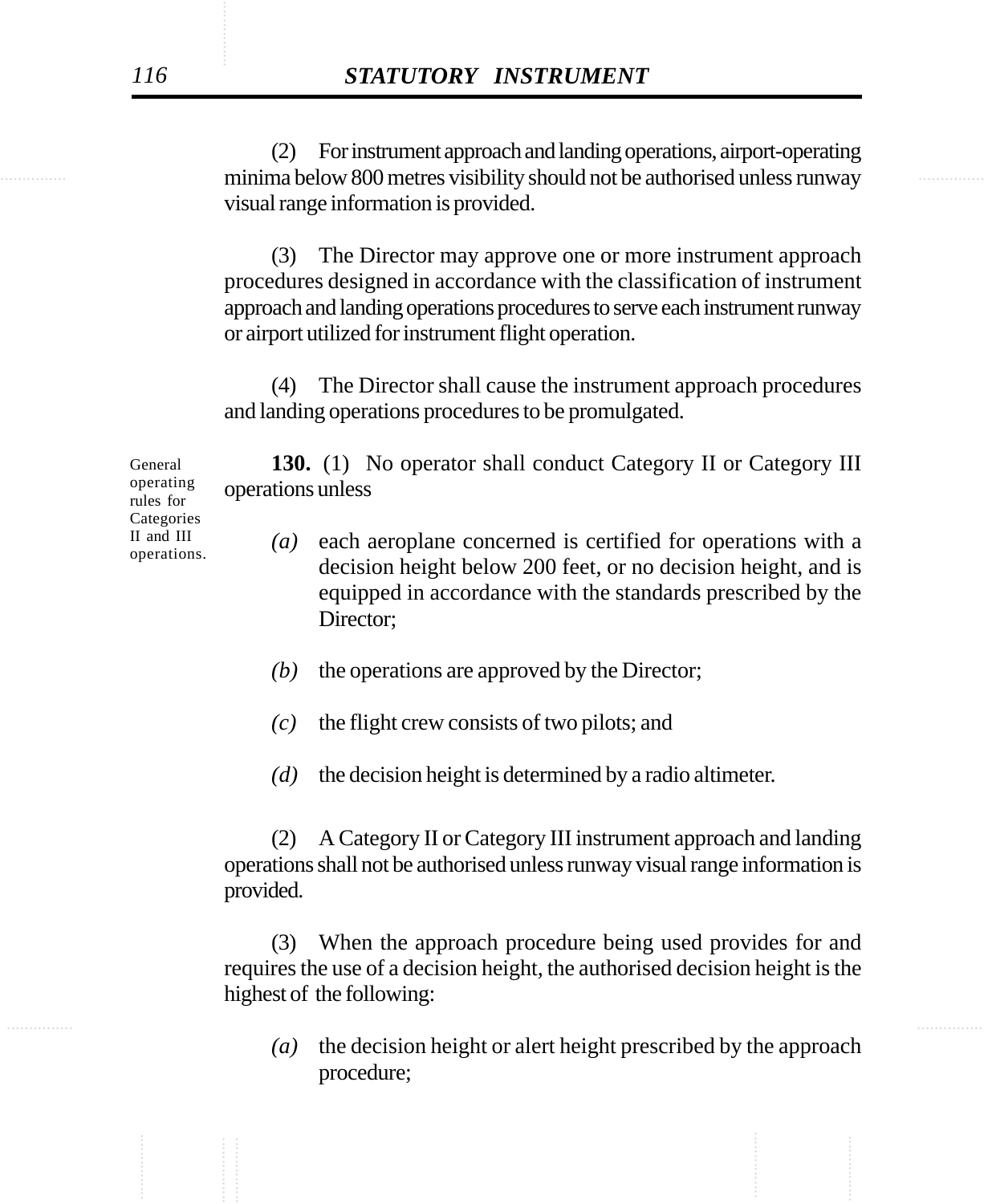- STATUTORY INSTRUMENT 117<br>(b) the decision height or alert height prescribed for the pilot in command: *(b)* the decision height or alert height prescribed for the pilot in command;
	- *(c)* the decision height or alert height for which the aircraft is equipped.

(4) Unless otherwise authorised by the Director, a pilot operating an aircraft in a Category II or Category III approach that provides and requires use of a decision height or alert height shall not continue the approach below the authorised decision height or alert height unless the following conditions are met:

- *(a)* the aircraft is in a position from which a descent to a landing on the intended runway can be made at a normal rate of descent using normal manoeuvres and where that descent rate will allow touchdown to occur within the touchdown zone of the runway of intended landing;
- *(b)* at least one of the following visual references for the intended runway is distinctly visible and identifiable to the pilot:
	- (i) visual reference containing a segment of at least 3 consecutive lights being the centre line of the approach lights or touchdown zone lights or runway lights or a combination of these;
	- (ii) the threshold;
	- (iii) the threshold markings;
	- (iv) the threshold lights;
	- (v) the touchdown zone or touchdown zone markings; and
	- (vi) the touchdown zone lights.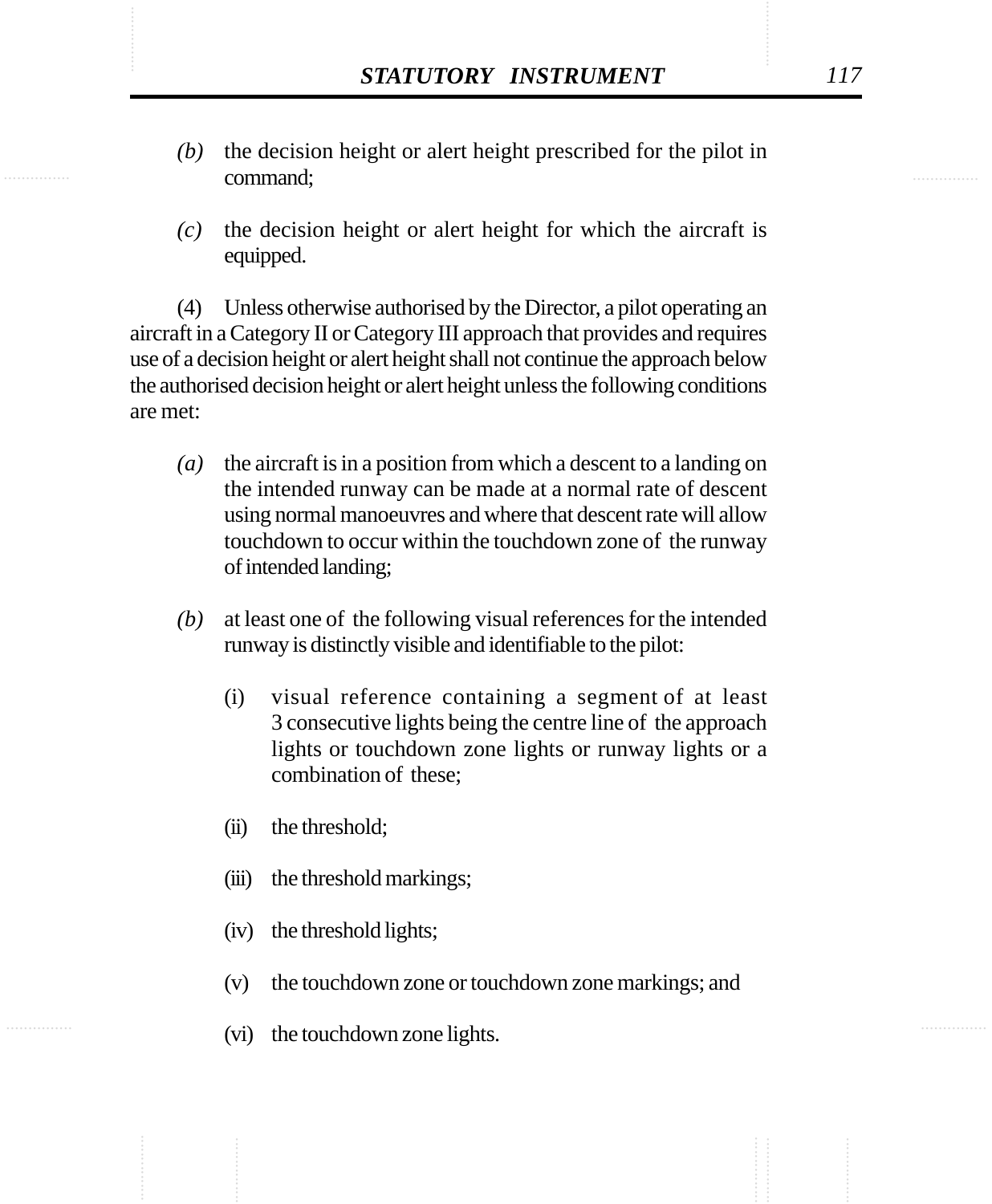aircraft shall immediately execute an appropriate missed approach whenever, (5) Unless otherwise authorised by the Director, a pilot operating an prior to touchdown, the requirements of paragraph (3), are not met.

> (6) An operator shall ensure that an aircraft using a Category III approach without decision height shall not be landed except in accordance with the provisions of the letter of authorisation issued by the Director.

(7) Paragraphs (1) through (6) shall not apply to operations conducted by a national air operator issued with a certificate under the *Civil Aviation (Air Operator Certification and Administration) Regulations, 2007*. S.I. 2007 No. 173.

> (8) A national air operator shall ensure that an aircraft in a Category II or Category III operations is conducted in accordance with his Operations Specifications.

> (9) An operator before commencing a Category II or Category III programme shall ensure that

- *(a)* the pilot in command and co-pilot of the aircraft hold the appropriate authorisations and ratings prescribed under the *Civil Aviation (General Application and Personnel Licensing) Regulations, 2007*;
- *(b)* each flight crew member has adequate knowledge of, and is familiar with, the aircraft and the procedures to be used; and
- *(c)* the instrument panel in front of the pilot who is controlling the aircraft has appropriate instrumentation for the type of flight control guidance system that is being used.

the related airborne equipment is installed and operating. (10) Unless otherwise authorised by the Director, an operator shall ensure that an aircraft is not operated in a Category II or Category III programme unless each ground component required for that operation and

S.I. 2007 No. 172.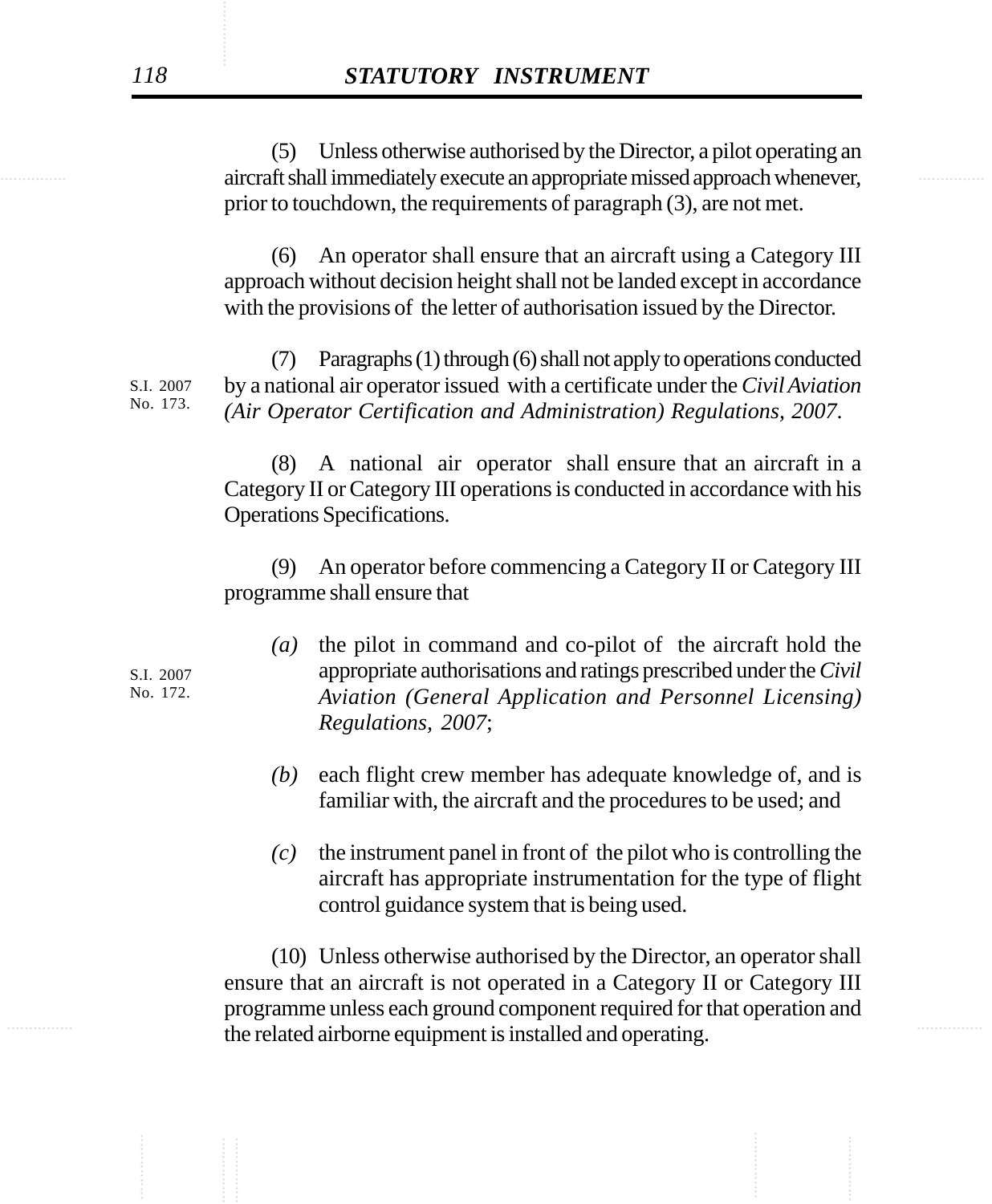**STATUTORY INSTRUMENT** 119<br>(11) An operator shall submit a low visibility operations programme<br>to the Director for approval prior to conducting Category II and (11) An operator shall submit a low visibility operations programme to the Director for approval prior to conducting Category II and Category III operations.

> 131. (1) Except as provided in paragraph (6) an operator shall Requireensure that an aircraft is not operated in a Category II or a Category III operations unless

ments for Category II and Category III manual.

- *(a)* there is available on such aircraft a current and approved Category II or Category III manual, as appropriate, for that aircraft;
- *(b)* the operation is conducted in accordance with the procedures, instructions and limitations in the appropriate manual; and
- *(c)* the instruments and equipment listed in the manual that are required for a particular Category II or Category III operation have been inspected and maintained in accordance with the maintenance programme contained in the manual.

(2) Where an operator wishes to amend his Category II or III manual he shall submit such amendment to the Director for approval.

(3) Where a submission referred to in paragraph (2) is accompanied by a request to initiate operations in accordance with an amendment, such operations shall not commence unless the Director so approves.

(4) An operator shall ensure that his Category II or Category III manual meets the requirements of the Aircraft Operations Standards.

(5) An operator shall keep a current copy of each approved manual at his principal base of operations and shall make each manual available for inspection upon request by the Director.

(6) Paragraphs (1) and (4) shall not apply to operations conducted by a national air operator issued with a certificate under the *Civil Aviation* S.I. 2007 *(Air Operator Certification and Administration) Regulations, 2007*. No. 173.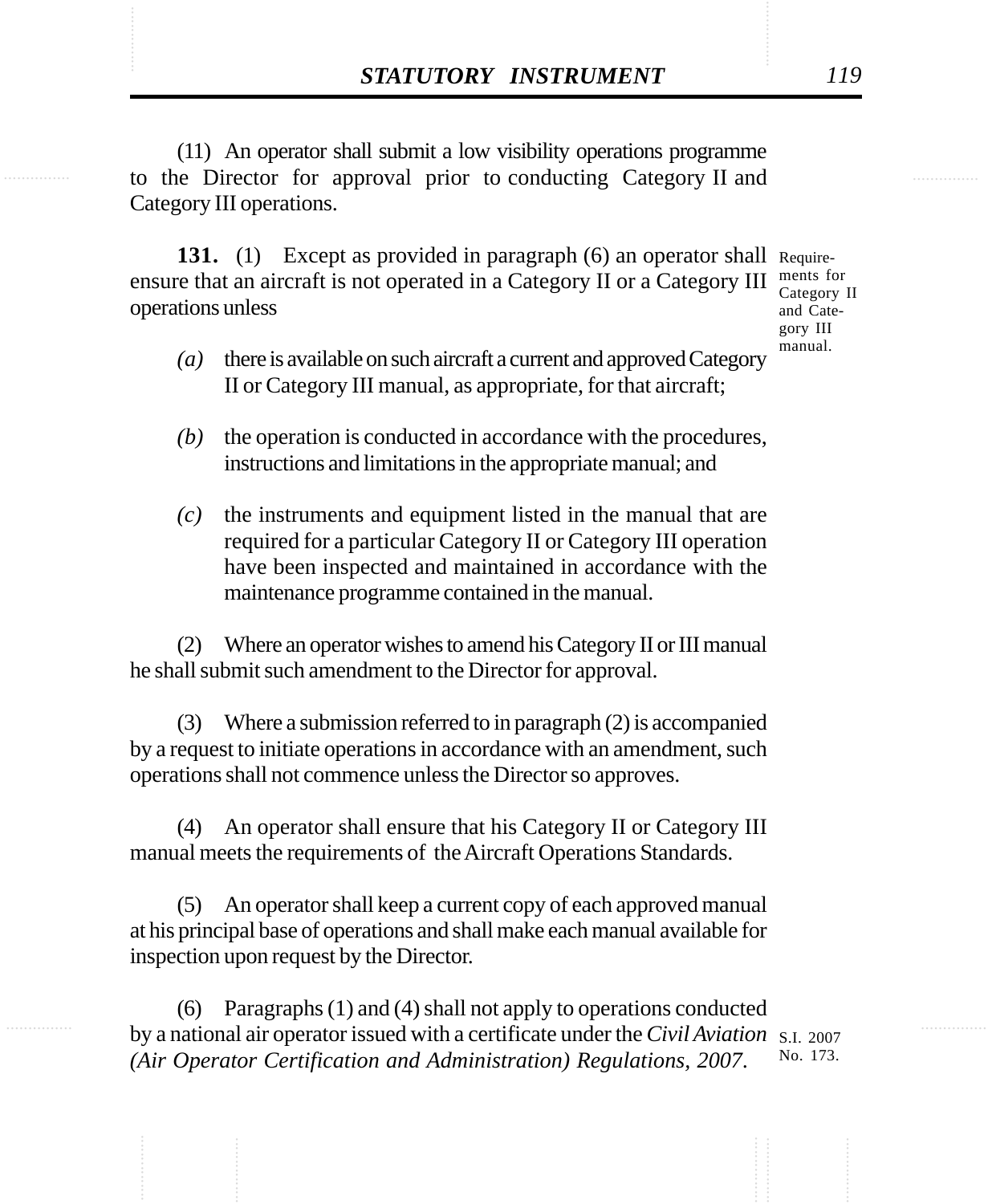Procedures to be followed where a diversion decision is to be made.

<sup>to be</sup> shall land an aircraft at the nearest suitable airport at which a safe landing **132.** (1) Except as provided in paragraph (2), a pilot in command can be made whenever an engine of an aircraft fails or is shut down to prevent possible damage.

> (2) Where only one engine of an aircraft having three or more engines fails, or its rotation is stopped, a pilot in command may proceed to an airport where in his opinion proceeding to that airport is as safe as landing at the nearest suitable airport after considering the

- *(a)* nature of the malfunction and the possible mechanical difficulties that may occur should the flight be continued;
- *(b)* altitude, weight, and usable fuel at the time of engine stoppage;
- *(c)* weather conditions en route and at possible landing points;
- *(d)* air traffic congestion;
- *(e)* terrain characteristics; and
- *(f)* familiarity with the airport to be used.

**133.** (1) No person shall operate an aircraft so close to another aircraft as to create a collision hazard.

Procedures to be used for formation flight.

(2) No person shall operate an aircraft, carrying passengers for hire, in formation flight.

............... ............... (3) An operator shall ensure that an aircraft is not flown in formation except by pre-arrangement among the pilot in command of the aircraft taking part in the flight and, for formation flight in controlled airspace, in accordance with the conditions prescribed by the appropriate Air Traffic Control Authority.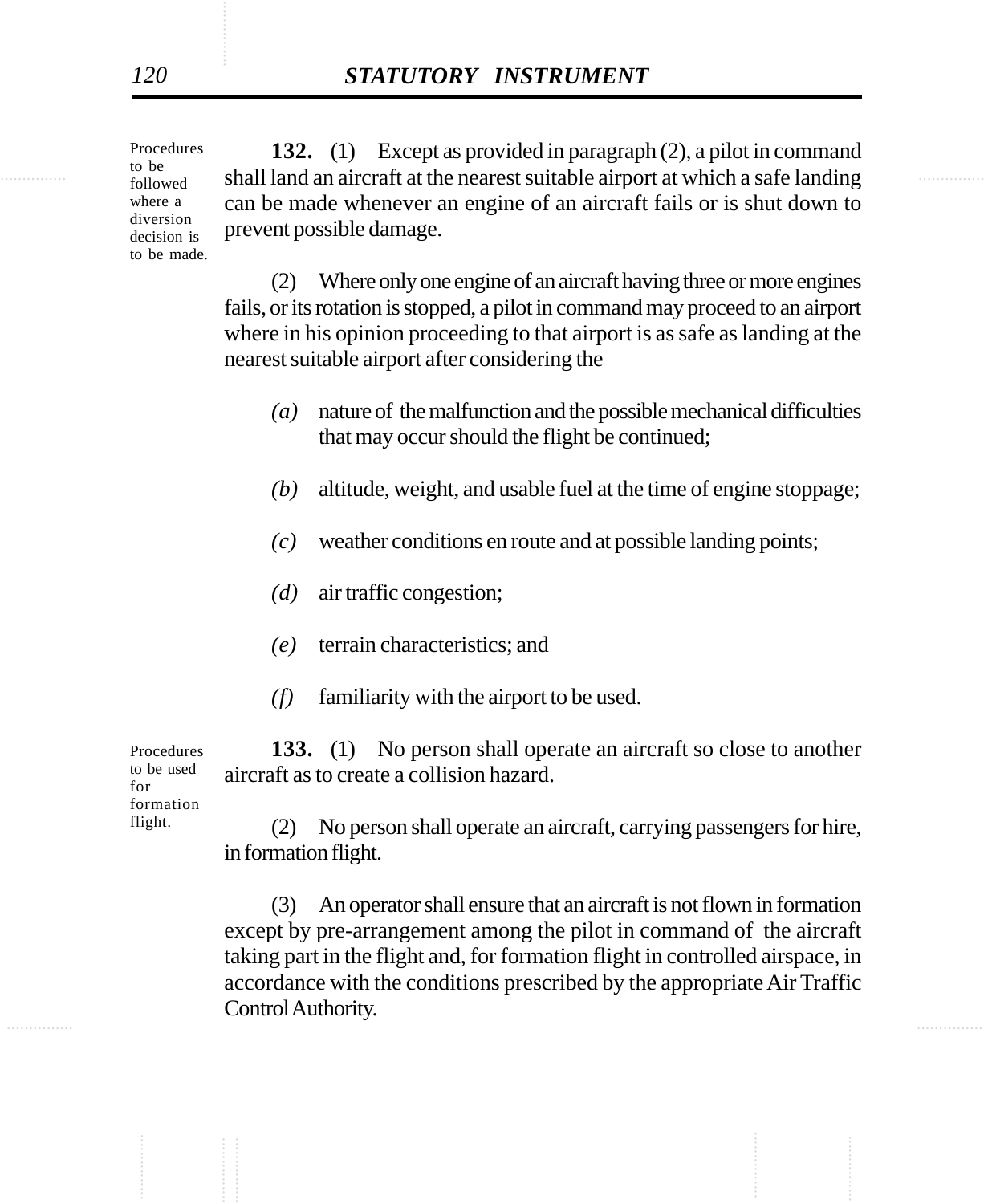STATUTORY INSTRUMENT 121<br>(4) Conditions referred to in paragraph (3), shall include the requirement that (4) Conditions referred to in paragraph (3), shall include the requirement that

- *(a)* the formation operates as a single aircraft with regard to navigation and position reporting;
- *(b)* separation between aircraft in the formation flight shall be the responsibility of the flight leader and the pilots in command of the other aircraft in the flight and shall include periods of transition when aircraft are manoeuvring to attain their own separation within the formation and during join-up and break-away; and
- *(c)* a distance not exceeding one kilometre laterally and longitudinally and 100 feet vertically from the flight leader shall be maintained by each aircraft.

134. (1) A pilot of an aircraft in flight shall maintain vigilance so as General to see and avoid other aircraft.

right-ofway rules.

(2) A pilot of an aircraft in flight that has the right of way, has the right to proceed on the same heading and at the same speed before any other aircraft.

(3) Notwithstanding the right-of-way referred to in paragraph (2), a pilot shall be responsible to take such action, including collision avoidance manoeuvres based on resolution advisories provided by airborne collision avoidance system equipment, so as to best avoid collision.

(4) A pilot of an aircraft which does not have right of way in flight shall give way to an aircraft which has the right of way and shall not pass over or under the other aircraft or cross ahead of it unless passing well clear of it.

(5) A person in charge of an aircraft in distress or an aircraft that is compelled to land has the right-of-way over all other air traffic.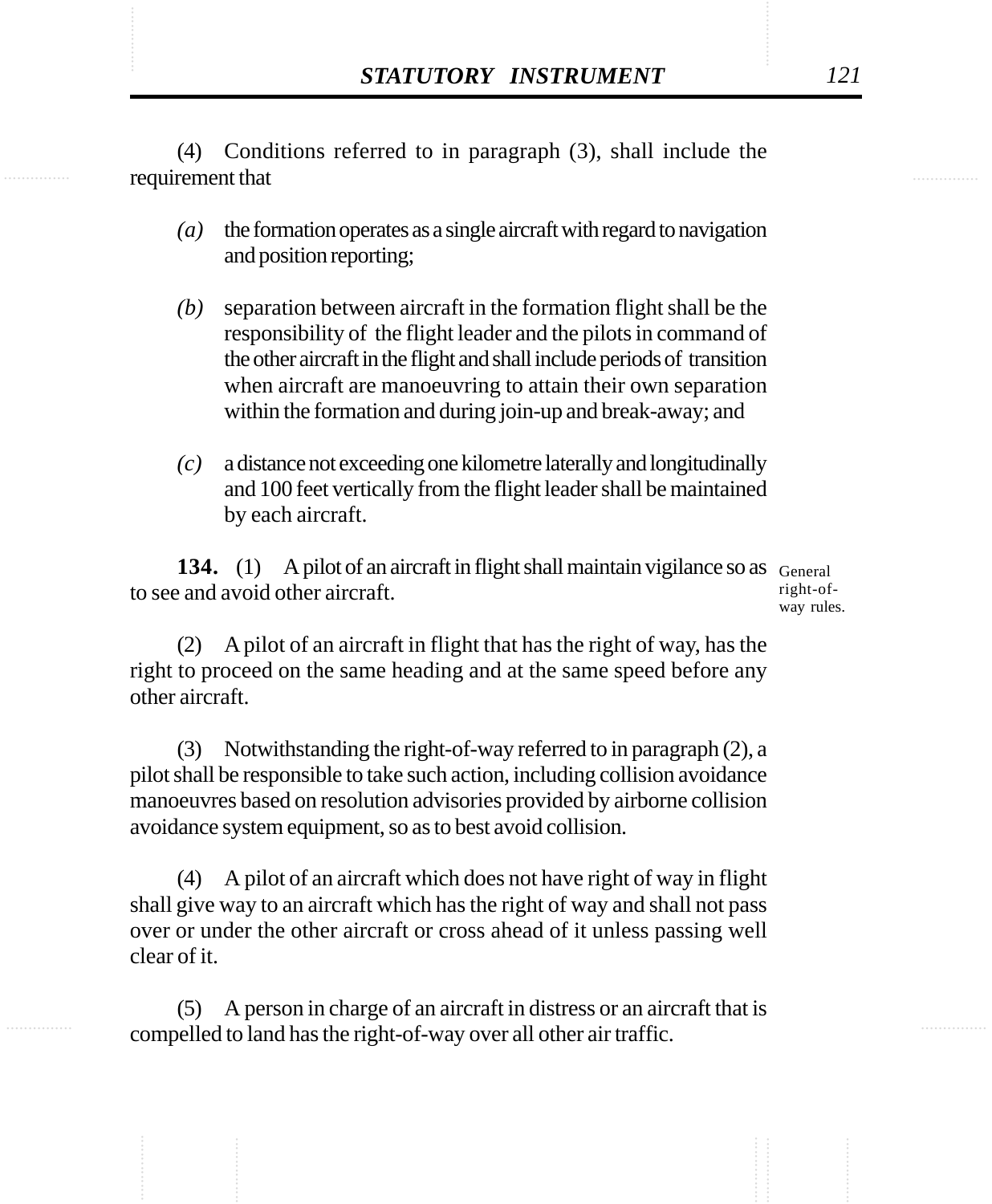approximately the same altitude, except head-on or approximately so, the (6) Where aircraft of the same category are converging at pilot of the aircraft which has the other to its right shall give way.

> (7) Where aircraft of different categories are converging in flight, the following right of way rules shall apply:

- *(a)* a balloon has the right-of-way over any other category of aircraft;
- *(b)* a glider has the right-of-way over an airship, aeroplane, or rotorcraft; and
- *(c)* an airship has the right-of-way over an aeroplane or rotorcraft.

(8) An aircraft towing or refuelling another aircraft has the right-ofway over all other engine-driven aircraft, except aircraft in distress.

(9) Where aircraft are approaching each other head-on, or approximately so, the pilot of each aircraft shall alter course to the right.

(10) An aircraft that is being overtaken has the right-of-way and a pilot of the overtaking aircraft shall alter course to the right to pass well clear.

(11) An aircraft, while on final approach to land or while landing, has the right-of-way over other aircraft in flight or operating on the surface.

(12) Where two or more aircraft are approaching an airport for the purpose of landing, the aircraft at the lower altitude has the right-of-way.

(13) Notwithstanding paragraph (12), power driven heavier than air aircraft shall give way to gliders for the purpose of landing.

area of an airport shall give way to aircraft taking off or about to take-off. (14) An operator in charge of an aircraft taxiing on the manoeuvring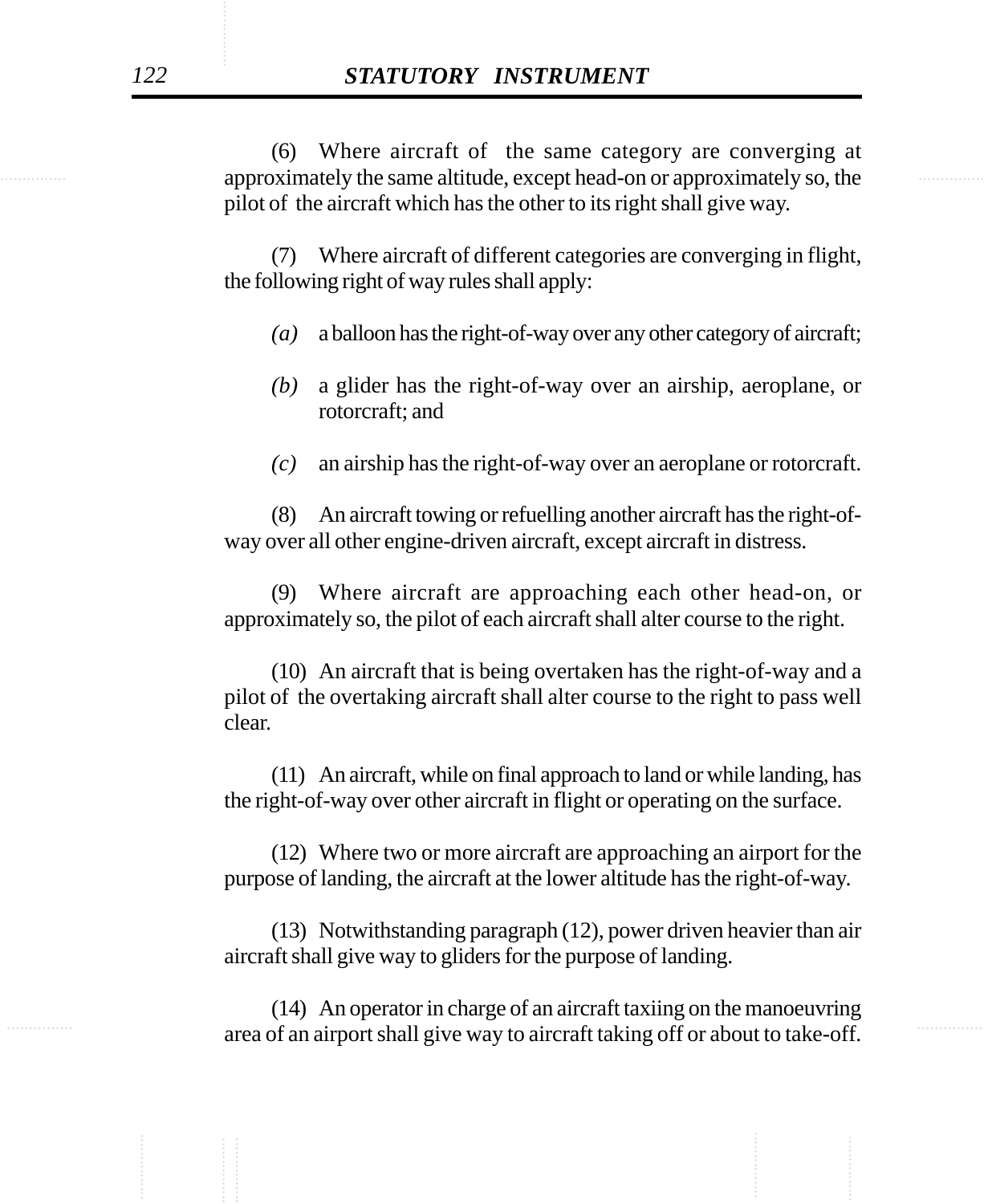**STATUTORY INSTRUMENT** 123<br>(15) In case of danger of collision between two aircraft taxiing on the movement area of the airport, the following shall apply: (15) In case of danger of collision between two aircraft taxiing on the movement area of the airport, the following shall apply:

- *(a)* where two aircraft are approaching head on or approximately so, each shall stop or where practicable alter its course to the right so as to keep well clear;
- *(b)* where two aircraft are on a converging course, the one which has the other on its right shall give way;
- *(c)* an aircraft which is being overtaken by another aircraft shall have the right of way and the overtaking aircraft shall keep well clear of the other aircraft;
- *(d)* an aircraft taxiing in the manoeuvring area shall stop and hold at all taxi-holding positions unless otherwise authorised by the airport control tower; and
- *(e)* an aircraft taxiing on the manoeuvring area shall stop and hold at lighted stop bars and may proceed further when the lights are switched off.

135. (1) An operator shall ensure that an aircraft operating on the Right-ofwater shall, as far as possible, keep clear of all vessels and avoid impeding  $\frac{way \text{ rules}}{for water}$ their navigation and shall give way to any vessel or other aircraft that is operations. given the right-of-way by these Regulations. for water

(2) When two aircraft or an aircraft and a vessel, are on crossing courses, the aircraft or vessel which has the other on its right shall give way so as to keep well clear.

(3) When two aircraft or an aircraft and a vessel, are approaching head-on, or approximately so, each shall alter its course to the right to keep well clear.

(4) An aircraft or vessel that is being overtaken has the right-ofway, and the overtaking aircraft or vessel, shall alter course to keep well clear.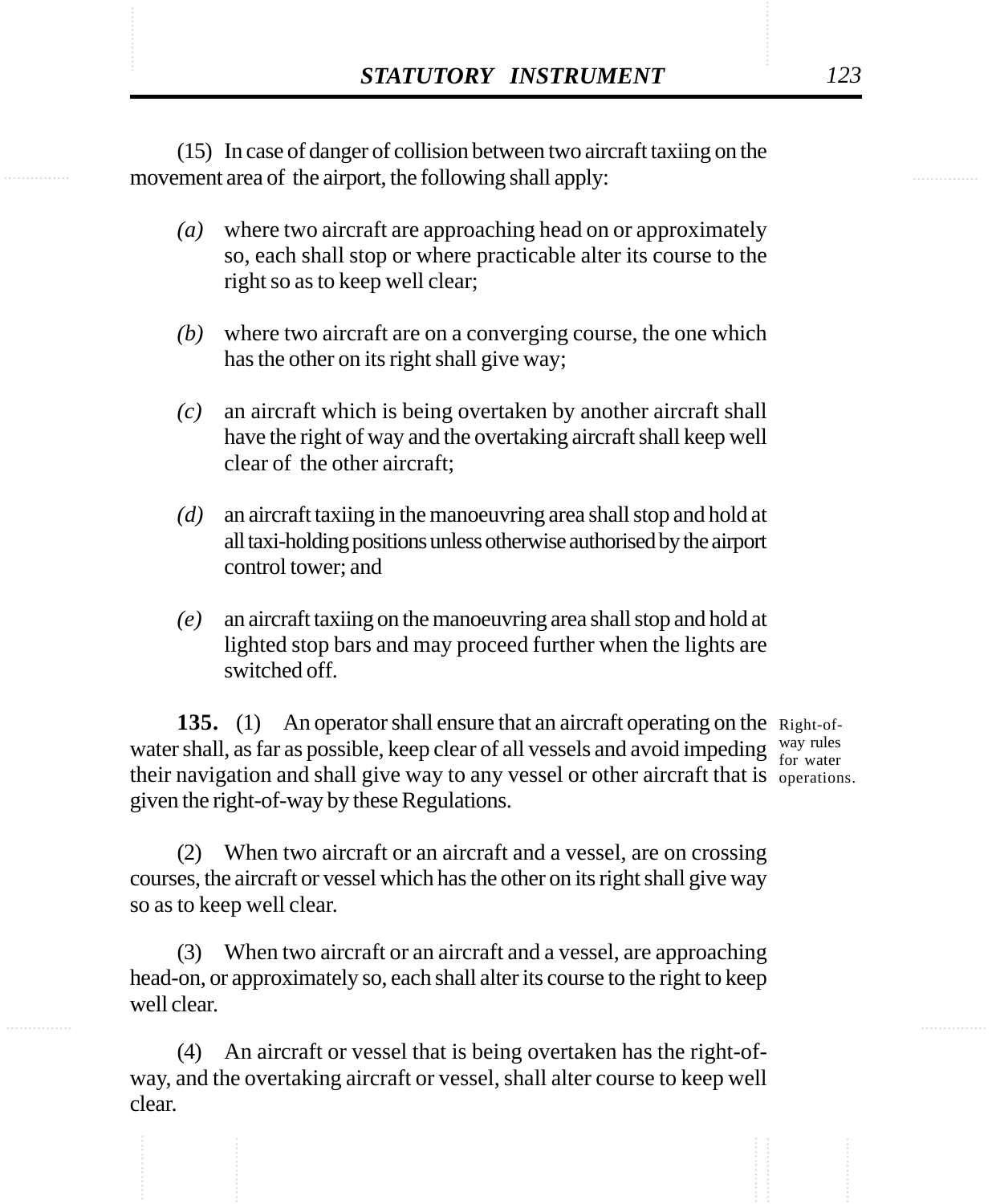............... ............... as practicable, keep well clear of all aircraft and vessels on the water and (5) An aircraft landing on or taking off from the water shall, as far avoid impeding their navigation.

> (6) Where two aircraft or an aircraft and a vessel, approach so as to pose a risk of collision, each aircraft or vessel shall proceed with careful regard to existing circumstances, including the limitations of the respective aircraft or vessel.

**136.** (1) Except as provided in paragraph (4), all aircraft in flight shall display

> *(a)* anti-collision lights, to attract attention to the aircraft at all times, and

> *(b)* navigation lights intended to indicate the relative path of the aircraft to an observer, from sunset to sunrise or during any other period specified by the appropriate authority.

(2) Except as provided in paragraph (4), no person shall park or move an aircraft at night in a movement area or in dangerous proximity to a movement area of an airport, unless the aircraft

- *(a)* has lighted navigation lights to attract attention to the aircraft;
- *(b)* has display lights at the extremities of its structure; or
- *(c)* is in an area that is marked by obstruction lights.

(3) An operator of an aircraft shall display red anti-collision beacon lights prior to commencement of engine start and while engines are running.

(4) A pilot shall be permitted to switch off or reduce the intensity of any flashing light where

*(a)* such light adversely affects or is likely to adversely affect the satisfactory performance of duties of persons engaged in an aircraft operation; or

Requirements for the use of aircraft lights.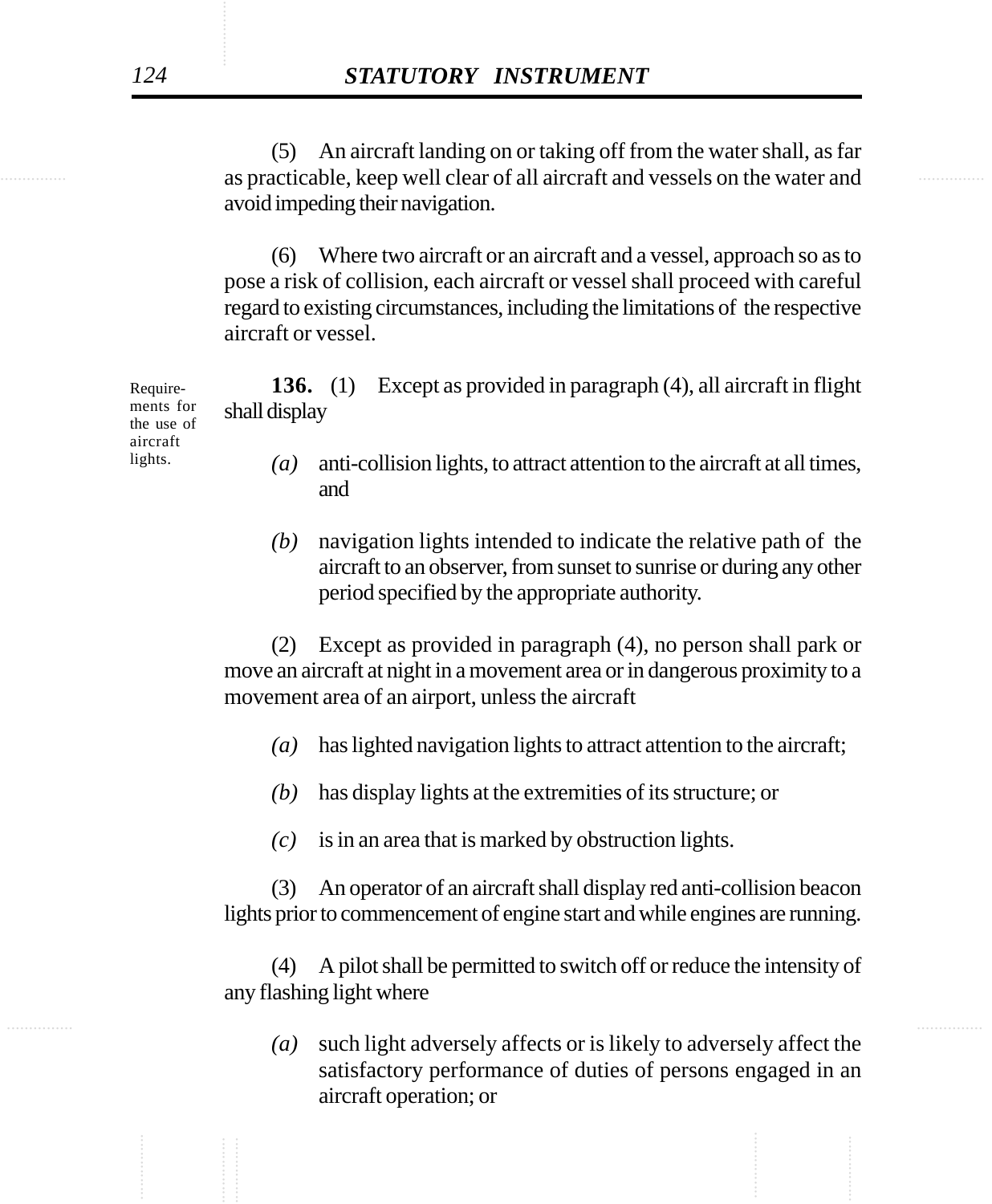STATUTORY INSTRUMENT 125<br>(b) such light may subject an outside observer to harmful dazzle. *(b)* such light may subject an outside observer to harmful dazzle.

> (5) An operator shall ensure that an aircraft on water is not anchored between sunset and sunrise or such other period as may be prescribed by the appropriate authority, unless that aircraft

- *(a)* has lighted anchor lights; or
- *(b)* is in an area where anchor lights are not required on aircraft or vessels.

137. (1) An operator shall ensure that an aircraft is not operated Requirein simulated instrument flight unless

- *(a)* that aircraft has fully functioning dual controls;
- *(b)* the pilot operating the simulated instrument flight is accompanied at the other control seat by a safety pilot who holds at least a private pilot licence with category and class ratings appropriate to the aircraft being flown; and
- *(c)* the safety pilot has adequate vision forward and to each side of the aircraft, or a competent observer in communication with the safety pilot occupies a position in the aircraft from which the field of vision of the observer adequately supplements the vision of the safety pilot.

(2) An operator shall ensure that simulated instrument flight conditions are not conducted during commercial air transport operations.

138. An operator shall ensure that an abnormal or emergency Requiresituation is not simulated during commercial air transport operations.

ments for in-flight simulation of abnormal situations.

ments for simulated instrument flight.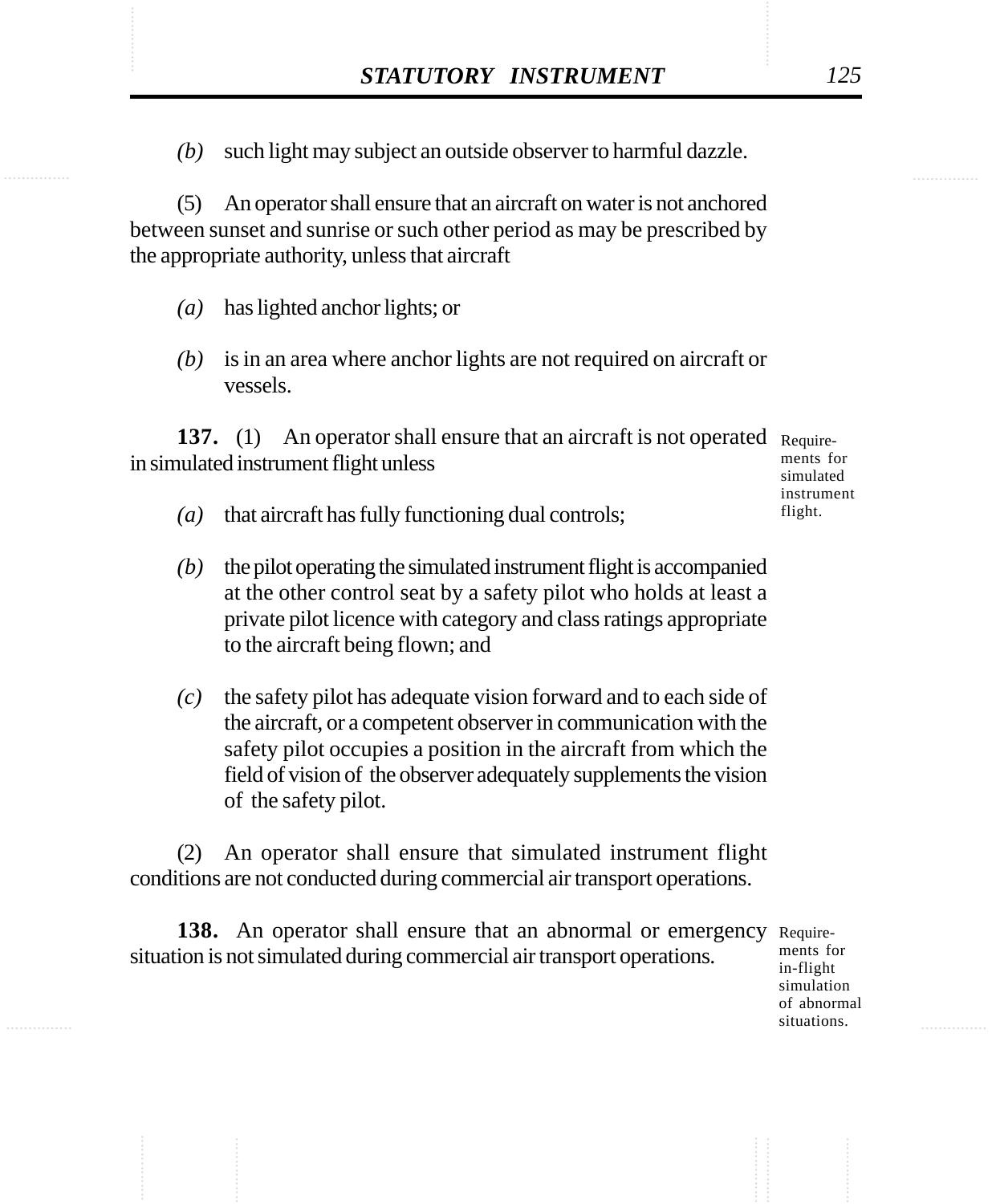indicated by relevant information, advice and clearance from air traffic **139.** Except under conditions prescribed by the Director and as control authority a pilot shall not Restrictions on dropping, spraying and towing.

- *(a)* drop, dust or spray from an aircraft;
- *(b)* tow an aircraft or other object; or
- *(c)* allow parachute descents.

Restrictions o n aerobatic flight.

- **140.** (1) No person shall operate an aircraft in aerobatic flight
	- *(a)* over any city, town or settlement;
	- *(b)* over an open air assembly of persons;
	- *(c)* within the lateral boundaries of the surface areas of Class B, C, D or E airspace designated for an airport;
	- *(d)* below an altitude of 1 500 feet above the land or sea surface; or
	- *(e)* when the flight visibility is less than 3 nautical miles.

(2) No person shall operate an aircraft in manoeuvres exceeding a bank angle of 60 degrees or pitch angle of 30 degrees from level flight attitude unless all occupants of the aircraft are wearing parachutes that were packed in the past 12 months by a qualified parachute rigger.

**141.** No person shall flight-test an aircraft except over open water, or sparsely populated areas having light traffic.

Established. **142.** (1) No person shall operate an aircraft in a prohibited area or in a restricted area except in accordance with the conditions of the or restricted restrictions or by permission of the State over whose territory the areas are established. aircraft in a prohibited

> (2) In this Regulation, "a prohibited area" or "restricted area" means an area designated by Director to be prohibited or restricted area.

flight test can be conducted. Use of an

Where

area.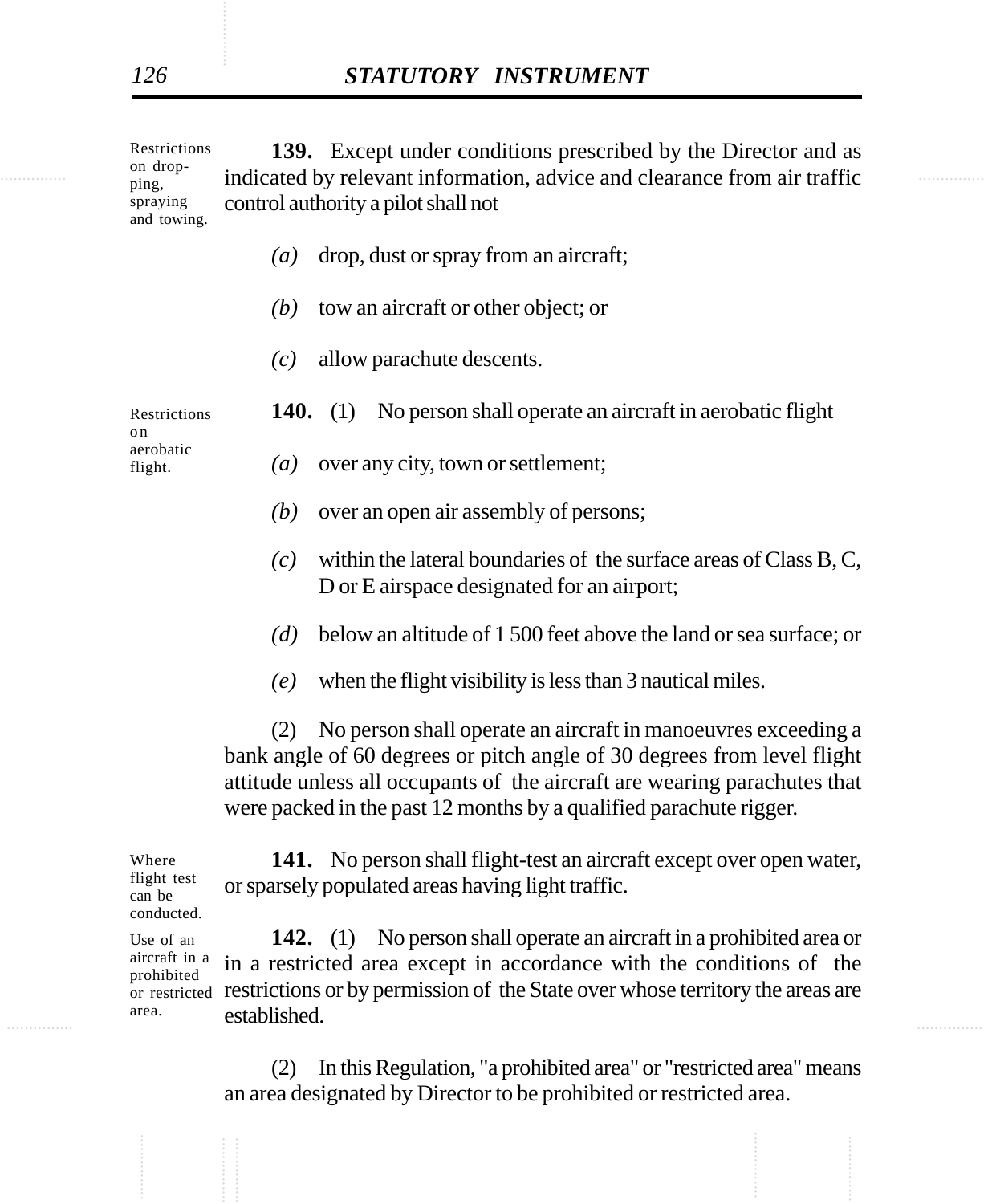**STATUTORY INSTRUMENT** 127<br> **143.** (1) No operator shall permit an aircraft of Barbados Restrictions<br>
registration to be operated in the North Atlantic airspace designated as <sup>on</sup> 143. (1) No operator shall permit an aircraft of Barbados Restrictions registration to be operated in the North Atlantic airspace designated as minimum navigation performance specification airspace or in airspace in minimum designated as reduced vertical separation minimum, without the written navigation authorisation of the Director. o n

> (2) Where an operator wishes to apply to operate an aircraft under  $\frac{100}{\text{reduced}}$ the conditions set out in paragraph (1), he shall apply to the Director in the vertical prescribed form.

(3) No operator shall operate an aircraft in minimum navigation performance specification airspace or reduced vertical separation minimum airspace, except in accordance with the conditions of the procedures and restrictions required for this airspace.

**144.** (1) A pilot of an aircraft operated on or in the vicinity of an Requireairport shall, whether or not within an airport traffic zone

- *(a)* observe other airport traffic for the purpose of avoiding collision; and
- *(b)* conform with or avoid the pattern of traffic formed by other aircraft in operation.

(2) When approaching to land at an airport without an operating control tower, each pilot of

- *(a)* an aircraft shall make all turns to the left or shall comply with any traffic patterns established by the Civil Aviation Authority having jurisdiction over that airport; and
- *(b)* a helicopter shall avoid the pattern of traffic flow of aircraft.

(3) When departing an airport without an operating control tower, a pilot of an aircraft shall make all turns to the left or shall comply with any traffic patterns established by the Civil Aviation Authority having jurisdiction over that airport.

operations performance specification or separation minimum.

ments where operations are conducted on or in the vicinity of an uncontrolled airport.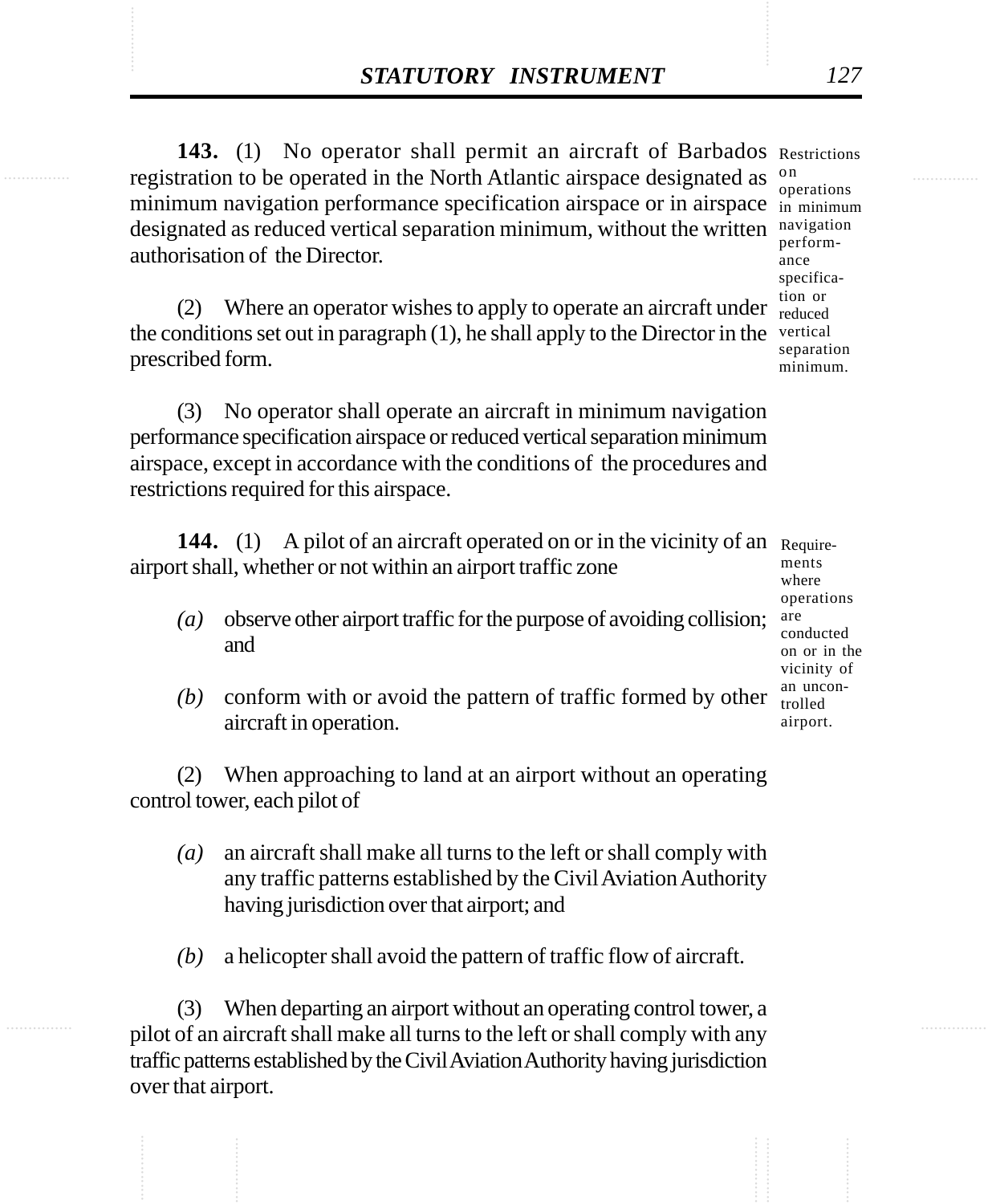safety, the runway configuration or traffic considerations determine that a (4) A pilot of an aircraft shall land and take-off into the wind unless different direction is preferable.

> **145.** (1) When arriving at an airport, the pilot in command of a turbojet, turbofan or large aircraft shall enter the traffic pattern at least 1 500 feet above ground level until further descent is required for landing.

(2) When departing an airport, the pilot in command of a turbojet, turbofan or large aircraft shall climb to 1 500 feet above ground level as rapidly as practicable.

**146.** (1) The pilot in command of an aeroplane approaching to land on a runway served by a visual approach slope indicator shall maintain an altitude at or above the glide slope until a lower altitude is necessary for a safe landing.

(2) The pilot in command of a turbojet, turbofan, or large aeroplane approaching to land on a runway served by an instrument landing system, shall fly that aeroplane at or above the glide slope from the point of interception to the middle marker.

**147.** Where a pilot in command or an air operator knows of conditions, including airport and runway conditions, that are a hazard to safe operations, such person shall restrict or suspend all commercial air transport operations to such airport and runways as necessary until those conditions are corrected.

**148.** No pilot in command shall allow a flight to continue toward any airport of intended landing where commercial air transport operations have been restricted or suspended, unless commercial

- extend that if the estimated time of arrival; or all the estimated time of arrival; or *(a)* in the opinion of the pilot in command, the conditions that are a hazard to safe operations may reasonably be expected to be
	- *(b)* there is no safer procedure.

Required altitudes for turbojet or large aircraft on entering airport traffic pattern.

Compliance with visual and electronic glide slopes.

of operations for commercial air transport operations.

Suspension

Continuation of flight in air transport when destination airport is temporarily restricted.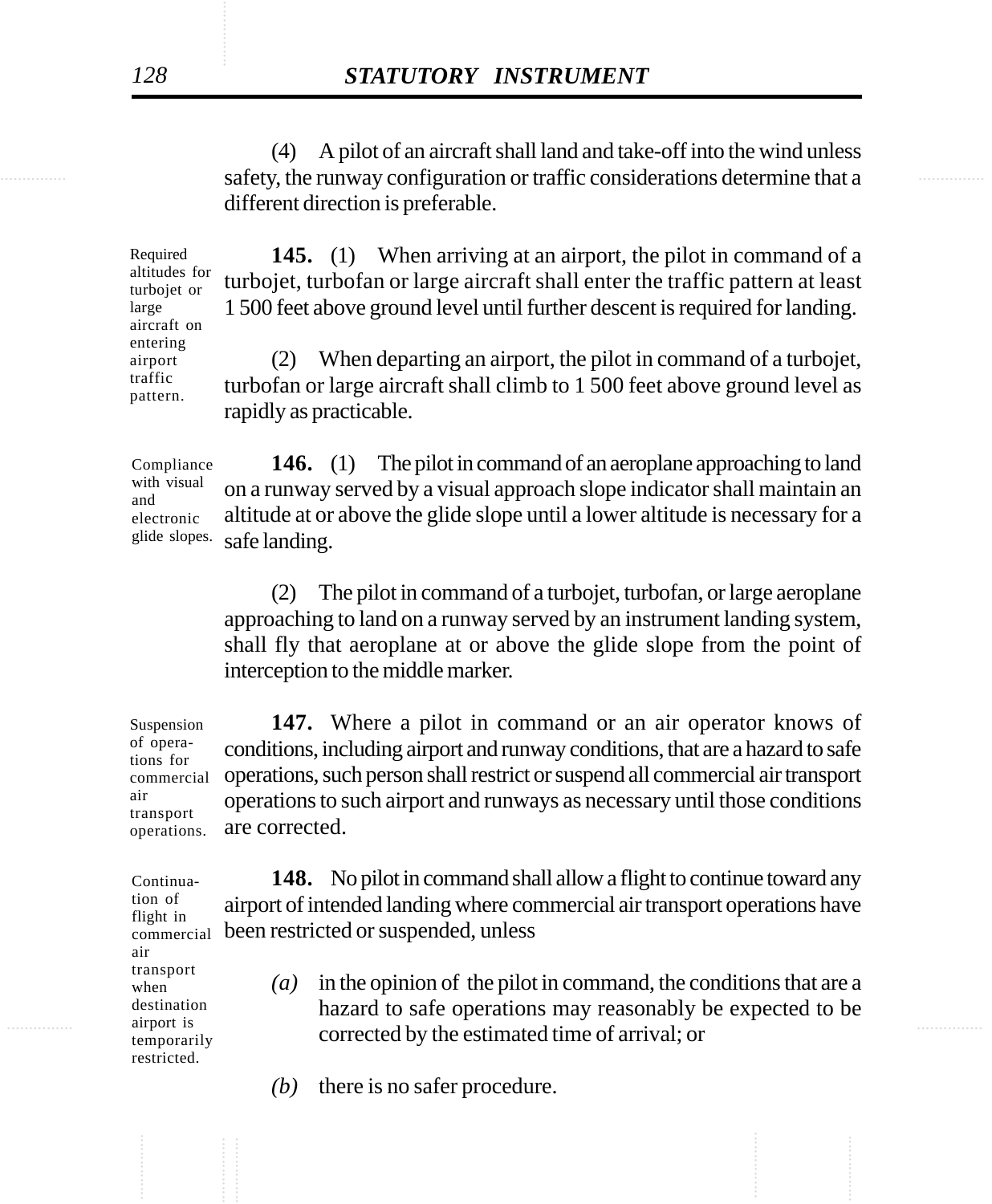**STATUTORY INSTRUMENT** 129<br> **149.** (1) Interception of civil aircraft by a military aircraft of an Require-<br>
armed force of Barbados shall be conducted in a manner **149.** (1) Interception of civil aircraft by a military aircraft of an Requirearmed force of Barbados shall be conducted in a manner ments

where intercep-

- $(a)$  to have due regard for the safety of navigation of civil aircraft; tion occurs. and
- *(b)* as are prescribed by the Director.

(2) When intercepted by a military aircraft, the pilot in command of a civil aircraft shall comply with the international standards when interpreting and responding to visual signals as specified in the aircraft operations standards.

150. (1) A pilot in command shall obtain an air traffic control Requireclearance prior to operating a controlled flight, or any portion thereof.

ments for air traffic control clearances.

(2) A pilot in command shall request an air traffic control clearance through the submission of a flight plan to an air traffic control facility.

(3) Whenever a pilot in command of an aircraft has requested a clearance involving priority, he shall where requested by the appropriate air traffic control facility and upon completion of flight, submit a report explaining the necessity for such priority.

(4) A person operating an aircraft at a controlled airport shall not taxi on the manoeuvring area or any runway without clearance from the airport control tower.

**151.** (1) When an air traffic control clearance has been obtained, Requirea pilot in command shall not deviate from the clearance, except in an emergency unless he obtains an amended clearance.

ment to adhere to air traffic control clearances.

(2) When operating in airspace requiring controlled flight, a pilot in command shall not operate contrary to air traffic control instructions, except in an emergency.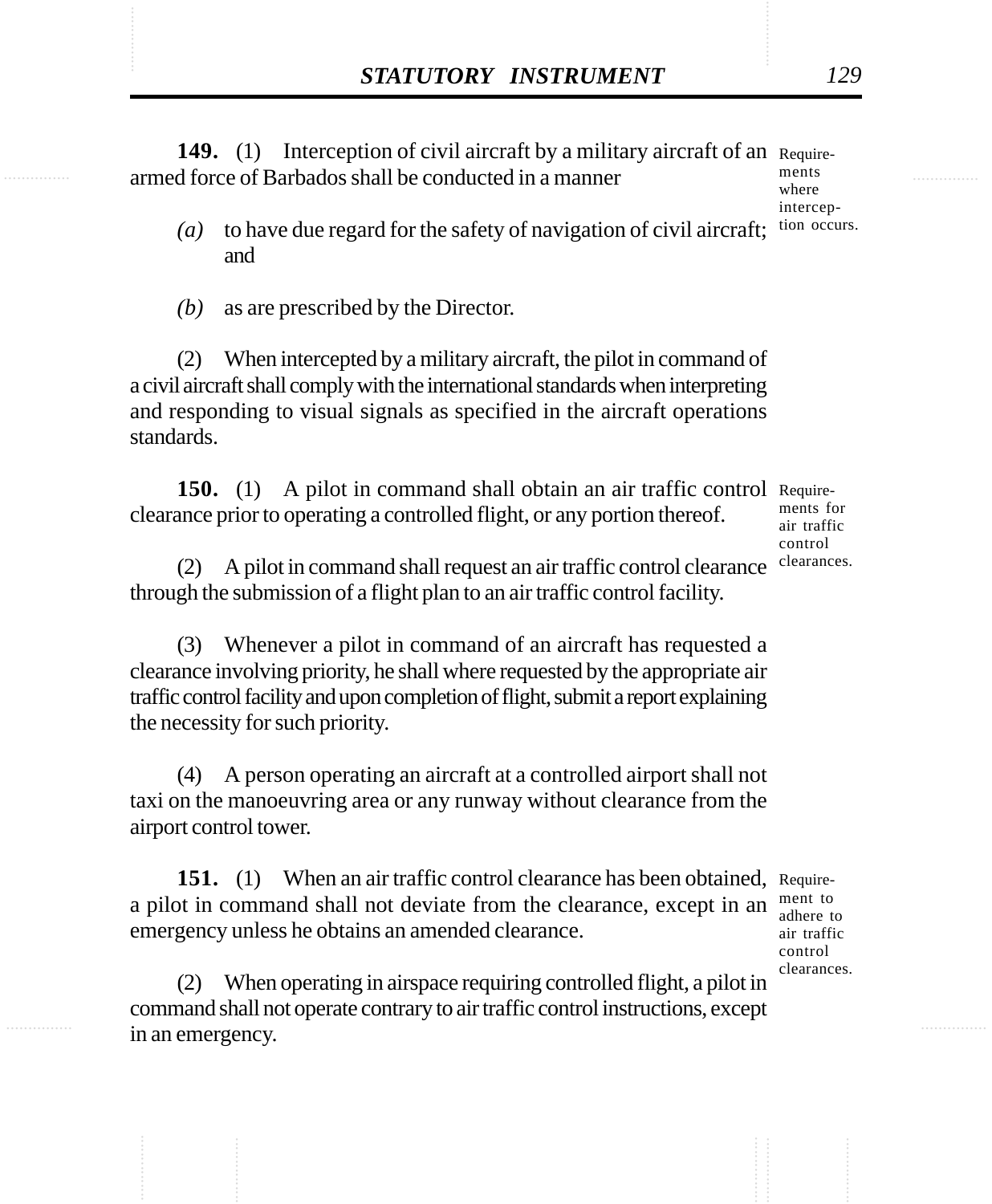traffic control clearance shall notify air traffic control of that deviation as (3) A pilot in command who in an emergency deviates from an air soon as possible.

> **152.** (1) A pilot operating an aircraft on a controlled flight shall maintain a continuous listening watch on the appropriate radio frequency of, and establish two-way communication as required with, the appropriate air traffic control facility. Communication requirements.

> > (2) Regulations for communication failure in visual meteorological conditions and instrument meteorological conditions are prescribed in regulations 170 and 188 respectively.

> > (3) A person operating an instrument flight rules flight outside controlled airspace but within or into areas, or along routes, designated by the appropriate Air Traffic Control Authority shall maintain an air-ground voice communication on the appropriate communication channel and establish two-way communication as necessary with the air traffic service facility providing flight information service.

**153.** (1) Unless otherwise authorised or directed by the appropriate air traffic control facility, a pilot in command of a controlled flight shall, as far as practicable when on

- *(a)* an established air traffic control route, operate along the defined centre line of that route; or
- *(b)* any other route, operate directly between the navigation facilities and points defining that route.

(2) Where a pilot in command deviates from the requirements of paragraph (1), he shall notify the appropriate air traffic control facility as soon as possible.

............... ............... (3) A pilot in command of a controlled flight operating along an air traffic control route defined by reference to very high frequency omni range, shall change over for primary navigation guidance from the facility behind

Pilot in command to fly along assigned route.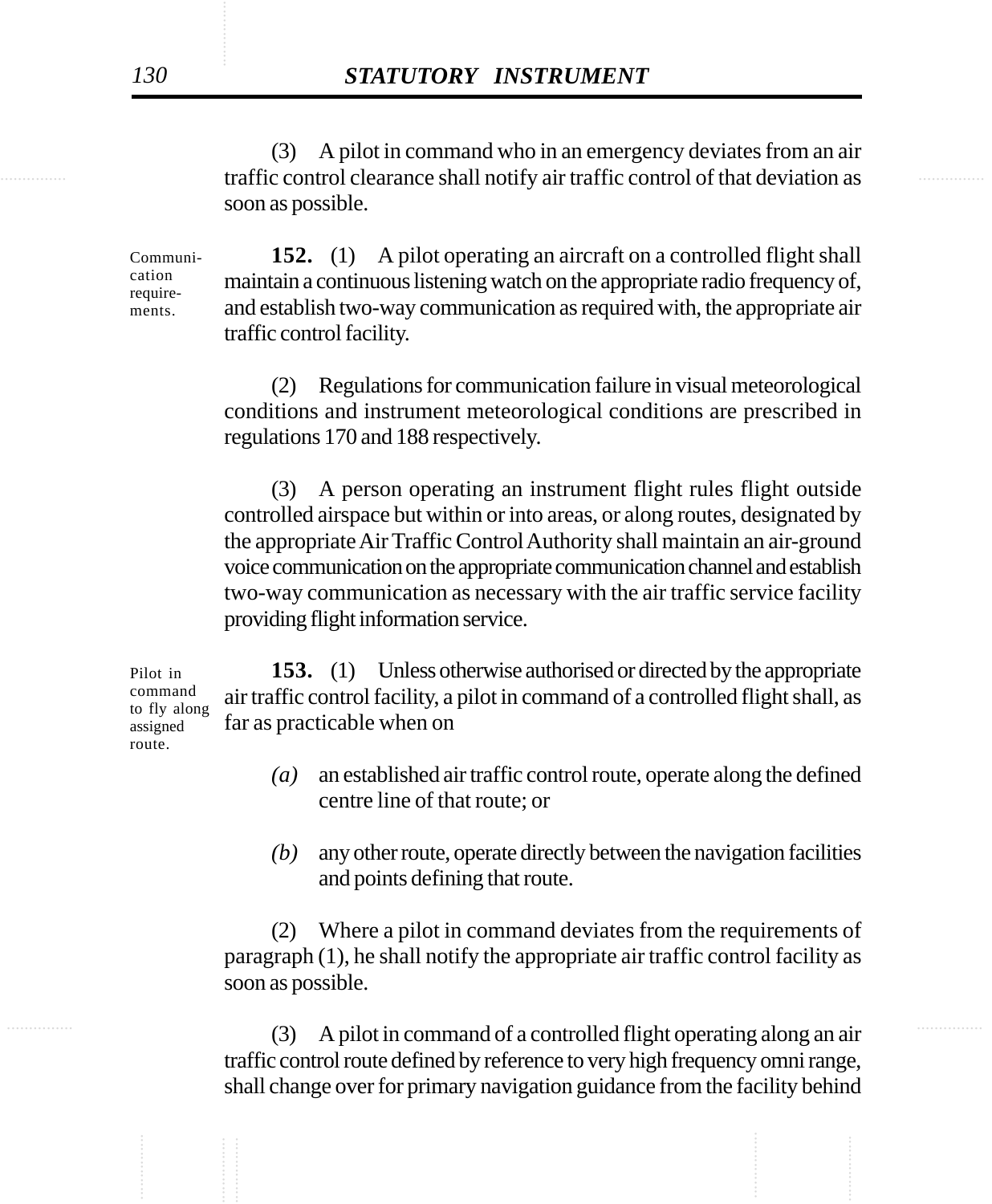**STATUTORY INSTRUMENT** 131<br>the aircraft to that ahead of it at, or as close as operationally feasible to, the change-over point where established. the aircraft to that ahead of it at, or as close as operationally feasible to, the change-over point where established.

> (4) Where an automatic dependent surveillance agreement is in place, the air traffic services facility shall be informed automatically via data link whenever changes occur beyond the threshold values stipulated by the automatic dependent surveillance event contract.

154. Where in a controlled flight a pilot in command inadvertently Procedures deviates from the current flight plan he shall

where inadvertent changes

- ( $a)$  where the aircraft is off track adjust the heading of the aircraft  $\alpha$ <sup>occur.</sup> to regain track as soon as practicable;
- *(b)* where the average true airspeed at cruising level between reporting points varies from that given in the flight plan, or is expected to vary by plus or minus 5 per cent of the true airspeed, inform the appropriate air traffic control facility;
- *(c)* where the time estimated for a reporting point, flight information region boundary or destination airport, whichever comes first, is found to be in excess
	- (i) of 3 minutes from that notified to air traffic control facility; or
	- (ii) such other period of time as is prescribed by the appropriate Air Traffic Control Authority, notify as soon as possible the appropriate air traffic control facility and give a revised estimated time.

155. Requests for flight plan changes shall include the following Procedures information:

where there are intended changes for air traffic control clearance.

*(a)* aircraft identification;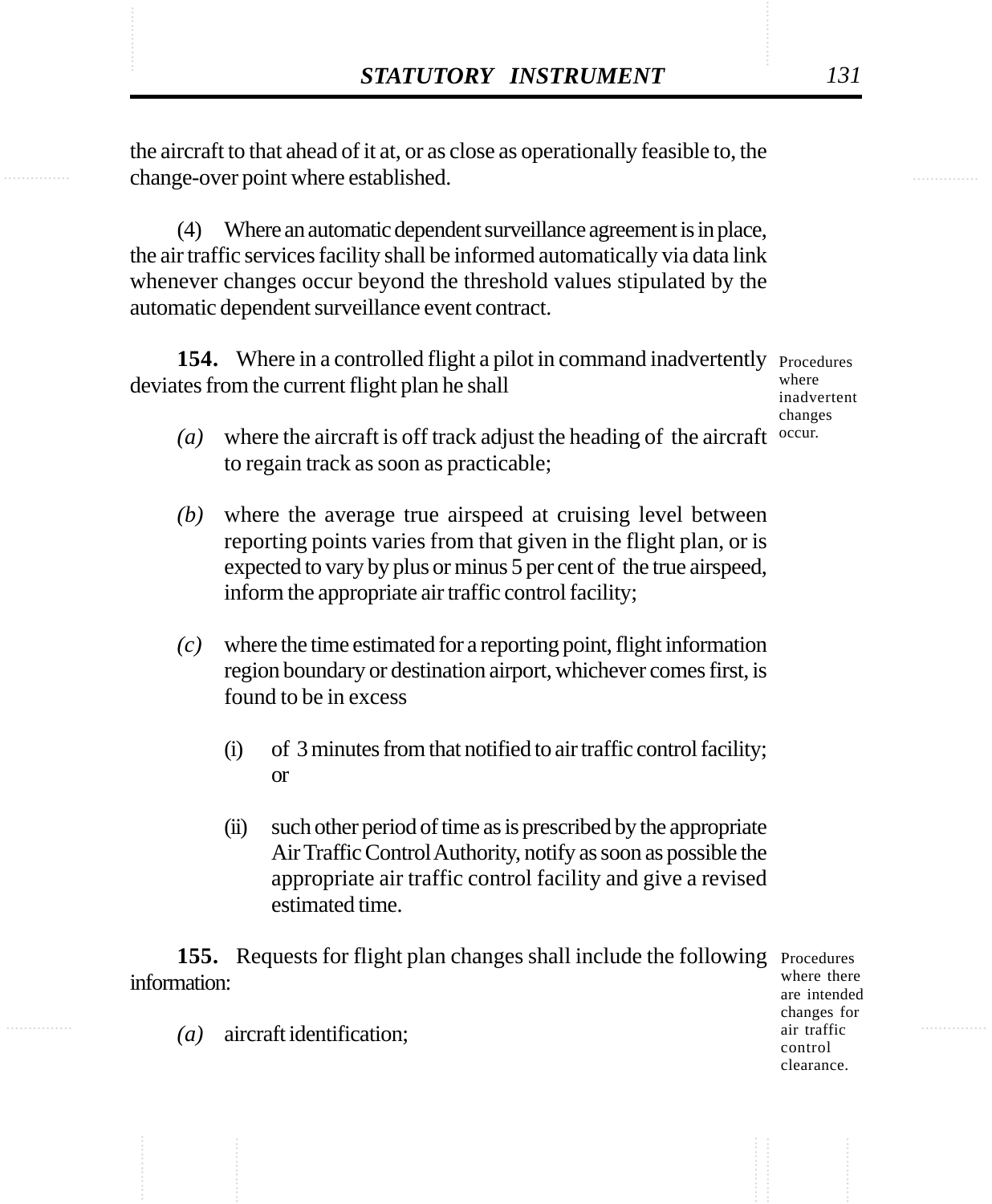- level and cruising speed at this level and revised time estimates, *(b)* in respect of a change in cruising level, the requested new cruising when applicable, at subsequent flight information region boundaries;
	- *(c)* in respect of a new route without destination change, the flight rules, a description of the new route of flight including related flight plan data beginning with the position from which requested change of route is to commence, revised time estimates and any other pertinent information;
	- *(d)* in respect of a destination change, the flight rules under which the flight will operate, a description of the revised route of the flight to the revised destination airport including related flight plan data beginning with the position from which the requested change of route is to commence, revised time estimates, alternate airport and any other pertinent information.

**156.** (1) A pilot of a controlled flight shall, unless exempted by the appropriate Air Traffic Control Authority, report to the appropriate air traffic control facility, as soon as possible, the time and level of passing each designated compulsory reporting point, together with any other required information.

(2) A pilot of a controlled flight shall make position reports in relation to additional points or intervals when requested by the appropriate air traffic control facility.

(3) A pilot of a controlled flight shall, except when landing at a controlled airport, advise the appropriate air traffic control facility as soon as it ceases to be subject to air traffic control services.

The con-<br>are con-<br>two-way communications are maintained between that aircraft and the **157.** (1) An operator shall ensure that an aircraft is not operated to, from, through, or on an airport having an operational control tower unless control tower.

Requirement for position reports.

Procedures where operations are conducted on or in the vicinity of a controlled airport.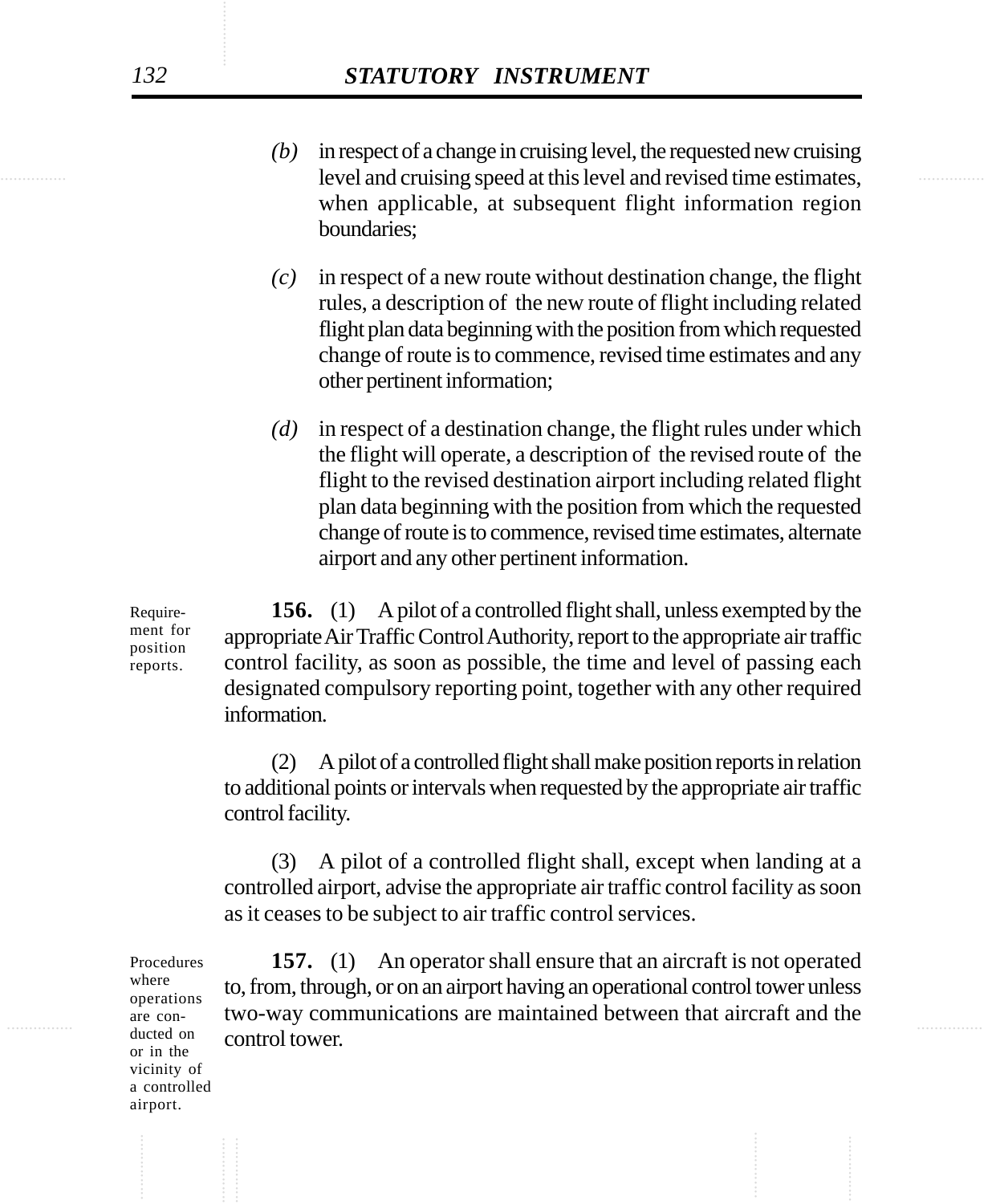**STATUTORY INSTRUMENT** 133<br>
(2) On arrival at an airport, a pilot in command shall establish<br>
communications required by paragraph (1), at least 5 nautical miles from (2) On arrival at an airport, a pilot in command shall establish communications required by paragraph (1), at least 5 nautical miles from the airport when operating from the surface up to and including 2 500 feet.

> (3) When departing an airport, a pilot in command shall establish communications with the control tower prior to taxi.

> (4) No person shall, at any airport with an operating control tower, operate an aircraft on a runway or taxiway or take-off or land an aircraft, unless an appropriate clearance has been received from the air traffic control facility.

> (5) A clearance to "taxi to" the take-off runway authorises the person to cross other runways during the taxi to the assigned runway but is not a clearance to cross or taxi on to that runway.

> (6) A clearance to "taxi to", any other point on the airport authorises a person to cross all runways that intersect the taxi route to the assigned point.

> (7) Where the radio fails or two-way communication is lost in the vicinity of a controlled airport, a pilot in command may continue a visual flight rules flight operation using the procedures set out in regulation 170 and land the aircraft when

- *(a)* the weather conditions are at or above basic visual flight rules minima; and
- *(b)* clearance to land is received by light signals.

(8) The two-way communications failure procedures under regulation 188 shall apply during instrument flight rules operations in the vicinity of a controlled airport.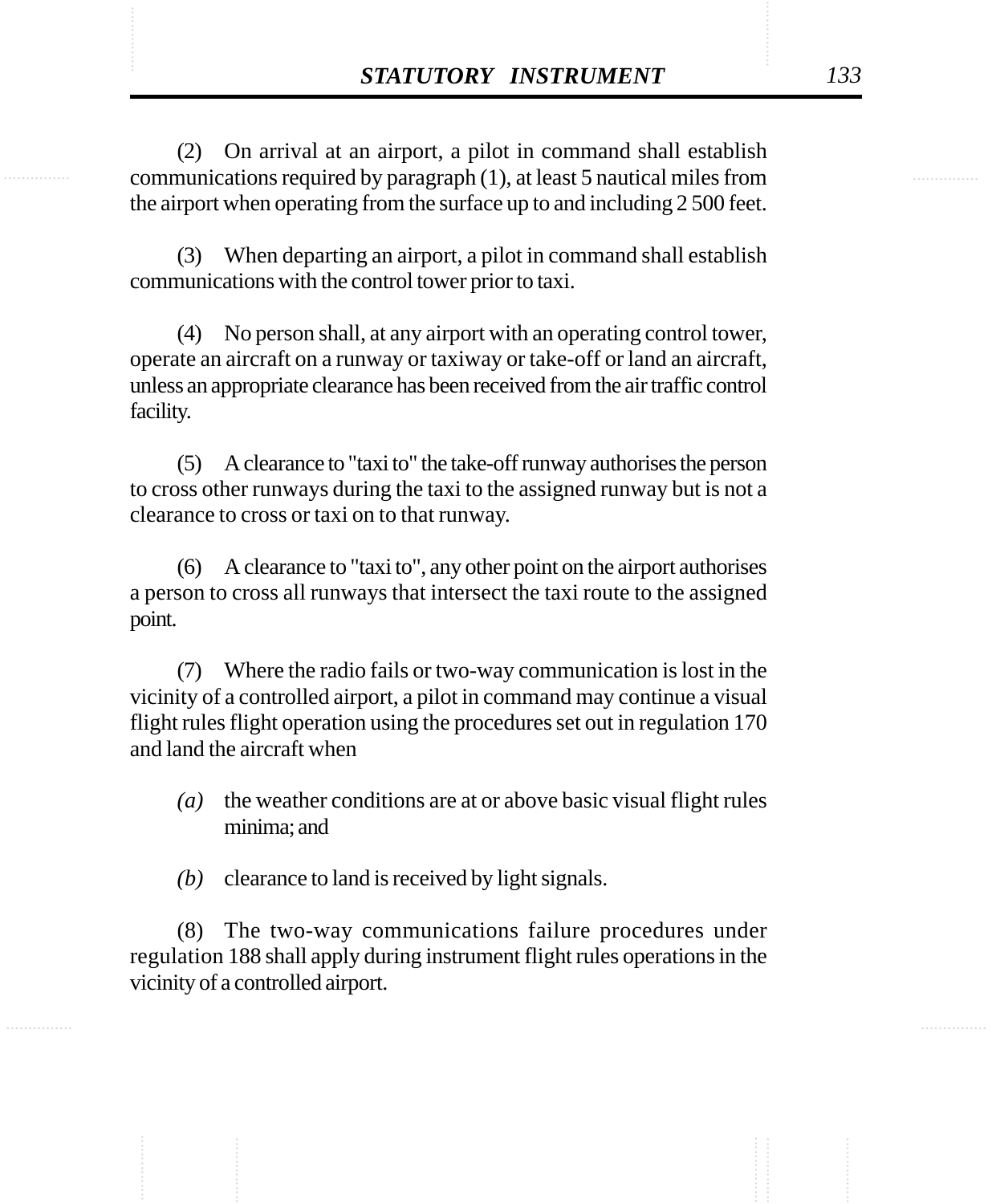the appropriate air traffic control facility when an aircraft is being subjected **158.** (1) A pilot in command shall, when and where possible, notify to unlawful interference, including Procedures

- *(a)* any significant circumstances associated with the unlawful interference, and
- *(b)* any deviation from the current flight plan necessitated by the circumstances.
- (2) In this Regulation "interference" means
- *(a)* any act which causes or threatens the safety of the aircraft or of persons on board the aircraft;
- *(b)* the use of abusive language or insulting words towards a crew member or a passenger on the aircraft; or
- *(c)* when used in relation to a crew member, threats of assaults or intimidation of a crew member while he is performing his duties.

**159.** (1) A pilot in command shall use Universal Coordinated Time, expressed in hours and minutes of the 24 hour day beginning at midnight, during flight operations. Time check requirements.

> (2) A pilot in command shall obtain a time check prior to operating a controlled flight and at such other times as may be necessary during the flight.

**160.** (1) An operator shall ensure that procedures to be followed upon the observation or reception of the designated universal aviation signals are established. Universal signals requirements.

aviation signals, a person operating an aircraft shall take such action as may (2) Upon observing or receiving any of the designated universal be required by the interpretation of the signal.

where there has been unlawful interference on board an aircraft.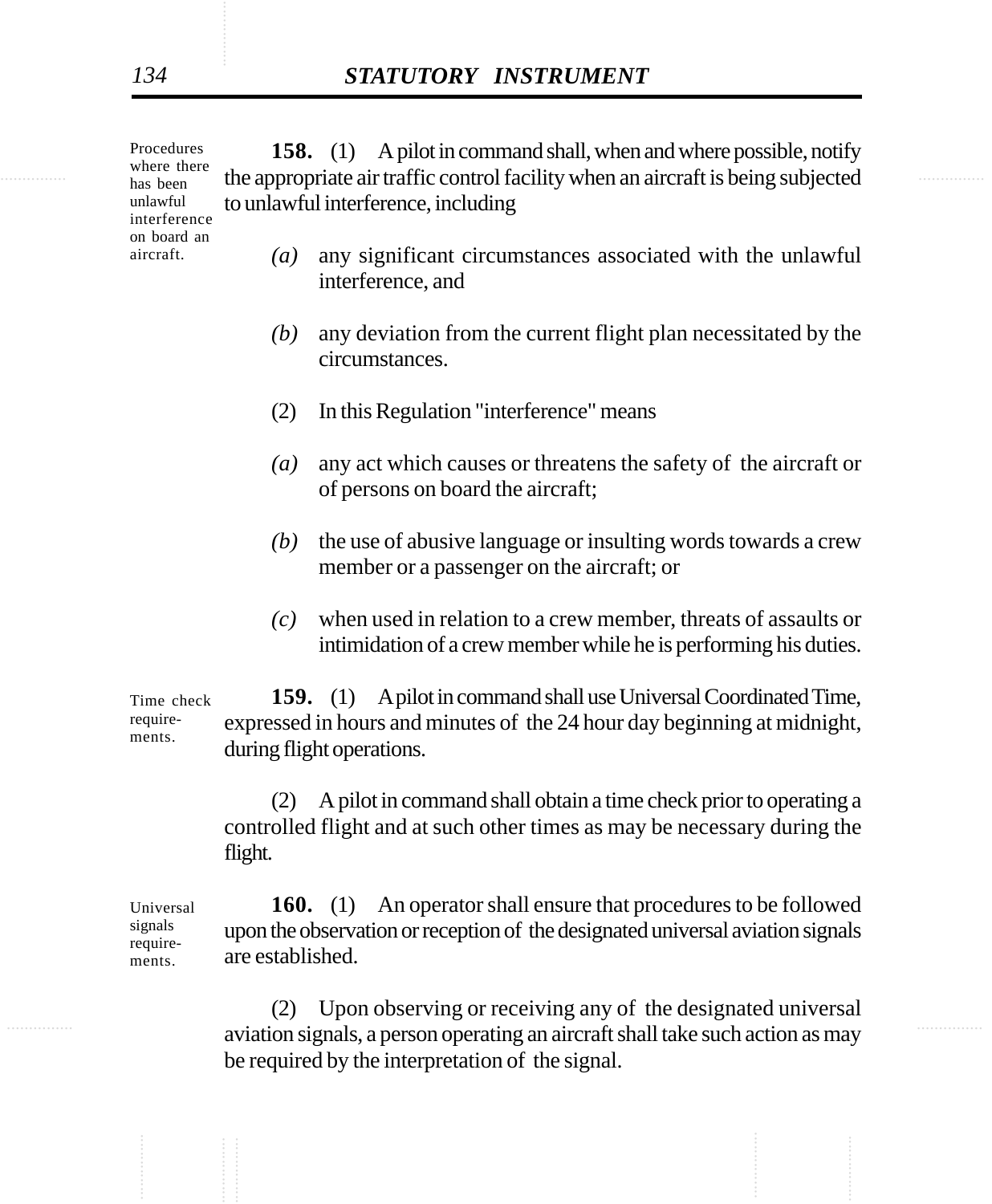**STATUTORY INSTRUMENT** 135<br>(3) Universal signals shall have the meanings designated in the aircraft operations standards. (3) Universal signals shall have the meanings designated in the aircraft operations standards.

> (4) A person using universal signals in the movement of aircraft shall use them only for the purpose indicated.

> (5) A person shall not use signals likely to cause confusion with universal aviation signals.

161. Navigation for flights under visual flight rules shall be Visual flight accomplished by visual reference to landmarks. rules and navigation

162. An operator shall ensure that an aircraft is not operated under Restrictions visual flight rules when o n operations

- $(a)$  the flight visibility is less than, or at a distance from the clouds flight rules. that is less than that prescribed; or
- *(b)* the corresponding altitude and class of airspace set out in the Aircraft Operations Standards exists.

163. (1) No pilot shall enter the traffic pattern, land or take-off an Visual flight aircraft under visual flight rules from an airport located in Class B, Class C, Class D or Class E airspace unless the reported rules and weather minimums

*(a)* ceiling is at least 1 500 feet; and

*(b)* ground visibility is at least 3 nautical miles, where reported.

(2) Where the ground visibility is not reported, the pilot shall conduct such flight as if flight visibility is 3 nautical miles.

(3) Where an airport located in Class G airspace below 1 200 feet above ground level, a pilot shall not enter the traffic pattern, land or take-off an aircraft under visual flight rules unless

requirements.

under visual

for take-off and landing.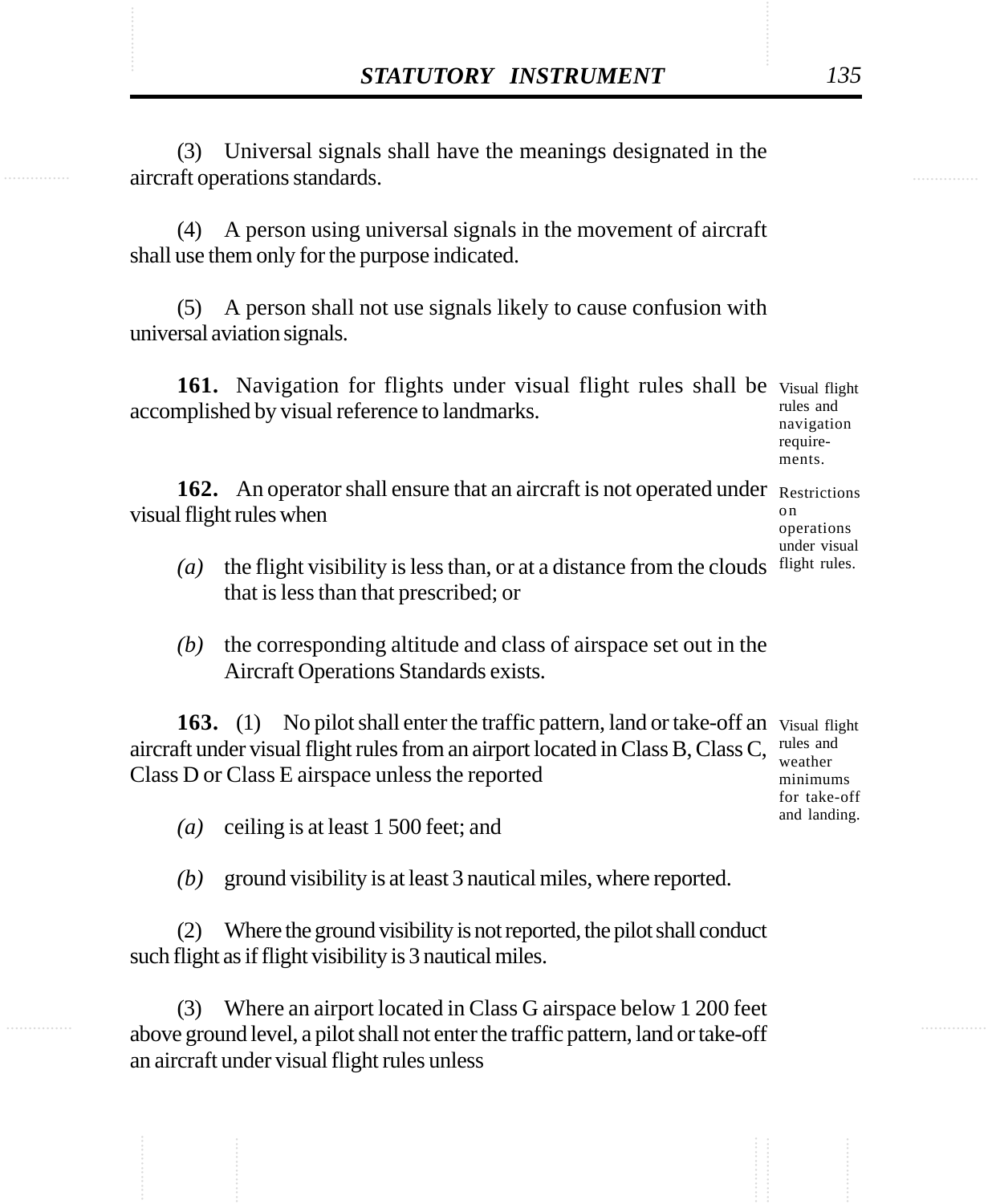- examples are operated clear of clouds within one half nautical *(a)* in an aeroplane, the visibility is at least 1 nautical mile and the mile of the runway; or
	- *(b)* in a helicopter it can be operated clear of clouds at a speed that allows the pilot adequate opportunity to see any air traffic or obstruction in time to avoid a collision.

**164.** (1) No pilot shall conduct a special visual flight rules flight operation to enter the traffic pattern, land or take-off an aircraft under special visual flight rules from an airport located in Class B, Class C, Class D or Class E airspace unless Special visual flight rules flight operation.

- *(a)* given clearance by an Air Traffic Control Unit;
- *(b)* the aircraft remains clear of clouds; and
- *(c)* the flight visibility is at least 1 nautical mile.

(2) No pilot shall conduct a special visual flight rules flight operation in an aircraft between sunset and sunrise unless authorised by the appropriate Air Traffic Control Unit and

- *(a)* the pilot in command has a valid licence and rating for instrument flight rules operations; and
- *(b)* the aircraft is certified for instrument flight rules flight.

**165.** (1) A pilot operating an aircraft in level cruising flight under visual flight rules at altitudes above 3 000 feet from the ground or water, shall maintain Visual flight rules in cruising altitudes.

 $5\,500$  feet or flight level 215; (a) for magnetic courses from  $0^{\circ}$  to 179°, any odd thousand mean sea level altitudes or flight level plus 500 feet, such as 3 500 feet,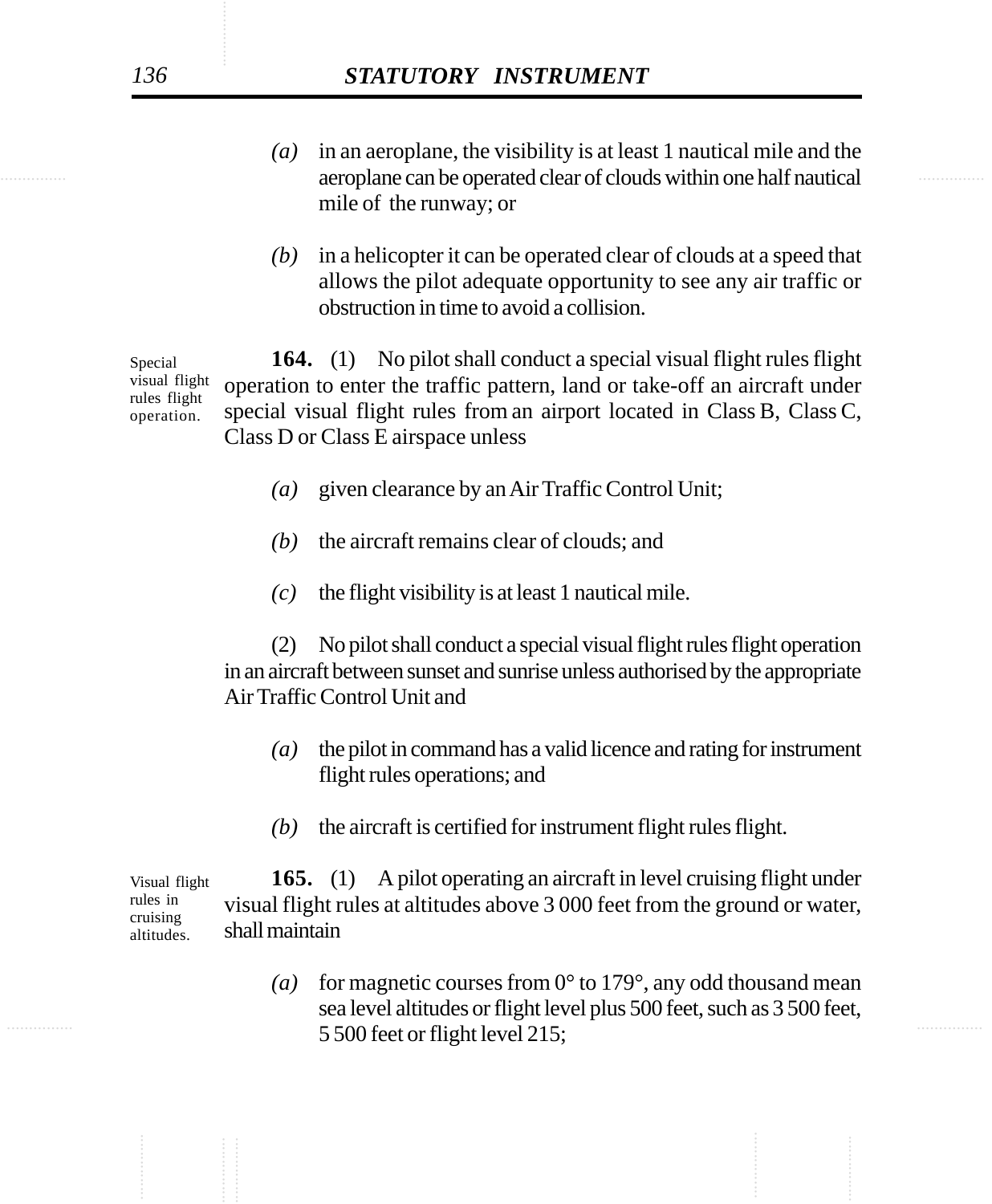*STATUTORY INSTRUMENT* 137<br>(b) for magnetic courses from 180° to 359°, any even thousand mean<br>sea level altitude or flight level plus 500 feet, such as 4 500 feet. *(b)* for magnetic courses from 180° to 359°, any even thousand mean sea level altitude or flight level plus 500 feet, such as 4 500 feet, 6 500 feet or flight level 225.

> (2) A pilot may deviate from cruising altitudes specified in paragraph (1) only when

- *(a)* authorised by the Air Traffic Control;
- *(b)* operating in a holding pattern; or
- *(c)* manoeuvring in turns.

166. A pilot of a visual flight rules flight shall obtain and comply with Restrictions air traffic control clearances and maintain a listening watch before and  $_{\text{first rule}}^{\text{on visual}}$ during operations flights.

- *(a)* within Classes B, C and D airspace;
- *(b)* as part of airport traffic at controlled airports; and
- *(c)* under special visual flight rules referred to in regulation 167.

167. Unless authorised by the appropriate air traffic control authority, Restrictions a pilot shall not operate in visual flight rules flight on operation of

- *(a)* above flight level 85; or
- *(b)* at transonic and supersonic speeds.

168. A pilot of a visual flight rules flight operated as a controlled Procedure flight shall, when he finds it is not practical or possible to maintain flight in visual meteorological conditions in accordance with the air traffic control deterioraflight plan

where there is weather tion below visual meteoroconditions.

visual flight rules.

(*a*) request an amended clearance enabling the aircraft to continue  $logical$ in visual meteorological conditions to its destination or to an

flight rules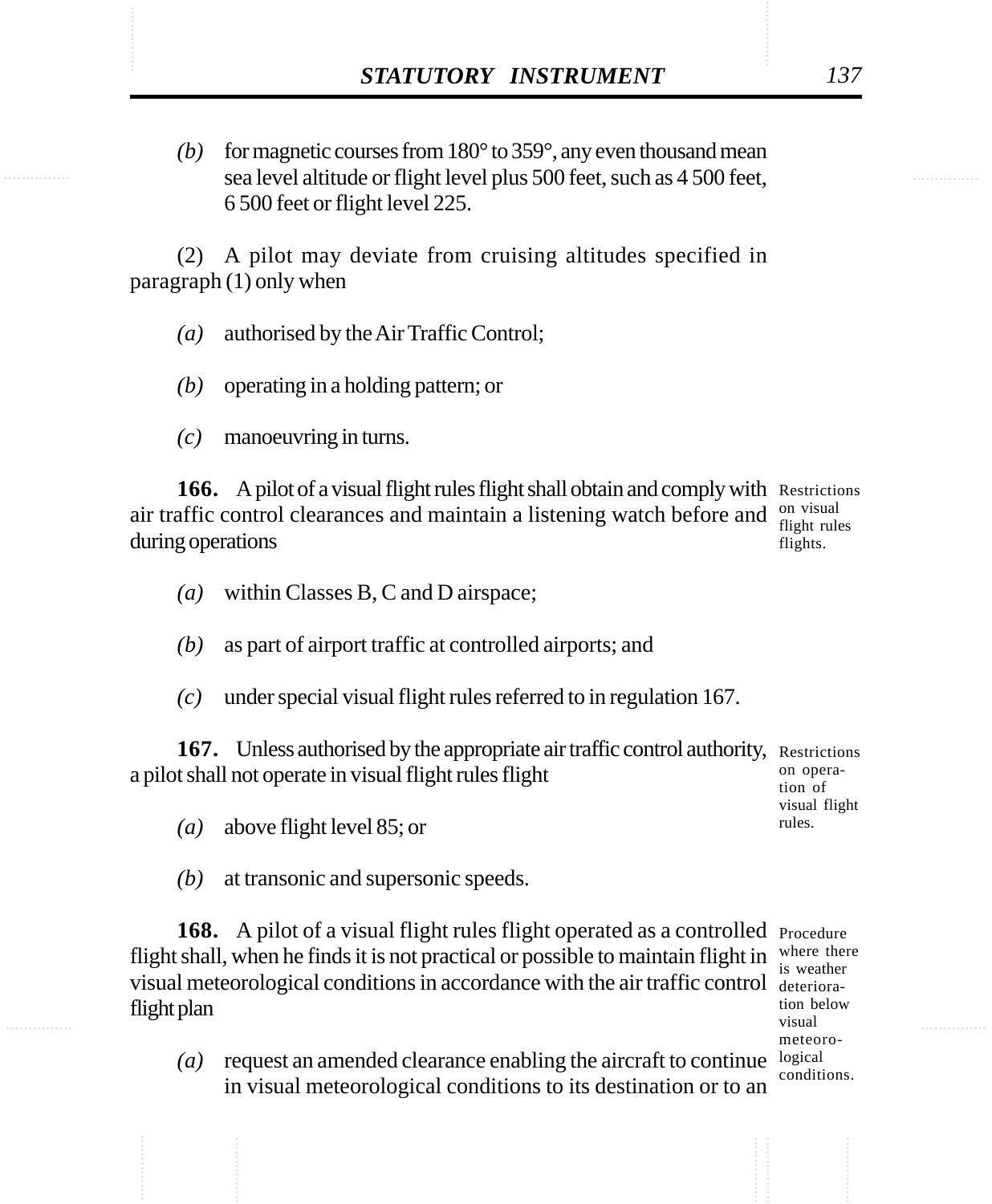............... ............... traffic control clearance is required; alternative airport, or to leave the airspace within which an air

- *(b)* where no clearance can be obtained, continue to operate in visual meteorological conditions and notify the appropriate air traffic control facility of the action being taken either to leave the airspace concerned or to land at the nearest suitable airport;
- *(c)* where operating within a control zone, request authorisation to operate as a special visual flight rules flight; or
- *(d)* where currently rated for instrument flight rules operations, request clearance to operate under instrument flight rules.

**169.** A pilot operating under visual flight rules who wishes to change to instrument flight rules shall Changing from visual flight rules

- *(a)* where a flight plan was submitted, communicate the necessary changes to be effected to his current flight plan; or
- *(b)* submit an amended flight plan to the appropriate air traffic control facility and obtain a clearance prior to operating under instrument flight rules when in controlled airspace.

**170.** Where radio failure occurs in visual flight rules while under air traffic control, or where visual flight rules conditions are encountered after such radio failure, a pilot shall Two-way radio communication

failure in visual flight rules.

to instrument flight rules.

- *(a)* continue the flight under visual flight rules;
- *(b)* land at the nearest suitable airport; and
- ............... ............... *(c)* report arrival to air traffic control facility by the most expeditious means possible.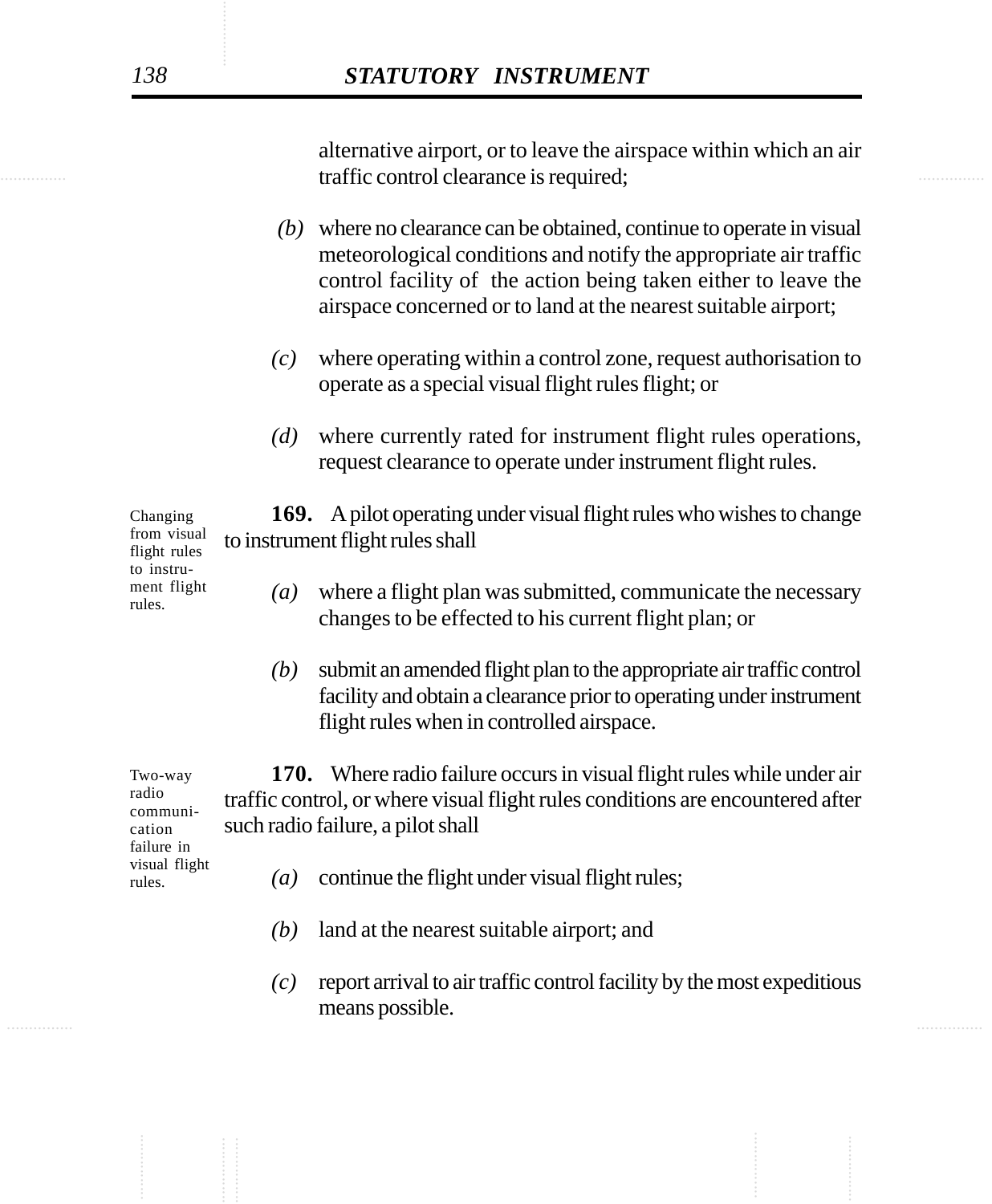|                  | STATUTORY INSTRUMENT                                                                                                                                                                                                         | 139                                                                                              |
|------------------|------------------------------------------------------------------------------------------------------------------------------------------------------------------------------------------------------------------------------|--------------------------------------------------------------------------------------------------|
|                  | 171. No pilot shall operate an aircraft in controlled airspace under Restrictions<br>instrument flight rules unless he has                                                                                                   | on instru-<br>ment flight<br>rules flights<br>in con-<br>trolled<br>airspace.                    |
| $\left(a\right)$ | filed an instrument flight rules flight plan; and                                                                                                                                                                            |                                                                                                  |
| (b)              | received an appropriate air traffic control clearance.                                                                                                                                                                       |                                                                                                  |
|                  | 172. (1) A pilot in command of an instrument flight rules flight,<br>operating outside controlled airspace, but within or into areas, or along routes,<br>designated by the appropriate Air Traffic Control Authority, shall | Procedures<br>for<br>instrument<br>flight rules<br>flights<br>outside<br>controlled<br>airspace. |
| $\left(a\right)$ | maintain a listening watch on the appropriate radio frequency;<br>and                                                                                                                                                        |                                                                                                  |
| (b)              | establish two-way communication, as necessary, with the air<br>traffic control facility providing flight information service.                                                                                                |                                                                                                  |
| (2)              | A pilot in command of an instrument flight rules flight operating<br>outside controlled airspace for which the appropriate air traffic control<br>authority requires a flight plan shall                                     |                                                                                                  |
| $\left(a\right)$ | maintain a listening watch on the appropriate radio frequency;                                                                                                                                                               |                                                                                                  |
| (b)              | establish two-way communication, as necessary, with the air<br>traffic control facility providing flight information service;                                                                                                |                                                                                                  |
| (c)              | report the position of the aircraft as specified for controlled<br>flights.                                                                                                                                                  |                                                                                                  |

rules takeoff minima for commercial air

(a) 1 nautical mile visibility for aircraft, other than helicopters, having transport. two engines;

conditions are at or above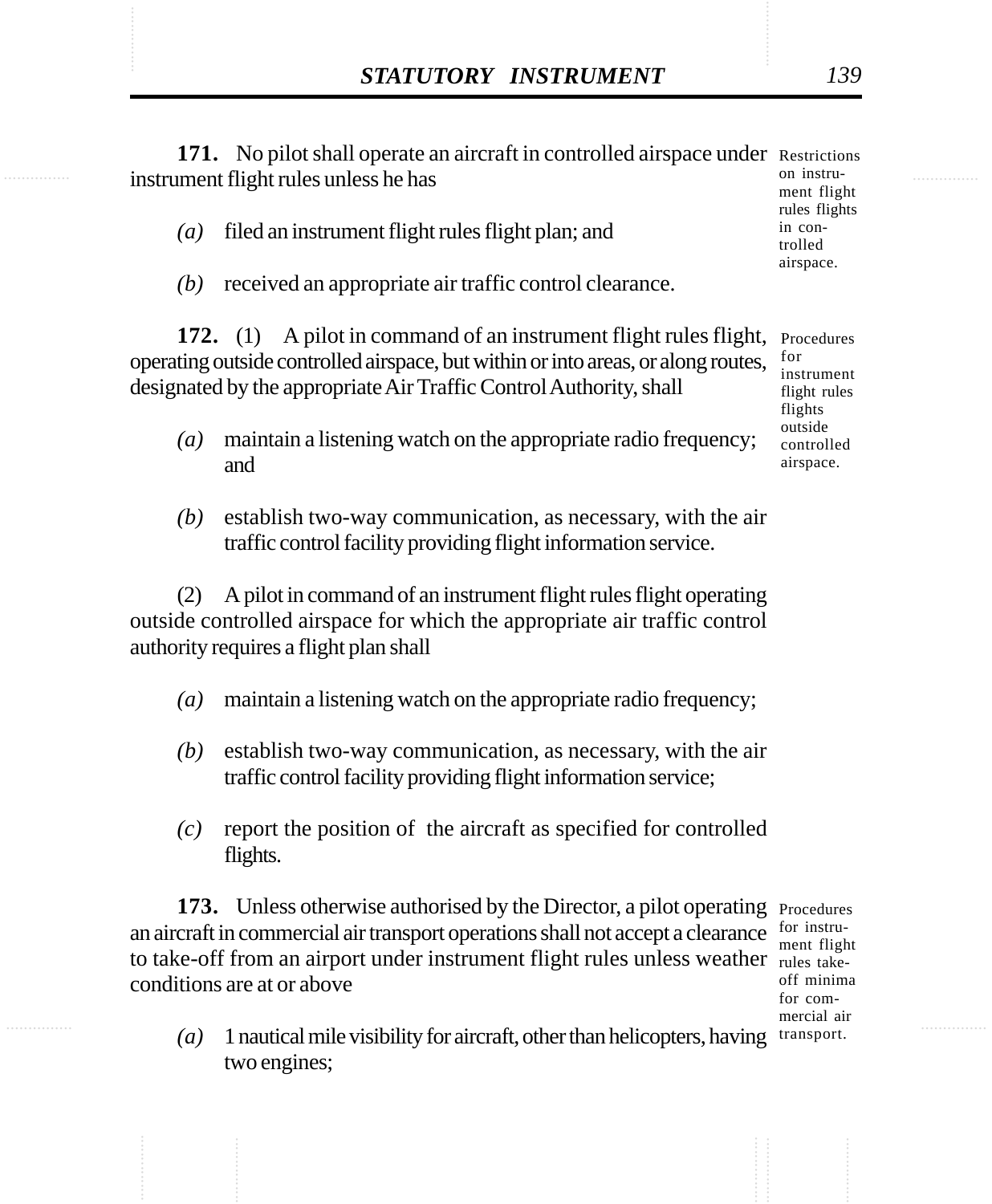- engines; or  $(b)$ <sup>1</sup>/<sub>2</sub> nautical mile visibility for aircraft having more than two
	- $(c)$  <sup>1</sup>/<sub>2</sub> nautical mile visibility for helicopters.

**174.** (1) Except where necessary for take-off or landing no person shall operate an aircraft under instrument flight rules

- *(a)* below the applicable minimum altitudes prescribed by the relevant Civil Aviation Authority having jurisdiction over the airspace being overflown; or
- *(b)* where no applicable minimum altitude is prescribed by the relevant Civil Aviation Authority
	- (i) over high terrain or in mountainous areas, at a level which is at least 2 000 feet above the highest obstacle located within 8 km of the estimated position of the aircraft; and
	- (ii) elsewhere than as specified in paragraph (i), at a level which is at least 1 000 feet above the highest obstacle located within 8 km of the estimated position of the aircraft.

(2) Where a minimum en route altitude and a minimum obstacle clearance altitude are prescribed for a particular route or route segment, a pilot may operate an aircraft below the minimum en route altitude down to, but not below the minimum obstacle clearance altitude when within 22 nautical miles of the very high VHF Omni Range concerned.

(3) Where a pilot is unable to communicate with an air traffic control facility, he shall climb to a higher minimum instrument flight rules altitude immediately after passing the point beyond which that minimum altitude applies.

............... ............... (4) Where there are intervening obstructions, a pilot shall climb to a point above which the higher minimum altitude referred to in paragraph (4), applies, at or above the applicable minimum clearance altitude.

Restrictions on take-off or landing under instrument flight rules operations.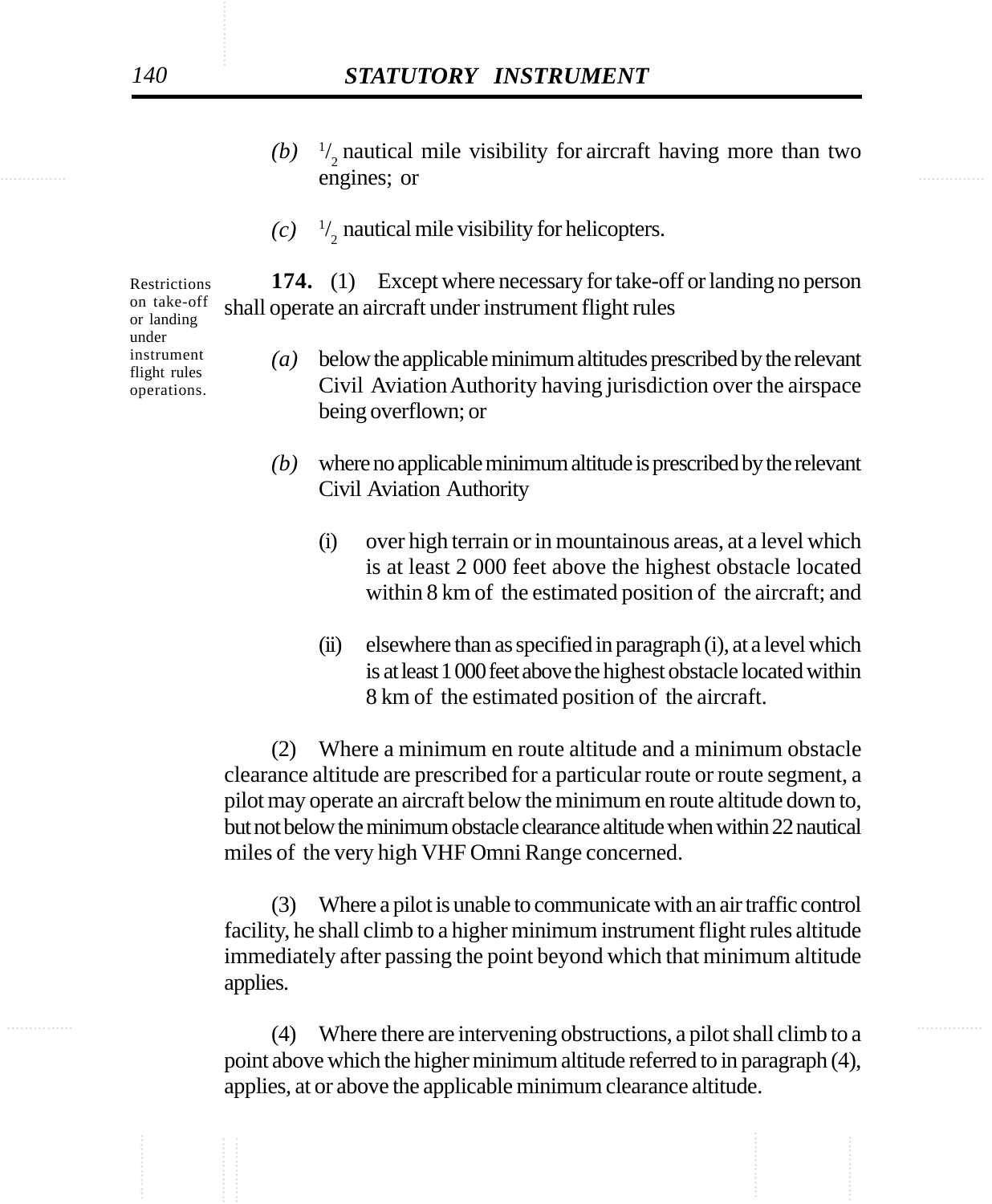**STATUTORY INSTRUMENT** 141<br>
(5) For the purposes of paragraph (2) "minimum en-route altitude"<br>
and "minimum obstacle clearance altitude" are altitudes that are published (5) For the purposes of paragraph (2) "minimum en-route altitude" and "minimum obstacle clearance altitude" are altitudes that are published on aeronautical maps and charts which indicate the minimum altitude that an aircraft is allowed to fly along a specific route and the minimum altitude that ensures the required separation from obstructions on the ground, respectively.

> **175.** (1) For en route operations, no pilot shall use an autopilot at Minimum an altitude which is less than 500 feet above the terrain.

altitudes for use of an autopilot.

(2) Where the maximum altitude loss, specified in the Aircraft Flight Manual for a malfunction under cruise conditions referred to in paragraph (1), when multiplied by 2 is greater than 500 feet, then such altitude becomes the controlling minimum altitude for use of the autopilot.

(3) Except for auto-land, for instrument approach operations, a person shall not use an autopilot at an altitude above the terrain that is less than 50 feet below the minimum decision altitude or decision height.

(4) Where the maximum altitude loss specified in the Aircraft Flight Manual for a malfunction under approach conditions referred to in paragraph (3) when multiplied by 2 is more than 50 feet, then such altitude becomes the controlling minimum altitude for use of the autopilot.

(5) For Category III operations the Director may approve the use of a flight control guidance system with automatic landing capability to touchdown.

176. A pilot operating an aircraft under instrument flight rules in Instrument level cruising flight in controlled airspace shall maintain the altitude or flight  $\frac{flight}{c}$ level assigned that aircraft by the air traffic control facility.

cruising altitude or flight level in controlled airspace.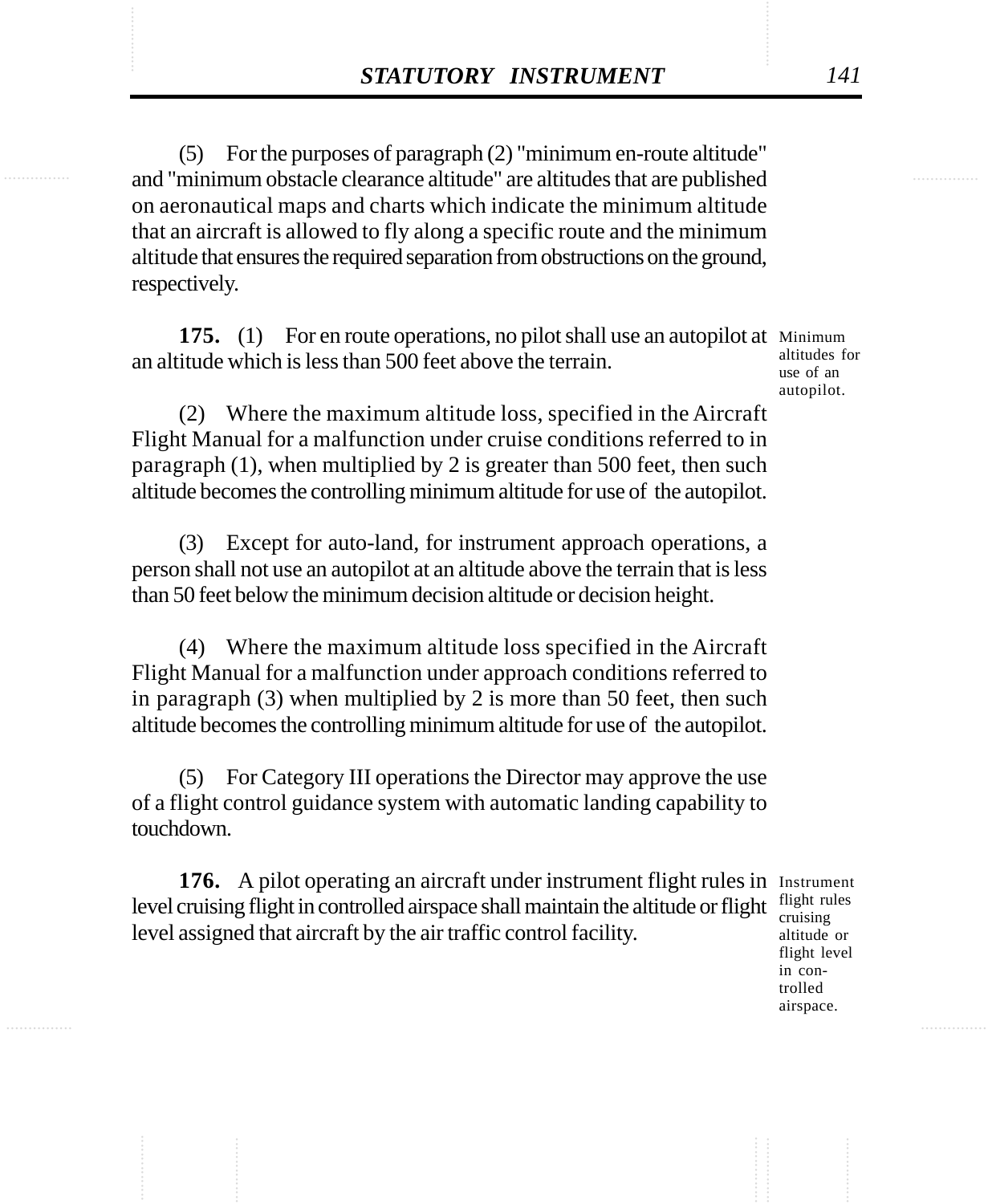flight rules instrument meteorological conditions at altitudes above 3 000 feet from the **177.** (1) A pilot operating an aircraft in level cruising flight under ground or water, shall maintain Instrument

- *(a)* for magnetic courses from 0 to 179, any thousand mean sea level altitude or flight level, such as 5 000 feet, 7 000 feet, or flight level 210; and
- *(b)* for magnetic courses from 180 to 359, any even thousand mean sea level altitudes or flight level, such as 4 000 feet, 6 000 feet or flight level 220.

(2) A pilot may deviate from the cruising altitudes specified in paragraph (1), only when

- *(a)* authorised by the Air Traffic Control Authority;
- *(b)* operating in a holding pattern; or
- *(c)* manoeuvring in turns.

**178.** (1) A pilot in command of an aircraft operated under instrument flight rules in controlled airspace shall have a continuous watch maintained on the appropriate frequency and shall report by radio as soon as possible Instrument flight rules radio communications.

- *(a)* the time and altitude of passing each designated reporting point, or the reporting points specified by the Air Traffic Control Authority, except that while the aircraft is under radar control, only the passing of those reporting points specifically requested by Air Traffic Control Authority, need be reported;
- *(b)* any unforecast weather conditions encountered; and
- $(c)$  any other information which may affect the safety of flight, such as hazardous weather or abnormal radio station indications.

flight rules cruising altitude or flight level in uncontrolled airspace.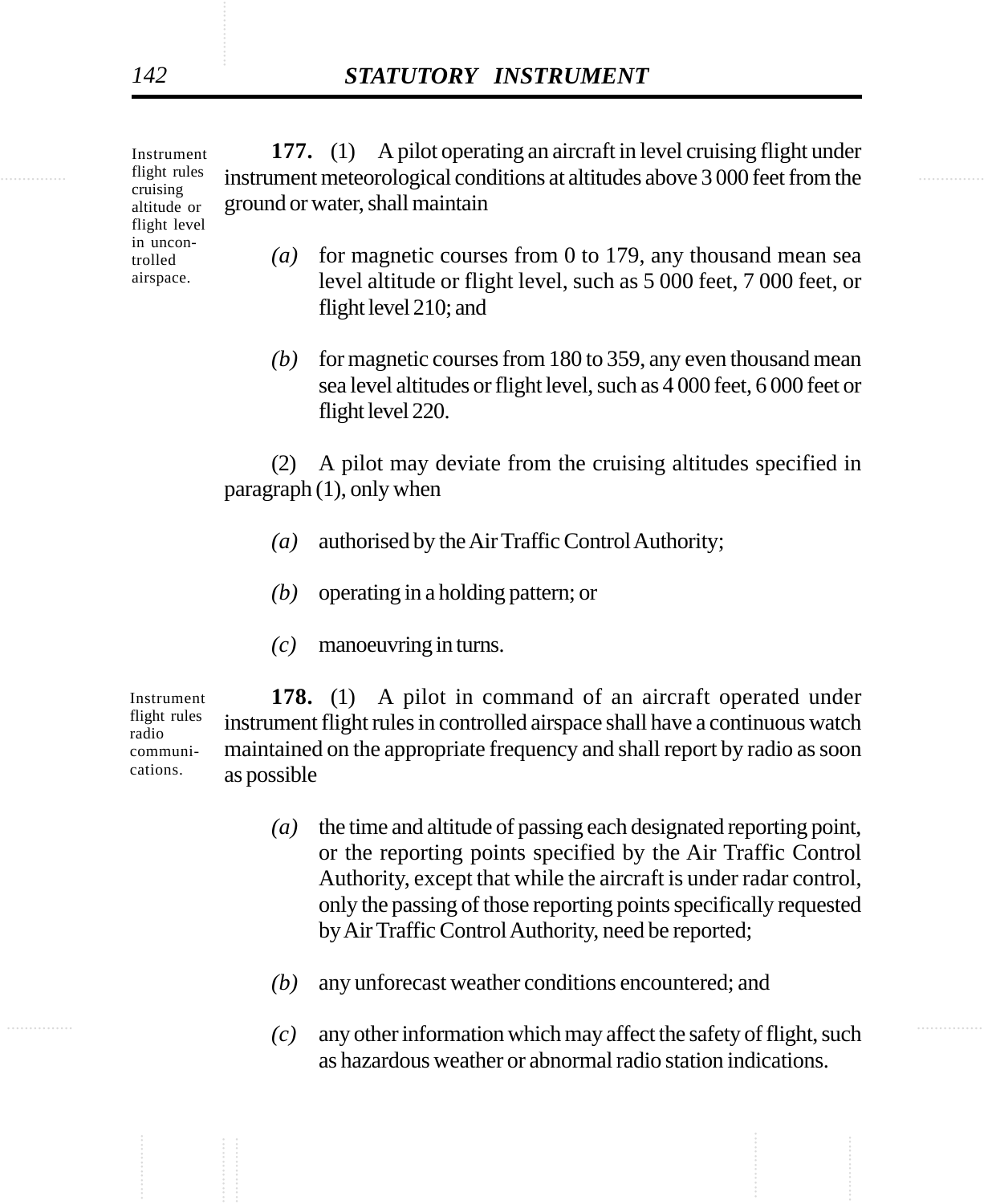**STATUTORY INSTRUMENT** 143<br>
179. (1) A pilot in command of an aircraft operated in controlled Require-<br>
airspace under instrument flight rules shall report as soon as practical to the ment for **179.** (1) A pilot in command of an aircraft operated in controlled Requireairspace under instrument flight rules shall report as soon as practical to the Air Traffic Control Authority any malfunctions of navigational, approach or reports for communication equipment occurring in flight.

> (2) A pilot in command shall include in his report under  $\frac{flight}{in}$ paragraph (1)

- *(a)* the aircraft identification;
- *(b)* the equipment affected;
- *(c)* the degree to which the capability of the pilot to operate under instrument flight rules in the air traffic control area is impaired; and
- *(d)* the nature and extent of assistance desired from Air Traffic Control.

180. No pilot shall continue an instrument flight rules flight toward Continuaan airport or heliport of intended landing, unless the latest available meteorological information indicates that the conditions at that airport, or at flight rules least one destination alternate airport will, at the expected time of arrival, be at or above the specified instrument approach minima.

181. (1) No person shall make an instrument approach at an airport Instrument except in accordance with instrument flight rules weather minima and instrument approach procedures set forth in the operations specifications of the air operator. approach procedures and instrument flight rules

(2) The instrument approach referred to in paragraph (1), may be continued below decision height and the landing may be completed provided that the required visual reference is established at the decision height and is maintained.

tion of instrument flight toward a destination.

landing minimums.

ment for malfunction operation under instrument in controlled

airspace.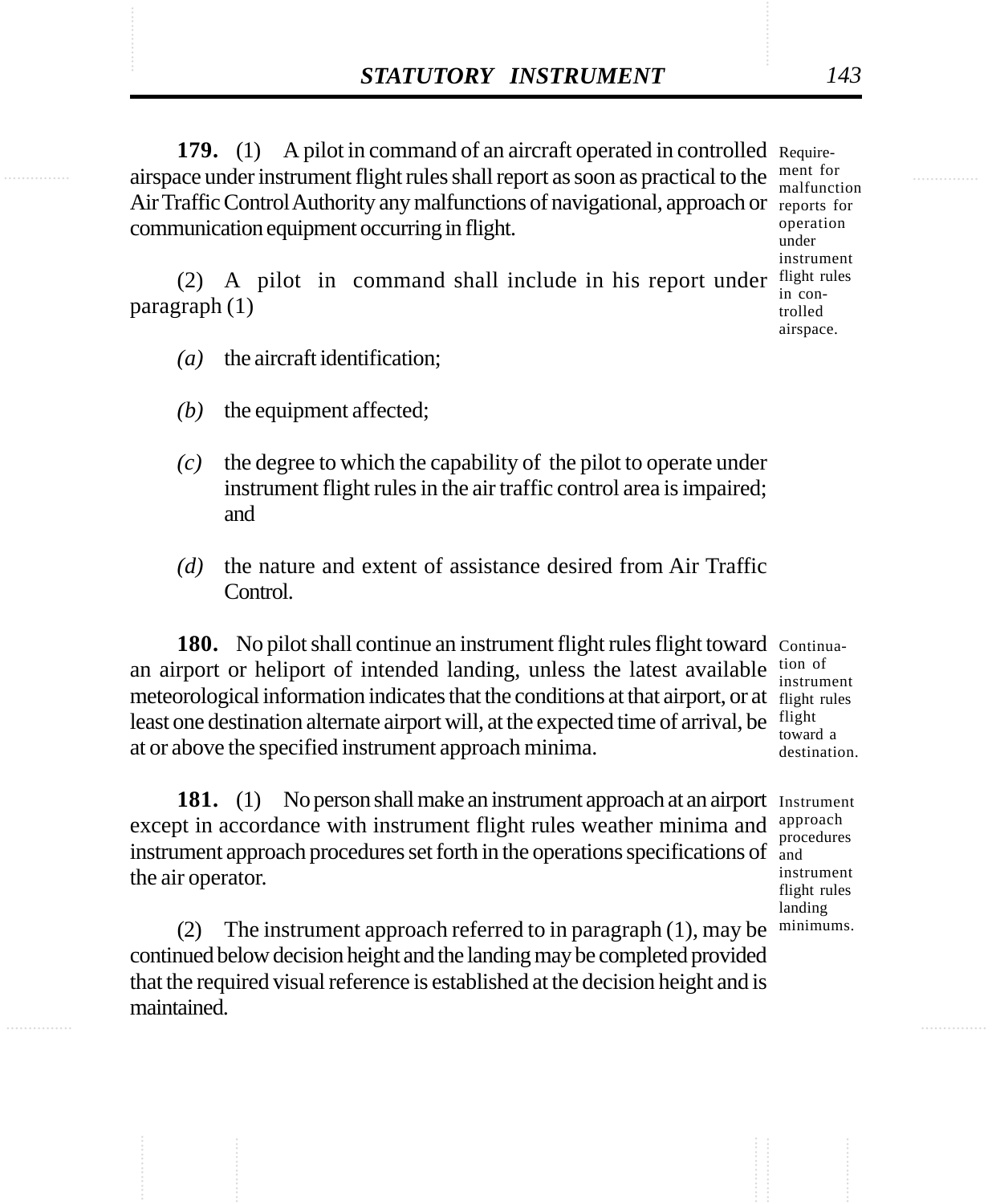............... ............... flight has been delegated may commence an instrument approach regardless **182.** (1) No pilot in command or the pilot to whom conduct of a of the reported runway visual range or visibility but such instrument approach shall be continued beyond the outer marker, or equivalent position, where the reported runway visual range or visibility is less than the applicable minima.

> (2) Where after passing the outer marker or equivalent position in accordance with paragraph (1), the reported runway visual range falls below the applicable minima, the approach may be continued to decision height.

> (3) Where no outer marker or equivalent position exists, the pilot in command or the pilot to whom conduct of the flight has been delegated shall make the decision to continue or abandon the approach before 1 000 feet above the airport on the final approach segment.

**183.** (1) A pilot operating an aircraft in accordance with instrument flight rules shall use a standard instrument approach procedure prescribed by the authorities having jurisdiction over the airport, unless otherwise authorised by the Air Traffic Control Authority. Procedures for instrument approaches to civil airports.

> (2) For the purpose of this Regulation, when the approach procedure being used provides for and requires the use of a decision height, the authorised decision height is the highest of the following:

- *(a)* the decision height prescribed by the approach procedure;
- *(b)* the decision height prescribed for the pilot in command; or
- *(c)* the decision height for which the aircraft is equipped.

decision below the authorised decision height unless **184.** (1) Where a decision height or minimum descent altitude is applicable, a pilot shall not operate an aircraft at any airport or heliport below the authorised minimum descent altitude or continue an approach

Requirements for operation below decision height or minimum decent altitude.

Commencement of an instrument approach.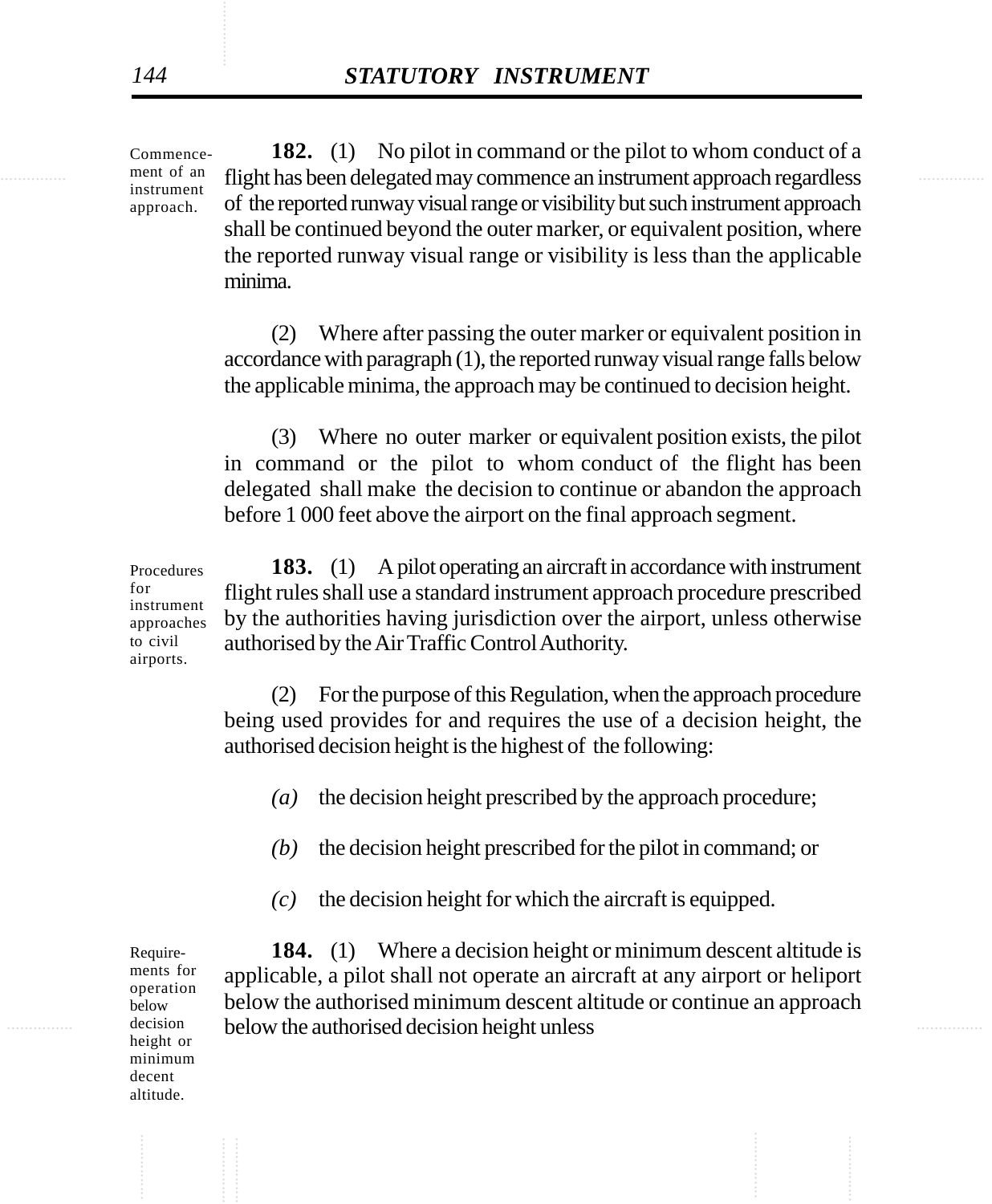- **STATUTORY INSTRUMENT** 145<br>(a) the aircraft is continuously in a position from which a descent to<br>a landing on the intended runway can be made at a normal rate *(a)* the aircraft is continuously in a position from which a descent to a landing on the intended runway can be made at a normal rate of descent using normal manoeuvres;
	- *(b)* the flight visibility is not less than the visibility prescribed in the standard instrument approach being used;
	- *(c)* at least one of the following visual references for the intended runway is distinctly visible and identifiable to the pilot:
		- (i) the approach light system, except that the pilot shall not descend below 100 feet above the touchdown zone elevation using the approach lights as a reference unless the red terminating bars or the red side row bars are also distinctly visible and identifiable;
		- (ii) the threshold;
		- (iii) the threshold markings;
		- (iv) threshold lights;
		- (v) the runway end identifier lights;
		- (vi) the visual approach slope indicator;
		- (vii) the touchdown zone or touchdown zone markings;
		- (viii) the touchdown zone lights;
		- (ix) the runway or runway markings; or
		- (x) the runway lights.

(2) For commercial air transport operations the pilot in command shall ensure that the descent rate referred to in paragraph  $(1)(a)$ , allows touchdown to occur within the touchdown zone of the runway of intended landing.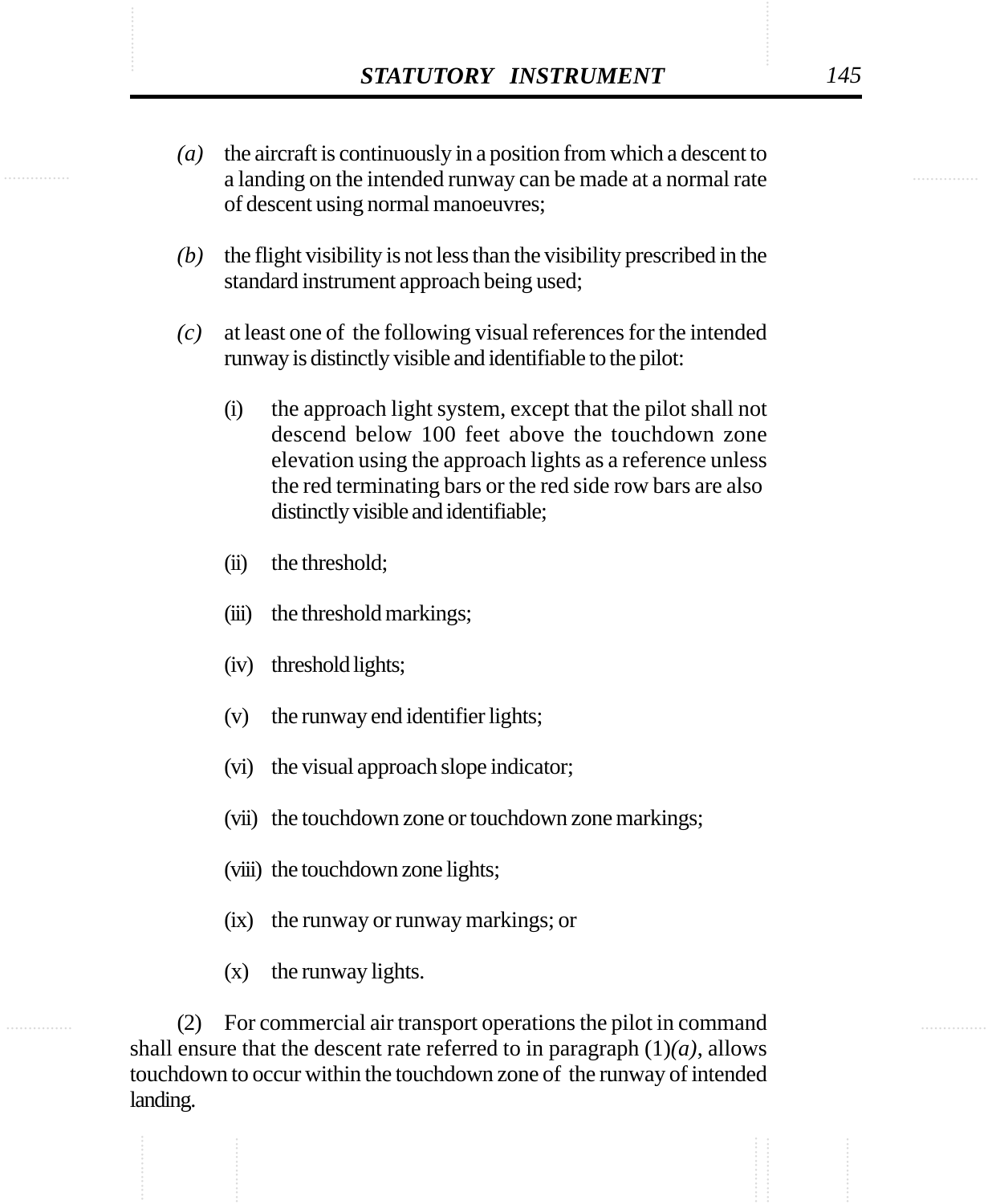**Category II and Category III operations.** The contract of the contract of the contract of the contract of the contract of the contract of the contract of the contract of the contract of the contract of the contract of the (3) The visual references under this Regulation shall not apply to

> **185.** A pilot operating a civil aircraft shall not land that aircraft when the flight visibility is less than the visibility prescribed in the standard instrument approach procedure being used unless the required visual cues are present. Execution of missed approach procedures.

> > **186.** (1) A pilot operating an aircraft shall immediately execute an appropriate missed approach procedure when one of the following conditions exists:

*(a)* whenever the required visual reference criteria are not met in the following situations:

- (i) when the aircraft is being operated below minimum descent altitude; or
- (ii) upon arrival at the missed approach point, including a decision height where a decision height is specified and its use is required, and at any time after that until touchdown;
- *(b)* whenever an identifiable part of the airport is not distinctly visible to the pilot during a circling manoeuvre at or above minimum descent height, unless the inability to see an identifiable part of the airport results only from a normal bank of the aircraft during the circling approach.

Procedure where there is a change from instrument flight rules flight to visual flight rules flight.

**187.** (1) A pilot electing to change from an instrument flight rules flight to a visual flight rules flight shall notify the appropriate air traffic control facility specifically that the instrument flight rules flight is cancelled and then communicate the changes to be made to his current flight plan.

............... ............... rules flight unless it is anticipated, and intended, that the flight will be continued (2) When a pilot operating under instrument flight rules encounters visual meteorological conditions, he may not cancel the instrument flight for a reasonable period of time in uninterrupted visual meteorological conditions.

Requirements for landing during instrument meteorological conditions.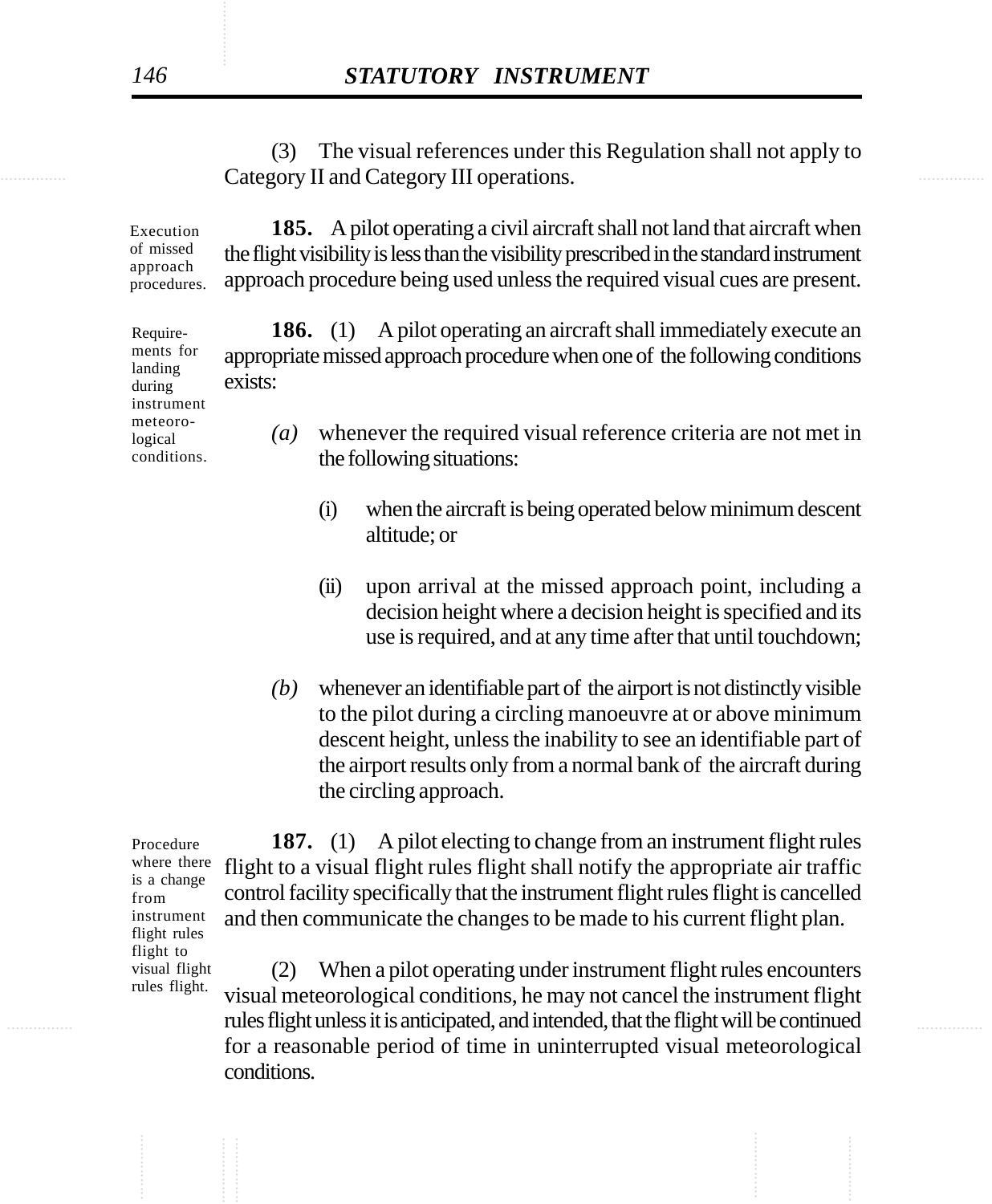**STATUTORY INSTRUMENT** 147<br> **188.** (1) Where two-way radio communication failure occurs in Procedure<br>
instrument flight rules conditions. or where continued flight in visual flight where there 188. (1) Where two-way radio communication failure occurs in Procedure instrument flight rules conditions, or where continued flight in visual flight  $\frac{W \text{ here there}}{W \text{ case } W \text{ on } W}$ rules is judged not feasible, a pilot shall continue the flight

- $(a)$  by the route assigned in the last air traffic control clearance  $\frac{a_{\text{t}}}{f_{\text{a}}}}$  in received;
- *(b)* by the direct route from the point of radio failure to the fix, route or airway specified in the vector clearance where being radar vectored;
- *(c)* by the route that Air Traffic Control Authority has advised may be expected in a further clearance in the absence of an assigned route; or
- *(d)* by the route filed in the flight plan in the absence of an assigned route or a route that Air Traffic Control Authority has advised may be expected in a further clearance;
- *(e)* at the highest of the following altitudes or flight levels for the route segment being flown:
	- (i) the altitude or flight level assigned in the last air traffic control clearance received;
	- (ii) the minimum altitude, converted where appropriate, to minimum flight level for instrument flight rules operations; or
	- (iii) the altitude or flight level that the Air Traffic Control Authority has advised may be expected in a further clearance;
- *(f)* commence descent or descent and approach when the clearance limit is at a fix position from which an approach begins
	- (i) as close as possible to the "expect approach time" where one has been received; or

is a twoway radio communications instrument flight rules.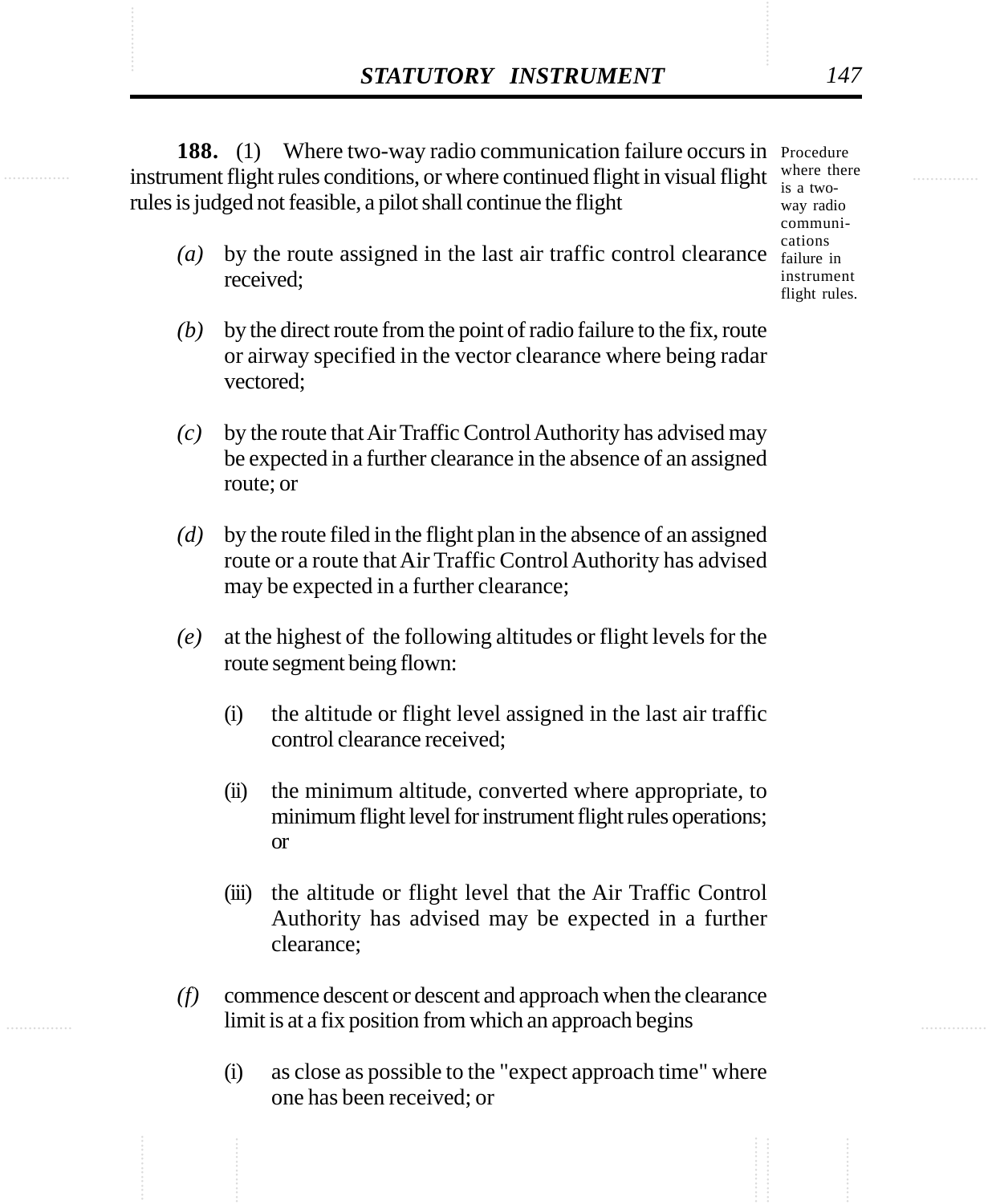- the estimated time of arrival as calculated from the filed or (ii) where one has not been received, as close as possible to amended, estimated time en route;
	- *(g)* where the clearance limit is not a position fix from which an approach begins
		- (i) leave the clearance limit at the "expect approach time" where one has been received, or where none has been received, upon arrival over the clearance limit;
		- (ii) proceed to a position fix from which an approach begins; and
		- (iii) commence descent or descent and approach as close as possible to the estimated time of arrival as calculated from the filed or amended estimated time en route.

## PART IX

## *Passengers and Passenger Handling*

**189.** (1) No person on board an aircraft shall interfere with a crew member in the performance of his duties.

(2) A passenger shall fasten his seat belt and keep it fastened while the seat belt sign is lit.

(3) No person on board an aircraft shall recklessly or negligently act or omit to act in such a manner as to endanger the aircraft or persons and property therein.

- (4) No person shall conceal himself or cargo on board an aircraft.
- (5) No person shall smoke
- *(a)* while the no-smoking sign is lit; or
- *(b)* in any aircraft lavatory.

Unacceptable conduct of passenger.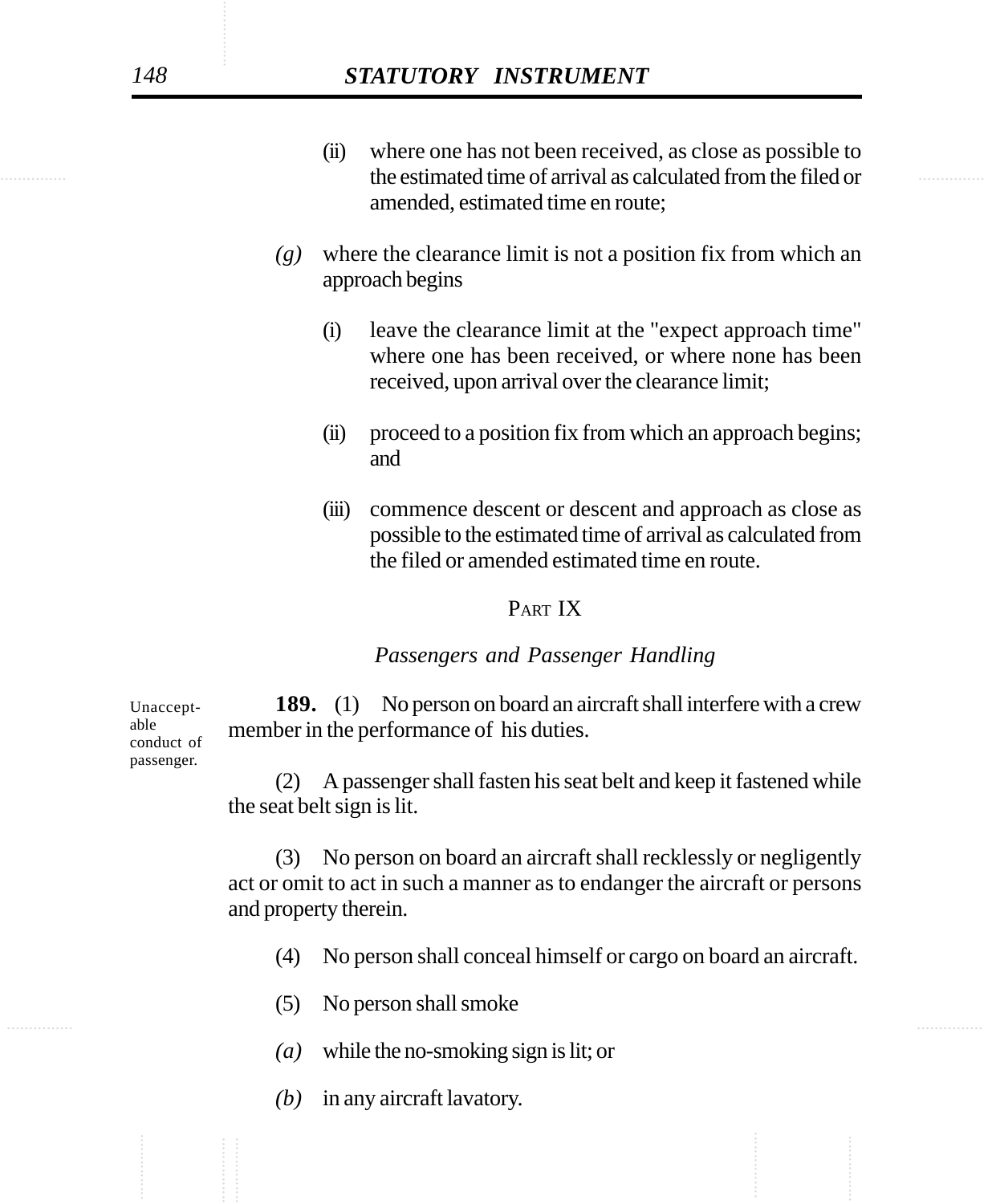**STATUTORY INSTRUMENT** 149<br>
(6) No person shall tamper with, disable or destroy any smoke detector installed in any aircraft layatory. (6) No person shall tamper with, disable or destroy any smoke detector installed in any aircraft lavatory.

> (7) No person shall enter or be on an aircraft when under the influence of alcohol or drugs to the extent that the safety of the aircraft or its occupants is likely to be endangered.

> (8) A passenger shall from the time of boarding an aircraft to the time of disembarking an aircraft comply with all safety instructions given by a crew member.

190. (1) An operator shall establish operational procedures for Requirerefuelling or defuelling an aircraft while passengers are embarking, on board or disembarking the aircraft.

(2) No pilot in command shall allow an aircraft to be refuelled when passengers are embarking on board or disembarking an aircraft unless

- *(a)* the aircraft is manned by qualified personnel ready to initiate and direct an evacuation;
- *(b)* two-way communication is maintained between qualified personnel in the aircraft and the ground crew supervising the refuelling; and
- *(c)* the pilot complies with the operational procedures established by the operator and referred to in paragraph (1).

(3) Unless specifically authorised by the Director, no national air operator shall allow a helicopter to be refuelled or defuelled when

- *(a)* passengers are embarking or disembarking; or
- *(b)* the aircraft engine is running or the rotors are turning.

ment for refuelling or defuelling with passengers embarking, on board or disembarking.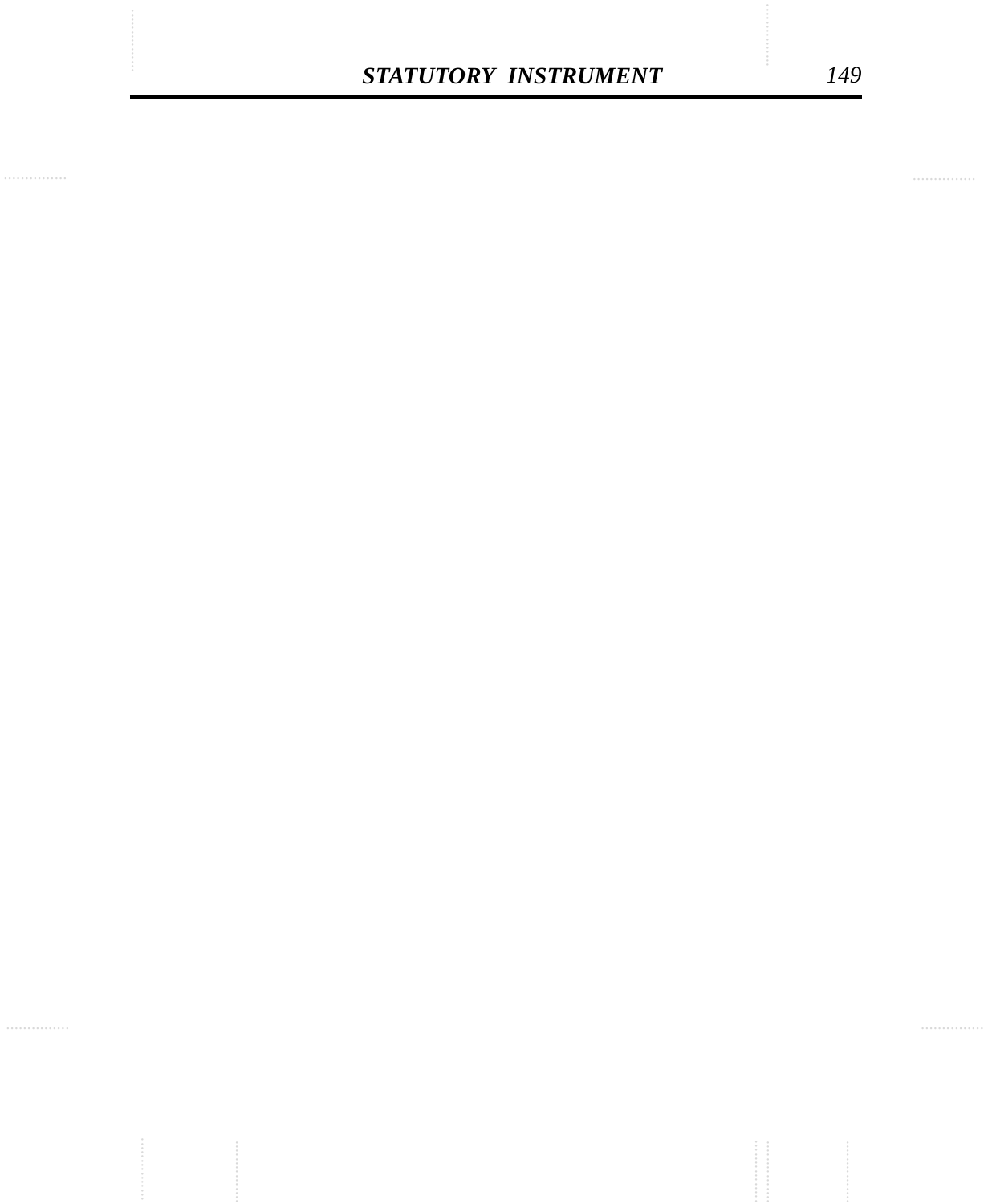**191.** (1) No person shall operate an aircraft unless there are available during the take-off, en route flight, and landing

- *(a)* an approved seat or berth for each person on board the aircraft who has reached his second birthday; and
- *(b)* an approved seat belt for separate use by each person on board the aircraft who has reached his second birthday, except that two persons occupying a berth may share one approved safety belt and two persons occupying a multiple lounge or divan seat may share one approved safety belt during en route flight only.

(2) Except as provided in this paragraph, each person on board an aircraft operated under this Part shall occupy an approved seat or berth with a separate safety belt properly secured about him during movement on the surface, take-off, and landing.

(3) A safety belt provided for the occupant of a seat may not be used by more than one person who has reached his or her second birthday.

- (4) Notwithstanding paragraphs (2) and (3), a child may
- *(a)* be held by an adult who is occupying an approved seat or berth, provided the child has not reached his second birthday; or
- *(b)* occupy a child restraint system acceptable to the Director, furnished by the operator or by the parent, guardian, or attendant designated by the child's parent or guardian to attend to the safety of the child during the flight.

(5) This Regulation does not prohibit the operator from providing child restraint systems consistent with safe operating practices and acceptable to the Director, or determining the most appropriate passenger seat location for use of the child restraint system.

(6) A passenger shall have his seatbelt securely fastened at any other time the pilot in command determines it is necessary for safety.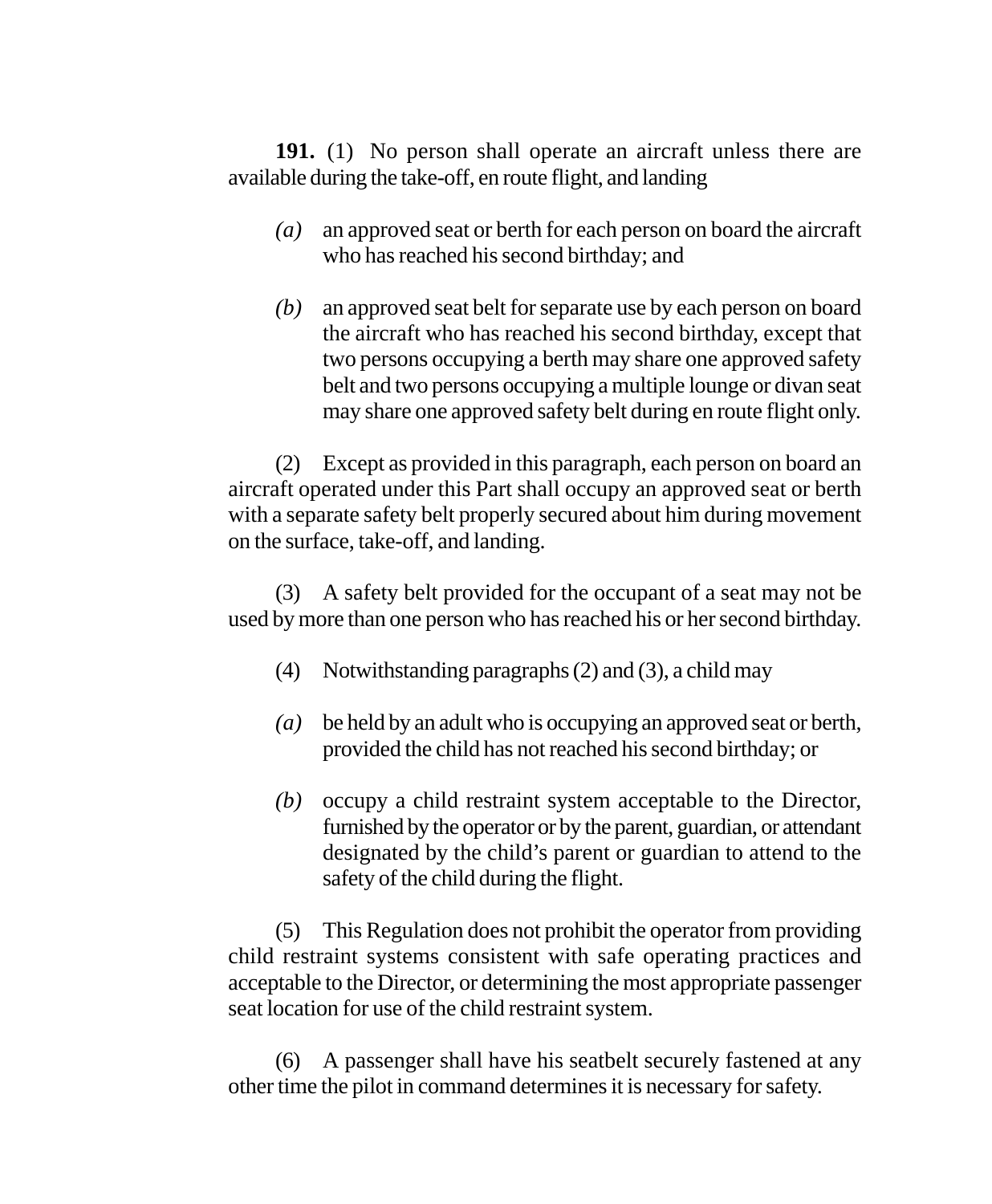**STATUTORY INSTRUMENT** 151<br>
(7) When cabin crew are required in a commercial air transport<br>
operation. the pilot in command may delegate his responsibilities under this (7) When cabin crew are required in a commercial air transport operation, the pilot in command may delegate his responsibilities under this Regulation.

> (8) Notwithstanding paragraph (7) a pilot in command shall ascertain that the proper briefing in respect on the use of the seat belt has been conducted prior to take-off.

> (9) The pilot in command shall ensure that during take-off and landing and whenever, by reason of turbulence or any emergency occurring during flight, the precaution is considered necessary, all passengers on board an aircraft shall be secured in their seats by means of the seat belt or harnesses provided.

> **192.** (1) An operator shall establish procedures in his operations manual to ensure that passengers

- *(a)* are given a verbal briefing about safety matters; and
- *(b)* are provided with a safety briefing card containing instructions which shall indicate the operation of emergency equipment and exits likely to be used by passengers.
- (2) A pilot in command shall ensure that before take-off
- *(a)* passengers are briefed on the following items where applicable:
	- (i) smoking regulations;
	- (ii) back of the seat to be in the upright position and tray table stowed;
	- (iii) location of emergency exits;
	- (iv) location and use of floor proximity escape path markings;
	- (v) stowage of hand baggage;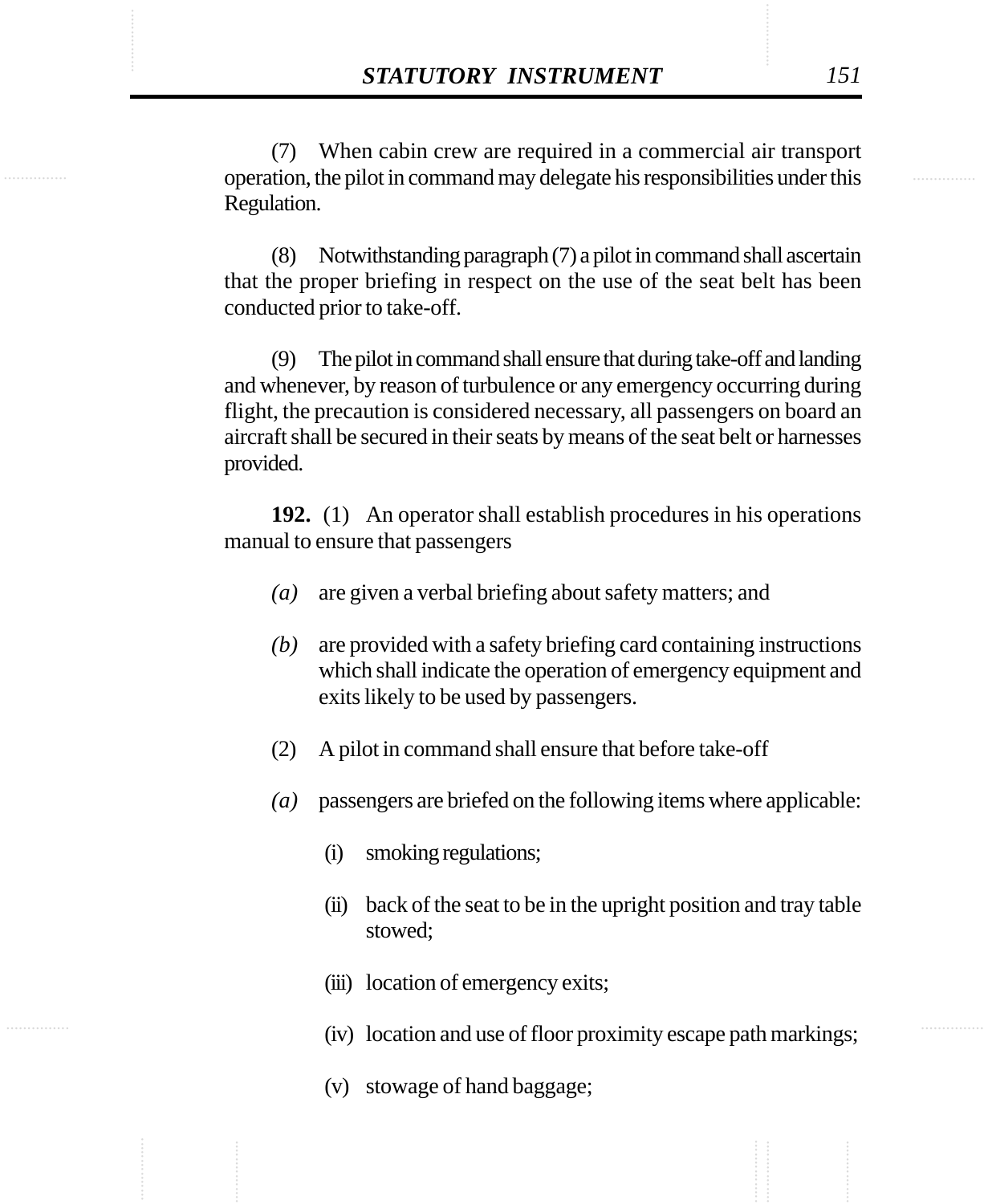- (vi) restrictions on the use of portable electronic devices; and
- (vii) the location and the contents of the safety briefing card;
- *(b)* passengers receive a demonstration on the following:
	- (i) the use of safety belts and safety harnesses, including how to fasten and unfasten the safety belts and safety harnesses;
	- (ii) the location and use of oxygen equipment where required; and
- *(c)* the location and use of life jackets where required.

(3) A pilot in command shall ensure that after take-off of an aircraft passengers are reminded of the following:

- *(a)* smoking regulations; and
- *(b)* use of safety belts and safety harnesses.

(4) A pilot in command shall ensure that before landing passengers are reminded of the following:

*(a)* smoking regulations;

- *(b)* use of safety belts and safety harnesses;
- *(c)* back of the seat to be in the upright position and tray table stowed;
- *(d)* re-stowage of hand baggage; and
- *(e)* restrictions on the use of portable electronic devices.

............... ............... (5) A pilot in command shall ensure that after landing passengers are reminded of the following:

*(a)* smoking regulations; and

*(b)* use of safety belts and safety harnesses.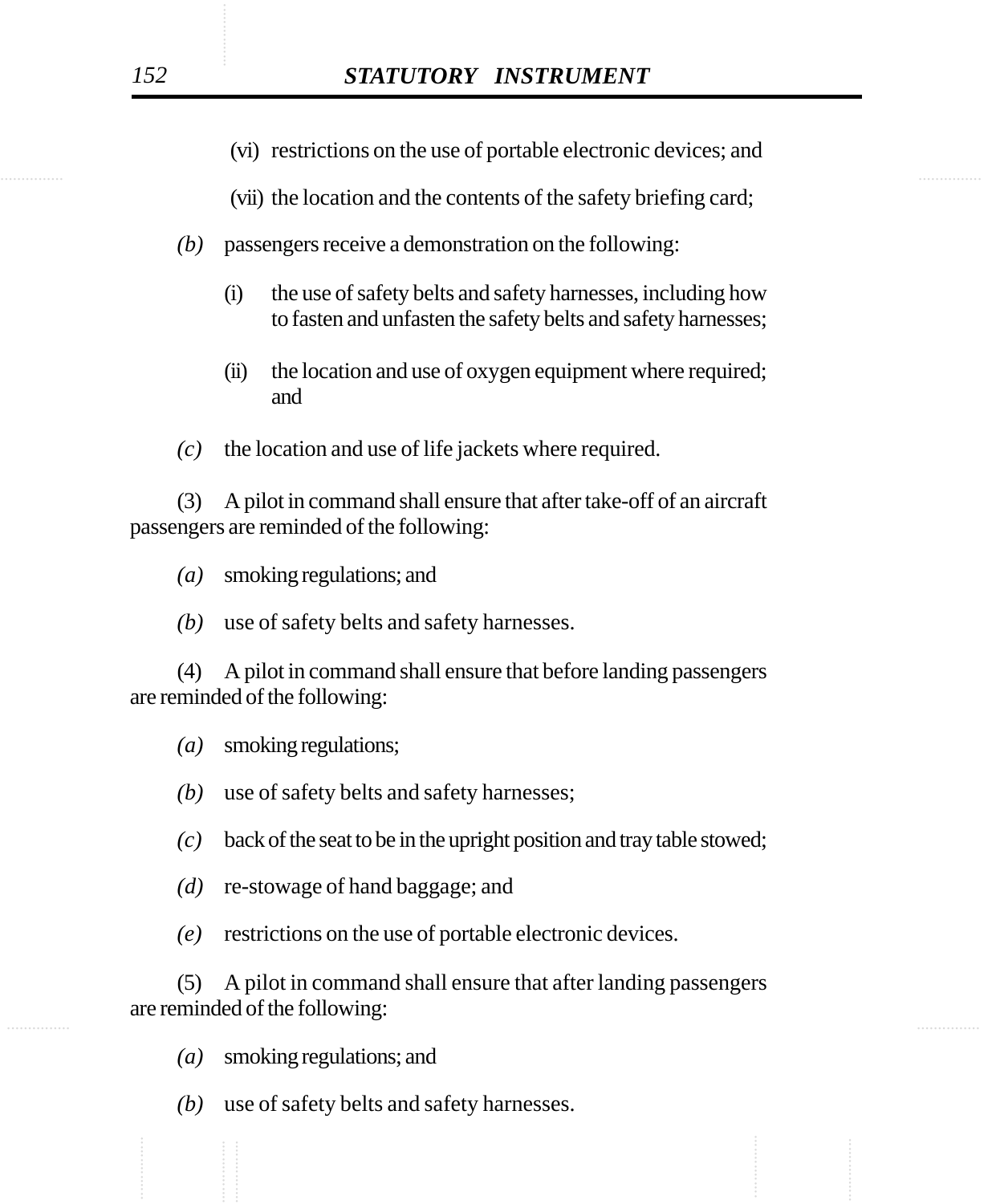**STATUTORY INSTRUMENT** 153<br>(6) A pilot in command shall ensure that in an emergency during flight, passengers are instructed in such emergency action as may be (6) A pilot in command shall ensure that in an emergency during flight, passengers are instructed in such emergency action as may be appropriate to the circumstances.

> **193.** In an emergency during flight, the pilot in command shall ensure that all persons on board are instructed in such emergency action as may be appropriate to the circumstances.

> **194.** (1) The pilot in command shall ensure that breathing oxygen and masks are available to passengers in sufficient quantities for all flights at such altitudes where a lack of oxygen might harmfully affect passengers.

> (2) The pilot in command shall ensure that the minimum supply of oxygen prescribed by the Director is on board the aircraft.

> (3) The pilot in command shall require all passengers to use oxygen continuously at cabin pressure altitudes above 15 000 feet.

> **195.** Notwithstanding regulation 189(7), a person who is under medication and is a medical patient under proper care may be allowed to enter in or be on an aircraft where the operator is satisfied that the safety of the aircraft and its occupants is not likely to be endangered.

> **196.** An operator shall take all reasonable measures to ensure that a passenger is not in any part of an aircraft in flight which is not a part designated for accommodation of passengers unless temporary access has been granted by the pilot in command:

- *(a)* for the purpose of taking action necessary for the safety of the aircraft or of any person, animal or goods therein; or
- *(b)* to an area which cargo or stores are carried being a part which is designed to enable a person to have access thereto while the aircraft is in flight.

**197.** Notwithstanding the generality of the foregoing regulations of this Part regulations 198 to 219 apply to commercial air transport operations.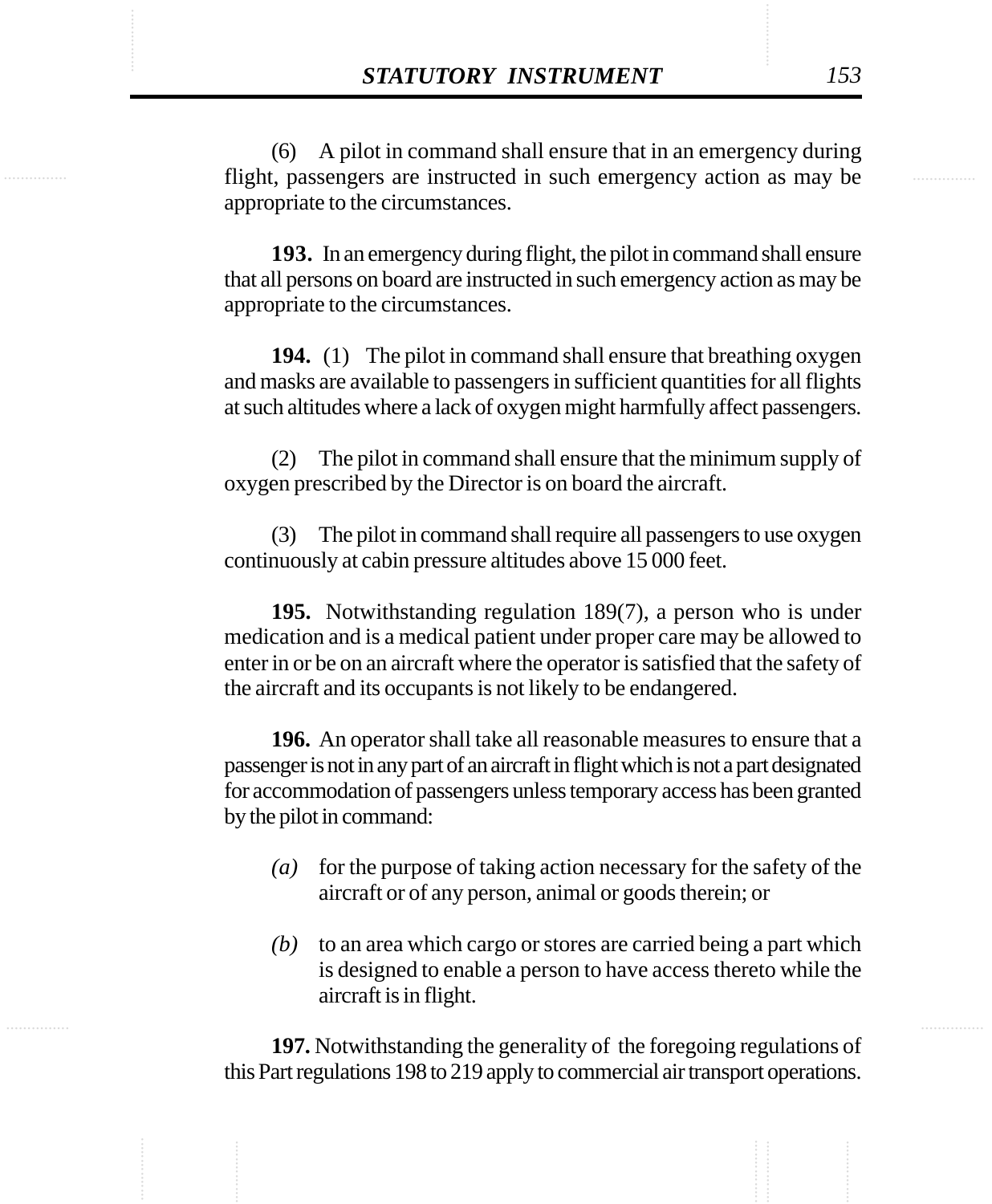instructions given by a crew member in compliance with this Part. The ment to the second second second in the second second second second second second second second second second second second second second second second **198.** A person on a commercial air transport flight shall comply with Require-199. (1) No national air operator shall refuse transportation of any Denial of person where he has established procedures for the carriage of persons who may require the assistance of another person to move expeditiously to certain an exit in the event of an emergency. (2) Notwithstanding paragraph (1), a national air operator may deny transportation of a person where such person *(a)* refuses to comply with the instructions regarding exit seating restrictions prescribed by the Director; or *(b)* has a handicap that can be physically accommodated only by an exit row seat. **200.** No passenger carrying requirements for (a) megaphones as specified in the *Civil Aviation (Instruments and* carrying *Equipment) Regulations, 2007*; *(b)* passenger briefing as specified in regulations 214 and 215; *(c)* locking of cockpit compartment door in regulation 58, shall apply in commercial air transport operations where an aircraft is carrying only ment to comply with instructions given by crew air No.

(i) a crew member not required for the flight;

............... ............... (ii) a representative of the Director on official duty;

(iii) a person necessary to the safety or security of cargo or animals; or

members. transportation of categories of passengers in commercial transport

operations.

Exemptions of certain passenger requirements. S.I. 2007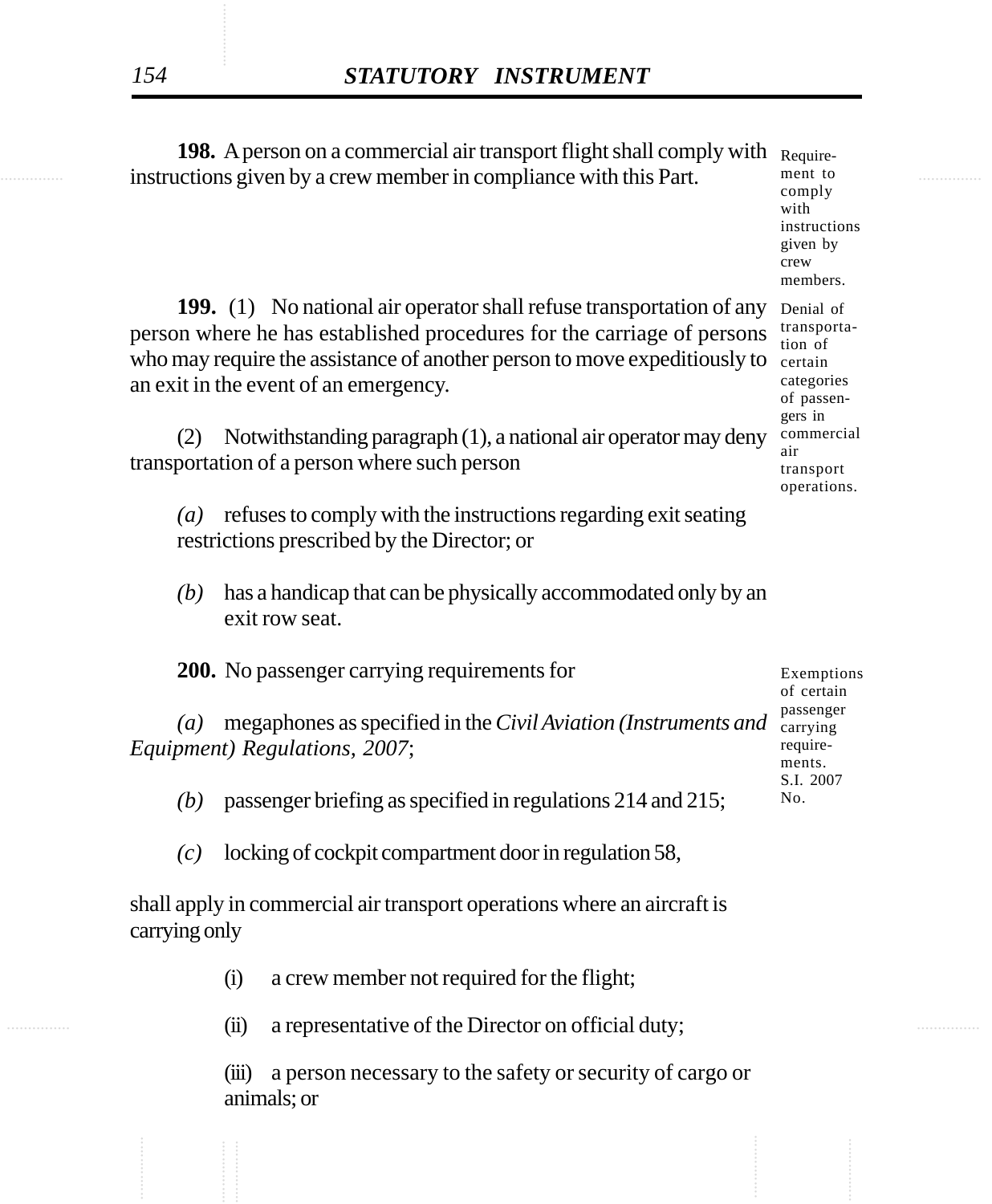**STATUTORY INSTRUMENT** 155<br>(iv) any person authorised by the operations manual of the national air operator. as approved by the Director. (iv) any person authorised by the operations manual of the national air operator, as approved by the Director.

> Cabin crew at duty stations.

**201.** (1) During take-off and landing and whenever the pilot in command so directs, cabin crew shall remain at their duty stations with safety belts and shoulder harnesses fastened except to perform duties related to the safety of the aircraft and its occupants.

(2) During take-off and landing, cabin crew shall be located as near as practicable to required floor level exits and shall be uniformly distributed throughout the aircraft to provide the most effective egress of passengers in event of an emergency evacuation.

(3) Where passengers are on board a parked aircraft, cabin crew or another person qualified in emergency evacuation procedures for the aircraft, shall be placed in the following manner:

- *(a)* where only one qualified person is required, that person shall be located in accordance with the operations manual procedures of the national air operator;
- *(b)* where more than one qualified person is required, those persons shall be spaced throughout the cabin to provide the most effective assistance for the evacuation in case of an emergency.

(4) An air operator shall ensure that crew members who are not required flight or cabin crew members, have also been trained in, and are proficient to perform, their assigned duties.

Pilot in command to ensure emergency exit is available.

**202.** (1) The pilot in command, senior cabin crew and other person assigned by the national air operator shall ensure that, when passengers are on board the aircraft prior to movement on the surface, at least one floorlevel exit provides for egress of passengers through normal or emergency means.

(2) A national air operator shall establish for approval by the Director, the necessary functions to be performed by the crew members in an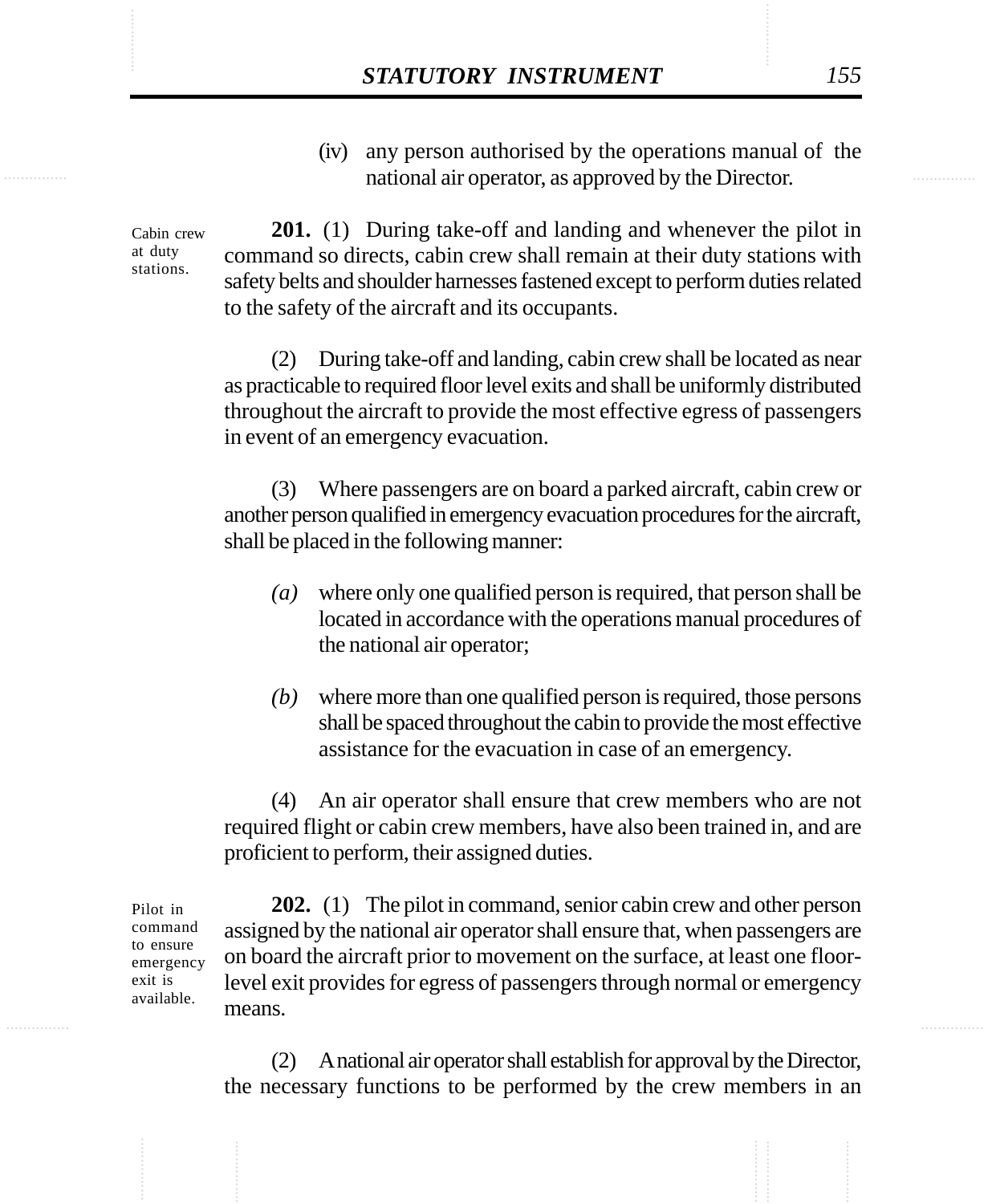**aircraft. aircraft**. emergency or a situation requiring emergency evacuation for each type of aircraft.

**203.** No person shall cause an aircraft carrying passengers to

- *(a)* be moved on the surface;
- *(b)* take-off; or
- *(c)* land unless each automatically deployable emergency evacuation assisting means installed on the aircraft, is armed and ready for evacuation.

204. (1) An air operator shall ensure that carry-on baggage or other Prohibition items do not block access to the emergency exits when the aircraft is moving on blocking on the surface, during take-off or landing or while passengers remain on emergency board.

(2) A pilot in command of an aircraft shall ensure that relevant emergency equipment remains easily accessible for immediate use.

**205.** (1) At stops where passengers remain on board an aircraft, Pilot in the pilot in command of such aircraft, the senior cabin crew or both shall command ensure that

- *(a)* all engines are shut down;
- *(b)* at least one floor level exit remains open to provide for the disembarking of passengers; and
- ............... ............... *(c)* there is at least one person immediately available who is qualified in the emergency evacuation of the aircraft and who has been identified to the passengers on board as responsible for the passenger safety.

(2) Where refuelling with passengers on board an aircraft is undertaken, the pilot in command or a designated company representative

Prohibition in respect of armed emergency exit.

access to exit.

or senior cabin crew to ensure safety procedures complied with.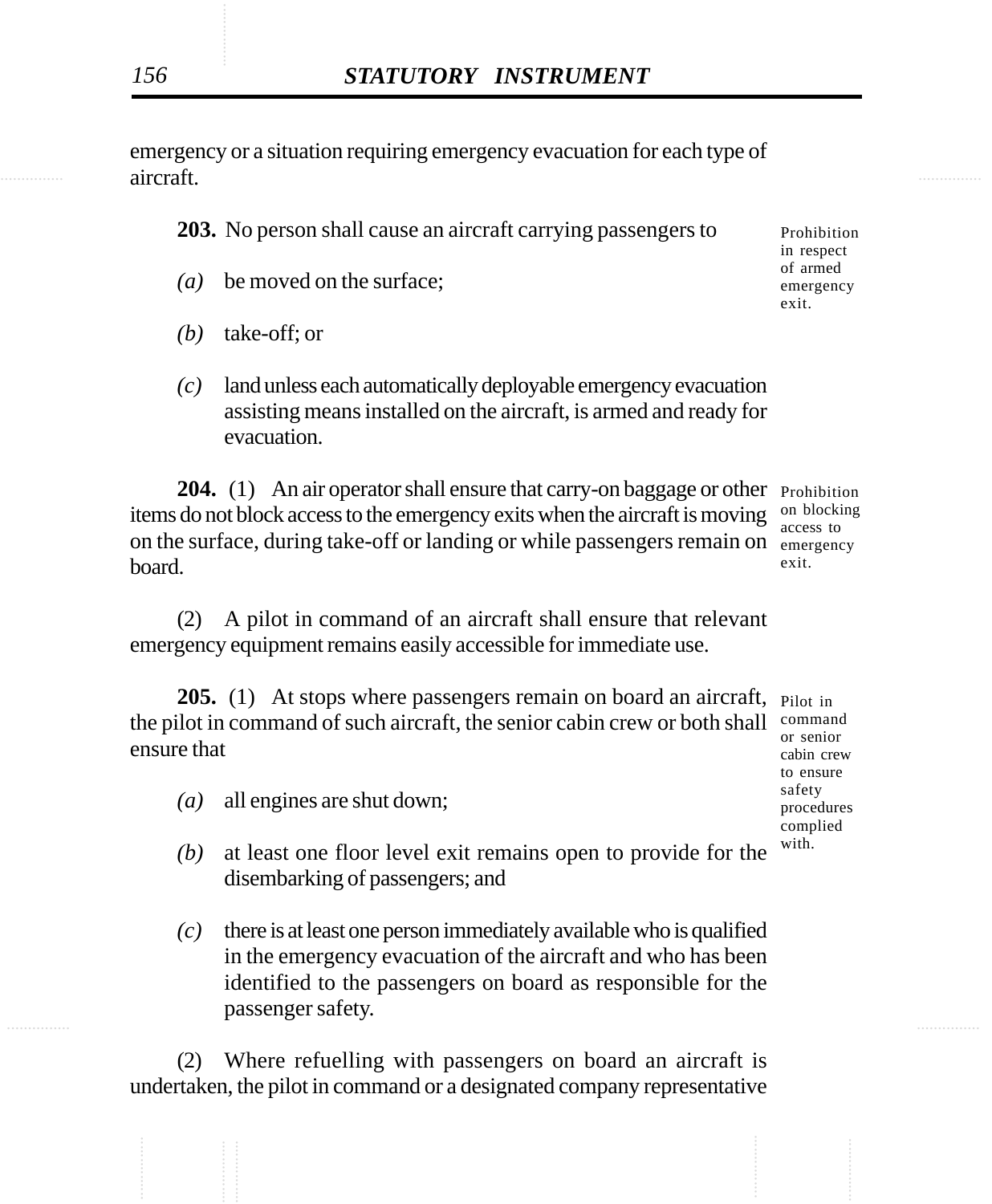**STATUTORY INSTRUMENT** 157<br>
shall ensure that the requirements specified in regulation 190 and the<br>
operations manual procedures are followed. shall ensure that the requirements specified in regulation 190 and the operations manual procedures are followed.

> **206.** (1) A national air operator shall establish procedures for the carriage of persons with reduced mobility. Requirements for passengers

with reduced mobility.

(2) A national air operator shall ensure that persons with reduced mobility do not occupy seats where their presence could

- *(a)* impede the crew in their duties;
- *(b)* obstruct access to emergency equipment; or
- *(c)* impede the emergency evacuation of the aircraft.

(3) The pilot in command of an aircraft shall be notified when persons with reduced mobility are to be carried on board.

**207.** (1) A national air operator shall establish procedures for the transportation of inadmissible passengers, deportees or persons in custody to ensure the safety of the aircraft and its occupants.

(2) The pilot in command of an aircraft shall be notified when the persons referred to in paragraph (1), are to be carried on board.

Passenger requirements for exit row seating.

S.I. 2007 No.

**208.** A pilot in command or senior cabin crew of an aircraft shall not allow a passenger to sit in an emergency exit row where the pilot in command or senior cabin crew determines that it is likely that the passenger would be unable to understand and perform the functions necessary to open an exit and to exit rapidly.

**209.** (1) No person shall while on board an aircraft, carry on or about his person a firearm, weapon or munitions of war, either concealed or unconcealed. Restriction on carriage of weapons.

(2) This Regulation shall not apply to an air marshal authorised to be on board an aircraft in accordance with the *Civil Aviation (Aviation Security) Regulations, 2007*.

Transport of inadmissible passengers, deportees or persons in custody.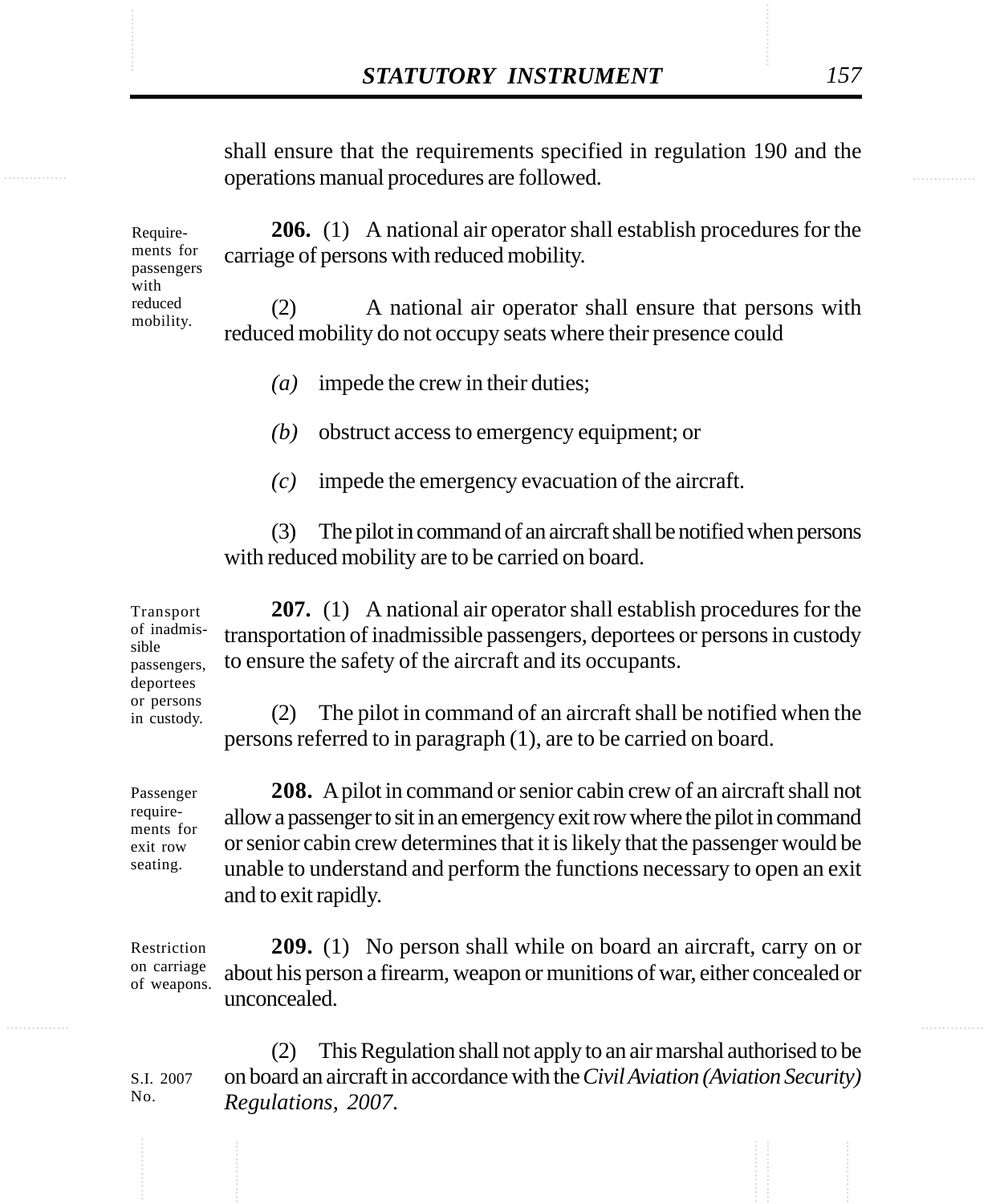operate equipment for the storage, generation or dispensing of medical ments for methods operate equipment for **210.** (1) A national air operator may allow a passenger to carry and Requireoxygen on an aircraft under conditions as prescribed by the Director.

oxygen for medical use by passengers.

(2) A national air operator shall ensure that a person is not allowed to connect or disconnect oxygen-dispensing equipment to or from an oxygen cylinder while any other passenger is aboard an aircraft engaged in commercial air transport.

211. (1) No air operator shall allow the boarding of carry-on baggage Restrictions unless it can be stowed and secured in an approved location in accordance with the operations manual procedures of the air operator.

(2) No air operator shall allow aircraft passenger entry doors to be closed in preparation for taxi or pushback unless at least one required crew member has verified that each article of baggage has been properly stowed in overhead racks with approved restraining devices or doors, or in approved locations of the bulkhead.

(3) No air operator shall allow carry-on baggage to be stowed in a location that would cause such location to be loaded beyond its maximum placard weight limitation.

212. No national air operator shall allow the carriage of cargo in the Carriage of passenger compartment of an aircraft except under conditions approved by the Director.

213. (1) The pilot in command shall ensure that no person on board Prohibition an aircraft is allowed to smoke.

(2) In those areas in the cabin where oxygen is being supplied, the pilot in command shall ensure that required passenger information signs are lit.

on carry-on baggage.

cargo in passenger compartment.

on smoking on aircraft.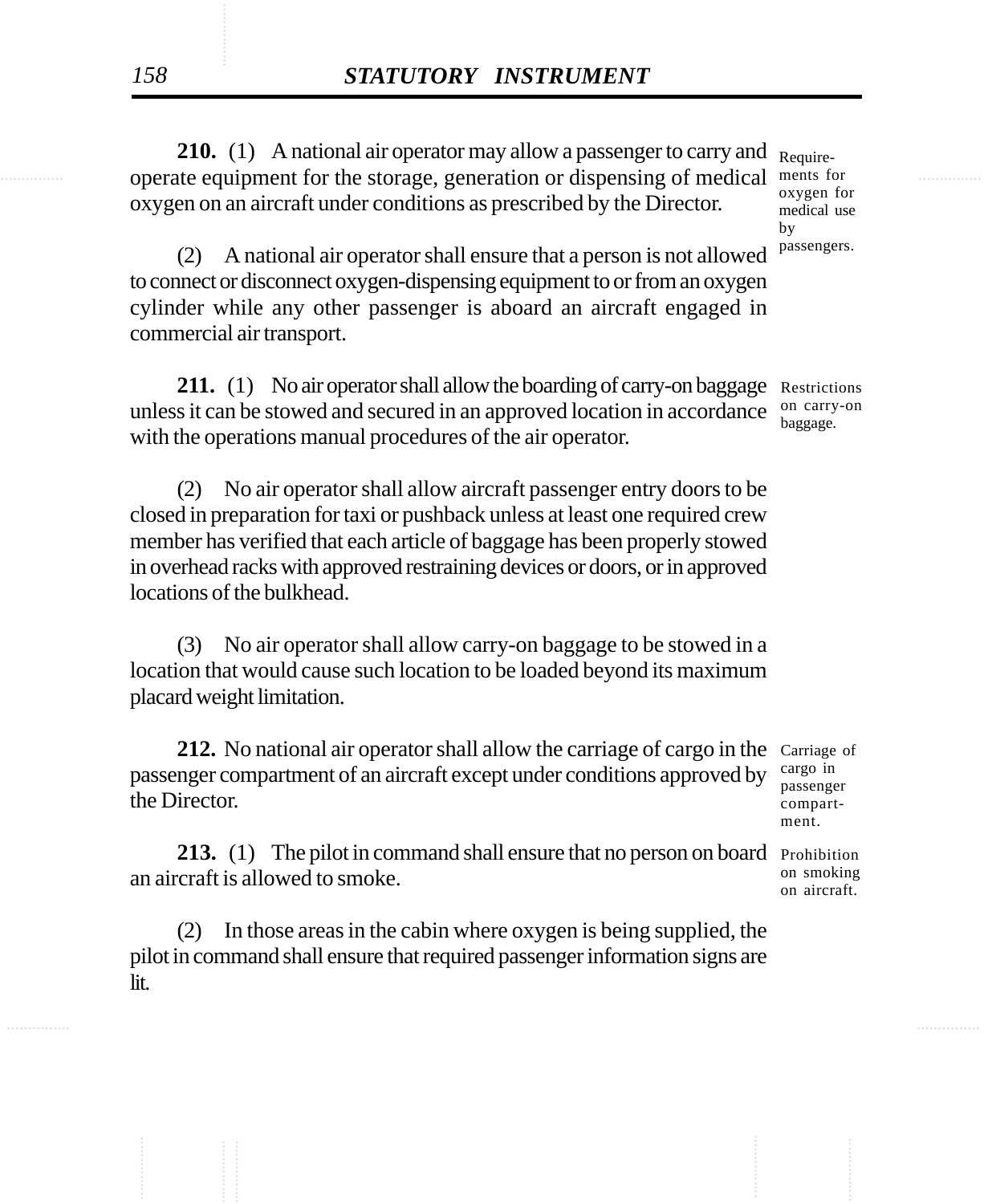**STATUTORY INSTRUMENT** 159<br>
Briefing of 214. (1) No pilot in command of an aircraft shall commence a take-<br>
passengers off unless the passengers are briefed prior to take-off in accordance with **214.** (1) No pilot in command of an aircraft shall commence a takeoff unless the passengers are briefed prior to take-off in accordance with the procedures of the operations manual of the national air operator on Briefing of passengers prior to take-off in commercial

> air transport operations.

- *(a)* smoking limitations and prohibitions;
- *(b)* emergency exit location and use;
- *(c)* use of safety belts;
- *(d)* location and use of emergency floatation equipment;
- *(e)* placement of seat backs and tray tables;
- *(f)* the normal and emergency use of oxygen where flight is above12 000 feet above mean sea level; and
- *(g)* the passenger briefing card.

(2) The pilot in command or senior cabin crew shall immediately before or immediately after turning the seat belt sign off, ensure that the passengers are briefed to keep their seat belts fastened while seated, even when the seat belt sign is off.

(3) A passenger briefing card required by this Regulation shall contain information that is pertinent only to the type and model aircraft used for that flight.

(4) The pilot in command or senior cabin crew shall before each take-off, ensure that any persons of reduced mobility is personally briefed on

*(a)* the route to the most appropriate exit; and

*(b)* the time to begin moving to the exit in event of an emergency.

(5) A pilot in command under this Regulation may delegate his briefing responsibility to the senior cabin crew where cabin crew are required.

............... ............... (6) Notwithstanding paragraph (4), a pilot in command shall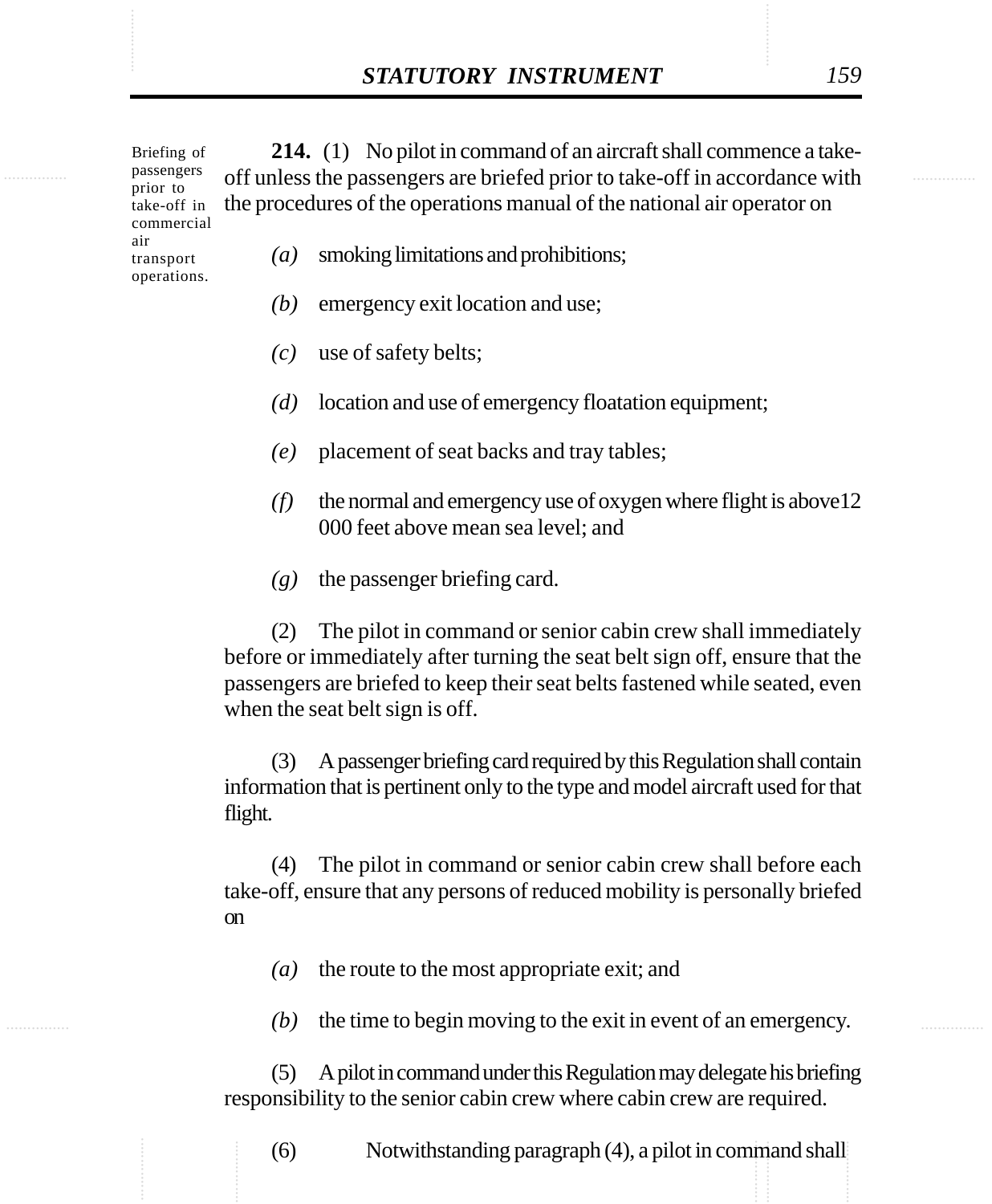conducted prior to take-off. **Example 20** and the conducted prior to take-off. ascertain that the proper briefing required by this Regulation has been

> **215.** (1) An air operator shall establish procedures for the briefing Briefing of passengers when conducting extended over water operations.

(2) A pilot in command of an aircraft shall not commence extended over water operations unless all passengers have been briefed on the location of life rafts where applicable and location and operation of life vests and other floatation equipment including a demonstration of the method of donning and inflating.

**216.** (1) The pilot in command of an aircraft shall turn on required Required passenger information signs during any movement on the surface, for each passenger take-off and each landing and whenever considered necessary in the interest and of safety.

(2) A passenger on board an aircraft occupying a seat or berth shall air fasten his safety belt and keep it fastened while the "Fasten Seat Belt" sign is lit or, in aircraft not equipped with such a sign, whenever instructed by the pilot in command.

(3) At each unoccupied seat under this Regulation, the safety belt and shoulder harness, where installed, shall be secured so as not to interfere with a crew member in the performance of his duties or with the rapid egress of occupants in an emergency.

**217.** (1) No pilot in command of an aircraft shall take-off or land an Requireaircraft unless each passenger seat back is in the upright position.

(2) The senior cabin crew of an aircraft engaged in commercial air transport operations shall ensure that prior to take-off or landing each passenger seat back is in the upright position.

seat belts information signs in commercial transport operations.

specific to over water operations.

ments for seat backs to be upright prior to take-off and landing.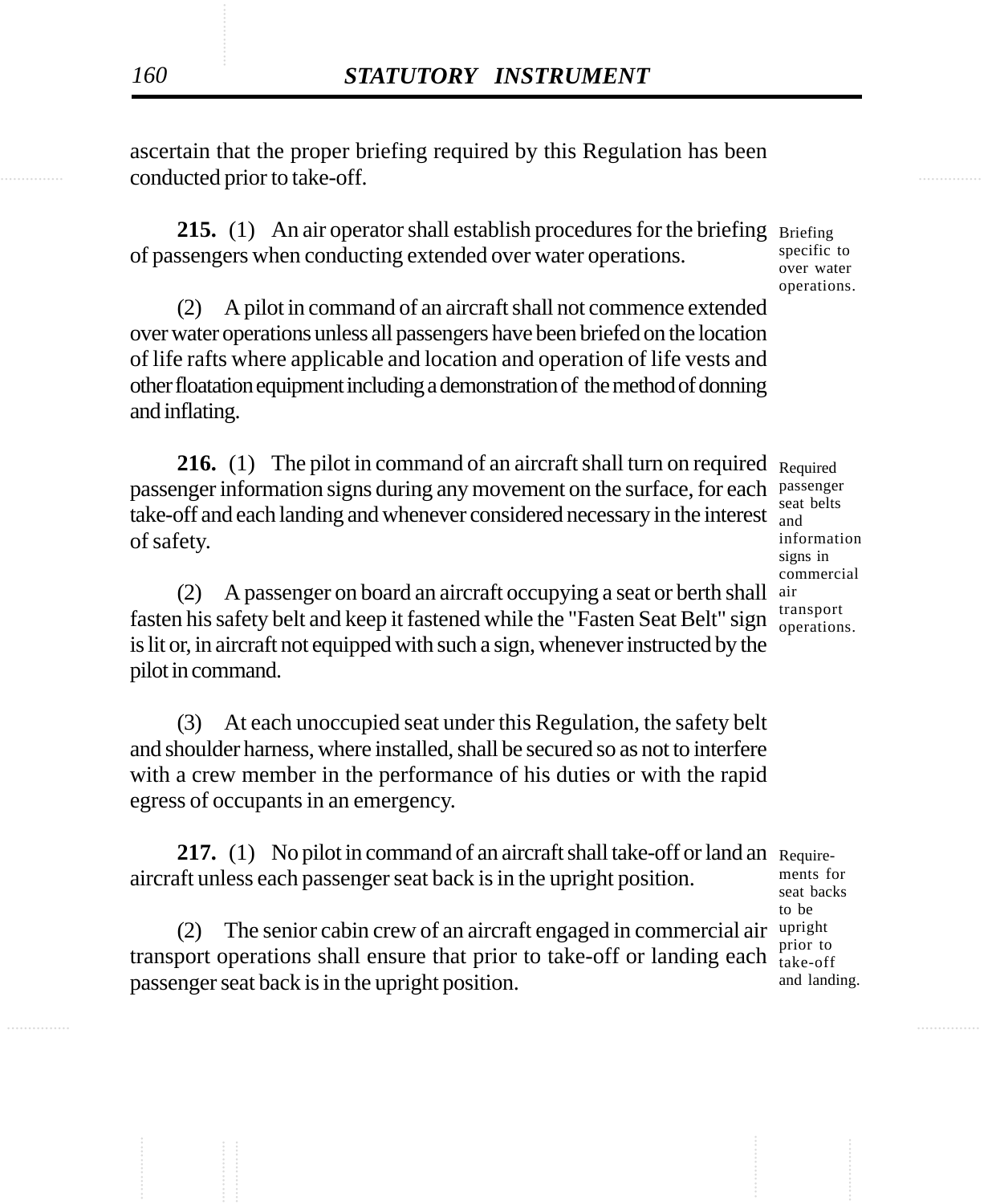ment.

|                                                                                          |                  |                  | <b>STATUTORY INSTRUMENT</b>                                                                                           | 161 |
|------------------------------------------------------------------------------------------|------------------|------------------|-----------------------------------------------------------------------------------------------------------------------|-----|
| Restrictions<br>of move-<br>ment in<br>respect of<br>stowage of<br>food and<br>beverage. |                  |                  | 218. (1) No pilot in command shall                                                                                    |     |
|                                                                                          |                  | $\left(a\right)$ | operate an aircraft in movement on the surface;                                                                       |     |
|                                                                                          |                  | (b)              | take-off; or                                                                                                          |     |
|                                                                                          |                  | (c)              | land an aircraft,                                                                                                     |     |
|                                                                                          | (i)              |                  | when any food, beverage or tableware is located at any<br>passenger seat;                                             |     |
|                                                                                          |                  | (ii)             | unless each food and beverage tray and seat back tray<br>table is in the stowed position;                             |     |
|                                                                                          |                  | (iii)            | unless each passenger serving cart is secured in its stowed<br>position; and                                          |     |
|                                                                                          |                  | (iv)             | unless each movie screen that extends into an aisle is<br>stowed.                                                     |     |
|                                                                                          | (2)              |                  | A senior cabin crew shall ensure that while an aircraft is in<br>movement on the surface, is taking off or landing is |     |
|                                                                                          | $\left(a\right)$ |                  | food, beverage or tableware is not located at any passenger seat;                                                     |     |
|                                                                                          | (b)              |                  | each food and beverage tray and seat back tray table is in the<br>stowed position;                                    |     |
|                                                                                          | (c)              | and              | each passenger serving cart is secured in its stowed position;                                                        |     |
|                                                                                          | (d)              |                  | each movie screen that extends into an aisle is stowed.                                                               |     |

**219.** A national air operator shall ensure that prior to the take-off or landing of an aircraft each item of mass in the passenger cabin is properly secured to prevent it from becoming a hazard during taxi, take-off and landing and during turbulent weather conditions. Requirements to secure items of mass in passenger compart-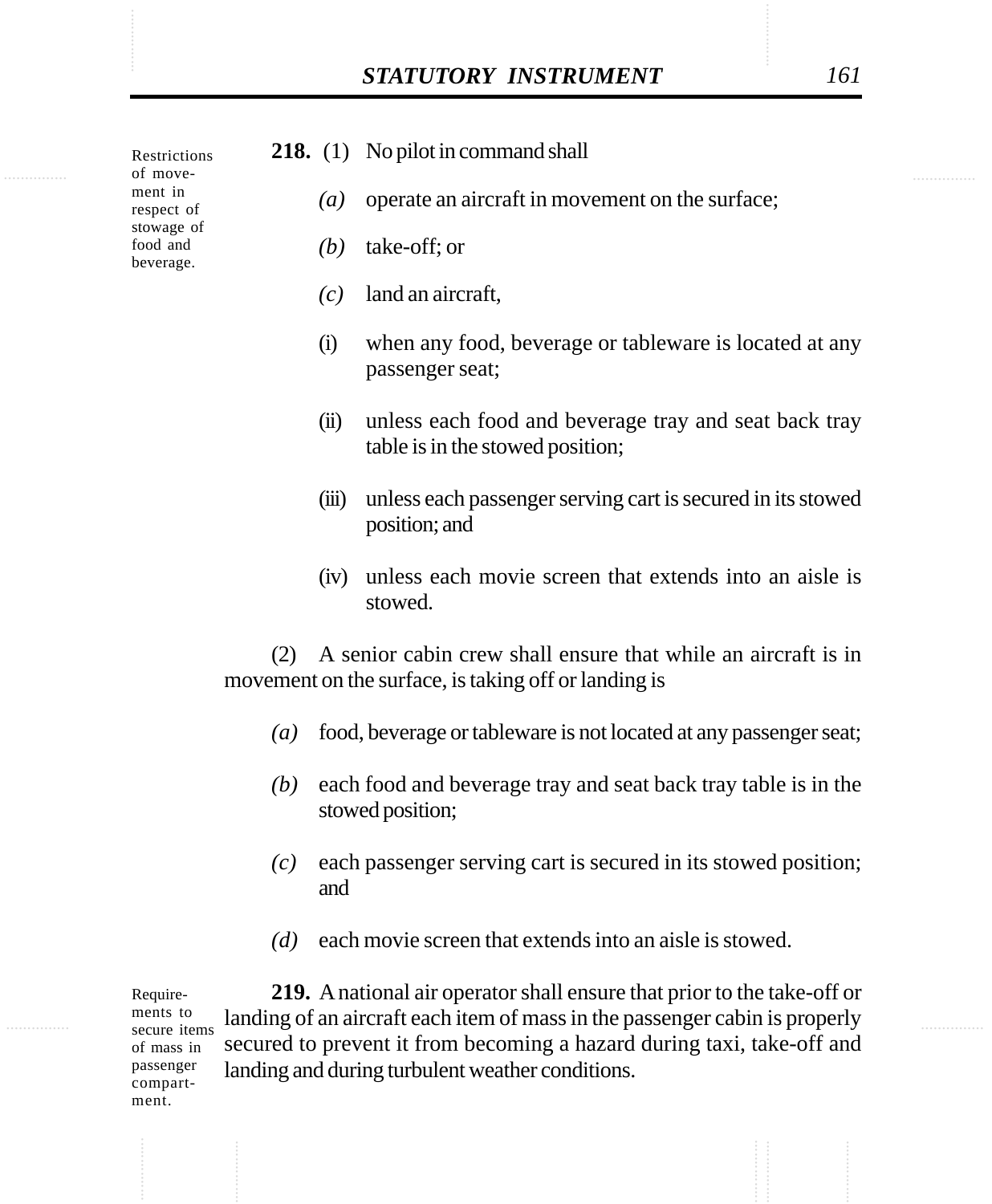## PART X

## *Crew Member and Flight Operations Officer Qualifications for Commercial Air Transport*

220. Notwithstanding the generality of Part X of these Regulations Applicabilthe provisions of this Part shall apply to the conduct of commercial air  $\frac{$ ity of this transport operations. Part.

221. (1) No person shall serve nor shall any national air operator Age and use a person as pilot in command of an aircraft engaged international special commercial air transport operations where such person has reached his certificate 60<sup>th</sup> birthday or, in the case of operations with more than one pilot where the restriction. other pilot is younger than 60 years of age, his  $65<sup>th</sup>$  birthday.

medical

(2) No person shall serve nor shall any national air operator use a person as co-pilot of an aircraft engaged in international commercial air transport operations where such person has reached his 65<sup>th</sup> birthday.

- (3) A check airman who has
- $(a)$  reached his 60<sup>th</sup> birthday; or
- *(b)* who does not hold an appropriate medical certificate,

may continue his check airman functions, but may not serve as or occupy the position of a required flight crew member on an aircraft engaged in commercial air transport operations.

(4) The holder of a special medical certificate issued under the *Civil* S.I. 2007 *Aviation (General Application and Personnel Licensing) Regulations, 2007* shall not serve as, or occupy the position of a required flight crew member on an aircraft engaged in commercial air transport operations. No.

............... ............... (5) Notwithstanding paragraph (4), the holder of a special medical certificate may act as a member of a multi-pilot crew where no other flight crew member: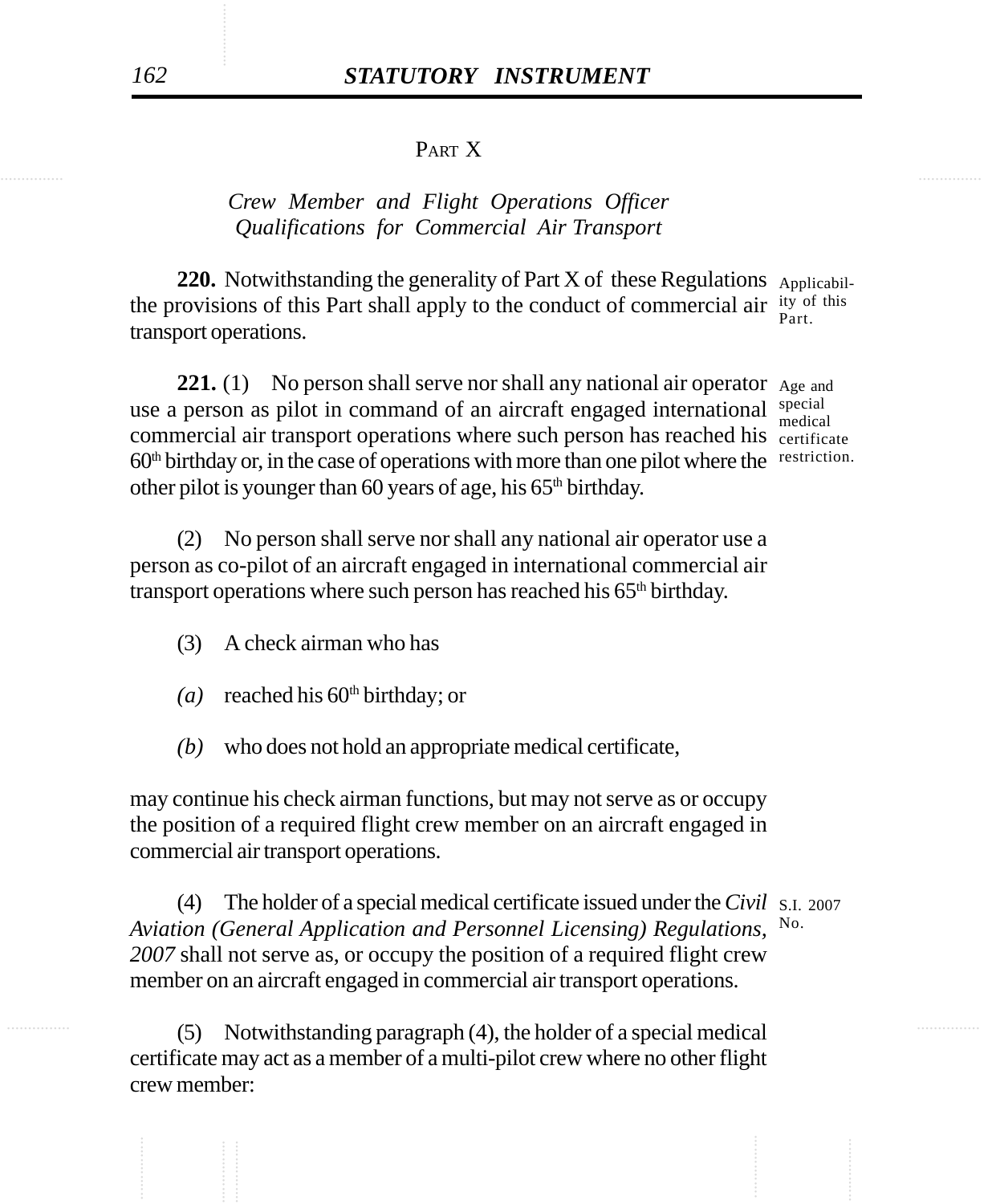- STATUTORY INSTRUMENT 163<br>(a) has attained the age of 60 years, and *(a)* has attained the age of 60 years, and
	- *(b)* is a holder of a special medical certificate.

**222.** No pilot shall act as pilot in command of a turbojet, turbofan or large commercial aircraft unless he holds an airline transport pilot licence and a type rating for that aircraft issued in accordance with *Civil Aviation (General Application and Personnel Licensing) Regulations, 2007*.

**223.** No pilot shall act as pilot in command of a non-turbojet or nonturbofan small aircraft in commercial air transport during

- *(a)* instrument flight rules operations unless he holds a commercial pilot licence with appropriate category and class ratings for the aircraft operated, and an instrument rating and meets the experience requirements for the operation; or
	- *(b)* day visual flight rules operations unless he holds a commercial pilot licence with appropriate category and class ratings for the aircraft operated.

**224.** A national air operator shall ensure that a pilot does not operate as a pilot in command of an aeroplane certificated by the aeroplane flight manual for single pilot operations unless

- *(a)* when conducting passenger carrying operations under visual flight rules, he has a minimum of 500 hours total flight time including at least 100 hours of cross country flight time of which 25 hours were at night on aeroplanes; or
	- *(b)* for operations under instrument flight rules holds a valid instrument rating.

Aeronautical experience requirements for pilot in command in respect of small aeroplanes.

Pilot in command requirements for turbojet, turbofan or large aircraft. S.I. 2007 No.

Pilot in command requirements for non-turbo or turbofan aircraft. S.I. 2007 No.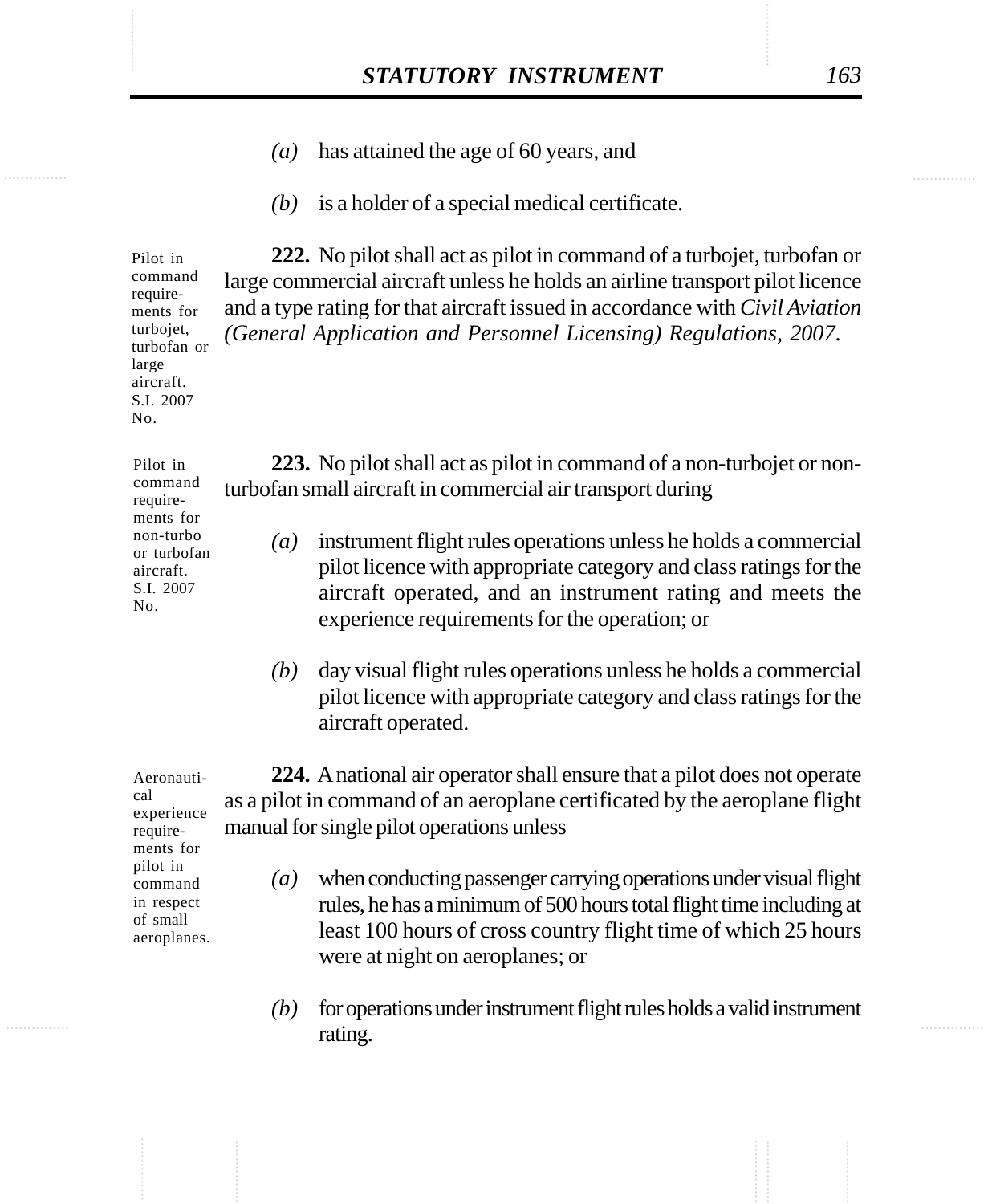transport operations unless he holds and the set of the set of the set of the set of the set of the set of the set of the set of the set of the set of the set of the set of the set of the set of the set of the set of the s 225. No pilot shall act as co-pilot of an aircraft in commercial air c<sub>o-pilot</sub> licence

requirements.

*(a)* a commercial pilot licence with appropriate category, class and type ratings for the aircraft operated; and

*(b)* an instrument rating.

**226.** (1) No person shall act as the flight engineer of a commercial Flight aircraft unless he holds a flight engineer licence with the appropriate class and type rating. engineer licence requirements.

(2) When a separate flight engineer station is incorporated in the design of an aircraft, the flight crew shall comprise at least one flight engineer unless those duties can, with the approval of the Director, be satisfactorily performed by another flight crew member without interfering with that flight crew member's regular duties.

227. A national air operator shall ensure that, on all flights requiring a Requireflight engineer, there is assigned at least one other flight crew member competent to perform the flight duties in the event the flight engineer becomes  $\frac{mg_{\text{in}}}{mg_{\text{in}}}}$ incapacitated.

228. No person shall act as a flight operations officer in releasing a Requirescheduled passenger-carrying commercial air transport operation unless he has a valid flight operations officer authorisation issued in accordance with operations the *Civil Aviation (General Application and Personnel Licensing) Regulations, 2007*.

of the flight operations officers and other items outlined in the Aircraft procedures 229. (1) No person shall serve and a national air operator shall not Crew use a person as a crew member or flight operations officer unless that person has completed the company procedures indoctrination training operations programme approved by the Director, which shall include a complete review of the operations manual procedures pertinent to the crew member or duties Operations Standards.

ments for flight competency.

ments for flight officer. S.I. 2007 No.

member or flight officer to complete company indoctrination.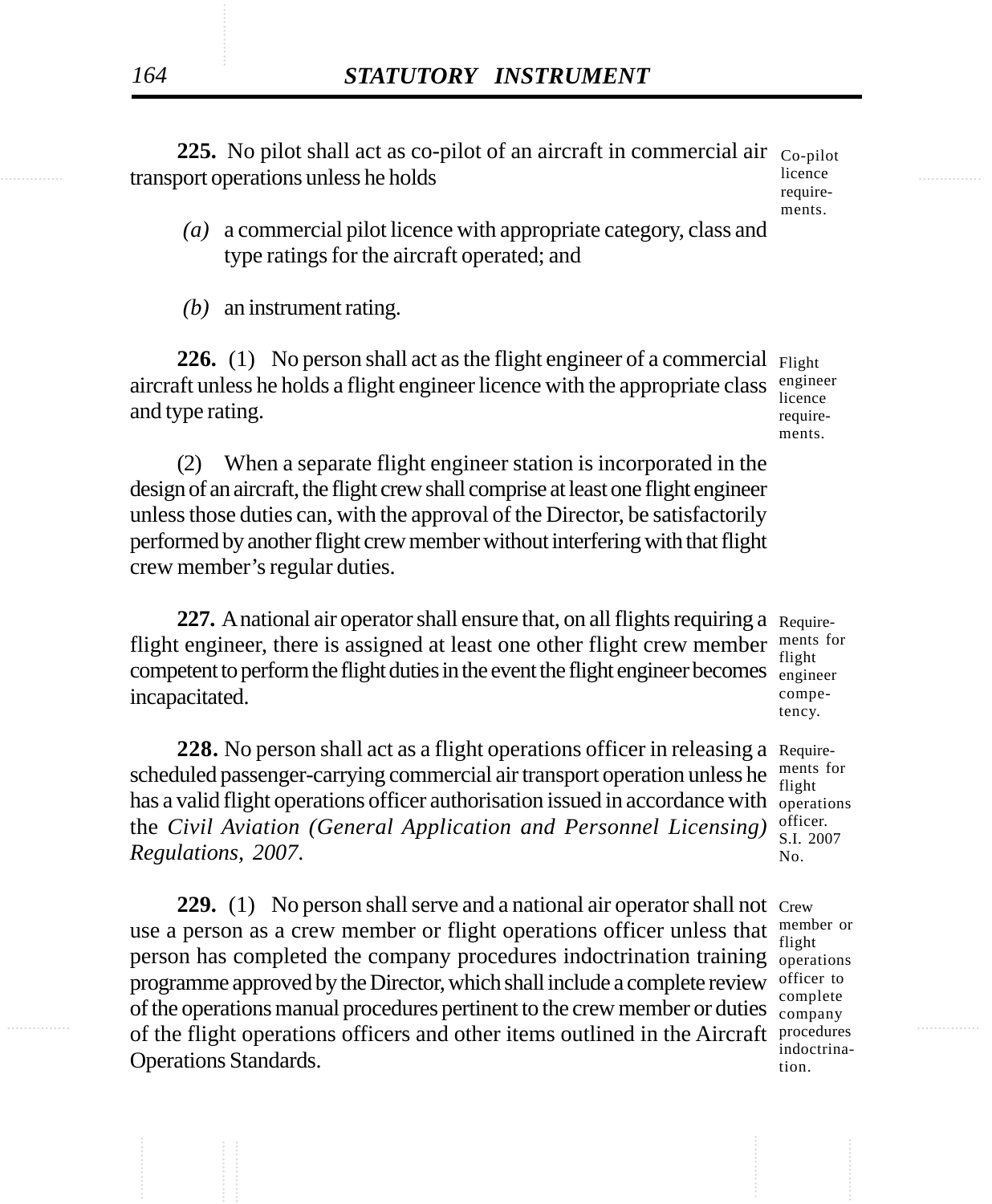**STATUTORY INSTRUMENT** 165<br>
(2) A national air operator shall provide a minimum of 40 programmed<br>
hours of instruction for company procedures indoctrination training unless a (2) A national air operator shall provide a minimum of 40 programmed hours of instruction for company procedures indoctrination training unless a reduction in the number of programmed hours is approved by the Director.

> Requirement for initial dangerous goods training.

**230.** No person shall serve and a national air operator shall not use a person as a crew member unless he has completed the appropriate initial dangerous goods training programme approved by the Director and described in the Technical Instructions.

**231.** No person shall serve and a national air operator shall not use a person as a crew member unless such person has completed the initial security training programme approved by the Director. Initial security training.

**232.** (1) No person shall serve and a national air operator shall not use a person as a crew member or flight operations officer in commercial air transport operations unless that person has completed the initial crew resource management training programme which includes: Requirement for initial crew resource training.

- *(a)* proper flight crew co-ordination and incapacitation procedures;
- *(b)* effective flight crew and cabin crew co-ordination; and
- *(c)* knowledge about human performance relating to passenger cabin safety duties, as approved by the Director.

(2) The crew resource management training programme under paragraph (1), shall meet the requirements of the Aircraft Operations Standards.

Initial emergency equipment drills.

**233.** (1) No person shall serve and a national air operator shall not use a person as a crew member unless that person has satisfactorily completed the appropriate initial emergency and life saving equipment drills for the crew member position as approved by the Director for the emergency equipment available on the aircraft to be operated, including

*(a)* life vests;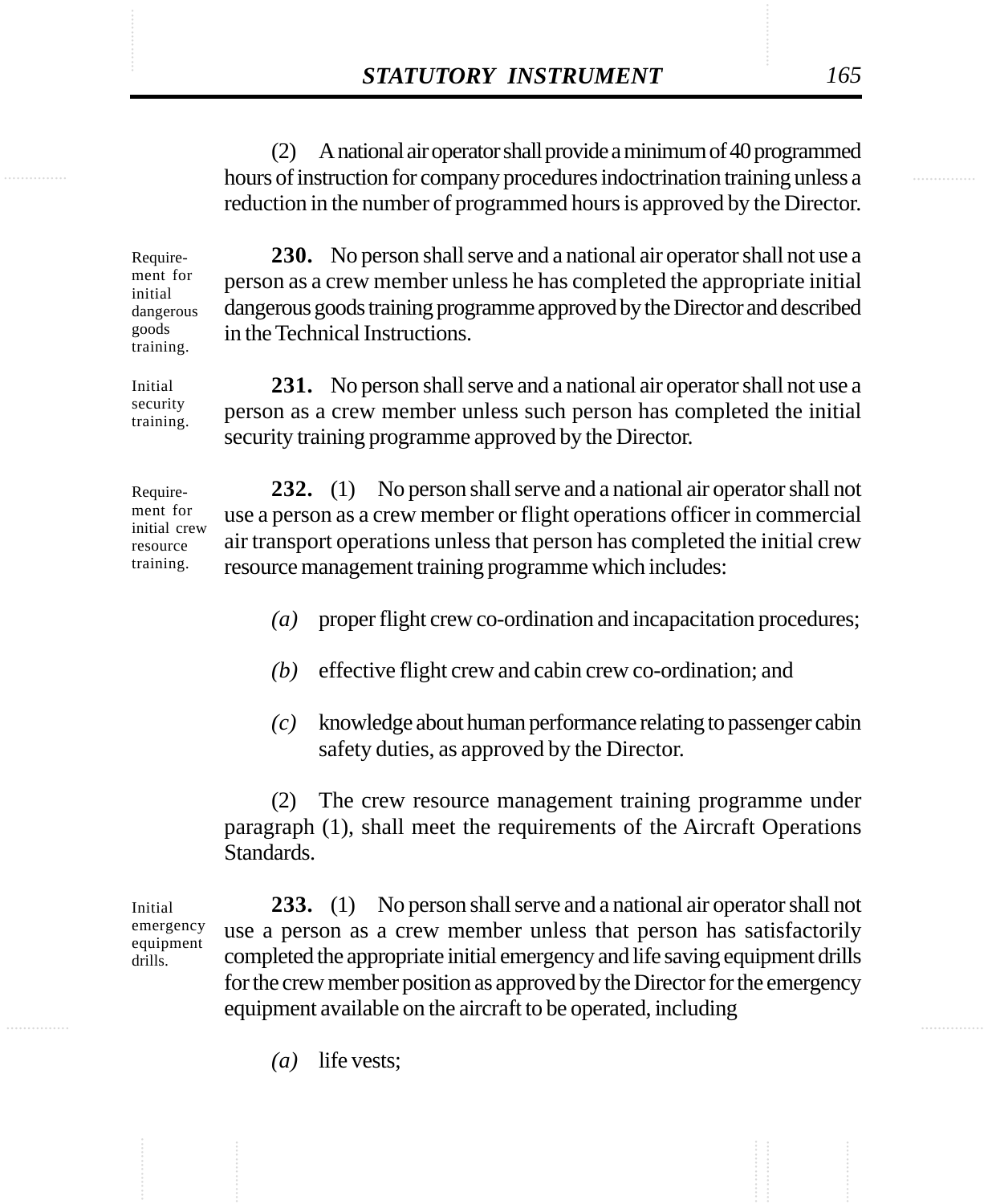*(b)* life rafts;

*(c)* evacuation slides;

*(d)* emergency exits, portable fire extinguishers;

*(e)* oxygen equipment and first aid kits.

(2) The emergency and life saving equipment drills referred to in paragraph (1), shall meet the requirements set out in the Aircraft Operations Standards.

234. (1) No person shall serve and a national air operator shall not Required use a person as a crew member unless that person has satisfactorily completed the initial ground training approved by the Director for the aircraft ground type. initial

aircraft training.

(2) Initial aircraft ground training under this Regulation for flight crew members

- *(a)* shall include the pertinent portions of the operations manuals relating to aircraft-specific performance, mass and balance, operational policies, systems, limitations, normal, abnormal and emergency procedures on the aircraft type to be used; and
- *(b)* shall ensure that all flight crew members know the functions for which they are responsible and the relation of these functions to the functions of other crew members.

(3) A national air operator may have separate initial aircraft ground training programmes of varying lengths and subject emphasis approved by the Director, which recognize the experience levels of flight crew members.

............... ............... (4) Initial aircraft ground training under this Regulation for cabin crew shall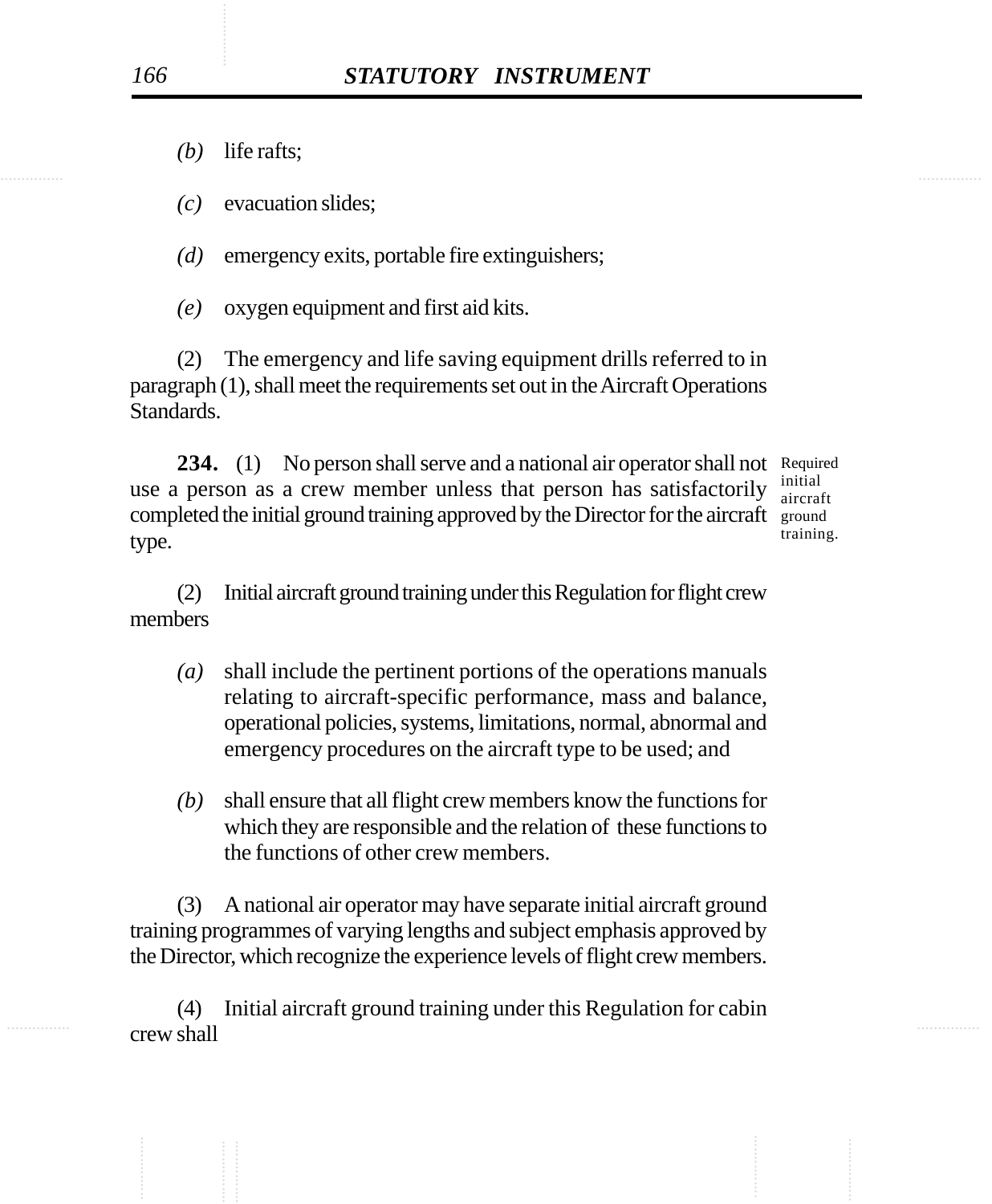- *STATUTORY INSTRUMENT* 167<br>
(a) include the pertinent portions of the approved operations manuals<br>
relating to specific aircraft configuration, equipment, including *(a)* include the pertinent portions of the approved operations manuals relating to specific aircraft configuration, equipment, including those used in emergencies and normal and emergency procedures for the aircraft types within the fleet;
	- *(b)* ensure each person is competent to execute those safety duties and functions which the cabin crew member is assigned to perform in the event of an emergency or in a situation requiring emergency evacuation;
	- *(c)* when serving on aircraft operated above 10 000 feet, include knowledge on the effect of lack of oxygen and, in the case of pressurized aircraft, physiological phenomena accompanying a loss of pressurization;
	- *(d)* include awareness of other crew members assignments and functions in the event of an emergency so far as is necessary for the fulfilment of the duties of the crew member.

(5) Aircraft initial ground training for flight operations officers shall include the pertinent portions of the operations manuals relating to specific aircraft flight preparation procedures, performance, mass and balance systems, limitations specific to the aircraft types operated.

(6) The syllabi for initial aircraft ground training under this regulation is set out in the Aircraft Operations Standards.

**235.** (1) No person shall serve nor shall any national air operator use a person as a flight crew member unless he has completed the initial flight training approved by the Director for the aircraft type, which ensures that all flight crew members are trained to perform their assigned duties.

(2) Initial flight training shall focus on the manoeuvring and safe operation of the aircraft in accordance with normal, abnormal and emergency procedures of the national air operator.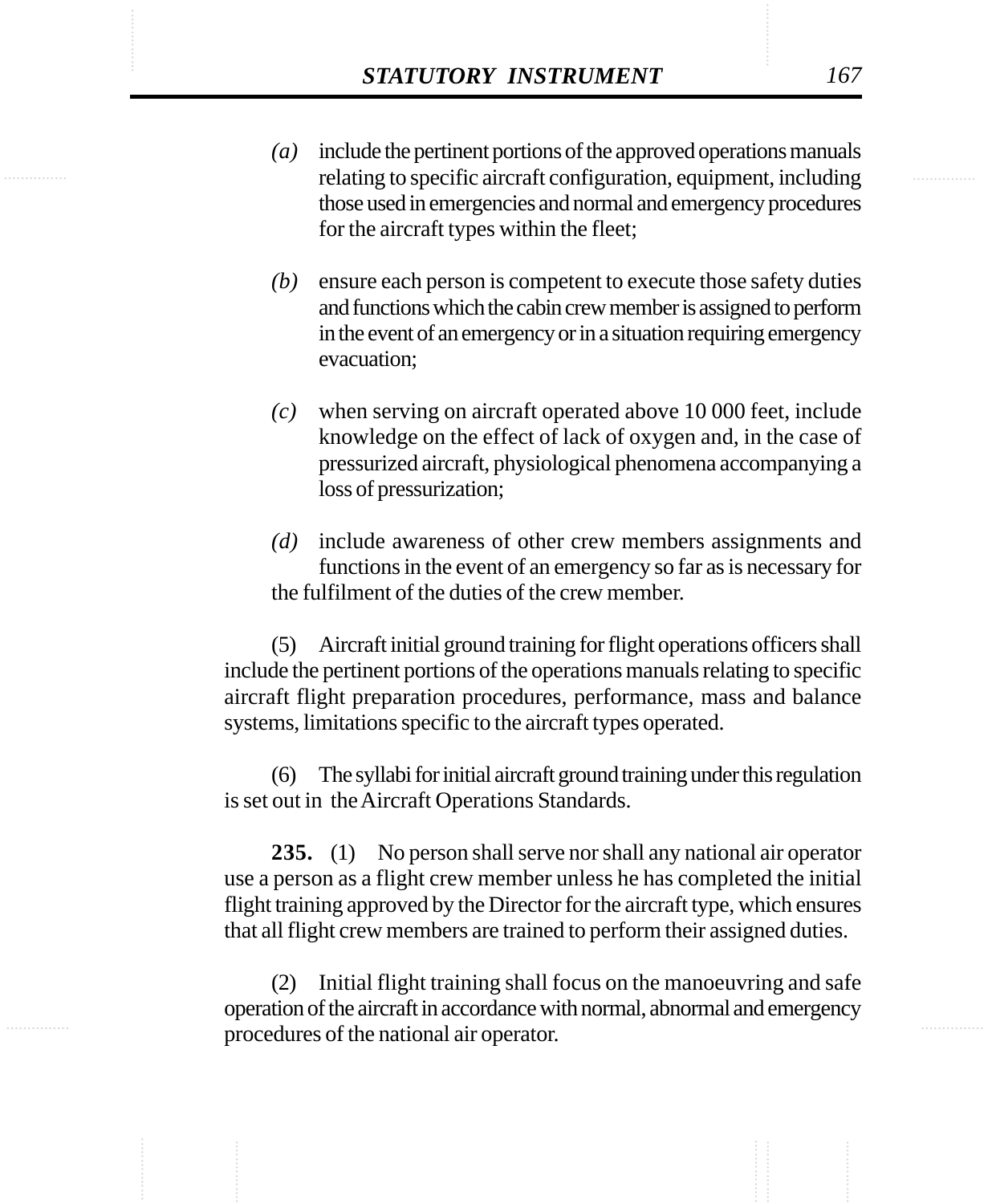**Expansion Programmes which recognize the experience levels of flight crew members** (3) A national air operator may have separate initial flight training approved by the Director.

> (4) The initial aircraft flight training under this Regulation shall meet the requirements of the Aircraft Operations Standards.

> **236.** (1) No person shall serve and a national air operator shall not use a person as a flight crew member in commercial air transport operations unless he has completed the appropriate initial specialized operations training programme approved by the Director.

> (2) Specialized operations referred to in paragraph (1), for which initial training curricula shall be developed include

- *(a)* low minimums operations, including low visibility take-offs and Category II and III operations;
- *(b)* extended range operations;
- *(c)* specialized navigation; and
- *(d)* pilot in command right seat qualification.

(3) Notwithstanding the generality of paragraph (2), the initial specialized operations training under this Regulation shall meet the requirements of the Aircraft Operations Standards.

**237.** (1) A national air operator shall ensure that a flight crew member completes

*(a)* differences training which requires additional knowledge and training on appropriate training device or the aircraft:

............... ............... (i) when operating another variant of an aircraft of the same type or another type of the same class currently operated; or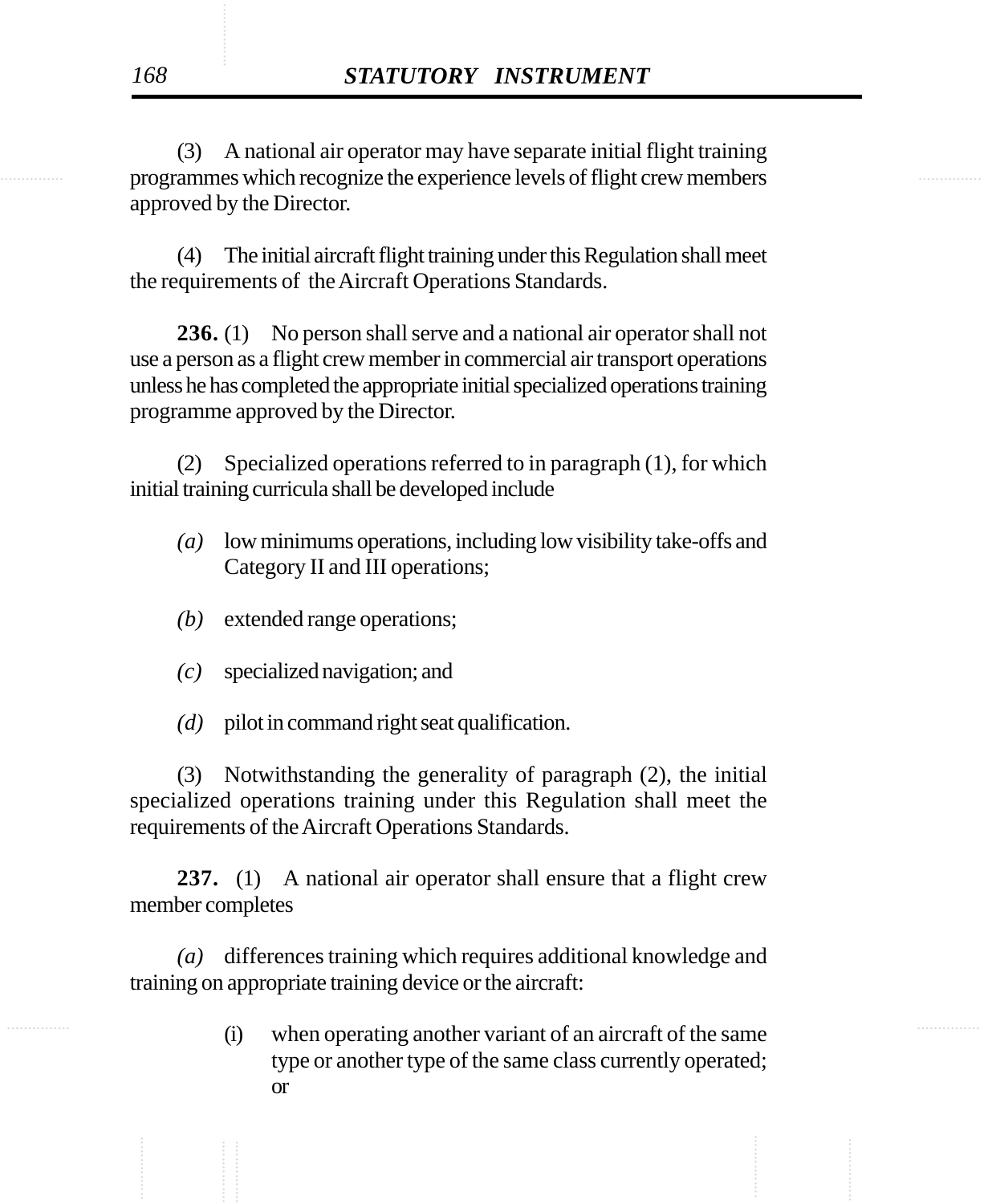**STATUTORY INSTRUMENT** 169<br>
(ii) when changing equipment or procedures on types or<br>
variants currently operated: (ii) when changing equipment or procedures on types or variants currently operated;

- *(b)* familiarization training which requires the acquisition of additional knowledge when
	- (i) operating another aircraft of the same type; or
	- (ii) changing equipment or procedures on types or variants currently operated.

(2) A national air operator shall specify in his operations manual when differences training or familiarization training referred to in paragraph (1), is required.

**238.** A national air operator shall ensure that an aircraft simulator and other training device used for flight crew qualification shall

- *(a)* be specifically approved by the Director for
	- (i) the national air operator;
	- (ii) the type aircraft, including type variations, for which the training or check is being conducted; and
	- (iii) the particular manoeuvre, procedure, and flight crew member function involved;
- *(b)* maintain the performance, functional and other characteristics that are required for approval;
- *(c)* be modified to conform with any modification to the aircraft being simulated that results in changes to performance, functional or other characteristics required for approval;
- *(d)* be given a daily functional pre-flight check before use; and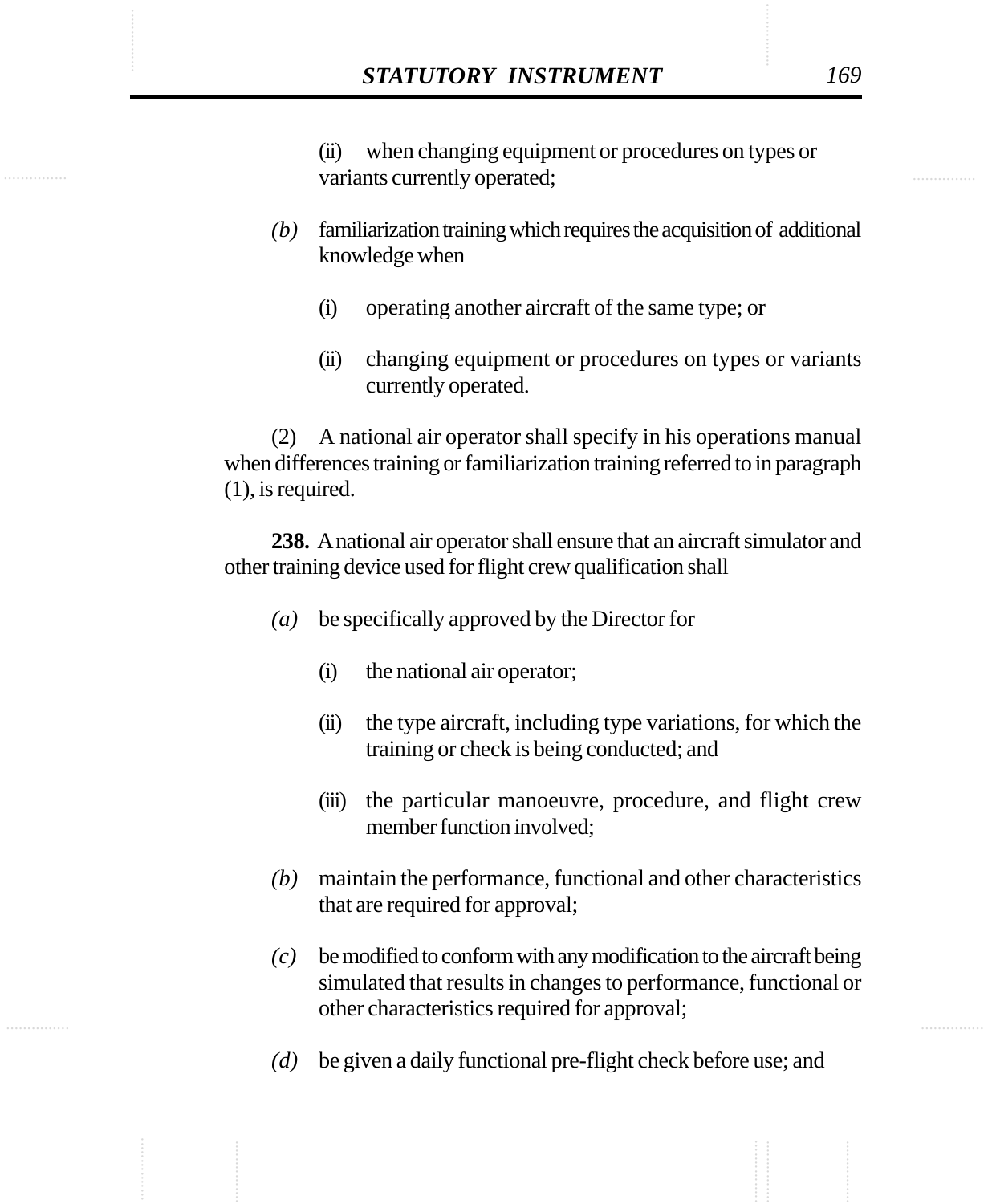- *(e)* have a daily discrepancy log.
- **239.** (1) A national air operator shall ensure that
- *(a)* flight crew complete a type rating course which satisfies the applicable requirements of the *Civil Aviation (General Application and Personnel Licensing) Regulations, 2007* when changing from one type of aircraft to another type or class for which a new type or class rating is required;
- *(b)* flight crew complete the approved conversion course before commencing unsupervised line flying when
	- (i) changing to an aircraft for which a type or class rating is required; or
	- (ii) changing national air operators;
- *(c)* conversion training acceptable to the Director is conducted by a suitably qualified person in accordance with a detailed course syllabus included in the operations manual;
	- (i) as a cabin crew member; or
	- (ii) another aircraft type; and
- *(b)* differences training which shall be completed before operating
	- (i) on a variant of an aircraft type currently operated; or
	- (ii) with different safety equipment, safety equipment location, or normal and emergency procedures on currently operated aircraft types or variants.
- ............... ............... (5) A national air operator shall ensure that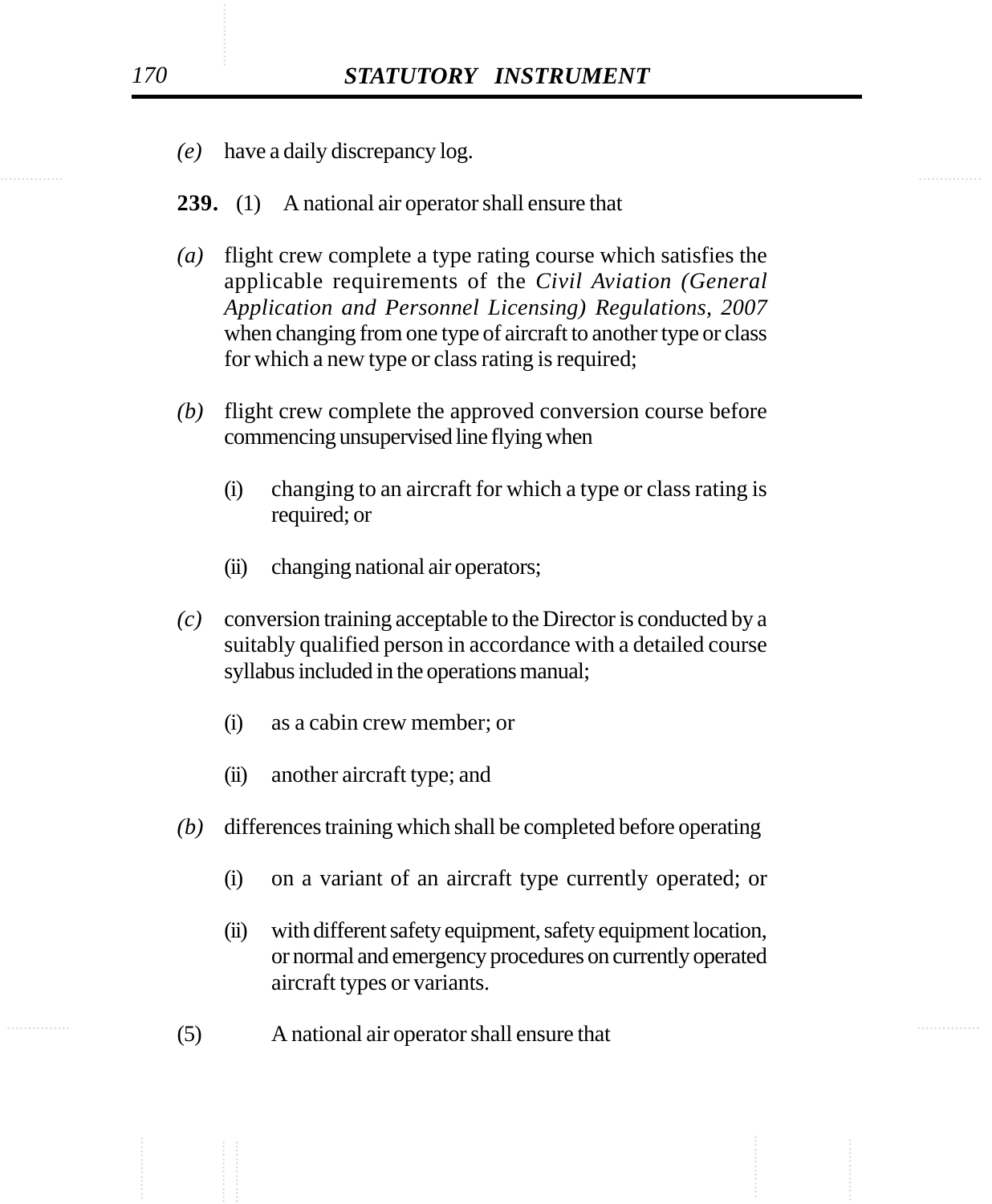- **STATUTORY INSTRUMENT** 171<br>(a) conversion training is conducted in a structured and realistic manner: *(a)* conversion training is conducted in a structured and realistic manner;
	- *(b)* differences training is conducted in a structured manner; and
	- *(c)* conversion training and where necessary differences training, include the use of all safety equipment and all normal and emergency procedures applicable to the type and variant of aircraft, and involves training and practice on either an approved training device or on the actual aircraft.

(6) A national air operator in determining the content of the conversion or differences training referred to in paragraph (3), shall take account of the previous training of the cabin crew member, recorded in his training records.

(7) Conversion and differences training programmes shall be approved by the Director.

(8) A conversion and differences training programme under this regulation shall meet the requirements of the Aircraft Operations Standards.

**240.** (1) No person shall serve and a national air operator shall not use a person as a pilot flight crew member unless, since the beginning of the  $6<sup>th</sup>$  calendar month before such service, that person has passed the proficiency check prescribed by Director in the make and model of aircraft on which his services are required.

(2) No person shall serve and a national air operator shall not use a person as a pilot under instrument flight rules operations unless, since the beginning of the 12<sup>th</sup> month before that service, that person has passed the instrument proficiency check prescribed by the Director.

(3) The proficiency check referred to in paragraph (2), shall ensure that the piloting technique and the ability to execute emergency procedures are checked in such a way so as to assess the competency of the pilot.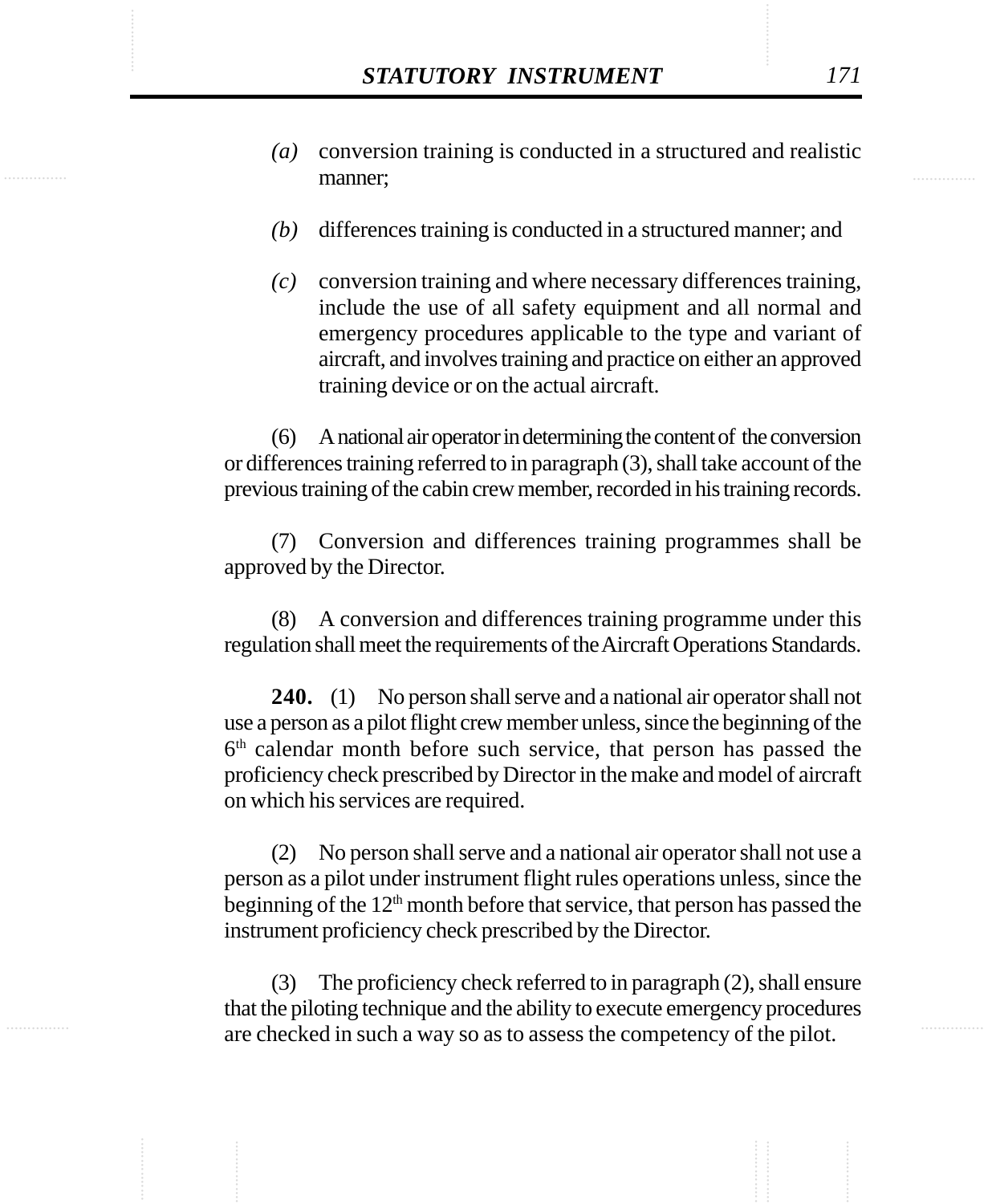simultaneously in a specific aircraft type. (4) A pilot may complete the requirements of paragraphs (1) and (2)

> (5) The proficiency check referred to in paragraph (1) shall be in the areas set out in the Aircraft Operations Standards.

> **241.** (1) A national air operator shall ensure that for a pilot to be upgraded from co-pilot to pilot in command and for those joining as pilot in command

- *(a)* a minimum level of experience, acceptable to the Director, is specified in the operations manual; and
- *(b)* for multi-crew operations, the pilot completes a command course acceptable to the Director.

(2) The command course required by paragraph (1)*(b)*, shall be specified in the operations manual and include at least the following:

- *(a)* training in flight simulator including line orientated flying training and flying training;
- *(b)* an operator proficiency check for operations as pilot in command;
- *(c)* responsibilities of the pilot in command;
- *(d)* line training under supervision as a pilot in command for a minimum of 10 sectors for pilots already qualified on the aircraft type;
- *(e)* completion of a pilot in command line check and route and airport qualification check; and
- $\frac{1}{2}$  referred to in regulations 232 and 239, respectively. *(f)* elements of crew resource management training programme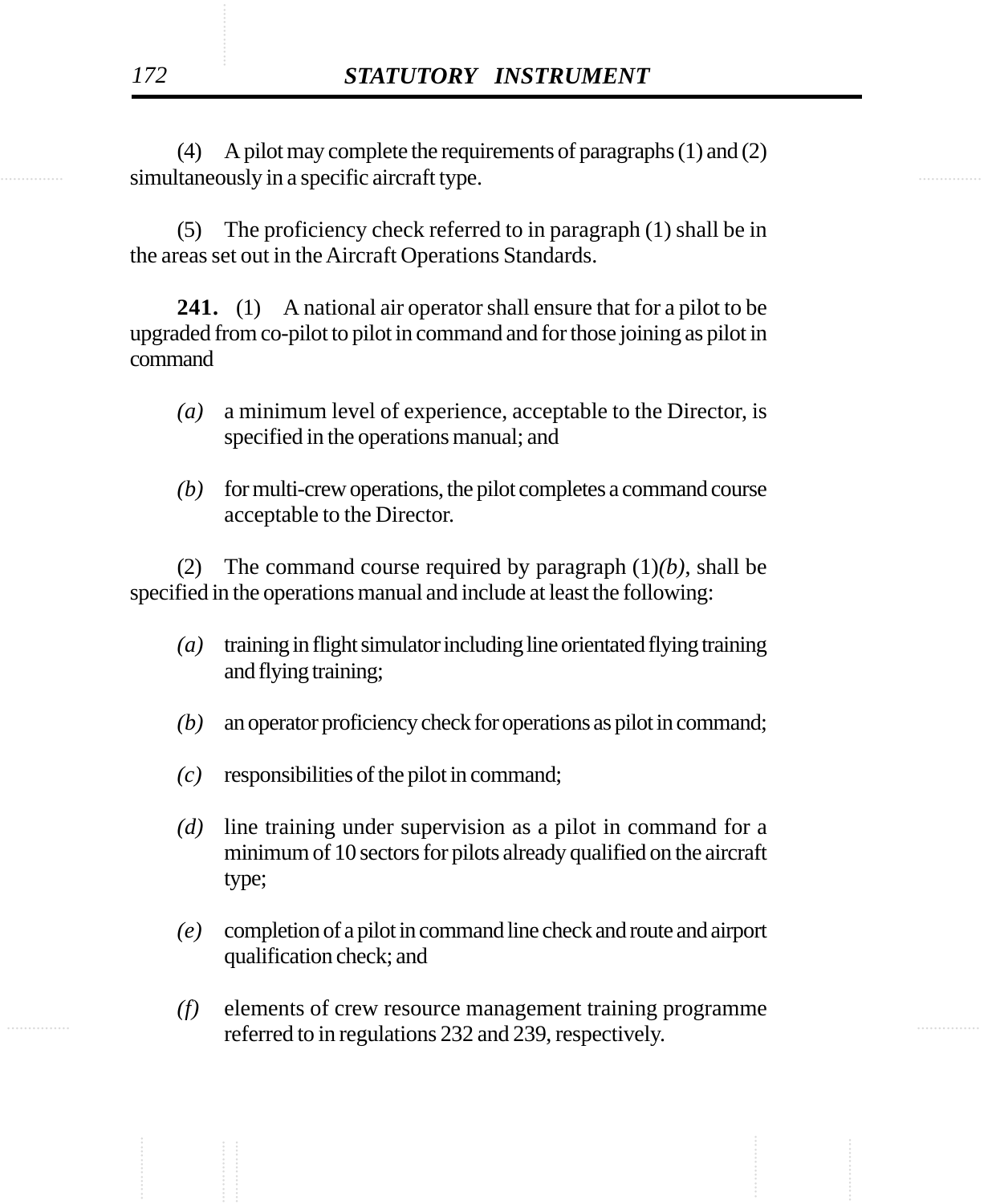**STATUTORY INSTRUMENT** 173<br>242. (1) A national air operator shall ensure that a pilot who may<br>be assigned to operate in either pilot's seat prior to such assignment completes **242.** (1) A national air operator shall ensure that a pilot who may be assigned to operate in either pilot's seat prior to such assignment completes the appropriate training and checking programme specified in the operations manual of the national air operator.

> (2) In developing the training and checking programmes under paragraph (1), the national air operator shall take into consideration the matters set out in the Aircraft Operations Standards.

> **243.** (1) In addition to meeting all applicable training and checking requirements of these Regulations, a required pilot flight crew member who, in the preceding 90 days has not made at least 3 take-offs and landings in the type of aircraft in which he is to serve, shall, under the supervision of a check airman, re-establish recency of experience by making at least 3 takeoffs and landings in the type of aircraft on which such person is to serve or in a flight simulator.

> (2) When using a flight simulator to accomplish any of the take-off and landing training requirements necessary to re-establish recency of experience, flight crew position shall be occupied by an appropriately qualified pilot and the flight simulator shall be operated as if in a normal in-flight environment without use of the repositioning features of the flight simulator.

> (3) A check airman who observes the take-offs and landings of a pilot flight crew member shall certify that the person being observed is proficient and qualified to perform flight duty in line flight operations.

> (4) The 90 days prescribed in paragraph (1), may be extended up to a maximum of 120 days where the pilot completes line flying under supervision of Flight Instructor or check airman.

> (5) For a period in excess of 120 days referred to in paragraph (4), the recency requirement shall be satisfied by a training flight in a Flight Simulator or aircraft of the type to be used.

> **244.** (1) A national air operator shall ensure that a flight crew member does not operate more that one type or variant of aircraft unless he is competent to do so and has been approved by the Director to so conduct.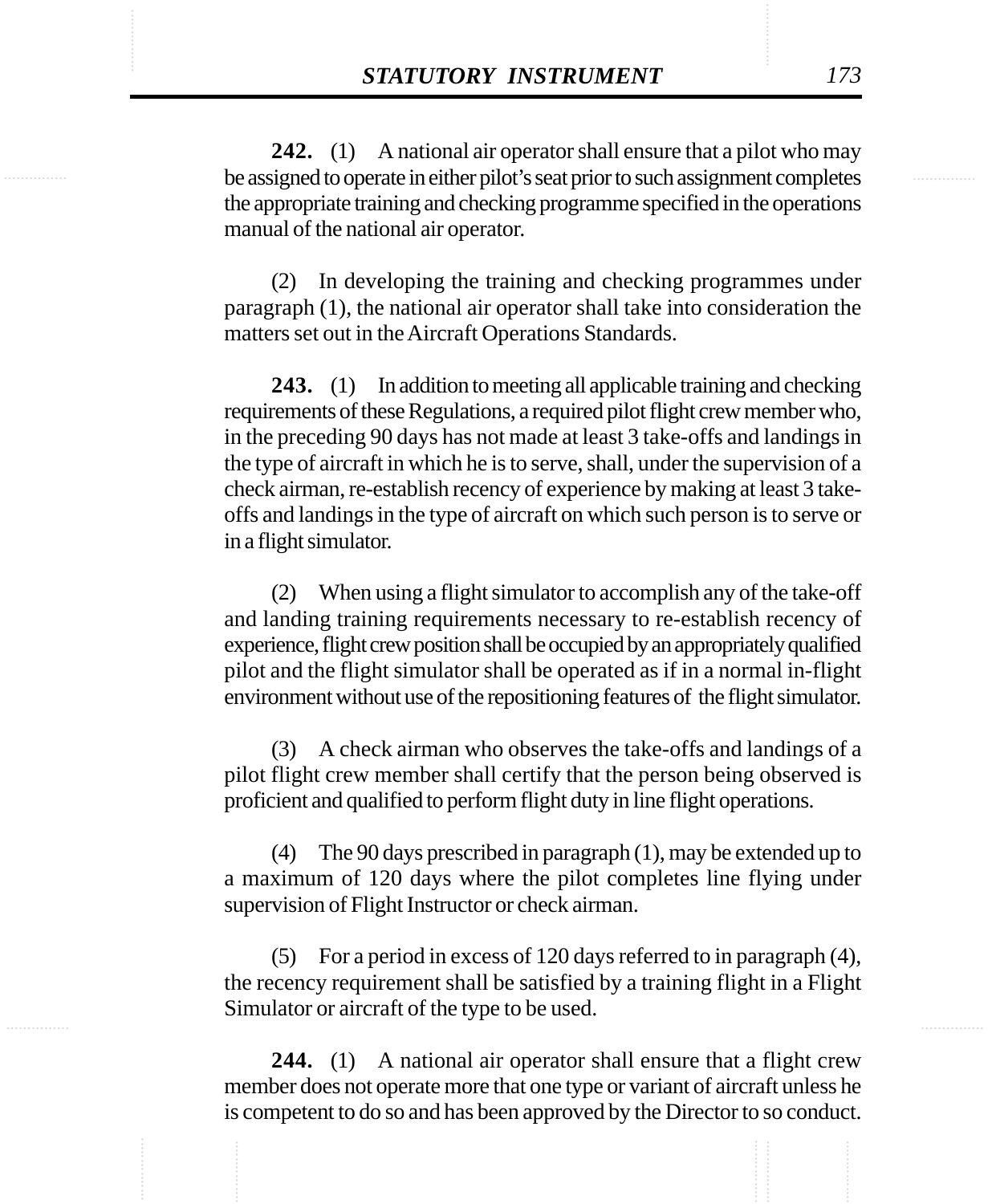............... ............... aircraft, a national air operator shall ensure that the differences and similarities (2) When considering operations of more than one type or variant of of the aircraft concerned, justify such operations, taking into account the following:

- *(a)* the level of technology;
- *(b)* operational procedures; and
- *(c)* handling characteristics.

(3) A national air operator shall ensure that a flight crew member operating more than one type or variant complies with all the requirements prescribed by the Act or regulations made thereunder for each type or variant of aircraft unless the Director has approved the use of credit related to the training, checking and recency requirements.

(4) A national air operator shall specify in his operations manual appropriate procedures and operational restrictions, approved by the Director, for any operation on more than one type or variant covering

- *(a)* the minimum experience level of flight crew on one type or variant before beginning training for and operation of another type or variant of aircraft;
- *(b)* the process by which flight crew qualified on one type or variant of aircraft shall be trained and qualified on another type or variant of aircraft ; and
- *(c)* all applicable recency experience requirements for each type or variant of aircraft.

............... ............... **245.** A national air operator shall ensure that where a flight crew member is qualified to operate both helicopters and aeroplanes

> *(a)* his operation of such helicopters and aeroplanes are limited to one type of each;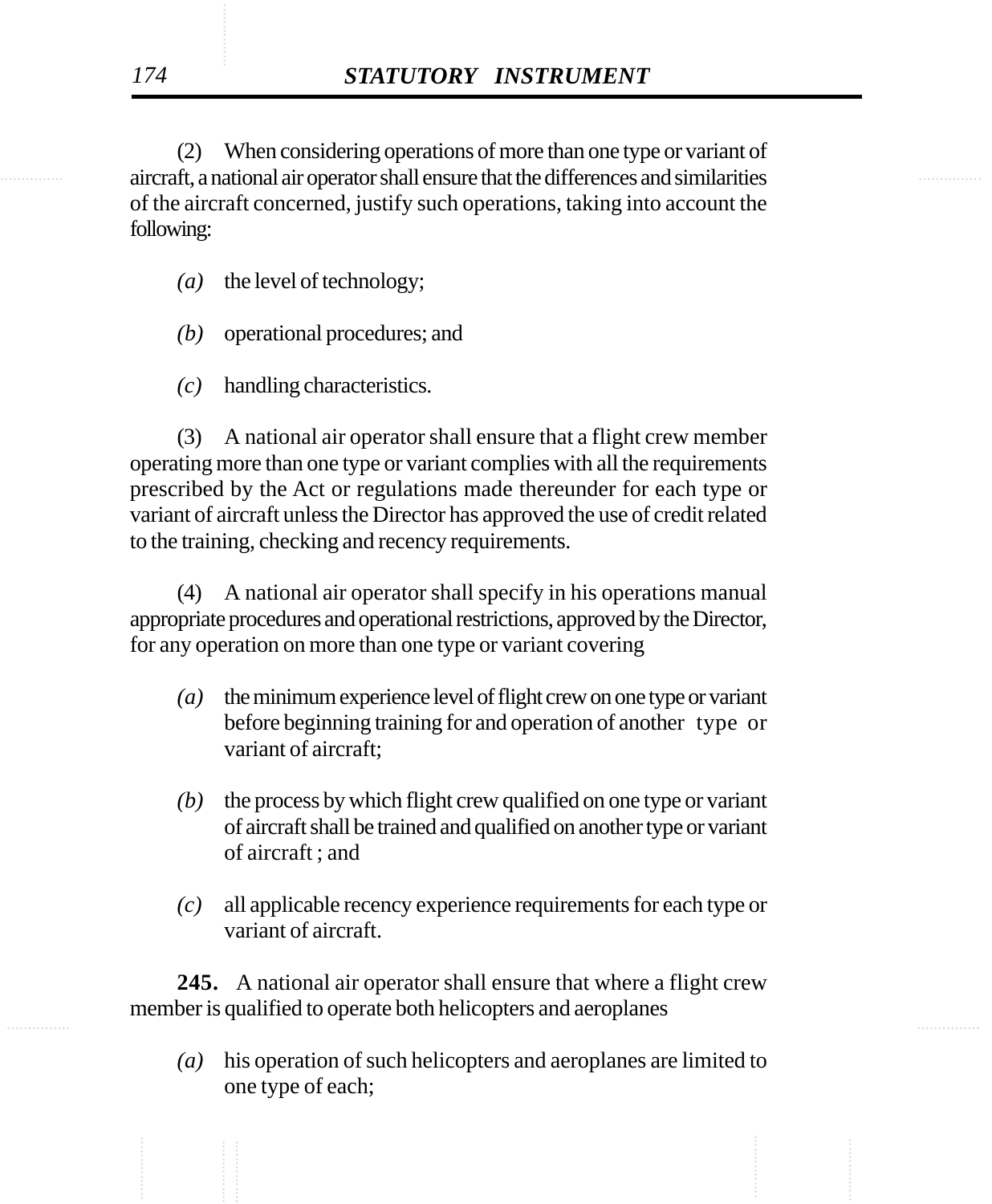- STATUTORY INSTRUMENT 175<br>
(b) appropriate procedures and operational restrictions, approved by the Director. are specified in the operations manual of the national *(b)* appropriate procedures and operational restrictions, approved by the Director, are specified in the operations manual of the national air operator.
	- **246.** (1) A national air operator shall maintain records of
	- *(a)* all training and checking undertaken by; and
	- *(b)* qualifications of,

all flight and cabin crew members and flight operations officers which meet the requirements of the Act and regulations made thereunder.

(2) Records referred to in paragraph (1), shall be made available to the relevant crew member or flight operations officer upon request.

**247.** (1) Where a co-pilot has fewer than 100 hours of flight time in the aircraft type being flown in commercial air transport operations, and the pilot in command is not an appropriately qualified check airman, the pilot in command shall make all take-offs and landings in situations designated as critical by the Director.

(2) No pilot in command or co-pilot shall conduct commercial air transport operations in a particular type aircraft in commercial air transport operations unless either pilot has at least 75 hours of line operating flight time, either as pilot in command or co-pilot.

(3) Where a national air operator wishes to deviate from paragraph (2), he shall follow the deviation procedures set out in the *Civil Aviation (General Application and Personnel Licensing) Regulations, 2007*.

(4) Notwithstanding the 60 days notification requirement under the *Civil Aviation (General Application and Personnel Licensing) Regulations, 2007*, where the Director is in receipt of an application for a deviation certificate which requires the immediate implementation of the deviation, and where he is satisfied that such deviation would not affect the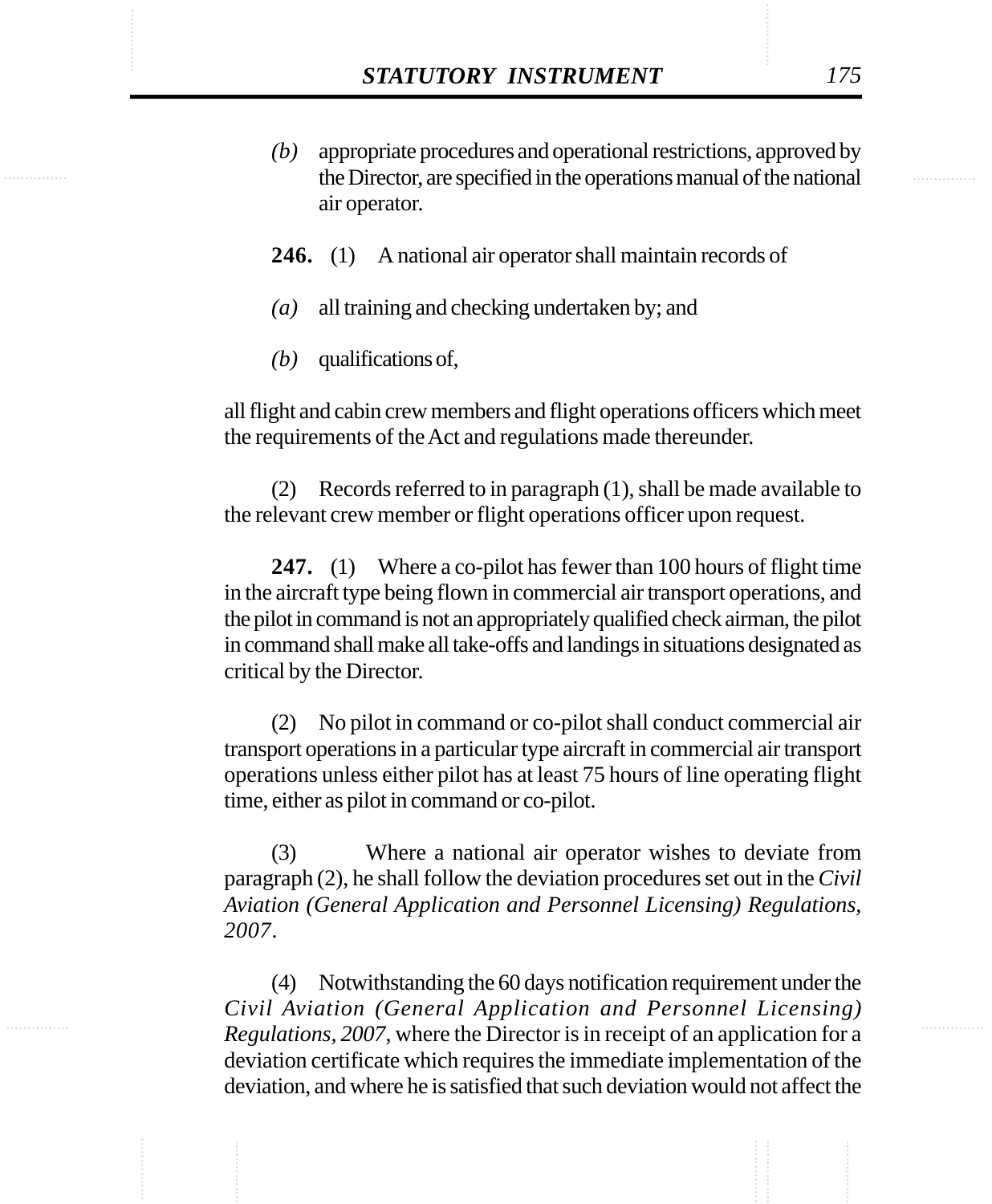experience appropriate amendment to the operations specifications. safety of flight, he may authorise a deviation from paragraph (2), by an

> **248.** (1) No person shall serve and a national air operator shall ensure that a person does not serve as a flight engineer on an aircraft unless within the preceding 6 calendar months he has

- *(a)* successfully completed a proficiency check in accordance with the requirements prescribed by the Director; or
- *(b)* recorded 50 hours flight time for the national air operator as flight engineer in the type aircraft.

(2) The proficiency check required by this Regulation shall include an examination of the procedures listed in the Aircraft Operations Standards.

**249.** (1) No person shall serve and a national air operator shall not use a person as a cabin crew unless, since the beginning of the  $12<sup>th</sup>$  calendar month before such service, that person has passed the competency check prescribed by the Director performing the emergency duties appropriate to the assignment of such person.

(2) A national air operator shall ensure that during or following completion of the required training, each cabin crew member undergoes a competency check covering the training received in order to verify proficiency in carrying out normal and emergency duties.

(3) Competency checks under this Regulation shall be performed by cabin crew instructors acceptable to the Director.

(4) A national air operator shall ensure that each cabin crew member undergoes checks for initial conversion, differences and recurrent training.

............... ............... crew knowledge in the areas set out in the Aircraft Operations Standards.(5) The competency check under this Regulation shall test the cabin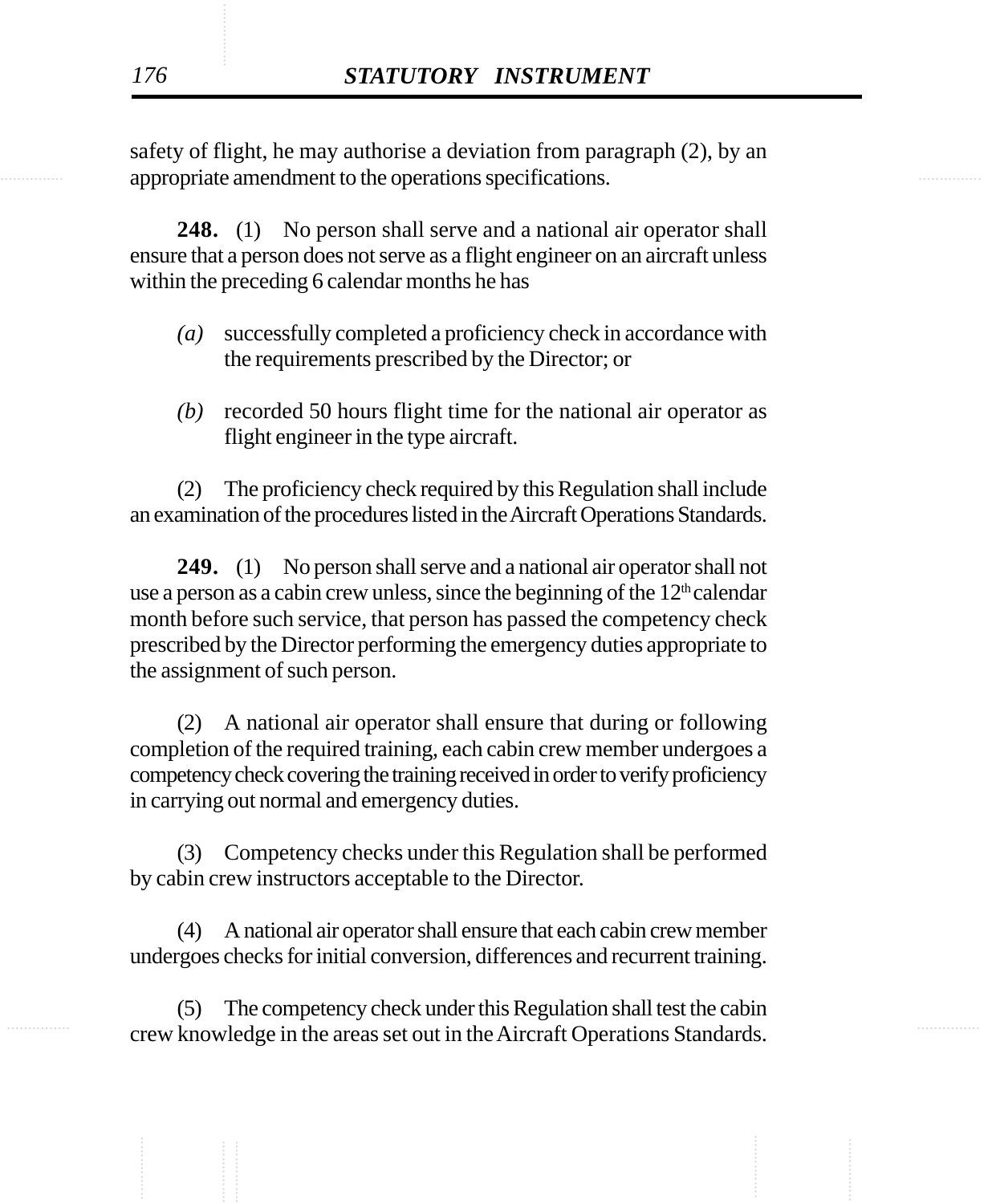**STATUTORY INSTRUMENT** 177<br>250. (1) No person shall serve and a national air operator shall not<br>use a person as a flight operations officer unless, since the beginning of the **250.** (1) No person shall serve and a national air operator shall not use a person as a flight operations officer unless, since the beginning of the twelfth calendar month before such service, that person has passed the competency check, prescribed by the Director, performing the flight preparation and supervision appropriate to the assignment of that person.

- (2) The competency check referred to in paragraph (1) shall be
- *(a)* performed by a suitably qualified flight operations instructor acceptable to the Director; and
- *(b)* test the flight operations officer on the areas specified in the Aircraft Operations Standards.

**251.** (1) A pilot initially qualifying as pilot in command shall operate a minimum of 10 sectors performing the duties of pilot in command under the supervision of a check airman.

(2) A pilot in command transitioning to a new aircraft type shall complete a minimum of 5 sectors performing the duties of a pilot in command under the supervision of a check airman.

(3) A pilot qualifying for duties other than pilot in command shall complete a minimum of 5 sectors performing those duties under the supervision of a check airman.

(4) During the time that a qualifying pilot in command is acquiring operating experience, a check airman who is also serving as the pilot in command shall occupy a pilot seat.

(5) In the case of pilot transitioning to pilot in command, a check airman serving as pilot in command shall occupy the observer's seat where

*(a)* the transitioning pilot has made at least 2 take-offs and landings in the aircraft type used; and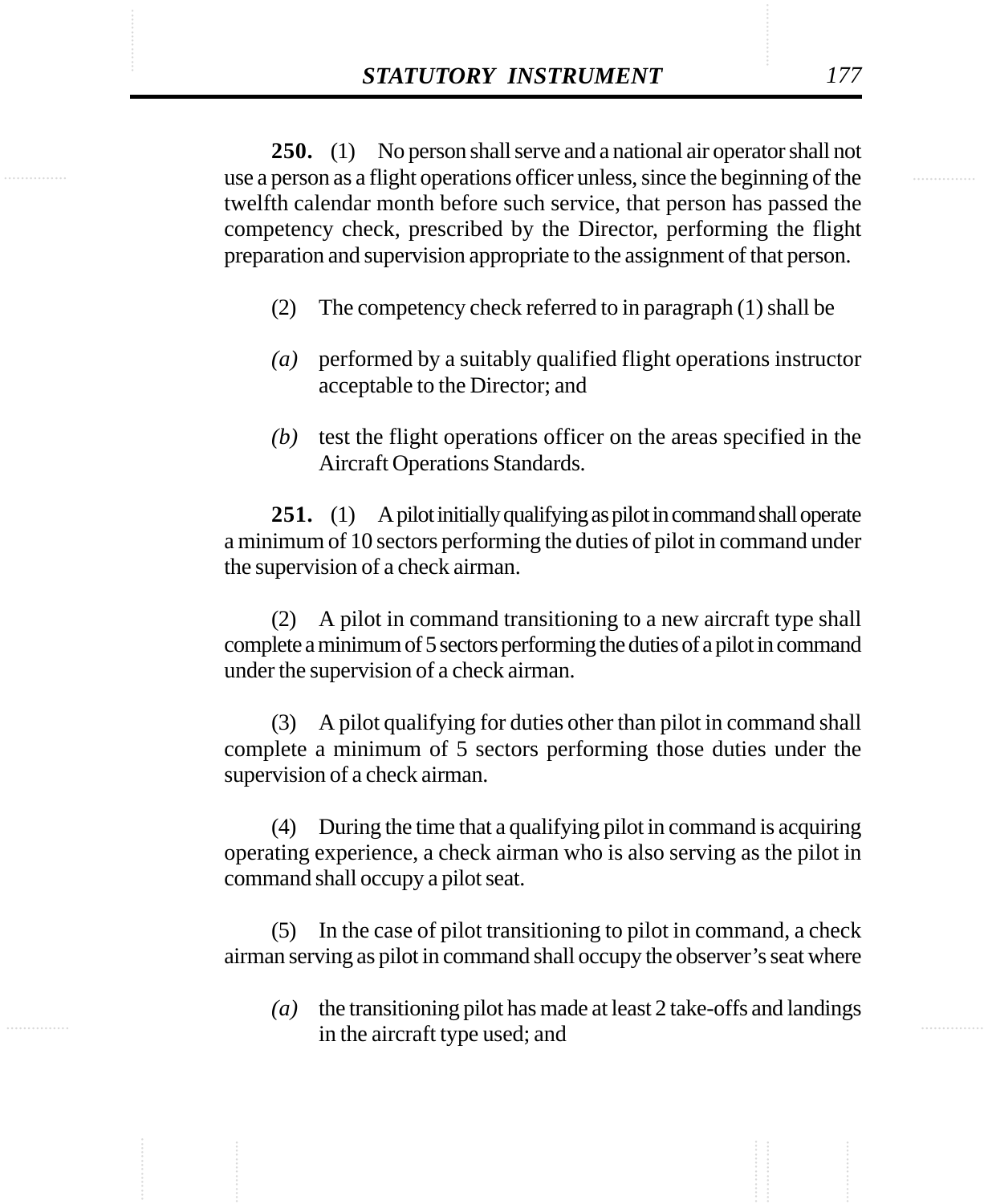qualified to perform the duties of a pilot in command for that *(b)* has satisfactorily demonstrated to the check airman that he is aircraft type.

> **252.** A person qualifying as a flight engineer for a particular aircraft type shall perform in that capacity for a minimum of 5 flights under the supervision of a check airman.

> **253.** (1) A person qualifying as a cabin crew shall perform in that capacity for a minimum of 2 sectors under the supervision of a senior cabin crew.

> (2) In qualifying as a cabin crew referred to in paragraph (1), the areas of operations required for supervised line experience are set out in the Aircraft Operations Standards.

**254.** A national air operator shall ensure that cabin crew

- *(a)* upon completion of conversion training; and
- *(b)* prior to operating as one of the minimum number of the required cabin crew, undergo aircraft familiarization training.

**255.** No person shall serve and a national air operator shall not use a person as a flight operations officer unless, since the beginning of the  $12<sup>th</sup>$ month before such service, that person has observed, in the cockpit, the conduct of a one way flight over routes representative of those for which that person is assigned duties.

**256.** (1) No air operator shall utilize a pilot as pilot in command of an aircraft on a route segment for which that pilot is not currently qualified until that pilot has complied with this Regulation.

national air operator an adequate knowledge of (2) A pilot referred to in paragraph (1), shall demonstrate to the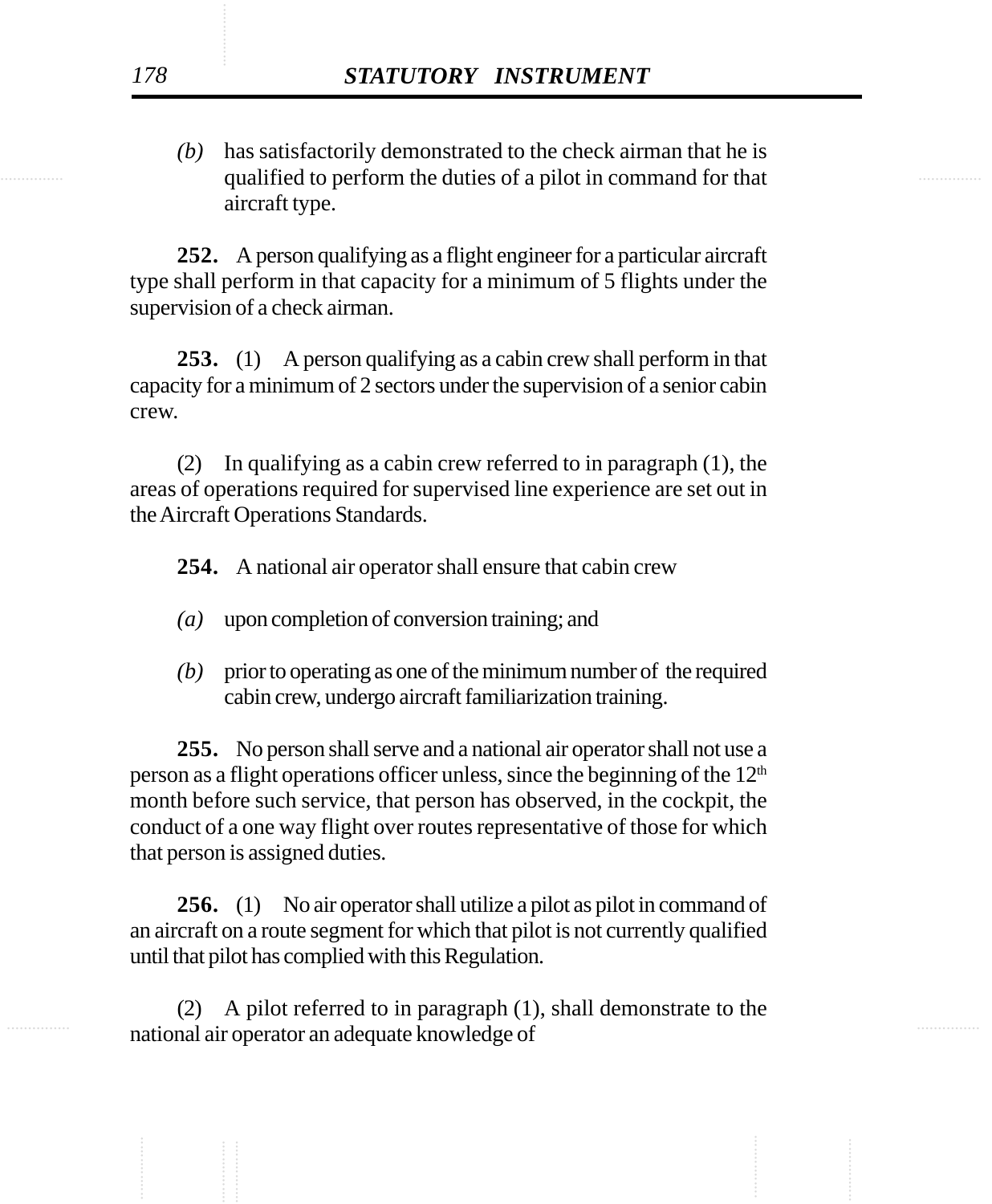- STATUTORY INSTRUMENT 179<br>
(a) the route to be flown and the airports which are to be used, *(a)* the route to be flown and the airports which are to be used, including
	- (i) the terrain and minimum safe altitudes;
	- (ii) the seasonal meteorological conditions;
	- (iii) the meteorological, communication and air traffic facilities, services and procedures;
	- (iv) the search and rescue procedures; and
	- (v) the navigational facilities and procedures, including any longrange navigation procedures, associated with the route along which the flight is to take place; and
	- *(b)* procedures applicable to

(i) flight paths over heavily populated areas and areas of high air traffic density;

- (ii) obstructions;
- (iii) physical layout;
- (iv) lighting;
- (v) approach aids;
- (vi) arrival, departure, holding and instrument approach procedures; and
- (vii) applicable operating minima.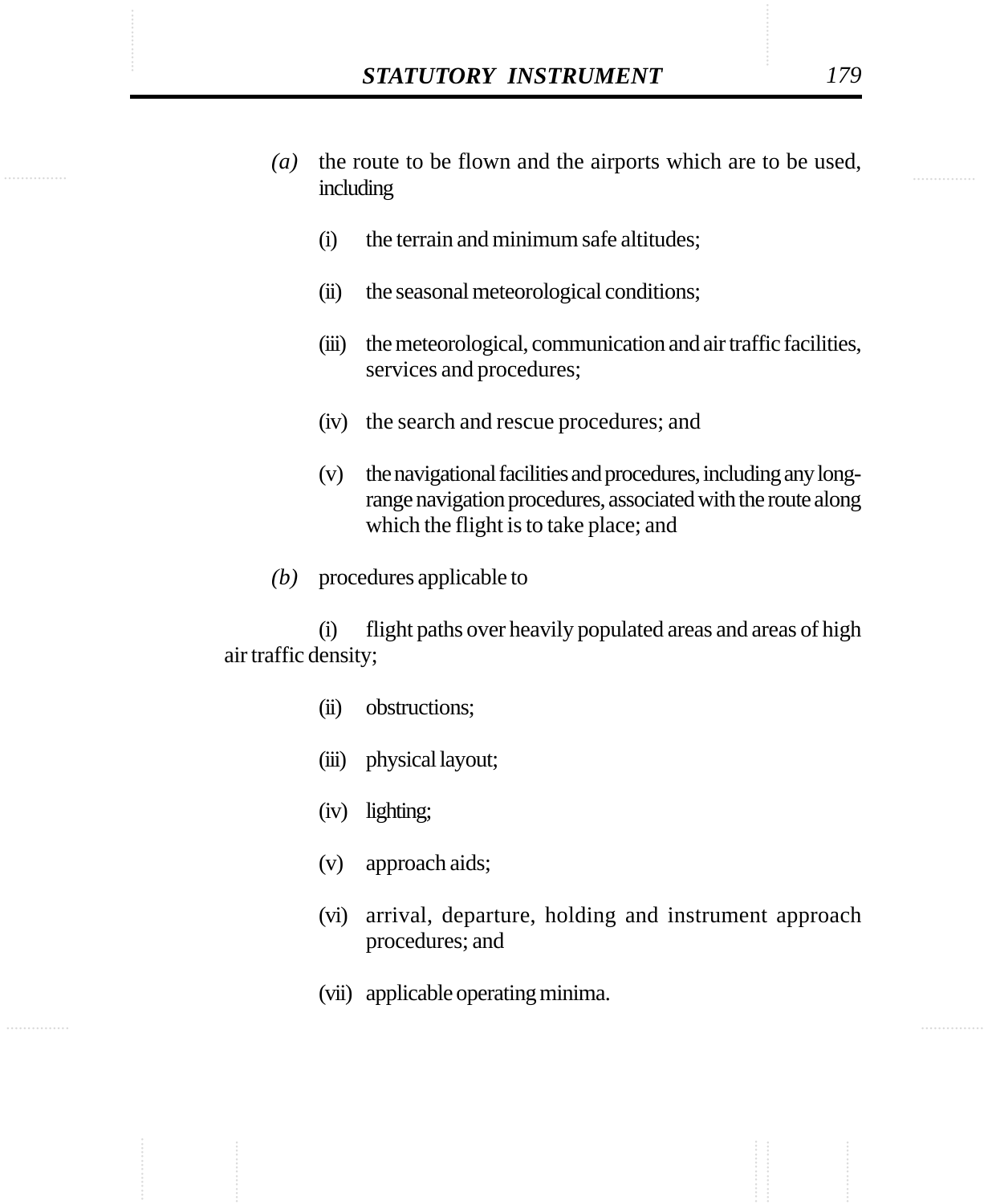an airport, an initial approach to such airport by that pilot in command must (3) Where a pilot in command has not made an actual approach into be made with a pilot who is qualified for that airport, as a member of the flight crew or as an observer on the cockpit.

> (4) The provisions of paragraph (3), in respect of the presence of a pilot who is qualified for the airport shall not apply where:

- *(a)* the approach to the airport is not over difficult terrain and the instrument approach procedures and aids available are similar to those with which the pilot is familiar;
- *(b)* a margin to be approved by the Director is added to the normal operating minima;
- *(c)* there is reasonable certainty that approach and landing can be made in visual meteorological conditions;
- *(d)* the descent from the initial approach altitude can be made by day in visual meteorological conditions;
- *(e)* the national air operator qualifies the pilot in command to land at the airport concerned by means of adequate pilot in command pictorial presentation;
- *(f)* the airport concerned is adjacent to another airport at which the pilot in command is currently qualified to land.

(5) No national air operator shall continue to utilize a pilot in command on a route unless, within the preceding 12 months, that pilot has made at least one trip between the terminal points of that route as a pilot member of the flight crew, as a check airman, or as an observer in the cockpit.

trip on a route referred to in paragraph (5), or on a route in close proximity (6) Where a pilot has not within the preceding 12 months made a and over similar terrain, he shall before serving as a pilot in command on those routes meet the requirement of this Regulation.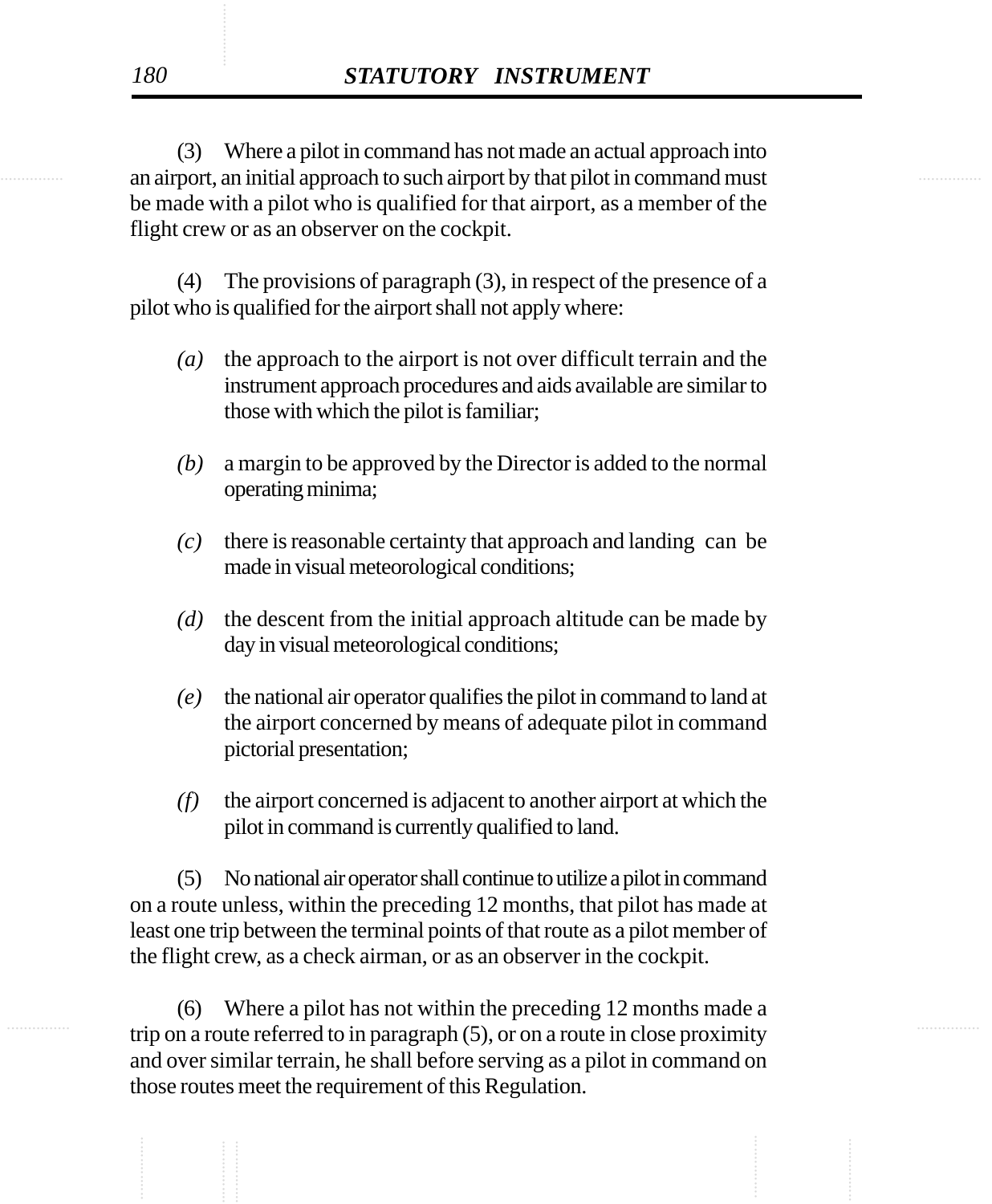**STATUTORY INSTRUMENT** 181<br>
(7) In addition to the records required under this Regulation, a national<br>
air operator shall maintain a record acceptable to the Director. of the (7) In addition to the records required under this Regulation, a national air operator shall maintain a record acceptable to the Director, of the qualification of the pilot in command and of the manner in which that qualification has been achieved for satisfying the requirements of this Regulation.

> **257.** (1) No person shall serve and a national air operator shall not use a person as a pilot in commercial air transport operations unless, within the preceding 12 months, that person has passed a route check in which he satisfactorily performed his assigned duties in one of the types of aeroplanes he is to fly.

> (2) No person shall perform pilot in command duties in commercial air transport operations

> *(a)* over a designated special operational area that requires a special navigation system or procedure; or

> *(b)* in extended range twin engine operations, unless his competency with the systems and procedures has been demonstrated to the national air operator within the preceding 12 months.

> (3) A pilot in command shall demonstrate special operational competency by navigation over the route or area as a pilot in command under the supervision of a check airman and on a continuing basis, on flights while performing duties as a pilot in command.

> **258.** (1) A national air operator shall ensure that when planning for an instrument approach where the ceiling may be less than 300 feet and the visibility may be less than one nautical mile, the pilot in command assigned on the flight has prior to flight performed 15 sectors performing pilot in command duties in the aircraft type which shall include 5 approaches to land using Category I or Category II procedures.

> (2) No pilot in command shall plan for or initiate an instrument approach when the ceiling is less than 300 feet and the visibility is less than one nautical mile unless he has, prior to such flight completed 15 sectors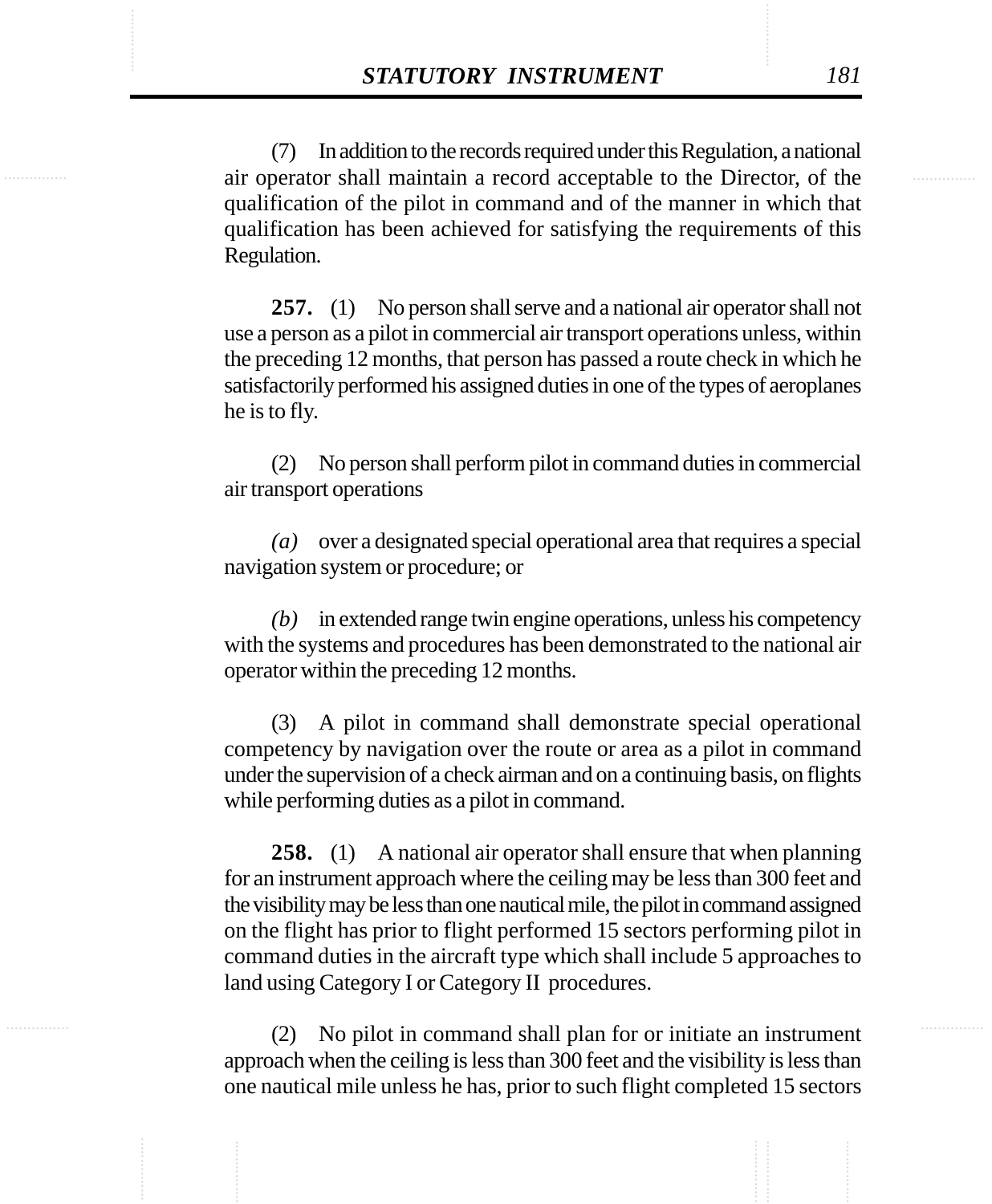............... ............... 5 approaches to land using Category I or Category II procedures. performing the duties of pilot in command in the aircraft type which included

> (3) A national air operator shall ensure that where planning for approach when the ceiling may be less than 100 feet or the visibility may be less than 1 200 runway visual range, the pilot in command assigned to the flight has prior to flight completed 20 sectors performing pilot in command duties in the aircraft type which shall include 5 approaches to land using Category III procedures.

> (4) No pilot in command shall plan for or initiate an approach when the ceiling is less than 100 feet or the visibility is less than 1 200 runway visual range unless he has prior to such flight completed 20 sectors performing pilot in command duties in the aircraft type, which included completing 5 approaches and landings using Category III procedures.

> **259.** (1) No person shall serve nor shall any national air operator use a person as pilot in command in commercial air transport operations at designated special airports and heliports unless within the preceding 12 months

- *(a)* the pilot in command has received a briefing from the national air operator on such operations for that airport, through pictorial means acceptable to the Director; or
- *(b)* the pilot in command or the assigned second in command has made a take-off and landing at that airport while serving as a flight crew member for the national air operator.

(2) Designated special airport and heliport limitations under paragraph (1), are not applicable where the operation will occur

- *(a)* during daylight hours;
- ............... ............... *(b)* when the visibility is at least 3 nautical miles; and
	- *(c)* when the ceiling at that airport is at least 1 000 feet above the lowest initial approach altitude prescribed for an instrument approach procedure.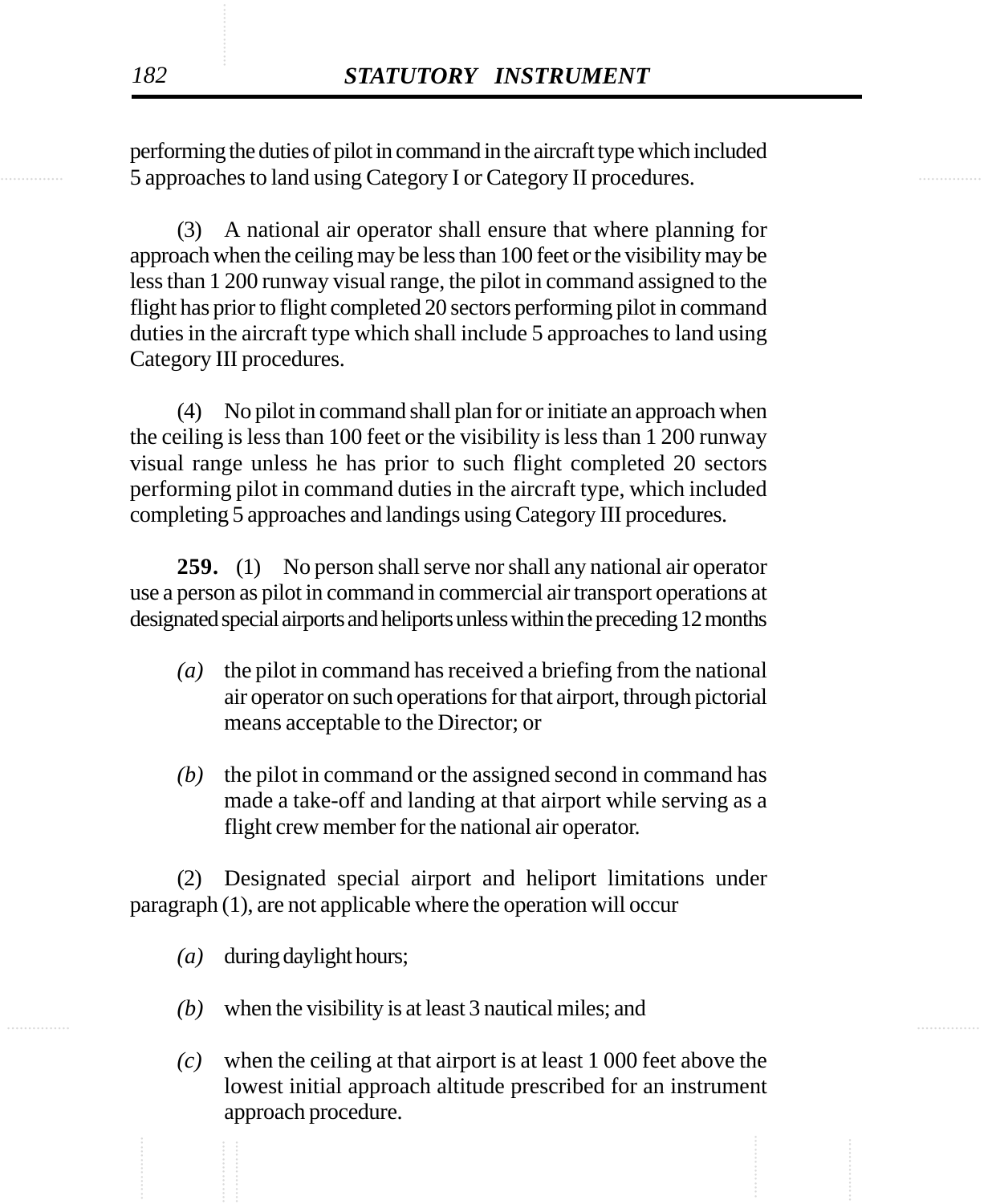- *(a)* each flight crew member undergoes recurrent training and checking and that all such training and checking areas relevant to the type or variant of aircraft on which such flight crew member operates;
- *(b)* a recurrent training and checking programme is established in the operations manual of the national air operator, and approved by the Director;
- *(c)* ground and recurrent training are conducted by suitably qualified personnel;
- *(d)* emergency and safety equipment training is conducted by suitably qualified personnel; and
- *(e)* all personnel conducting recurrent training for crew are suitably qualified to integrate the elements of crew resource management into such training;
- *(f)* modular crew resource management training is conducted by at least one crew resource management trainer, acceptable to the Director, who may be assisted by experts in order to address specific specialized areas; and
- *(g)* recurrent checking is conducted as follows:
	- (i) operator proficiency check shall be conducted by a check airman trained in crew resource management concepts and the assessment of crew resource management skills;
	- (ii) line check shall be conducted by a suitably qualified pilot in command nominated by the a national air operator and acceptable to the Director; and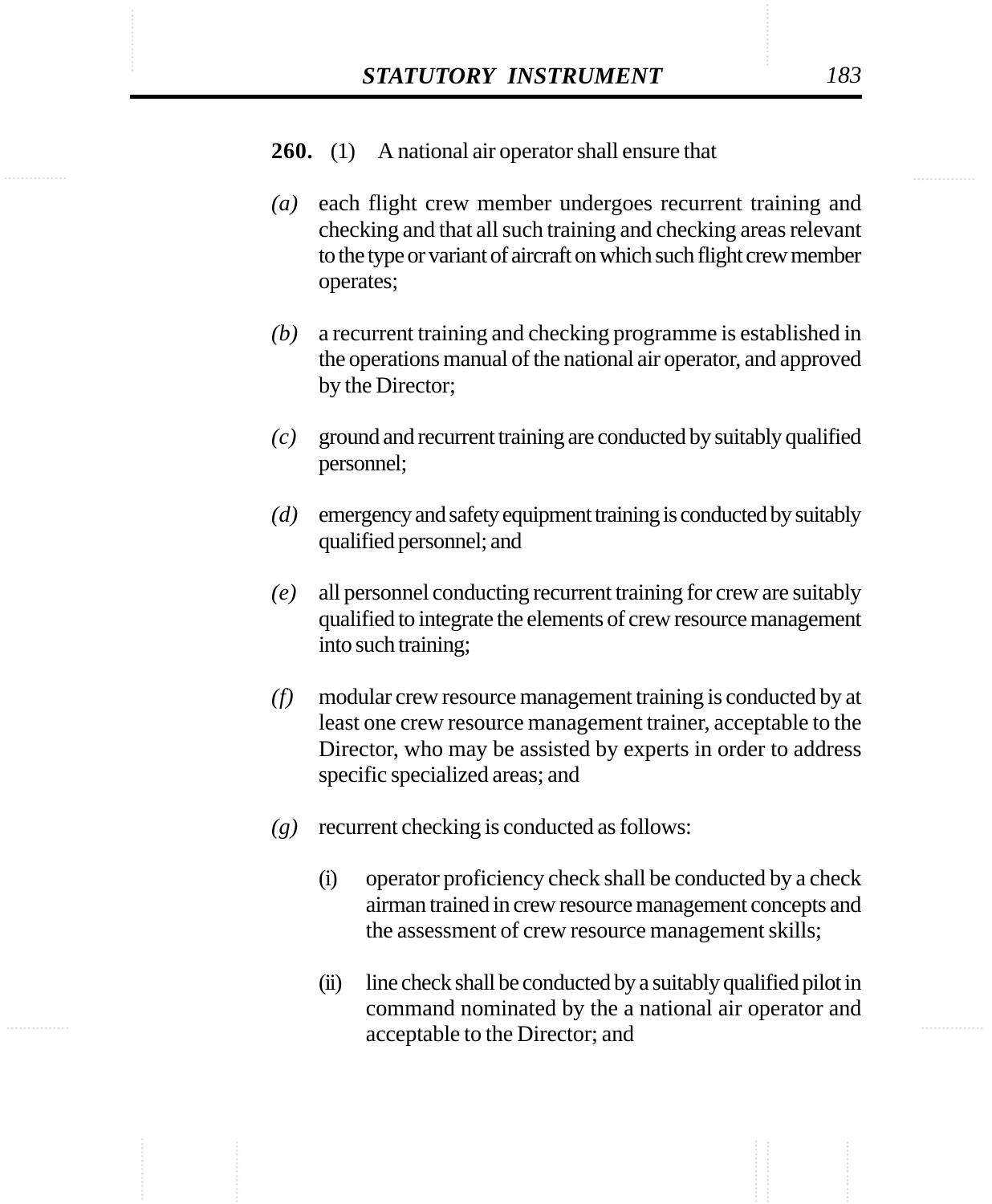- by suitably qualified personnel. (iii) emergency and safety equipment checks shall be conducted
	- (2) A national air operator shall ensure that
	- *(a)* flight crew undergo proficiency checks to assess competency in carrying out normal, abnormal and emergency procedures;
	- *(b)* the proficiency check referred to in paragraph *(a)* is conducted without external visual reference when the flight crew member will be required to operate under instrument flight rules; and
	- *(c)* flight crew undergo proficiency checks as part of a normal flight crew complement.

(3) The period of validity of a proficiency check shall be 6 months in addition to the remainder of the month in which the proficiency check expires.

(4) A proficiency check shall be performed twice within any period of one year and any two such checks which are similar and which occur within a period of 4 consecutive months shall not alone satisfy this requirement.

(5) A national air operator shall ensure that each flight crew member undergoes a line check on the aircraft to demonstrate his competence in carrying out normal line operations as described in the operations manual of the national air operator.

(6) The period of validity of a line check referred to in paragraph (5), shall be the remainder of the month of which such check is issued plus 12 months thereafter.

shall extend from the date of issue until 12 months from the expiry date of (7) Where a new line check is issued within the final 3 months of validity of a previous line check, the period of validity of the new line check the previous line check.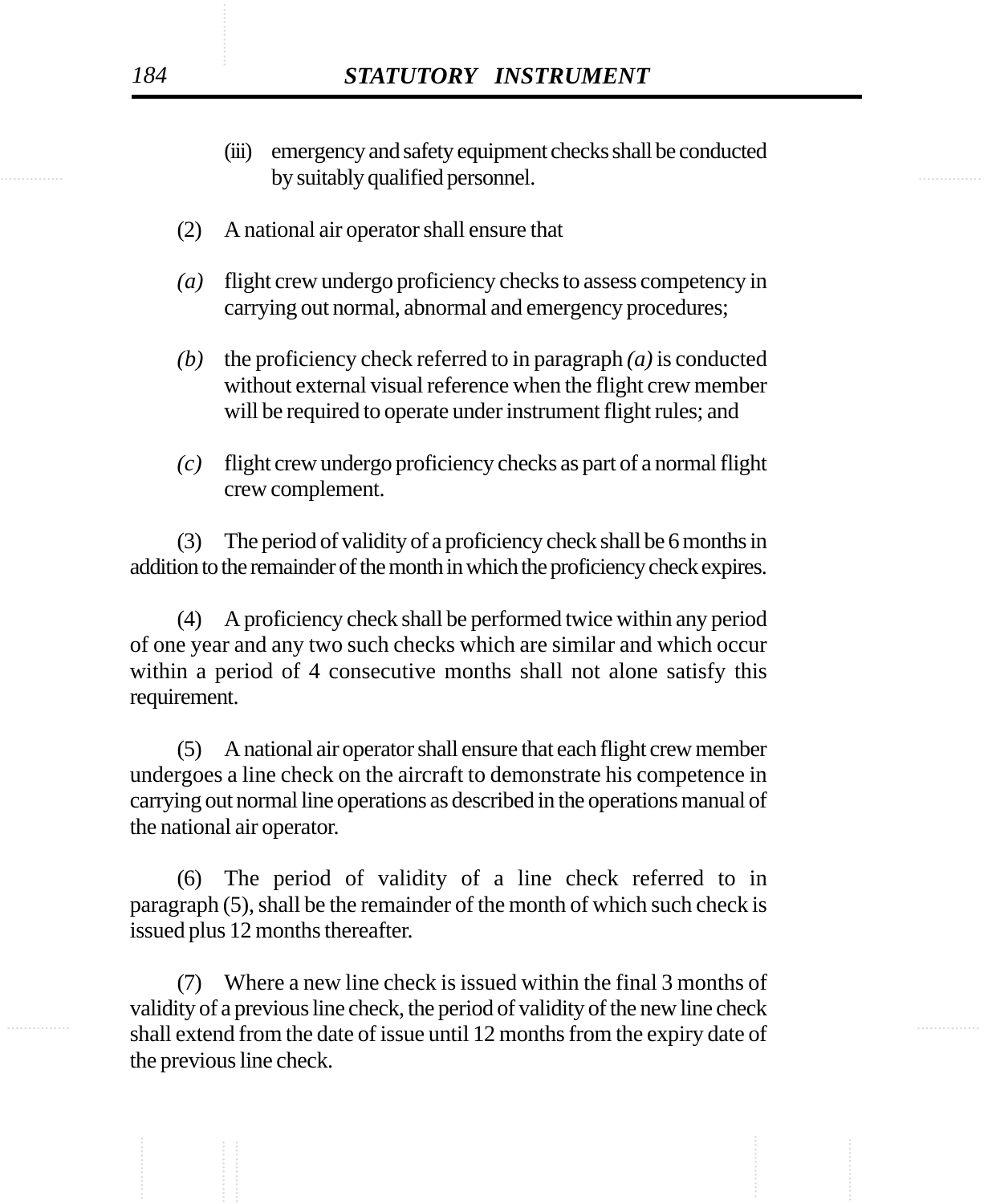**STATUTORY INSTRUMENT** 185<br>
(8) A national air operator shall ensure that each crew member<br>
undergoes training and checking on the location and use of all emergency (8) A national air operator shall ensure that each crew member undergoes training and checking on the location and use of all emergency and safety equipment carried.

> (9) The period of validity of an emergency and safety equipment check referred to in paragraph (8), shall be the remainder of the month in which the check is issued plus 12 months thereafter.

> (10) Where an emergency and safety equipment check is issued within the final 3 months of validity of a previous emergency and safety check, the period of validity of the new emergency and safety equipment check shall extend from the date of issue to 12 months from the expiry date of that previous emergency and safety equipment check.

- (11) A national air operator shall ensure that
- *(a)* elements of crew resource management training are integrated in all appropriate phases of the recurrent training;
- *(b)* each flight crew member undergoes specific modular crew resource management training; and
- *(c)* all major topics of crew resource management training shall be covered over a period not exceeding 3 years.

(12) A national air operator shall ensure that each flight crew member undergoes appropriate recurrent training every 12 months.

(13) Where the training referred to in paragraph (11), is conducted within 3 months prior to the expiry of the 12 months period, the next recurrent training shall be completed within 12 months of the original expiry date of the previous ground and recurrent training.

(14) A national air operator shall ensure that each flight crew member undergoes flight training in an aircraft or flight simulator every 12 months.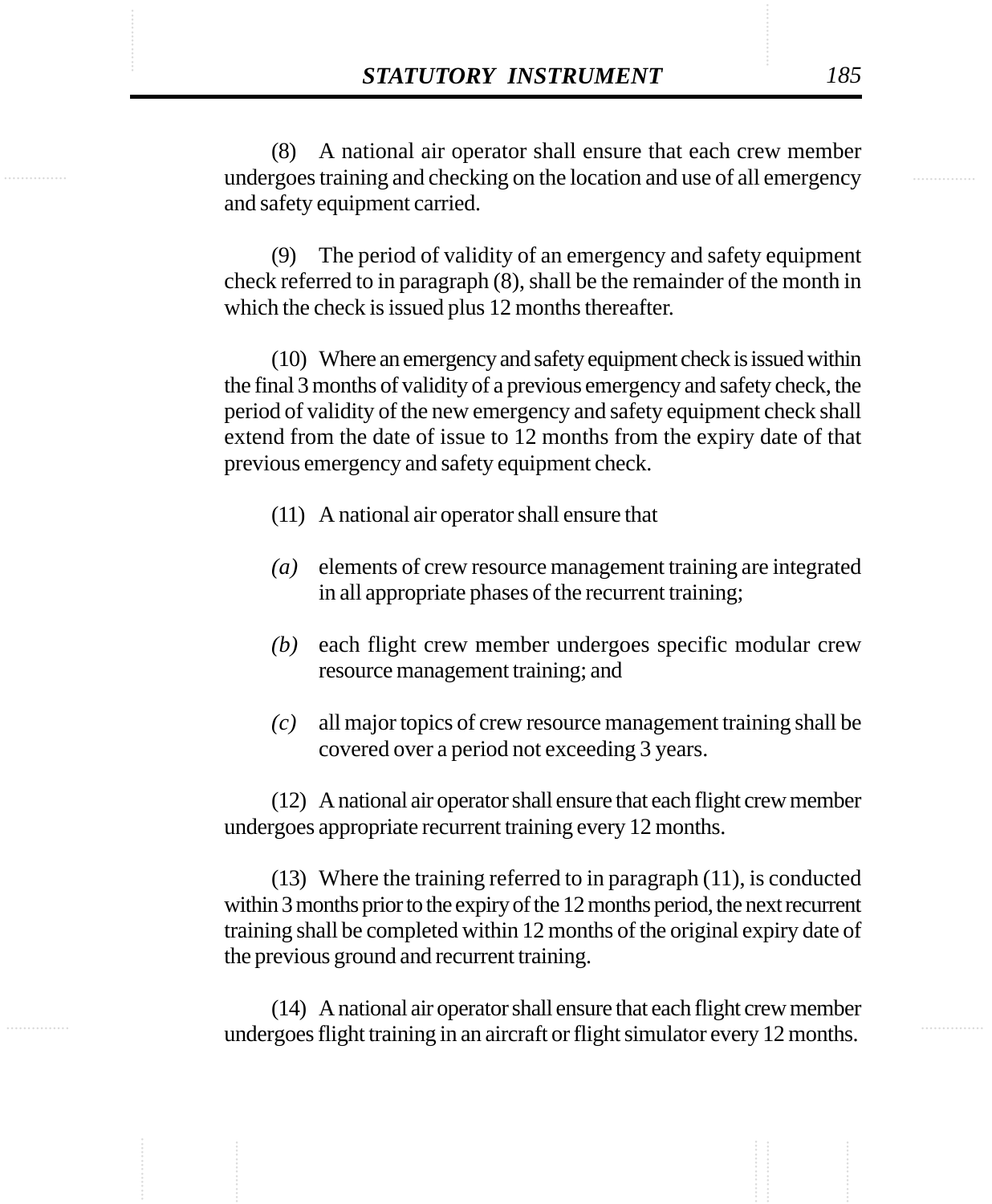within 3 months prior to the expiration of the previous 12 months period, the (15) Where the training referred to in paragraph (12), is conducted next flight training shall be completed within 12 months of the original expiration date of the previous flight training.

> (16) Recurrent training for flight crew required by this Regulation shall meet the requirements of the Aircraft Operations Standards.

> **261.** (1) A national air operator shall ensure that each cabin crew member undergoes recurrent training and checking covering the actions assigned to each crew member in normal and emergency procedures and drills relevant to the type and variant of aircraft on which he operates.

> (2) A national air operator shall ensure that the recurrent training and checking programme is approved by the Director and includes theoretical and practical instructions, together with individual practice.

> (3) The period of validity of recurrent training and the associated checking shall be the remainder of the month in which the training occurs plus 12 months thereafter.

> (4) Where a new check was issued within the final 3 months of validity of a previous check, the period of validity of the new check shall extend from the date of issue until 12 months from the expiration of that previous check.

> (5) A national air operator shall ensure that all recurrent training and checking for cabin crew is conducted by suitably qualified cabin crew.

> (6) A cabin crew shall undergo recurrent training and emergency procedures and drills relevant to his assigned positions and type and variant of aircraft on which he operates on the areas and for the intervals set out in the Aircraft Operations Standards.

262. (1) A national air operator shall ensure that each cabin crew member who has been absent from all flying duties for more than 6 months, and still remains within the period of validity of the previous check, completes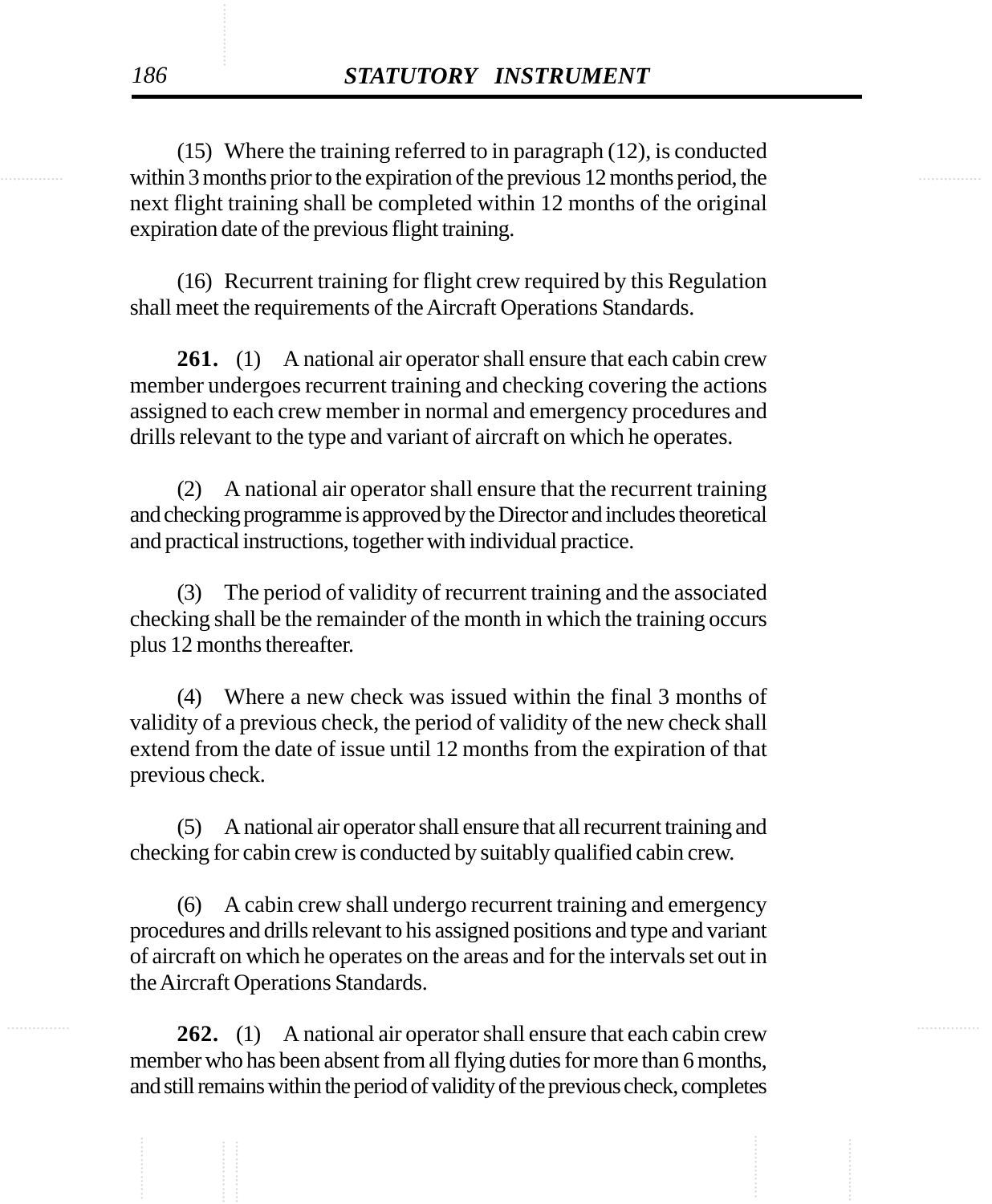**STATUTORY INSTRUMENT** 187<br>
recurrent training specified in the operations manual of the national air<br>
operator. recurrent training specified in the operations manual of the national air operator.

> (2) A national air operator shall ensure that when a cabin crew member who, during the preceding 6 months had not undertaken duties as a cabin crew member on a particular type of aircraft, before undertaking such duties on that aircraft type such cabin crew member

- *(a)* completes recurrent training on the type; or
- *(b)* operates two re-qualification sectors.

(3) A national air operator shall ensure that recurrent training is conducted by suitably qualified persons and, for each cabin crew member, includes at least the following:

- *(a)* emergency procedures including pilot incapacitation;
- *(b)* evacuation procedures including crowd control techniques;
- *(c)* the operation and actual opening of all normal and emergency exits for passenger evacuation in an aircraft or representative training device;
- *(d)* demonstration of the operation of all other exits including flight deck windows; and
- *(e)* the location and handling of emergency equipment, including oxygen systems, and the donning of life vests, portable oxygen and protective breathing equipment.

**263.** (1) No person shall serve and a national air operator shall not use a person in commercial air transport operations as a flight operations officer unless within the preceding 12 months that person has completed the recurrent ground training programme approved by the Director.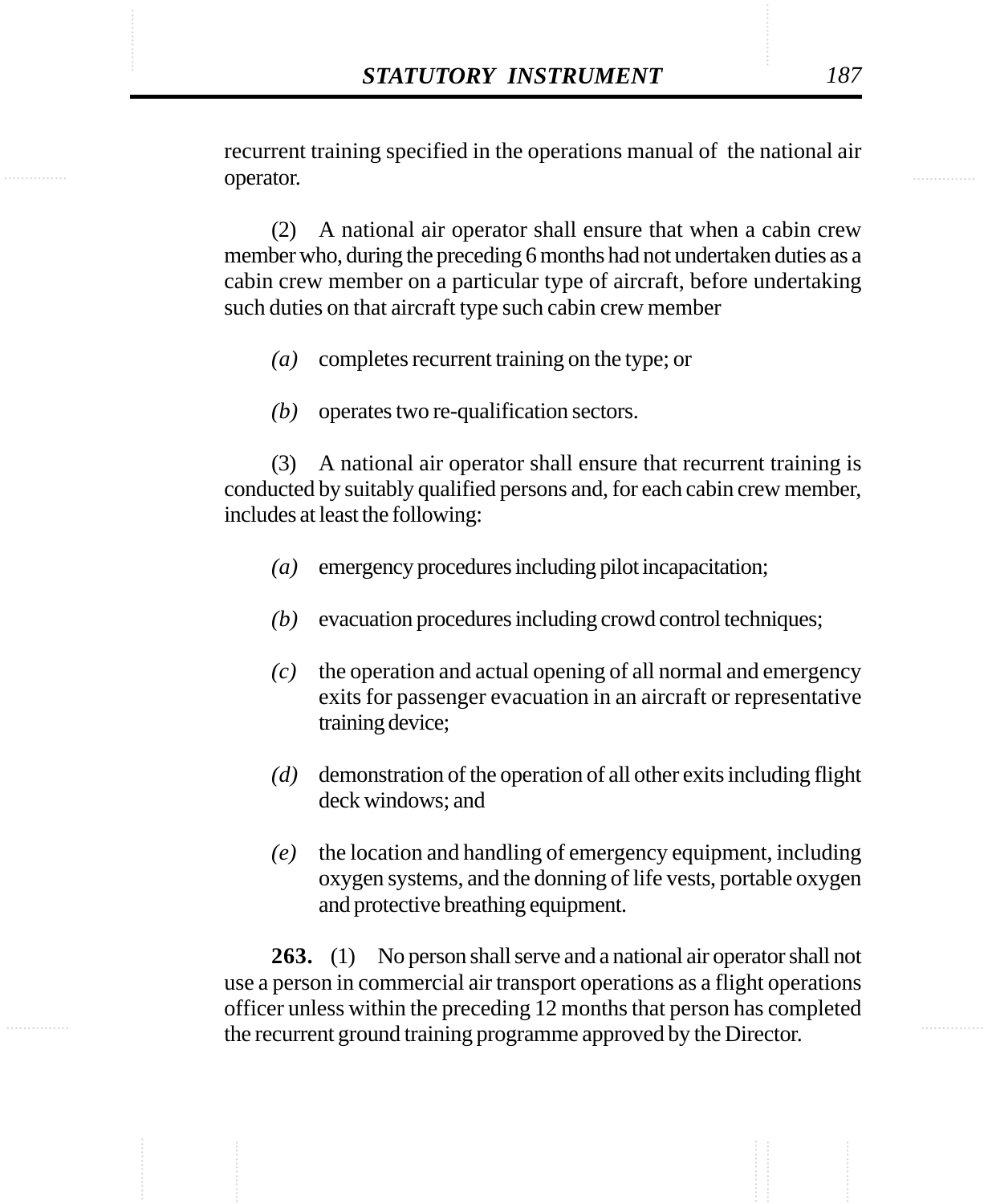example are paragraph (1), shall include training on the state of the state of the state of the state of the state of the state of the state of the state of the state of the state of the state of the state of the state of (2) The recurrent ground training programme referred to in

*(a)* aircraft-specific flight preparation;

- *(b)* emergency assistance to flight crew;
- *(c)* crew resource management; and
- *(d)* recognition of and transportation of dangerous goods.

(3) A national air operator shall ensure that all recurrent ground training is conducted by a suitably qualified flight operations officer.

**264.** (1) No person shall serve and a national air operator shall not use a person in commercial air transport operations as a flight instructor unless he

- *(a)* holds a flight instructor rating under the *Civil Aviation (General Application and Personnel Licensing) Regulations, 2007*;
- *(b)* meets the following requirements:
	- (i) holds the pilot licences and rating required to serve as a pilot in command or a flight engineer;
	- (ii) has satisfactorily completed the appropriate training phases for the aircraft, including recurrent training, that are required in order to serve as a pilot in command or flight engineer;
- ............... ............... required to serve as a pilot in command or flight engineer;(iii) has satisfactorily completed the appropriate proficiency, competency and recency of experience checks that are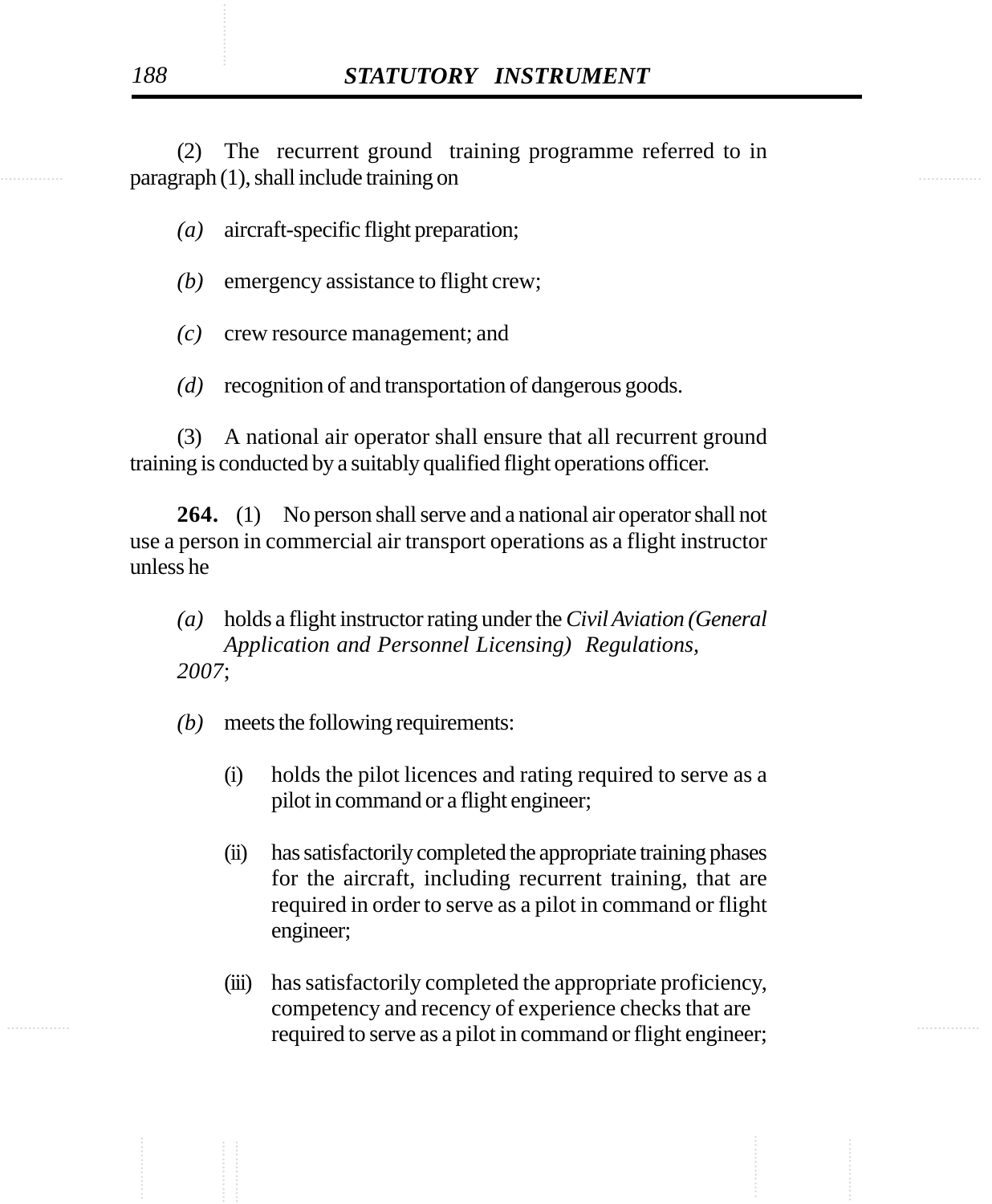- **STATUTORY INSTRUMENT** 189<br>(iv) has satisfactorily completed the applicable initial or transitional<br>training requirements and the in-flight competency check: (iv) has satisfactorily completed the applicable initial or transitional training requirements and the in-flight competency check; and
	- (v) holds the appropriate medical certificate.

(2) A national air operator shall ensure that a person meeting the requirements of paragraph (1)*(b)* completes the requirements set out in the Aircraft Operations Standards.

**265.** No national air operator shall use a person nor may any person serve as a flight instructor in an approved training program unless, with respect to the aircraft type involved, that person

- *(a)* has satisfactorily completed
	- (i) the appropriate training phases for the aircraft, including recurrent training, that are required to serve as a pilot in command or flight engineer, as applicable;
	- (ii) the appropriate proficiency, competency and recency of experience checks that are required to serve as a pilot in command or flight engineer, as applicable;
	- (iii) the applicable initial or transitional training requirements and the Director has observed in-flight competency check; and
- *(b)* holds the airman licences and rating required to serve as a pilot in command or a flight engineer, as applicable;
- *(c)* holds at least a Class III medical certificate unless serving as a required flight crew member, in which case holds a Class I or a Class II medical certificate as appropriate.

**266.** (1) No person shall serve and no national air operator shall use a person as a check airman unless he has completed the curricula approved by the Director for those functions for which he is to serve.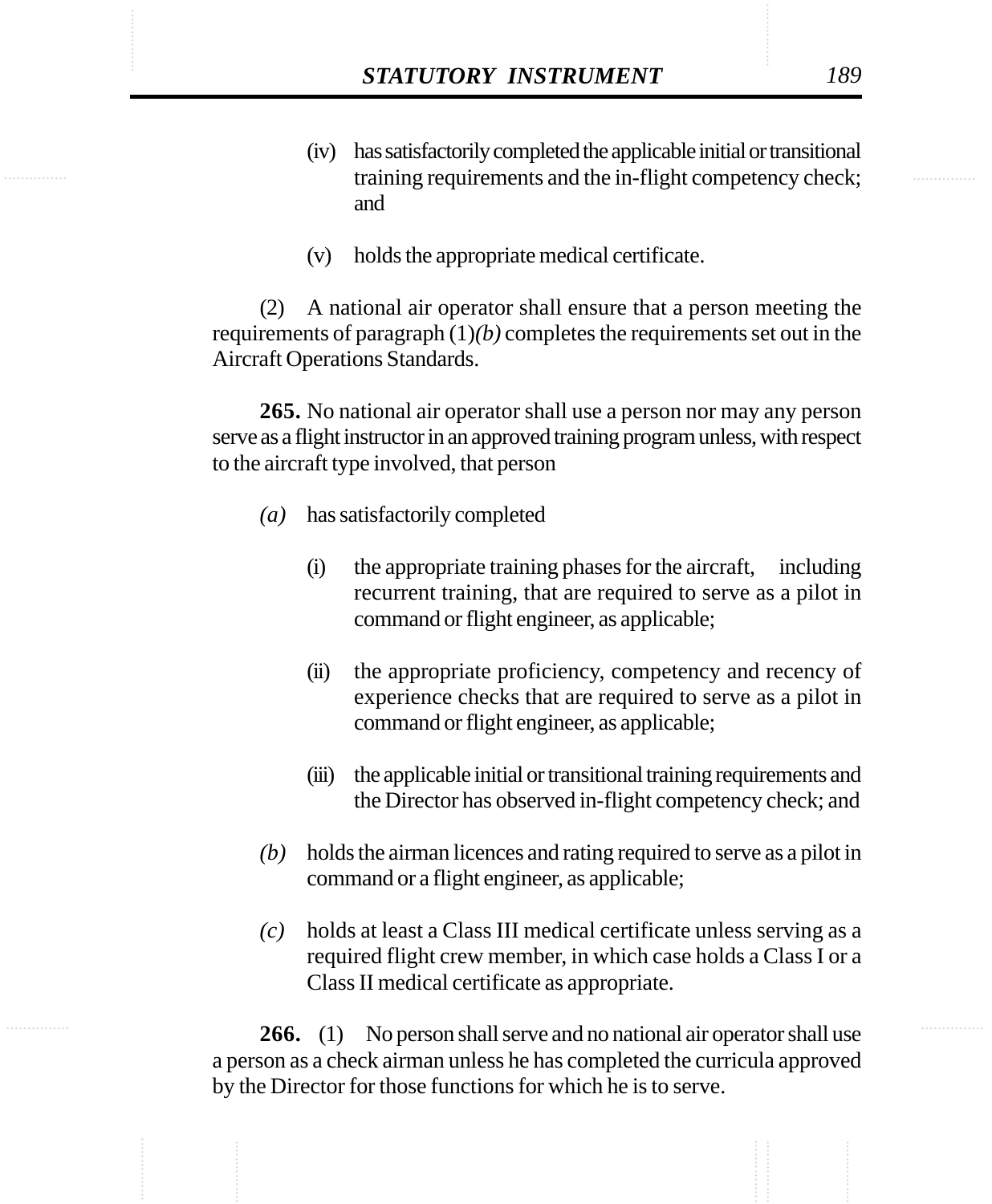training for a check airman referred to in paragraph (1) includes the areas (2) A national air operator shall ensure that the initial and transition set out in the Aircraft Operations Standards.

> **267.** Subject to regulations 268 and 269, a person shall not serve nor may any national air operator use a person as a check airman for any flight check unless that person has been designated by such national air operator and approved by the Director as a check airman for a specific function, within the preceding 12 months.

> **268.** No person shall serve and no national air operator shall use a person as a check airman in an established training programme unless, with respect to the aircraft type involved, that person

- *(a)* has satisfactorily completed
	- (i) the appropriate training phases for the aircraft, including recurrent training, that are required to serve as a pilot in command or flight engineer;
	- (ii) the appropriate proficiency, competency and recency of experience checks that are required to serve as a pilot in command or flight engineer;
	- (iii) the applicable training requirements and the Director has observed in-flight competency check;
- *(b)* holds the pilot licences and ratings required to serve as a pilot in command or a flight engineer;
- *(c)* holds the appropriate medical certificate; and
- *(d)* has been approved by the Director for the check airman duties involved.

**269.** No person shall serve nor shall any national air operator use a person as a check airman on commercial air transport operations for any check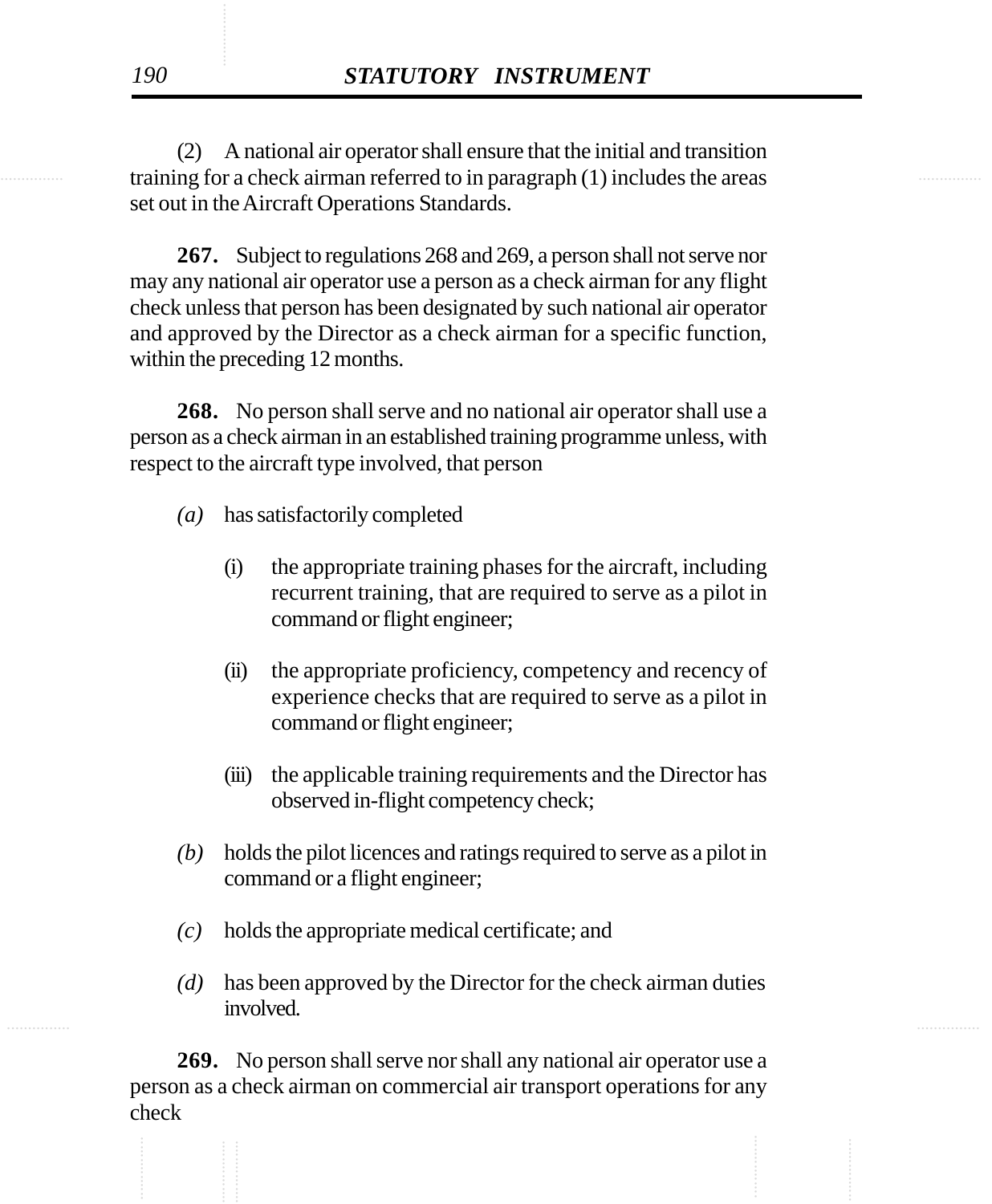**STATUTORY INSTRUMENT** 191<br>
(a) in an aircraft as a required pilot flight crew member unless that<br>
person holds the required pilot licences and ratings and has completed *(a)* in an aircraft as a required pilot flight crew member unless that person holds the required pilot licences and ratings and has completed all applicable training, qualification and currency requirements of these Regulations applicable to the crew position and the flight operations being checked;

- *(b)* in an aircraft as an observer check airman unless that person holds the pilot licences and ratings and has completed all applicable training, qualification and line observation requirements of these Regulations applicable to the position and the flight operations being checked; or
- *(c)* in a flight simulator unless that person has completed or observed all training, qualification and line observation requirements of these Regulations applicable to the position and flight operations being checked.

**270.** (1) No national air operator shall use a flight simulator for training or checking unless such flight simulator has been specifically approved for the national air operator in writing, by the Director.

(2) A national air operator shall not use a flight simulator for any purpose other than that specified in the approval of the Director.

**271.** No person shall serve nor shall any national air operator use a person as a check airman or simulator flight instructor in commercial air transport operations unless, since the beginning of the  $12<sup>th</sup>$  month before that service, that person has

- *(a)* flown at least 5 sectors as a required crew member for the type of aircraft involved; or
- *(b)* observed, on the flight deck, the conduct of 2 complete flights in the aircraft type to which the person is assigned.

**272.** Where it is necessary to terminate a check for any reason, a national air operator shall not use the crew member or flight operations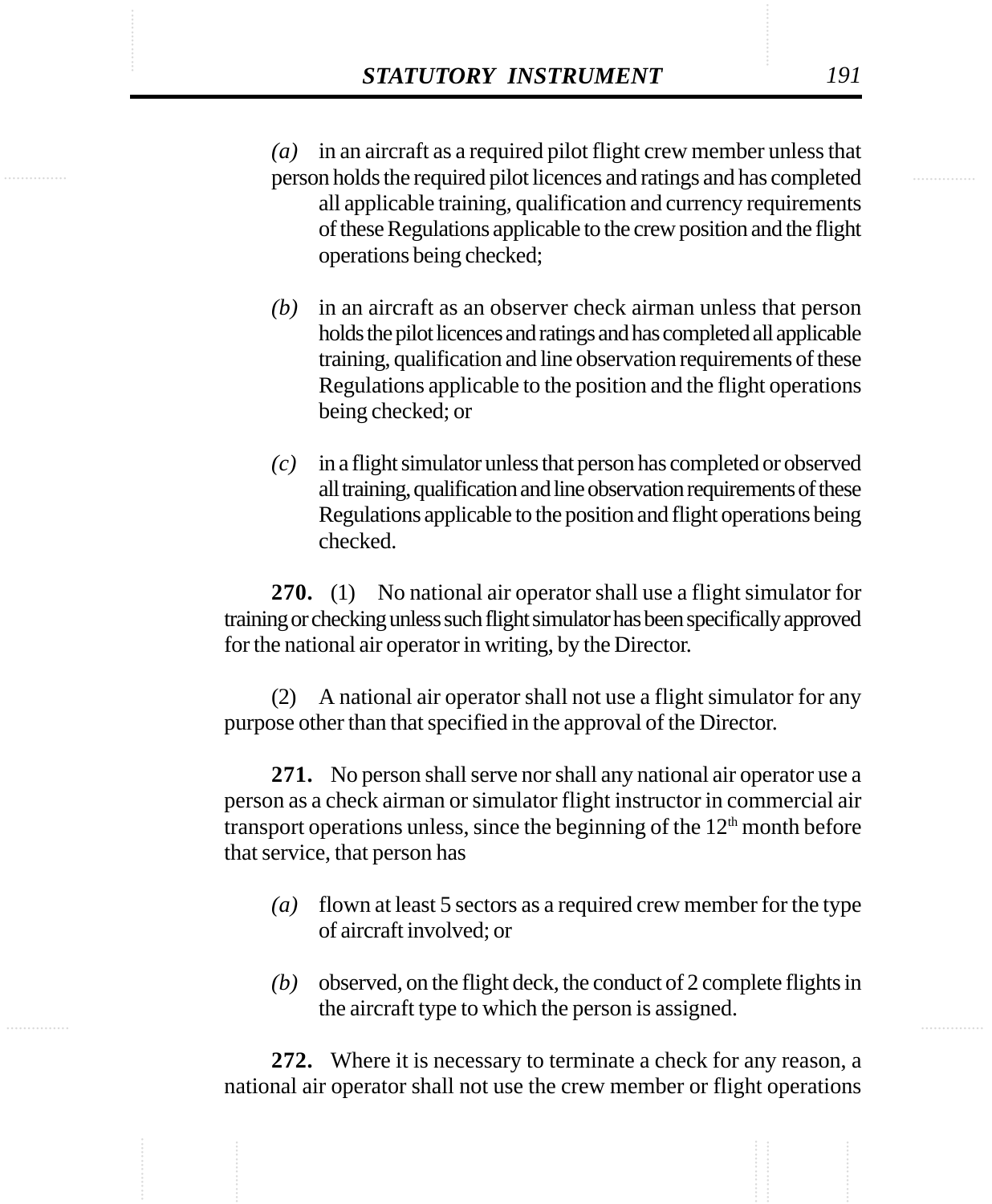the completion of a satisfactory re-check. officer involved in such check in commercial air transport operations until

> **273.** (1) The national air operator shall record in his records for each crew member and flight operations officer, the completion of each of the qualifications required by these Regulations in a manner acceptable to the Director.

> (2) A pilot may complete the curricula required by these Regulations concurrently or intermixed with other required curricula, but completion of each curriculum shall be recorded separately in sufficient detail to satisfy the Director.

> **274.** (1) To enable adequate supervision of his training and checking activities, a national air operator shall forward to the Director at least 7 days prior to the scheduled activity, the dates, times and locations of all

- *(a)* training in the training programme of the national air operator which required the approval of the Director; and
- *(b)* proficiency, competency and line checks.

(2) Failure to provide the information required refer**r**ed to in paragraph (1), may invalidate the training or check and the Director may require that it be repeated for observation purposes.

**275.** (1) A national air operator may submit a request to the Director in writing for the reduction or waiver of any training requirement or portion thereof, and such request shall be accompanied by a detailed justification.

experience of the crew members. (2) The Director on receipt of a request referred to in paragraph (1), may authorise the reductions in, or waiver of certain portions of the training requirements of this Part, taking into account the previous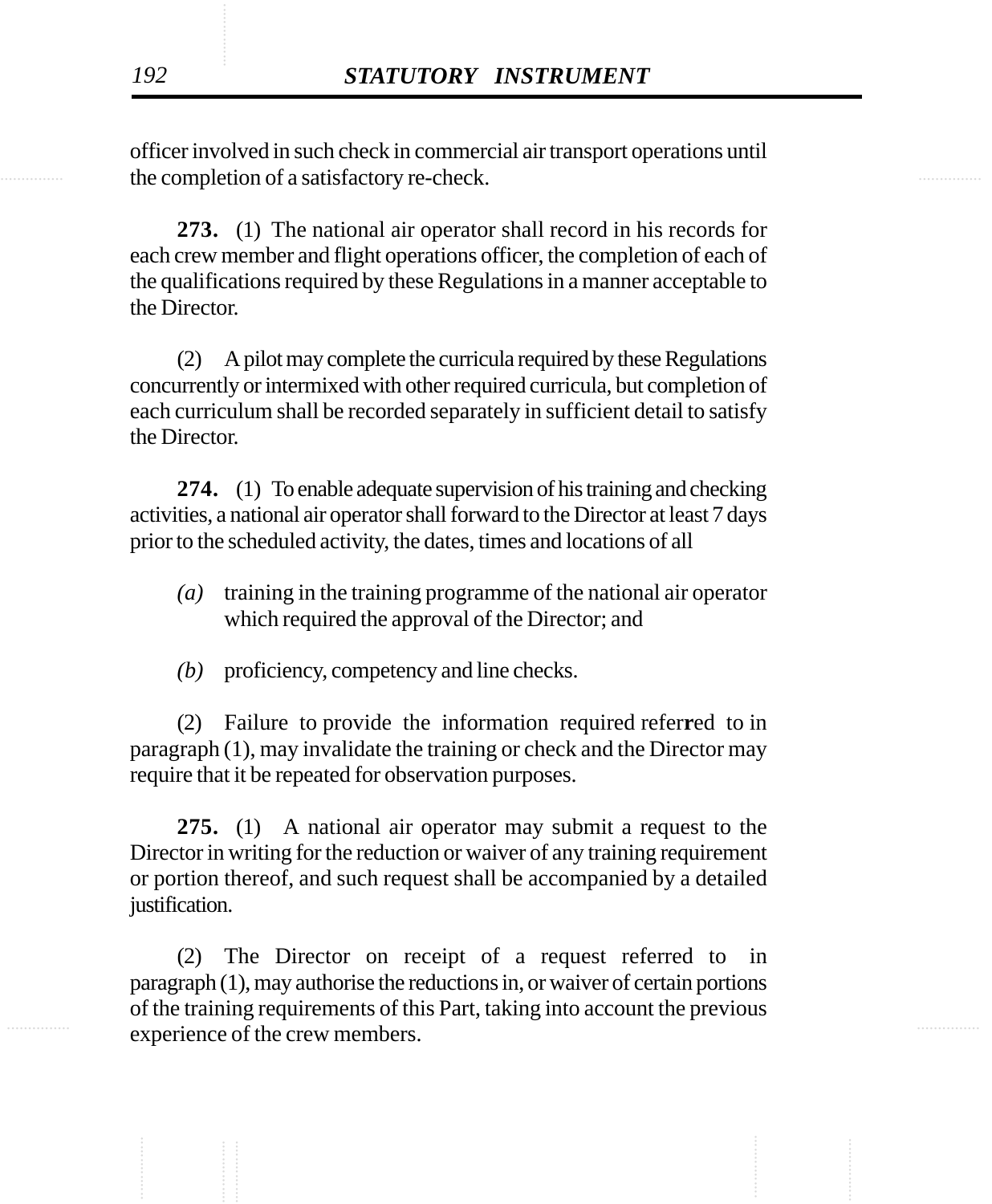**STATUTORY INSTRUMENT** 193<br>
(3) Where a request referred to in paragraph (1), is for a specific<br>
crew member. the written authorisation. including the supporting iustification. (3) Where a request referred to in paragraph (1), is for a specific crew member, the written authorisation, including the supporting justification, shall be filed in the records which the national air operator maintains for that crew member.

## PART XI

## *Crew and Flight Duty Limitations*

**276.** (1) This Part applies in relation to any duty carried out on behalf of a national air operator by both flight crew and cabin crew as applicable.

(2) In this Part

"crew" means flight crew and cabin crew;

"day" means the period of elapsed time using coordinated universal time or local time that begins at midnight and ends 24 hours later at the next midnight;

Responsibilities of national air operator.

"dispatch crew" means a fully qualified crew member authorised to carry out pre-flight duties as defined by the national air operator;

"duty" means any continuous period during which a crew member is required to carry out any task associated with the business of the national air operator;

"minimum rest period" means a period during which a crew member is free from all duties, is not interrupted by the national air operator and is provided with an opportunity to obtain not less than 8 consecutive hours of sleep in suitable accommodation, time to travel to and from that accommodation and time for personal hygiene and meals and where applicable, time to check-in and out of accommodation;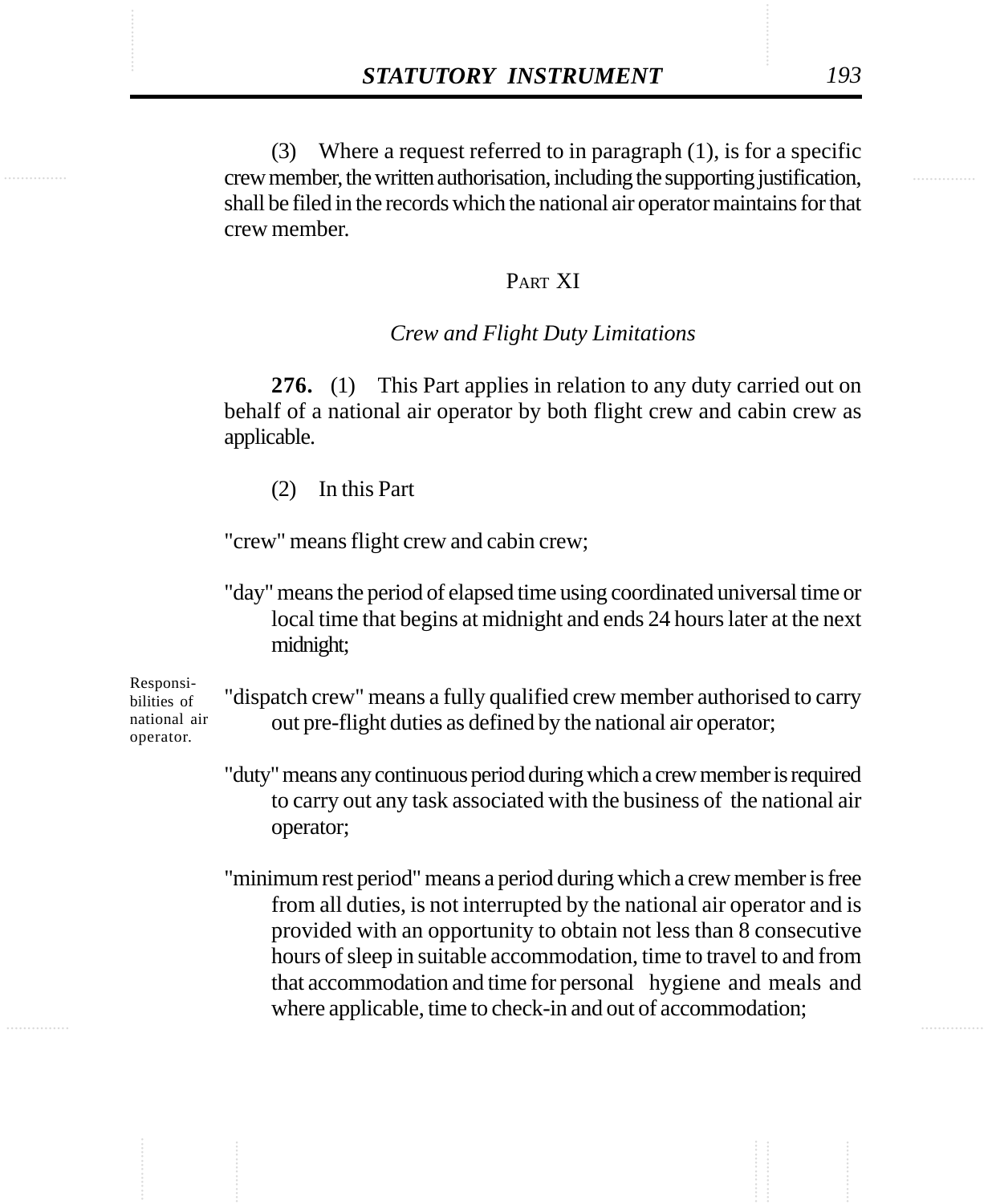- **Example 3.1 passengers in surface or air transport on behalf of the national air** "positioning" means the practice of transferring crew from place to place as operator;
	- "reporting time" means the time at which a crew member is required by the national air operator to report for any duty;
	- "reserve duty" means a period during which the national air operator requires a crew member who would otherwise be off duty to be available to assume duty where necessary;
	- "rest period" means the period of time before starting a flying duty period that is designed to give crew members adequate opportunity to rest before a flight;
	- "rostered duty" means the duty period or series of duty periods, with stipulated start and finish times, notified by the national air operator to crews in advance;
	- "scheduled duty" means the allocation of specific flight or flights or other duties to a crew member within the pre-notified rostered series of duty periods;
	- "sector" means a period of flight time when an aircraft first moves under its own power until it next comes to rest at the designated parking position after landing;

Monitoring system.

- "split duty" means flying duty period which consists of two or more sectors separated by period less than a minimum rest period;
- "standby crew" means a crew member who has been designated by a national air operator to remain at a specified location in order to be available to report for flight duty on notice of one hour or less;
- ............... ............... "suitable accommodation" means a furnished bedroom which is subject to minimum noise, is well ventilated and has the facility to control the  $\frac{F\text{light time}}{1\text{imitations}}$ levels of light and temperature; and limitations.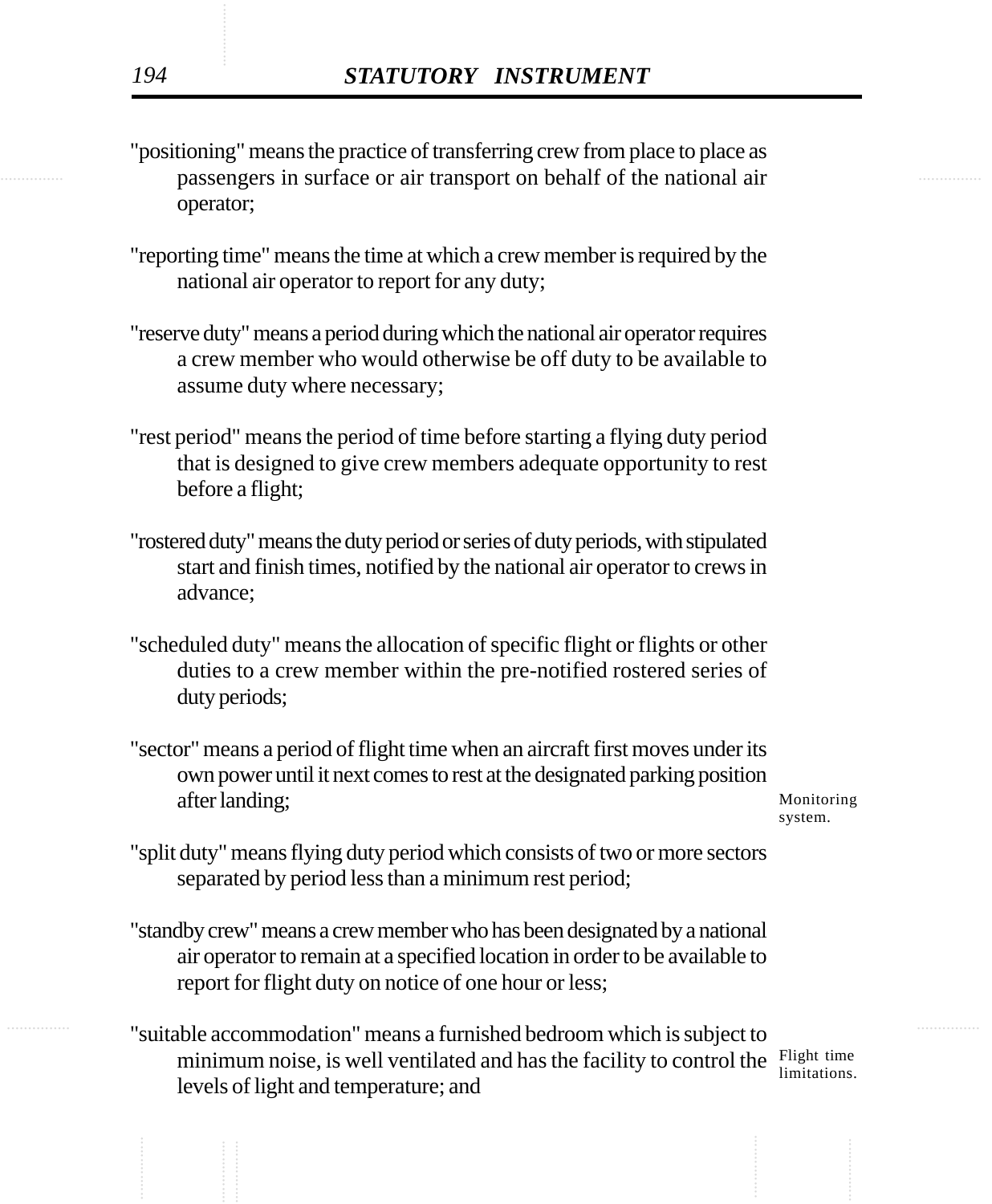**STATUTORY INSTRUMENT** 195<br>
"travelling" means all time spent by a crew member transiting between the place of rest and the place of reporting for duty and shall not "travelling" means all time spent by a crew member transiting between the place of rest and the place of reporting for duty and shall not count as duty time.

> (3) This Part shall not apply to a flight conducted in an aircraft of which the maximum total weight does not exceed 1 600 kilogrammes and which is not flying for the purposes of commercial air transport or aerial work.

> **277.** (1) No national air operator shall cause or permit an aircraft to make a flight unless

- *(a)* he has established a scheme for the regulation of flight times for every person flying in such aircraft as a member of its crew;
- *(b)* the scheme referred to in paragraph *(a)* is approved by the Director and subject to such conditions as the Director thinks fit;
- *(c)* the scheme referred to in paragraph *(b)* is incorporated in the operations manual of the national air operator;

Flight duty limitations and rest periods.

*(d)* he has taken steps to ensure that the provisions of the scheme referred to in paragraph *(b)* shall be complied with by every person flying in that aircraft as a member of its crew.

(2) No crew member shall fly, and a national air operator shall not require him to fly where either has reason to believe that such crew member is suffering or likely to suffer while flying, from such fatigue as may endanger the safety of the aircraft or its occupants.

(3) A crew member shall inform the national air operator of all flying undertaken so that the cumulative flight and duty times can be assessed against the limitations contained in these Regulations.

(4) A national air operator shall publish crew rosters in advance to allow operating crews to plan adequate pre-duty rest.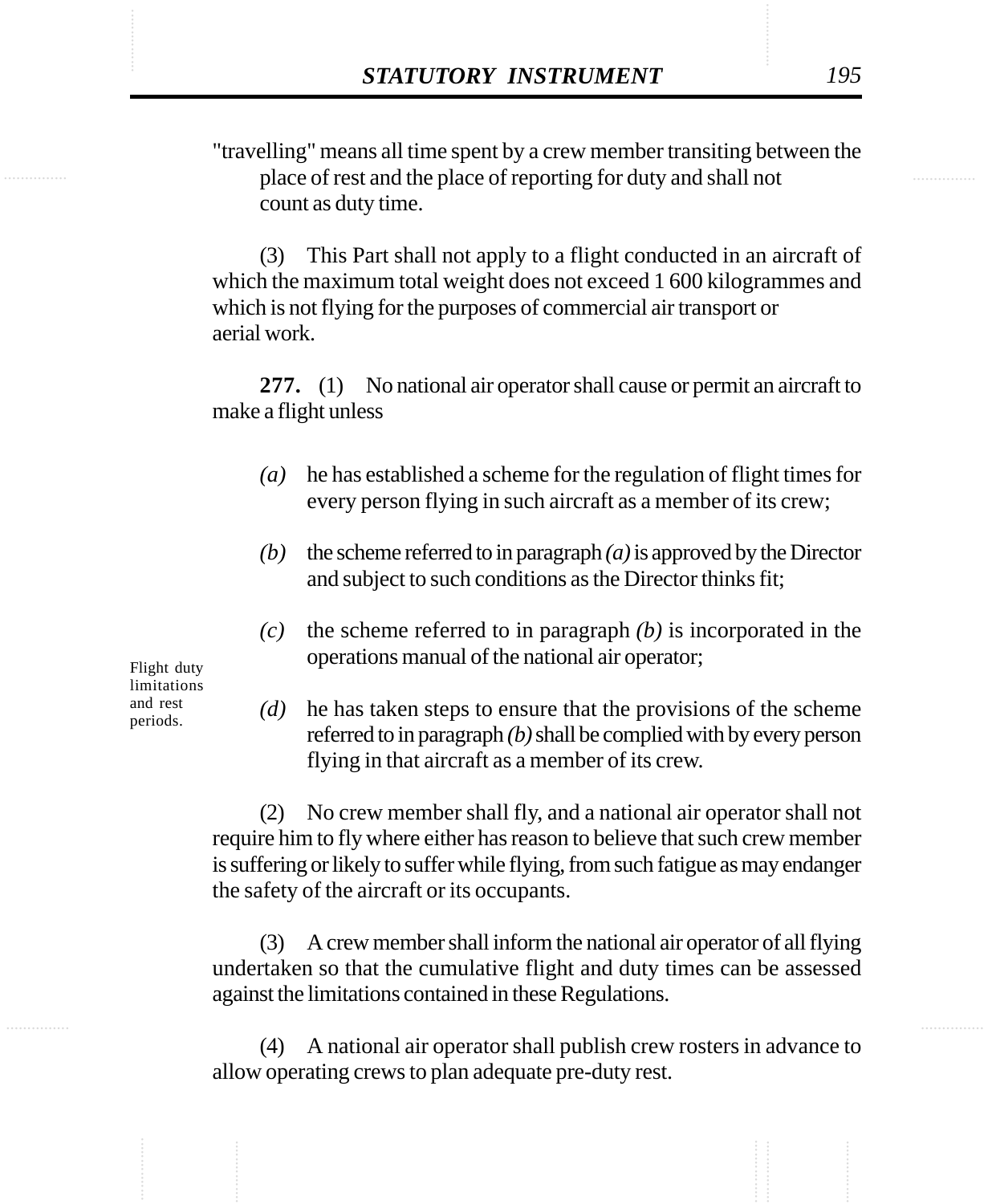responsible for the proper control of flight and duty times. (5) The national air operator and crew members are jointly

> (6) Crew members have the responsibility to make optimum use of the opportunities for rest facilities provided, and for planning and using their rest periods properly in order to minimize the risk of incurring fatigue.

> (7) No crew member shall act as a member of an operating crew where he knows or suspects that his physical or mental condition renders him unfit to perform his duties.

> **278.** (1) A national air operator shall establish a system to monitor the flight time, flight duty time and rest periods of each of his crew and shall include in his operations manual the details of such system.

> (2) Where a person becomes aware that an assignment by a national air operator to act as a crew member on a flight would result in the maximum flight time referred to in regulation 279 or the maximum flight duty time referred to in regulation 280 being exceeded, the person shall so notify the national air operator.

> **279.** (1) Subject to subsection (2), no national air operator shall assign flight time to a flight crew member and a flight crew member shall not accept such an assignment where at the beginning of the flight, the aggregate of all his previous flight times will, as a result exceed

- *(a)* 100 hours in any 28 consecutive days;
- *(b)* 1 000 hours in any 365 consecutive days; and
- *(c)* 8 hours in any 24 hours where the flight crew member conducts single-pilot consecutive hours instrument flight rules flights or single pilot helicopter flights.

............... ............... (2) Notwithstanding the requirements outlined in paragraph (1), a national air operator may assign a flight crew member for flight time, and a flight crew member may accept such an assignment, where the increase in flight time is authorised in the national air operator certificate.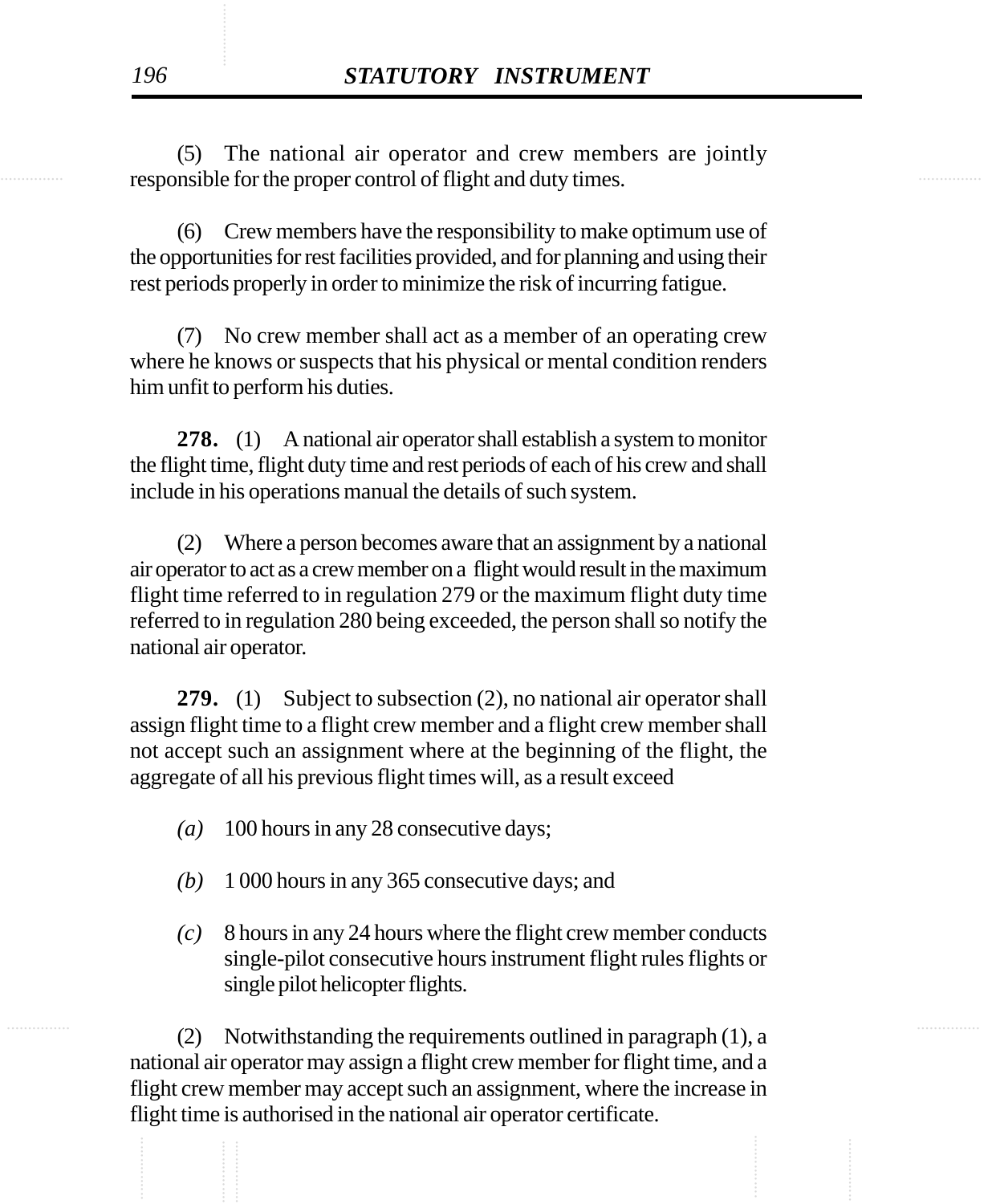**STATUTORY INSTRUMENT** 197<br>
(3) Subject to regulation 283, a flight crew member who reaches a flight time limitation established by this Regulation shall not continue on (3) Subject to regulation 283, a flight crew member who reaches a flight time limitation established by this Regulation shall not continue on flight duty or be reassigned to flight duty until such time as the flight crew member has had the rest period required by regulation 280(4).

> **280.** (1) Subject to regulations 281 through 283, no national air operator shall assign a crew member for flight duty time, and a crew member shall not accept such an assignment, where the crew member's flight duty time will, as a result, exceed 14 consecutive hours in any 24 consecutive hours.

> (2) A crew member shall receive at least 24 consecutive hours free from flight duty following 3 consecutive flight duty time assignments that exceed 12 consecutive hours unless the crew member has received at least 24 consecutive hours free from flight duty between each of the 3 consecutive flight duty time assignments.

> (3) Following a flight duty time assignment, a national air operator shall provide a crew member with the minimum rest period and any additional rest period required by these Regulations.

- (4) The minimum rest period for crew shall be
- *(a)* at least as long as the preceding duty period; or

*(b)* such as to allow the crew member to have a minimum of 8 hours of sleep opportunity in suitable accommodation, whichever is greater.

(5) In computing the minimum rest at paragraph (4)*(b)*, the air operator shall take into consideration

- *(a)* expected travel times to and from the rest facility;
- *(b)* hotel check-in and check-out time;

Extension of flight duty time by split duty.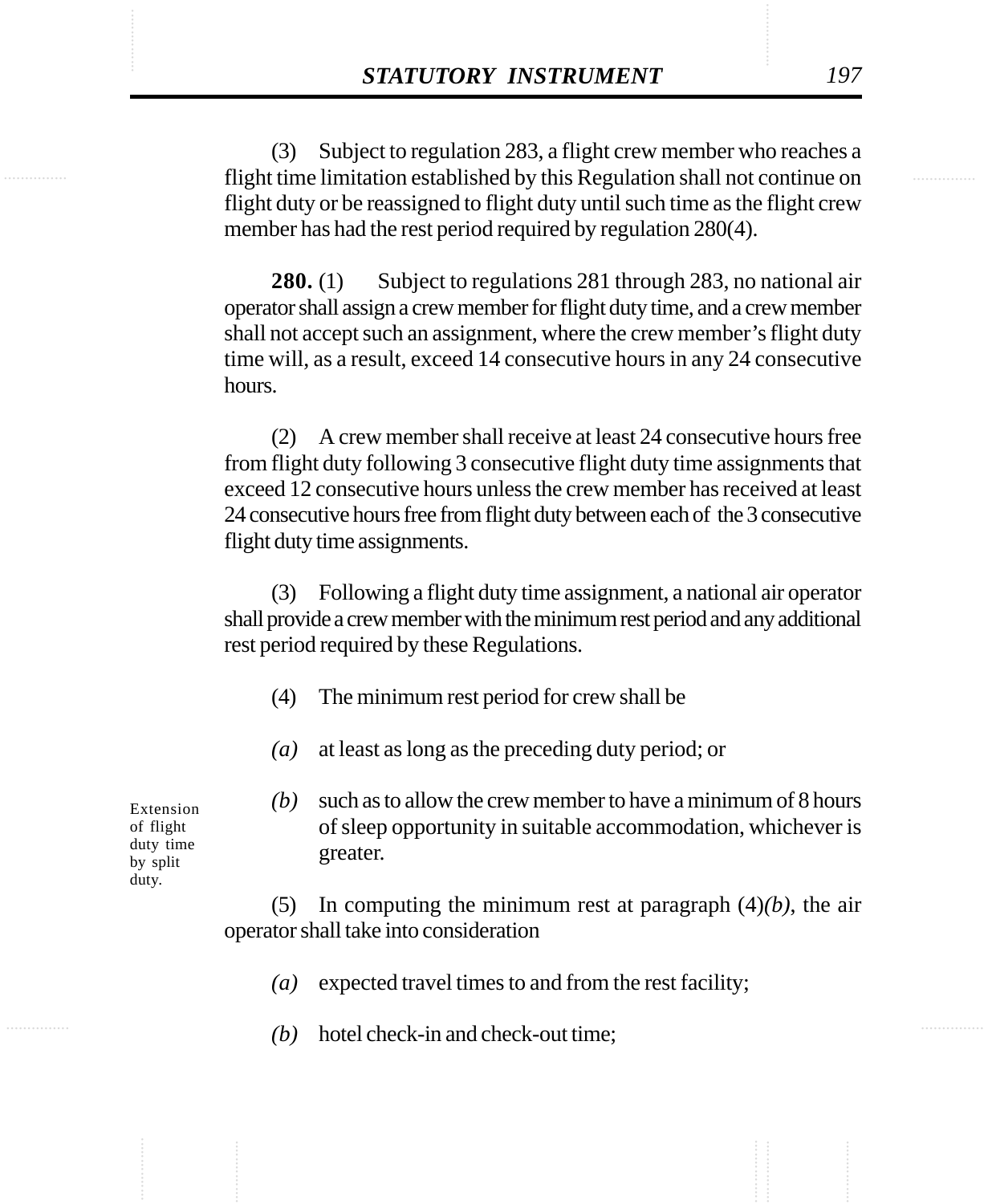hours of sleep opportunity in suitable accommodation. *(c)* time for personal hygiene and meals, so as to allow 8 consecutive

> (6) Where any of the variables referred to in paragraph (5), is longer than expected or there is a further delay in crews being afforded the required Extension eight hours sleep opportunity, the minimum rest shall be increased accordingly.

of flight duty by crew augmentation.

(7) A pilot in command may, at his discretion, and after taking note of the circumstances of other members of the crew, reduce the rest period referred to in paragraph (4).

(8) The rest period referred to in paragraph (7) shall not be less than 10 hours.

(9) The exercise of his discretion referred to in paragraph (7), by the pilot in command shall be exceptional and shall not be used to reduce successive rest periods.

(10) Where the preceding flight duty period was extended, the rest period may be reduced as set out in paragraph (7), provided that subsequent flight duty period is also reduced by the same amount.

- (11) The maximum flight duty hours for cabin crew shall not exceed
- *(a)* 60 hours in one week but may be increased to 65 hours when a rostered duty covering a series of duty periods, once commenced, is subject to unforeseen delays;
- *(b)* 105 hours in any 2 consecutive weeks; or
- *(c)* 210 hours in any 4 consecutive weeks.

cabin crew may be one hour greater than for flight crew. (12) Notwithstanding paragraph (1), the flight duty time applicable to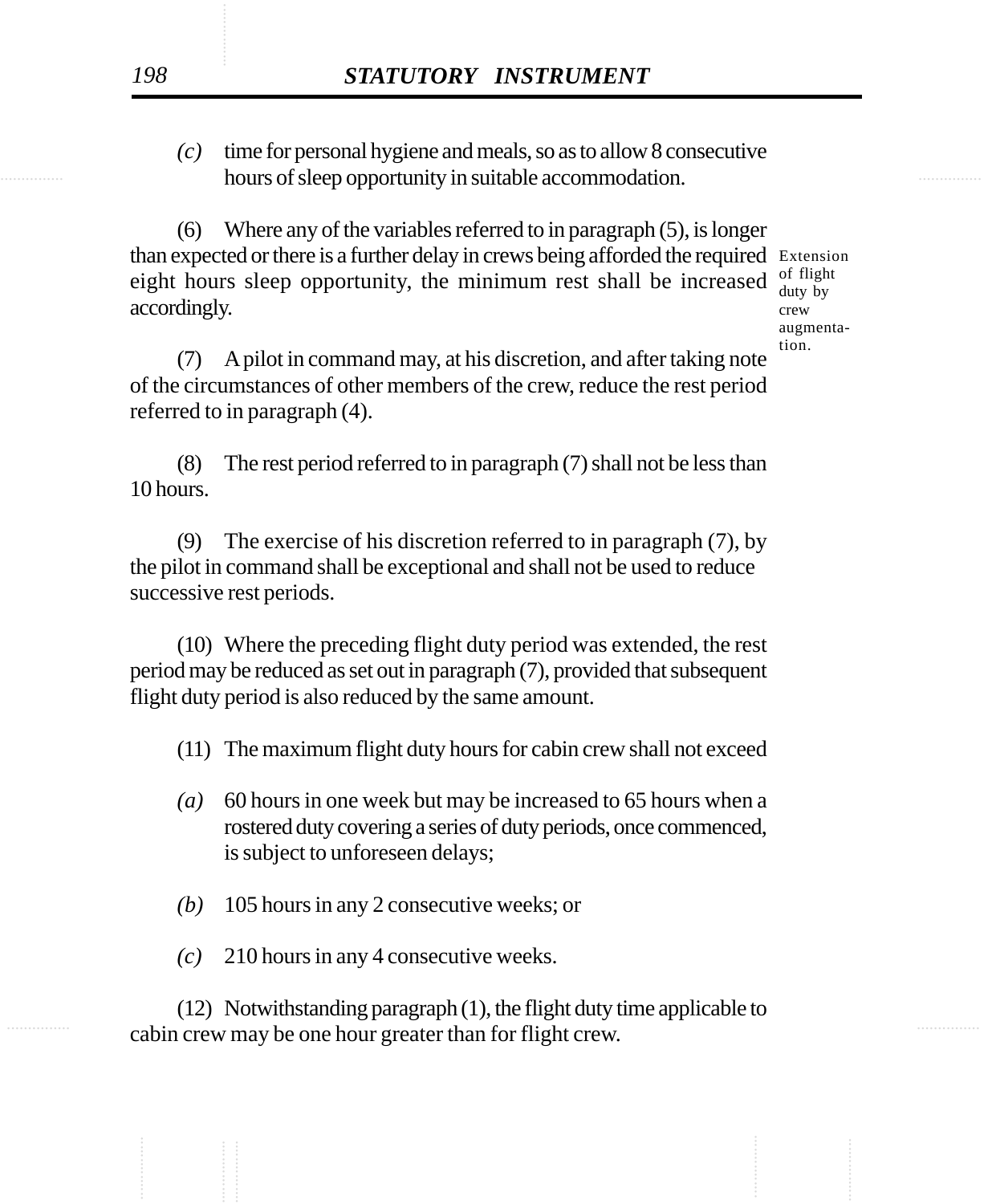**STATUTORY INSTRUMENT** 199<br>(13) A national air operator may, where a flight is conducted using an aircraft other than a helicopter, and the number of cabin crew is increased (13) A national air operator may, where a flight is conducted using an aircraft other than a helicopter, and the number of cabin crew is increased by the addition of at least one qualified cabin crew more than the minimum complement required, extend the flight duty time of such cabin crew on duty to 16 consecutive hours.

> (14) A national air operator may, where a flight is conducted using an aircraft other than a helicopter, and the number of cabin crew is increased by the addition of at least 2 qualified cabin crew more than the minimum complement required, extend the flight duty time of such cabin crew on duty to 17 consecutive hours.

> **281.** (1) Where flight duty time includes a rest period, such flight duty time may be extended beyond the maximum flight duty time referred to in regulation 280(1) by  $\frac{1}{2}$  the length of the rest period to a maximum of 3 hours, where

- *(a)* the national air operator provides the crew member with advance notice of the extension of flight duty time;
- *(b)* the national air operator provides the crew member with a rest period of at least 4 consecutive hours in suitable accommodation; and

*(c)* the rest of a crew member is not interrupted by the national air operator during the rest period.

(2) The minimum rest period following flight duty time referred to in regulation 280(1) and prior to the next flight duty time shall be at least as long as the preceding duty period.

**282.** (1) The national air operator may where a flight is conducted using an aircraft other than a helicopter, and the number of flight crew is increased by the addition of at least one qualified flight crew member, extend the flight duty time to 15 consecutive hours if

Unforeseen operational circumstances.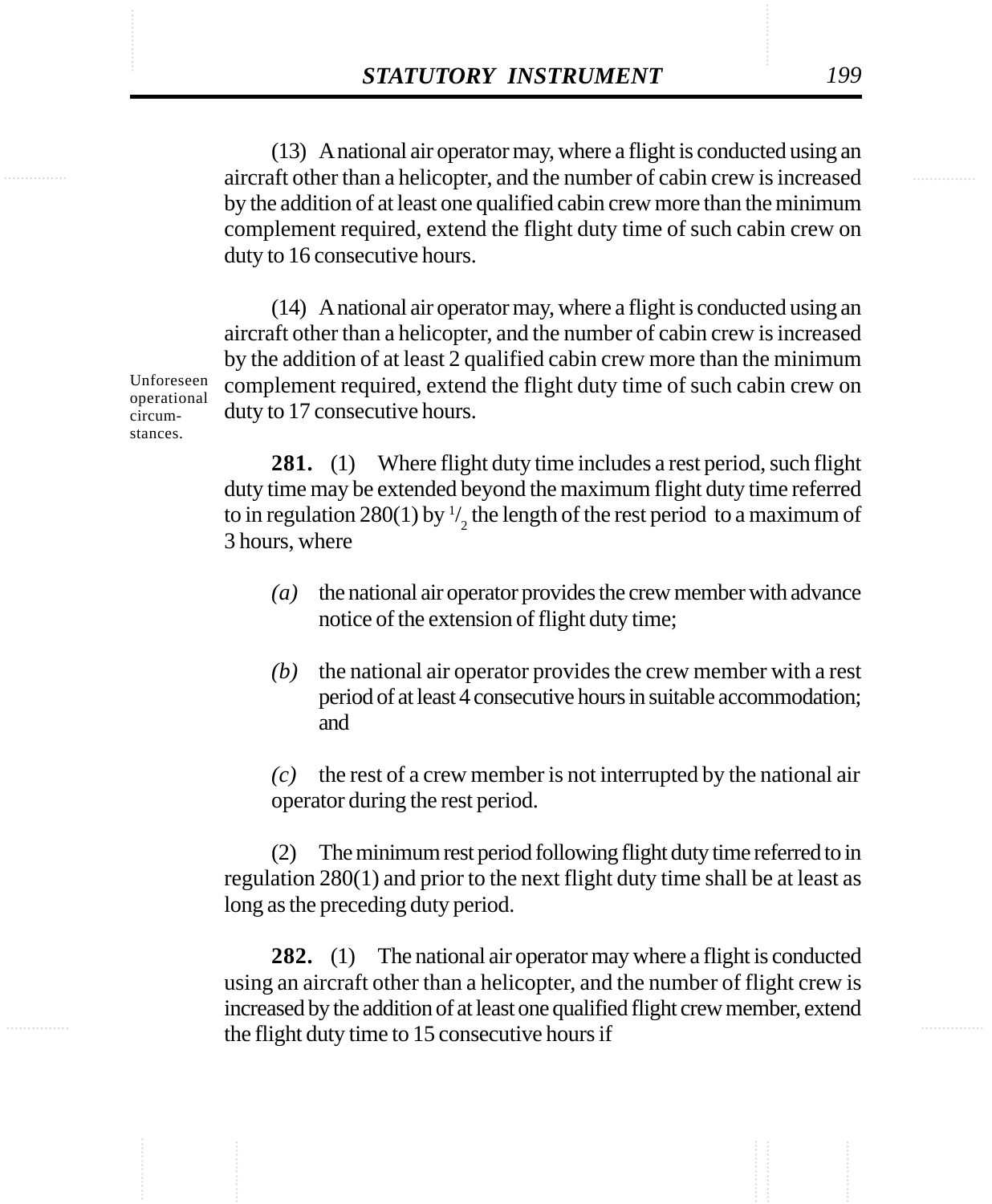- seat during take-offs and landings unless the observer seat is *(a)* the additional flight crew member occupies a flight deck observer required by an inspector, in which case, a passenger seat shall be made available for the flight crew member; and
	- *(b)* the subsequent minimum rest period is increased by at least 2 hours.

(2) Where the flight crew complement is increased by the addition of at least one flight crew member and a flight relief facility is provided, the division of duty and rest shall be balanced between the flight crew members.

(3) The flight duty time referred to in paragraph (2), may be extended

*(a)* 17 consecutive hours, where the flight relief facility is a seat in which case the maximum flight deck duty time for any flight crew member shall be 12 hours;

Delayed reporting time.

*(b)* 20 consecutive hours, where the flight relief facility is a bunk in which case the maximum flight deck duty time for any flight crew member shall be 14 hours;

Requirements for time free from duty.

*(c)* a maximum of 3 sectors.

(4) The subsequent minimum rest period under this Regulation shall be equal to the length of the preceding flight duty time.

(5) Where a flight crew is increased by the addition of at least one flight crew member in accordance with paragraph  $(1)$  or  $(2)$ , the total flight time accumulated during the flight shall be logged by all flight crew members for the purposes of calculating the maximum flight times in regulation 279.

............... ............... maximum flight time and maximum flight duty time taking into account **283.** (1) Flights shall be planned to be completed within the

Positioning time to count as duty time.

*(a)* the time necessary for pre-flight and post-flight duties;

to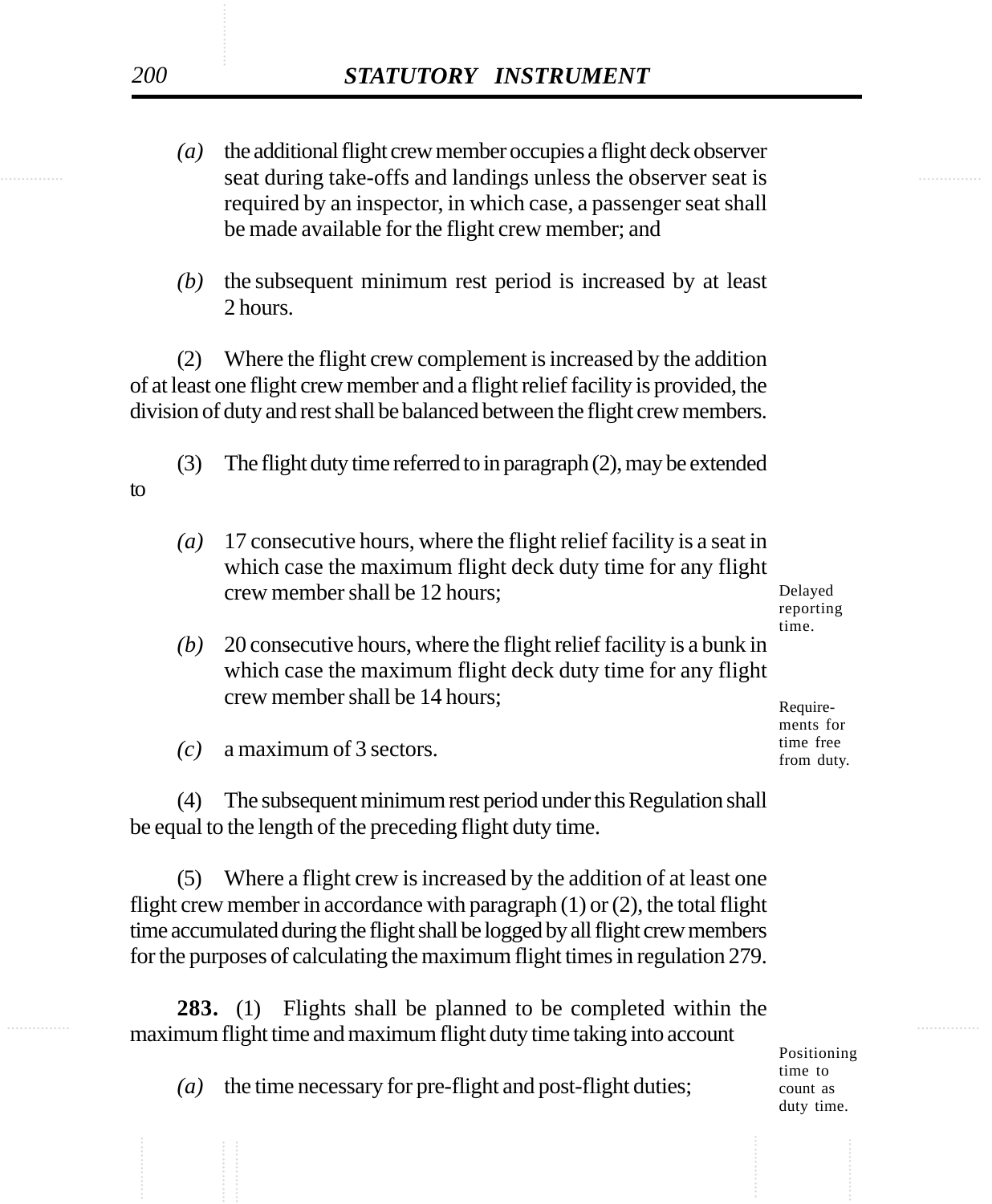- STATUTORY INSTRUMENT 201<br>
(b) the sector time or times of the series of sectors comprising the flight: *(b)* the sector time or times of the series of sectors comprising the flight;
	- *(c)* the forecast weather;
	- *(d)* turn-around times; and
	- *(e)* the nature of the operation.

(2) The maximum flight duty time referred to in regulation 280(1) may be exceeded by a maximum of 2 hours where

- *(a)* the flight is extended as a result of unforeseen operational circumstances, such as
	- (i) unforecast weather;
	- (ii) an equipment malfunction; or
	- (iii) air traffic control delay, that is beyond the control of the national air operator;

Flight crew members to inform of other times of flying.

- *(b)* the pilot in command, after taking note of the flight and duty time circumstances of the other crew members, considers it safe to exceed the maximum flight time and flight duty time.
- (3) When flight duty time is extended
- *(a)* the subsequent minimum rest period for the crew shall be at least as long as the preceding duty period;
- *(b)* the pilot in command shall notify the national air operator, in accordance with procedures outlined in the operations manual of the national air operator, of the length of and the reason for the extension;
- *(c)* the national air operator shall retain the notifications until the completion of the next audit; and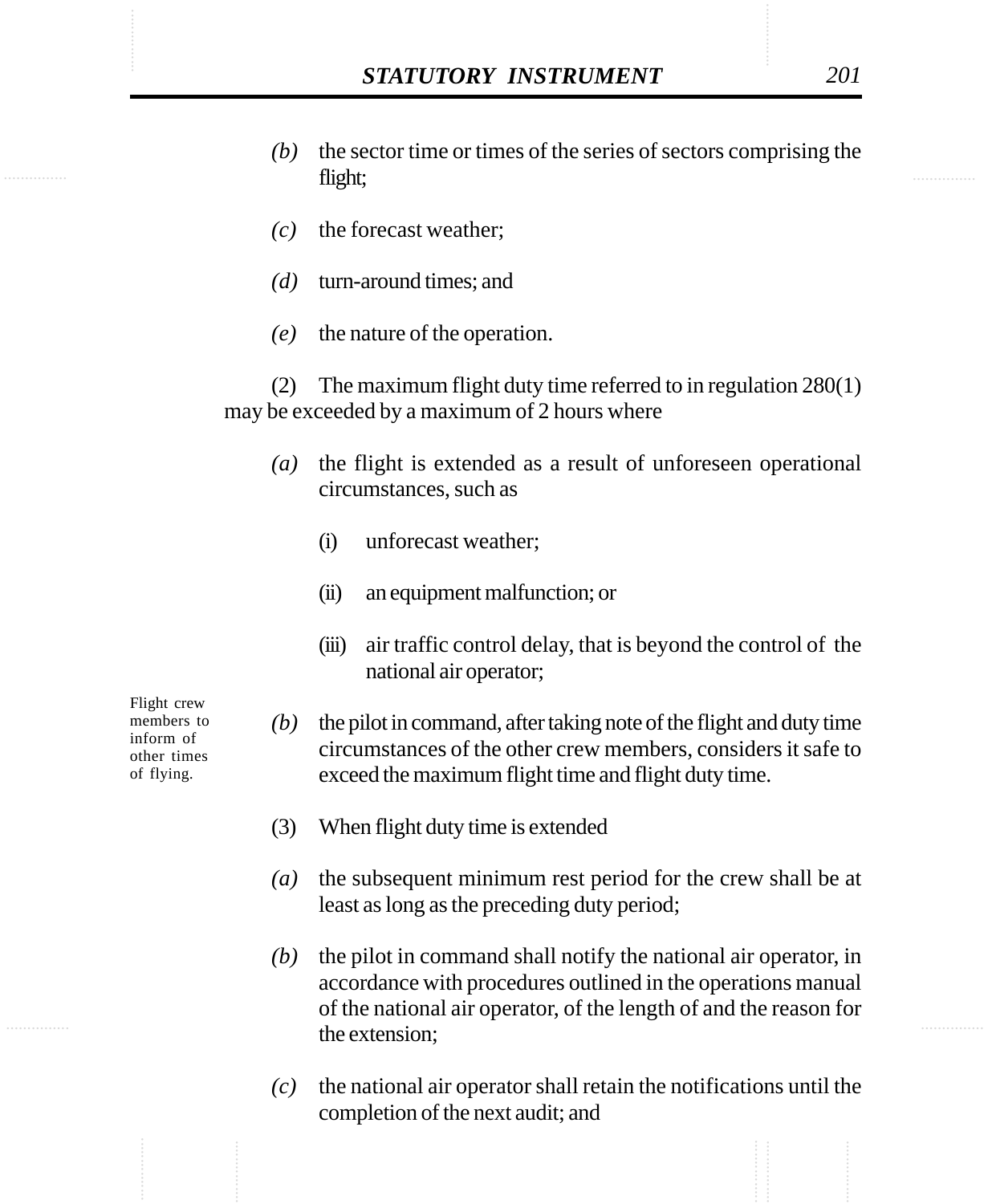form within 14 days of the return to base of the aircraft. *(d)* the national air operator shall notify the Director on the appropriate

> **284.** Where a crew member is notified of a delay in reporting time before leaving a rest facility and the delay is in excess of 3 hours, the flight duty time of the crew member is considered to have started 3 hours after the original reporting time.

**285.** (1) A national air operator shall provide each crew member with time free from duty amounting to one period of at least 36 consecutive Requirehours within each 7 consecutive days or one period of at least 3 consecutive  $\frac{ments}{fti}$  for crea days within each 17 consecutive days.

flight crew members on reserve.

(2) Where a crew member is a crew member on reserve, a national air operator shall provide him with time free from duty amounting to one period of at least 36 consecutive hours within each 7 consecutive days or one period of at least 3 consecutive days within each 17 consecutive days.

(3) A national air operator shall notify a flight crew member on reserve of the commencement and duration of his time free from duty.

**286.** (1) Where crew spend time performing required positioning responsibilities, all time spent on such responsibilities shall count as duty time.

(2) The flight duty period commences at the time at which the crew member reports for the positioning journey.

- (3) A flight duty period may include
- *(a)* positioning;
- ............... ............... *(b)* any form of ground duty and standby duty at an airport which preceded flying duty,

and shall be subject to maximum allowable flight duty period limits specified.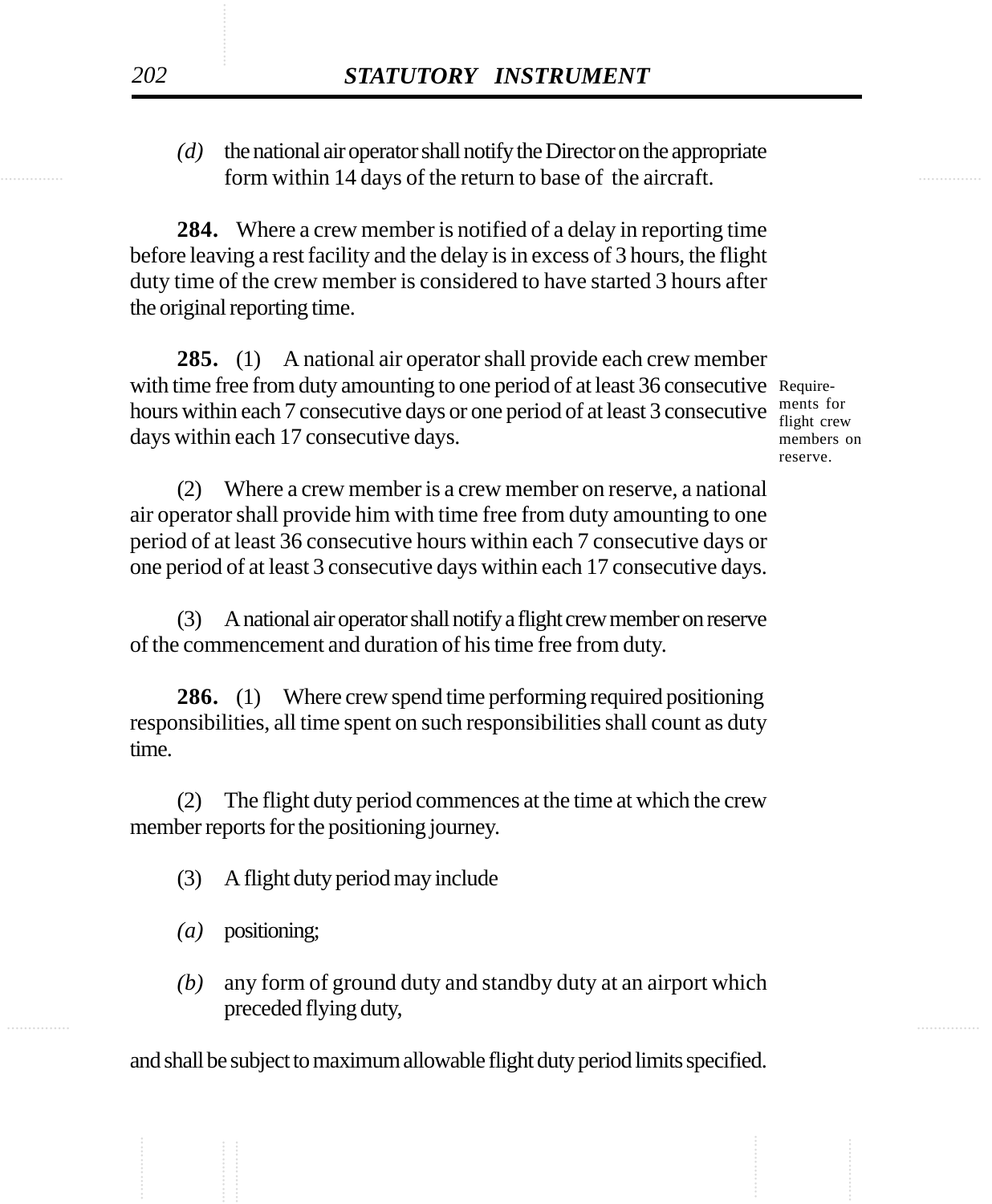STATUTORY INSTRUMENT 203 (4) Positioning and ground duties immediately following a flying duty shall not be part of the flight duty period, but shall count in computing the length of the subsequent rest period.

> (5) The time spent between reporting for a flight and the completion of post flight tasks shall determine the length of the subsequent rest period.

> **287.** (1) A flight crew member shall inform the national air operator and any other employer of his services as a flight crew member, of all flight times and flying duty periods undertaken, whether professionally or privately.

(2) The flight times and flying duty period required to be reported in paragraph (1) shall not include flight in aircraft not exceeding 1 600 kilogrammes maximum weight and not flying for the purpose of commercial air transport operations or aerial work.

(3) Aerial work referred to in paragraph (2) shall include

*(a)* flying instruction for which the pilot is remunerated; and

*(b)* where valuable consideration is given specifically for flying instruction.

(4) A national air operator shall ensure that a pilot employed as a member of a flight crew shall not exceed the flight time limitation prescribed by these Regulations.

(5) A pilot referred to in paragraph (2) shall ensure that his flight time with the national air operator plus any other flight time he accumulates shall not exceed any flight time limitation prescribed by these Regulations.

**288.** (1) A national air operator shall within each 24 hour period of operations provide crew members on reserve during such 24 hour period, an opportunity to obtain at least 8 consecutive hours sleep.

Example of flight and duty time schemes for aeroplane and helicopter operations.

Applicability of this Part.

**Oualified** persons required for operational control functions.

Requirements for flights crossing more than four time zones.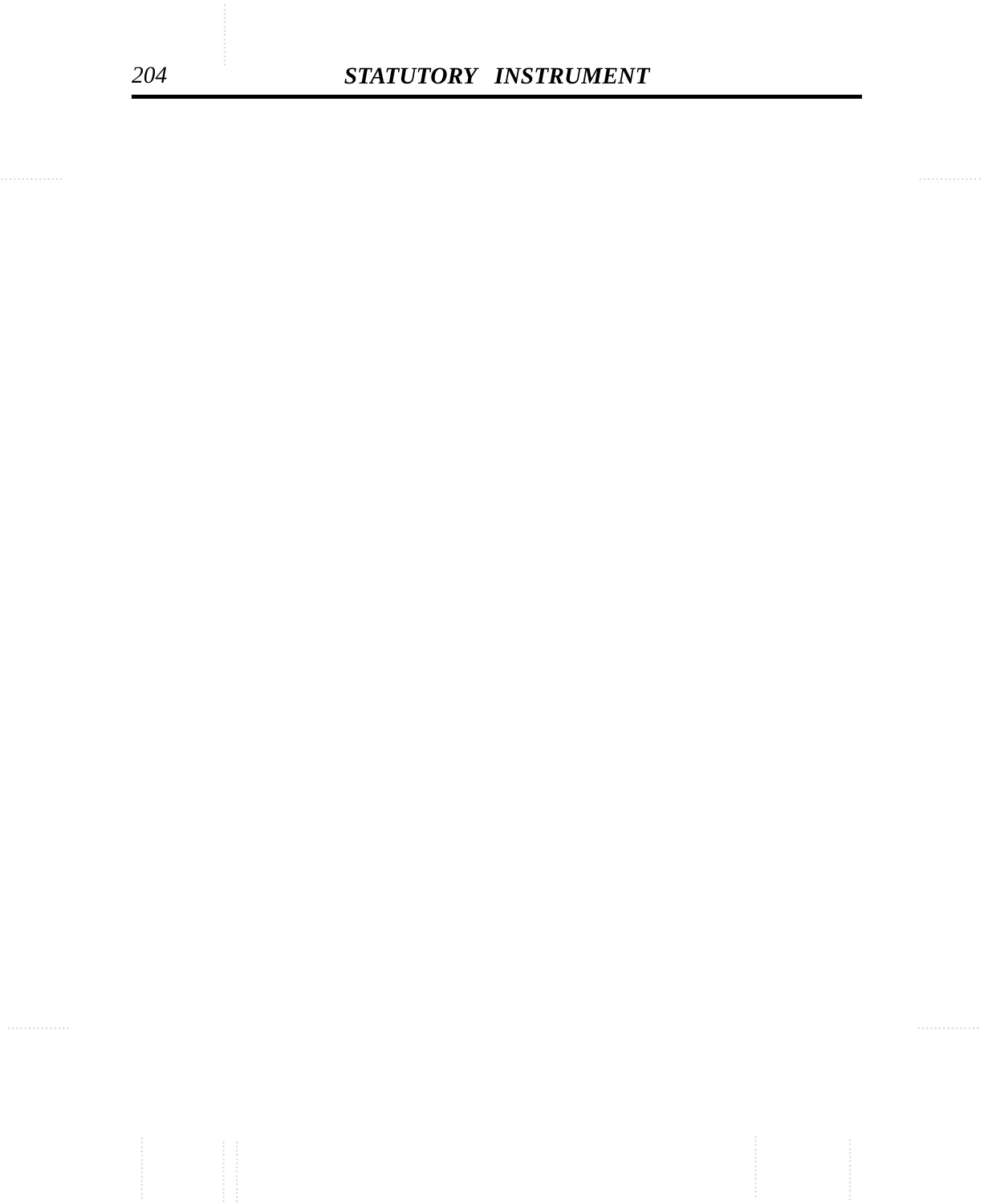- STATUTORY INSTRUMENT 205<br>(2) In reserving crew members for duty a national air operator may (2) In reserving crew members for duty a national air operator may
	- *(a)* provide the crew member with 24 hours notice of the time of commencement and duration of the rest period to ensure that the designated rest period, is not shifted more than 3 hours earlier or later than the corresponding time of the preceding designated or actual rest period in the preceding 24 hours, nor more than a total of 8 hours in any 7 consecutive days;
	- *(b)* provide the crew member a minimum of 10 hours notice of the assignment and shall not assign him to any duty for these 10 hours; or
	- *(c)* not assign the crew member to flight duty time or interrupt his rest period between 22:00 and 06:00 local time.

(3) Where a national air operator is unable to provide a crew with a rest period required by paragraph (1), and the crew member between is notified to report for flight duty or the reporting time occurs 22:00 and 06:00 local time

*(a)* the maximum flight duty time shall be 10 consecutive hours; and

Restrictions on flight operation officer or flight dispatcher.

(b) the subsequent minimum rest period shall be increased by at least  $\frac{1}{2}$ half of the length of the preceding flight duty time.

(4) A national air operator shall outline in his operations manual a

method for ensuring compliance with these Regulations.

**289.** (1) A flight or series of flights which terminates more than 4 one-hour time zones from the point of departure, shall be limited to 3 sectors and shall be followed by a rest period that is at least equal to the length of the preceding flight duty period.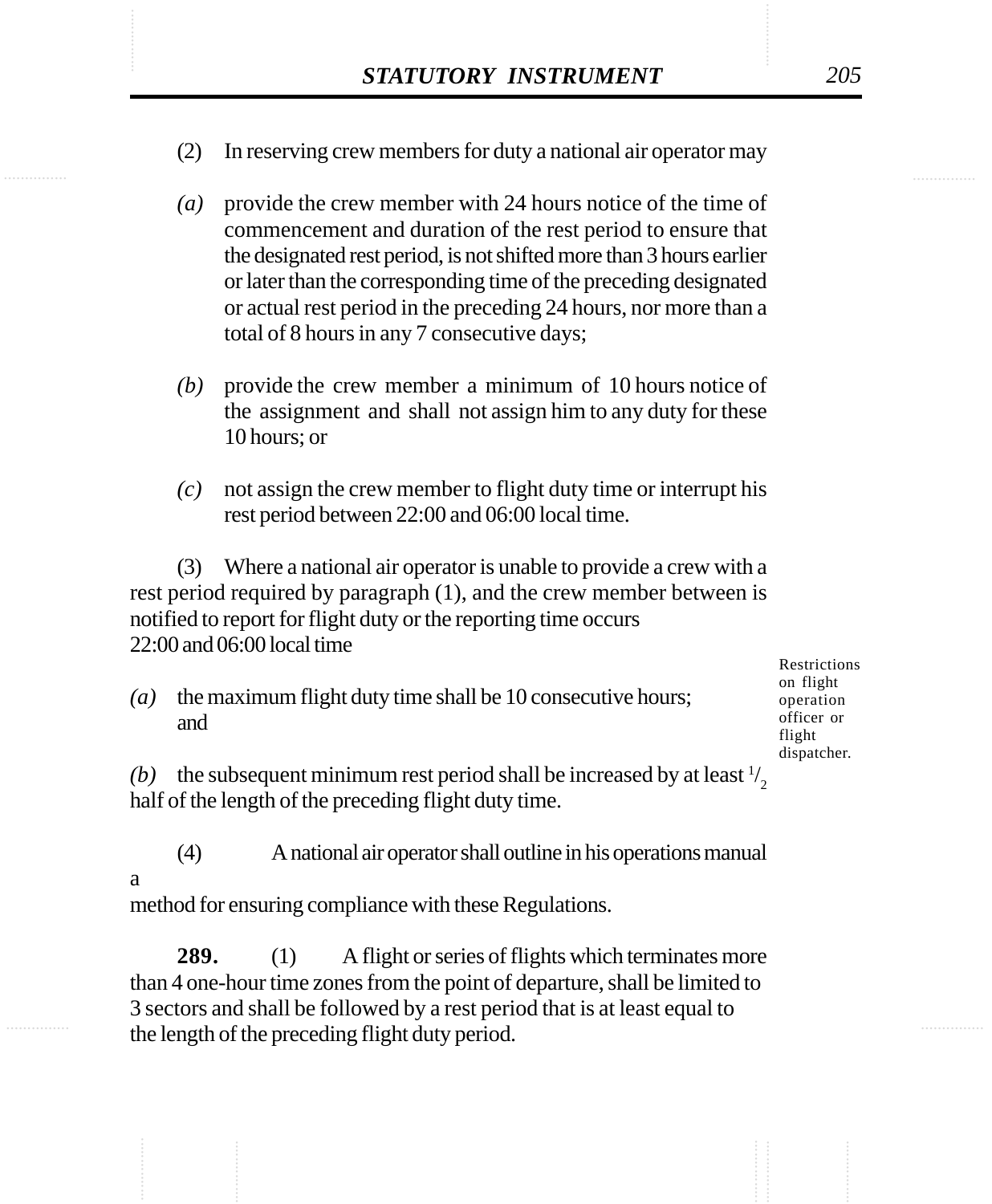(2) Where a flight referred to in paragraph (1), is a transoceanic flight, only one sector may be completed after such transoceanic sector.

> (3) An unscheduled technical stop shall not be included in computing the number of sectors for a transoceanic flight.

> **290.** Flight duty time schemes for aeroplane and helicopter operations shall be in the manner set out in the aircraft operations standards, as applicable to the operations.

## PART XII

## *Commercial Air Transport Flight Release*

**291.** This Part prescribes the requirements for a person designated by a national air operator to issue a flight release.

**292.** (1) A national air operator shall assign a qualified person to

exercise the functions and responsibilities for operational control of each flight undertaken by him in commercial air transport.

- (2) A national air operator shall ensure that
- *(a)* for passenger-carrying flights conducted on a published schedule, a person holding a flight operations officer authorisation issued in accordance with the *Civil Aviation (General Application and Personnel Licensing) Regulations, 2007*

or a person with equivalent qualification shall be on-duty at an operations base to perform the operational control functions; and

Functions and duties of operational control.

 $\text{control.}$  *(b)* for all other flights, the qualified person exercising operational control responsibilities shall be available for consultation prior to, during and immediately following the flight operation.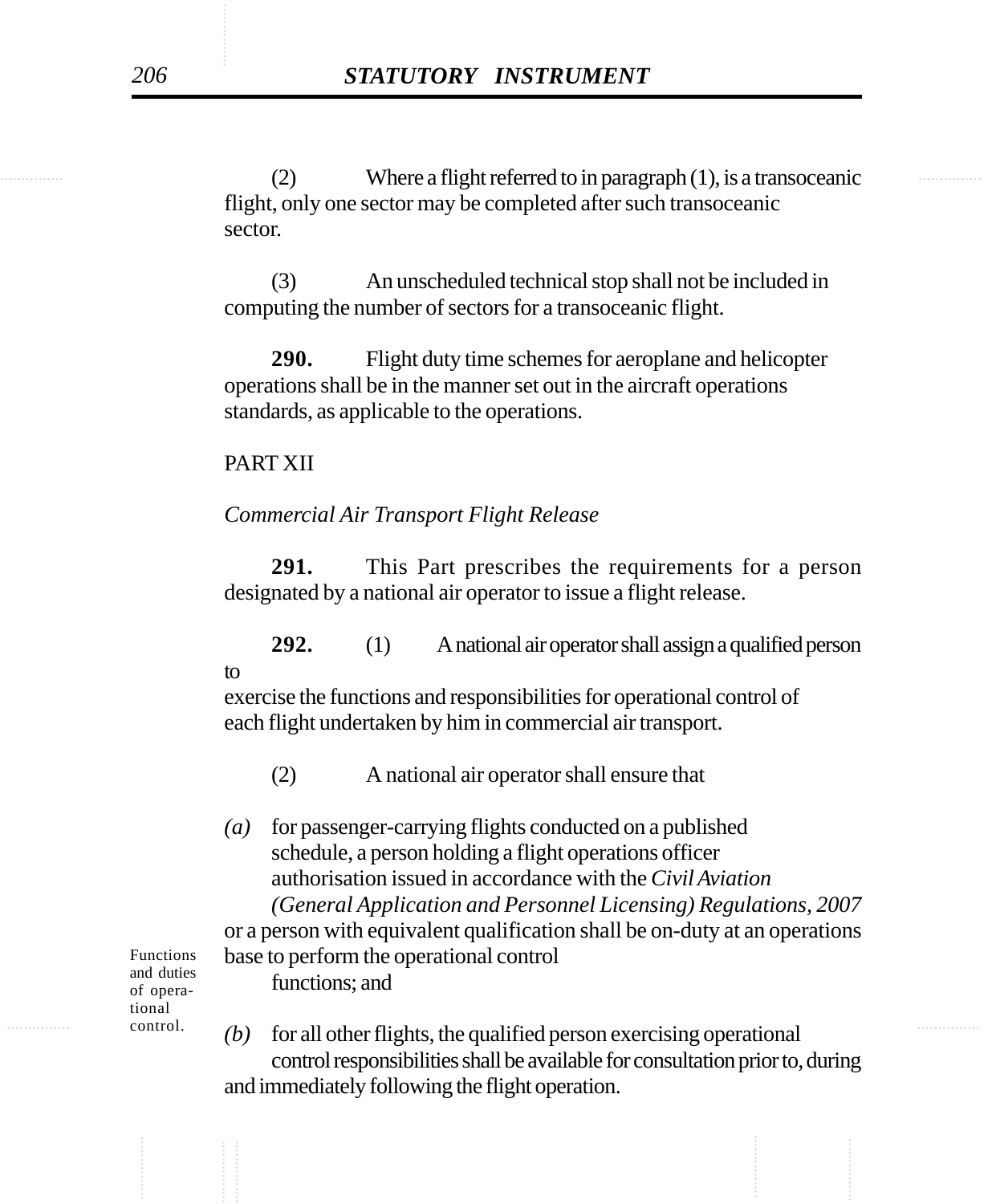STATUTORY INSTRUMENT 207<br>
(3) The pilot in command shall for all flights share the (3) The pilot in command shall for all flights share the responsibility for operational control of the aircraft and has the authority to make decisions regarding operational control issues in-flight.

> (4) Where a decision of the pilot in command differs from that recommended by the flight operations officer or person with equivalent qualification such flight operations officer or person shall make a record of the associated facts.

**293.** (1) A national air operator shall ensure that a flight operation officer shall not be assigned to duty unless that officer has

*(a)* made within the preceding 12 months, at least a oneway qualification flight including landings at as many airports as practicable, on the flight deck of an aircraft over any area in which that individual is authorised to exercise flight supervision;

- *(b)* demonstrated to the national air operator adequate knowledge of
- (i) the contents of his operations manual;
- (ii) the radio equipment in the aircraft used; and
- (iii) the navigation equipment in the aircraft used;
- *(c)* demonstrate to the national air operator knowledge of the following details concerning operations for which the officer is responsible and areas in which that individual is authorised to exercise flight supervision:
- (i) the seasonal meteorological conditions and the sources of meteorological information;
- (ii) the effect of meteorological conditions on radio reception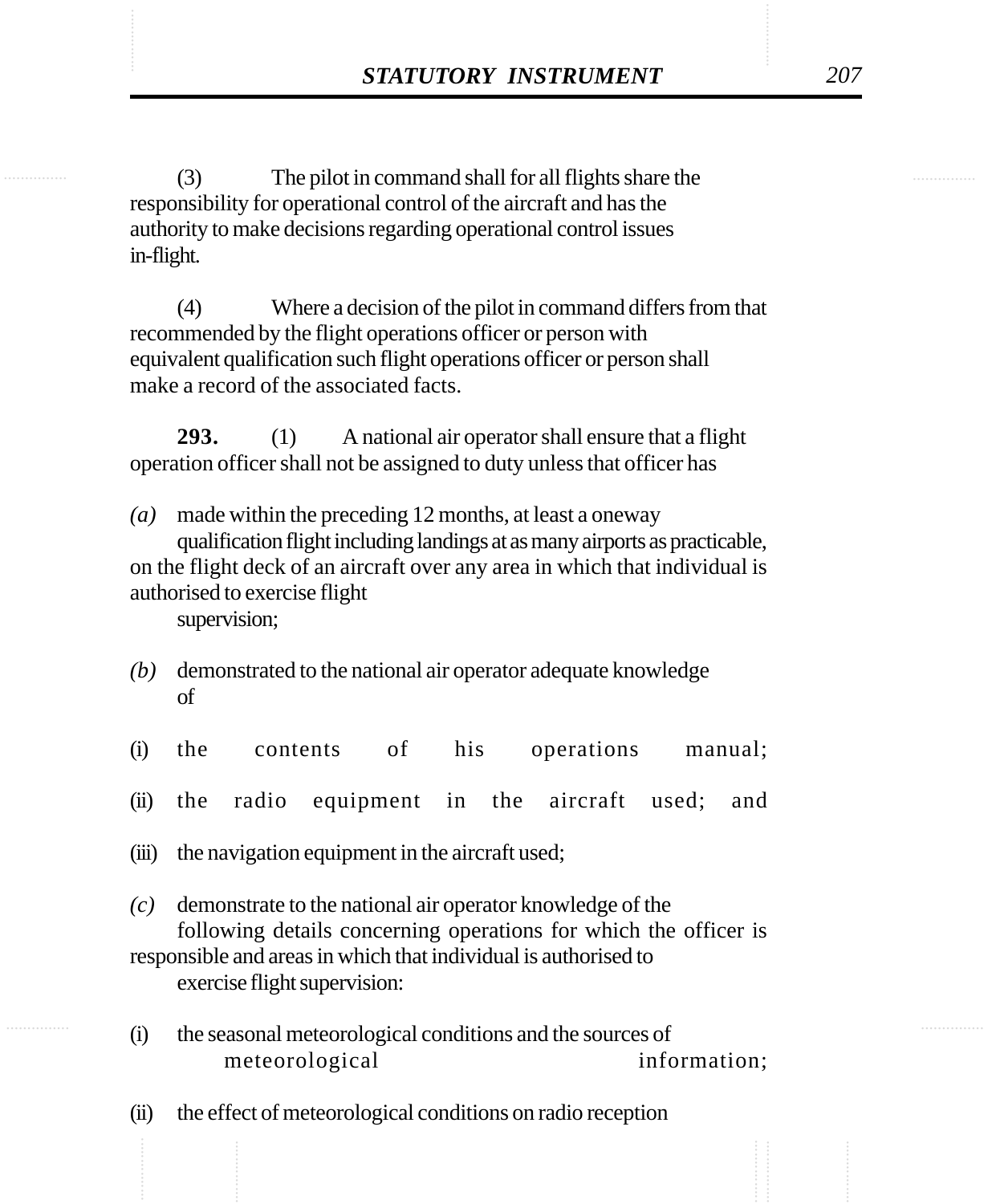in the aircraft used;

- (iii) the peculiarities and limitations of each navigation system which is used by the national air operator; and
- (iv) the aircraft loading instructions;

*(d)* demonstrate to the national air operator knowledge and skill related to human performance relevant to the duties of a flight

operations officer; and

Contents of a flight release or operational flight plan.

*(e)* demonstrate to the national air operator the ability to perform the duties of a flight operations officer specified in these Regulations.

(2) A national air operator shall ensure that a flight operations officer who is assigned to flight supervision duties maintains complete familiarization with all features of the operations which are pertinent to his duties, including knowledge and skill related to human performance.

(3) A national air operator shall ensure that a flight operations officer is not assigned to duty after 12 consecutive months of absence from such duty unless the appropriate retraining is accomplished.

**294.** (1) A flight operations officer or person holding the equivalent qualification, in exercising responsibility for operational control for a national air operator shall

- *(a)* authorise the specific flight operation;
- *(b)* ensure that an airworthy aircraft properly equipped for the flight is available;

Requirements for aircraft flight release.

- $\frac{m_{\text{e}}}{m_{\text{e}}}$  for  $\frac{c}{m}$  ensure that qualified personnel and adequate facilities are available to support and conduct the flight;
	- *(d)* ensure that proper flight planning and flight preparation is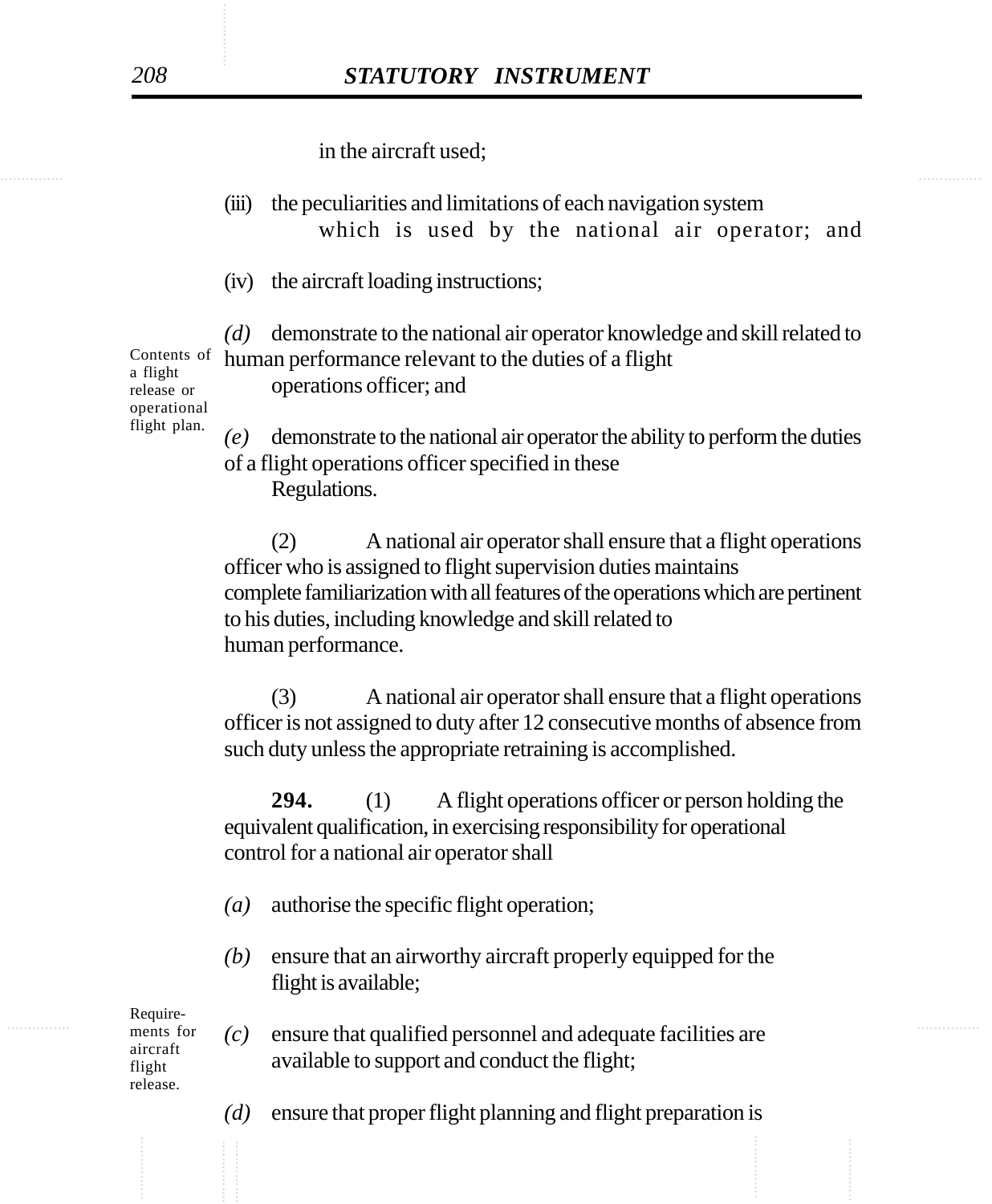carried out;

- *(e)* ensure that flight locating and flight following procedures are followed; and
- *(f)* for scheduled, passenger-carrying flights, ensure the monitoring of the progress of the flight and the provision of information that may be necessary to safety.

(2) A national air operator shall ensure that for passengercarrying flights conducted on a published schedule, the flight operations officer or person holding the equivalent qualification shall

- *(a)* assist the pilot in command in flight preparation and provide the relevant information required;
- *(b)* assist the pilot in command in preparing the operational and air Traffic Control flight plans;
- *(c)* sign the dispatch copy of the flight release;
- *(d)* furnish the pilot in command while in flight, by appropriate means, with information which may be necessary for the safe conduct of the flight; and

 $(e)$  in the event of an emergency, initiate the applicable procedures required for contained in the operations manual of the national air operator.

(3) A flight operations officer or person holding equivalent qualification performing the operational control duties shall avoid taking any action that would conflict with the procedures established by

*(a)* air traffic control;

*(b)* the meteorological service;

*(c)* the communications service; or

Required facilities and notices to airmen for flight release.

Weather reports and forecasts flight release.

Procedures for flight release in icing conditions.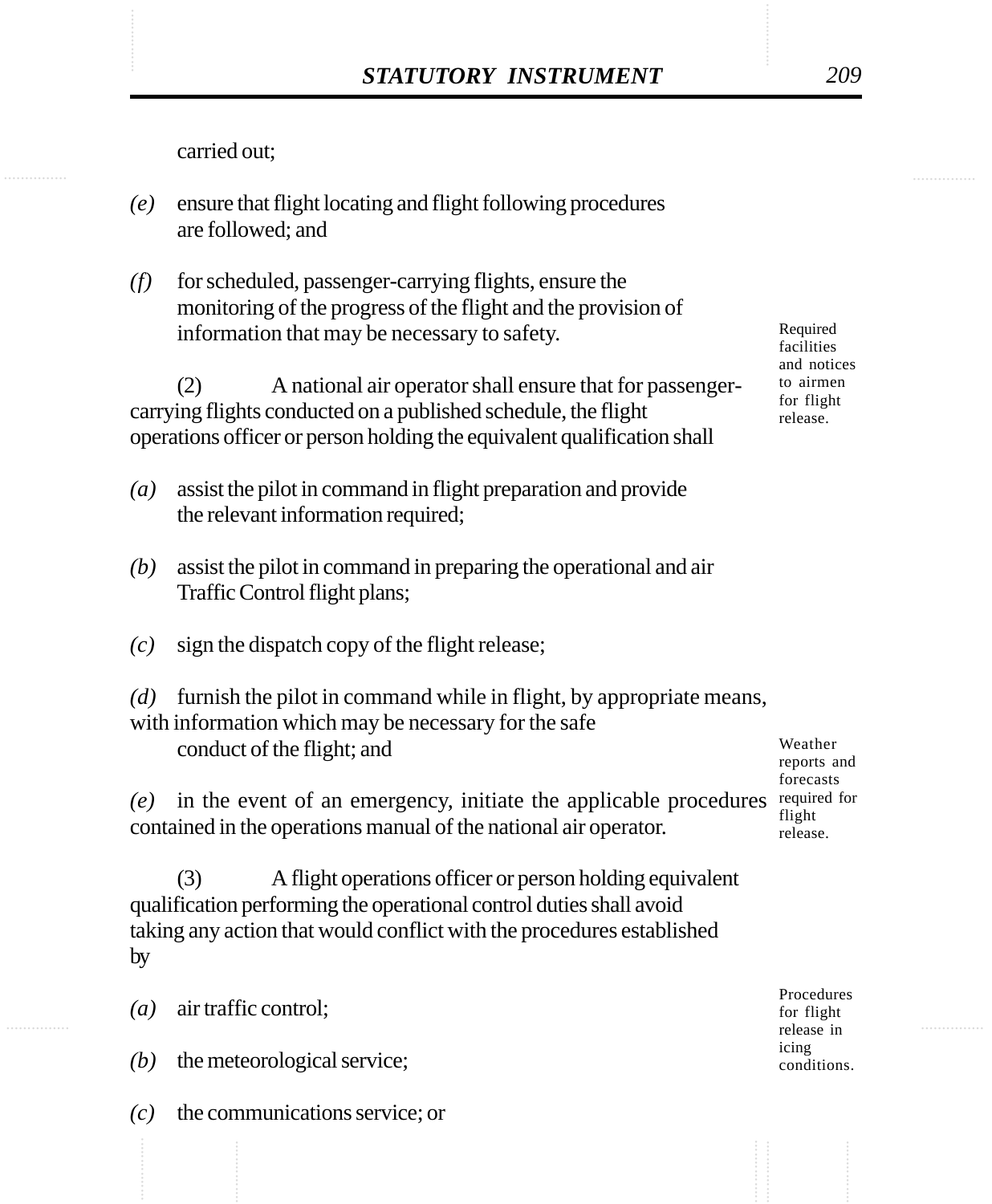............... ............... *(d)* the national air operator.

**295.** A national air operator shall ensure that the flight release or operational flight plan when used as a flight release document contains at least the following information concerning each flight:

*(a)* the company or organisation name;

*(d)* the name of each crew member;

- *(b)* make, model, and registration number of the aircraft being used;
- *(c)* the flight or trip number, and date of flight;

Flight release under visual flight rules or instrument flight rules.

Required minimum fuel supply for flight release.

*(g)* a statement of the type of operation such as instrument flight rules or visual flight rules;

*(f)* the minimum fuel on board, in imperial or metric measurements;

*(e)* the departure airport, destination airports, alternates airports and route;

- *(h)* the latest available weather reports and forecasts for the destination airport and alternate airports; and
- *(i)* any additional available weather information that the pilot in command considers necessary.

**296.** (1) A national air operator shall ensure that a flight release for a commercial air transport operation is not issued unless the aircraft is airworthy and properly equipped for the intended flight operation.

............... ............... a commercial air transport operation using an aircraft with inoperative (2) A national air operator shall ensure that a flight release for instruments and equipment installed is not issued, except as specified in the minimum equipment list approved for the national air operator for that type aircraft.

Aircraft loading and performance requirement for flight release.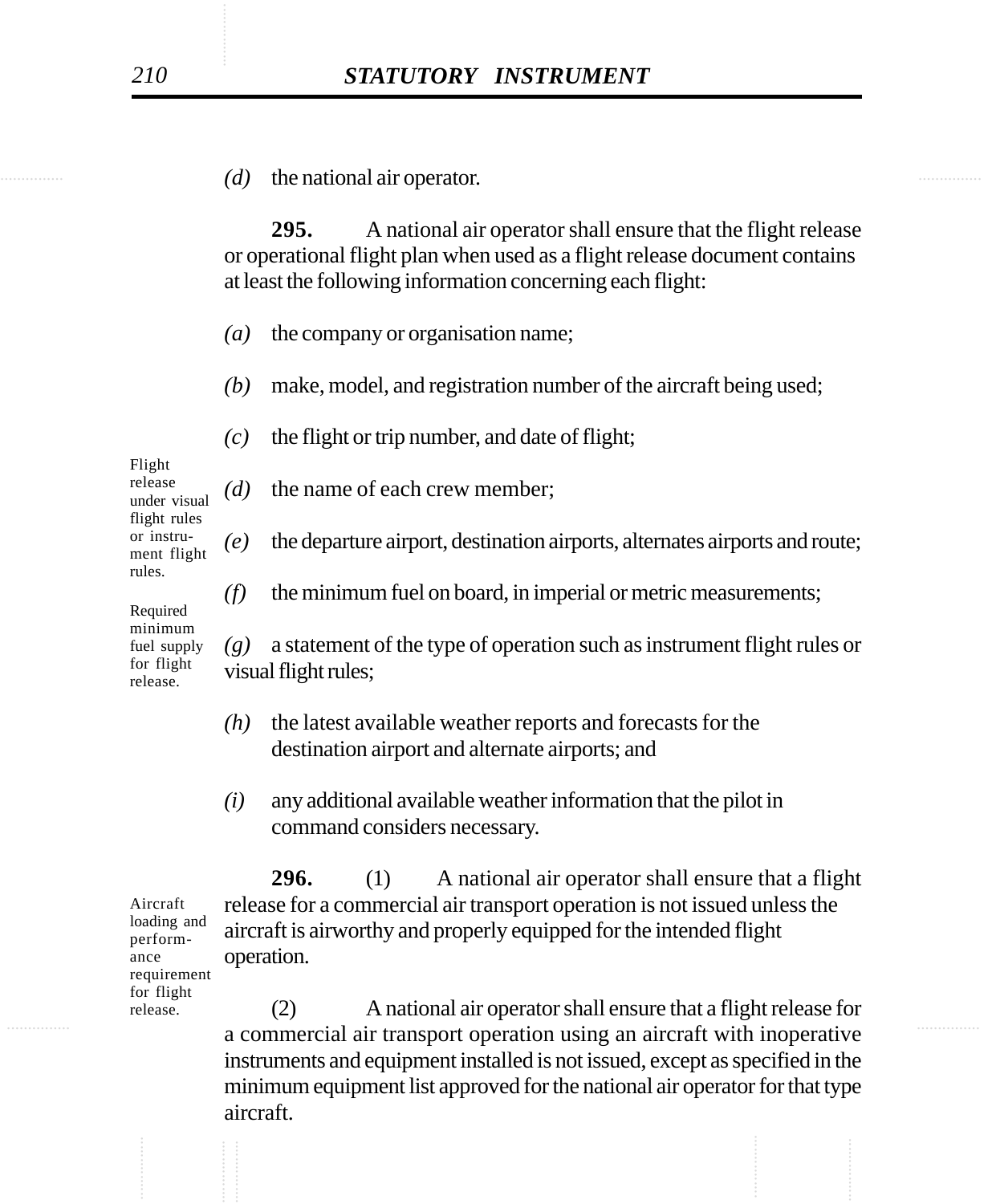STATUTORY INSTRUMENT 211<br>297. (1) A national air operator shall ensure that an aircraft **297.** (1) A national air operator shall ensure that an aircraft over any route or route segment is not issued a flight release unless there Amendare adequate communications and navigational facilities in satisfactory operating condition as necessary to conduct the flight safely.

> (2) A flight operations officer or person holding equivalent qualification shall ensure that the pilot in command is provided all available current reports or information on airport conditions and irregularities of navigation facilities that may affect the safety of the flight.

(3) A flight operations officer or person holding equivalent qualification shall ensure that a pilot in command is provided with all available Notices to airmen with respect to the routing, facilities and airports for his review of the operational flight plan.

**298.** (1) No flight operations officer or a person holding equivalent qualification shall release a flight unless he is thoroughly familiar with

reported and forecasted weather conditions on the route to be flown.

(2) No flight operations officer or person holding equivalent qualification shall release a flight unless he has communicated all information and concerns he may have regarding weather reports and forecasts to the pilot in command.

**299.** (1) No flight operations officer or person holding equivalent

qualification shall release an aircraft, when in his opinion or that of the pilot in command, expected or actual icing conditions exceed that for which the aircraft is certified and has sufficient operational de-icing or anti-icing equipment.

Director may make Standards or amend Standards.

(2) A national air operator shall ensure that an aircraft is not

ment or rerelease en route requirements for flight release.

Flight release with airborne weather radar equipment.

Air operator to comply with minimum standards.